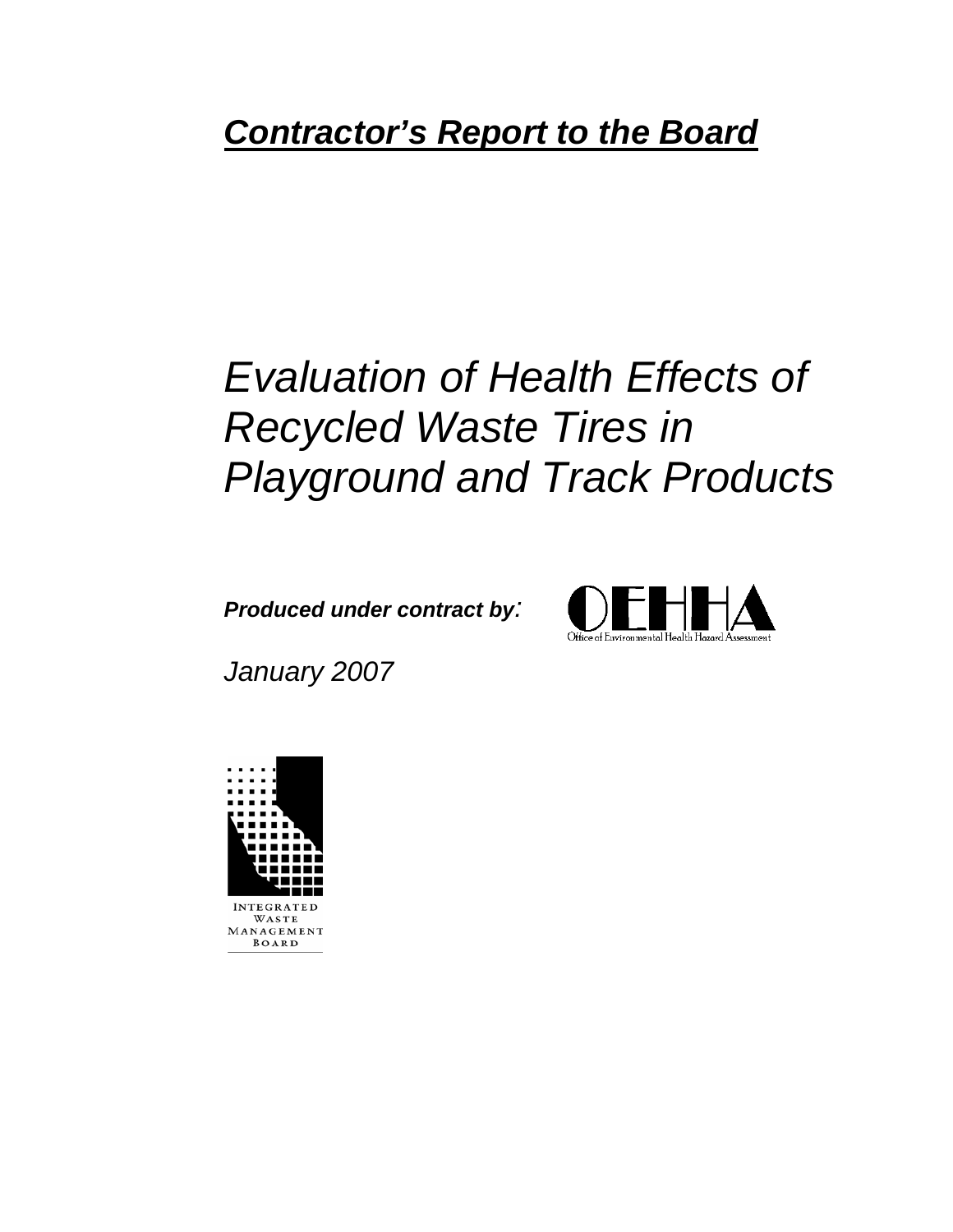#### **S TATE OF C ALIFORNIA**

#### **Arnold Schwarzenegger**

Governor

**Linda S. Adams** Secretary, California Environmental Protection Agency

### **INTEGRATED WASTE MANAGEMENT BOARD**

**Margo Reid Brown** Board Chair

**Wesley Chesbro** Board Member

**Jeffrey Danzinger** Board Member

**Rosalie Mulé** Board Member **Gary Petersen** Board Member

Vacant Position Board Member

**Mark Leary** Executive Director

For additional copies of this publication, contact:

Integrated Waste Management Board Public Affairs Office, Publications Clearinghouse (MS–6) 1001 I Street P.O. Box 4025 Sacramento, CA 95812-4025 [www.ciwmb.ca.gov/Publications/](http://www.ciwmb.ca.gov/Publications/) 1-800-CA-WASTE (California only) or (916) 341-6306

Publication #622-06-013

Copies of this document originally provided by CIWMB were printed on recycled paper containing 100 percent postconsumer fiber.

Copyright © 2007 by the California Integrated Waste Management Board. All rights reserved. This publication, or parts thereof, may not be reproduced in any form without permission.

*Prepared as part of contract number IWM-*C2070, \$420,000

*The California Integrated Waste Management Board (CIWMB) does not discriminate on the basis of disability in access to its programs. CIWMB publications are available in accessible formats upon request by calling the Public Affairs Office at (916) 341-6300. Persons with hearing impairments can reach the CIWMB through the California Relay Service, 1-800-735-2929.* 

**Disclaimer: This report to the Board was produced under contract by the Office of Environmental Health Hazard Assessment of California Environmental Protection Agency. The statements and conclusions contained in this report are those of the contractor and not necessarily those of the California Integrated Waste Management Board, its employees, or the State of California and should not be cited or quoted as official Board policy or direction.** 

**The State makes no warranty, expressed or implied, and assumes no liability for the information contained in the succeeding text. Any mention of commercial products or processes shall not be construed as an endorsement of such products or processes** 

**Additional Resources: The CIWMB suggests that in order to make an informed decision as to whether rubberized products for your playground and track are best for your needs, you should review the ASTM standard F1292, "Standard Specification for Impact Attenuation of Surfacing Materials within the Use Zone of Playground Equipment," and the Handbook for Public Playground Safety, U.S. Consumer Product Safety Commission, Pub. No. 325, and ask your playground/track contractor and/or manufacturer about any safety concerns you may have.**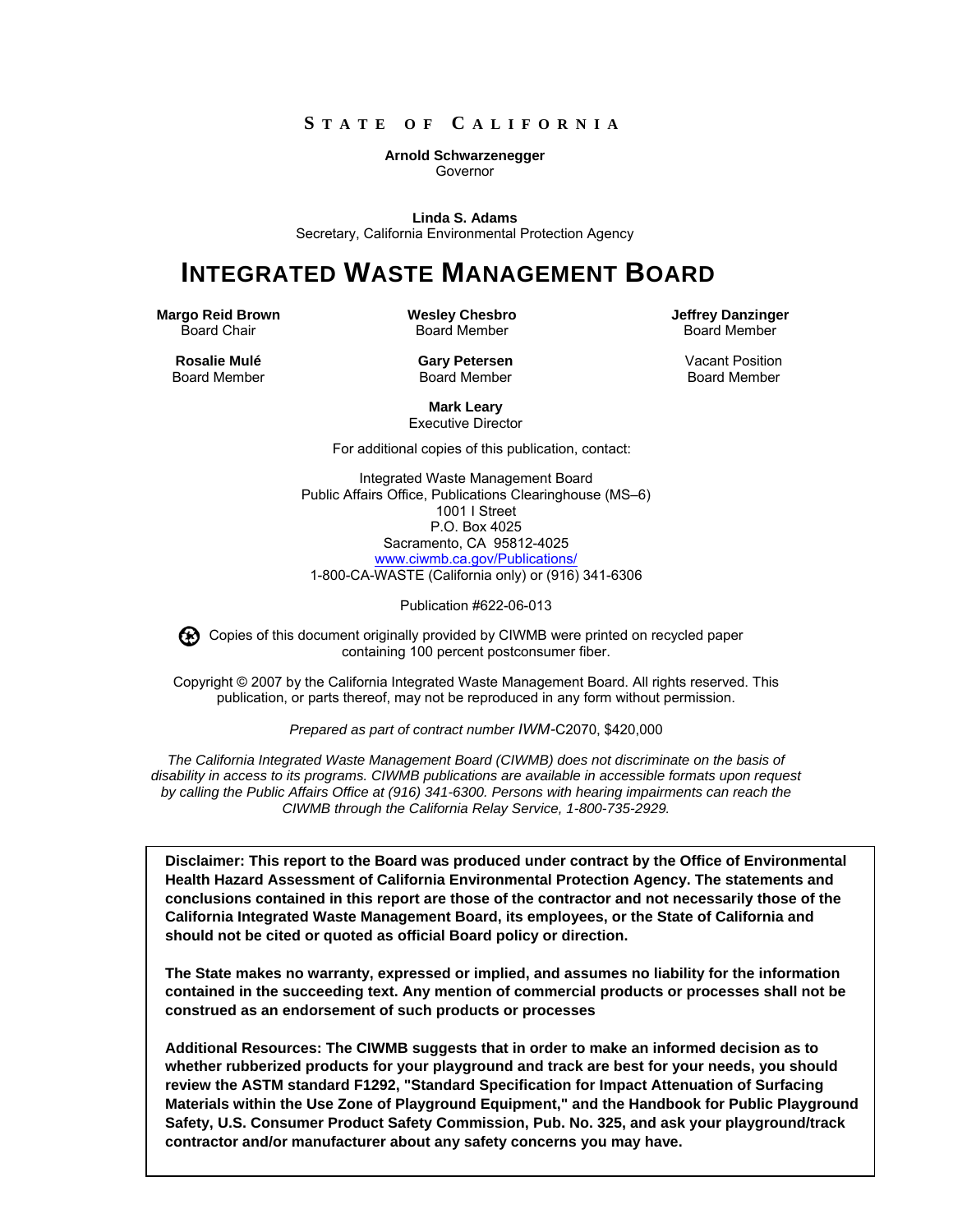## Table of Contents **Page**

| Chapter 2: Survey of CIWMB Playground Grantees 2001-2003: Playground Surface Types and                      |
|-------------------------------------------------------------------------------------------------------------|
| Chapter 3: Substances Released by Recycled Tires: Values from the Published Literature 7                    |
|                                                                                                             |
| Chapter 5: Evaluation of Toxicity Due to Ingestion of Tire Shreds Based on the Existing Literature of       |
| Chapter 6: Evaluation of Toxicity Due to Ingestion of Tire Shreds Based on OEHHA Gastric Digestion          |
| Chapter 7: Evaluation of Toxicity Due to Chronic Hand-To-Mouth Behavior Based on OEHHA Wipe                 |
| Chapter 8: A First-Step Evaluation of High School Running Tracks Containing Recycled Tire Rubber:           |
|                                                                                                             |
| Chapter 10: Ecotoxicity of Recycled Tires Including Yulupa Elementary School Tire Chips Fire  90            |
| Chapter 11: Evaluating the Risk of Serious Head Injury Due to Falls on California Playground Surfaces       |
|                                                                                                             |
|                                                                                                             |
| The following appendices are available at www.ciwmb.ca.gov/Tires/Pubs.htm (scroll to "Research"<br>Papers") |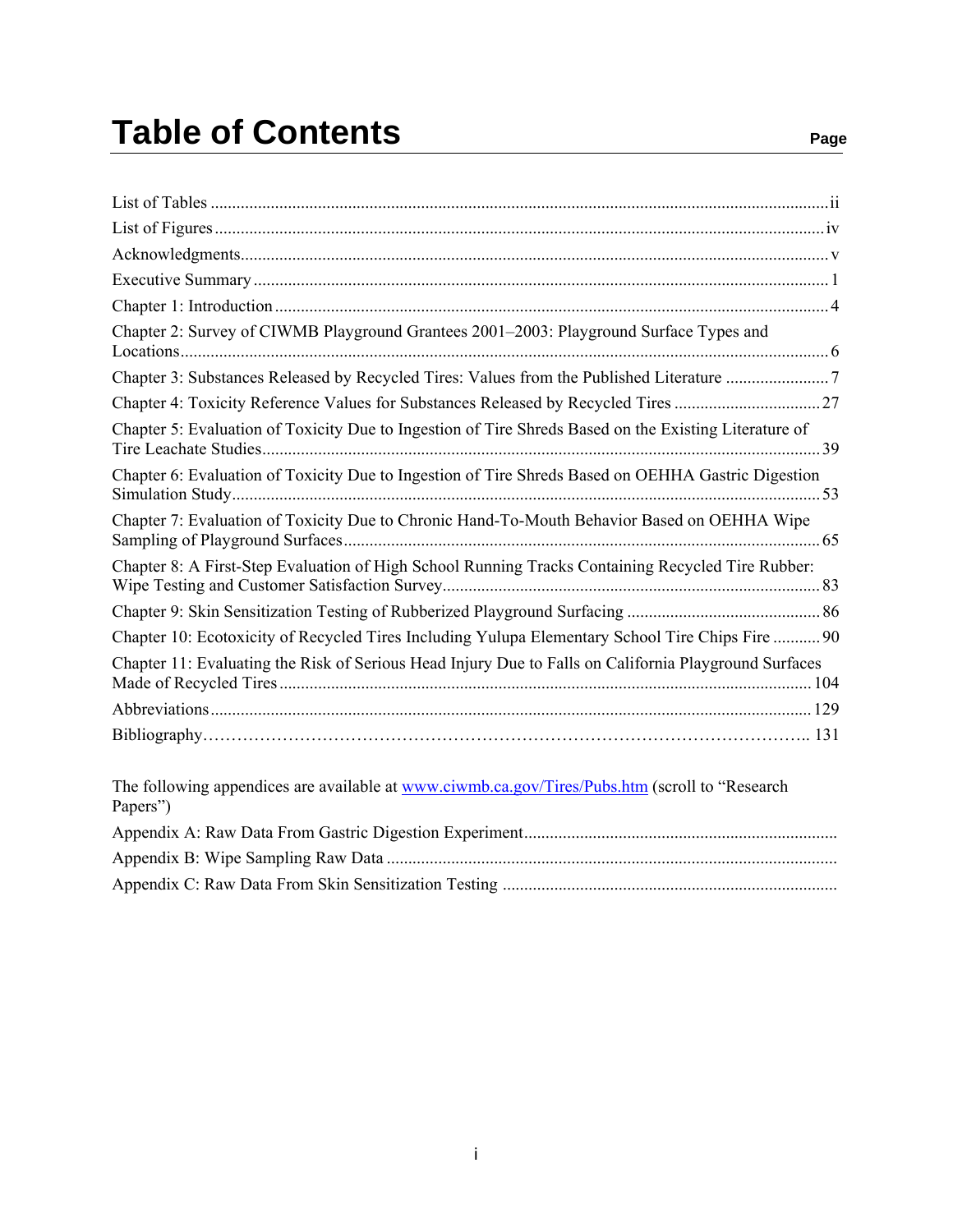## <span id="page-3-0"></span>**List of Tables**

| Table 2. Concentrations of metals leaching from tire shreds used in various civil engineering applications                                                                                                      |  |
|-----------------------------------------------------------------------------------------------------------------------------------------------------------------------------------------------------------------|--|
| Table 3. Concentrations of Volatile Organic Compounds (VOCs) released from tire shreds in various                                                                                                               |  |
| Table 4. Concentrations of Semi-Volatile Organic Compounds (sVOCs) released from tire shreds in<br>various field applications and laboratory studies, and in some ambient environmental samples 24              |  |
|                                                                                                                                                                                                                 |  |
|                                                                                                                                                                                                                 |  |
|                                                                                                                                                                                                                 |  |
|                                                                                                                                                                                                                 |  |
| Table 9. Comparison of ingested dose to health-based screening level for an acute ingestion of tire-<br>derived crumb/shreds by a child based on published studies of tire leachate: noncancer health effects41 |  |
|                                                                                                                                                                                                                 |  |
| Table 11. Hazard Quotients and Hazard Index for an Acute Ingestion of Chemicals Identified in Published                                                                                                         |  |
| Table 12. Increased cancer risk in a 3 year old following a one-time ingestion of 10 grams of shredded                                                                                                          |  |
|                                                                                                                                                                                                                 |  |
| Table 14. Chemicals leaching from three shredded tire samples in "gastric digestion" experiment  54                                                                                                             |  |
| Table 15. Hazard Quotients and Hazard Index for an Acute Ingestion of Chemicals Identified in OEHHA                                                                                                             |  |
| Table 16. Comparison of ingested dose to health-based screening level for an acute ingestion of tire-                                                                                                           |  |
| Table 17. Increased cancer risk in a 3 year old following a one-time ingestion of 10 grams of shredded                                                                                                          |  |
| Table 18. Chemicals detected by wipe sampling three rubberized playground surfaces66                                                                                                                            |  |
|                                                                                                                                                                                                                 |  |
|                                                                                                                                                                                                                 |  |
|                                                                                                                                                                                                                 |  |
|                                                                                                                                                                                                                 |  |
|                                                                                                                                                                                                                 |  |
| Table 24. Estimated exposures from hand-to-mouth activity in a 15 kg three year old child at a                                                                                                                  |  |
| Table 25. Playground-associated chemical exposures and associated noncancer screening values  74                                                                                                                |  |
| Table 26. Estimated increased cancer risk from exposure to chrysene via hand-to-mouth activity in a                                                                                                             |  |
|                                                                                                                                                                                                                 |  |
|                                                                                                                                                                                                                 |  |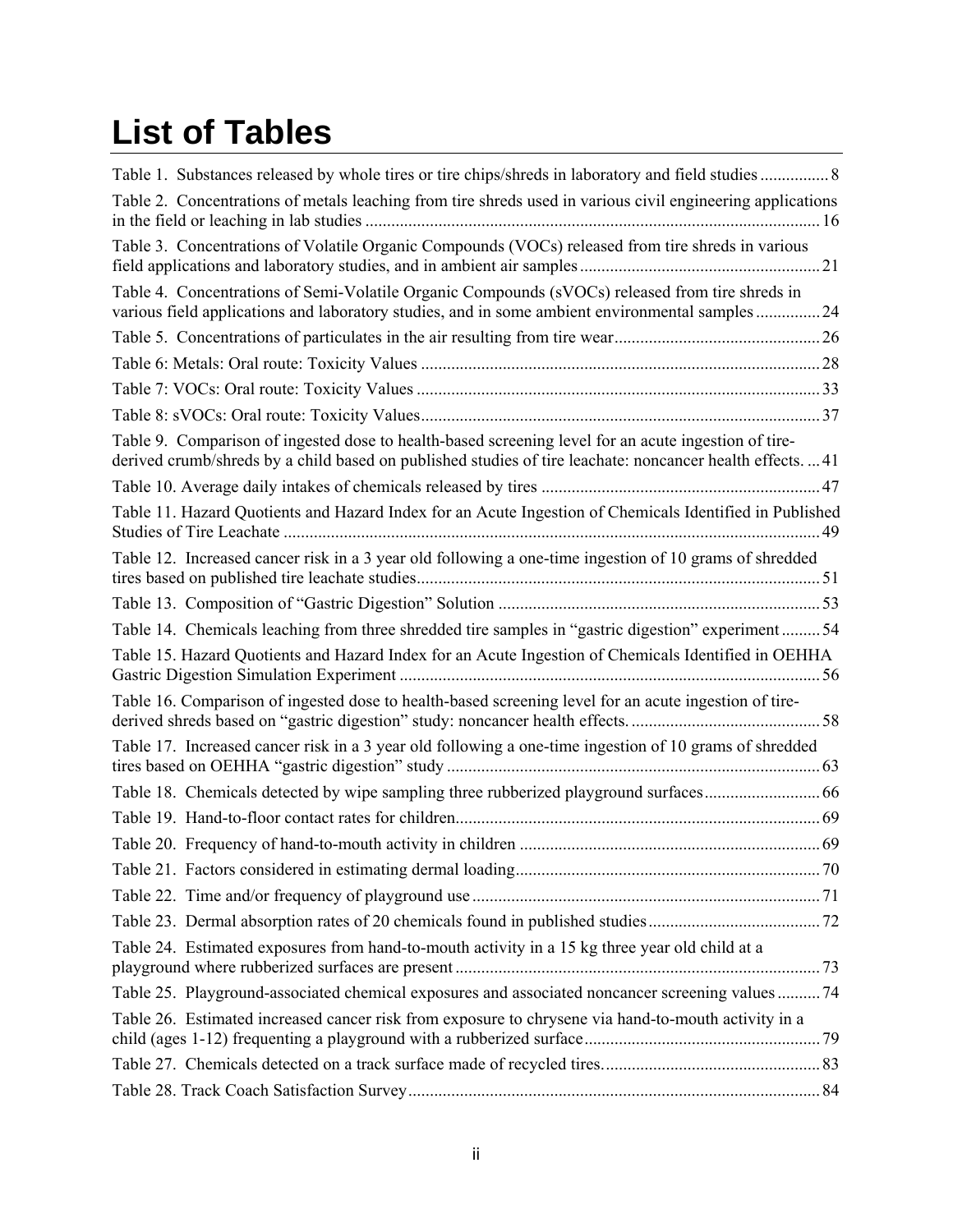| Table 29. Soil analysis in the vicinity of recycled tires used in road/parking lot construction, a          |  |
|-------------------------------------------------------------------------------------------------------------|--|
|                                                                                                             |  |
| Table 30. Groundwater analysis in the vicinity of recycled tires used in road and parking lot construction, |  |
|                                                                                                             |  |
|                                                                                                             |  |
| Table 33. HIC standard compliance rates for playground surfaces: rubber vs wood 115                         |  |
|                                                                                                             |  |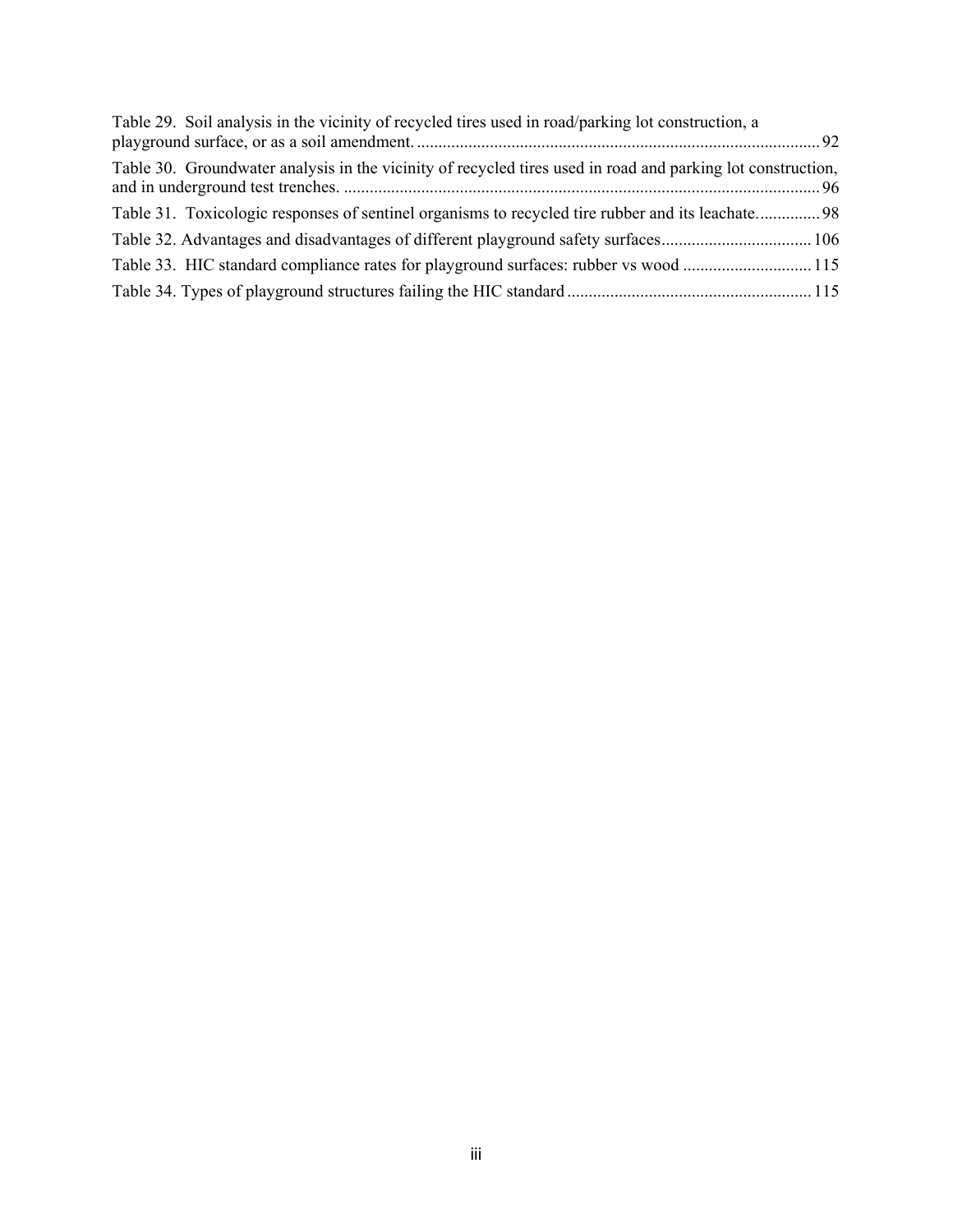# <span id="page-5-0"></span>**List of Figures**

| Figure 5: Percentages of playground structures on rubberized surfaces passing the HIC standard at           |  |
|-------------------------------------------------------------------------------------------------------------|--|
| Figure 6: Numbers of failing structures (HIC > 1000) per rubberized playground surface 120                  |  |
| Figure 7: Percentages of playground structures with fall heights > 6 feet yielding HIC values < 1000 as a   |  |
| Figure 8. HIC as a function of surface age during the first two to three months following installation. 122 |  |
| Figure 9: Same as for Figure 8, except that for this playground the first measurement day was at four       |  |
| Figure 10: HIC values for four playground structures on a loose-fill surface of shredded tire rubber 124    |  |
| Figure 11: Temperature dependence of HIC measurements on a pour-in-place surface: cold to hot 125           |  |
| Figure 12: Temperature dependence of HIC measurements on a pour-in-place surface: hot to cold 126           |  |
| Figure 13: HIC as a function of fall height measured at two different surface temperatures: Playground I.   |  |
| Figure 14: HIC as a function of fall height measured at two different surface temperatures: Playground II.  |  |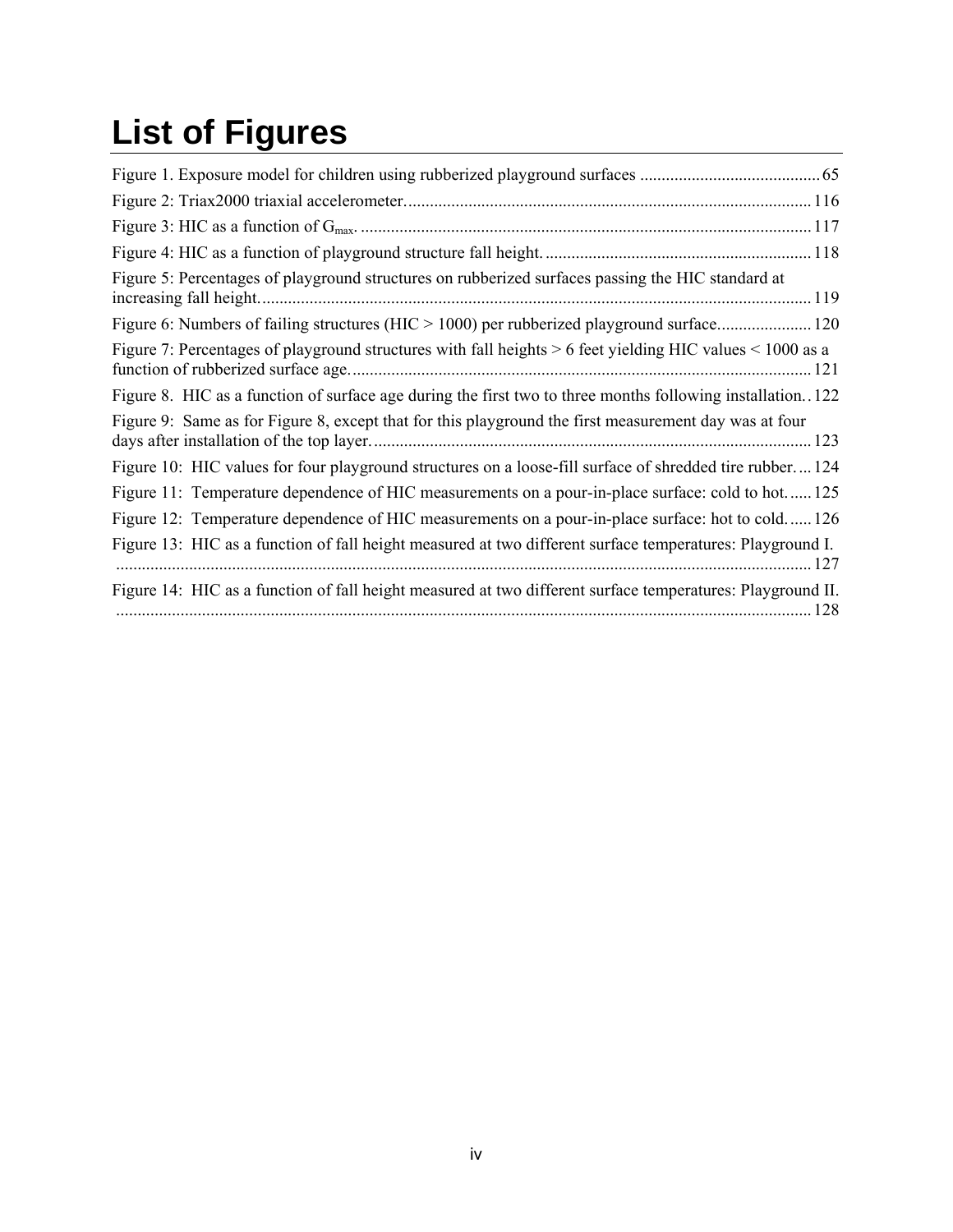### <span id="page-6-0"></span>**Acknowledgments**

### *Project Director*

Anna Fan, Ph.D.

### *Authors*

Charles Vidair, Ph.D., Robert Haas, Ph.D. and Robert Schlag, M.Sc.

### *Reviewers*

George Alexeeff, Ph.D., Robert Blaisdell, Ph.D., Linda Dickinson, B.Sc., Anna Fan, Ph.D., Poorni Iyer, Ph.D., Karen Randles, M.P.H., David Rice, Ph.D., Jim Sanborn, Ph.D., Todd Thalhamer, P.E., Roger Trent, Ph.D., Feng Tsai, Ph.D., and Barbara Washburn, Ph.D.

### *Administrative Support*

Hermelinda Jimenez

We thank the following individuals for helping with this study: Amy Arcus, David Morry, Richard Sedman and Chuck Salocks of OEHHA; Linda Dickinson of the CIWMB; Myrto Petreas, Jarnail Garcha and Dinesh Chand of the DTSC; Andy of the Oakland Machine Works; Rolf Huber of the Canadian Playground Advisory Inc.; Paul Bamburak of Playground Clearing House, USA, Inc; Shirley Zhu of Berlex Inc.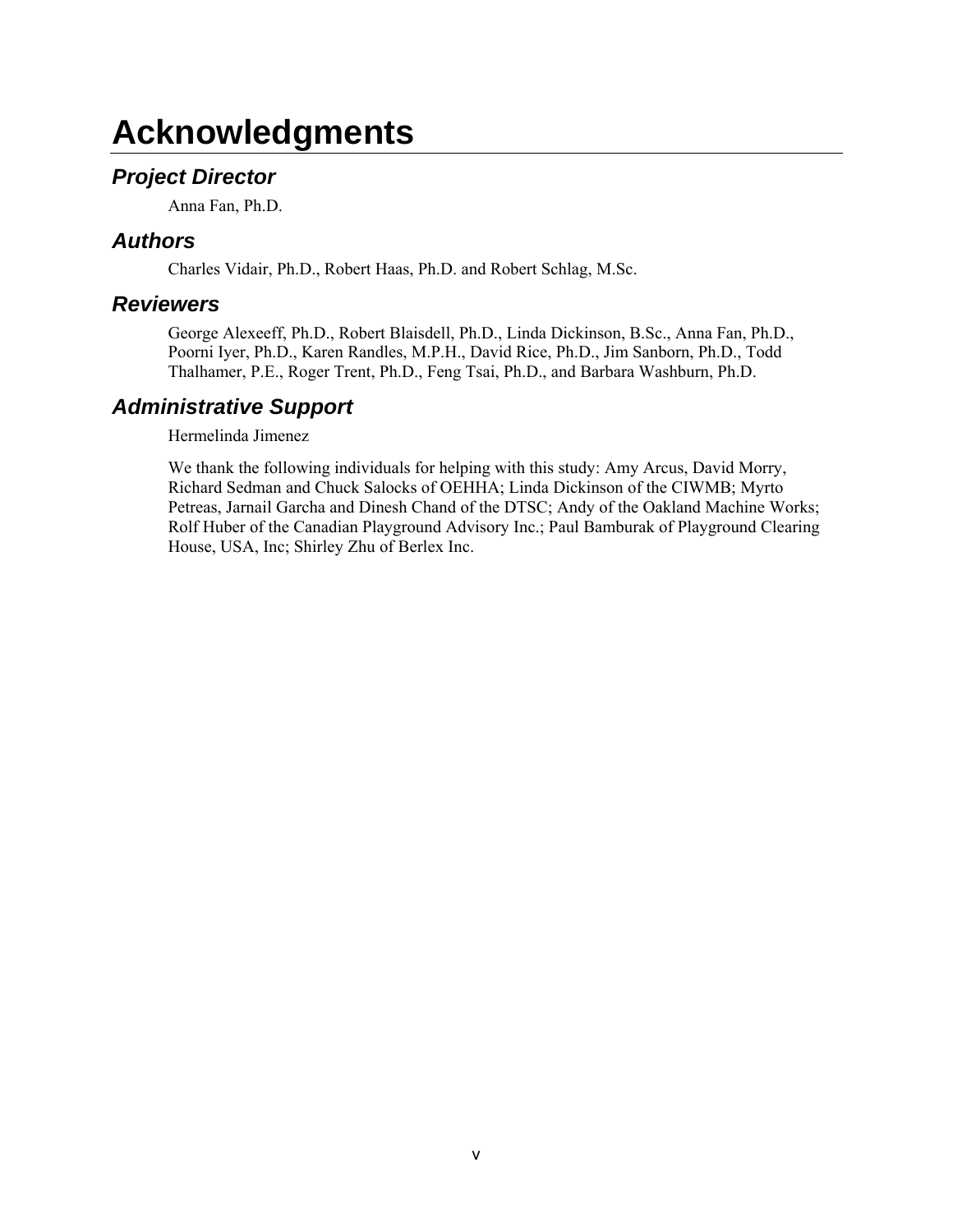## <span id="page-7-0"></span>**Executive Summary**

In response to the California Integrated Waste Management Board's (CIWMB) need to better understand the potential health risks to children using outdoor playground and track surfaces constructed from recycled waste tires, the Office of Environmental Health Hazard Assessment (OEHHA) conducted the following studies.

- The playground surfaces were evaluated for the release of chemicals that could cause toxicity in children following ingestion or dermal contact. Three routes of child exposure to chemicals in the rubber were considered: 1) ingestion of loose rubber tire shreds (acute exposure), 2) ingestion via hand-to-surface contact followed by hand-to-mouth contact (chronic exposure), and 3) skin sensitization via dermal contact (acute exposure).
- Playground surfaces constructed from recycled tires were tested for their ability to attenuate fall-related impacts.
- The potential of these rubberized surfaces to impact the local environment, including the local ecology, was also addressed through a discussion of the published literature.

#### **Evaluation of toxicity due to ingestion of tire shreds based on the existing literature**

OEHHA found 46 studies in the scientific literature that measured the release of chemicals by recycled tires in laboratory settings and in field studies where recycled tires were used in civil engineering applications: 49 chemicals were identified. Using the highest published levels of chemicals released by recycled tires, the likelihood for noncancer health effects was calculated for a one-time ingestion of ten grams of tire shreds by a typical three-year-old child; only exposure to zinc exceeded its health-based screening value (i.e., value promulgated by a regulatory agency such as OEHHA or U.S. EPA). Overall, we consider it unlikely that a onetime ingestion of tire shreds would produce adverse health effects. Seven of the chemicals leaching from tire shreds in published studies were carcinogens, yielding a 1.2 x 10<sup>-7</sup> (1.2 in ten million) increased cancer risk for the one-time ingestion described above. This risk is well below the *di minimis* level of 1 x  $10^{-6}$  (one in one million), generally considered an acceptable cancer risk due to its small magnitude compared to the overall cancer rate (OEHHA, 2006).

#### **Evaluation of toxicity due to ingestion of tire shreds based on gastric digestion simulation**

OEHHA conducted a gastric digestion experiment in which 22 chemicals were found to be released by tire shreds incubated for 21 hours at  $37^{\circ}$ C in a solution mimicking the gastric environment. OEHHA then compared the levels of released chemicals to their health-based screening values, assuming a young child ingested ten grams of tire shreds; all exposures were at or below the screening values suggesting a low risk of noncancer acute health effects. Five of the chemicals released by tire shreds in the gastric digestion experiment were carcinogens. If the released chemicals were ingested as a onetime event and averaged over a lifetime, the cancer risk would be  $3.7 \times 10^{-8}$  (3.7 in one hundred million). This risk is considerably below the *di minimis* risk level of 1 x  $10^{-6}$  (one in one million), generally considered an acceptable cancer risk due to its small magnitude compared to the overall cancer rate (OEHHA, 2006). The assumption that the risk from a onetime exposure is equivalent to the risk from the same dose spread over a lifetime is uncertain, and may overestimate or underestimate the true risk.

#### **Evaluation of toxicity due to chronic hand-to-surface-to-mouth activity**

OEHHA performed wipe sampling of in-use playground surfaces containing recycled tire rubber; one metal (zinc) and four PAHs were measured at levels that were at least three times background. Assuming ingestion of the above five chemicals via chronic hand-to-mouth contact, exposures were below the corresponding chronic screening values, suggesting a low risk of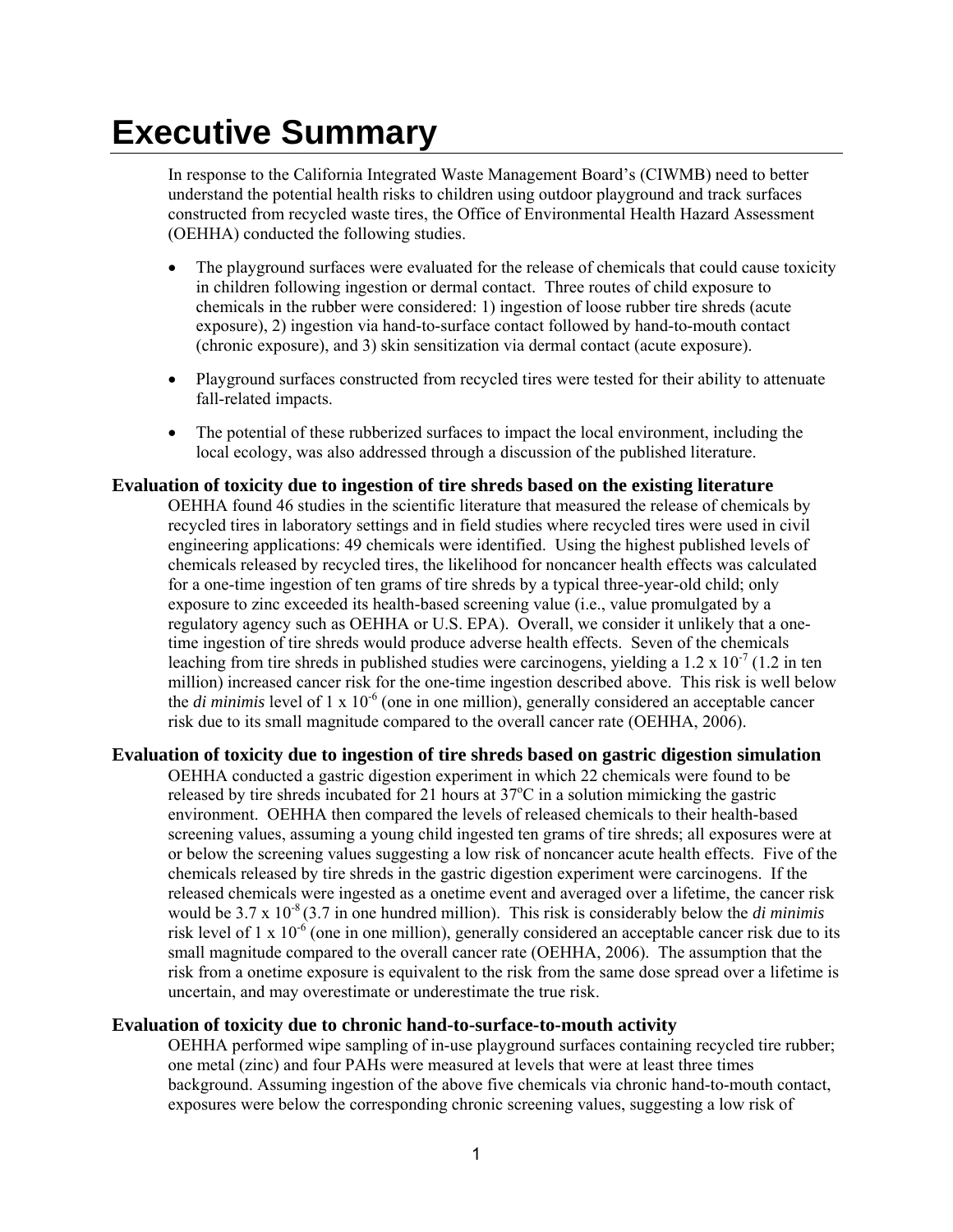adverse noncancer health effects. From among the five chemicals identified by wipe sampling, the PAH chrysene is a carcinogen. Assuming playground use from 1 through 12 years of age, an increased cancer risk of 2.9 x  $10^{-6}$  (2.9 in one million) was calculated due to the chronic ingestion of chrysene. This risk is slightly higher than the *di minimis* risk level of 1 x 10-6 (one in one million), generally considered an acceptable cancer risk due to its small magnitude compared to the overall cancer rate (OEHHA, 2006). Calculation of the 2.9 x  $10^{-6}$  (2.9 in one million) value does not account for many uncertainties, some of which would decrease the risk while others would increase the risk.

#### **Testing for skin sensitization by playground surfaces made of recycled tires**

Since children commonly contact these rubberized surfaces with their hands and other body parts, and since natural rubber contains the proven skin sensitizer latex, OEHHA contracted a laboratory to perform skin sensitization testing of tire-derived surfacing. Skin sensitization testing in the guinea pig was performed by Product Safety Laboratories (Dayton, NJ) with tirederived playground surfacing as well as with the synthetic rubber EPDM; no sensitization was observed, suggesting that these surfaces would not cause skin sensitization in children, nor would they be expected to elicit skin reactions in children already sensitized to latex.

#### **Evaluating the potential for damage to the local environment and ecology**

Following a fire in a playground surface made of chipped tires at the Yulupa Elementary School in Sonoma County, soil samples from under the playground contained levels of metals, VOCs, PAHs, dioxins and furans that were at or below background, suggesting a low risk to the local ecology. Also following the Yulupa fire, the air above the burn site was judged by U.S. EPA to pose no health risks to clean-up workers, and the soil/rubber mixture removed from the site was judged not to be hazardous waste, and could therefore be deposited in a designated class III waste facility.

Groundwater in contact with tire shreds contained elevated levels of many chemicals; however, those levels rapidly approached background a few feet outside of the tire trench. Additional published studies indicate that concentrated leachate produced in the laboratory from tire shreds, crumb rubber or whole tires was toxic in 19/31 studies to a variety of organisms including bacteria, algae, aquatic invertebrates, fish, frogs and plants; however, it is unlikely that the use of shredded tires in outdoor applications such as playground surfaces would result in the leaching during rain events of high enough concentrations of chemicals to cause such effects. Further, shredded tires used in applications above the ground water table, as is the case for playground surfaces, produced no toxicity in sentinel species.

#### **Evaluation of potential injury from falls on playground surfaces made of recycled tires**

Using an accelerometer to test impact attenuation by California playground surfaces made of recycled tires, OEHHA staff visited 32 rubberized playground surfaces, to determine if the state mandated (CCR sections 65700-65750) standard for head impact (Head Impact Criterion or HIC) of < 1000 was being met. Only 31 percent of rubberized playground surfaces passed the HIC standard. This is compared to 100 percent for surfaces made of wood chips, although only five surfaces of wood chips were tested. As the fall heights of playground structures increased, the underlying rubberized playground surface was more likely to fail the HIC standard; however, even at fall heights of 9-12 feet, some rubberized surfaces passed the standard. HIC values were not affected by the age of the rubberized surface, either during the first 2-3 months following installation or during the first two years. HIC values of rubberized surfaces increased with increasing surface temperature; in one playground the HIC value measured at dawn increased almost 20 percent when measured again in the afternoon during the heat of the day. These data point out the importance of testing the impact attenuation of rubberized playground surfaces to ensure that they meet the safety standards already in place.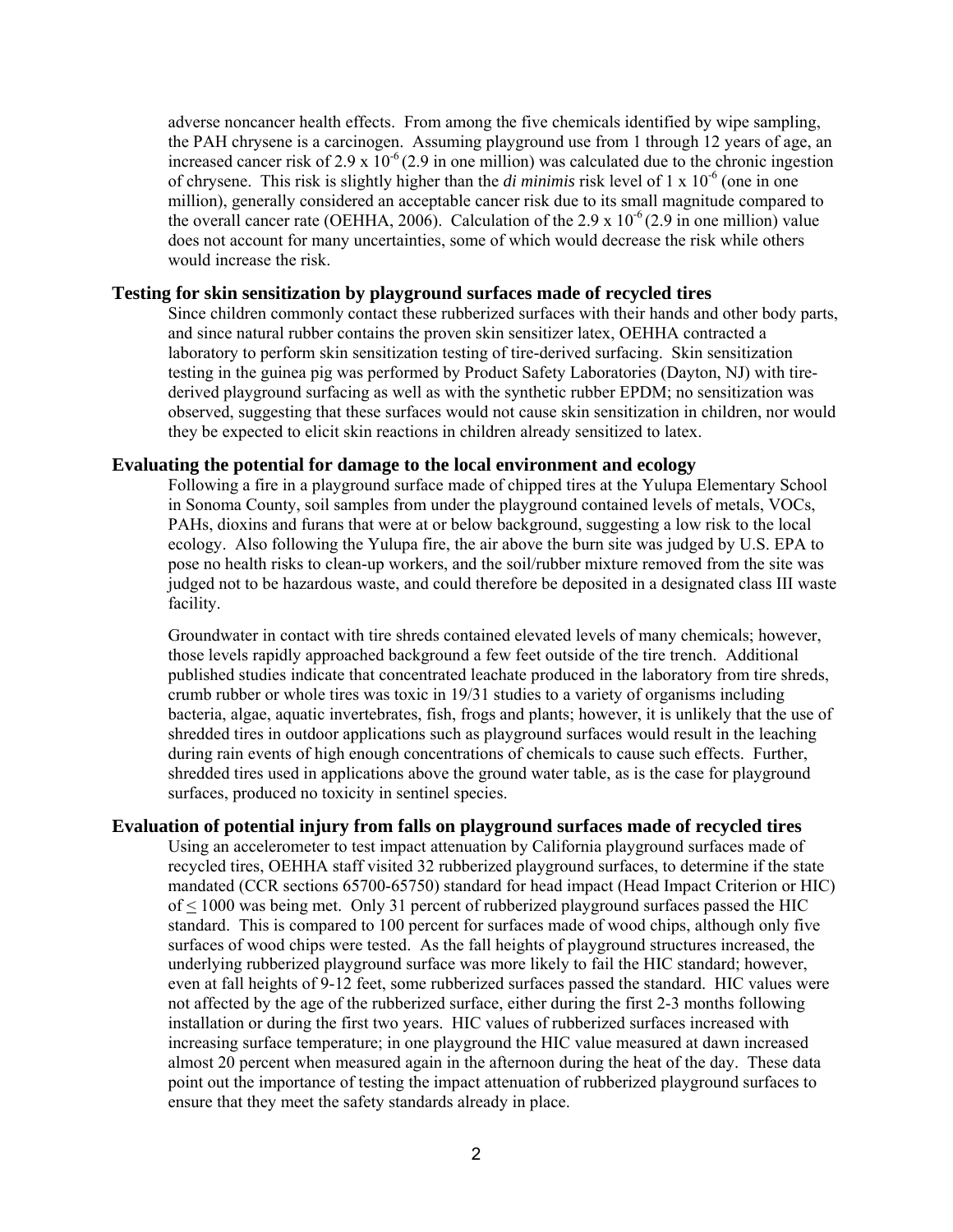Unfortunately, our survey found a 69 percent failure rate for rubberized California playground surfaces using attenuation standards. Theoretically, failure and potential injuries could be prevented with better installation practices by contractors who had placed rubberized material too thin. Further, if the purchaser of the product would have sought certification of impact attenuation standards at the completion of the project, each playground's HIC value should have been assured. This represents a missed opportunity for prevention of playground fall injuries, which are estimated to be in the thousands and which include serious trauma such as brain injury.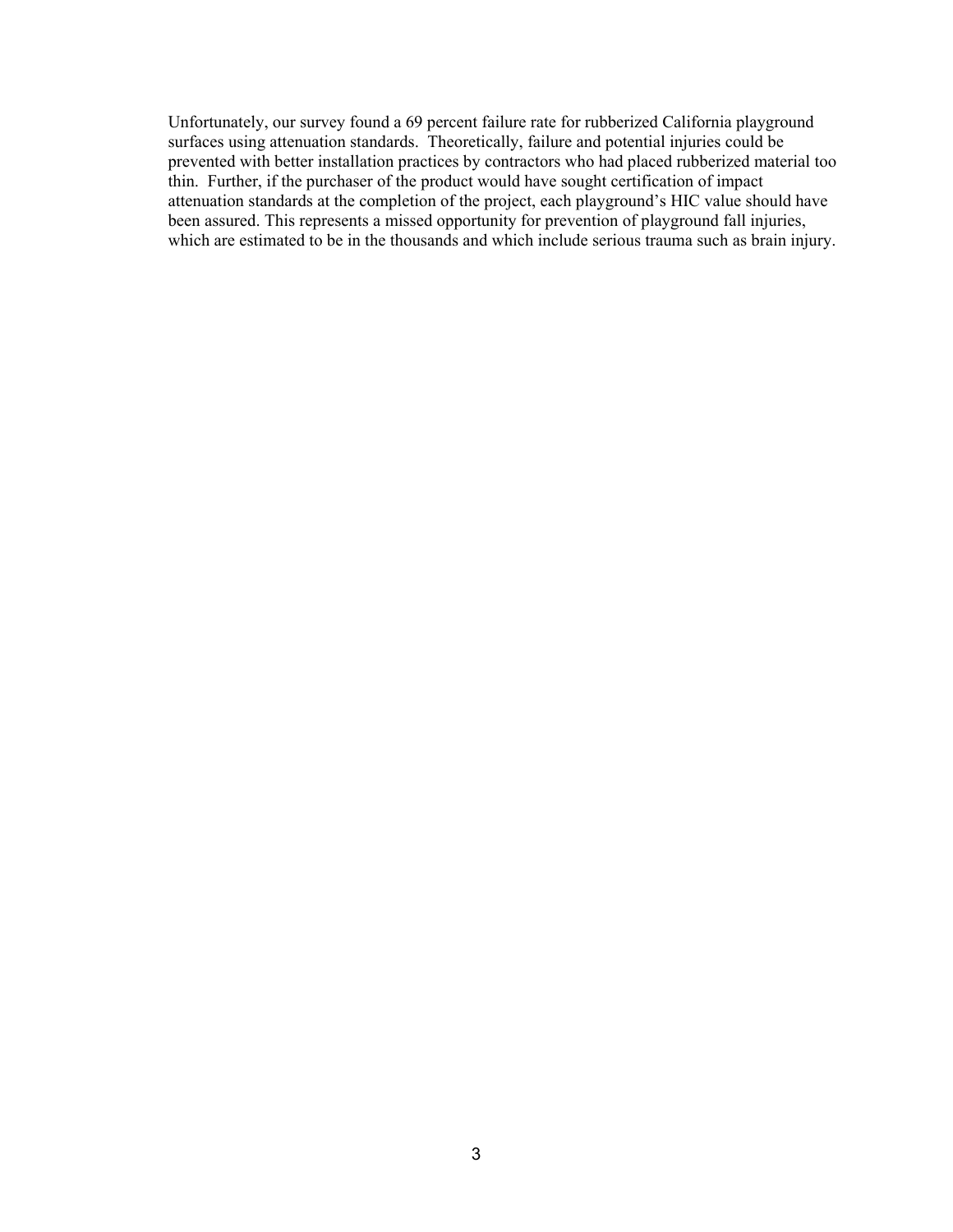### <span id="page-10-0"></span>**Chapter 1: Introduction**

Waste tires are being used increasingly as a primary component of children's playground surfaces and running tracks. In addition to the benefits of recycling, playground surfaces made from recycled tires have the potential to reduce child injury due to falls in the playground. CIWMB provides grant funds to schools and city recreation departments to construct outdoor playgrounds and tracks using recycled waste tires. To be thorough and diligent, and to assure no inadvertent adverse health consequences, CIWMB asked OEHHA to evaluate outdoor playground and track surfaces made of recycled tires for potential toxicity from chemical exposure and for injury from falls.

Recycled tires in playground surfaces take one of three forms:

- 1. As uncompressed tire shreds or crumb comprising a rakeable surface,
- 2. As rubber tire shreds that are poured-in-place along with a binder, hardening into a permanent surface,
- 3. As tiles molded in the factory from tire shreds and binder, which are then transported to the playground and locked or glued into place, forming a permanent surface.

Track applications use the method described in #2 above.

#### **Studying the toxicology of recycled tires used in playground surfaces**

The first part of this study addresses the toxicologic safety of rubber playground and track surfaces made of recycled tires. We examined whether such surfaces release toxicants capable of adversely affecting either children's health or the health of the local ecology. These issues are addressed in three ways:

- 1. Through a review of the literature covering what is known to be released by recycled tires in laboratory studies and in civil engineering projects that utilized tire shreds (e.g., roadways, parking lots, leachate fields).
- 2. By conducting studies to identify chemicals released by tire shreds in a laboratory setting and at actual rubber surfaces in use at selected playgrounds and a track within California.
- 3. By conducting a skin sensitization study of pieces of recycled tire rubber used in playground surfacing.

Once we identified the chemical substances to which a child could be exposed, we estimated exposure potential and compared those values to toxicologic reference values. This approach enabled us to quantify the risks to children's health. We took a similar approach in evaluating potential environmental risks from playground recycled tire leachate.

#### **Studying impact attenuation and the prevention of fall injury by playground surfaces made of recycled tires**

The second part of this study evaluates whether playground surfaces made of recycled tires are an effective means for reducing serious head injury due to falls. The US CDC (2005) estimates that it cost 1.2 billion dollars to treat playground-related injuries in the United States in 1995. If 10 percent of these injuries occurred in California, then approximately 120 million dollars were spent in this state. Since approximately 80 percent of these injuries resulted from falls (Tinsworth and McDonald, 2001), then reducing the injury rate from falls by only 10 percent has the potential to save almost 10 million dollars in California. An accompanying reduction in injury severity would save even more.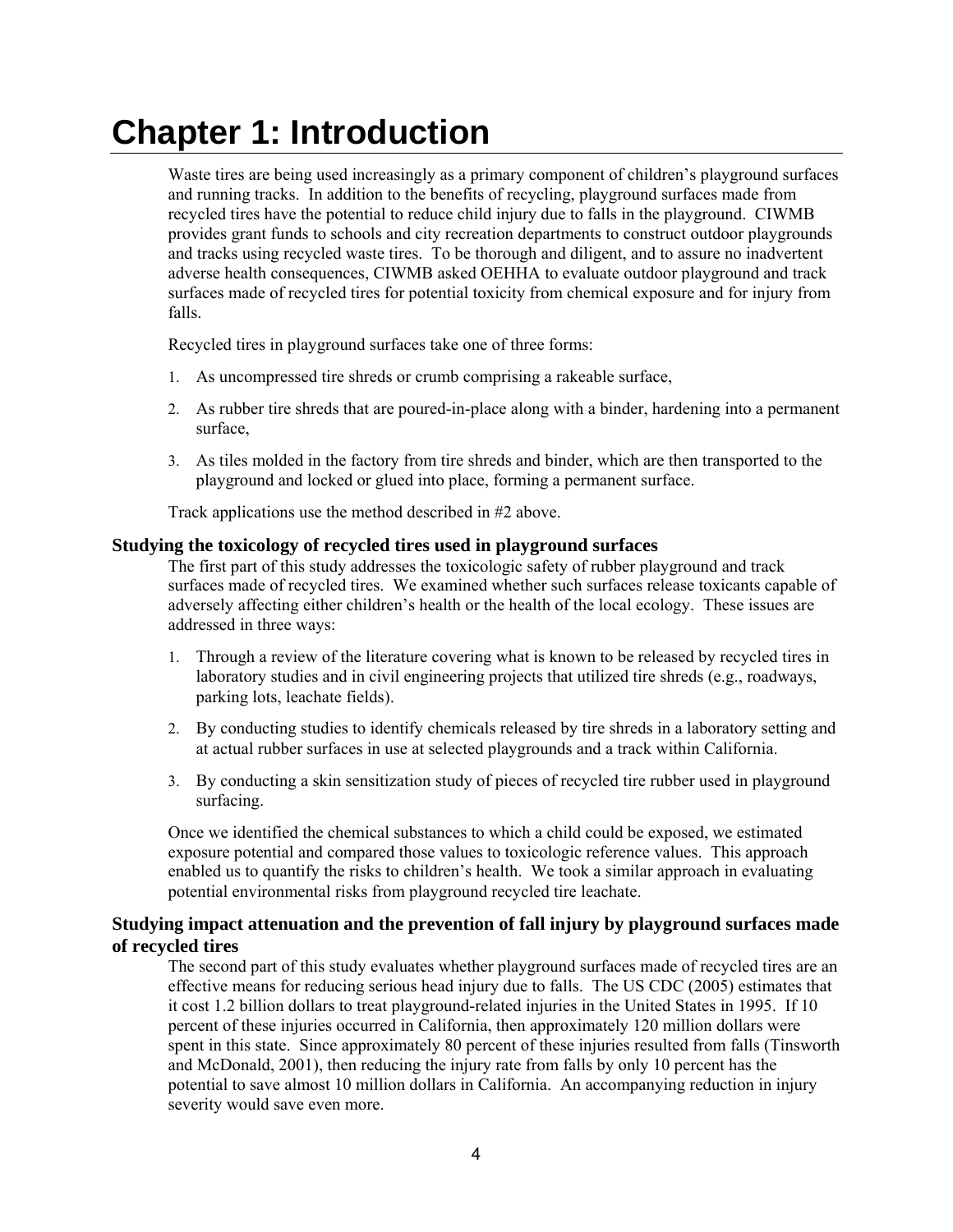While preliminary laboratory data suggest that crumb rubber should be effective at reducing the incidence of injury to children that fall, the three types of rubber surfaces have never been intercompared for injury reduction, and only sparse data exist regarding the efficacy of rubber surfaces relative to more traditional impact-absorbing surfaces such as sand or wood chips. While standards for head impact attenuation by playground surfaces have been written into California law (CCR sections 65700-65750), the compliance rate has not been systematically monitored.

Thus, measurement of the compliance rate for playground surfaces made of recycled tire rubber was an important part of this study. In effect, we have measured parameters of impact attenuation by in use playground surfaces to determine whether these surfaces, as they are currently being installed in California, can be expected to protect children from serious head injury due to falls. This approach was chosen in consultation with members of the Injury Surveillance and Epidemiology Section of the California Department of Health Services, and the Department of Epidemiology in the UCLA School of Public Health. Those discussions failed to identify a set of injury data collected from playgrounds before and after installation of a rubberized surface, or any information on insurance savings that could be directly linked to decreased playground injuries. Thus, we found it necessary to generate our own set of data covering the impact attenuating properties of California playground surfaces, from which estimates of fall injury risk could be made.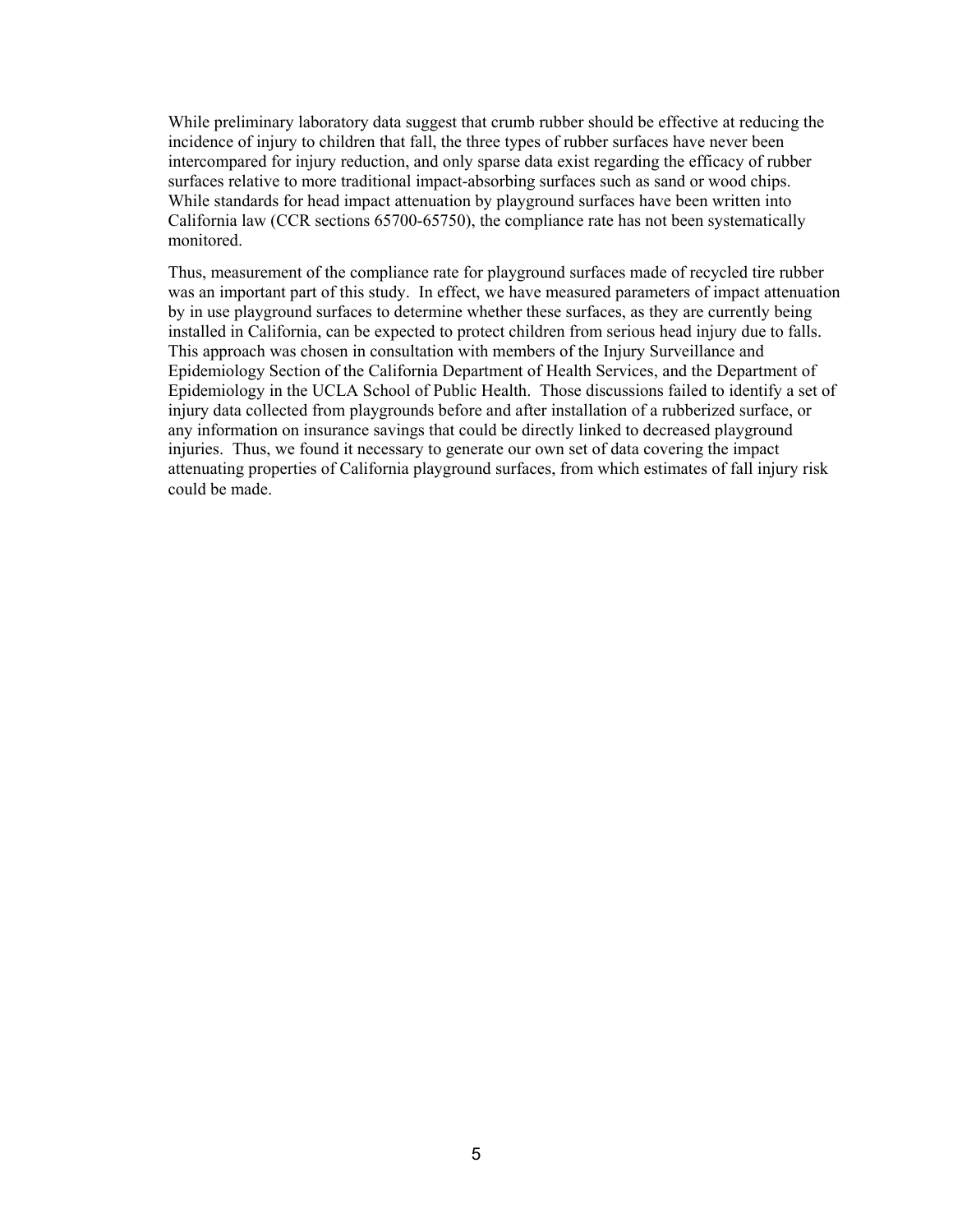## <span id="page-12-0"></span>**Chapter 2: Survey of CIWMB playground grantees 2001–2003: playground surface types and locations**

**Background:** Municipalities and school districts receiving CIWMB grants for installation of playground surfaces made of recycled tires were surveyed by telephone. The CIWMB allocated 90 playground surface grants in the 2000-2001 cycle and 59 grants in the 2001-2002 cycle. Contact persons were asked to provide information on the type of surface installed (pour-in-place, tiles or rakeable shreds/crumb), the composition of the surface and the name of the manufacturer/installer. Approximately one third of the grantees who were contacted provided this information. Below are the data on surface type and composition.

**Nomenclature:** The synthetic rubber called styrene-butadiene rubber is a major component of tires. Thus, the abbreviation SBR is often used as a designation for the shredded tire component of these surfaces. For pour-in-place surfaces, the SBR is mixed with a binder and poured at the playground site, where it hardens into a uniform surface. At this point, granules of synthetic rubber called ethylene propylene diene monomer (EPDM) are often mixed with a binder and poured into the playground to serve as a top layer. When this process is performed at a factory using molds, tiles of SBR with top layers of EPDM result. These tiles are put in the playground and locked in place, also forming a uniform surface. Both pour-in-place surfaces and surfaces of tiles can be constructed using SBR only. Lastly, shredded SBR can be used much like wood chips or gravel by simply transporting it to the playground site where it is raked into place.

#### **Playground materials survey results**

- **Pour-in-place SBR only:** no grantees installed surfaces of this material
- **Pour-in-place SBR with a pour-in-place top layer of EPDM:** 44 playground surfaces in Antioch, Bear Mountain, Belvedere, Cathedral City, Commerce, Conejo, Culver City, Downey, Duarte, El Cerrito, Eureka, Fair Oaks, Greater Vallejo Recreation District, Imperial, Kern County, King City, Lodi, Long Beach, Modesto, Monterey, Morongo Valley Community Service District, Napa, Pacheco, Pacifica Community Charter School (L.A. Unified School District), Paramount, Pico Rivera, Poway, Reef Sunset Unified, San Clemente, San Diego, San Francisco, San Luis Obispo, Santa Barbara, Saugas, Silverado-Modjeska, Sunrise, Union City, Wilsona School District
- **SBR tiles:** 2 playground surfaces in Gridley and Smith River
- **SBR tiles with top layer of EPDM:** 2 playgrounds in Long Beach and Bell
- **Rakeable rubber shreds:** 3 playgrounds in Horicon Elementary School District, Morongo Valley Community Service District and Salinas

**Comment:** Since the great majority of grantees (44/51) installed a pour-in-place surface consisting of a base layer of recycled SBR covered by an EPDM top layer, OEHHA focused its testing on both EPDM and SBR playground materials. These products were used to analyze the chemicals released by in-use playground surfaces and for conducting the skin sensitization test.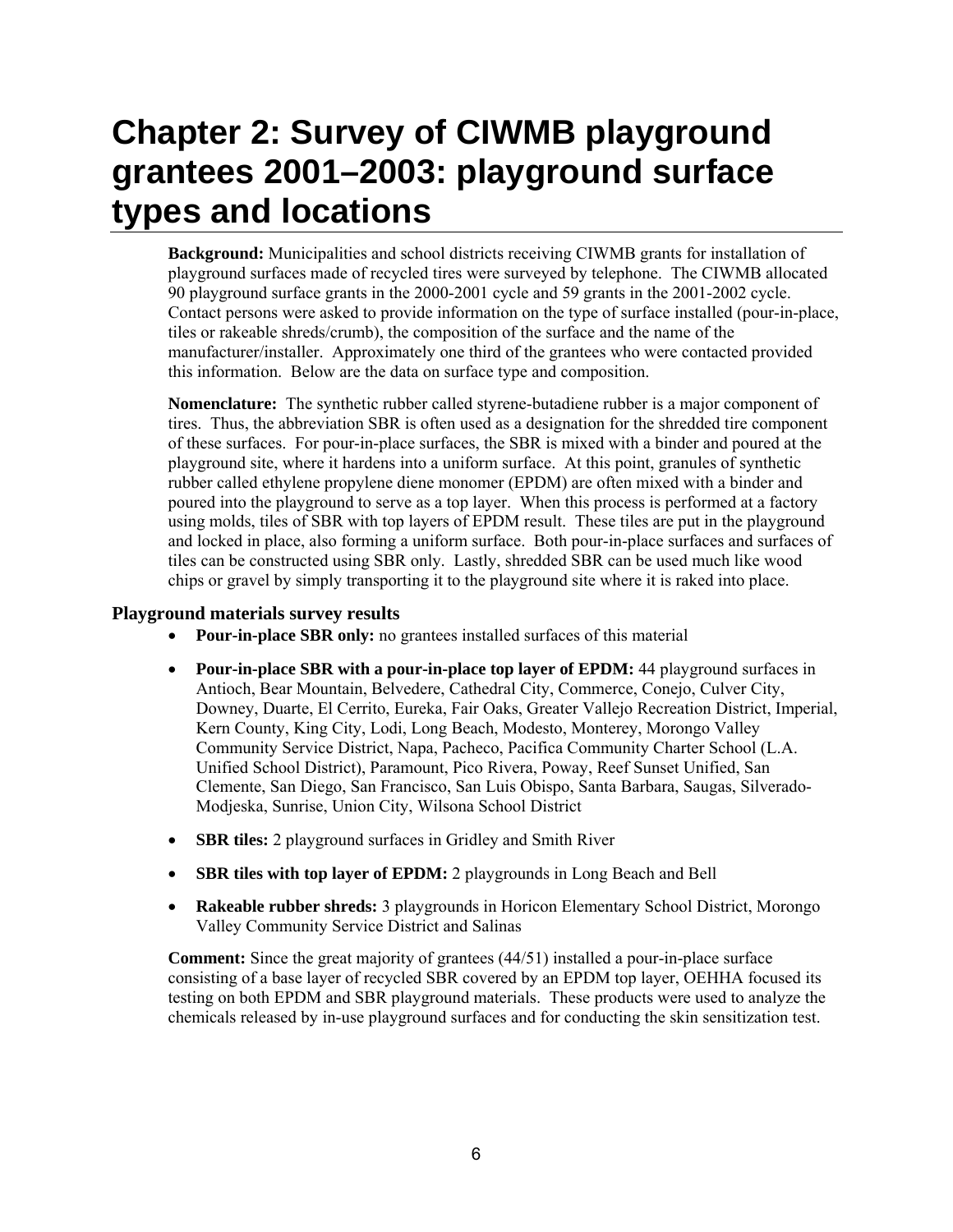### <span id="page-13-0"></span>**Chapter 3: Substances released by recycled tires: values from the published literature**

#### **Introduction**

Table 1 lists the published studies that identified metals, compounds and particulates released by tires in laboratory and field settings. In some cases, whole tires were used, but more often tire shreds, chips or crumb was tested. The studies are approximately evenly distributed between field and laboratory studies. Field studies involved the use of tire pieces in road beds, road embankments, leachate fields, a parking lot, and as a component of turf. In addition, an application with whole tires in water was that of reef construction. No study was located identifying substances released by recycled tires in playground surfaces, although a single study tested for ecotoxicity by the water-soluble extracts from playground tire crumb (Birkholz et al., 2003). Therefore, until our gastric digestion and wipe sampling studies, the data shown here were the only information available for making predictions about the behavior of tire pieces in playground surfaces. Using these surrogate data to assess risks from rubberized playground and track surfaces introduces a variety of uncertainties due to the following:

- 1. Waste tire processing for playground and track surfaces includes a step to remove the metal belts and metal beads, and the rubber end product is generally washed, while the shredded tires used in these published studies still contained the metallic components, and the end product was not necessarily washed; therefore, the shredded tires used in these published studies represent a potentially greater source of leaching chemicals compared to the tire shreds and crumb rubber used in playground surfaces,
- 2. Most playground and track surfaces made of the recycled tire rubber also use a chemical binder such as polyurethane to hold the rubber pieces in place, while the shredded tires used in these published studies did not include a binder; therefore, chemicals leaching from the binder cannot be identified from these published studies,
- 3. Playground and track surfaces are continually exposed to changing climatic conditions including sunlight, precipitation, and variations in temperature, as well as to volatile chemicals in the ambient atmosphere,
- 4. The laboratory studies collected from the literature generally consisted of day, week, or month-long incubations of tire shreds in aqueous solutions in closed tanks or other reaction vessels; these laboratory conditions do not replicate the predicted routes of child exposure to recycled tire rubber in playground surfaces, such as through handto-surface-to-mouth contact or ingestion of tire shreds.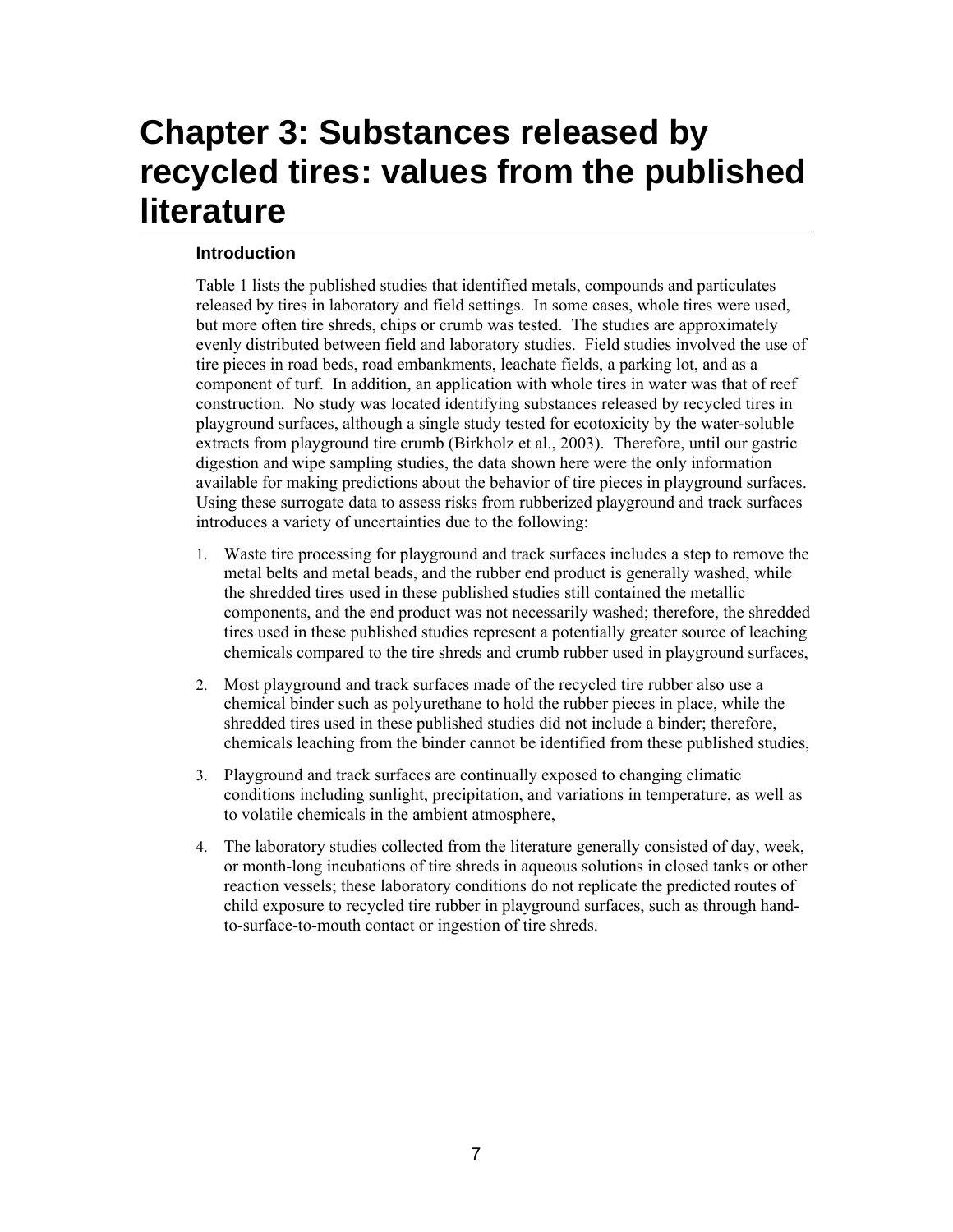<span id="page-14-0"></span>

| <b>Authors</b>                               | <b>Type of study</b>                                                | <b>VOCs</b>                                                                                                   | <b>sVOCs</b>                                                                | <b>Metals</b>                     | <b>Other</b>               |
|----------------------------------------------|---------------------------------------------------------------------|---------------------------------------------------------------------------------------------------------------|-----------------------------------------------------------------------------|-----------------------------------|----------------------------|
| Al-Tabbaa and<br>Aravinthan,<br>1998         | Lab                                                                 |                                                                                                               |                                                                             | Cu, Ni                            |                            |
| Anthony et al.,<br>1995                      | Tire shred leachate in<br>lab                                       | Nitro compounds, hydrophilic<br>compounds                                                                     | Morpholino-thio-<br>benzothiazole                                           | Iron, manganese,<br>nickel, zinc  |                            |
| Anthony and<br>Latawiec, 1993                | Whole tire leachates<br>in lab                                      | An olefinic hydrocarbon, an<br>alkoxy ether/alcohol, series of<br>nitro-aliphatic ethers                      | Morpholino-thio-<br>benzothiazole                                           |                                   |                            |
| <b>BAS Inc., 1993</b>                        | MSDS for crumb<br>rubber                                            |                                                                                                               |                                                                             |                                   | Fine<br>particles          |
| Boniak et al.,<br>2001                       | Tire crumb in field<br>test                                         |                                                                                                               |                                                                             | Zn                                |                            |
| Chien et al.,<br>2003                        | Tire shredding<br>factory-particulates in<br>air                    |                                                                                                               | Amines, aniline, quinoline,<br>amides, benzothiazole all<br>in particulates |                                   | Respirable<br>particulates |
| Edil et al., 2003                            | Tire chip leachate in<br>field                                      | Methyl isobutyl ketone                                                                                        |                                                                             |                                   |                            |
| Exponent, 2003                               | Tire shred leachate in<br>field                                     | Acetone, 1,1-dichloroethane,<br>cis-1,2-dichloroethene,<br>chloroethane, benzene,<br>trichloroethene, toluene | Aniline, N-<br>Nitrosodimethylamine, N-<br>Nitrosodiphenylamine             | Manganese, iron                   |                            |
| Florida<br>Community<br>College, 1999        | Leachate from crumb<br>rubber in the field and<br>soil measurements | Toluene                                                                                                       |                                                                             | Fe, Zn, Ba, Na, Cr,<br>Pb, Cu, Sb |                            |
| Florida Dept. of<br>Envir. Protect.,<br>1999 | Lab study conducted<br>by the Virginia DOT                          |                                                                                                               |                                                                             | Cd, Cr, Pb, Al, Cu,<br>Fe, Ni, Zn |                            |

**Table 1. Substances released by whole tires or tire chips/shreds in laboratory and field studies**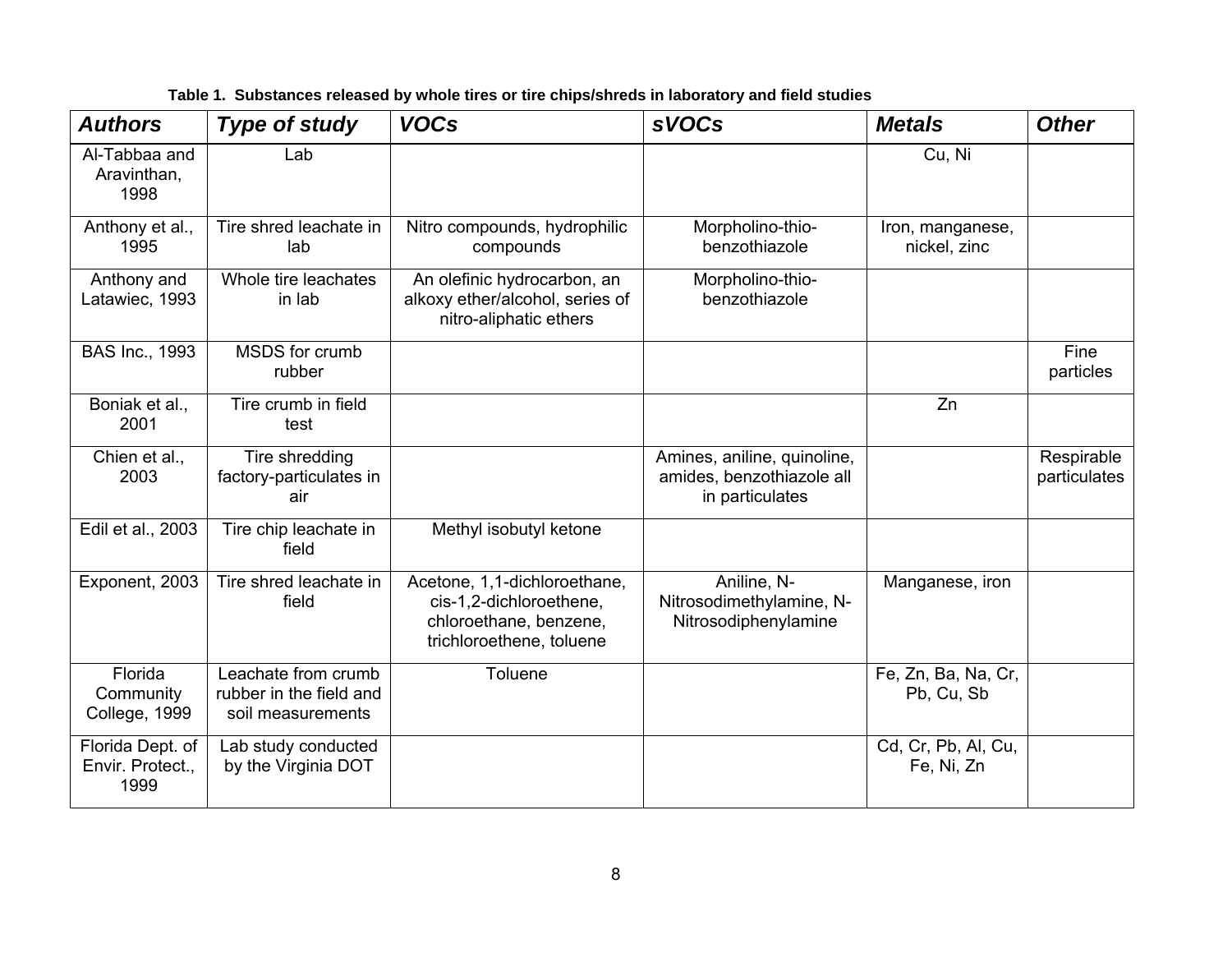| <b>Authors</b>                               | <b>Type of study</b>                                    | <b>VOCs</b>                                                                                          | <b>sVOCs</b>                                                     | <b>Metals</b>                             | <b>Other</b>                                                  |
|----------------------------------------------|---------------------------------------------------------|------------------------------------------------------------------------------------------------------|------------------------------------------------------------------|-------------------------------------------|---------------------------------------------------------------|
| Florida Dept. of<br>Envir. Protect.,<br>1999 | Field study<br>conducted in Idaho                       |                                                                                                      |                                                                  | Zn                                        |                                                               |
| Fukuzaki et al.,<br>1986                     | Field                                                   |                                                                                                      |                                                                  |                                           | 5-24 ng/m <sup>3</sup><br>tire dust                           |
| Gaultieri et al.,<br>2005                    | Lab                                                     |                                                                                                      |                                                                  | Zn                                        |                                                               |
| Gunter et al.,<br>undated                    | Tire chip leachate in<br>lab                            | Acetone, benzene,<br>trichloroethylene, methyl ethyl<br>ketone, methyl isobutyl ketone               |                                                                  | Iron, lead,<br>manganese                  |                                                               |
| Hartwell et al.,<br>1998                     | Tire shred leachate in<br>lab                           | Naphthalene, 2 Methyl<br>naphthalene                                                                 | Morpholinothio-<br>benzothiazole, bis(2-<br>ethylhexyl)phthalate | Al, Ba, Cd, Cr, Co,<br>Cu, Mn, Ni, Zn, Fe |                                                               |
| Hildemann et<br>al., 1991                    | $Field + lab$                                           |                                                                                                      |                                                                  |                                           | Fine<br>particulate<br>organic C<br>(105)<br>$\mu g/m^2/day)$ |
| Horner, 1996                                 | Tire chip leachate in<br>lab and soil near tire<br>dump |                                                                                                      |                                                                  | Cadmium, zinc,<br>lead                    |                                                               |
| Humphrey,<br>1999                            | Tire chip leachate in<br>field                          | None detected                                                                                        | None detected                                                    | Barium, iron,<br>manganese, zinc          | Chloride,<br>sulfate                                          |
| Humphrey and<br>Katz, 2000                   | Tire shred leachate in<br>field                         | 1,1-dichlorethane, 4-methyl-2-<br>pentanone (MIBK)                                                   | 2-(4-morpholinyl)-<br>benzothiazole                              | Iron, manganese                           |                                                               |
| Humphrey and<br>Katz, 2001                   | Tire shred leachate in<br>field                         | 1,1-dichloroethane, 4-methyl-<br>2-pentanone (MIBK), acetone,<br>benzene, cis-1,2-<br>dichloroethene | Aniline, m+p cresol                                              | Iron, manganese,<br>zinc                  |                                                               |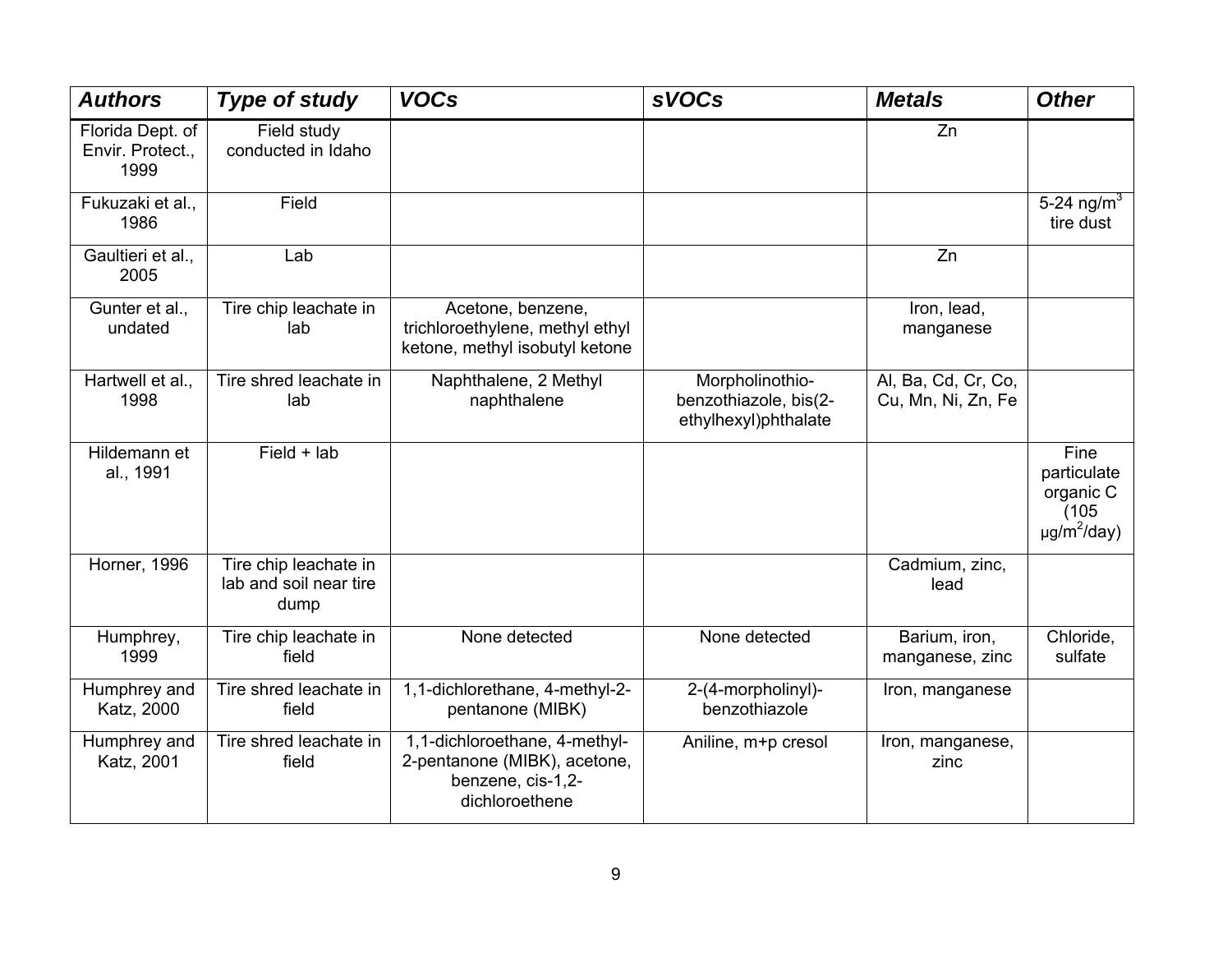| <b>Authors</b>                             | <b>Type of study</b>                                | <b>VOCs</b>                                                 | <b>sVOCs</b>                                                                  | <b>Metals</b>                                                               | <b>Other</b>                            |
|--------------------------------------------|-----------------------------------------------------|-------------------------------------------------------------|-------------------------------------------------------------------------------|-----------------------------------------------------------------------------|-----------------------------------------|
| Johnson et al.,<br>2002                    | Tire chip leachate in<br>lab                        |                                                             |                                                                               | Zinc                                                                        |                                         |
| Kim et al., 1990                           | Suspended<br>particulate matter in<br>urban air     |                                                             |                                                                               |                                                                             | Tire tread<br>particles                 |
| Kumata et al.,<br>1996                     | Street dust, river<br>sediment, air                 |                                                             | $2-(4-$<br>morpholinyl)benzothiazole                                          |                                                                             |                                         |
| Kumata et al.,<br>2002                     | Highway runoff, river<br>sediment                   |                                                             | 2-(4-morpholinyl)-<br>benzothiazole, N-<br>cyclohexyl-2-<br>benzothiazolamine |                                                                             |                                         |
| Liu et al., 1998                           | Tire shred leachate in<br>field                     |                                                             |                                                                               | Iron, manganese                                                             | Latex<br>allergens                      |
| Miguel et al.,<br>1996                     | Air samples and<br>guardrail swipes near<br>freeway |                                                             |                                                                               |                                                                             | Particulates<br>with latex<br>allergens |
| Miller and<br>Chadik, 1993                 | Tire shred leachate in<br>field and laboratory      | Methyl isobutyl ketone, 1,3,5-<br>trimethylbenzene, benzene | aniline                                                                       | Arsenic, zinc                                                               |                                         |
| Minn. DOT,<br>1995                         | Tire chip leachate in<br>lab                        | Isophorone, 2,6-dinitrotoluene                              |                                                                               | Mercury, zinc                                                               |                                         |
| Minn. Pollution<br>Control<br>Agency, 1990 | Tire chip leachate in<br>lab                        | Total petroleum hydrocarbons,<br><b>PAHs</b>                |                                                                               | Aluminum, barium,<br>cadmium,<br>chromium, iron,<br>selenium, zinc,<br>lead |                                         |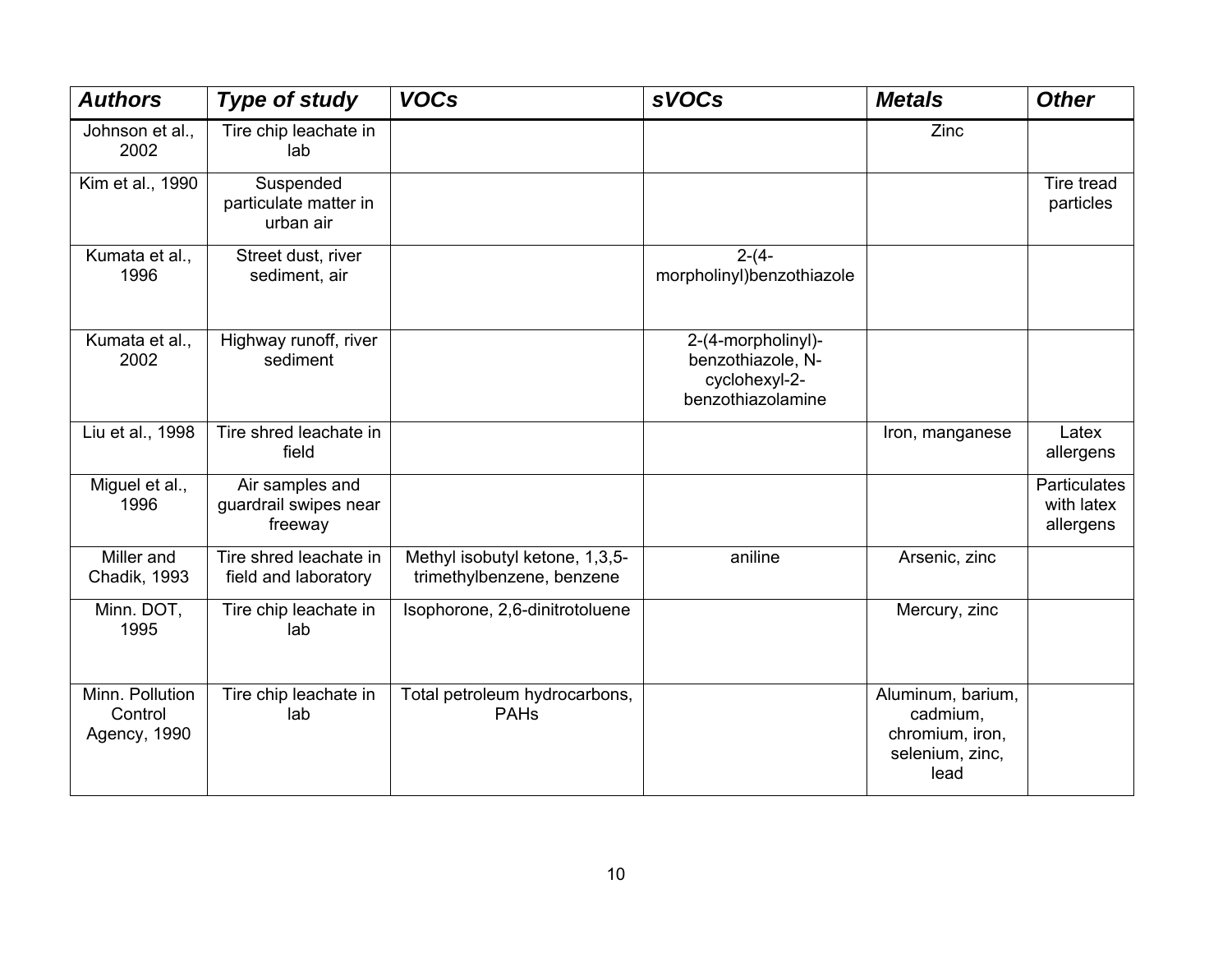| <b>Authors</b>                                                   | <b>Type of study</b>                         | <b>VOCs</b>                                                                             | <b>sVOCs</b>                                                                                                                           | <b>Metals</b>                                   | <b>Other</b> |
|------------------------------------------------------------------|----------------------------------------------|-----------------------------------------------------------------------------------------|----------------------------------------------------------------------------------------------------------------------------------------|-------------------------------------------------|--------------|
| Nelson et al.,<br>1994                                           | Whole tire and tire<br>plug leachates in lab |                                                                                         |                                                                                                                                        | Zinc copper,<br>cadmium lead                    |              |
| <b>Ontario Ministry</b><br>of Environment<br>and Energy,<br>1994 | Lab                                          |                                                                                         | Benzothiazole, 4-<br>(phenylamino)-phenol, 2-<br>$(4 -$<br>morpholinyl)benzothiazole,<br>24 other organic<br>compounds at lower levels | Zn                                              |              |
| O'Shaughnessy<br>and Garga,<br>2000                              | Lab                                          |                                                                                         | Benzothiazole, 2(3H)-<br>benzothiazolone, (1,1-<br>diethylethyl)-2-<br>methoxyphenol, 4-(2-<br>benzothiazolythio)-<br>morpholine       | Al, Fe, Mn, Zn                                  |              |
| Park et al.,<br>2003                                             | Tire shred leachate in<br>lab                |                                                                                         |                                                                                                                                        | Zinc, barium and<br>lead in precipitates        |              |
| Pierce and<br>Blackwell, 2003                                    | Lab                                          | VOCs absorbed by ground tire<br>rubber added to slurry cutoff<br>wall backfill material |                                                                                                                                        |                                                 |              |
| Radian Corp.,<br>1989                                            | Tire chip leachate in<br>lab                 | Phenol                                                                                  |                                                                                                                                        | Barium, chromium,<br>lead, mercury,<br>selenium |              |
| Reddy and<br>Quinn, 1997                                         | $Field + lab$                                |                                                                                         | Benzothiazole, 2-<br>hydroxybenzothiazole, 2-<br>(4-morpholinyl)-<br>benzothiazole                                                     |                                                 |              |
| Rogge et al.,<br>1993                                            | Tire dust generated<br>in lab                | Alkanes, PAHs                                                                           | alkanoic acids, natural<br>resins, benzothiazole                                                                                       |                                                 |              |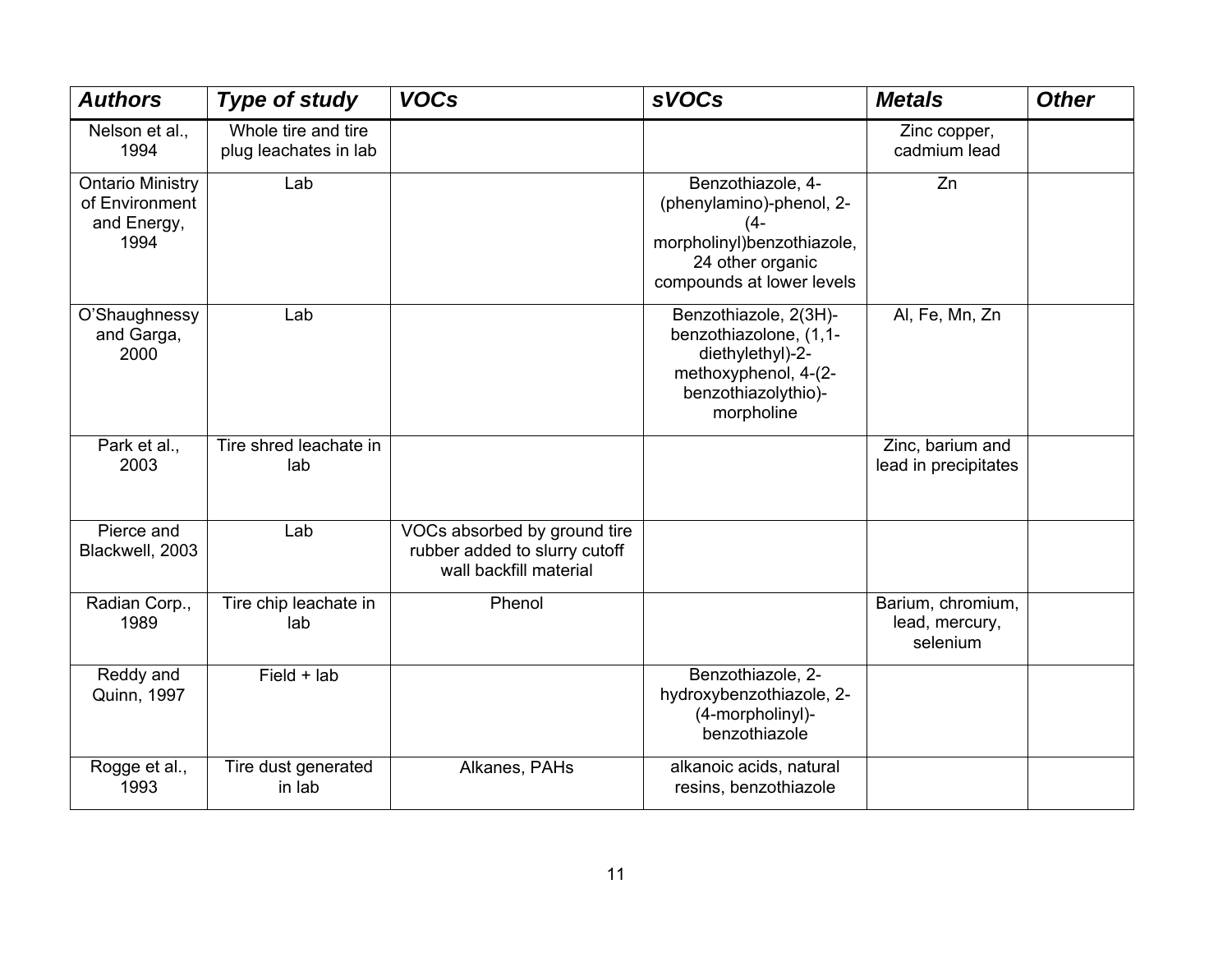| <b>Authors</b>                                   | <b>Type of study</b>                | <b>VOCs</b>                          | <b>sVOCs</b>                                     | <b>Metals</b>                                | <b>Other</b>                                                                     |
|--------------------------------------------------|-------------------------------------|--------------------------------------|--------------------------------------------------|----------------------------------------------|----------------------------------------------------------------------------------|
| Schauer et al.,<br>2002                          | Field                               | $\cdot$                              |                                                  |                                              | Fine<br>particulate<br>organic C<br>$(1 \mu g/m^3)$<br>[total<br>$part.=2\mu$ g] |
| <b>Scrap Tire</b><br>Management<br>Council, 1991 | Tire chip leachate in<br>lab        | Methyl ethyl ketone, toluene         | phenol                                           | Barium, chromium,<br>lead, mercury           | Carbon<br>disulfide                                                              |
| Sengupta and<br><b>Miller, 1999</b>              | Tire shred leachate in<br>lab       |                                      |                                                  | Iron, aluminum,<br>zinc, copper              | Chloride                                                                         |
| Shieh, 2001                                      | Tire chip leachate in<br>lab        | Methyl ethyl ketone, toluene         | Phenol                                           | Arsenic, lead                                | Carbon<br>disulfide                                                              |
| Spies et al.,<br>1987                            | SF bay sediment                     |                                      | Benzthiazole, 2-(4-<br>morpholinyl)-benzthiazole |                                              |                                                                                  |
| Stephensen et<br>al., 2003                       | Lab                                 | PAHs, aromatic nitrogen<br>compounds |                                                  |                                              |                                                                                  |
| Tatlisoz et al.,<br>1996                         | Field and lab                       | Benzene, toluene                     | Phenol                                           | As, Ba, Cd, Cr,<br>Pb, Fe, Mn, Se,<br>Hg, Zn |                                                                                  |
| Williams et al.,<br>1995                         | Air near freeway                    |                                      |                                                  |                                              | Rubber<br>particles<br>with latex<br>allergens                                   |
| Yoon et al.,<br>2005                             | Tire shred leachate in<br>the field |                                      |                                                  | As, Ba, Cd, Cr, Se                           |                                                                                  |

VOC = volatile organic compound; sVOC = semi-volatile organic compound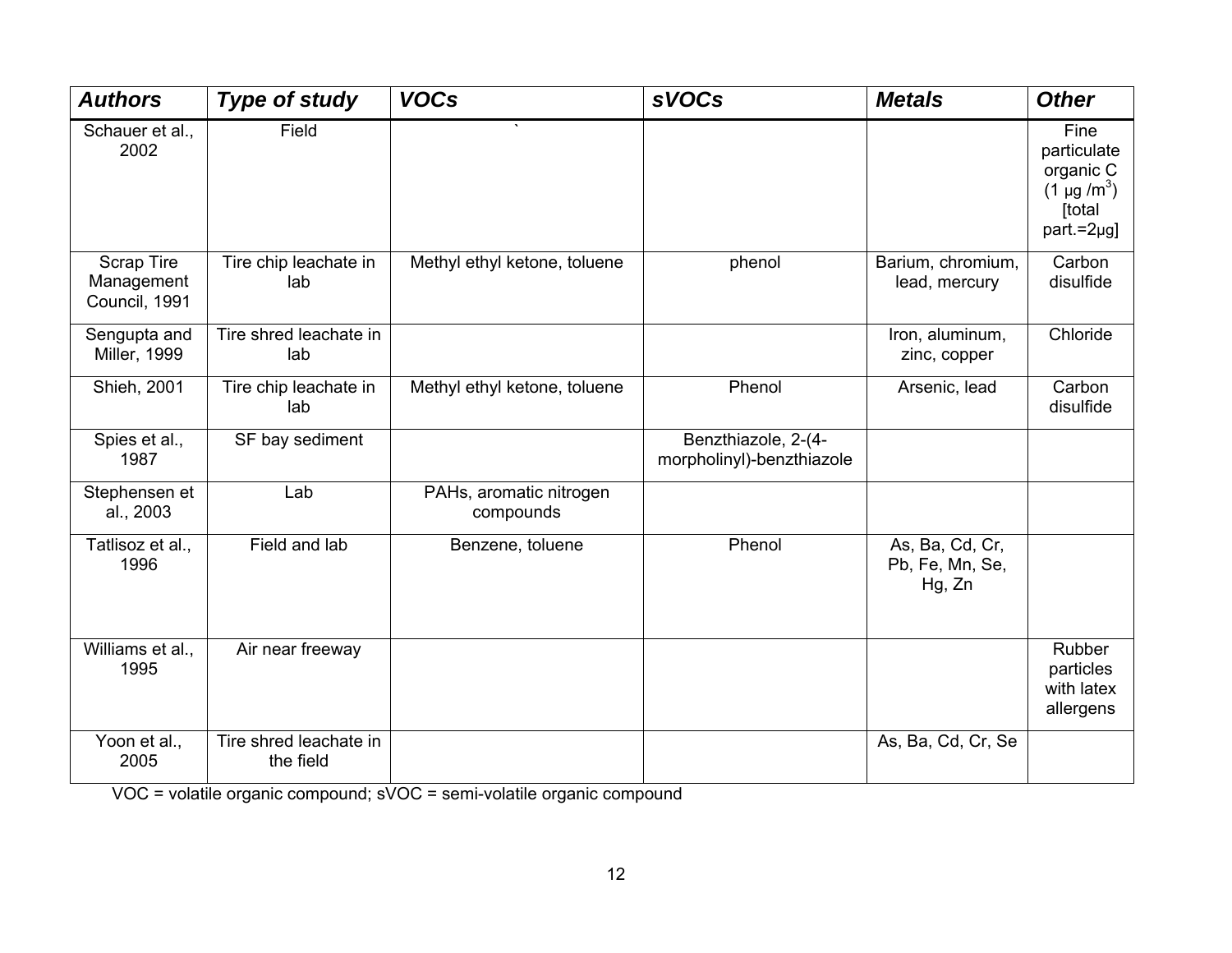#### **Substances released by tires**

Tables 2 through 5 show the concentrations of substances released by recycled tires (or "in use" tires in the case of airborne particulates) for the studies listed in Table 1. The substances released comprise four groups consisting of 15 metals (Table 2), 20 volatile organic compounds (VOCs, Table 3), 14 semi-volatile organic compounds (sVOCs, Table 4), and particulates in air resulting from tire wear (Table 5). Where possible, the data are reported as amount of chemical released per gram of tire. This facilitated the use of these data to predict how much of each chemical would be released were a child to intentionally ingest a specific amount of tire shreds.

#### **Metals**

From among the 15 metals listed in Table 2, zinc (21 instances) and iron (sixteen instances) were detected most frequently and at the highest levels. Iron is a component of the steel belts and beads, while zinc oxide is used as an activator in the vulcanization process (CIWMB, 1996). Manganese was the next most frequently detected (ten instances). Like iron, it probably originated from the steel belts and beads. Today, the production of crumb rubber from tires typically includes a step to remove 99 percent of the steel belting and bead material. This would be expected to greatly reduce the release of iron and manganese from the recycled tire material. Barium was the next most commonly detected metal (nine instances), possibly as a result of its use to catalyze the synthesis of polybutadiene rubber (Halasa et al., 2003).

Lead was also identified in eight instances, possibly due to its former use as an activator of the vulcanization process, in the form of lead oxide (CIWMB, 1996). Chromium detection in seven instances may have resulted from its use in steel production. If this is the case, removal of the steel wire from recycled tires should also markedly reduce the release of this metal. Unfortunately, none of the studies determined whether the chromium was in the  $+6$  or  $+3$  oxidation state, since the former ion is highly carcinogenic (by inhalation) while the latter is not. The remaining nine metals (cadmium, copper, aluminum, antimony, mercury, nickel, arsenic, selenium, cobalt) were detected in five or fewer instances.

While the presence of metals at levels above background is noteworthy, the toxicologic significance depends upon the concentrations and magnitude of exposure. As shown in Table 2, both zinc and iron were detected in tire chip leachate at levels indicating that milligram amounts of these metals were released per gram of tire. These studies were conducted in the laboratory under controlled conditions. Similar laboratory studies indicate that microgram amounts of manganese, aluminum, barium and copper were released per gram of tire, while only nanogram amounts of lead, cadmium, chromium, nickel, arsenic, selenium and cobalt were released (Table 2).

To assess the toxicologic significance of these findings, these levels will first be used to estimate child exposure by the oral route. Exposures will then be compared to corresponding oral reference toxicity values, such as a public health goal (PHG), reference concentration (RfC), minimal risk level (MRL), or reference exposure level (REL). These values have been developed by various authoritative bodies including OEHHA, U.S. EPA, the Centers for Disease Control (CDC), and the Agency for Toxic Substances and Disease Registry (ATSDR). The calculations will determine whether exposures are likely to cause adverse health effects.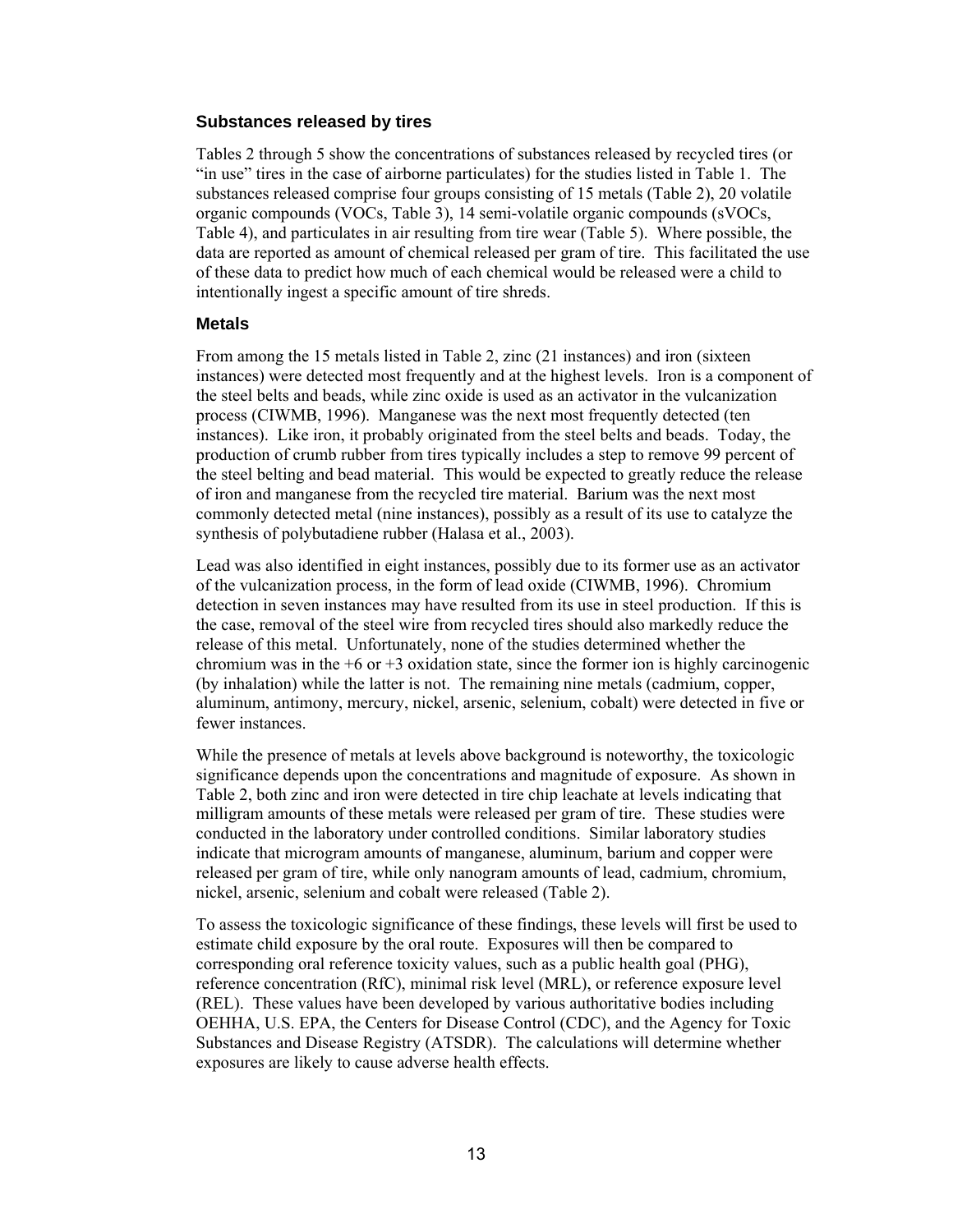#### **VOCs**

Tire shreds released lower concentrations of volatile organic compounds (VOCs) than metals (Table 3). A total of 20 compounds were identified, including three classes of compounds (polycyclic aromatic hydrocarbons, aromatic nitrogen-containing, total petroleum hydrocarbons). Other than the unidentified ether compound whose level was estimated in the laboratory study by Anthony and Latawiec (1993), the highest values were for the solvent methyl isobutyl ketone (1,151 ng released per gram of tire; Gunter et al., undated) and for naphthalene (1,100 ng released per gram of tire; Hartwell et al., 1998). The presence of methyl isobutyl ketone may be the result of its use in the production of rubber antioxidants (U.S. EPA, 2003b), while naphthalene may originate from carbon black.

Seven compounds or groups of compounds were released in ng amounts per gram of tire: acetone, toluene, benzene, total petroleum hydrocarbons, polycyclic aromatic hydrocarbons, methyl ethyl ketone and 2-methyl naphthalene. All these compounds except for the last may result from the use of petroleum oils (the source of carbon black) and coal tar fractions in tire production, which serve as softeners and extenders (Sullivan et al., 1992). These findings were from studies performed in the laboratory, where the volatile organic compounds were released into aqueous solutions.

A clue towards how these volatile compounds might behave when tire shreds are used in playground surfaces, and the compounds are released directly into the air, may be provided by the study of Chang et al. (1999). In that study of rubberized athletic tracks, the emission of volatile organic compounds decreased with time, so that after about two years the levels at breathing heights were near background. Unfortunately, since recycled tire rubber was most likely not used in the construction of these tracks, it is problematic to use these data to draw firm conclusions about the release of VOCs from playground surfaces made of recycled tires. Chapter 8 presents wipe sampling data from a running track containing recycled tires as well as a discussion of the safety benefits of such a surface.

#### **sVOCs**

A total of 14 sVOCs are listed in Table 4. This includes five different benzothiazoles, three of which were released at µg amounts per gram of tire. These benzothiazole contaminants have been proposed as environmental markers for tire-derived material (Kumata et al., 2002). Benzothiazoles are used in tire production to accelerate the vulcanization process (Kumata et al., 2002), as antioxidants (Spies et al., 1987), and to help bond the metal wire and metal belts to the tire rubber (CIWMB, 1996). Aniline, phenol, 4-(phenylamino)-phenol, phenoxazine, and 2(3H)-benzothiazolone were released in ng amounts per gram of tire. Aniline is added to tires to inhibit rubber degradation (CIWMB, 1996).

Detection of phenol (and cresol) may be due to the use of petroleum oils and/or coal tar fractions as softeners and extenders in tire production. In addition, treatment of the steel cords and fabrics comprising the belts with phenol/formaldehyde improves their adhesion to the rubber (Sullivan et al., 1992). Lastly, two nitrosoamines (diphenyl and dimethyl) were detected in the same study; this could be the result of their use to inhibit both the vulcanization process during tire production, and the decomposition of rubber in the finished product (CIWMB, 1996).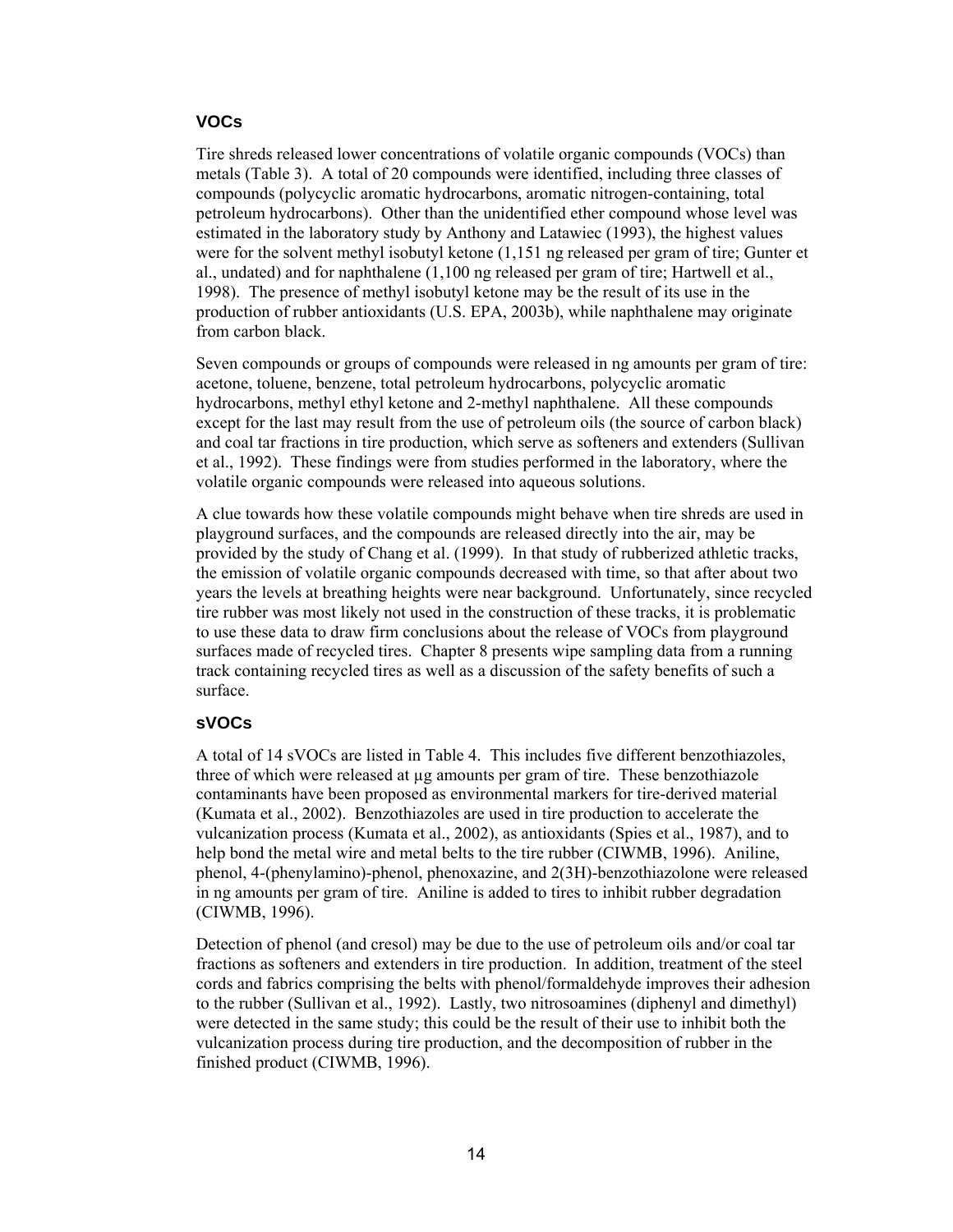#### **Particulates**

Particles of tire-derived rubber have been measured in the air in a number of studies (Table 5). Three studies measured from 1-7  $\mu$ g/m<sup>3</sup> in ambient air (Kim et al., 1990; Miguel et al., 1996; Schauer et al., 2002). This demonstrates that any measurements of rubber particulates above a rubber playground surface must take into account the ambient, background level. Two of the studies in Table 5 (Williams et al, 1995; Miguel et al., 1996) identified latex as a component of the airborne particulate matter. Such airborne particles containing latex allergens have been suggested as potential inducers of both latex sensitization and asthma (Miguel et al., 1996; Williams et al., 1995).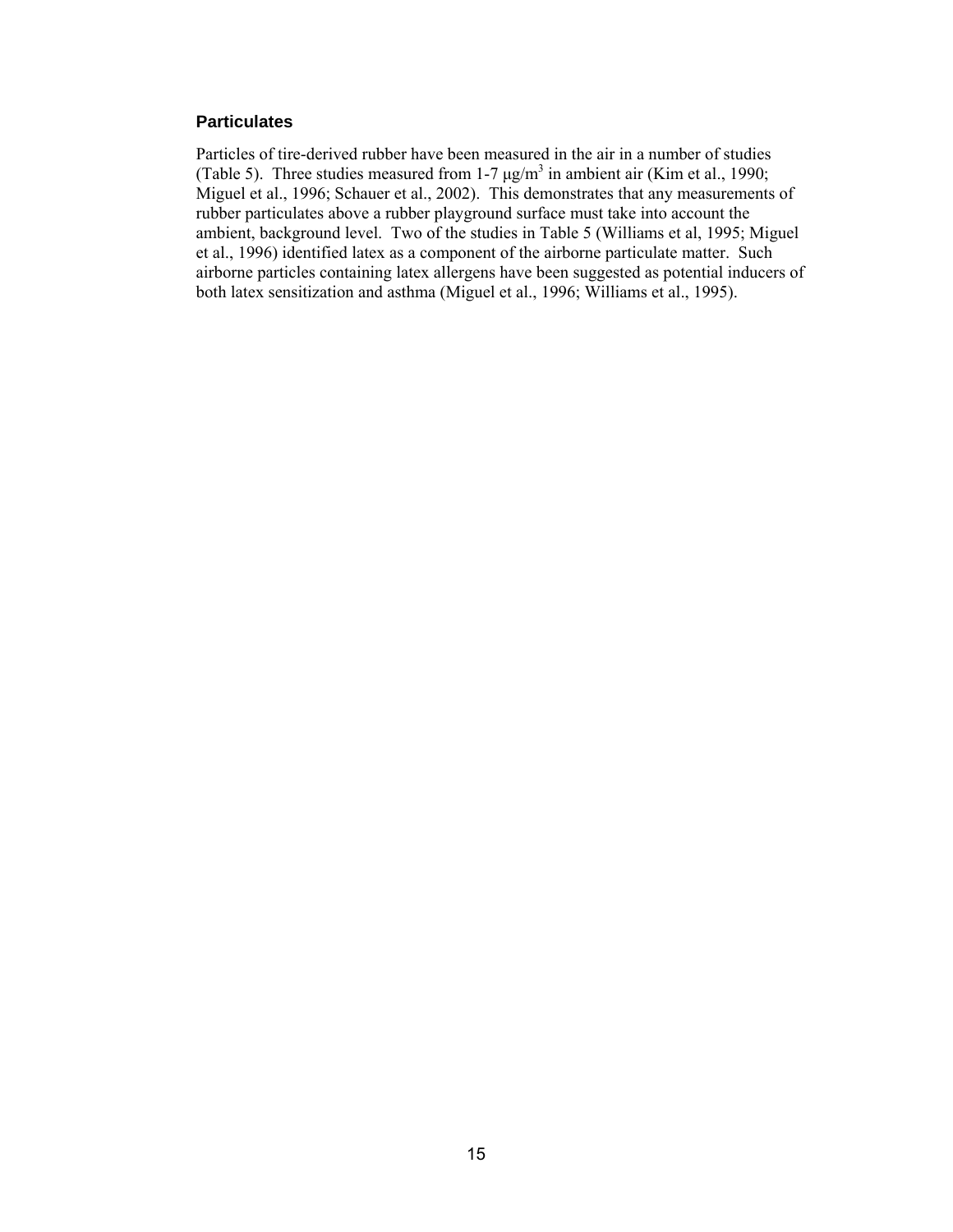**Table 2. Concentrations of metals leaching from tire shreds used in various civil engineering applications in the field or leaching in lab studies** 

<span id="page-22-0"></span>

| <b>Metal</b>  | <b>Study Type</b>                                   | <b>Concentration</b>                         |
|---------------|-----------------------------------------------------|----------------------------------------------|
| Aluminum (Al) | Lab leachate study (Minn Poll Cntrl Agency, 1990)   | 2,000 ng released (per g tire)               |
|               | Lab leachate study (Hartwell et al., 1998)          | 1200 ng released (per g of tire)             |
|               | Lab study (Florida Dept. Environ. Protection, 1999) | $\overline{420}$ ng released (per g of tire) |
|               | Lab leachate study (Sengupta and Miller, 1999)      | 790 ppb in leachate                          |
|               | Lab leachate study (O'Shaughnessy and Garga, 2000)  | 550 ppb in leachate                          |
| Antimony      | Field leachate study (FCC at Jacksonville, 1999)    | 489 ppb in soil                              |
| Arsenic (As)  | Lab leachate studies (Miller and Chadik, 1993)      | 130 ng released (per g tire)                 |
|               | Field leachate study (Yoon et al., 2005)            | 19 ppb in leachate                           |
| Barium (Ba)   | Lab leachate study (Minn Poll Cntrl Agency, 1990)   | 1,000 ng released (per g tire)               |
|               | Lab leachate study (Scrap Tire Man Cncl, 1991)      | 590 ppb in leachate                          |
|               | Lab leachate studies (Tatlisoz et al., 1996)        | 100 to 1000 ng released (per g tire)         |
|               | Lab leachate study (Hartwell et al., 1998)          | 1700 ng released (per g of tire)             |
|               | Field leachate study (Humphrey, 1999)               | 21 ppb in leachate                           |
|               | Field leachate study (FCC at Jacksonville, 1999)    | 1,230 ppb in surface water                   |
|               | Field leachate study (FCC at Jacksonville, 1999)    | 10,000 ppb in soil                           |
|               | Lab leachate study (Park et al., 2003)              | 340 ng released (per g of tire)              |
|               | Field leachate study (Yoon et al., 2005)            | 113 ppb in leachate                          |
| Cadmium (Cd)  | Lab leachate study (Minn Poll Cntr Agency, 1990)    | 270 ng released (per g of tire)              |
|               | Lab leachate study (Hartwell et al., 1998)          | 270 ng released (per g of tire)              |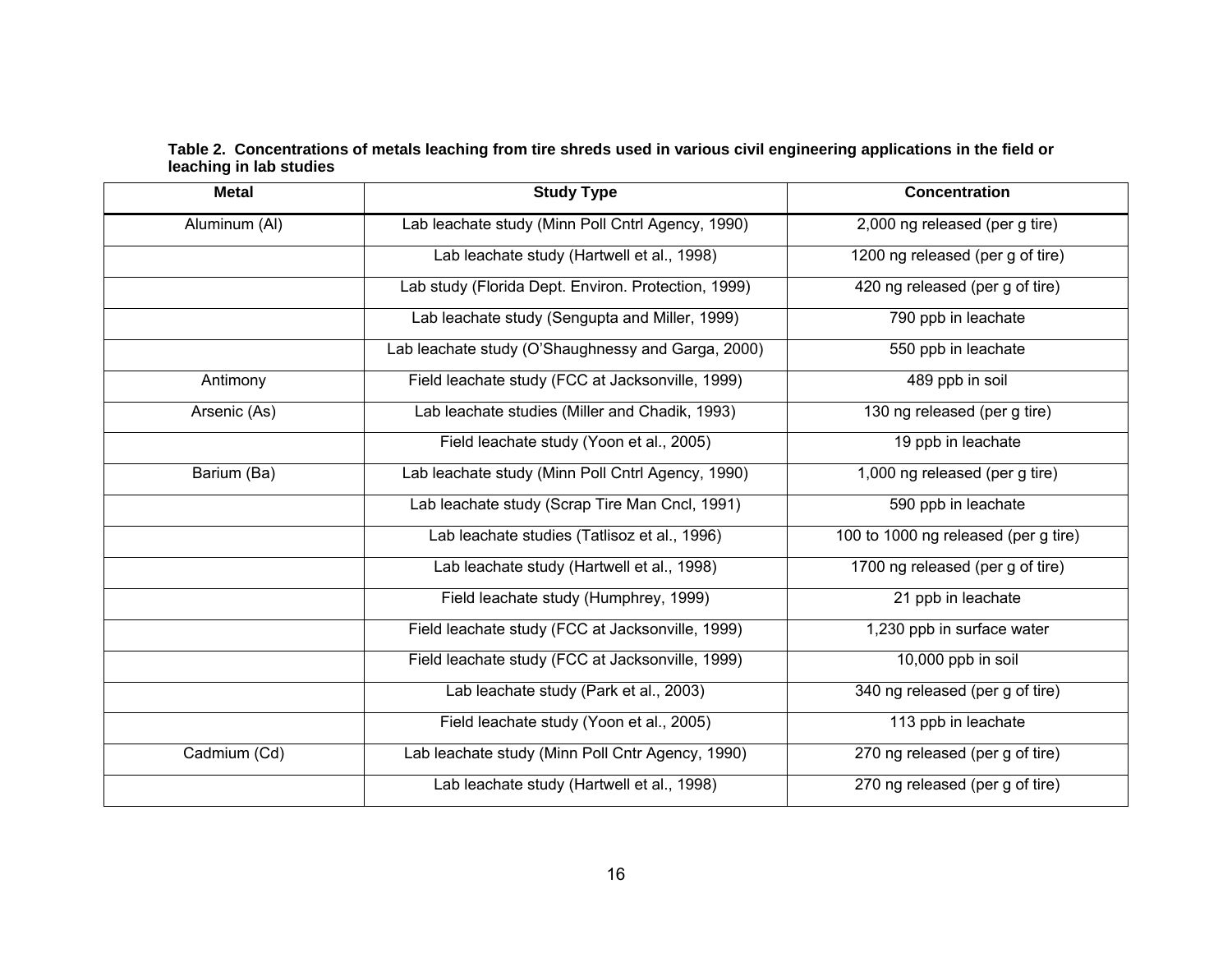| <b>Metal</b>                             | <b>Study Type</b>                                   | <b>Concentration</b>                    |
|------------------------------------------|-----------------------------------------------------|-----------------------------------------|
|                                          | Lab study (Florida Dept. Environ. Protection, 1999) | 4 ng released (per g of tire)           |
|                                          | Field leachate study (Yoon et al., 2005)            | 1.1 ppb in leachate                     |
| Chromium (Cr) with oxidation state       | Lab leachate study (Minn Poll Cntrl Agency, 1990)   | 500 ng released (per g tire)            |
| $(Cr^{+3}$ or $Cr^{+6}$ ) not determined | Lab leachate study (Scrap Tire Man Cncl, 1991)      | 48 ppb in leachate                      |
|                                          | Lab leachate studies (Tatlisoz et al., 1996)        | 8 to 500 ng released (per g of tire)    |
|                                          | Lab leachate study (Hartwell et al., 1998)          | 100 ng released (per g of tire)         |
|                                          | Field leachate study (FCC at Jacksonville, 1999)    | 2 ppb in surface water                  |
|                                          | Field leachate study (FCC at Jacksonville, 1999)    | 4 ppb in ground water                   |
|                                          | Lab study (Florida Dept. Environ. Protection, 1999) | 8 ng released (per g of tire)           |
|                                          | Field leachate study (Yoon et al., 2005)            | 55 ppb in leachate                      |
| Cobalt (Co)                              | Lab leachate study (Hartwell et al., 1998)          | 100 ng released (per g of tire)         |
| Copper (Cu)                              | Lab leachate study (Al-Tabbaa and Aravinthan, 1998) | 360 to 4880 ng released (per g of tire) |
|                                          | Lab leachate study (Hartwell et al., 1998)          | 320 ng released (per g of tire)         |
|                                          | Field leaching study (FCC at Jacksonville, 1999)    | 2,300 ppb in leachate                   |
|                                          | Lab study (Florida Dept. Environ. Protection, 1999) | 235 ng released (per g of tire)         |
|                                          | Lab leachate study (Sengupta and Miller, 1999)      | 2,400 ppb in leachate                   |
| Iron (Fe)                                | Lab leachate study (Gunter et al., undated)         | 13,000 ng released (per g of tire)      |
|                                          |                                                     |                                         |
|                                          | Lab leachate study (Minn. Poll. Cntr. Agency, 1990) | 1,100,000 ng released (per g of tire)   |
|                                          | Lab leachate study (Anthony et al., 1995)           | 26,000 ng released (per g of tire)      |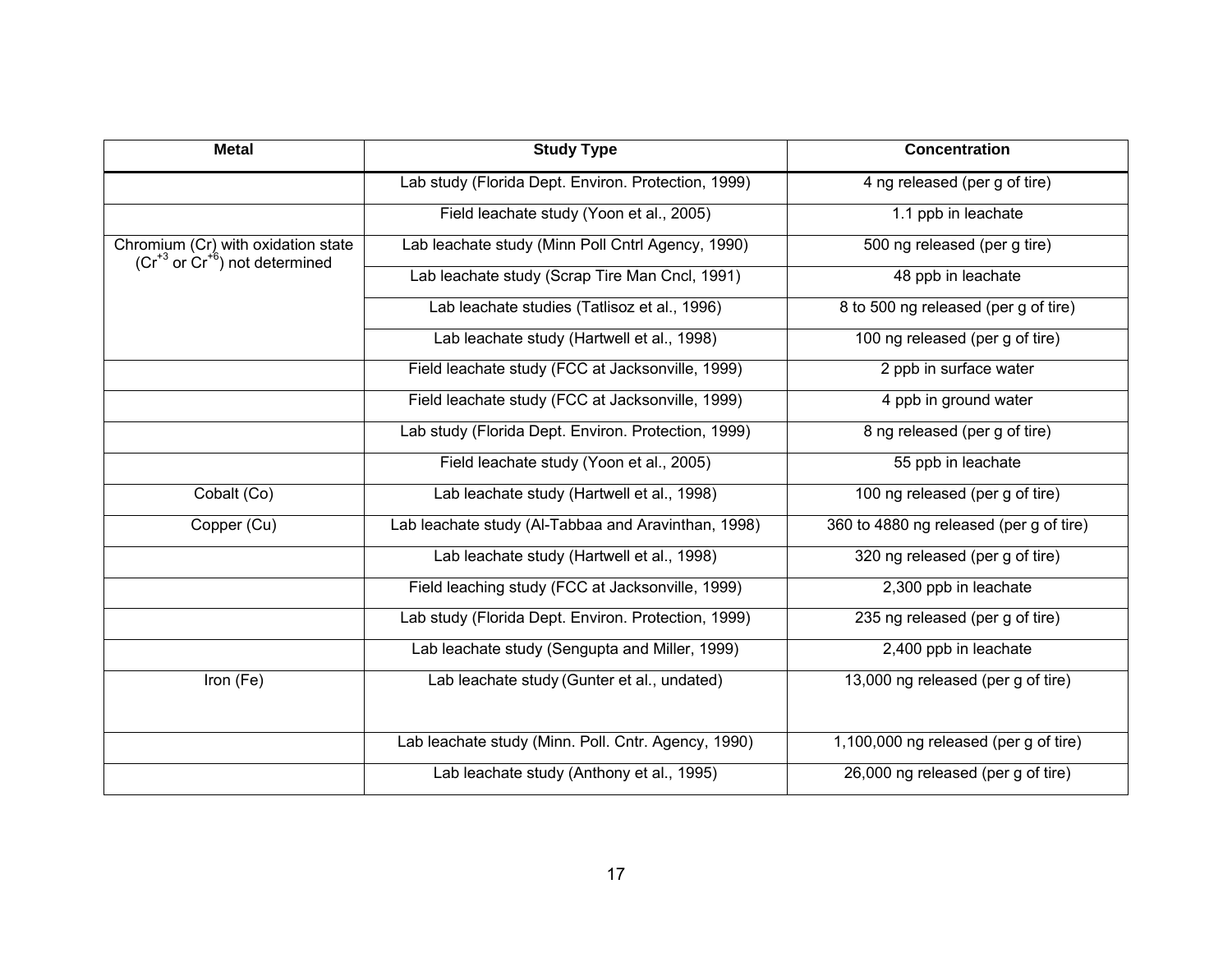| <b>Metal</b> | <b>Study Type</b>                                   | <b>Concentration</b>                        |  |  |
|--------------|-----------------------------------------------------|---------------------------------------------|--|--|
|              | Lab leachate studies (Tatlisoz et al., 1996)        | 1,150 to 1,100,000 ng released (per g tire) |  |  |
|              | Field leachate study (Liu et al., 1998)             | 55,000 ppb in leachate                      |  |  |
|              | Lab leachate study (Hartwell et al., 1998)          | 27,000 ng released (per g of tire)          |  |  |
|              | Lab study (Florida Dept. Environ. Protection, 1999) | 341,000 ng released (per g of tire)         |  |  |
|              | Field leachate study (Humphrey et al., 1999)        | 30,000 ppb in leachate                      |  |  |
|              | Field leachate study (FCC at Jacksonville, 1999)    | 1,500 ppb in ground water                   |  |  |
|              | Field leachate study (FCC at Jacksonville, 1999)    | 210 ppb in surface water                    |  |  |
|              | Field leachate study (FCC at Jacksonville, 1999)    | 960,000 ppb in soil                         |  |  |
|              | Field leachate study (Humphrey 1999)                | 22,000 ppb in leachate                      |  |  |
|              | Lab leachate study (Sengupta and Miller, 1999)      | 18,000 ppb in leachate                      |  |  |
|              | Lab leachate study (O'Shaughnessy and Garga, 2000)  | 700 ppb in leachate                         |  |  |
|              | Field leachate study (Humphrey et al., 2001)        | 33,000 ppb in leachate                      |  |  |
|              | Field leachate study (Exponent, 2003)               | 80,000 ppb in leachate                      |  |  |
| Lead (Pb)    | Lab leachate study (Gunter et al., undated)         | 12 ng released (per g of tire)              |  |  |
|              | Lab leachate study (Minn. Poll. Cntr. Agency, 1990  | 920 ng released (per g of tire)             |  |  |
|              | Lab leachate study (Scrap Tire Man. Cncl., 1991)    | 30 ppb in leachate                          |  |  |
|              | Lab leachate studies (Tatlisoz et al., 1996)        | 3 to 920 ng released (per g tire)           |  |  |
|              | Field leachate study (FCC at Jacksonville, 1999)    | 6 ppb in surface water                      |  |  |
|              | Lab study (Florida Dept. Environ. Protection, 1999) | 56 ng released (per g tire)                 |  |  |
|              | Field leachate study (FCC at Jacksonville, 1999)    | 13,300 ppb in soil                          |  |  |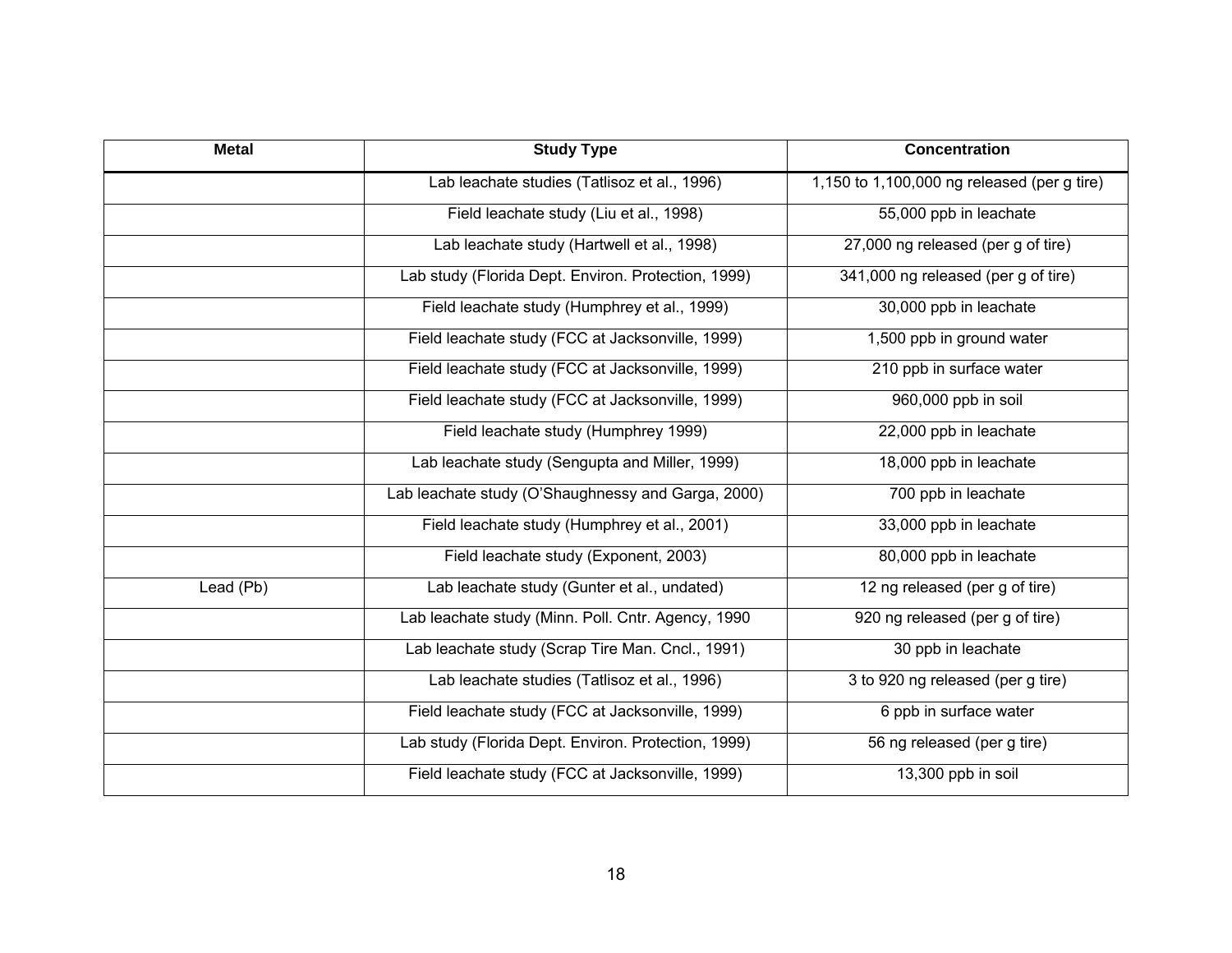| <b>Metal</b>              | <b>Study Type</b>                                   | <b>Concentration</b>               |  |  |
|---------------------------|-----------------------------------------------------|------------------------------------|--|--|
|                           | Lab leachate study (Park et al., 2003)              | 120 ng released (per g of tire)    |  |  |
| Manganese (Mn)            | Lab leachate study (Gunter et al, undated)          | 1,040 ng released (per g tire)     |  |  |
|                           | Lab leachate study (Anthony et al., 1995)           | 5800 ng released (per g tire)      |  |  |
|                           | Lab leachate studies (Tatlisoz et al., 1996)        | 1,500 ng released (per g of tire)  |  |  |
|                           | Field leachate study (Liu et al., 1998)             | 3,000 ppb in leachate              |  |  |
|                           | Lab leachate study (Hartwell et al., 1998)          | 5800 ng released (per g of tire)   |  |  |
|                           | Field leachate study (Humphrey, 1999)               | 2,500 ppb in leachate              |  |  |
|                           | Lab leachate study (O'Shaughnessy and Garga, 2000)  | 180 ppb in leachate                |  |  |
|                           | Field leachate study (Humphrey and Katz, 2000)      | 22,000 ppb in leachate             |  |  |
|                           | Field leachate study (Humphrey and Katz, 2001)      | 1,300 ppb in leachate              |  |  |
|                           | Field leachate study (Exponent, 2003)               | 910 ppb in leachate                |  |  |
| Mercury (Hg)              | Lab leachate study (Scrap Tire Man Cncl, 1991)      | 0.4 ppb in leachate                |  |  |
|                           | Lab leachate study (Minn Dept Trans, 1995)          | 0.4 ppb in leachate                |  |  |
|                           | Lab leachate studies (Tatlisoz et al., 1996)        | 0.07 ng released (per g tire)      |  |  |
| Nickel (Ni)               | Lab leachate study (Anthony et al., 1995)           | 80 ng released (per g of tire)     |  |  |
|                           | Lab leachate study (Hartwell et al., 1998)          | 120 ng released (per g of tire)    |  |  |
|                           | Lab leachate study (Al-Tabbaa and Aravinthan, 1998) | 5-12 µg released (per g of tire)   |  |  |
|                           | Lab study (Florida Dept. Environ. Protection, 1999) | 113 ng released (per g of tire)    |  |  |
| Selenium (Se) (elemental) | Lab leachate study (Minn Poll Cntrl Agency, 1990)   | 440 ng released (per g tire)       |  |  |
|                           | Lab leachate studies (Tatlisoz et al., 1996)        | 50 to 440 ng released (per g tire) |  |  |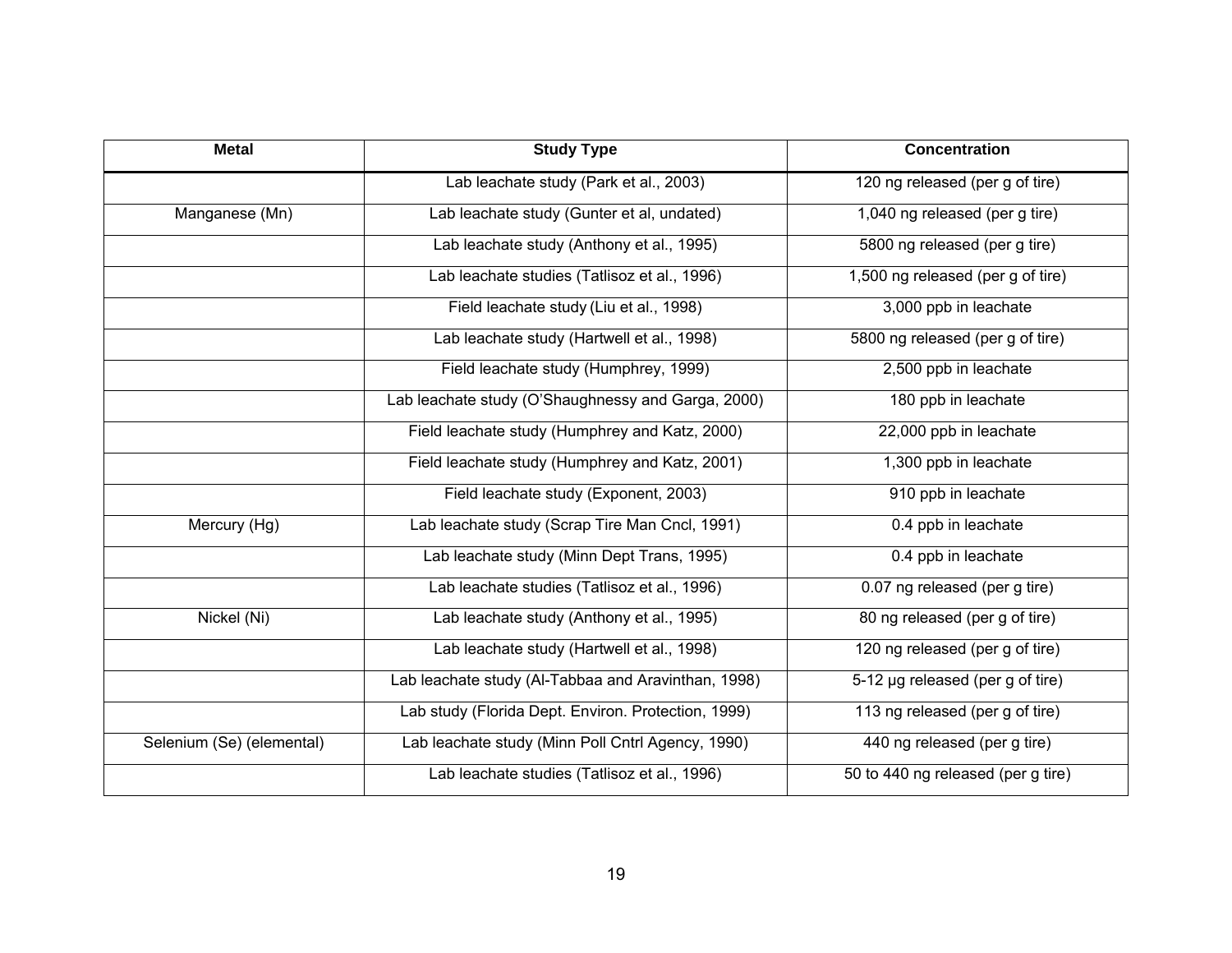| <b>Metal</b> | <b>Study Type</b>                                                        | <b>Concentration</b>                     |  |  |
|--------------|--------------------------------------------------------------------------|------------------------------------------|--|--|
|              | Field leachate study (Yoon et al., 2005)                                 | 23 ppb in leachate                       |  |  |
| Zinc(Zn)     | Lab leachate study (Minn. Poll Cntrl Agency, 1990)                       | 50,000 ng released (per g tire)          |  |  |
|              | Lab leachate study (Scrap Tire Man. Councl., 1991)                       | 500 ppb in leachate                      |  |  |
|              | Lab leachate study (Miller and Chadik, 1993)                             | 3,200 ng released (per g of tire)        |  |  |
|              | Lab leachate study (Nelson et al., 1994)                                 | 4,200 ng released (per g tire)           |  |  |
|              | Lab leachate study (Ontario Ministry of Environment and<br>Energy, 1994) | 1,000 ng released (per g of tire)        |  |  |
|              | Lab leachate study (Minn. Dept. Trans., 1995)                            | 2,950 ppb in leachate                    |  |  |
|              | Lab leachate study (Horner, 1996)                                        | 2,320,000 ng released (per g tire)       |  |  |
|              | Lab leachate studies (Tatlisoz et al., 1996)                             | 1,130 to 50,000 ng released (per g tire) |  |  |
|              | Lab leachate study (Hartwell et al., 1998)                               | 68,000 ng released (per g of tire)       |  |  |
|              | Field leachate study (FCC at Jacksonville, 1999)                         | 45,000 ppb in soil                       |  |  |
|              | Field leachate study (Humphrey, 1999)                                    | 140 ppb in leachate                      |  |  |
|              | Field leachate study (FCC at Jacksonville, 1999)                         | 103 ppb in surface water                 |  |  |
|              | Field study (Florida Dept. Environ. Protection, 1999)                    | 618 ppb in leachate                      |  |  |
|              | Lab study (Florida Dept. Environ. Protection, 1999)                      | 30,000 ng released (per g of tire)       |  |  |
|              | Field leachate study (Humphrey and Katz, 2000)                           | 26 ppb in leachate                       |  |  |
|              | Lab leachate study (O'Shaughnessy and Garga, 2000)                       | 590 ppb in leachate                      |  |  |
|              | Field leaching study (Boniak et al., 2001)                               | 310 ppb in soil                          |  |  |
|              | Lab leachate study (Johnson et al., 2002)                                | $2,950$ ppb in leachate                  |  |  |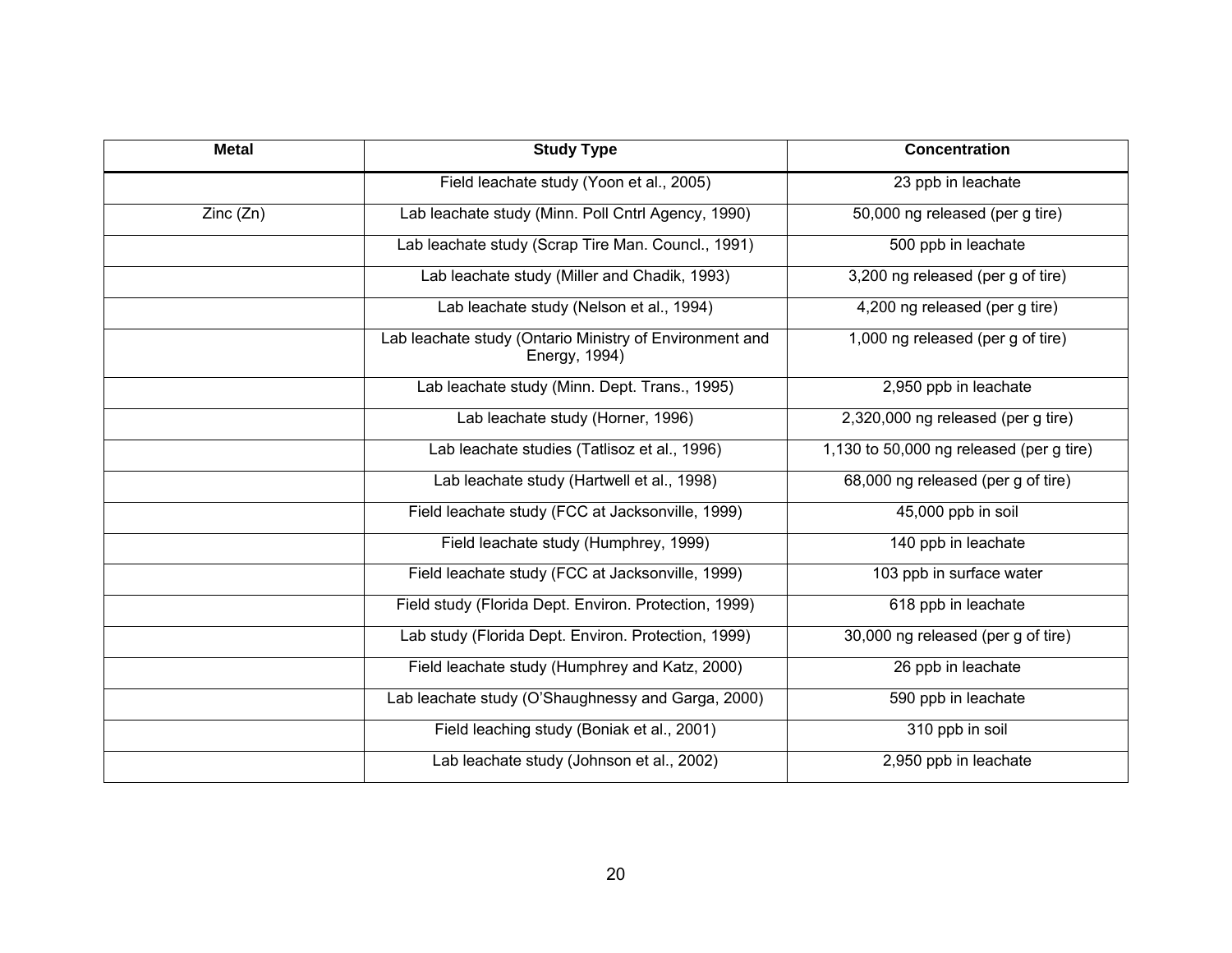| Metal | <b>Study Type</b>                           | <b>Concentration</b><br>1100 ng released (per g of tire) |  |  |
|-------|---------------------------------------------|----------------------------------------------------------|--|--|
|       | Lab leachate study (Park et al., 2003)      |                                                          |  |  |
|       | Lab leachate study (Birkholz et al., 2003)  | 68,000 ng released (per g of tire)                       |  |  |
|       | Lab leachate study (Gualtieri et al., 2005) | 890,000 ng released (per g tire rubber)                  |  |  |

#### **Table 3. Concentrations of Volatile Organic Compounds (VOCs) released from tire shreds in various field applications and laboratory studies, and in ambient air samples**

<span id="page-27-0"></span>

| Compound               | <b>Study Type</b>                                          | <b>Concentration</b>            |  |  |
|------------------------|------------------------------------------------------------|---------------------------------|--|--|
| 1,1-dichloroethane     | Field leachate study (Humphrey and Katz, 2000)             | Trace (<5 ppb) in leachate      |  |  |
| 2,6-dinitrotoluene     | Lab leaching study (Minn Dept Trans, 1995)                 | 45 ppb in leachate              |  |  |
| 2-Methyl naphthalene   | Lab leaching study (Hartwell et al., 1998)                 | 540 ng released (per g of tire) |  |  |
| 1,3,5-trimethylbenzene | Field leaching study (Miller and Chadik, 1993)             | 4 ppb in leachate               |  |  |
| Acetone                | Lab leachate study (Gunter et al., undated)                | 115 ng released (per g of tire) |  |  |
|                        | Leachate in field (Humphrey and Katz, 2001)                | 28 ppb in leachate              |  |  |
|                        | Leachate in field (Exponent, 2003)                         | 27 ppb in leachate              |  |  |
| Benzene                | Lab leachate study (Gunter et al., undated)                | 0.9 ng released (per g of tire) |  |  |
|                        | Leaching study in lab (Miller and Chadik, 1993)            | 218 ng released (per g of tire) |  |  |
|                        | Field leachate study (Humphrey and Katz, 2001)             | 4 ppb in leachate               |  |  |
|                        | Field leachate study (Exponent, 2003)                      | 1.35 ppb in leachate            |  |  |
| Chloroethane           | 2 ppb in leachate<br>Field leaching study (Exponent, 2003) |                                 |  |  |
| Cis-1,2-dichloroethene | Field leachate study (Humphrey and Katz, 2001)             | 24 ppb in leachate              |  |  |
| Isophorone             | Lab leaching study (Minn Dept Trans, 1995)                 | 2 ppb in leachate               |  |  |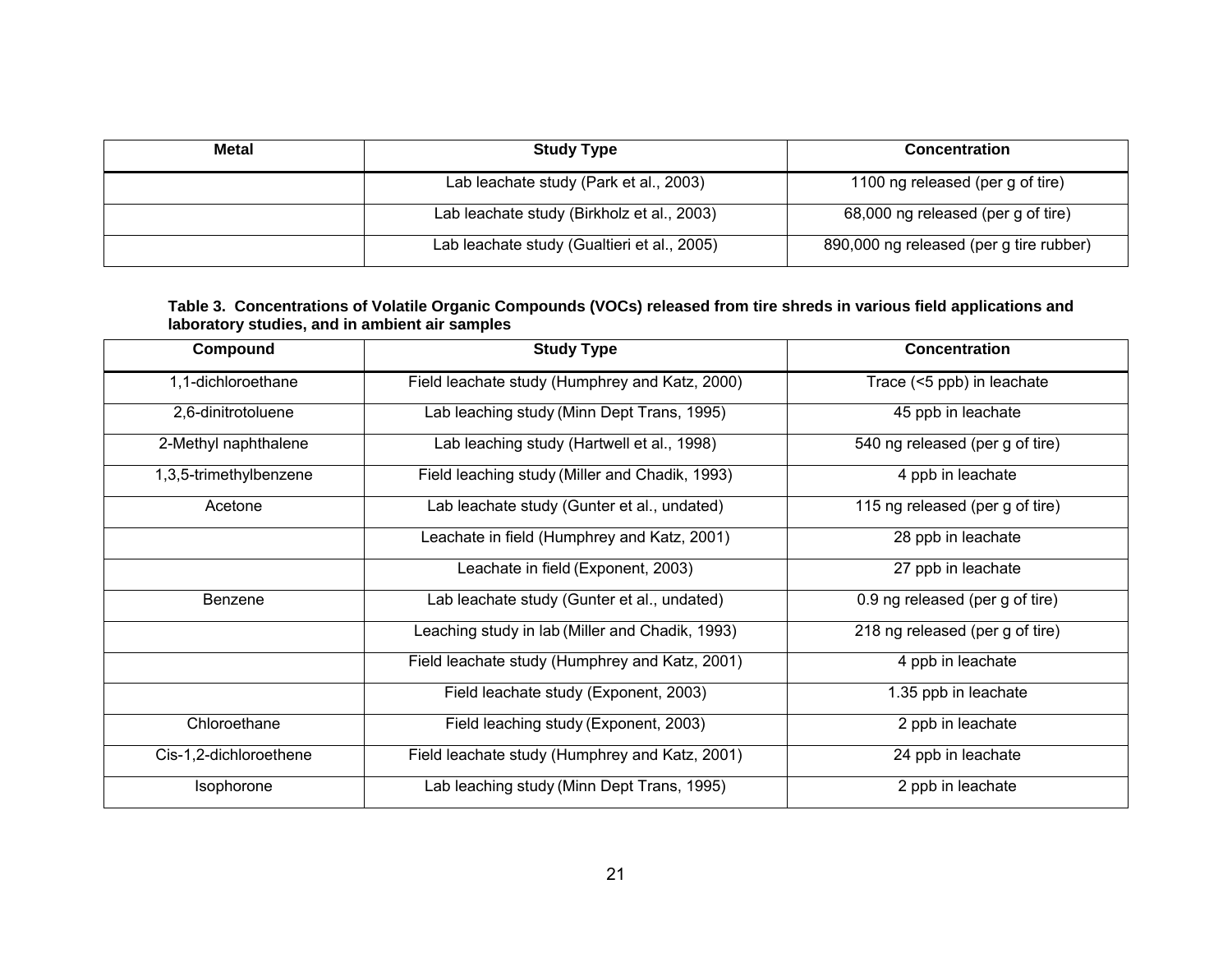| Compound                                   | <b>Study Type</b>                                 | <b>Concentration</b>                  |  |  |
|--------------------------------------------|---------------------------------------------------|---------------------------------------|--|--|
| Methyl ethyl ketone                        | Lab leachate study (Gunter et al., undated)       | 17 ng released (per g of tire)        |  |  |
|                                            | Lab leachate study (Scrap Tire Manag Concl, 1991) | 21 ppb in leachate                    |  |  |
| Methyl isobutyl ketone                     | Lab leachate study (Gunter et al., undated)       | 1151 ng released (per g of tire)      |  |  |
|                                            | Field leachate study (Miller and Chadik, 1993)    | 3 ppb in leachate                     |  |  |
|                                            | Field leachate study (Humphrey and Katz, 2000)    | Trace (<5 ppb) in leachate            |  |  |
|                                            | Field leachate study (Humphrey and Katz, 2001)    | 58 ppb in leachate                    |  |  |
|                                            | Field leachate study (Edil et al., 2003)          | 69 ppb in leachate                    |  |  |
| Naphthalene                                | Lab leaching study (Hartwell et al., 1998)        | 1,100 ng released (per g of tire)     |  |  |
| A nitro-aliphatic ether compound           | Lab leaching study (Anthony and Latawiec, 1993)   | 5000 to 25000 ppb in leachate         |  |  |
| n-pentatriacontane                         | Air sampling study (Schauer et al., 2002)         | $3$ ng/m <sup>3</sup>                 |  |  |
| n-tetratriacontane                         | Air sampling study (Schauer et al., 2002)         | 3 ng/ $m3$                            |  |  |
| Polycyclic aromatic hydrocarbons<br>(PAHs) | Lab leaching study (Minn Poll Cntr Agency, 1990)  | 140 ng released (per g of tire)       |  |  |
| Toluene                                    | Lab leaching study (Scrap Tire Man Cncl, 1991)    | 190 ppb in leachate                   |  |  |
|                                            | Lab leaching studies (Tatlisoz et al., 1996)      | 34 to 280 ng released (per g of tire) |  |  |
|                                            | Field leaching study (FCC at Jacksonville, 1999)  | 63 ppb in soil                        |  |  |
|                                            | Field leaching study (Exponent, 2003)             | 2.6 ppb in leachate                   |  |  |
| Total petroleum hydrocarbons               | Lab leaching study (Minn Poll Cntr Agency, 1990)  | 140 ng released (per g of tire)       |  |  |
|                                            | Lab leaching study (Stephensen et al., 2003)      | Up to 450 ng/g fish bile fluid        |  |  |
| Trichloroethene                            | Field leaching study (Exponent, 2003)             | 0.8 ppb in leachate                   |  |  |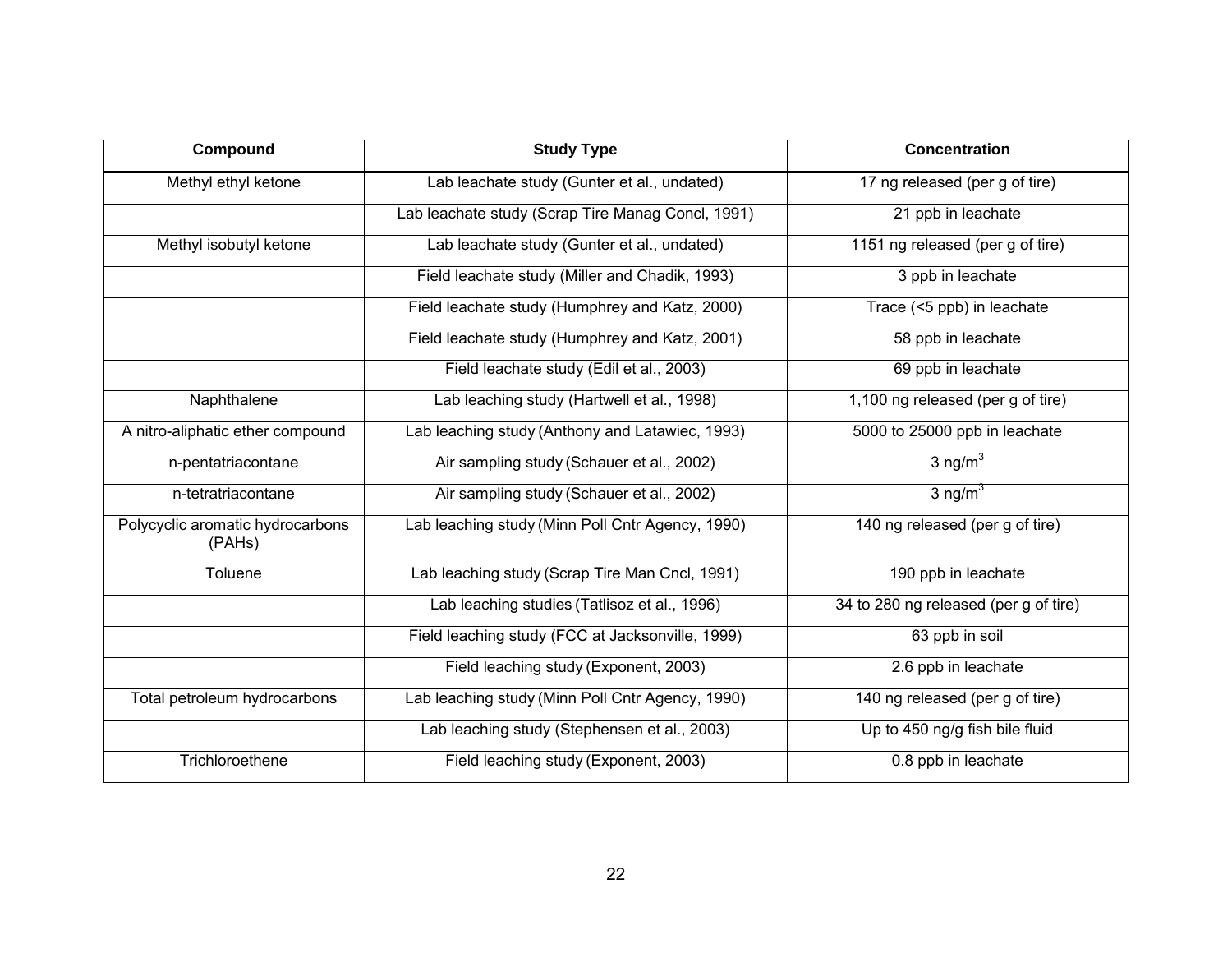| Compound          | <b>Study Type</b>                              | <b>Concentration</b>            |  |  |
|-------------------|------------------------------------------------|---------------------------------|--|--|
| Trichloroethylene | Lab leachate study (Gunter et al., undated)    | 0.8 ng released (per g of tire) |  |  |
|                   | Field leachate study (Humphrey and Katz, 2001) | 6 ppb in leachate               |  |  |
|                   | Field leachate study (Exponent, 2003)          | 2 ppb in leachate               |  |  |
|                   | Field leachate study (Exponent, 2003)          | 16 ppb in leachate              |  |  |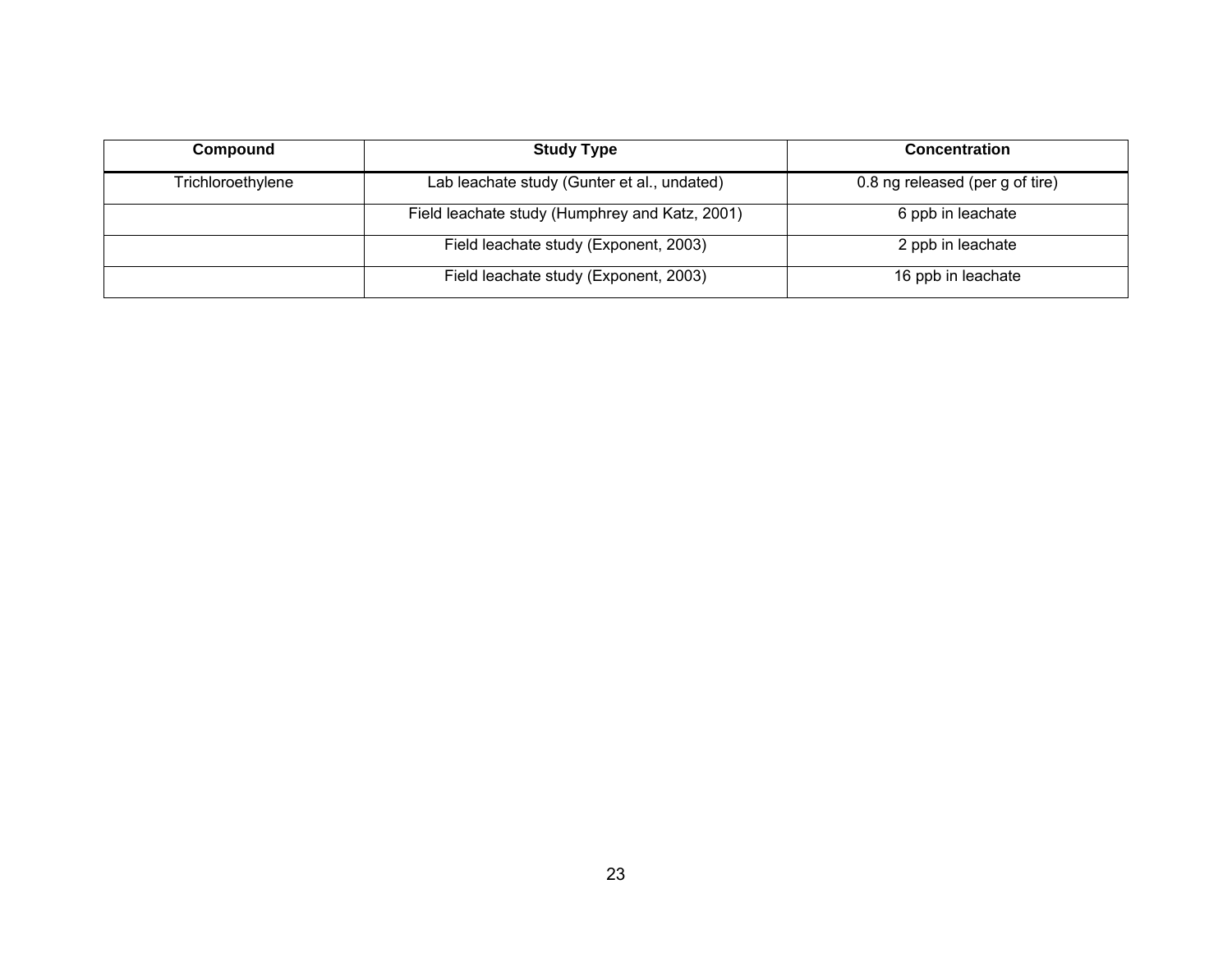#### **Table 4. Concentrations of Semi-Volatile Organic Compounds (sVOCs) released from tire shreds in various field applications and laboratory studies, and in some ambient environmental samples**

<span id="page-30-0"></span>

| Compound                               | <b>Study Type</b>                                                  | <b>Concentration</b>                    |  |
|----------------------------------------|--------------------------------------------------------------------|-----------------------------------------|--|
| (1,1-diethylethyl)-2-<br>methoxyphenol | Lab leachate study (O'Shaughnessy and Garga, 2000)                 | 330 ppb in leachate                     |  |
| 2(3H)-benzothiazolone                  | Lab leachate (Ontario Ministry of Environment and Energy,<br>1994) | 170 ng released (per g of tire)         |  |
|                                        | Lab leachate study (O'Shaughnessy and Garga, 2000)                 | 640 ppb in leachate                     |  |
| 2-hydroxybenzothiazole                 | Lab leachate study (Reddy and Quinn, 1997)                         | 36,000 ng released (per g crumb rubber) |  |
|                                        | Urban runoff (Reddy and Quinn, 1997)                               | 7.0 ppb in urban runoff                 |  |
| 2-(4-morpholinyl)benzothiazole         | S.F. bay sediment (Spies et al., 1987)                             | 360 ppb in sediment                     |  |
|                                        | Lab leachate (Ontario Ministry of Environment and Energy,<br>1994) | 260 ng released (per g of tire)         |  |
|                                        | Background air sample (Kumata et al., 1996)                        | $5.9$ pg/m <sup>3</sup>                 |  |
|                                        | Lab leachate study (Reddy and Quinn, 1997)                         | 2,000 ng released (per g crumb rubber)  |  |
|                                        | Urban runoff (Reddy and Quinn, 1997)                               | 0.28 ppb in runoff                      |  |
|                                        | Lab leachate study (Hartwell et al., 1998)                         | Not quantifiable                        |  |
|                                        | Lab leachate study (O'Shaughnessy and Garga, 2000)                 | 340 ppb in leachate                     |  |
|                                        | River sediment (Kumata et al., 2002)                               | 9 ppb in sediment                       |  |
|                                        | Highway runoff (Kumata et al., 2002)                               | 0.417 ppb in runoff                     |  |
| 4-(phenylamino)-phenol                 | Lab leachate (Ontario Ministry of Environment and Energy,<br>1994) | 340 ng released (per g of tire)         |  |
| aniline                                | Lab leachate study (Miller and Chadik, 1993)                       | 742 ng released (per g tire)            |  |
|                                        | Lab leachate (Ontario Ministry of Environment and Energy,          | 129 ng released (per g tire)            |  |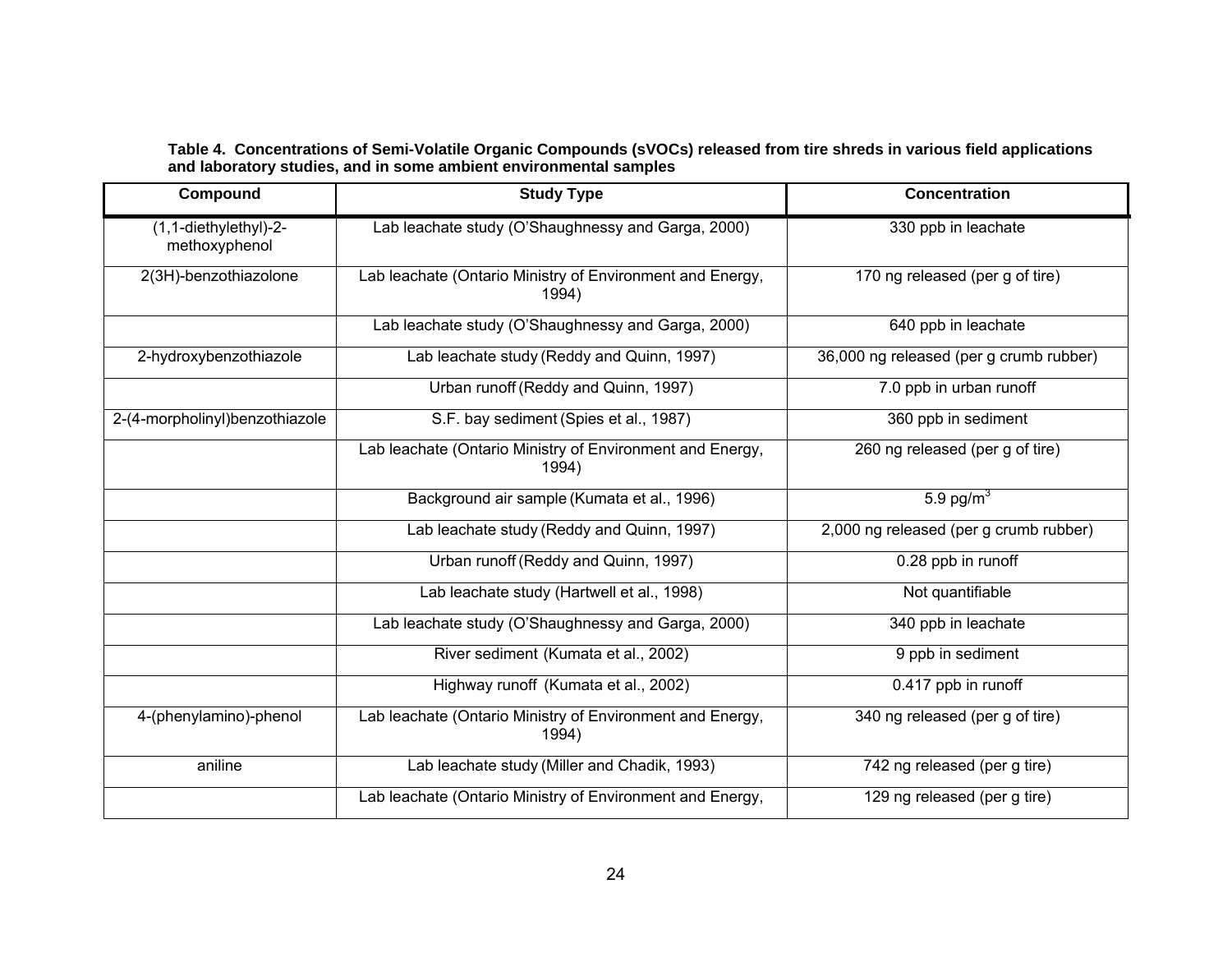| Compound                             | <b>Study Type</b>                                                  | <b>Concentration</b>                     |  |  |
|--------------------------------------|--------------------------------------------------------------------|------------------------------------------|--|--|
|                                      | 1994)                                                              |                                          |  |  |
|                                      | Field leachate study (Humphrey and Katz, 2001)                     | 71 ppb in leachate                       |  |  |
|                                      | Field leachate study (Exponent, 2003)                              | 100 ppb in leachate                      |  |  |
| benzothiazole                        | Lab leachate (Ontario Ministry of Environment and Energy,<br>1994) | 430 ng released (per g of tire)          |  |  |
|                                      | Urban runoff (Reddy and Quinn, 1997)                               | 1.3 ppb in urban runoff                  |  |  |
|                                      | Lab leachate study (Reddy and Quinn, 1997)                         | 100,000 ng released (per g crumb rubber) |  |  |
|                                      | Lab leachate study (O'Shaughnessy and Garga, 2000)                 | 900 ppb in leachate                      |  |  |
| Bis(2-ethylhexyl)phthalate           | Lab leachate study (Hartwell et al., 1998)                         | Not quantifiable                         |  |  |
| $m + p$ cresol                       | Field leachate study (Humphrey and Katz, 2001)                     | 39 ppb in leachate                       |  |  |
| N-cyclohexyl-2-<br>benzothiazolamine | Highway runoff (Kumata et al., 2002)                               | 0.508 ppb in runoff                      |  |  |
|                                      | River sediment (Kumata et al., 2002)                               | 17 ppb in sediment                       |  |  |
| N-nitrosodimethylamine               | Field leachate study (Exponent, 2003)                              | 7 ppb in leachate                        |  |  |
| N-nitrosodiphenylamine               | Field leachate study (Exponent, 2003)                              | 7 ppb in leachate                        |  |  |
| phenol                               | Lab leachate study (Scrap Tire Man Concl, 1991)                    | 50 ppb in leachate                       |  |  |
|                                      | Lab leachate study (Tatlisoz et al., 1996)                         | 10 ng released (per g of tire)           |  |  |
| phenoxazine                          | Lab leachate (Ontario Ministry of Environment and Energy,<br>1994) | 220 ng released (per g of tire)          |  |  |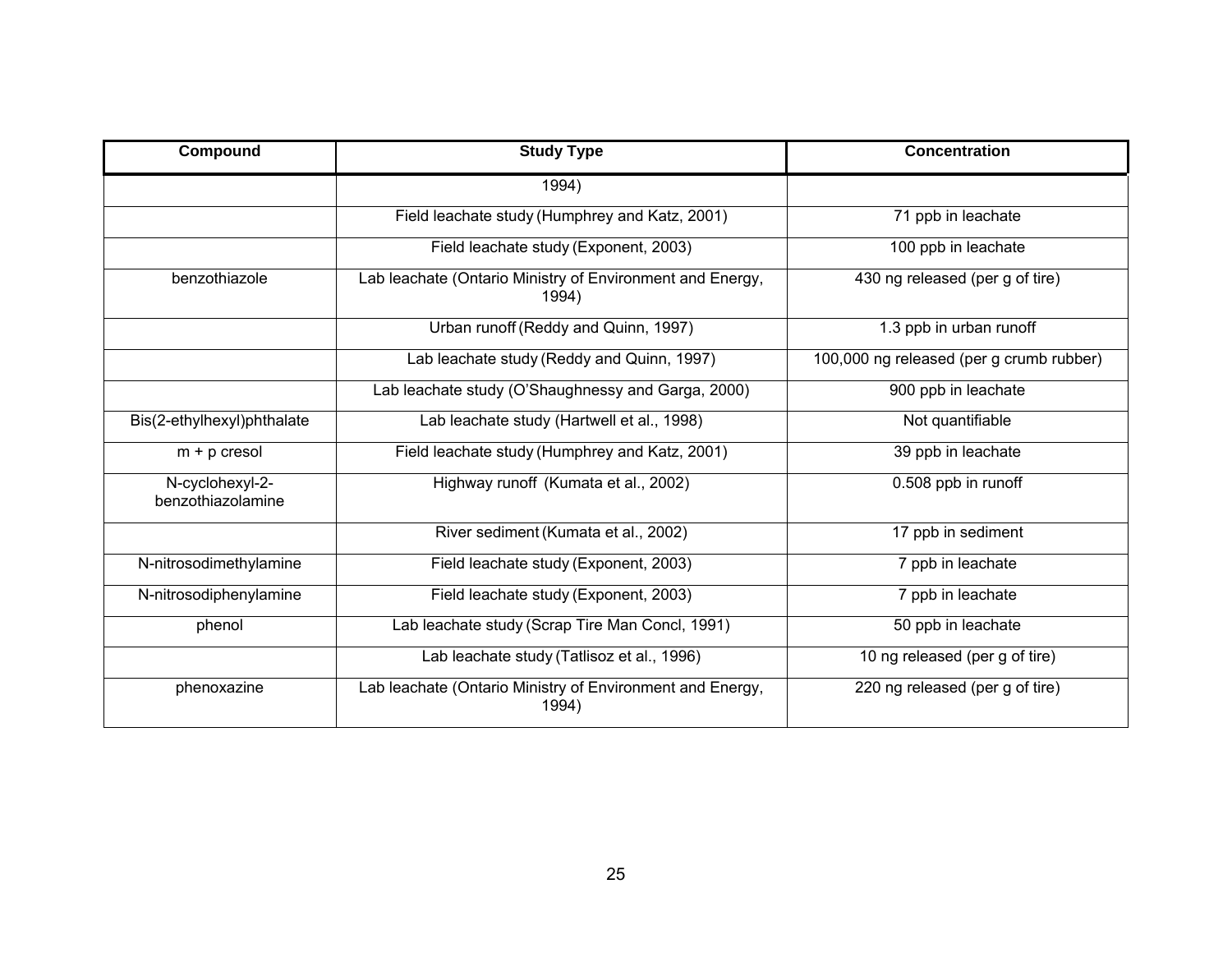<span id="page-32-0"></span>

| <b>Substance</b>                                      | <b>Study Type</b>                                                                                      | <b>Concentration</b>                        |
|-------------------------------------------------------|--------------------------------------------------------------------------------------------------------|---------------------------------------------|
| Rubber particulates (<10<br>microns) containing latex | Air sampling and guardrail<br>1 $\mu$ g/m <sup>3</sup><br>swipes near freeway (Miguel<br>et al., 1996) |                                             |
| Rubber particles (59%<10<br>microns) with latex       | Air sampling near freeway<br>(Williams et al., 1995)                                                   | 3800-6900 particles/ $m^3$                  |
| Rubber particulates                                   | Air sampling in urban area<br>(Kim et al., 1990)                                                       | Up to 7 $\mu$ g/m <sup>3</sup>              |
| Fine particulate organic<br>carbon due to tire wear   | Emissions into air in urban<br>area (Hildemann et al., 1991)                                           | 105 µg / $m^2$ of urban surface<br>area/day |
| Fine particulate organic<br>carbon from tires         | Air sampling (Schauer et al.,<br>2002)                                                                 | 1 $\mu$ g/m <sup>3</sup>                    |
| Airborne dust from tire tread                         | Air sampling near busy urban<br>road (Fukuzaki et al., 1986)                                           | 24 ng/m <sup>3</sup>                        |

|  | Table 5. Concentrations of particulates in the air resulting from tire wear |  |  |  |  |  |  |
|--|-----------------------------------------------------------------------------|--|--|--|--|--|--|
|--|-----------------------------------------------------------------------------|--|--|--|--|--|--|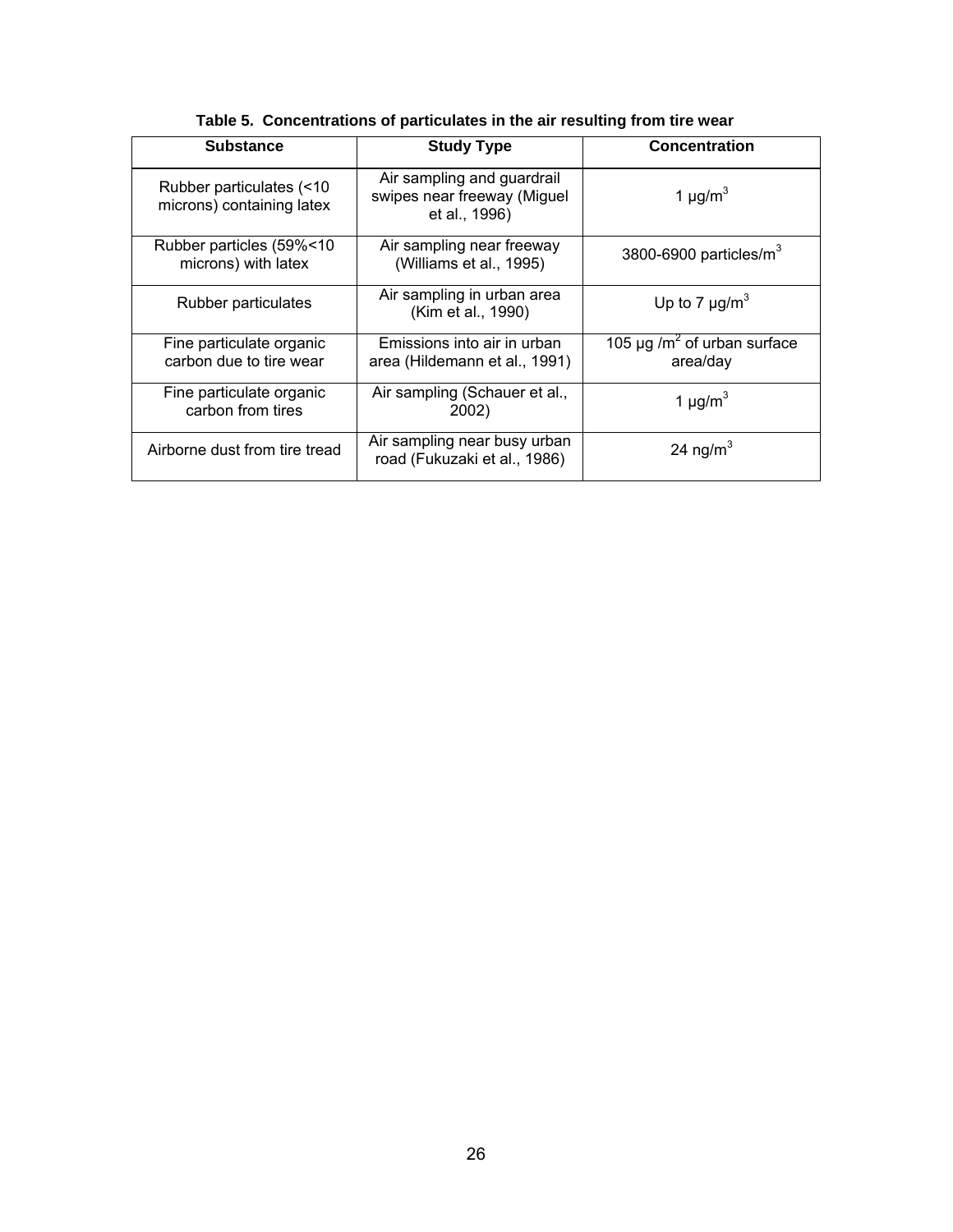## <span id="page-33-0"></span>**Chapter 4: Toxicity reference values for substances released by recycled tires**

To determine if an environmental contaminant poses a threat to human health, its environmental concentration is used to estimate human exposure, which is then compared to reference toxicity values. Such reference values (i.e.,  $RfD$  = reference dose,  $MRL$  = minimal risk level,  $PHG =$  public health goal,  $REL =$  reference exposure level) are often derived from data determined experimentally in studies with laboratory animals. Alternatively, human epidemiologic data can be used. This section lists the reference toxicity values for most of the substances identified in the previous section. The tables are arranged according to type of toxicant (metal, VOC, sVOC, particulate) and are for the oral route of exposure. Reference values were collected for acute (single), subchronic (up to 90 days) and chronic (one year or more) exposures. When available, OEHHA values were used. Information was also included regarding carcinogenicity and whether children represent a sensitive subgroup relative to the adult population.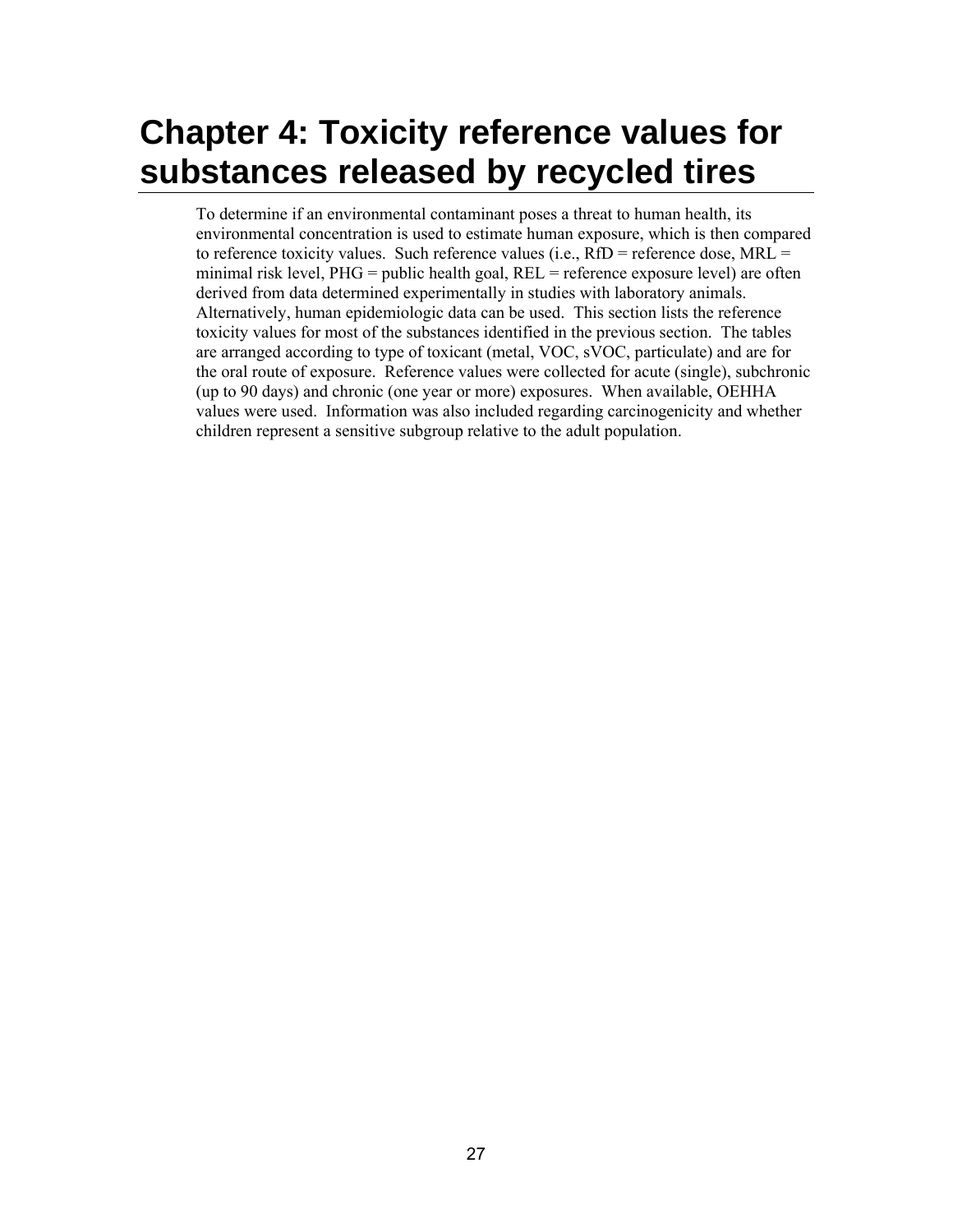#### **Table 6: Metals: Oral route: Toxicity Values**

**Aluminum** (noncarcinogenic, the data do not suggest an increased susceptibility of infants or children; OEHHA, 2001a; ATSDR, 1999a)

**Acute:** not acutely toxic in healthy adults based on widespread exposure via food, water and antacid tablets (OEHHA, 2001a)

**Subchronic:** minimal risk level (MRL) = 2.0 mg/kg-d based on a NOAEL of 62 mg/kg-day in mice fed for 6 weeks and exhibiting decreased activity (uncertainty factors of 3 for interspecies and 10 for intraspecies variability; ATSDR, 1999a)

**Chronic:** a public health goal (PHG) for aluminum in drinking water was developed using a chronic oral screening value of 0.018 mg/kg-d derived from a human study in which volunteers fed the metal for 20 days exhibited a significant increase in serum aluminum (NOAEL/LOAEL = 125 mg/d, UF = 10 for intrahuman variability and 10 for subchronic to chronic extrapolation: OEHHA, 2001a)

**Antimony** (no data were located on carcinogenicity by the oral route or whether children represent a sensitive subpopulation)

**Acute:** no screening level identified

**Subchronic:** no screening level identified

**Chronic:** An LOAEL of 0.43 mg/kg-day was based on minor clinical signs and a slight decrease in longevity in a chronic rat study, yielding a chronic screening level of 1.4 µg/kg-day (UFs of 3 for LOAEL to NOAEL extrapolation, and 100 for intra- and interspecies extrapolation) (OEHHA, 1997c)

**Arsenic** (considered a group A human carcinogen; IRIS, 1998a) (no evidence that the young are more sensitive than adults)

**Acute:** an acute Minimal Risk Level (MRL) of 5 μg/kg-d was developed based on a 2-3 week exposure in humans which produced nausea, vomiting, diarrhea, occult blood in feces and duodenal juice (UF = 10 for LOAEL to NOAEL extrapolation; ATSDR, 2000a)

**Subchronic:** no screening level identified

**Chronic:** a 1x10<sup>-6</sup> excess risk of lung and bladder cancer was calculated for a chronic oral intake by humans of 1.1 x 10<sup>-4</sup> µg/kg-d (OEHHA, 2004a)

<span id="page-34-0"></span>**Barium** (Dog and rat pharmacokinetic studies (Taylor et al., 1962; Cuddihy and Griffith, 1974) suggest that gastrointestinal absorption of barium may be higher in young animals than in older animals; IRIS, 1999) (not carcinogenic; OEHHA, 2003b)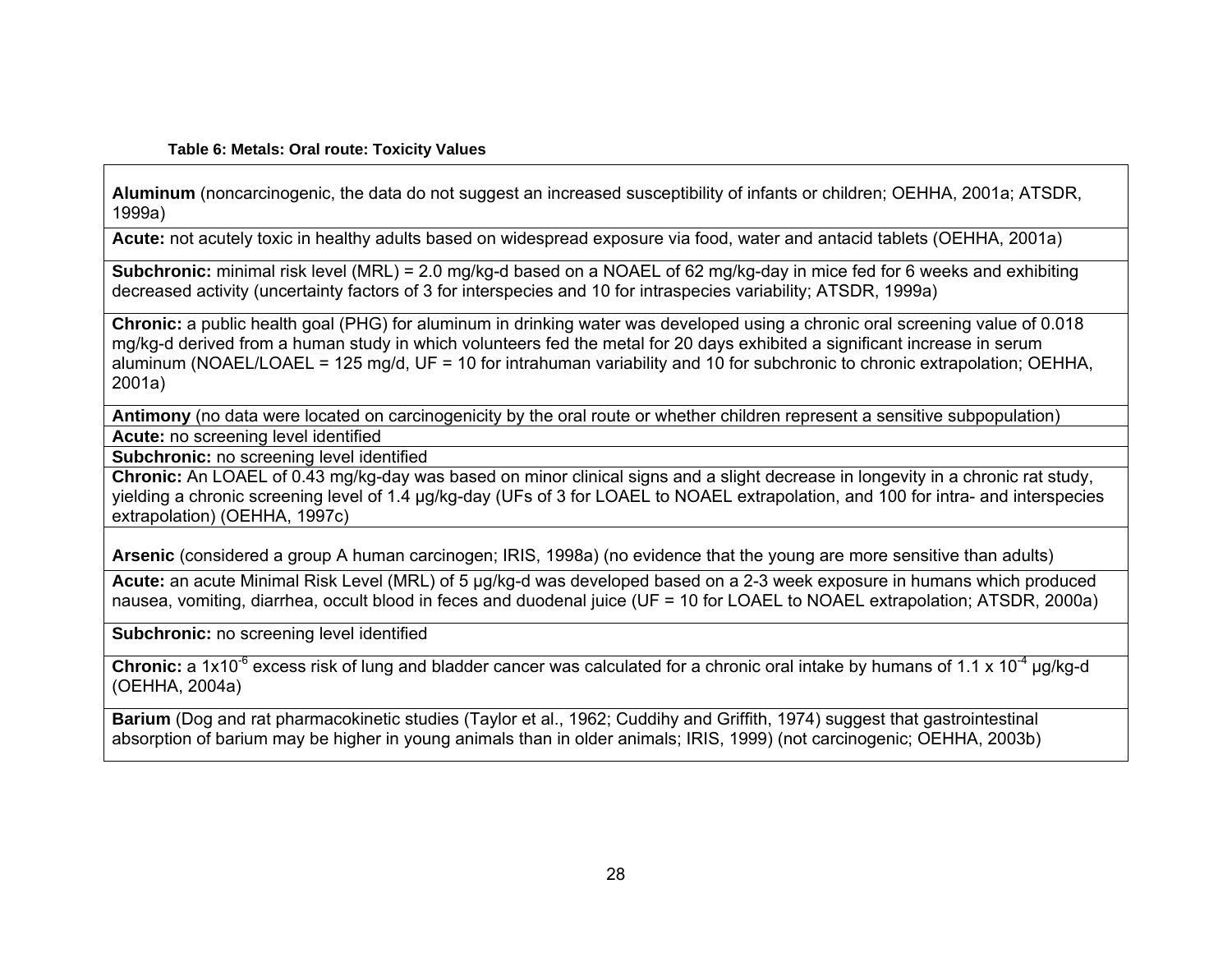Acute: LD<sub>50</sub> in weanling and adult rats of 220 and 132 mg/kg, respectively (OEHHA, 2003b); fatal dose of barium carbonate suggested to be about 800 mg (OEHHA, 2003b)

**Subchronic:** NOAEL of 0.21 mg/kg-day in adult humans exposed for four weeks (OEHHA, 2003b)

**Chronic:** 0.07 mg/kg-day in adult humans based on the absence of cardiovascular effects (NOAEL = 0.21 mg/kg-day) and an uncertainty factor (human variability) of 3 (OEHHA, 2003b)

**Cadmium** (considered a potential human carcinogen by the oral route; OEHHA, 1999a) (following ingestion, absorption was higher in young rats and guinea pigs compared to adults, suggesting that young humans may also absorb more ingested cadmium than adults; ATSDR, 1999b)

Acute: a single dose of 25 mg/kg was lethal in a human suicide (ATSDR, 1999b); a single dose LD<sub>50</sub> of 29 mg/kg was measured in 2 week old rats (ATSDR, 1999b)

**Subchronic:** no screening level identified

**Chronic:** a Reference Exposure Level (REL) of 0.5 μg/kg-day was calculated based on proteinuria in an exposed human population (UFs = 10 for intraspecies variation; OEHHA, 2000a); an RfD of 0.5 μg/kg-day for cadmium intake in water was calculated based on the same critical study and UF listed above for the REL (IRIS, 1994a); Minimal Risk Level (MRL) = 0.21 μg/kg-day based on kidney effects in an exposed human population (UF = 10 for intraspecies variability; ATSDR, 1999b); a dose of 2.6 ng/kg-day yielded a *de minimis* excess lifetime cancer risk of 1x10<sup>-6</sup> (OEHHA, 1999a)

**Chromium (hexavalent)** (no data to indicate children more susceptible; listed as a carcinogen by inhalation, OEHHA, 2004b)

**Acute:** no screening level identified

**Subchronic:** no screening level identified

**Chronic:** RfD = 3 μg/kg-day in rats based on the absence of toxicity at the highest dose tested (2.5 mg/kg-d) (uncertainty factors of 10 each for intraspecies and interspecies variability and 3 for subchronic to chronic extrapolation; IRIS, 1998b); the RDA for total chromium for a 1-3 year old child is 11 µg/day (USDA, 2006)

**Cobalt** (no data were located on carcinogenicity by the oral route or whether children represent a sensitive subpopulation) **Acute:** no screening level identified

**Subchronic:** an MRL of 10 µg/kg-day was developed based on a 25 day study in which exposed humans exhibited polycythemia (UFs of 10 for LOAEL to NOAEL extrapolation and 10 for intrahuman variability) (ATSDR, 2004b)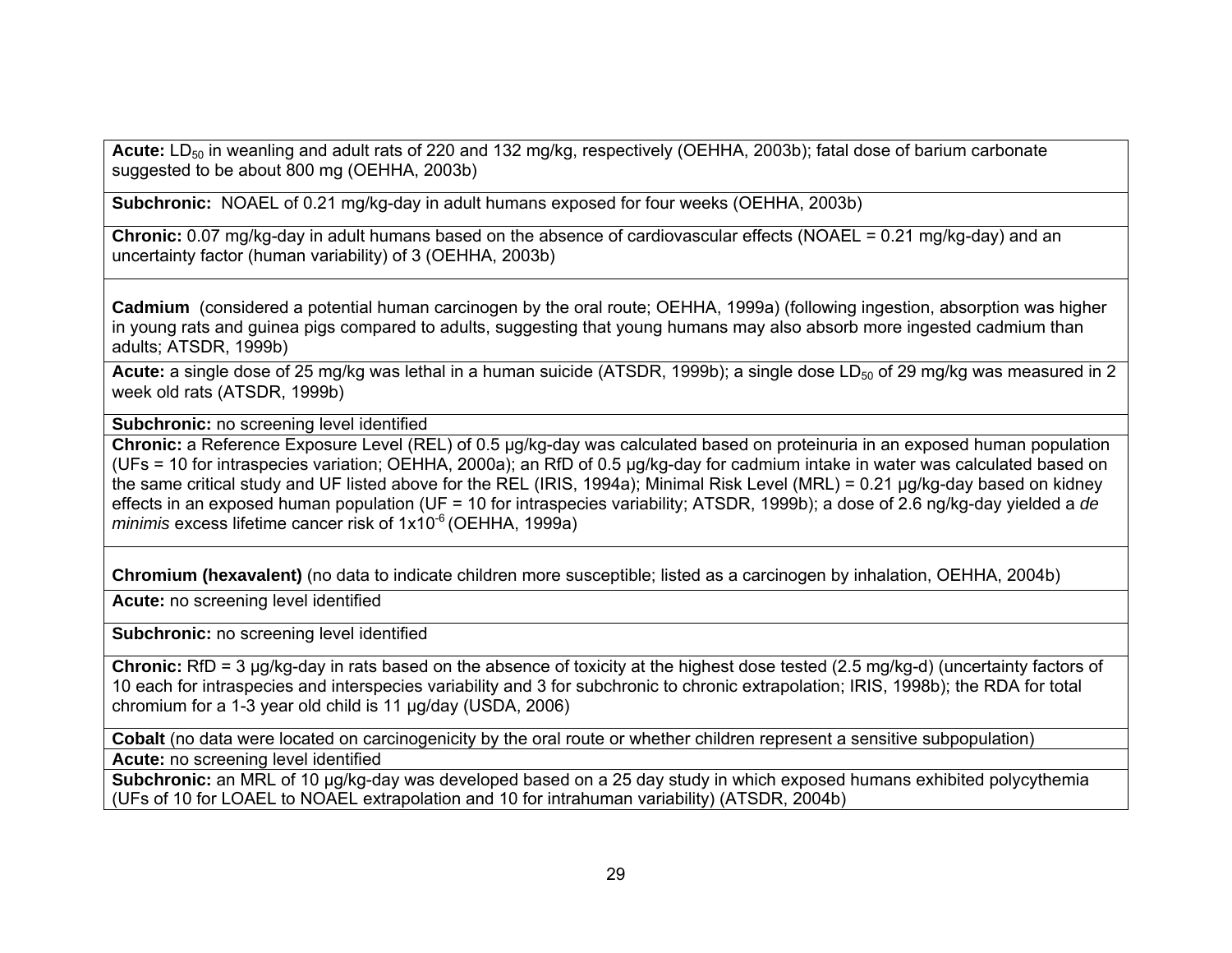**Chronic:** no screening level identified

**Copper** (infants and children may be more susceptible; OEHHA, 1997a) [Carcinogenicity classification -- D; not classified basis -- There are no human data, inadequate animal data from assays of copper compounds, and equivocal mutagenicity data (IRIS, 1991a)

**Acute:** 5.3 mg (76 µg/kg) ingested by human adults caused gastrointestinal distress, headaches and dizziness (OEHHA, 1997a)

**Subchronic:** in adults a NOAEL of 0.0538 mg/kg-day (over two weeks) for gastrointestinal effects was divided by an UF = 3 (for human variability) to give an MRL (minimal risk level) of 0.02 mg/kg-day (ATSDR, 2002)

**Chronic** the RDA (recommended daily allowance) is 13 µg /kg-day (ATSDR, 2002) for an adult and 23 µg /kg-day for a 1-3 year old child weighing 15 kg (USDA, 2006).

**Iron** 

**Acute:** 0.5 grams can be lethal if ingested by a child (Goyer, 1996; Spivey and Rader, 1988); acute ingestion of 20 mg/kg by adults was associated with gastrointestinal irritation (Institute of Medicine, 2002).

**Subchronic:** LOAEL = 70 mg/day (1 mg/kg/day in 70 kg adult) for 4 weeks of ingestion by adults resulting in GI effects, UL = LOAEL/1.5 (UF) = 45 mg/day (Institute of Medicine, 2002)

**Chronic:** Upper intake level = 40 mg/day for ingestion by infants and small children (Institute of Medicine, 2002); the RDA for a 1-3 year old child is 7 mg/day (USDA, 2006).

**Lead** (children may be most sensitive group, possibly due to greater absorption; OEHHA, 1997b) [B2; probable human carcinogen (IRIS, 1993a); determined to be carcinogenic by the oral route (OEHHA, 2004b)]

**Acute:** colic would be expected in a child following ingestion of approximately 80 µg /kg bodyweight (approximately 60 µg /dL blood level; ATSDR, 1999c) and dividing by UFs of 10 for intrahuman variability and 3 for LOAEL to NOAEL extrapolation gives an acute screening level =  $2.7 \mu$ g /kg

**Subchronic:** no screening level identified

**Chronic:** intake of 29 μg/day by children associated with decreased IQ and other neurological effects, then, applying an UF = 3 results in a screening value of 10 μg/day or 0.67 µg /kg-day for a 15 kg child (OEHHA, 1997b); NSRL = 15 μg/day, MADL = 0.5 μg/day (OEHHA, 2004b); a dose of 0.18 µg/kg-day yielded an excess lifetime cancer risk of 1x10-6 (OEHHA, 1997b)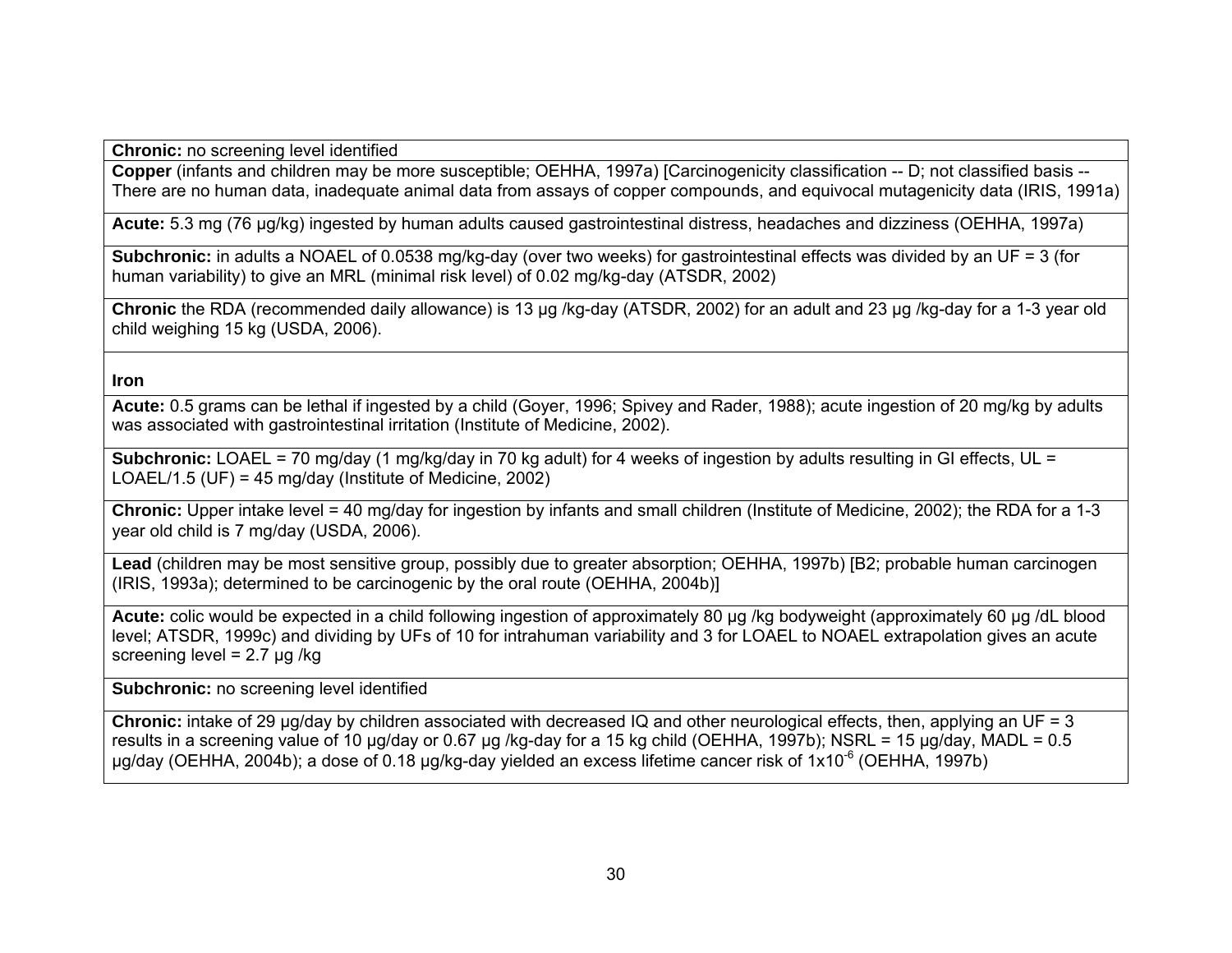**Manganese** (neonates may absorb and retain more manganese than adults)

**Acute:**  $acuteLD_{50}$  in rats = 200-300 mg/kg/day (ATSDR, 2000b)

**Subchronic:** no screening level identified

**Chronic:** RfD = 3 mg/day for non-food sources of manganese in adults (IRIS, 1996a); the RDA for a 1-3 year old child is 1.2 mg/day (USDA, 2006)

**Mercury (inorganic)** (not on Proposition 65 list as chemical known to the state to cause cancer; OEHHA, 2004b; listed as a Group C possible human carcinogen by the IRIS, 1995b) (suckling rats absorbed inorganic mercury from ingested food at a 30 to 40-fold higher rate than adults; ATSDR, 1999d)

Acute: Ingestion of 0.5 g can be lethal in humans, while LD<sub>50</sub>s in rats ranged from 30 to 77 mg/kg (OEHHA, 1999b)

**Subchronic:** a subchronic screening value of 1.6 μg/kg-d was based on decreased weight gain and increased kidney weights in rats (UFs = 10 for intrahuman variability and 10 for interspecies extrapolation; OEHHA, 1999b)

**Chronic:** a screening value of 0.16 μg/kg-d was calculated based on decreased weight gain and increased kidney weights in rats (UFs = 10 for intrahuman variability, 10 for interspecies extrapolation, 10 for subchronic to chronic extrapolation; OEHHA, 1999b)

**Molybdenum** (no data located on carcinogenicity or whether children represent a sensitive subpopulation)

**Acute:** no screening level identified

**Subchronic:** no screening level identified

**Chronic:** an RfD of 5 µg/kg-day was developed based on increased serum uric acid levels in a chronically exposed human population (a UF of 3 was applied for intrahuman variability and 10 for LOAEL to NOAEL extrapolation; IRIS, 1993c)

**Nickel (water soluble)** (not a known oral carcinogen) (no data were located indicating that the young are more susceptible than adults)

**Acute:** adult humans became sick (nausea, abdominal cramps, diarrhea, vomiting) after ingesting water contaminated with nickel at dose levels ranging from 7 to 36 mg nickel/kg (OEHHA, 2001b) and dividing by UFs of 10 for intrahuman variability and 3 for LOAEL to NOAEL extrapolation gives an acute screening level = 233 µg/kg

**Subchronic:** no screening level identified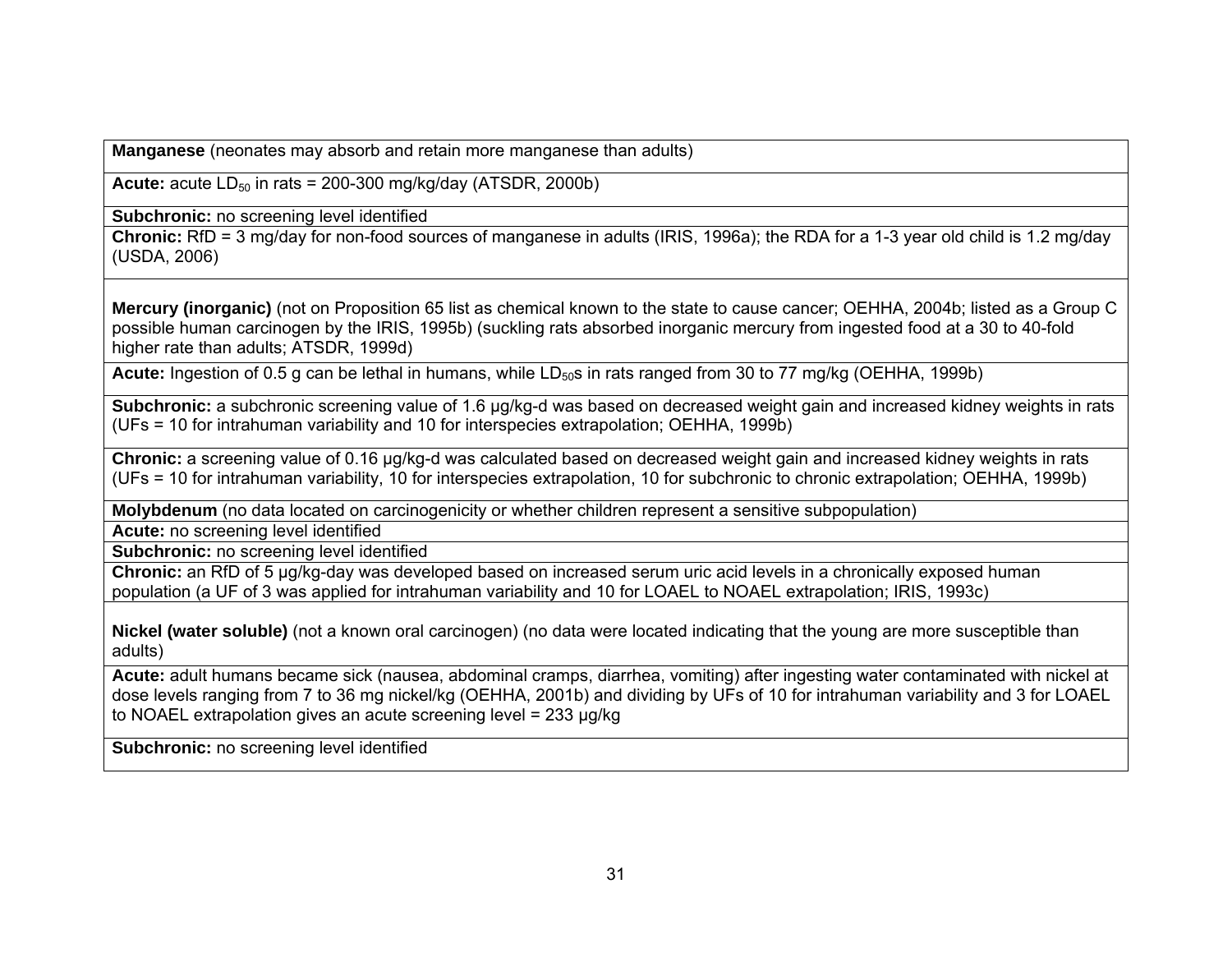**Chronic:** a chronic screening level of 1.12 μg/kg-d was calculated based on increased pup mortality in rat reproductive toxicity studies (UFs = 10 for intrahuman variability, 10 for interspecies extrapolation, 10 for potential carcinogenicity of soluble nickel by the oral route; OEHHA, 2001b); an RfD of 20 µg/kg-d was calculated based on decreased body and organ weights in rats fed nickel (UFs = 10 for intrahuman variability, 10 for interspecies extrapolation, 3 for inadequacies in the reproductive toxicity studies; IRIS, 1996b)

**Selenium** (designated a class D carcinogen: not classifiable as to carcinogenicity in humans; IRIS, 1993b) (no data to indicate that children are more sensitive than adults; ATSDR, 2003a)

**Acute:** no screening level identified

**Subchronic:** use chronic REL

**Chronic:** a chronic oral reference exposure level (REL) of 0.005 mg/kg-day was developed based on a human epidemiological study of lifetime exposures (3-fold UF for intrahuman variability; OEHHA, 2003a); the recommended daily allowance is 1.07 to 1.53 µg/kgday for children (IRIS, 1993b)

**Vanadium** (no data were located on carcinogenicity by the oral route or whether children represent a sensitive subpopulation)

**Acute:** no screening level identified

**Subchronic:** An intermediate MRL of 3 µg/kg-day was developed based on a 3 month study in the rat producing hemorrhagic foci in the renal system (UFs of 10 for interspecies and 10 for intrahuman variability) (ATSDR, 1992c)

**Chronic:** an RfD of 9 µg/kg-day was developed based on decreased hair cystine in chronically exposed rats (an UF of 10 was applied for interspecies extrapolation and 10 for intrahuman variability; IRIS, 1996c).

**Zinc** (no evidence to suggest children more sensitive than adults)

**Acute:** LOAEL approx. 2-8 mg/kg based on gastrointestinal distress in adults after single-dose ingestion (ATSDR, 2003b)

**Subchronic:** subchronic MRL = 0.3 mg/kg-day based on decreased erythrocyte SOD activity, hematocrit and serum ferritin in human females (composite UF = 3; ATSDR, 2003b)

**Chronic:** RfD = 0.3 mg/kg-day based on same subchronic study cited above (IRIS, 1992); Recommended Dietary Allowance of 3 mg/day and a Tolerable Upper Intake Level of 7 mg/day in 1-3 year olds (The National Academies, 2001)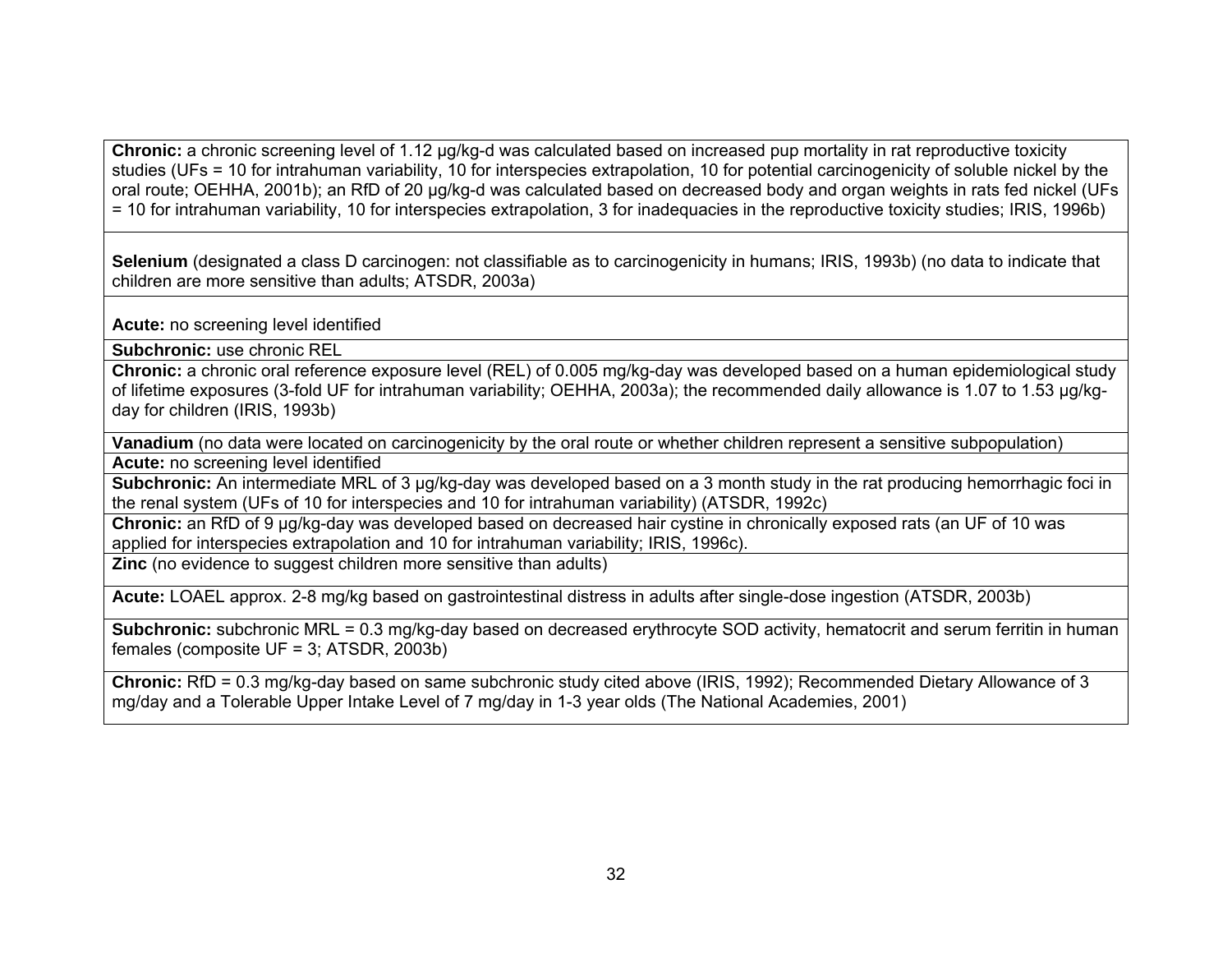#### **Table 7: VOCs: Oral route: Toxicity Values**

**1,1-Dichloroethane** (carcinogenic based on rodent studies, no evidence of enhanced sensitivity of infants or children; OEHHA, 2003c; ATSDR, 1990)

**Acute:** no screening level identified

**Subchronic:** no screening level identified

**Chronic:** lifetime oral consumption of 0.171 μg/kg-d yielded an excess individual cancer risk of 10<sup>-6</sup> (OEHHA, 2003c); no significant risk level (NSRL) = 100 µg/day (yields an excess individual cancer risk of 10<sup>-5</sup> for a 70 year exposure; OEHHA, 2004b)

**1,2-Dichloroethene** (no carcinogenicity studies were located, ATSDR, 1996; IRIS, 1995a; no evidence of increased sensitivity of infants or children, ATSDR, 1996)

**Acute:** minimal risk level (MRL) = 1.0 mg/kg-d based on decreased hematocrit and erythrocytes in female rats treated by single-dose oral gavage (NOAEL = 97 mg/kg-day, UFs of 10 for intraspecies and 10 for interspecies variability, ATSDR, 1996)

**Subchronic:** minimal risk levels (MRL) = 0.3 mg/kg-day based on decreased hematocrit in male rats dosed by gavage for 90 days with the cis isomer (NOAEL = 32 mg/kg-day, UFs 10 for intraspecies and 10 for interspecies variability, ATSDR, 1996); MRL = 0.2 mg/kg-day based on increased serum alkaline phosphatase and increased relative liver weight in male mice fed the trans isomer via the drinking water for 90 days (NOAEL = 17 mg/kg-day, UFs of 10 for intraspecies and 10 for interspecies variability, ATSDR, 1996)

**Chronic:** no screening level identified

**Acetone** (minimal evidence that young or pregnant rats more sensitive than nonpregnant adults; ATSDR, 1994) (data inadequate for assessment of human carcinogenic potential; IRIS, 2003c)

**Acute:** no screening level identified

**Subchronic:** Minimal Risk Level (MRL) = 2 mg/kg-day based on a 13 week study in rats identifying mild macrocytic anemia (UFs of 10 for intraspecies and 10 for interspecies extrapolation; ATSDR 1994)

**Chronic:** RfD = 0.9 mg/kg-day based on same subchronic rat drinking water study as above producing nephropathy (NOAEL = 900 mg/kg-day, UF = 10 for intraspecies,  $10^{1/2}$  for interspecies,  $10^{1/2}$  for subchronic to chronic extrapolation, 10 for data base deficiencies; IRIS, 2003c)

**Benzene** (classified as a human carcinogen; IRIS, 2000; OEHHA, 2001c; no data to indicate that infants or children are more susceptible than adults to the carcinogenic effects)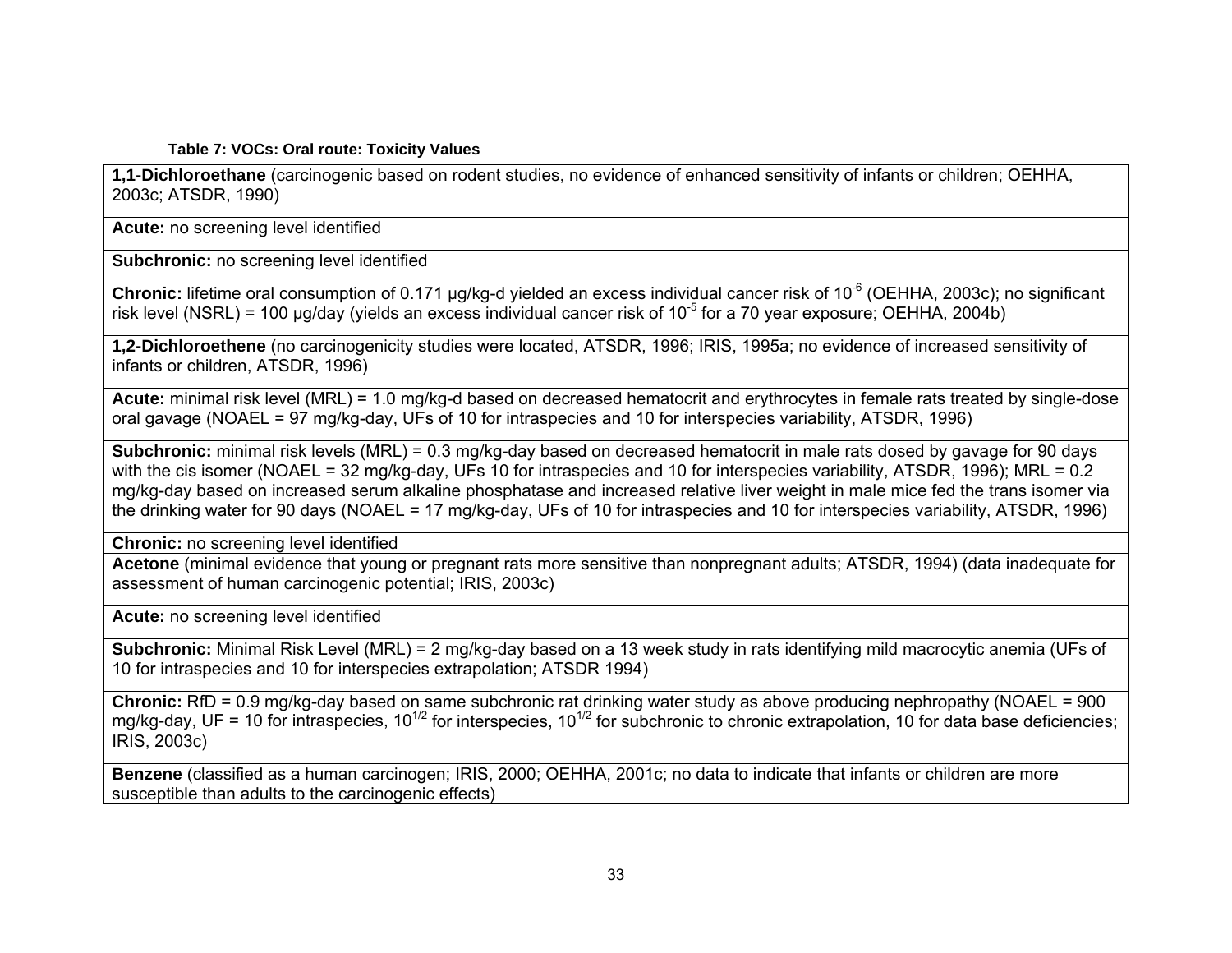**Acute:** a single oral dose of 125 mg/kg is estimated to be lethal in humans (OEHHA, 2001c); as little as 50 mg/kg has caused death in humans (ATSDR, 2004)

**Subchronic:** no screening level identified

**Chronic:** a noncancer screening value of 9 µg/kg-day was based on hematological effects in workers exposed for up to 21 years (UF = 10 for intrahuman variability; OEHHA, 2001c); a *de minimis* excess individual cancer risk of 10-6 was associated with a lifetime exposure of 0.01 μg/kg-d (OEHHA, 2001c); a No Significant Risk Level (NSRL) of 7 μg/day for a cancer risk of 10<sup>-5</sup> (equivalent to 0.01 µg/kg-d at a cancer risk level of  $10^{-6}$ ; OEHHA, 2004b); MADL = 0.34 µg/kg-day (OEHHA, 2004b)

**Benzo[b]fluoranthene** (classified as a group B2 probable human carcinogen by IRIS, 1994d)

**Acute:** no data located

**Subchronic:** no data located

**Chronic**: a No Significant Risk Level (NSRL) of 0.096 µg/day (equivalent to 0.16 ng/kg-d at the 10-6 cancer risk level; OEHHA, 2004b)

**Chrysene** (classified as a group B2 probable human carcinogen by IRIS, 1994e)

**Acute:** no data located

**Subchronic:** no data located

**Chronic:** a No Significant Risk Level (NSRL) of 0.36 µg/day (equivalent to 0.58 ng/kg-d at the 10<sup>-6</sup> cancer risk level; OEHHA, 2004b) **Fluoranthene** (classified as a group D carcinogen [not classifiable as to human carcinogenicity] by IRIS, 1990b)

**Acute:** no data located

**Subchronic:** see chronic study below

**Chronic**: an oral RfD of 40 µg/kg-d was developed based on a 13 week subchronic study in which mice developed nephropathy, increased liver weights, hematological changes and clinical signs (UFs of 10 for intraspecies extrapolation, 10 for interspecies extrapolation, and 30 for both subchronic to chronic extrapolation and the absence of reproductive/developmental data and data from a second animal species; IRIS, 1990b)

**Methyl ethyl ketone** (data judged inadequate for determination of carcinogenicity in humans; IRIS, 2003a) (no data on whether the young are more susceptible)

**Acute:** mild renal tubular necrosis in rats after a single oral dose of 1080 mg (ATSDR, 1992a)

**Subchronic:** no screening level identified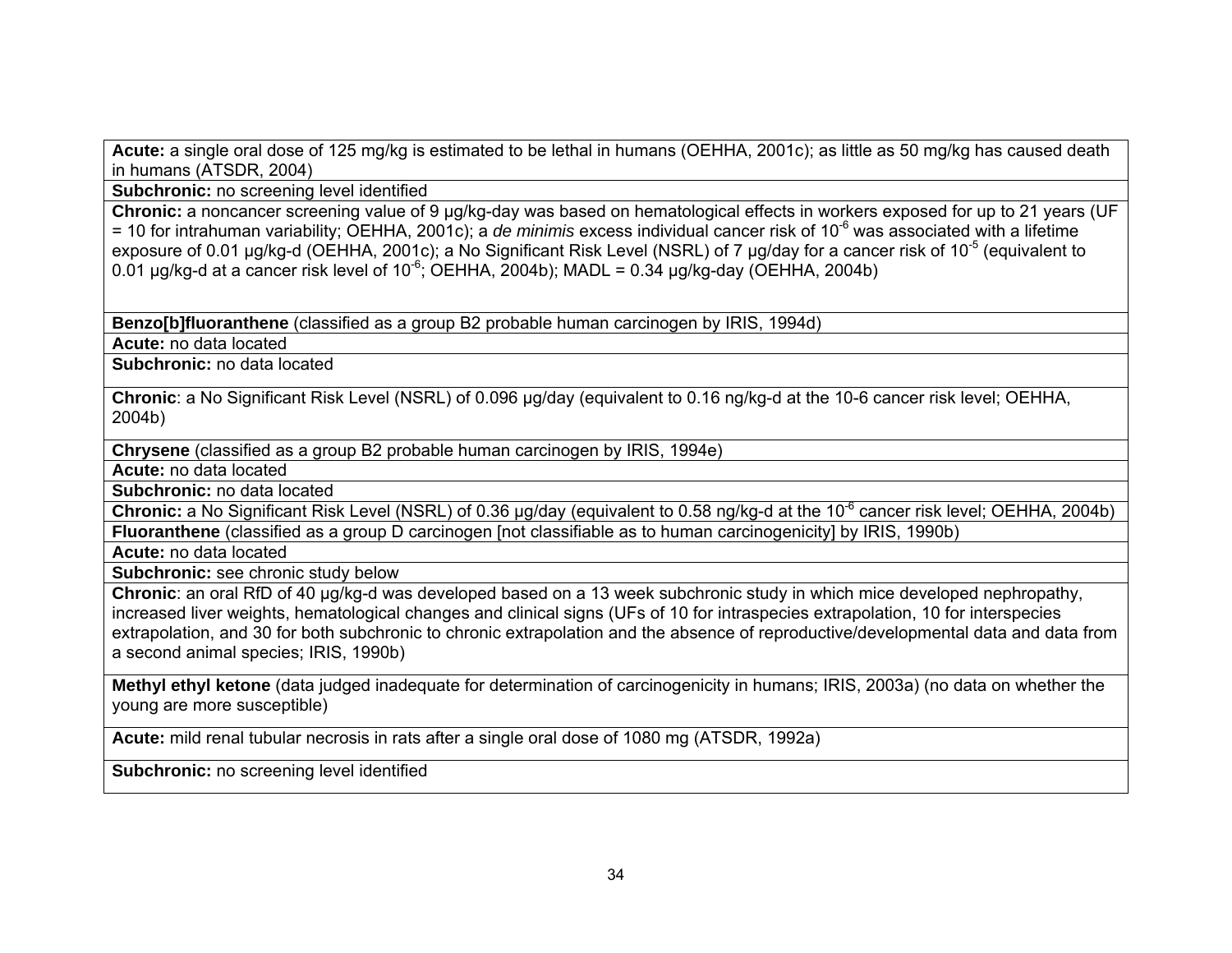**Chronic:** RfD of 0.6 mg/kg-day based on decreased rat pup weight in a repro study, UF = 1000 (10 for interspecies, 10 for intraspecies, 10 for deficiencies in data base) (IRIS, 2003a)

**Methyl Isobutyl Ketone** (listed as food additive by FDA)

**Acute:** no screening level identified

**Subchronic:** NOAEL = 250 mg/kg-day based on a variety of mild effects at 1000 mg/kg-day in rats gavaged for 13 weeks (IRIS, 2003b); applying UF = 100 gives a subchronic screening level = 10 mg/kg-day

**Chronic:** using above subchronic study and applying another UF = 10 for subchronic to chronic extrapolation gives chronic screening level = 1 mg/kg-day (IRIS thought data insufficient for derivation of a chronic RfD)

**Phenanthrene** (classified as a group D carcinogen [not classifiable as to human carcinogenicity] by IRIS, 1990c)

**Acute:** no data located

**Subchronic:** no data located

**Chronic:** no data located

**Pyrene** (classified as a group D carcinogen [not classifiable as to human carcinogenicity] by IRIS, 1991b)

**Acute:** no data located

**Subchronic:** see chronic study below

**Chronic:** an oral RfD of 30 µg/kg-d was developed based on a 13 week subchronic study in which mice developed kidney effects (UFs of 10 for interspecies extrapolation, 10 for intraspecies extrapolation, 10 for subchronic to chronic extrapolation, and 3 for the absence of developmental/reproductive data and data from a second animal speicies; IRIS, 1991b)

**Styrene** (no evidence for increased sensitivity of the young; listed as a group 2B possible human carcinogen by IARC [1994] with inadequate evidence in humans and limited evidence in animals

**Acute:** no screening level identified

**Subchronic:** Minimal Risk Level (MRL) = 0.2 mg/kg-day based on a 100 day study in rats identifying changes in hepatic enzymes (UFs of 10 for interspecies, 10 for intraspecies, and 10 for use of a LOAEL; ATSDR, 1992b)

**Chronic:** RfD = 2 mg/kg-day for effects in rbcs and livers of dogs (UF = 100 for intra and interspecies variability, they also included 10 for subchronic to chronic extrapolation which I have dropped since the study ran for 560 days; IRIS, 1990a)

*Toluene* (carcinogenicity judged not classifiable [Group D] due to absence of human data and inadequate animal data; IRIS, 1994b) (only minimal data indicating that neonatal humans may be more sensitive than adults)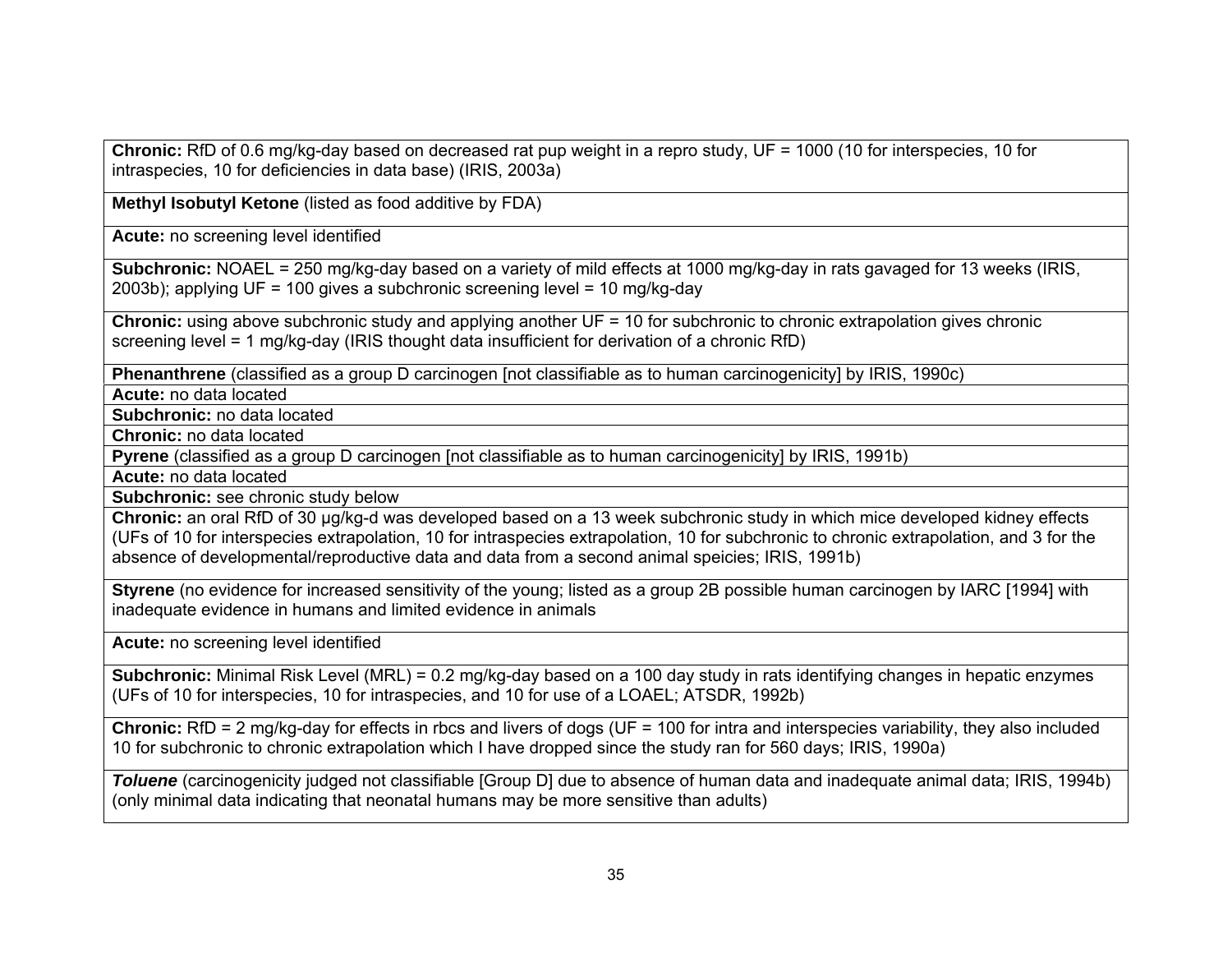**Acute:** Minimal Risk Level (MRL) = 0.8 mg/kg-day based on neurological changes (altered visual information processing) in rats following single-dose oral gavage (UFs of 10 for human variability, 10 for interspecies extrapolation, and 3 for use of a minimally adverse LOAEL; ATSDR, 2000c)

**Subchronic:** Minimal Risk Level (MRL) = 0.02 mg/kg-day based on a 28 day drinking water study in mice identifying increased brain norepinephrine and dopamine (UFs of 10 for human variability, 10 for interspecies extrapolation, and 3 for use of a minimally adverse LOAEL; ATSDR, 2000c)

**Chronic:** a chronic screening value of .022 mg/kg-day was identified from a subchronic mouse drinking water study producing immunological toxicity (UFs of 10 for interspecies, 10 for intraspecies, and 10 for subchronic to chronic extrapolation; OEHHA, 1999c); an RfD = 0.2 mg/kg-day was based on a subchronic rat gavage study which detected changes in liver and kidney weights (UF = 1000 for intraspecies and interspecies extrapolation, subchronic to chronic extrapolation, and limited developmental and reproductive toxicity data; IRIS, 1994b); maximum allowable dose level (MADL) = 7.0 mg/day (OEHHA, 2004b)

**Trichloroethylene** (IARC considers the evidence for carcinogenicity to be sufficient in animals and limited in humans; OEHHA, 1999d) (no data were located showing that the young are more sensitive than adults)

**Acute:** single-dose oral LD<sub>50</sub>s were 2400 mg/kg-d in mice and 7200 mg/kg-d in rats (ATSDR, 1997b)

**Subchronic:** no screening level identified

**Chronic:** a chronic screening level of 0.5 mg/kg-day was based on kidney nephropathy in rats (UFs of 10 for interspecies and 10 for intrahuman variability; OEHHA, 1999d); an excess individual cancer risk of 10<sup>-6</sup> was associated with a lifetime exposure of 0.077 μg/kg-d (OEHHA, 1999d)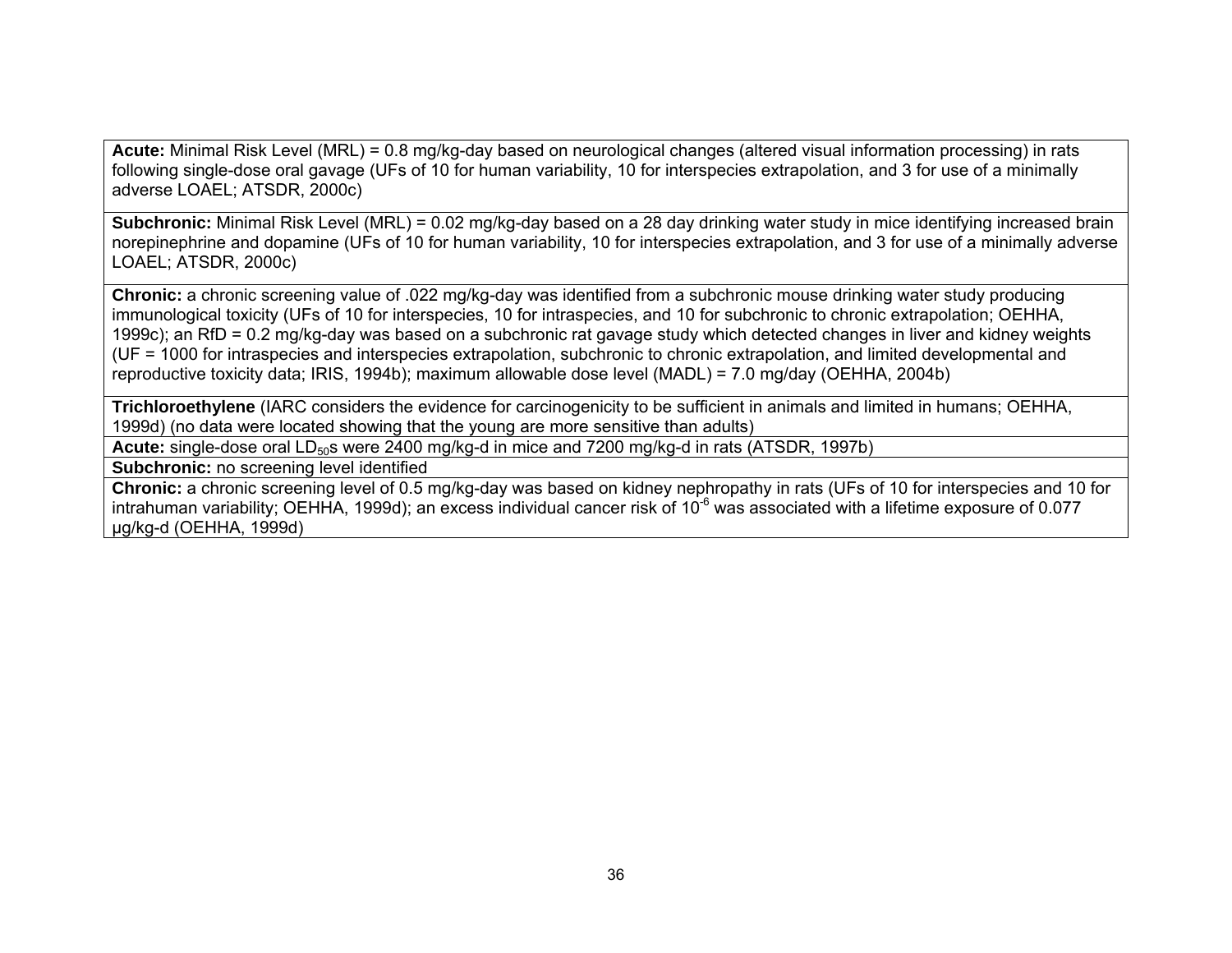**Table 8: sVOCs: Oral route: Toxicity Values** 

**1H-isoindole-1,3(2H)-dione (a.k.a. captan)** (no data were located on the carcinogenicity of 1H-isoindole-1,3(2H)-dione or whether children represent a sensitive subpopulation)

**Acute:** no screening level identified

**Subchronic:** no screening level identified

**Chronic:** an RfD of 130 ug/kg-d was developed based on decreased bodyweight in the rat (an UF of 10 was applied for interspecies and 10 for intrahuman extrapolation; IRIS, 1989)

**Aniline** (classified as a B2 probable human carcinogen by IRIS, 1994c)

**Acute:** Methemoglobinema is the principle mechanism of acute aniline toxicity in man (Hazardous Substances Data Bank, 2004); a dose-dependent increase in methemoglobin resulted from single oral doses of aniline of 25-65 mg/person (Jenkins et al., 1972; IARC, 1982) with a NOEL at 15 mg (approximately 0.21 mg/kg); applying an UF of 10 for intrahuman variability yields an acute screening level of 0.021 mg/kg-day.

**Subchronic:** no screening level identified

**Chronic:** an excess cancer risk of 10<sup>-6</sup> was calculated for a daily exposure of 0.175 μg/kg-d based on a two year feeding study in rats (IRIS, 1994c)

**Benzothiazole** (no data located on carcinogenicity or susceptibility of children) (used as a flavoring in foods at up to 0.5 ppm, listed as a GRAS substance ["generally recognized as safe"]; NTP, 2004)

**Acute:** Oral LD<sub>50</sub>s: rat = 380-479 mg/kg, mouse = 900 mg/kg (NTP, 2004)

**Subchronic:** no screening level identified

**Chronic:** no screening level identified

**Cyclohexanone** (no data were located on the carcinogenicity of cyclohexanone or whether children represent a sensitive subpopulation)

**Acute:** no screening level identified

**Subchronic:** no screening level identified

**Chronic:** an RfD of 5.0 mg/kg-d was developed based on decreased bodyweight gain in the rat (an UF of 10 was applied for interspecies and 10 for intrahuman extrapolation; IRIS, 1987)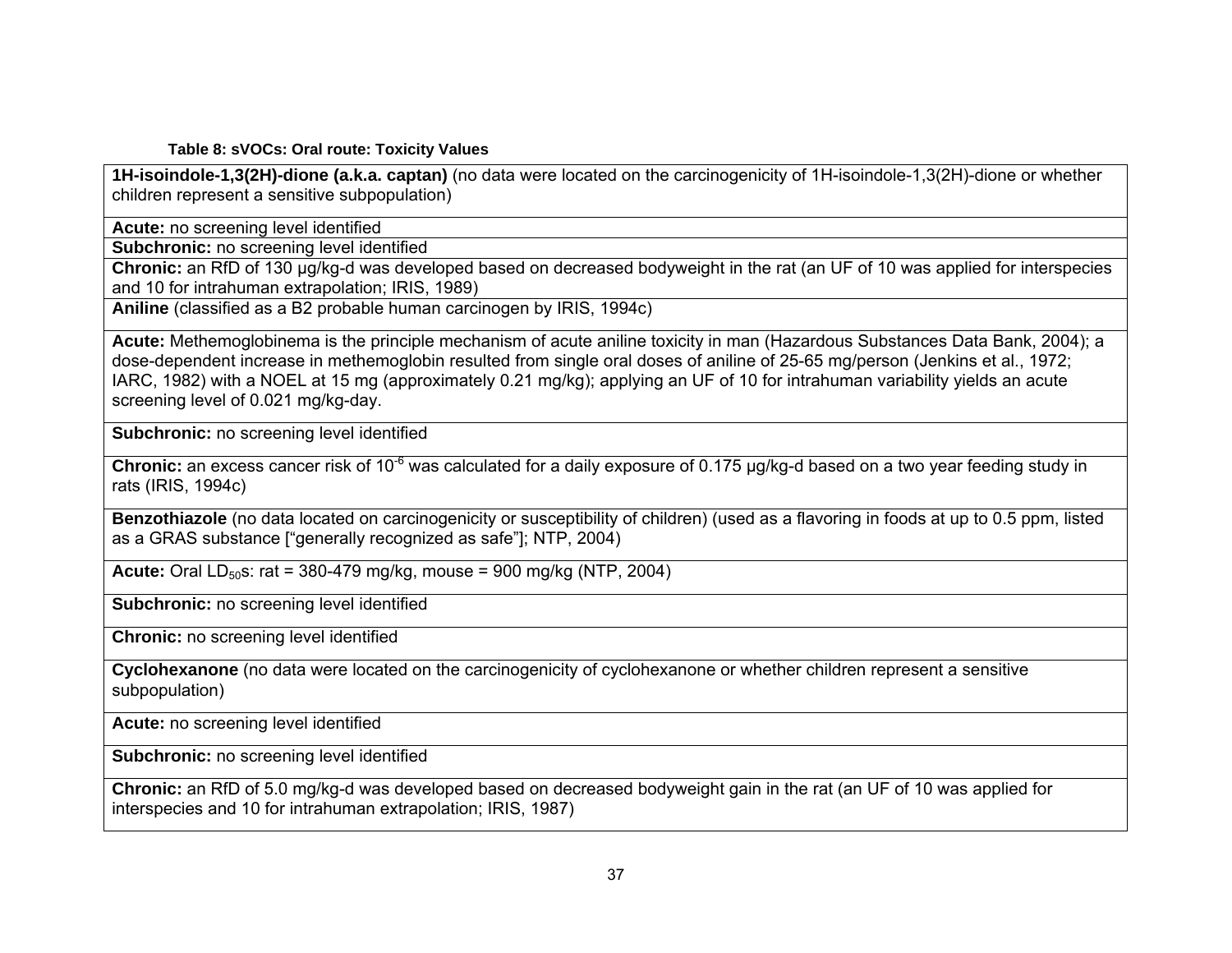**Phenol** (data considered insufficient to determine if children are more sensitive than adults; ATSDR, 1998) (data considered inadequate for carcinogenicity assessment in humans; IRIS, 2002)

**Acute:** no screening level identified

**Subchronic:** The chronic RfD of 0.3 mg/kg-d (see below) could be applied to subchronic exposures, since it is based on a developmental study with an exposure duration of 10 days

Chronic: an RfD of 0.3 mg/kg-d was developed based on decreased maternal weight gain in a rat developmental study (UFs = 10 for interspecies variability, 10 for intrahuman variability, and 3 for immunological and hematological effects noted in a 28 day mouse drinking water study; IRIS, 2002)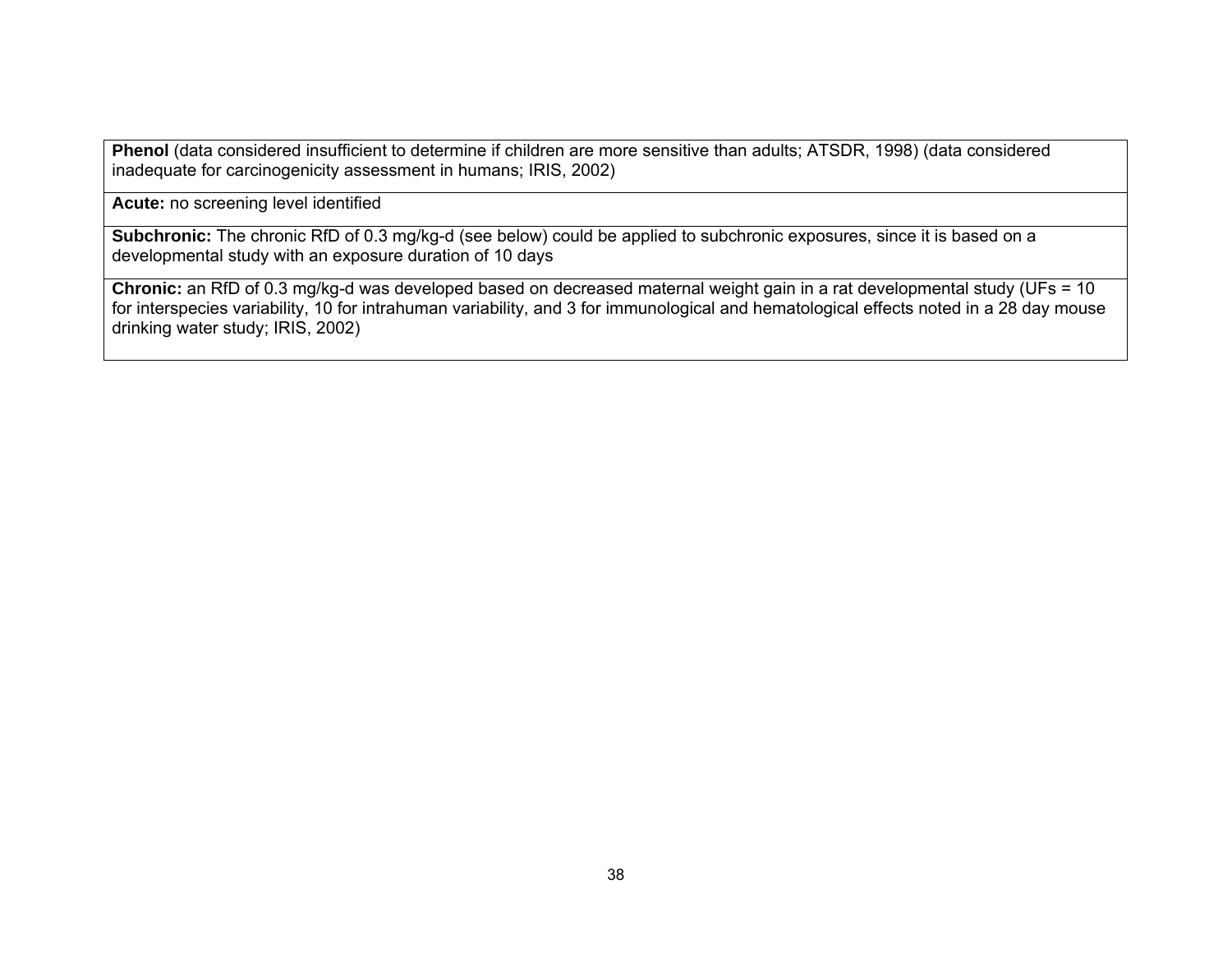# **Chapter 5: Evaluation of Toxicity Due to Ingestion of Tire Shreds Based on the Existing Literature of Tire Leachate Studies**

Table 9 lists 27 chemicals and the highest amount of each that leached per gram of tire, as found in the published literature, along with leaching conditions. Measurements were made in laboratory settings under a variety of different conditions. Aqueous solutions containing various salts and/or buffers were used, with the pH ranging from 2.1 to 12.1 across the studies, or not controlled. Perhaps even more problematic was the variable leaching times, ranging from 17 hours to six months. These studies also utilized different starting material: whole tires, tire shreds, chips and crumb.

The different brands of tires used in the different studies almost certainly contributed to the variable levels of chemicals released (Tables 2-4), since tire components, as well as the tire manufacturing process itself, vary across the industry. Keeping these uncertainties in mind, the highest leaching value for each chemical was chosen for calculating the dose. In this respect, the calculations represent worst-case scenarios. Using the laboratory leaching values in this way assumes that the same amounts of these chemicals would leach following ingestion of tire-derived shreds or crumb by a child. All such leaching chemicals were also assumed to be 100 percent bioavailable, representing another worst-case assumption.

The doses calculated in Table 9 are based on a one-time (acute) ingestion of 10 grams of tire shreds or crumb rubber by a 15 kg child. The value of 10 grams has been recommended for acute risk assessment for children who ingest large amounts of soil on 1-2 days out of the year (U.S. EPA, 2002; OEHHA, 2000c). This is not a typical behavior pattern observed in most children, but rather a poorly characterized behavior seen in a subset of young children (U.S. EPA, 2002). It seems reasonable to assume that a child ingesting 10 grams of soil in a single episode would also be capable of ingesting 10 grams of crumb rubber. A bodyweight of 15 kg is the  $50<sup>th</sup>$  percentile value for both male and female children that are three years old (U.S. EPA, 2002).

As discussed earlier in this report, toxicity reference values from authoritative bodies were collected for acute, subchronic and chronic oral exposures to the substances released by tires. The acronyms for these reference values, together with their meanings and issuing bodies, are listed at the end of Table 9. These can be used as screening levels and compared to the estimated dose a child might ingest, to predict whether adverse noncancer health effects would occur. If the estimated dose were less than the screening level, then acute health effects would not be expected. Toxicity reference values for use as screening levels have not been developed for every chemical listed in Table 9; therefore, in some cases screening levels were calculated where adequate toxicity data were located in the published literature (toxicity data cited by chemical in Tables 6-8).

Since the exposure scenario being considered here is an acute, single-dose exposure, acute health effects are expected, and acute screening levels are most appropriate for use in risk calculations. However, Table 9 shows that an acute screening level was usually not available. In such cases, a subchronic screening level was used, and if this was also unavailable, a chronic screening level was used. The following reasoning was applied in these latter two cases; if the estimated dose was lower than the subchronic or chronic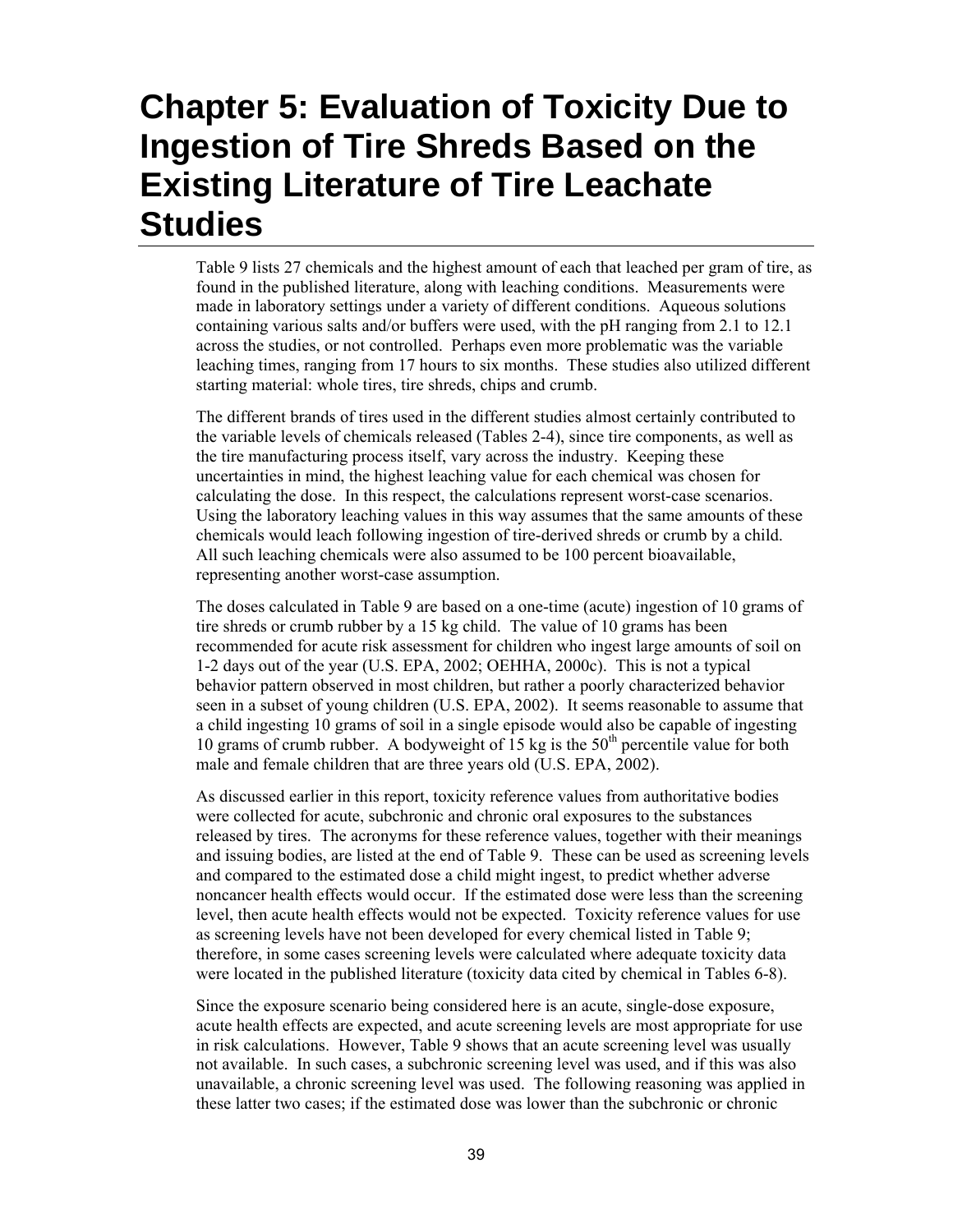screening level, then acute health effects were considered unlikely. When available, OEHHA values were used as screening levels. Conclusions reached from this comparison of screening level with estimated dose are listed in Table 9 for each chemical.

The dose levels of ingested chemicals presented in Table 9 are due to ingestion of tire shreds. For comparison, Table 10 shows the average daily intakes resulting from the presence of these chemicals in food, water and air. In many cases these average daily intakes are rough estimates. Nonetheless, it is useful to compare the tire-derived levels to the average daily intakes. Average daily intakes were located for 17 of the chemicals listed in Table 9. For 12, the average daily intakes equal or exceed the tire-derived exposures. In many cases the exposure due to ingestion of tire shreds is much lower than the average daily intake. Only for arsenic, iron, lead, nickel and zinc does the tirederived exposure exceed the average daily intake. This indicates that particular care should be taken when comparing the tire-derived exposures to these chemicals to their corresponding health-based screening levels.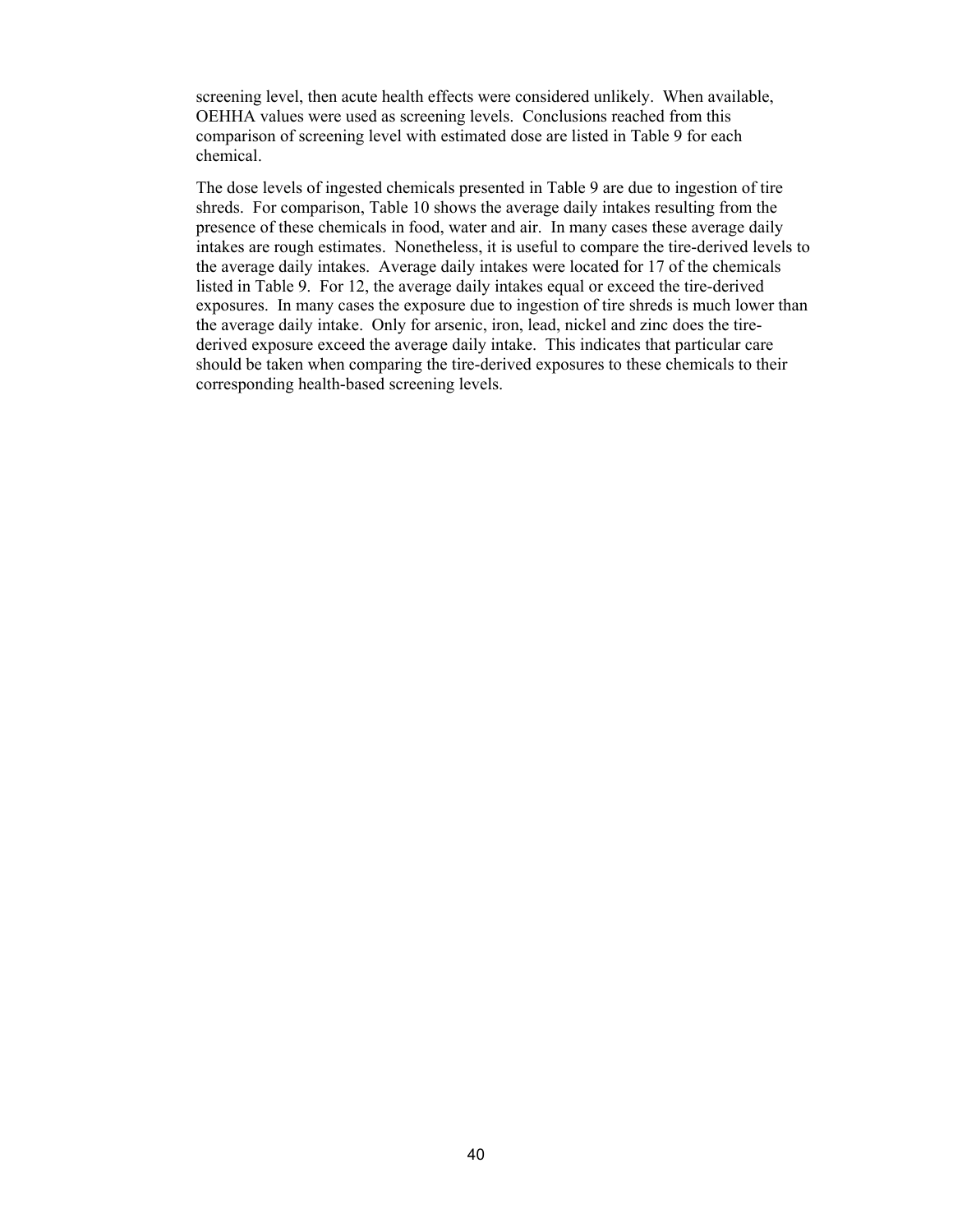**Table 9. Comparison of ingested dose to health-based screening level for an acute ingestion of tire-derived crumb/shreds by a child based on published studies of tire leachate: noncancer health effects.** 

| <b>Chemical</b> | Highest amount released per g of tire and<br>leaching conditions <sup>1</sup>                                                                                                                              | Dose <sup>2</sup> | Screening level <sup>3</sup>                                                                                                                                                                         |  |
|-----------------|------------------------------------------------------------------------------------------------------------------------------------------------------------------------------------------------------------|-------------------|------------------------------------------------------------------------------------------------------------------------------------------------------------------------------------------------------|--|
| <b>Metals</b>   |                                                                                                                                                                                                            |                   |                                                                                                                                                                                                      |  |
| Aluminum        | 2.0 µg released per g of tire for slices of tire incubated in an aqueous<br>solution at pH 3.5, 20-40°C for 24 h with agitation                                                                            | $1.3 \mu g/kg$    | Not acutely toxic in humans<br>based on widespread presence in<br>antacids, water and food; a 20<br>day human study was used to<br>develop a chronic screening level<br>of 18 µg/kg-d (OEHHA, 2001a) |  |
| Conclusion      | No acute screening level was identified. However, the estimated dose is 14-fold lower than the chronic screening level,<br>suggesting a low risk of adverse health effects from a one-time ingestion.      |                   |                                                                                                                                                                                                      |  |
| Arsenic         | 0.13 µg released per g of tire for shredded tires incubated in an<br>$0.087$ µg/kg<br>aqueous solution whose pH ranged from 2.1 to 5.5 over 38 days                                                        |                   | Acute MRL = $5 \mu g/kg$ -day<br>(ATSDR, 2000a)                                                                                                                                                      |  |
| Conclusion      | The estimated dose is over 50-fold lower than the acute MRL, suggesting a low risk of adverse health effects from a one-<br>time ingestion.                                                                |                   |                                                                                                                                                                                                      |  |
| <b>Barium</b>   | 1.7 µg released per g of tire shreds shaken for seven days in an<br>aqueous solutions of 0-25 percent salinity                                                                                             | $1.13 \mu g/kg$   | Subchronic screening level = 21<br>µg/kg-day (OEHHA, 2003b in<br>Table 6)                                                                                                                            |  |
| Conclusion      | No acute screening level was identified. However, the estimated dose is 19-fold lower than the subchronic screening<br>level, suggesting a low risk of adverse health effects from a one-time ingestion.   |                   |                                                                                                                                                                                                      |  |
| Cadmium         | 0.27 µg released per g of tire (leaching conditions as for AI)                                                                                                                                             | $0.18 \mu g/kg$   | Chronic REL in adults = $0.5$<br>µg/kg-day (OEHHA, 1999a)                                                                                                                                            |  |
| Conclusion      | No acute or subchronic screening levels were identified. However, the estimated dose is 2.8-fold lower than the chronic<br>REL, suggesting a low risk of adverse health effects from a one-time ingestion. |                   |                                                                                                                                                                                                      |  |
| Cobalt          | 0.1 µg released per g of tire (leaching conditions as for barium)                                                                                                                                          | $0.07$ µg/kg      | Intermediate MRL = $10 \mu g/kg$ -day<br>(ATSDR, 2004b)                                                                                                                                              |  |
| Conclusion      | The estimated dose is 143-fold lower than the intermediate MRL, suggesting a low risk of adverse effects from a one-time<br>ingestion.                                                                     |                   |                                                                                                                                                                                                      |  |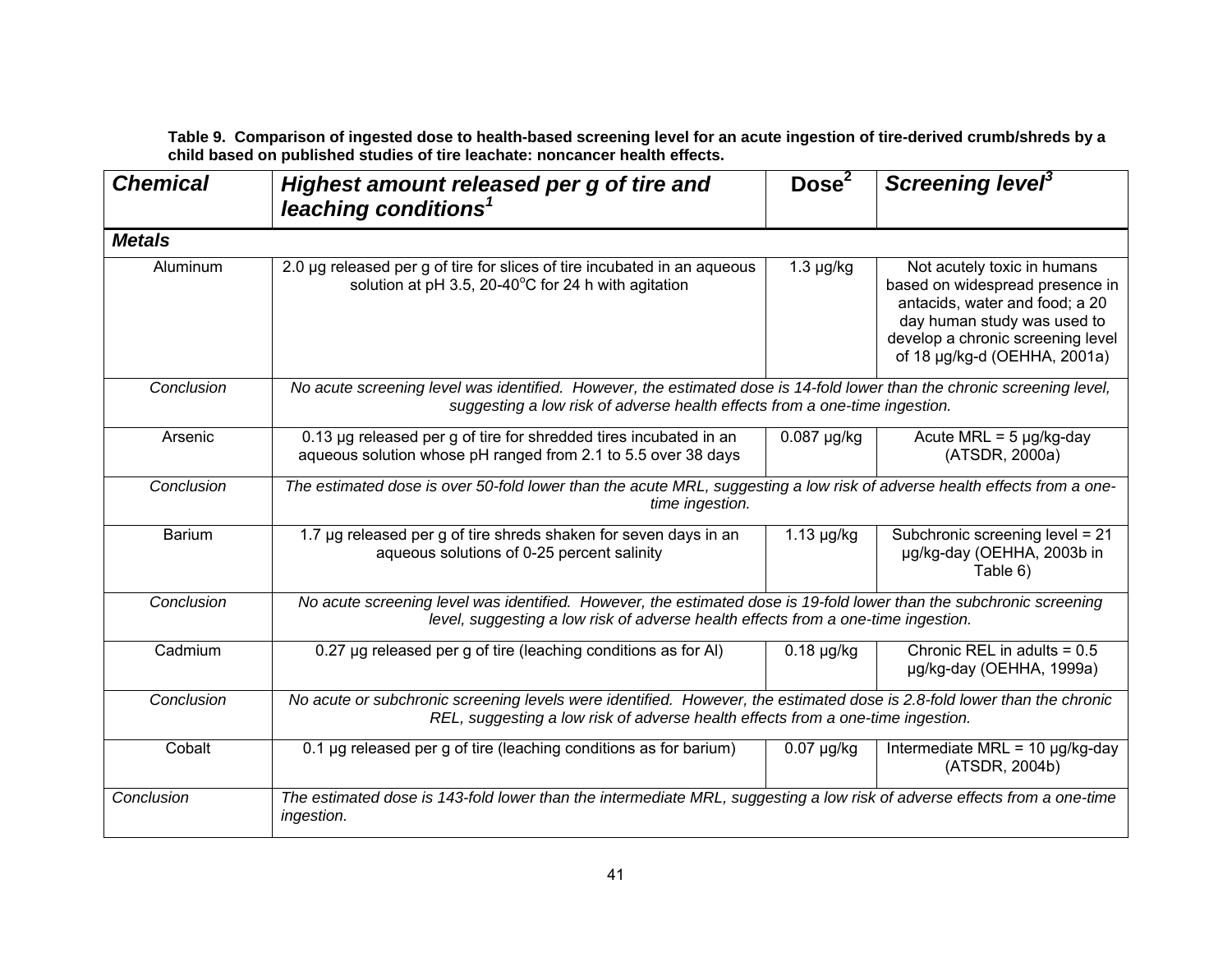| <b>Chemical</b> | Highest amount released per g of tire and<br>leaching conditions <sup>1</sup>                                                                                                                                   | Dose <sup>2</sup> | Screening level <sup>3</sup>                                                                                                                     |
|-----------------|-----------------------------------------------------------------------------------------------------------------------------------------------------------------------------------------------------------------|-------------------|--------------------------------------------------------------------------------------------------------------------------------------------------|
| Copper          | 4.88 µg released per g of tire for shredded tires shaken for 17 h in an<br>aqueous solution, $pH = 4.9$                                                                                                         | 3.25 µg/kg        | The recommended daily<br>allowance (RDA) for a 1-3 year<br>old child is 23 µg/kg-day (USDA,<br>2006)                                             |
| Conclusion      | Since the estimated dose is below the recommended daily allowance, adverse health effects are not expected.                                                                                                     |                   |                                                                                                                                                  |
| Chromium        | 0.5 µg (fractions as trivalent and hexavalent not determined)<br>released per g of tire (leaching conditions as for AI)                                                                                         | $0.33 \mu g/kg$   | Chronic RfD (hexavalent) = 3.0<br>µg/kg-day (IRIS, 1998b)                                                                                        |
| Conclusion      | No acute or subchronic screening levels were identified. However, the estimated dose is 9-fold lower than the chronic<br>RfD, suggesting a low risk of adverse health effects from a one-time ingestion.        |                   |                                                                                                                                                  |
| Iron            | 1.1 mg released per g of tire (leaching conditions as for AI)                                                                                                                                                   | $0.73$ mg/kg      | Upper intake level = $2.7 \text{ mg/kg}$ -<br>day for a 15 kg child (Institute of<br>Medicine, 2002)                                             |
| Conclusion      | The estimated dose is 3.7-fold lower than the upper intake level, suggesting a low risk of adverse health effects from a<br>one-time exposure                                                                   |                   |                                                                                                                                                  |
| Lead            | 0.92 µg released per g of tire (leaching conditions as for AI)                                                                                                                                                  | $0.61$ µg/kg      | Acute screening level = $2.7 \mu g/kg$<br>(ATSDR, 1999c in Table 6);<br>chronic screening level = 0.67<br>µg/kg-day (OEHHA, 1997b in<br>Table 6) |
| Conclusion      | The estimated dose is 4.4-fold lower than the acute screening level in children. It is also below the chronic screening<br>level. This suggests a low risk of adverse health effects from a one-time ingestion. |                   |                                                                                                                                                  |
| Manganese       | 5.8 µg released per g of tire for tire shreds shaken for 7 days in an<br>aqueous solution at pH 6-7 and 25 parts per thousand salinity                                                                          | $3.9 \mu g/kg$    | Chronic RfD for nonfood sources<br>of Mn in adults = $43 \mu g/kg$ -day<br>(IRIS, 1996a in Table 6)                                              |
| Conclusion      | No acute or subchronic screening levels were identified. However, the estimated dose is 11-fold lower than the chronic<br>RfD, suggesting a low risk of adverse health effects from a one-time ingestion.       |                   |                                                                                                                                                  |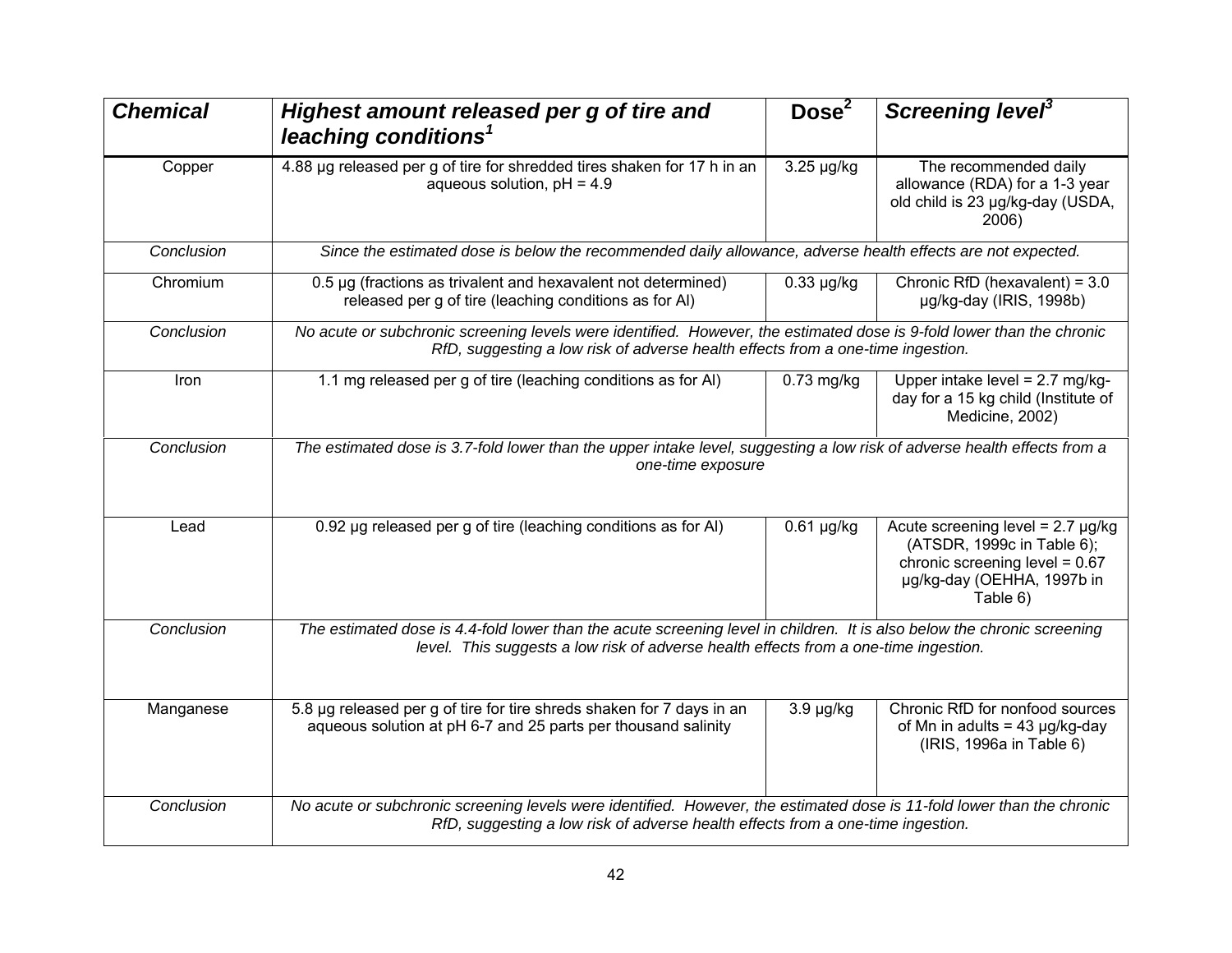| <b>Chemical</b>                   | Highest amount released per g of tire and<br>leaching conditions <sup>1</sup>                                                                                                                                    | Dose <sup>2</sup>        | Screening level <sup>3</sup>                                        |  |
|-----------------------------------|------------------------------------------------------------------------------------------------------------------------------------------------------------------------------------------------------------------|--------------------------|---------------------------------------------------------------------|--|
| Mercury                           | 0.07 ng released per g of tire for ground tires shaken in aqueous<br>solutions ranging in pH from 2.9 to 4.9 and for times ranging from 18<br>to 24 hours                                                        | $0.05$ ng/kg             | Subchronic screening value of 1.6<br>µg/kg-day (OEHHA, 1999b)       |  |
| Conclusion                        | No acute screening level was identified. However, the estimated dose is 32,000-fold lower than the subchronic screening<br>level, suggesting a low risk of adverse health effects from a one-time oral exposure. |                          |                                                                     |  |
| Nickel                            | 12 µg released per g of tire (leaching conditions as for Cu)                                                                                                                                                     | $8.0 \mu g/kg$           | Acute screening level = $233 \mu g/kg$<br>(OEHHA, 2001b in Table 6) |  |
| Conclusion                        | The estimated dose is 29-fold below the acute screening level, suggesting a low risk of adverse health effects from a one-<br>time oral exposure.                                                                |                          |                                                                     |  |
| Selenium (elemental)              | 0.44 µg released per g of tire (leaching conditions as for AI)                                                                                                                                                   | $0.29$ µg/kg             | Chronic REL = $5 \mu g/kg$ -day<br>(OEHHA, 2003a)                   |  |
| Conclusion                        | The estimated dose is 17-fold below the chronic REL, suggesting a low risk of adverse health effects.                                                                                                            |                          |                                                                     |  |
| Zinc                              | 2.32 mg released per g of tire chips shaken for 67 h in an aqueous<br>solution at pH 2.5                                                                                                                         | $1.55$ mg/kg             | Subchronic MRL = $0.3$ mg/kg-day<br>(ATSDR, 2003b)                  |  |
| Conclusion                        | The estimated dose is 5.1-fold higher than the subchronic MRL, so adverse health effects are possible, but unlikely from<br>an acute ingestion of tire shreds                                                    |                          |                                                                     |  |
| <b>Volatile Organic Compounds</b> |                                                                                                                                                                                                                  |                          |                                                                     |  |
| Acetone                           | 0.115 µg released per g of tire chips incubated in water for at least 6<br>months prior to sampling                                                                                                              | $\overline{0.077}$ µg/kg | Subchronic $MRL = 2.0$ mg/kg-day<br>(ATSDR, 1994)                   |  |
| Conclusion                        | No acute screening level was identified. However, the estimated dose is over 25,000-fold lower than the subchronic MRL,<br>suggesting a low risk of adverse health effects from a one-time oral exposure.        |                          |                                                                     |  |
| Benzene                           | 0.218 µg released per g of shredded tires incubated for 38 days in an<br>aqueous solution, where the pH varied from 2.1 to 4.7                                                                                   | $0.145$ µg/kg            | MADL = $0.34 \mu g/kg$ -day (OEHHA,<br>2004b)                       |  |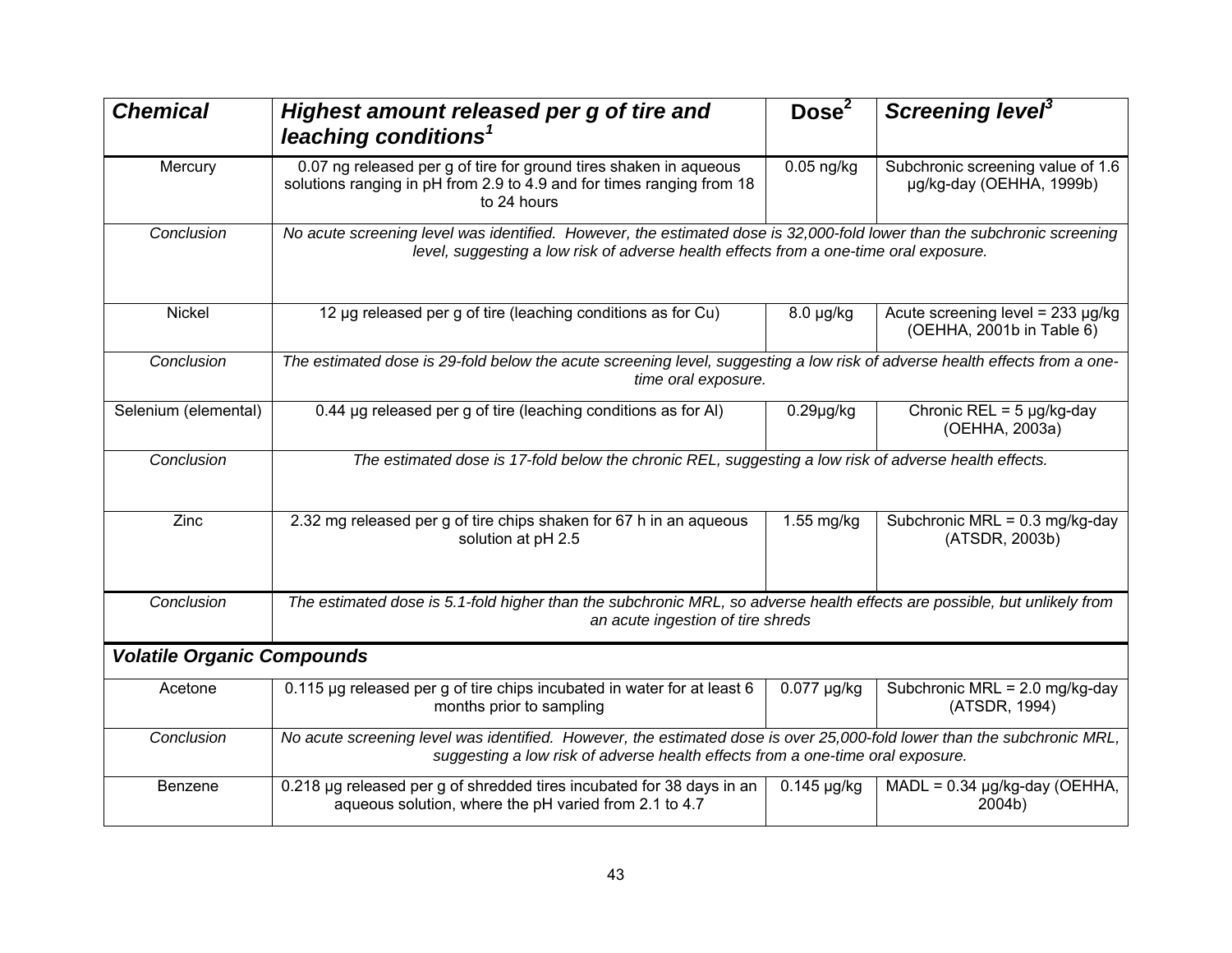| <b>Chemical</b>           | Highest amount released per g of tire and<br>leaching conditions <sup>1</sup>                                                                                                                                          | Dose <sup>2</sup> | Screening level <sup>3</sup>                                             |  |
|---------------------------|------------------------------------------------------------------------------------------------------------------------------------------------------------------------------------------------------------------------|-------------------|--------------------------------------------------------------------------|--|
| Conclusion                | No acute or subchronic screening levels were identified. However, the estimated dose is 2.3-fold lower than the chronic<br>MADL, suggesting a low risk of adverse health effects from a one-time oral exposure.        |                   |                                                                          |  |
| Methyl ethyl ketone       | 0.017 µg released per g of tire chips (leaching conditions as for<br>Acetone                                                                                                                                           | $0.011$ µg/kg     | Chronic $RfD = 0.6$ mg/kg-day<br>(IRIS, 2003a)                           |  |
| Conclusion                | No acute or subchronic screening levels were identified. However, the estimated dose is over 50,000-fold lower than the<br>chronic RfD, suggesting a low risk of adverse health effects from a one-time exposure.      |                   |                                                                          |  |
| Methyl isobutyl<br>ketone | 1.15 µg released per g of tire chips (leaching conditions as for<br>Acetone)                                                                                                                                           | $0.77 \mu g/kg$   | Subchronic screening level = 10<br>mg/kg-day (IRIS, 2003b in Table<br>6) |  |
| Conclusion                | No acute screening level was identified. However, the estimated dose is more than 10,000-fold lower than the subchronic<br>screening level, suggesting a low risk of adverse health effects from a one-time ingestion. |                   |                                                                          |  |
| Toluene                   | 0.28 µg released per g of tire shreds (leaching conditions as for<br>benzene)                                                                                                                                          | $0.187$ µg/kg     | Acute $MRL = 0.8$ mg/kg (ATSDR,<br>2000c)                                |  |
| Conclusion                | The estimated dose is over 4,000-fold lower than the acute MRL, suggesting a low risk of adverse health effects from a<br>one-time oral exposure.                                                                      |                   |                                                                          |  |
| Naphthalene               | 1.1 µg released per g of tire shreds (leaching conditions as for<br>$0.73 \mu g/kg$<br>barium)                                                                                                                         |                   | Acute oral MRL = $600 \mu g/kg$ -day<br>(ATSDR, 2005)                    |  |
| Conclusion                | The estimated dose is over 800-fold lower than the acute MRL, suggesting a low risk of health effects from a one-time<br>ingestion.                                                                                    |                   |                                                                          |  |
| 2-Methyl naphthalene      | 0.54 µg released per g of tire shreds (leaching conditions as for<br>$0.36 \mu g/kg$<br>barium)                                                                                                                        |                   | Chronic oral MRL = 40 $\mu$ g/kg-day<br>(ATSDR, 2005)                    |  |
| Conclusion                | The estimated dose is 111-fold lower than the chronic MRL, suggesting a low risk of health effects from a one-time<br>ingestion.                                                                                       |                   |                                                                          |  |
| Trichloro-<br>ethylene    | 0.8 ng released per g of tire chips (leaching conditions as for<br>acetone)                                                                                                                                            | $0.53$ ng/kg      | Chronic screening level = 0.5<br>mg/kg-day (OEHHA, 1999d)                |  |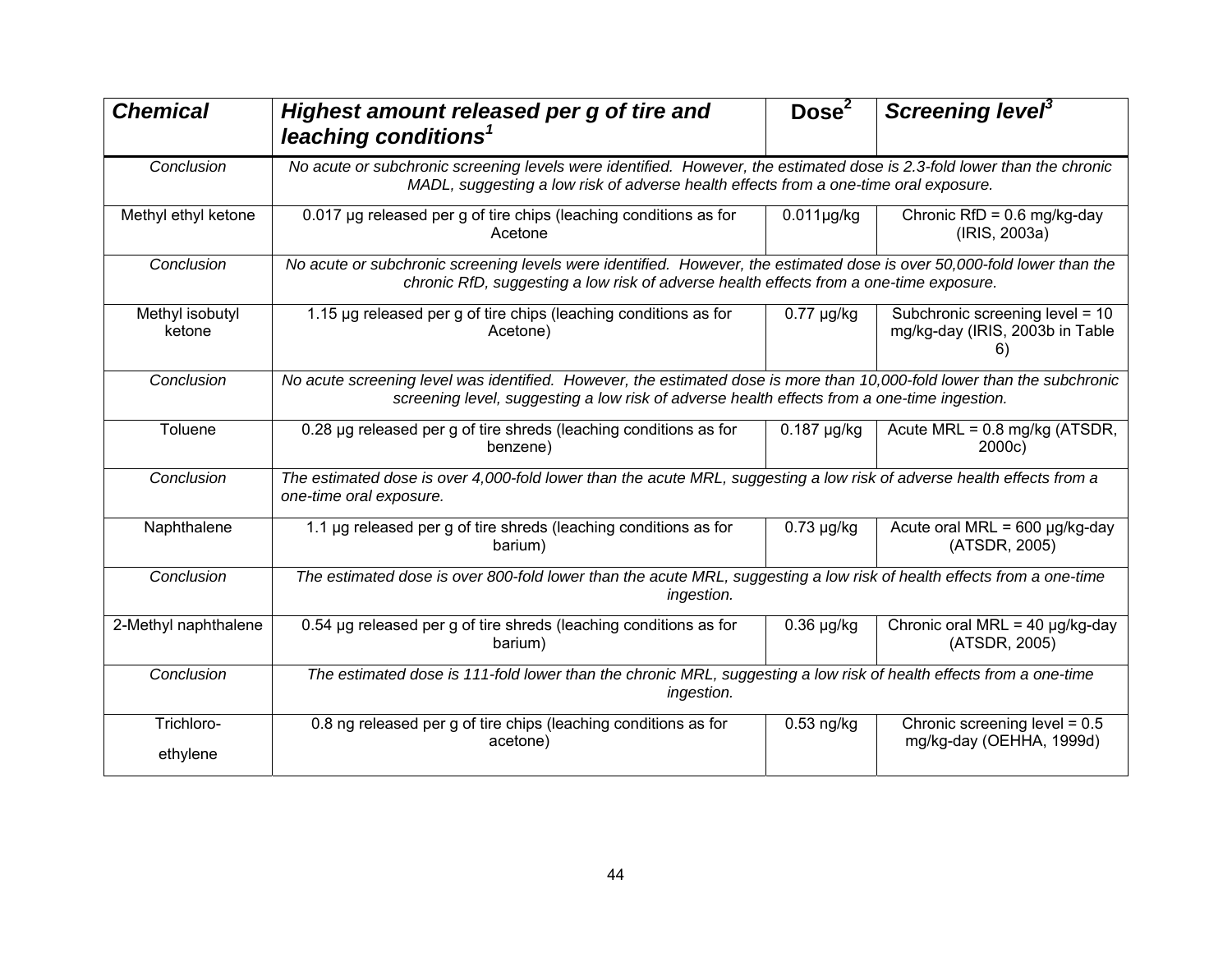| <b>Chemical</b>                     | Highest amount released per g of tire and<br>leaching conditions <sup>1</sup>                                                                                                                                    | Dose <sup>2</sup> | Screening level <sup>3</sup>                                                                     |  |
|-------------------------------------|------------------------------------------------------------------------------------------------------------------------------------------------------------------------------------------------------------------|-------------------|--------------------------------------------------------------------------------------------------|--|
| Conclusion                          | No acute or subchronic screening levels were identified. The estimated dose is 900,000-fold lower than the chronic<br>screening level, suggesting a low risk of adverse health effects from a one-time ingestion |                   |                                                                                                  |  |
|                                     | <b>Semi-volatile Organic Compounds</b>                                                                                                                                                                           |                   |                                                                                                  |  |
| aniline                             | 0.74 µg released per g of tire shreds incubated for 38 days in an<br>aqueous solution, pH 12.0-12.1                                                                                                              | $0.5 \mu g/kg$    | Acute screening level = $0.021$<br>mg/kg-day (Jenkins et al., 1972<br>and IARC, 1982 in Table 6) |  |
| Conclusion                          | The estimated dose is 42-fold lower than the acute screening level, suggesting a low risk of adverse health effects from a<br>one-time oral ingestion.                                                           |                   |                                                                                                  |  |
| Benzothiazole                       | 100 µg released per g of tire crumb shaken in water at 25°C for 5<br>67 µg/kg<br>days                                                                                                                            |                   | On GRAS list; oral $LD_{50}$ in rats =<br>380-479 mg/kg (NTP, 2004)                              |  |
| Conclusion                          | Inadequate screening level data.                                                                                                                                                                                 |                   |                                                                                                  |  |
| $2(3H)$ -<br>Benzothiazolone        | 0.17 µg released per g of whole tire submerged in water for 2 weeks<br>$0.11$ µg/kg<br>with aeration                                                                                                             |                   | No data located                                                                                  |  |
| Conclusion                          | Inadequate screening level data.                                                                                                                                                                                 |                   |                                                                                                  |  |
| 2-Hydroxy-<br>benzothiazole         | 36 µg released per g of tire crumb (leaching conditions as for<br>$24 \mu g/kg$<br>Benzothiazole)                                                                                                                |                   | No data located                                                                                  |  |
| Conclusion                          | Inadequate screening level data.                                                                                                                                                                                 |                   |                                                                                                  |  |
| 2-(4-Morpholin-<br>yl)benzothiazole | 2.0 µg released per g of tire crumb (leaching conditions as for<br>Benzothiazole)                                                                                                                                | 1.33 µg/kg        | No data located                                                                                  |  |
| Conclusion                          | Inadequate screening level data.                                                                                                                                                                                 |                   |                                                                                                  |  |
| Phenol                              | 0.01 µg released per g of ground tire incubated in aqueous solutions ranging in pH from 2.9 to 4.9 and for times ranging<br>from 18 to 24 hours                                                                  |                   |                                                                                                  |  |

 $0.0$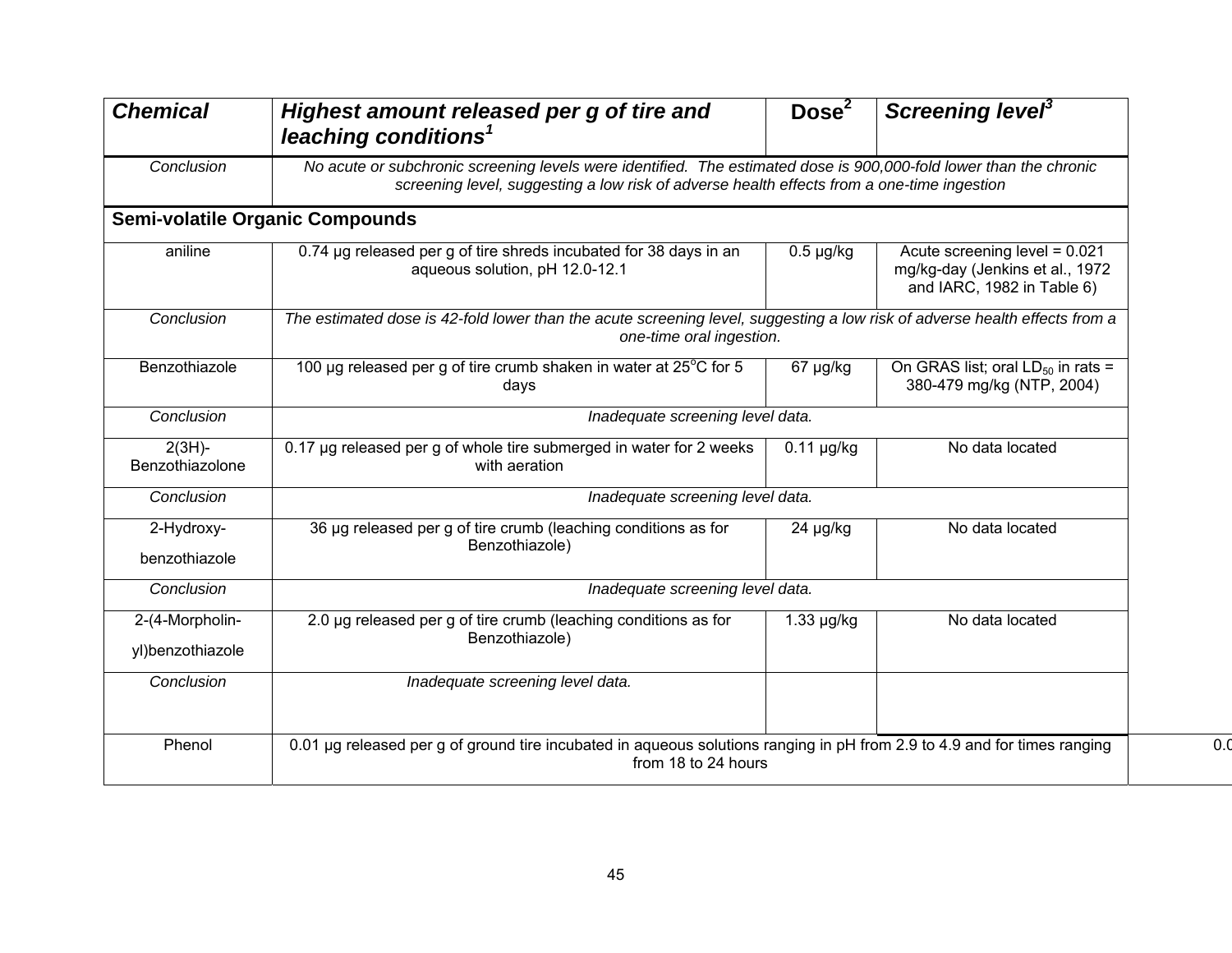| <b>Chemical</b>             | Highest amount released per g of tire and<br>leaching conditions <sup>1</sup>                                                                                                                                            | Dose <sup>2</sup> | Screening level <sup>3</sup> |  |
|-----------------------------|--------------------------------------------------------------------------------------------------------------------------------------------------------------------------------------------------------------------------|-------------------|------------------------------|--|
| Conclusion                  | No acute or subchronic screening levels were identified. However,<br>the estimated dose is over 42,000-fold lower than the chronic RfD,<br>suggesting a low risk of adverse health effects from a one-time<br>ingestion. |                   |                              |  |
| Phenoxazine                 | 0.22 µg released per g of whole tire (leaching conditions as for 2(3H)-Benzothiazolone)                                                                                                                                  |                   |                              |  |
| Conclusion                  | Inadequate screening level data.                                                                                                                                                                                         |                   |                              |  |
| 4-(Phenyl-<br>amino)-phenol | 0.34 µg released per g of whole tire (leaching conditions as for 2(3H)-Benzothiazolone)                                                                                                                                  |                   |                              |  |
| Conclusion                  | Inadequate screening level data.                                                                                                                                                                                         |                   |                              |  |

**<sup>1</sup>**See Table 2 for references.

<sup>2</sup>The dose is the amount of chemical assumed to leach from 10 grams of tire crumb/shreds following ingestion by a 15 kg child.

<sup>3</sup> See Tables 6, 7 and 8 for references associated with the screening levels covering metals, volatile organic compounds and semi-volatile organic compounds, respectively.

MRL = minimal risk level (ATSDR)

NSRL = no significant risk level (OEHHA)

REL = reference exposure level (OEHHA)

RfD = reference dose (U.S. EPA)

MADL = maximum allowable dose level (OEHHA)

GRAS = generally recognized as safe (FDA)

RDA = recommended daily allowance (NAS/NRC)

UL = upper intake level (Institute of Medicine)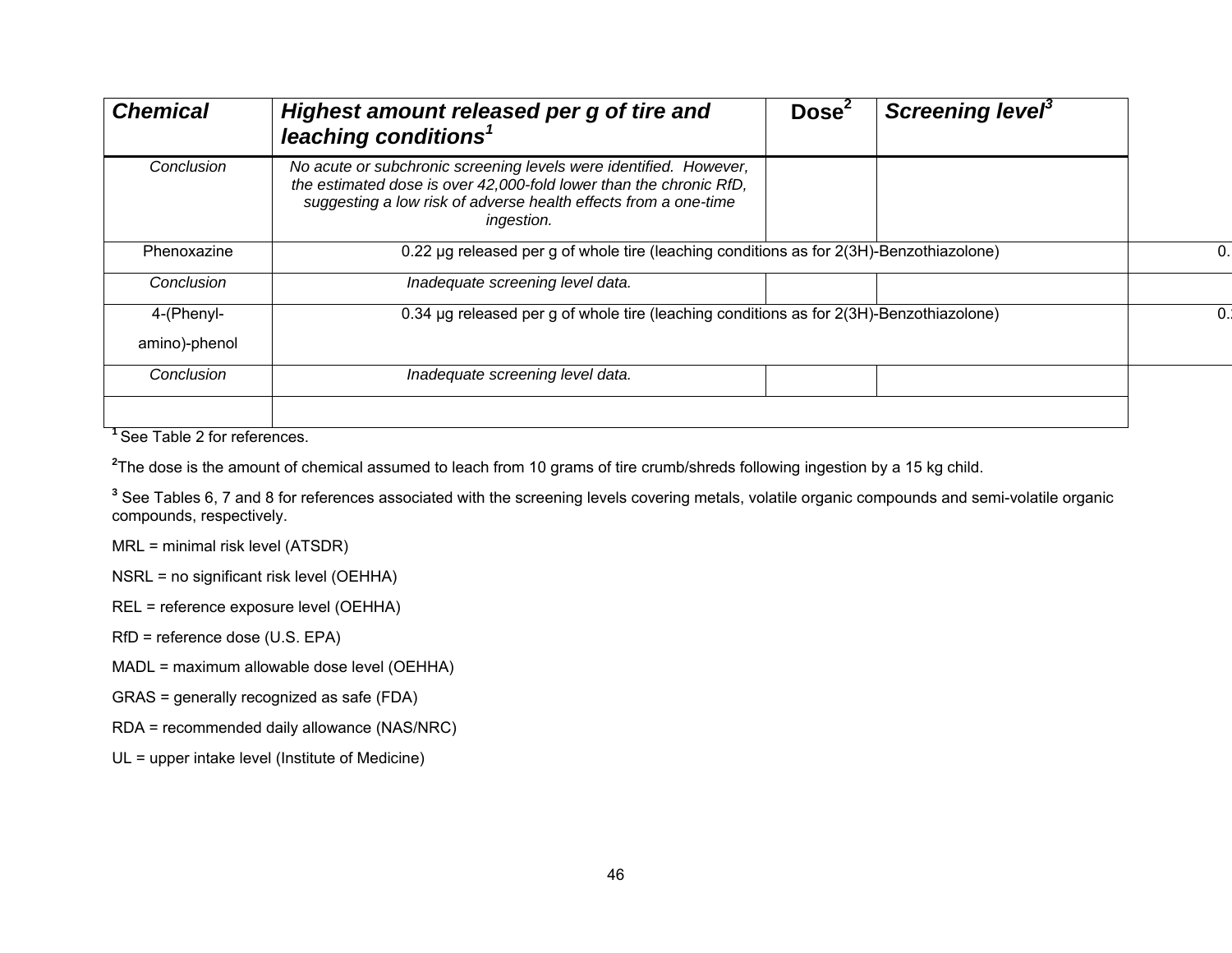| <b>Chemical</b>                                  | <b>Source</b>     | Ave. daily<br>intake in µg/kg | <b>Reference</b>    |
|--------------------------------------------------|-------------------|-------------------------------|---------------------|
| <b>Metals</b>                                    |                   |                               |                     |
| <b>Total diet</b><br>Aluminum                    |                   | 13-270                        | <b>OEHHA, 2001d</b> |
| Antimony                                         | Food and water    | 0.061                         | <b>OEHHA, 1997c</b> |
| Arsenic                                          | Food and water    | 0.013                         | OEHHA, 2004a        |
| <b>Barium</b>                                    | Food and water    | $9 - 24$                      | <b>ATSDR, 2005b</b> |
| Cadmium                                          | Food and water    | $0.08 - 1.17$                 | <b>OEHHA, 1999a</b> |
| Chromium (total)                                 | <b>Total diet</b> | 1.0                           | ATSDR, 2000d        |
| Cobalt                                           | Food              | $0.07 - 0.53$                 | <b>ATSDR, 2004b</b> |
| Copper                                           | <b>Total diet</b> | 39                            | <b>OEHHA, 1997a</b> |
| Iron                                             | All sources       | 120-230                       | <b>HSDB, 2006a</b>  |
| Lead                                             | <b>Total diet</b> | 0.23                          | <b>ATSDR, 2005c</b> |
| Manganese                                        | Food              | 100                           | <b>HSDB, 2006b</b>  |
| Mercury (inorganic)                              | Food              | 0.06                          | OEHHA, 1999b        |
| <b>Total diet</b><br>Nickel                      |                   | $\overline{2.2}$              | <b>OEHHA, 2001b</b> |
| Selenium                                         | <b>Total diet</b> | 1.5                           | ATSDR, 2003a        |
| Vanadium                                         | <b>Total diet</b> | A few tenths of µg            | ATSDR, 1992c        |
| Zinc                                             | All sources       | 67-213                        | ATSDR, 2005d        |
| <b>Organics</b>                                  |                   |                               |                     |
| 1H-isoindole-1,3(2H)dione<br>(a.k.a. captan)     | All sources       | $0.007 - 0.014$               | <b>HSDB, 2006c</b>  |
| Benzene                                          | Air               | 0.1                           | <b>OEHHA, 2001c</b> |
| Chrysene                                         | <b>Total diet</b> | 0.007                         | <b>HSDB, 2006d</b>  |
| Fluoranthene                                     | Air               | 0.00006                       | <b>HSDB, 2006e</b>  |
| Naphthalene                                      | All sources       | 0.27                          | <b>HSDB, 2006f</b>  |
| Phenanthrene                                     | Air and water     | 0.0007-0.0054                 | <b>HSDB, 2006g</b>  |
| Pyrene                                           | All sources       | 0.00001                       | <b>HSDB, 2006h</b>  |
| Toluene                                          | Air               | 0.27                          | <b>HSDB, 2006i</b>  |
| Trichloroethylene                                | Air and water     | 186-757                       | <b>ATSDR, 1997b</b> |
| <b>Total Polycyclic Aromatic</b><br>Hydrocarbons | Food              | $0.023 - 0.23$                | <b>ATSDR, 1995</b>  |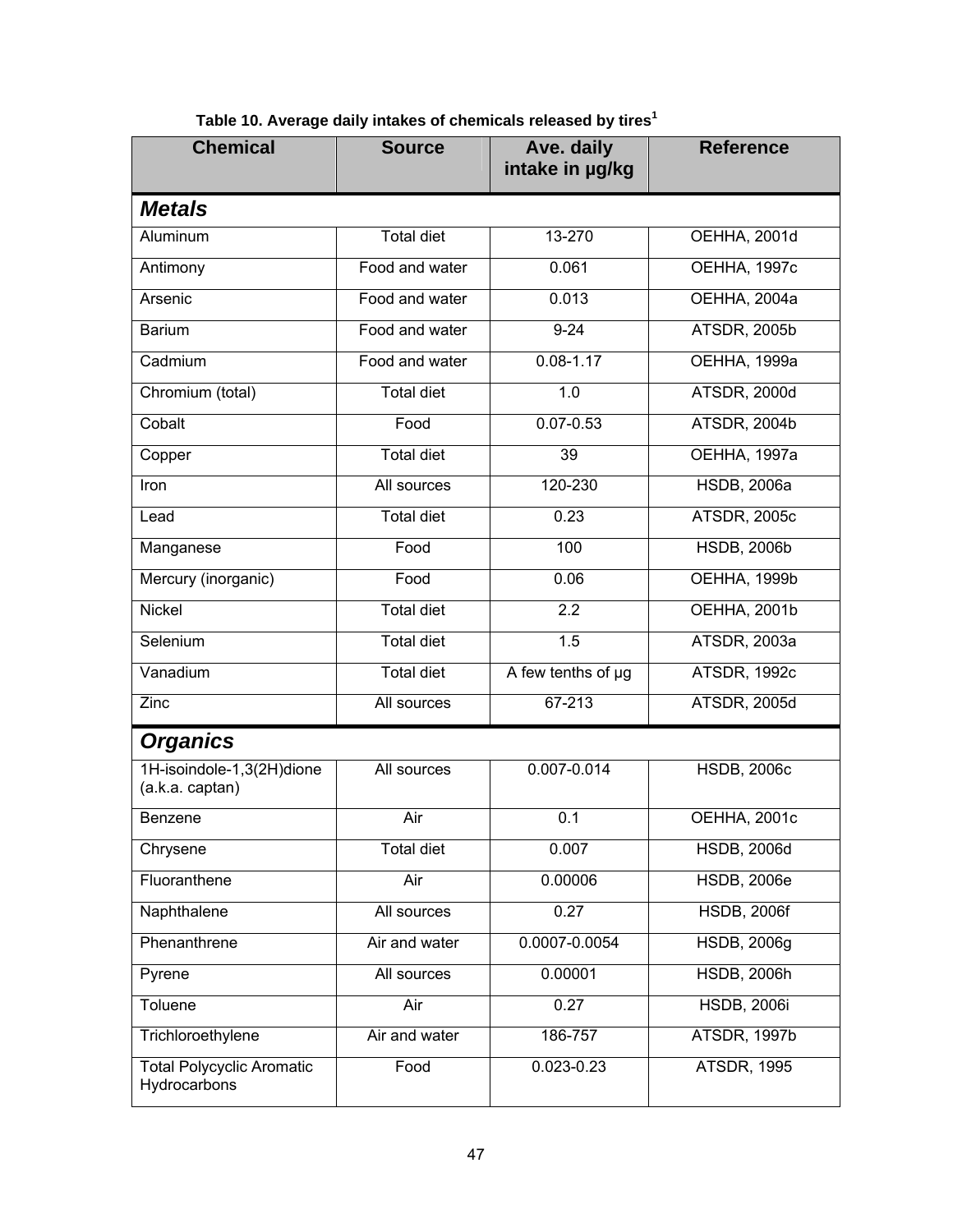$1$  Intakes were normalized to bodyweights of 70 kg for adult data and 15 kg for data from 2 year old children

# *Comparison of ingested dose to screening levels: noncancer effects*

Comparison performed using the data from Table 9:

ug chemical released/gram tire shreds  $\bf{x}$  10 grams tire shreds ingested/15 kg child =

 $\mu$ g chemical ingested **x** 10/15 kg child  $\rightarrow$  does dose exceed screening value?

#### **Zn**

Addressing acute health effects, only the estimated dose of leachable zinc (1.55 mg/kg) exceeded its associated screening level: in this case 5.1-fold above a subchronic MRL of 0.3 mg/kg-day based on decreased erythrocyte SOD activity, hematocrit and serum ferritin in human females dosed daily for 10 weeks. These effects were probably due to zinc-induced changes in the copper and iron balance, causing the above-mentioned hematological effects to develop towards the end of the study (IRIS, 1992). Thus, zinc supplementation acted as an inducer of copper and iron deficiency.

Since nutritional deficiencies and their related health effects develop over extended periods of time, these effects are unlikely to occur in response to an acute ingestion of zinc. In addition, zinc is an essential element with a Recommended Dietary Allowance of 3 mg/day and a Tolerable Upper Intake Level of 7 mg/day for a 3-year-old child (National Academies, 2001). These considerations make it unlikely that an acute, oral ingestion of 1.55 mg/kg of zinc by a child would result in adverse health effects, other than the gastrointestinal distress observed in adults ingesting 2-8 mg/kg acutely (Table 6).

An additional area of uncertainty in the zinc risk calculations relates to the range of zinc leaching values listed in Table 2. The highest value (2.3 mg leached per gram of tire) was selected for use in the risk calculation described in Table 9. However, this value is from 2.6- to 2,300-fold higher than other zinc measurements listed in Table 2, and 18 fold higher than the value measured in the gastric digestion simulation experiment shown below in Table 16. Thus, using most zinc leaching values other than the maximum value in Table 9 would result in an estimated dose that was below the subchronic screening level for zinc. This underscores the importance of accurate leaching data.

#### **Other chemicals**

Six of the chemicals listed in Table 9 could not be evaluated due to the absence of screening levels. In addition, 11 of the VOCs and sVOCs identified in Tables 3 and 4 as leaching from tires could not be evaluated due to the absence of information on the amount of tire rubber that was used to produce each leachate. Therefore, the acute risks from these chemicals remain uncharacterized. Other than for naphthalene and 2-methyl naphthalene, the data on polycyclic aromatic hydrocarbons (PAHs) and total petroleum hydrocarbons could not be evaluated since leaching data were not presented for individual compounds (Table 3).

It has become common practice to perform calculations to determine whether health effects are expected from exposures to complex mixtures of toxicants. The leachate from tires represents such a complex mixture. One methodology (CIWMB, 2004) is to calculate a Hazard Quotient for each individual toxicant by dividing the dose by the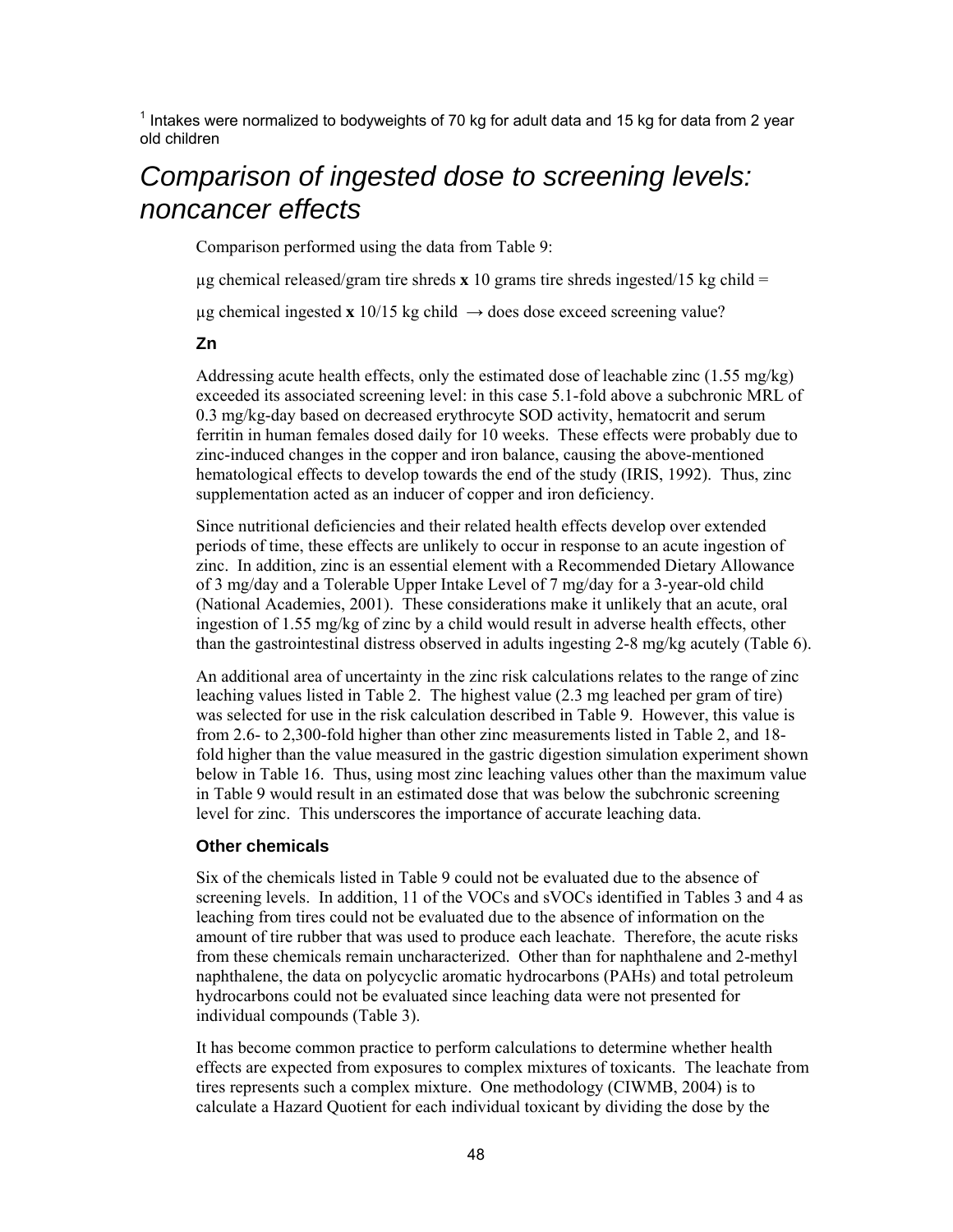associated health-based screening level, and then add all values together to give a Hazard Index (Table 11). A Hazard Index less than one suggests that health effects are unlikely, while an Index greater than one suggests that health effects are more likely. This approach is most meaningful when applied to chemicals that cause similar effects on the same target organ. Such is not the case here. It should also be noted that for most chemicals listed in Table 9 an acute screening level was not available, so that subchronic or chronic values were used instead. This undoubtedly led to higher individual Hazard Quotients than would have been calculated if acute screening values were available. On the other hand, for some chemicals there were no screening level data, so that a Hazard Quotient could not be calculated.

Nonetheless, the Hazard Index approach was used as a first tier screening procedure to estimate whether cumulative impacts would be expected from all the chemicals released by tire shreds. The Hazard Index based on all chemicals except zinc is 1.8, while that including zinc is 6.9. As discussed above, since zinc-induced copper or iron deficiencies develop over a period of weeks in which zinc is ingested daily, we believe it unlikely that zinc released from a one-time ingestion of tire shreds would cause health effects other than gastrointestinal distress. Since the Hazard Index for all chemicals other than zinc is close to one, this first tier screening suggests that this complex mixture of chemicals does not represent a serious health hazard.

| <b>Chemical</b>       | Dose <sup>1</sup> /screening value <sup>1</sup> | Hazard quotient <sup>2</sup> |
|-----------------------|-------------------------------------------------|------------------------------|
| <b>Metals</b>         |                                                 |                              |
| aluminum              | 1.3/18                                          | 0.072                        |
| arsenic               | 0.087/5                                         | 0.017                        |
| barium                | 1.13/21                                         | 0.054                        |
| cadmium               | 0.18/0.5                                        | 0.360                        |
| cobalt                | 0.07/10                                         | 0.007                        |
| copper                | 3.25/23 (RDA)                                   | Not calculated               |
| chromium (hexavalent) | 0.33/3                                          | 0.110                        |
| iron                  | 730/2700                                        | 0.27                         |
| lead                  | 0.61/2.7                                        | 0.226                        |
| manganese             | 3.9/43                                          | 0.091                        |
| mercury               | 0.00005/1.6                                     | 0.00003                      |
| nickel                | 8/233                                           | 0.034                        |
| selenium (elemental)  | 0.29/5                                          | 0.058                        |
| zinc                  | 1550/300                                        | 5.167                        |

**Table 11. Hazard Quotients and Hazard Index for an Acute Ingestion of Chemicals Identified in Published Studies of Tire Leachate**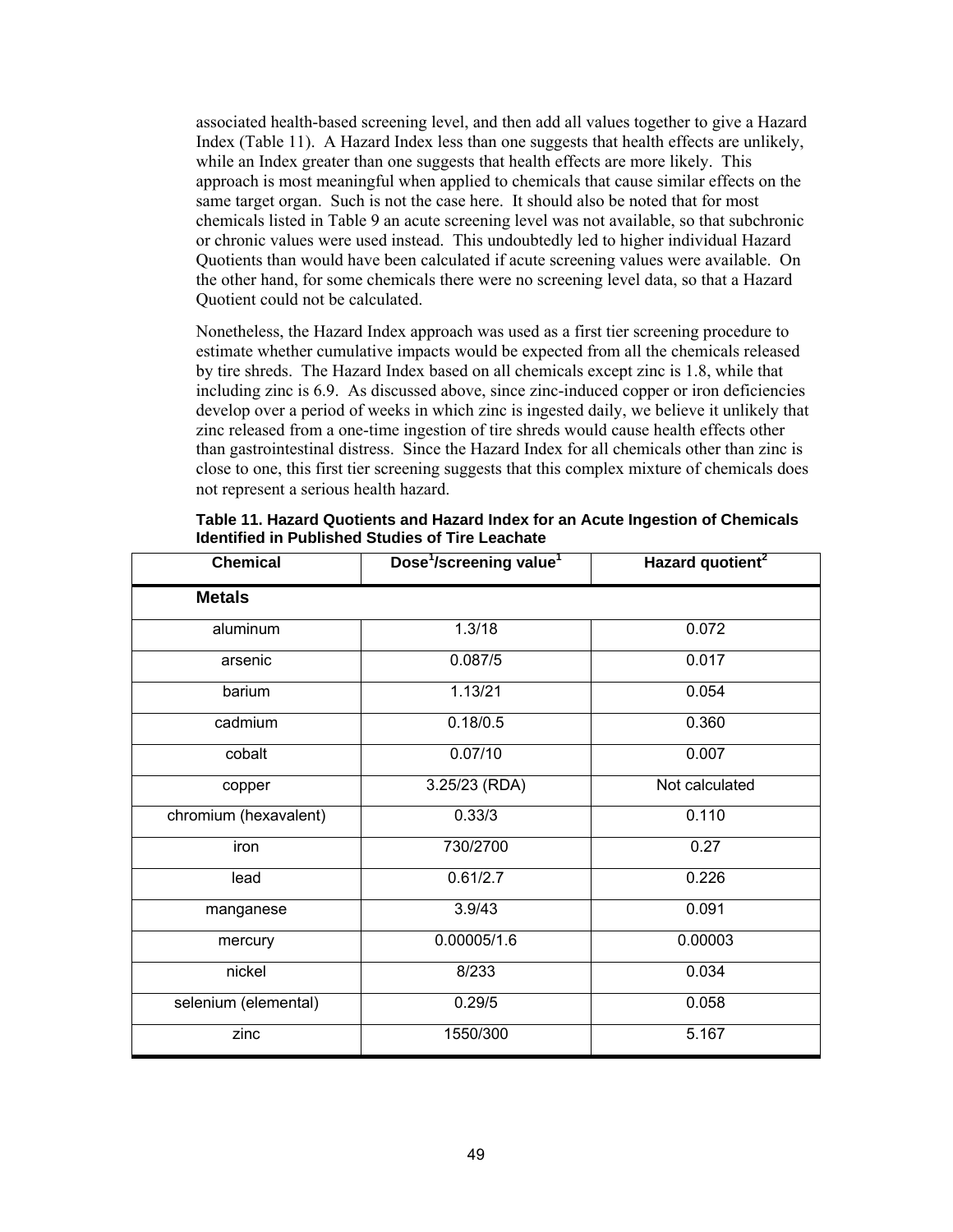| <b>Chemical</b>                        | Dose <sup>1</sup> /screening value <sup>1</sup> | Hazard quotient <sup>2</sup> |  |
|----------------------------------------|-------------------------------------------------|------------------------------|--|
| <b>Volatile Organic Compounds</b>      |                                                 |                              |  |
| acetone                                | 0.077/2000                                      | 0.00004                      |  |
| benzene                                | 0.145/0.34                                      | 0.426                        |  |
| methyl ethyl ketone                    | 0.011/600                                       | 0.00002                      |  |
| methyl isobutyl ketone                 | 0.77/10,000                                     | 0.00008                      |  |
| toluene                                | 0.187/800                                       | 0.0002                       |  |
| naphthalene                            | 0.73/600                                        | 0.001                        |  |
| 2-methyl naphthalene                   | 0.36/40                                         | 0.009                        |  |
| trichloroethylene                      | 0.00053/500                                     | $1.1 \times 10^{-6}$         |  |
| <b>Semi-volatile Organic Compounds</b> |                                                 |                              |  |
| aniline                                | 0.5/21                                          | 0.024                        |  |
| phenol                                 | 0.007/300                                       | 0.00002                      |  |
|                                        |                                                 |                              |  |
| HAZARD INDEX (-) ZINC                  |                                                 | 1.8                          |  |
| HAZARD INDEX (+) ZINC<br>6.9           |                                                 |                              |  |

<sup>1</sup> from Table 9, both in  $\mu$ g/kg  $^{-2}$ calculated from second column of this table

In summary, serious noncancer health effects are not expected following a one-time ingestion of tire-derived shreds or crumb by a child. Gastrointestinal distress might occur as has been observed in adults ingesting high amounts of zinc (Table 6); however, the variable levels of zinc that leached from tire-derived material (Table 2 and the gastric digestion simulation experiment shown in Table 16) suggest that the amount leaching from ingested rubber would be significantly lower than that used in the calculation in Table 9, so that acute effects would not be expected. Chronic effects are also not expected due to the single-dose nature of the exposure (chronic health effects are examined more closely in a Chapter 7 dealing with chronic exposures via hand-to-mouth activity). Should a child ingest ten grams of tire shreds on more than one occassion, the methodology followed here would yield a proportional increase in ingested dose that could exceed some of the acute screening values listed in Table 9. Whether a child ingests ten grams of tire shreds often enough for such exposures to qualify as subchronic or chronic is unknown.

# *Estimating the increased cancer risk*

From among the chemicals listed in Table 9, seven (arsenic, cadmium, lead, benzene, trichloroethylene, aniline, naphthalene) are currently listed as oral carcinogens by the State of California (OEHHA, 2005). In general, data are lacking as to whether a one-time ingestion of most carcinogens is sufficient to cause cancer. Nonetheless, Table 10 calculates the increased cancer risk to a three year old assuming that a one-time ingestion of these seven chemicals is sufficient, however, the true risk may be greater or less than the calculated risk. The calculations were performed according to draft methodology recommended by the U.S. EPA (2003c). Following this methodology, the dose from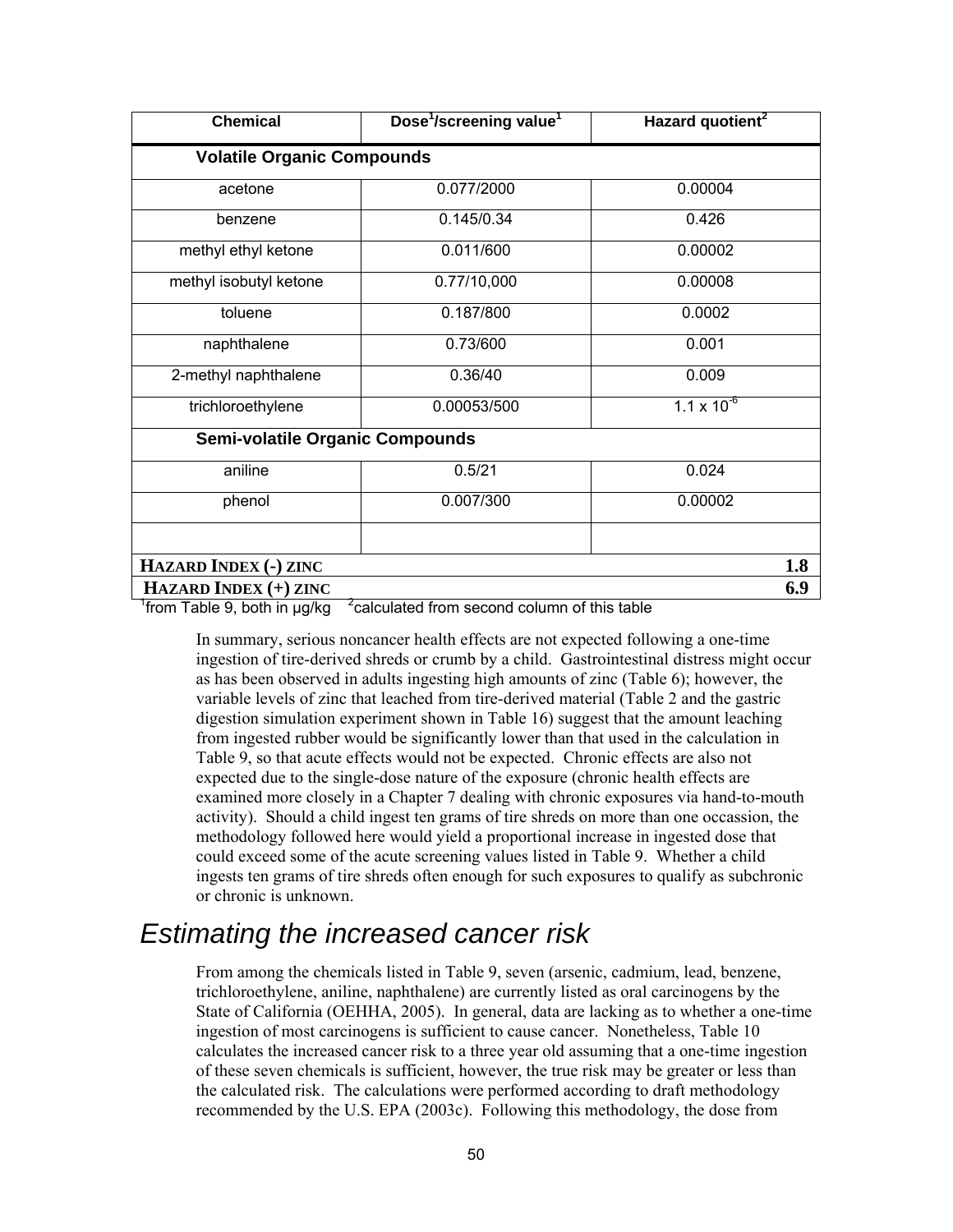Table 9 was averaged over a 70-year lifetime, multiplied by the Cancer Slope Factor, and multiplied by a factor of three to cover the increased sensitivity of a three-year-old child to some carcinogens:

ingested dose/(70)(365) **x** oral cancer slope factor **x** (3) = increased cancer risk in a three-year-old

The increased cancer risk from exposure to each of seven chemicals (arsenic, cadmium, lead, benzene, trichloroethylene, aniline, naphthalene) is low, while the total increased risk is  $1.2 \times 10^{-7}$ . This is 3-fold higher than the increased cancer risk of 3.7 x  $10^{-8}$  based on a "gastric digestion" experiment carried out by OEHHA (see Table 17). Thus, ingestion of tire-derived shreds by a three-year-old child is associated with a low cancer risk. The same U.S. EPA draft methodology that recommends the use of a safety factor of three for calculating the cancer risk to children between the ages of 2 and 15, also recommends the use of a safety factor of ten for children below the age of two (U.S. EPA, 2003c). Thus, multiplying the above total increased risk by 3.3 yields an increased risk of  $3.6 \times 10^{-7}$ .

Therefore, should a child below the age of two ingest ten grams of shredded tire rubber, the cancer risk would still be below the *di minimis* risk level of 1 x 10-6, generally considered an acceptable cancer risk due to its small magnitude compared to the overall cancer rate (OEHHA, 2006). As for the noncancer health effects discussed above, calculating the increased cancer risk assumes a one-time ingestion of ten grams of tire shreds. Should this behavior be repeated in the same child, the risk would increase proportionately. However, lacking data as to whether ingestion of ten grams of tire shreds is a behavior that is repeated in some children, we have not calculated the increased cancer risk for other than a one-time ingestion.

| Carcinogen        | Dose ingested<br>by a 3 year old<br>in mg/kg $^{(1)}$ | <b>Ingested dose</b><br>averaged over<br>70 x 365 days<br>in mg/kg-d | <b>Oral Cancer</b><br><b>Slope Factor in</b><br>$(mg/kg-d)^{-1}$ <sup>(2)</sup> | <b>Increased</b><br>cancer risk in a<br>3 year old $(3)$ |
|-------------------|-------------------------------------------------------|----------------------------------------------------------------------|---------------------------------------------------------------------------------|----------------------------------------------------------|
| Arsenic           | $8.7 \times 10^{-5}$                                  | $3.4 \times 10^{-9}$                                                 | 9.45                                                                            | $9.6 \times 10^{-8}$                                     |
| Cadmium           | $1.8 \times 10^{-4}$                                  | $7.0 \times 10^{-9}$                                                 | 0.38                                                                            | $8.0 \times 10^{-9}$                                     |
| Lead              | $6.1 \times 10^{-4}$                                  | $2.3 \times 10^{-8}$                                                 | 0.0085                                                                          | $6.1 \times 10^{-10}$                                    |
| Benzene           | $1.45 \times 10^{-4}$                                 | $5.7 \times 10^{-9}$                                                 | 0.1                                                                             | $1.7 \times 10^{-9}$                                     |
| Trichloroethylene | $5.3 \times 10^{-7}$                                  | $2.1 \times 10^{-11}$                                                | 0.013                                                                           | $8.2 \times 10^{-13}$                                    |
| Aniline           | $5.0 \times 10^{-4}$                                  | $2.0 \times 10^{-8}$                                                 | 0.0057                                                                          | $3.4 \times 10^{-10}$                                    |
| Naphthalene       | $7.3 \times 10^{-4}$                                  | $2.9 \times 10^{-8}$                                                 | 0.12                                                                            | $1.0 \times 10^{-8}$                                     |

**Table 12. Increased cancer risk in a 3 year old following a one-time ingestion of 10 grams of shredded tires based on published tire leachate studies** 

Calculated thus: ingested dose/(70)(365) **x** oral cancer slope factor **x** (3) = increased cancer risk in a three-year-old

 $(1)$  From Table 9.

 $^{(2)}$  From the OEHHA Toxicity Criteria Database, available at www.oehha.ca.gov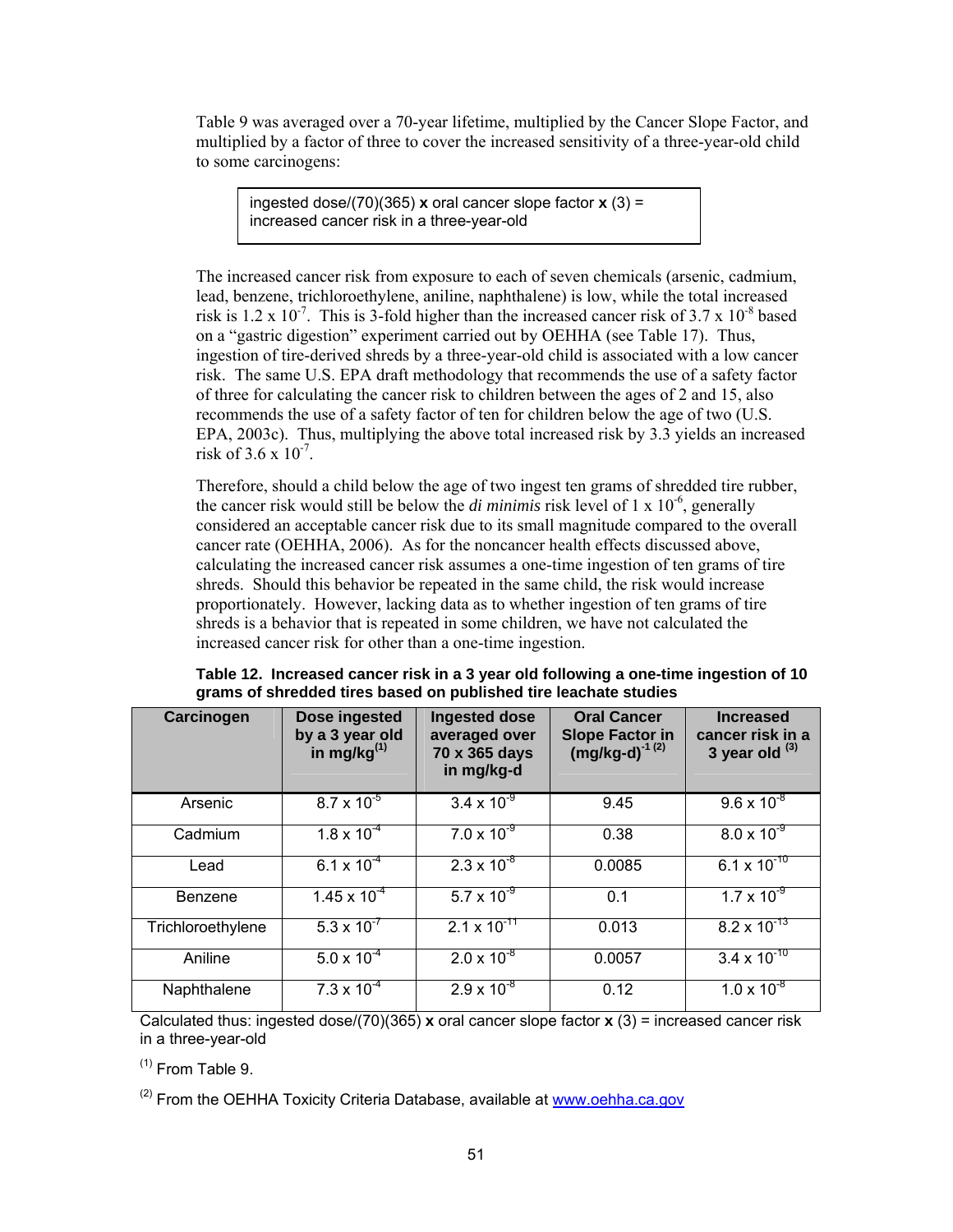$(3)$  Calculated by multiplying the Cancer Slope Factor in column four by the averaged dose in column three, and then multiplying by a factor of three for the increased sensitivity of 3 year old children to carcinogens released by tires (U.S. EPA, 2003c).

Chronic ingestion of excess zinc is not considered to be carcinogenic by the ATSDR (2003b), while IRIS (1992) classifies zinc into Group D: not classifiable as to human carcinogenicity.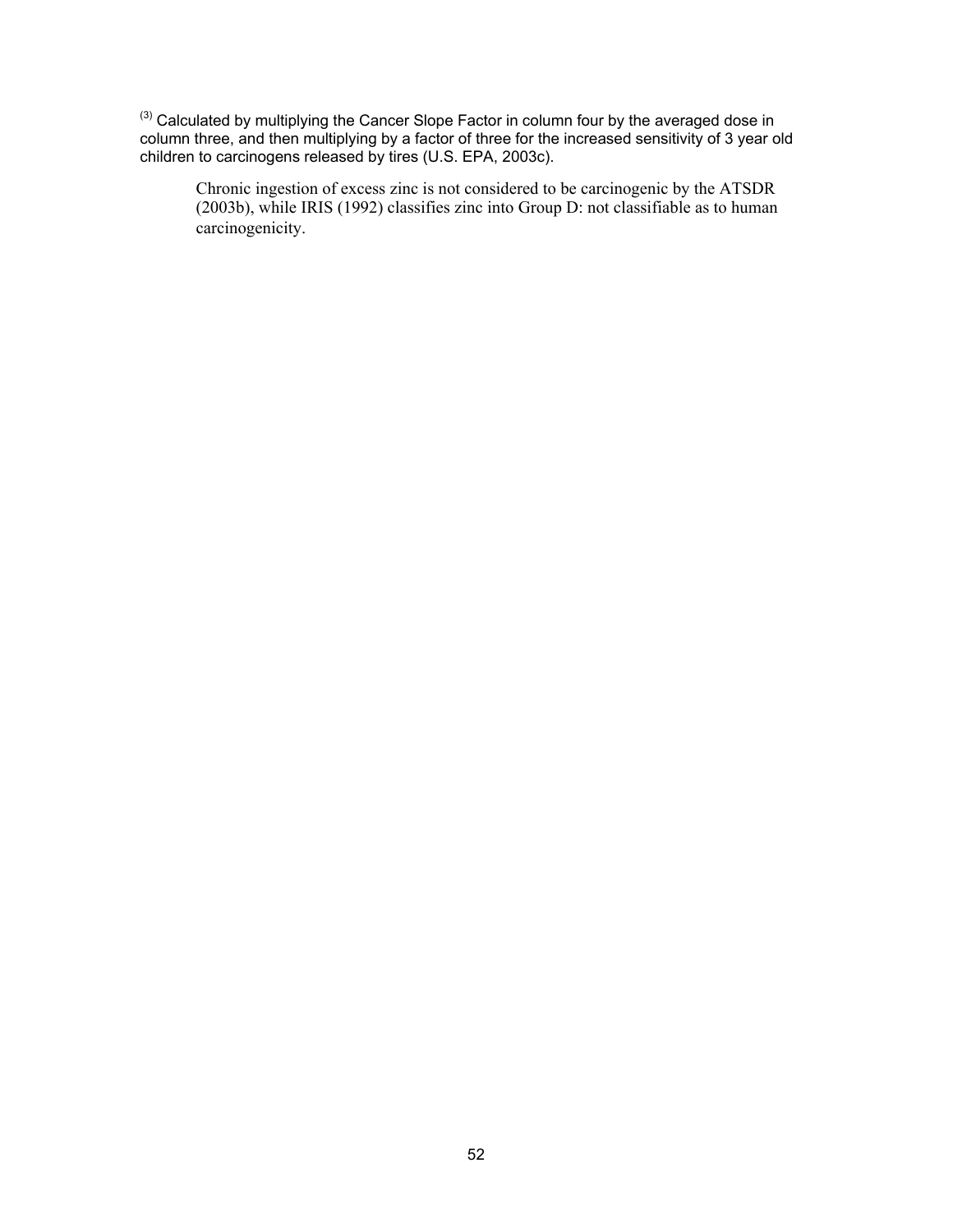# **Chapter 6: Evaluation of Toxicity Due to Ingestion of Tire Shreds Based on OEHHA Gastric Digestion Simulation Study**

## *Measuring the chemicals released from tire-derived shreds*

To estimate the kinds and amounts of chemicals that could potentially be extracted in a child's gastrointestinal tract, we performed the following gastric digestion simulation experiment. Three samples of shredded tire rubber were obtained from three recyclers; two located in California and one in Ohio. Forty grams of shredded tire rubber were added to each of three glass flasks. A fourth control flask received no rubber. Then 200 mls of a solution were added to simulate the environment of the human stomach. The chart below lists the components of this gastric digestion solution along with references. A citric acid-sodium citrate buffer was added to help maintain a constant pH.

| <b>Compound</b>                        | <b>Concentration</b> |  |  |
|----------------------------------------|----------------------|--|--|
| Citric acid (buffer)                   | 20.0 mM              |  |  |
| Sodium citrate (buffer)                | $0.5 \text{ mM}$     |  |  |
| Potassium chloride                     | 15.0 mM              |  |  |
| Sodium chloride                        | $3.0 \text{ mM}$     |  |  |
| Pepsin                                 | $1.0$ mg/ml          |  |  |
| All in distilled water with $pH = 2.3$ |                      |  |  |

**Table 13. Composition of "Gastric Digestion" Solution (Guyton and Hall, 2000; Semple et al., 2001)** 

Following addition of shredded tires and solution, each flask was sealed with parafilm, placed in a temperature-controlled rotary shaker, and gently shaken at 37°C for 21 hours. Each solution was then filtered through Whatman filter paper into a glass sample jar. Samples were immediately refrigerated, followed by transport to the analyzing laboratory (Sequoia Analytical, Morgan Hill, CA). Metals were analyzed by EPA Method 6020 and sVOCs (including sixteen PAHs) by EPA Method 8270C.

Table 14 lists the metals and sVOCs that were identified in the extract. The tire leachates contained 13 metals and 9 sVOCs that were present at lower levels or not at all in the control. No PAHs were detected. The control sample contained two sVOCs that were not detected in any tire samples. Unfortunately, these measurements give no information on bioavailability, which was assumed to be 100 percent for all chemicals.

All 13 metals were higher in the three rubber samples than in the control. Three sVOCs were also present in all three rubber samples but not in the control: benzothiazole, 2(3H) benzothiazolone and aniline. Comparing the results of the digestion experiment to the studies gathered from the literature and listed in Tables 2-4, our digestion experiment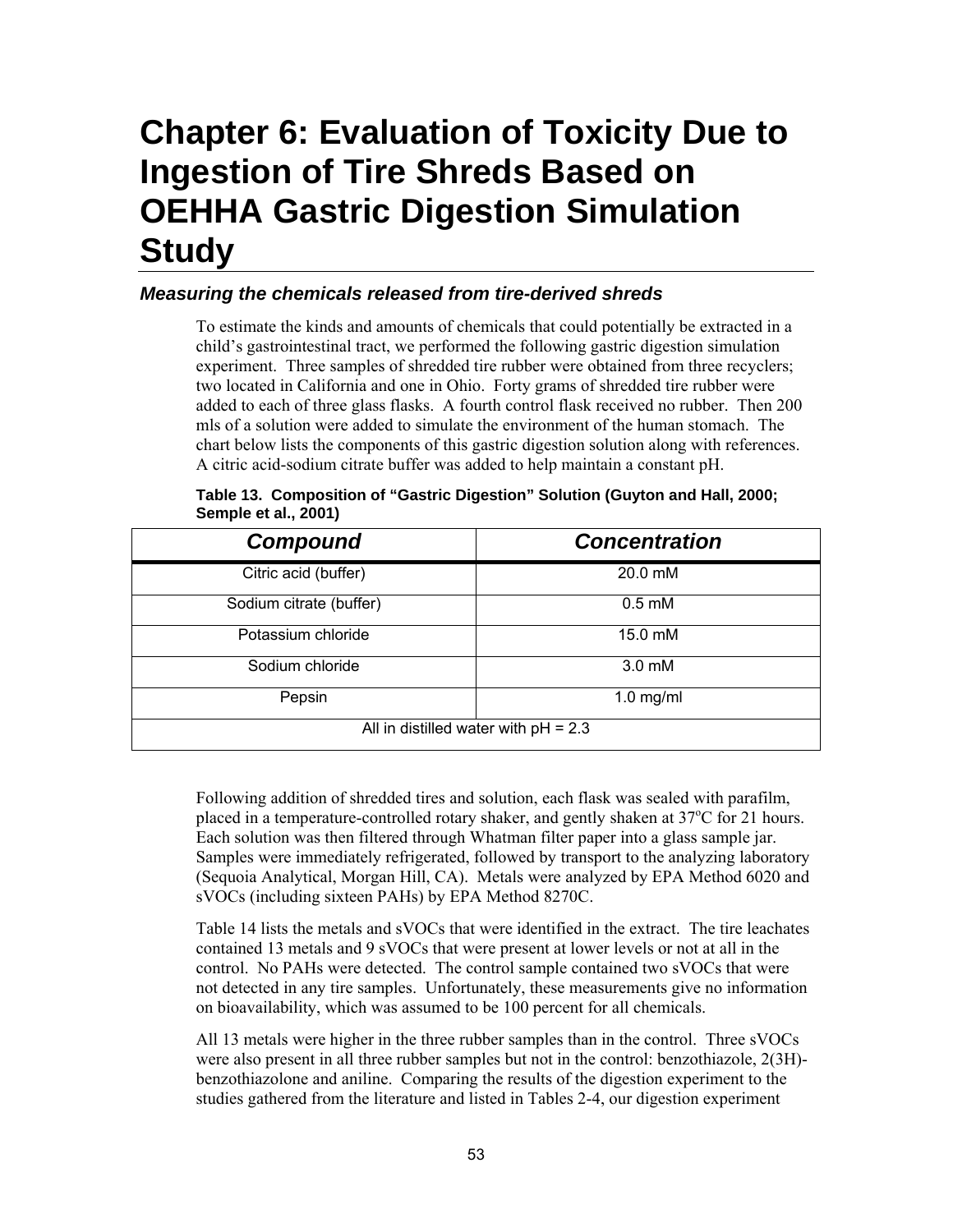identified three metals and five sVOCs not previously identified as leaching from tire rubber: antimony, molybdenum, vanadium, cyclohexanamine N-cyclohexyl, cyclohexanone, formamide,N-cyclohexyl, 1H-isoindole-1,3(2H)dione and ocyanobenzoic acid. In addition, two other metals and three other sVOCs leached at higher levels in the digestion experiment compared to the literature values: barium, copper, aniline, 2(3H)-benzothiazolone and phenol. Importantly, the amount of zinc released per gram of rubber was 18-fold lower in the digestion experiment compared to the highest value found in the literature and used in Table 9. Thus, our value for leaching zinc as well as the majority of zinc values gathered from the literature (Table 2), suggest that the value used in Table 9 overestimates the dose.

**Chemical Reporting limit Tire sample "G" Tire sample "S" Tire sample "O" Control**  *Metals* Antimony | 0.50 | 110 | 42 | 1.7 | ND Arsenic | 1.0 | 6.1 | 5.4 | 4.7 | ND Barium | 1.0 | 130 | 110 | 870 | 4.2 Cadmium | 0.25 | 2.2 | 2.8 | 1.1 | 0.44 Chromium (total) 2.0 41 57 35 16 Cobalt | 0.50 | 45 | 50 | 33 | ND Copper | 0.5-50 | 1500 | 960 | 1600 | 8.3 Lead | 0.50 | 140 | 120 | 48 | 4.6 Molybdenum 1.0 11 18 8.5 ND Nickel | 1.0 | 27 | 27 | 22 | 1.1 Selenium | 1.0 | 18 | 10 | 7.1 | 3.0 Vanadium | 1.0 | 9.0 | 9.5 | 5.8 | 3.3 Zinc 5.0-500 17000 26000 13000 16 *Organics*  o-cyanobenzoic acid 36-190 990 ND 910 ND Cyclohexanamine, N-cyclohexyl-190 | 190 | 410 | ND | ND Benzothiazole 36-190 320 450 390 ND 2(3H)-Benzothiazolone 36-190 640 450 480 ND

**Table 14. Chemicals leaching from three shredded tire samples in "gastric digestion" experiment (all units are µg/l, ND = below reporting limit)<sup>1</sup>**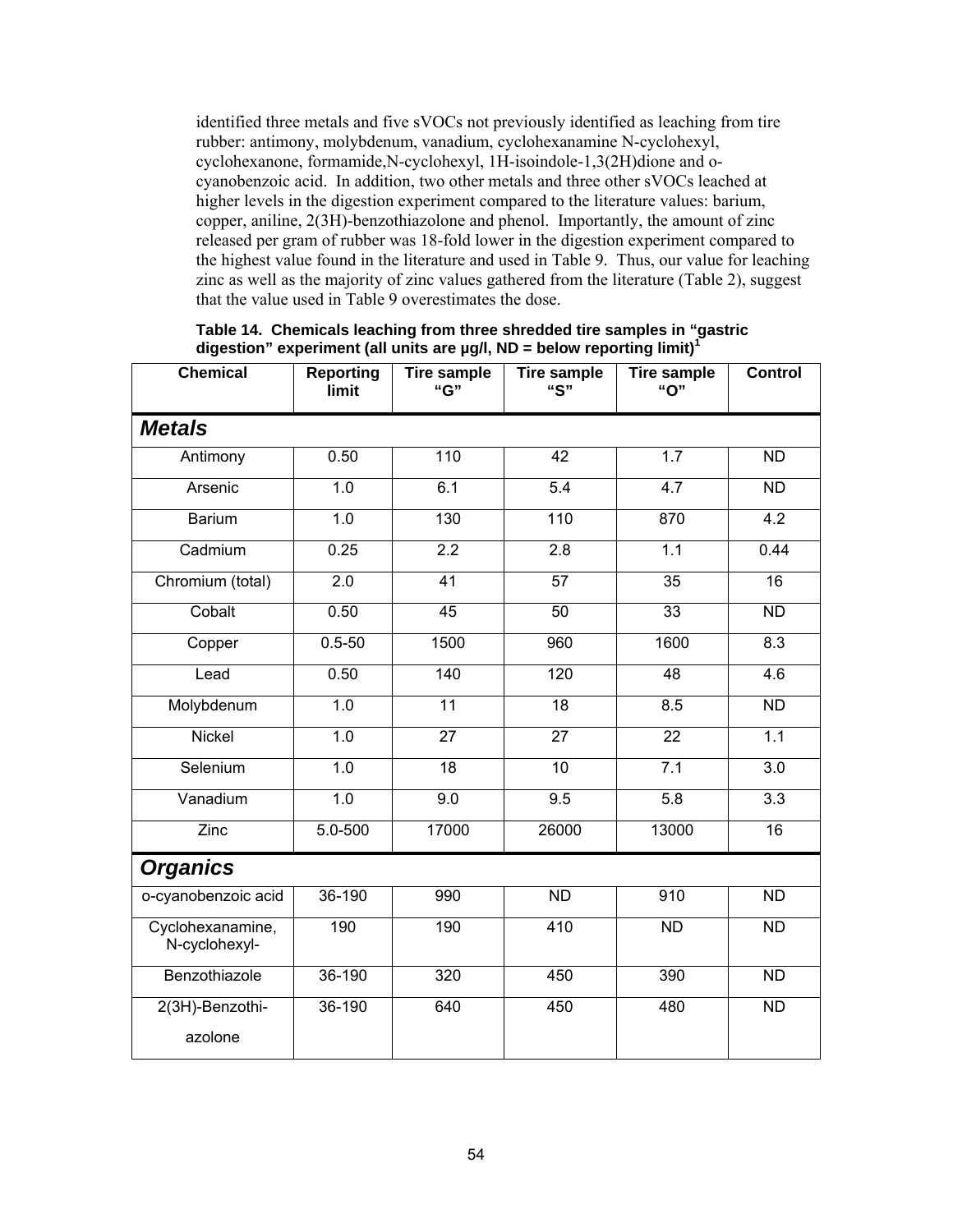| <b>Chemical</b>                        | <b>Reporting</b><br>limit | Tire sample<br>"G" | <b>Tire sample</b><br>"S" | Tire sample<br>"O" | Control   |
|----------------------------------------|---------------------------|--------------------|---------------------------|--------------------|-----------|
| 1H-isoindole-1,3                       | 190                       | ND.                | 490                       | ND.                | ND.       |
| $(2H)$ -dione                          |                           |                    |                           |                    |           |
| Cyclohexanone                          | 36                        | ND.                | ND                        | 48                 | <b>ND</b> |
| Formamide, N-                          | 36                        | ND.                | ND                        | 110                | <b>ND</b> |
| Cyclohexyl-                            |                           |                    |                           |                    |           |
| Benzaldehyde, 3-                       | 19                        | ND.                | <b>ND</b>                 | <b>ND</b>          | 25        |
| Hydroxyl-4-methoxy-                    |                           |                    |                           |                    |           |
| Hexanedioic acid,<br>bis(2-ethylhexyl) | 19                        | ND.                | ND                        | ND                 | 28        |
| Aniline                                | 190-360                   | 2800               | 3000                      | 6700               | ND.       |
| Phenol                                 | 19-360                    | 190                | ND                        | <b>ND</b>          | <b>ND</b> |

<sup>1</sup> Data reported in Appendix A in Work Order MOC0103. Ranges of reporting limits for some chemicals indicate that different reporting limits were associated with different samples.

### COMPARISON OF CHEMICAL EXPOSURE DUE TO INGESTION OF TIRE SHREDS TO SCREENING LEVELS: NONCANCER EFFECTS

Comparison performed using the data from Table 14:

 $\mu$ g chemical released/gram tire shreds **x** 10 grams tire shreds ingested/15 kg child =

 $\mu$ g chemical ingested **x** 10/15 kg child  $\rightarrow$  does dose exceed screening value?

Exposure doses were calculated for chemicals that were detected in at least one rubber sample at a level that was either: 1) at least three times the control, or, if the control was a nondetect, at a level that was 2) at least three times one-half the reporting limit for that chemical. Multiplying the reporting limit by a factor of three has been recommended for setting the minimum level of quantitation (US EPA, 2004). In order to represent a worst case scenario, the highest value from among the three rubber samples was used in Table 16 for calculating exposure doses.

Chemicals released were assumed to be 100 percent bioavailable. It was also assumed that a 15 kg child might acutely ingest 10 grams of shredded rubber at one time, similar to the upper limit of soil ingestion recommended for estimating acute exposures in children (US EPA, 2002; OEHHA, 2000c). This kind of soil ingestion is not a typical behavior pattern observed in most children, but rather a poorly characterized behavior seen in a subset of young children (US EPA, 2002).

Estimated doses were calculated for each contaminant and compared to the corresponding screening value cited in Tables 6-8. Table 16 shows this comparison for noncancer health effects. As discussed in the previous section, acute screening levels were often lacking, so subchronic or chronic screening levels were used instead. The reasoning was that if the estimated dose was lower than the subchronic or chronic screening level, then acute health effects were unlikely. When available, OEHHA screening values were used.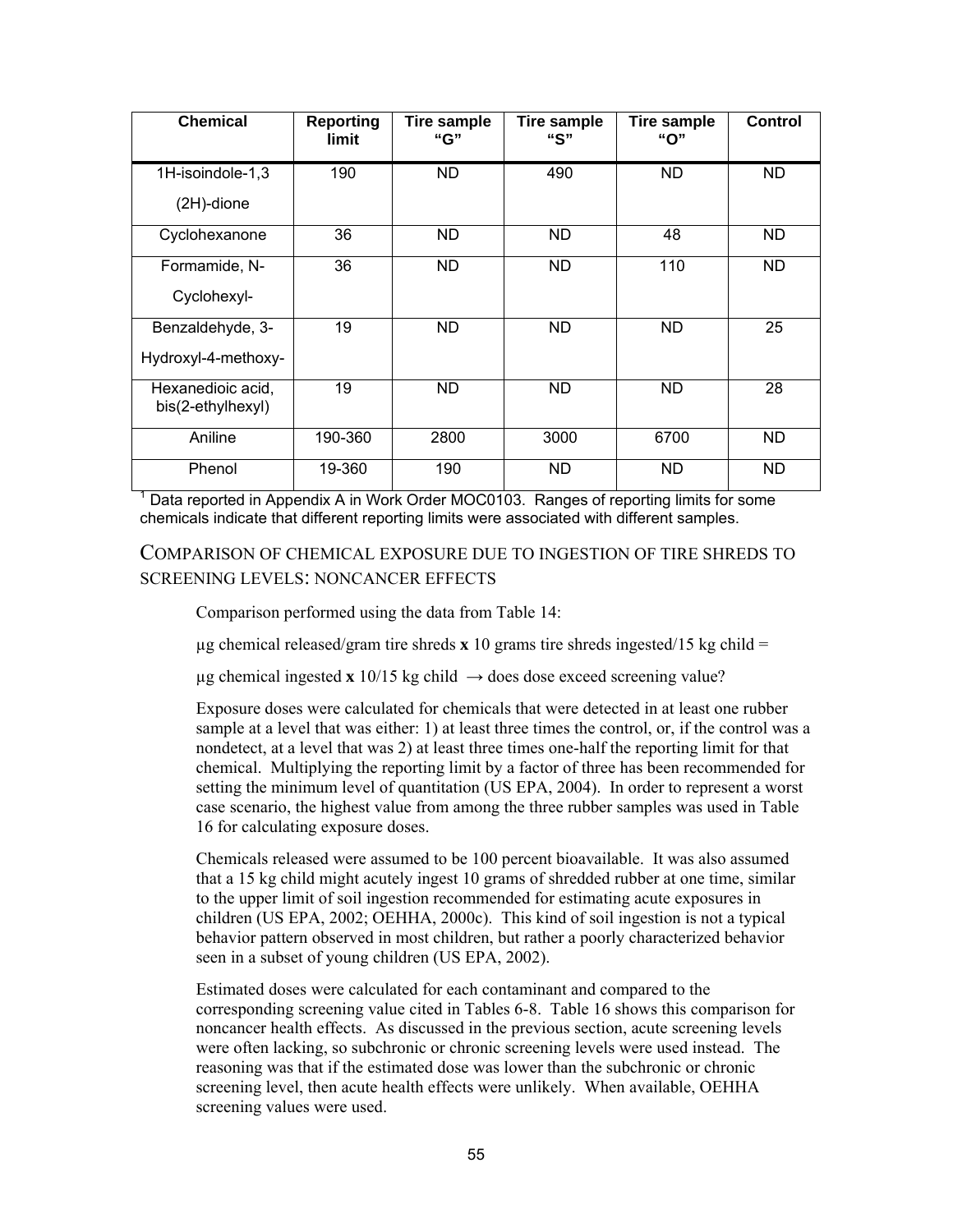The dose levels of ingested chemicals presented in Table 16 are due to ingestion of tire shreds. For comparison, Table 10 shows the average daily intakes resulting from the presence of these chemicals in food, water and air. In many cases these average daily intakes are rough estimates. Nonetheless, it is useful to compare the tire-derived levels to the average daily intakes. Average daily intakes were located for thirteen of the chemicals listed in Table 16. For nine, the average daily intake equals or exceeds the tire-derived exposure. In many cases the exposure due to ingestion of tire shreds is much lower than the average daily intake. Only for antimony, arsenic, lead and captan does the tire-derived exposure exceed the average daily intake. This indicates that particular care should be taken when comparing the tire-derived exposures to these chemicals to their corresponding health-based screening levels.

From among the 20 chemicals listed in Table 16, 15 yielded ingested dose levels that fell at or below the corresponding screening level. The remaining five chemicals had no associated screening levels, so that the risk of health effects could not be estimated. Thus, our measurements of chemicals that leach from tire rubber, under conditions approximating those in a child's stomach, suggest that acute health effects would not occur following ingestion of ten grams of shredded rubber by a 15 kg child. Should a child ingest ten grams of tire shreds on more than one occassion, the methodology followed here would yield a proportional increase in ingested dose that could exceed some of the acute screening values listed in Table 9. Whether a child ingests ten grams of tire shreds often enough for such exposures to qualify as subchronic or chronic is unknown

As in Chapter 5, the Hazard Index approach was again used as a first tier screening procedure to estimate whether cumulative impacts would be expected from all the chemicals released by tire shreds in the gastric digestion study (Table 15). The Hazard Index based on all chemicals is 2.2. Since the Hazard Index is close to one, this first tier screening suggests that this complex mixture of chemicals does not represent a serious health hazard.

| <b>Chemical</b>       | Dose <sup>1</sup> /screening value <sup>1</sup> | Hazard quotient <sup>2</sup> |
|-----------------------|-------------------------------------------------|------------------------------|
| <b>Metals</b>         |                                                 |                              |
| antimony              | 0.37/1.4                                        | 0.26                         |
| arsenic               | 0.02/5                                          | 0.004                        |
| barium                | 2.9/21                                          | 0.138                        |
| cadmium               | 0.009/0.5                                       | 0.180                        |
| chromium (hexavalent) | 0.19/3                                          | 0.063                        |
| cobalt                | 0.17/10                                         | 0.017                        |
| copper                | 5.3/23 (RDA)                                    | Not calculated               |
| lead                  | 0.47/2.7                                        | 0.174                        |
| molybdenum            | 0.06/5                                          | 0.012                        |

| Table 15. Hazard Quotients and Hazard Index for an Acute Ingestion of Chemicals |
|---------------------------------------------------------------------------------|
| <b>Identified in OEHHA Gastric Digestion Simulation Experiment</b>              |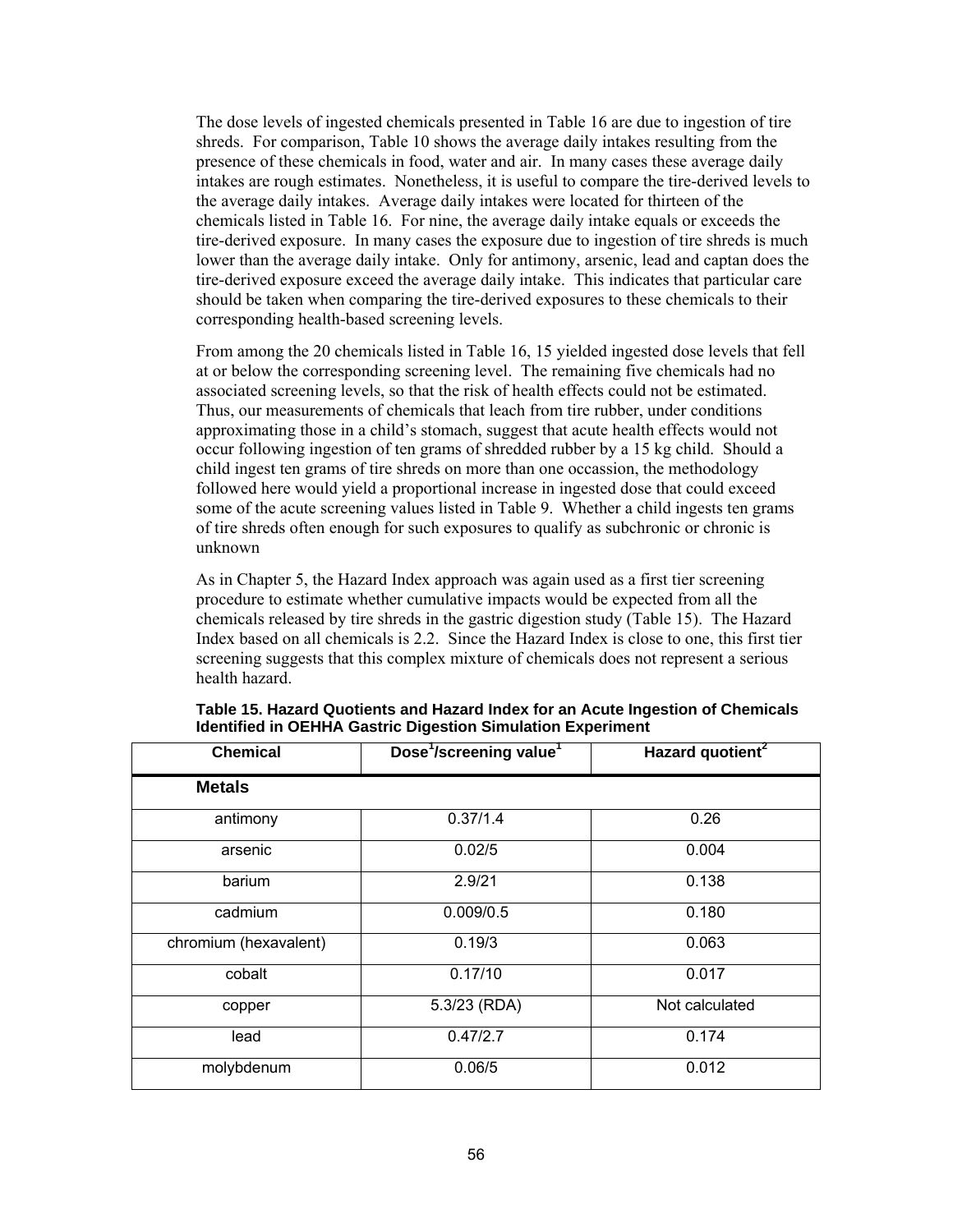| <b>Chemical</b>                 | Dose <sup>1</sup> /screening value <sup>1</sup>          | Hazard quotient <sup>2</sup> |  |  |  |
|---------------------------------|----------------------------------------------------------|------------------------------|--|--|--|
| nickel                          | 0.09/233                                                 | 0.0004                       |  |  |  |
| selenium                        | 0.06/5                                                   | 0.012                        |  |  |  |
| vanadium                        | 0.032/3                                                  | 0.011                        |  |  |  |
| zinc                            | 87/300                                                   | 0.29                         |  |  |  |
| Semi-volatile organic compounds |                                                          |                              |  |  |  |
| aniline                         | 22.3/21                                                  | 1.062                        |  |  |  |
| 1H-isoindole-1,3(2H)-dione      | 1.6/130                                                  | 0.012                        |  |  |  |
|                                 |                                                          |                              |  |  |  |
| <b>HAZARD INDEX</b><br>2.2      |                                                          |                              |  |  |  |
| from Table 16, both in ug/kg    | <sup>2</sup> calculated from second column of this table |                              |  |  |  |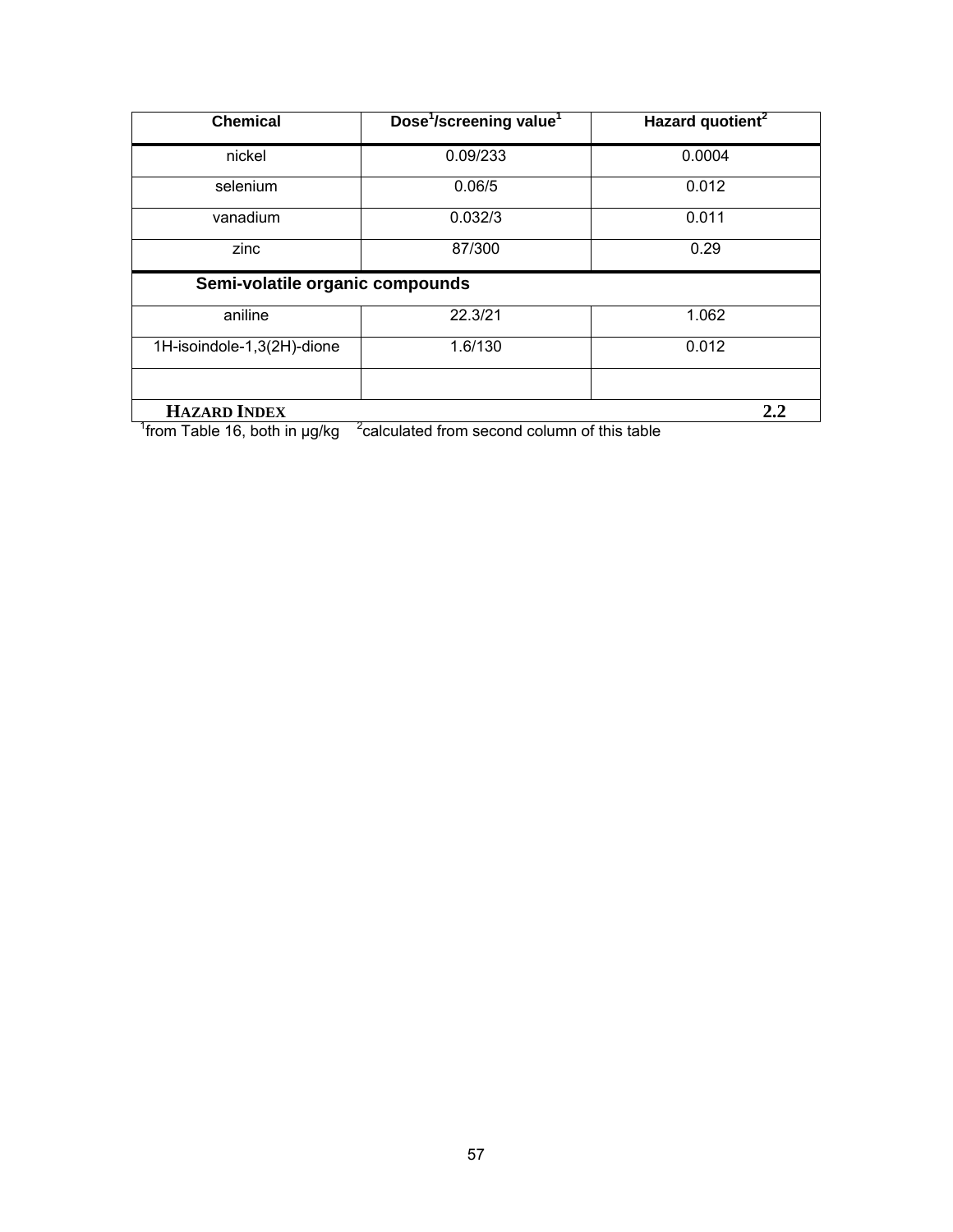**Table 16. Comparison of ingested dose to health-based screening level for an acute ingestion of tire-derived shreds based on "gastric digestion" study: noncancer health effects.** 

| <b>Chemical</b> | Highest amount released per g of tire<br>(from among the three shredded tire<br>samples subjected to "gastric digestion"<br>in Table 14)                                                                  | Dose <sup>1</sup> | <b>Screening level</b>                                                  |
|-----------------|-----------------------------------------------------------------------------------------------------------------------------------------------------------------------------------------------------------|-------------------|-------------------------------------------------------------------------|
| <b>Metals</b>   |                                                                                                                                                                                                           |                   |                                                                         |
| Antimony        | $0.55 \mu g$                                                                                                                                                                                              | $0.37 \mu g/kg$   | Chronic screening level = $1.4 \mu g/kg$ -day<br>(OEHHA, 1997c)         |
| Conclusion      | No acute or subchronic screening levels were identified. However, the estimated dose is 26% of the chronic screening<br>level, suggesting a low risk of adverse health effects from a one-time ingestion. |                   |                                                                         |
| Arsenic         | $0.031 \mu g$                                                                                                                                                                                             | $0.02 \mu g/kg$   | Acute MRL = $5 \mu g/kg$ -day (ATSDR,<br>2000a)                         |
| Conclusion      | The estimated dose is 250-fold lower than the acute MRL, suggesting a low risk of adverse health effects from a one-<br>time ingestion.                                                                   |                   |                                                                         |
| <b>Barium</b>   | $4.35 \mu g$                                                                                                                                                                                              | $2.9 \mu g/kg$    | Subchronic screening level = 21 µg/kg-<br>day (OEHHA, 2003b in Table 6) |
| Conclusion      | No acute screening level was identified. However, the estimated dose is 7-fold lower than the subchronic screening<br>level, suggesting a low risk of adverse health effects from a one-time ingestion.   |                   |                                                                         |
| Cadmium         | $0.014 \mu g$                                                                                                                                                                                             | 0.009<br>µg/kg    | Chronic REL in adults = $0.5 \mu g/kg$ -day<br>(OEHHA, 1999a)           |
| Conclusion      | No acute or subchronic screening levels were identified. However, the estimated dose is 56-fold lower than the chronic<br>REL, suggesting a low risk of adverse health effects from a one-time ingestion. |                   |                                                                         |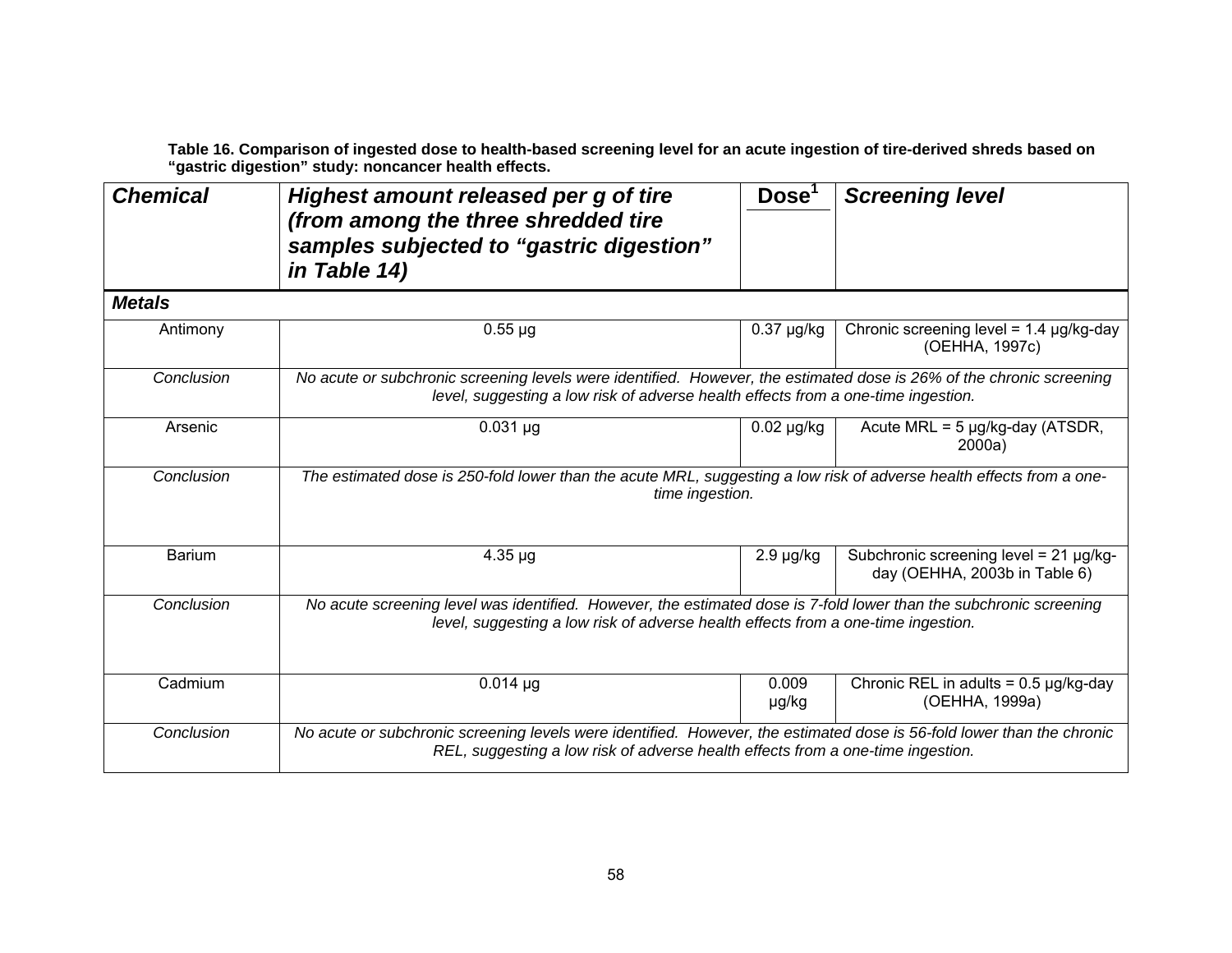| <b>Chemical</b> | Highest amount released per g of tire<br>(from among the three shredded tire<br>samples subjected to "gastric digestion"<br>in Table 14)                                                                        | Dose <sup>1</sup>                                                                                           | <b>Screening level</b>                                                                                                                              |  |  |
|-----------------|-----------------------------------------------------------------------------------------------------------------------------------------------------------------------------------------------------------------|-------------------------------------------------------------------------------------------------------------|-----------------------------------------------------------------------------------------------------------------------------------------------------|--|--|
| Chromium        | 0.285 µg (fractions of trivalent and hexavalent not determined)                                                                                                                                                 | $\overline{0.19}$ µg/kg                                                                                     | Chronic RfD (hexavalent) = $3.0 \mu g/kg$ -<br>day (IRIS, 1998b)                                                                                    |  |  |
| Conclusion      | No acute or subchronic screening levels were identified. However, the estimated dose is 16-fold lower than the chronic<br>RfD, suggesting that health effects are unlikely from an acute ingestion.             |                                                                                                             |                                                                                                                                                     |  |  |
| Cobalt          | $0.25 \mu g$                                                                                                                                                                                                    | $0.17 \mu g/kg$                                                                                             | Intermediate MRL = $10 \mu g/kg$ -day<br>(ATSDR, 2004b)                                                                                             |  |  |
| Conclusion      | No acute screening level was identified. However, the estimated dose is 59-fold lower than the intermediate MRL,<br>suggesting a low risk of adverse health effects from a one-time ingestion.                  |                                                                                                             |                                                                                                                                                     |  |  |
| Copper          | $8.0 \mu g$                                                                                                                                                                                                     | $5.3 \mu g/kg$                                                                                              | The recommended daily allowance<br>(RDA) for a 1-3 year old is 23 µg/kg-day<br>(USDA, 2006)                                                         |  |  |
| Conclusion      |                                                                                                                                                                                                                 | Since the estimated dose is below the recommended daily allowance, adverse health effects are not expected. |                                                                                                                                                     |  |  |
| Lead            | $0.7 \mu g$                                                                                                                                                                                                     | $0.47 \mu g/kg$                                                                                             | Acute screening level = $2.7 \mu g/kg$<br>(ATSDR, 1999c in Table 6); chronic<br>screening level = $0.67 \mu g/kg$ -day<br>(OEHHA, 1997b in Table 6) |  |  |
| Conclusion      | The estimated dose is 5.7-fold lower than the acute screening level in children. It is also below the chronic screening<br>level. This suggests a low risk of adverse health effects from a one-time ingestion. |                                                                                                             |                                                                                                                                                     |  |  |
| Molybdenum      | $0.09 \mu g$                                                                                                                                                                                                    | $0.06$ µg/kg                                                                                                | Chronic RfD = $5 \mu g/kg$ -day (IRIS,<br>1993c)                                                                                                    |  |  |
| Conclusion      | No acute or subchronic screening levels were identified. However, the estimated dose is 83-fold lower than the chronic<br>RfD, suggesting a low risk of adverse health effects from a one-time ingestion.       |                                                                                                             |                                                                                                                                                     |  |  |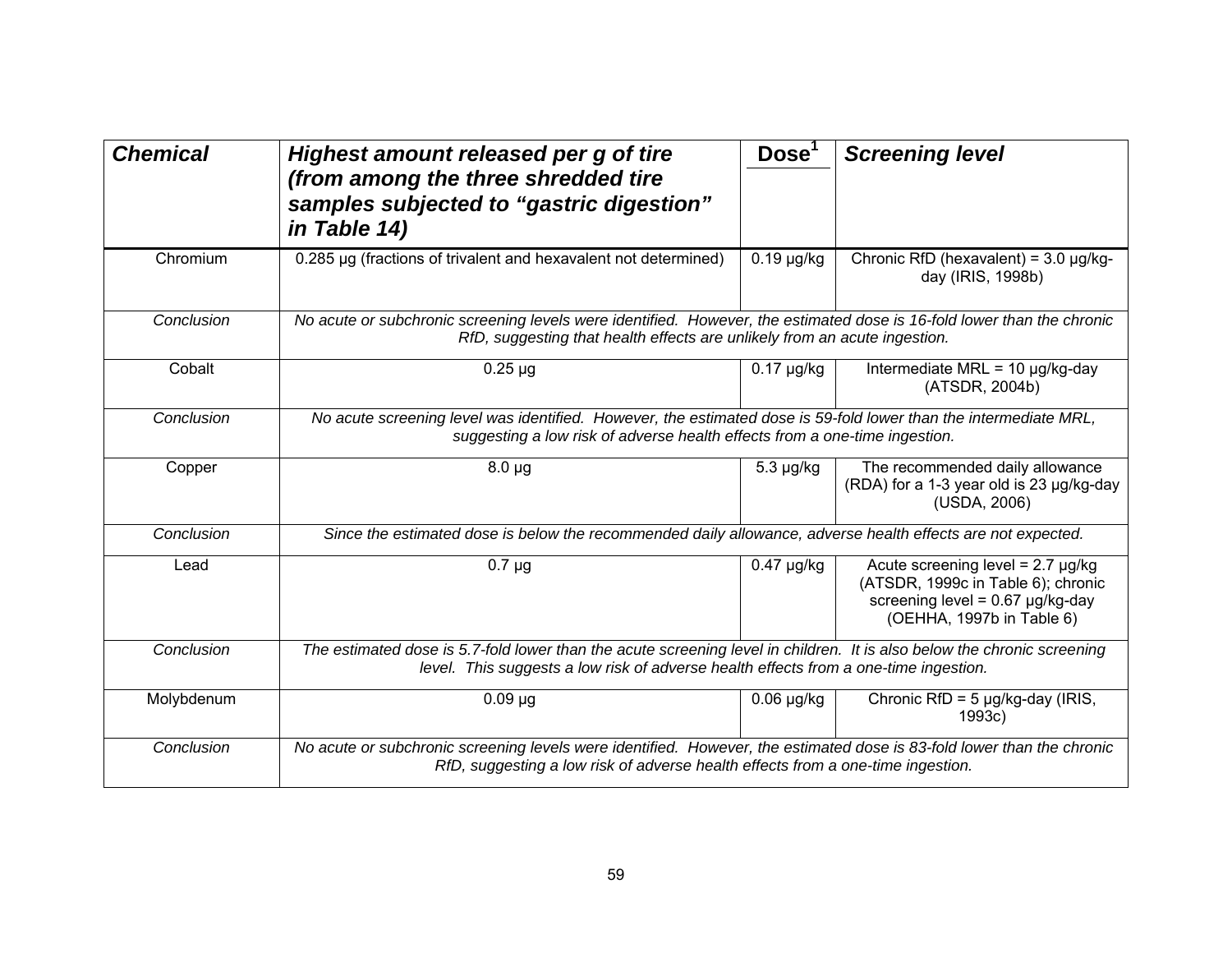| <b>Chemical</b> | Highest amount released per g of tire<br>(from among the three shredded tire<br>samples subjected to "gastric digestion"<br>in Table 14)                      | Dose <sup>1</sup> | <b>Screening level</b>                                                                             |  |
|-----------------|---------------------------------------------------------------------------------------------------------------------------------------------------------------|-------------------|----------------------------------------------------------------------------------------------------|--|
| Nickel          | $0.135 \mu g$                                                                                                                                                 | $0.09$ µg/kg      | Acute screening level = $233 \mu g/kg$<br>(OEHHA, 2001b in Table 6)                                |  |
| Conclusion      | The estimated dose is more than 2,500-fold below the acute screening level, suggesting a low risk of adverse health<br>effects from a one-time oral exposure. |                   |                                                                                                    |  |
| Selenium        | $0.09 \mu g$                                                                                                                                                  | $0.06 \mu g/kg$   | Chronic REL = 5 µg/kg-day (OEHHA,<br>2003a)                                                        |  |
| Conclusion      | The estimated dose is 83-fold below the chronic REL, suggesting a low risk of adverse health effects.                                                         |                   |                                                                                                    |  |
| Vanadium        | $0.048 \mu g$                                                                                                                                                 | 0.032<br>µg/kg    | Intermediate MRL = $3.0 \mu g/kg$ -day<br>(ATSDR, 1992c)                                           |  |
| Conclusion      | The estimated dose is 94-fold lower than the intermediate MRL, suggesting a low risk of adverse health effects from a<br>one-time oral ingestion.             |                   |                                                                                                    |  |
| Zinc            | 130 µg                                                                                                                                                        | 87 µg /kg         | Subchronic MRL = $300 \mu g/kg$ -day<br>(ATSDR, 2003b)                                             |  |
| Conclusion      | The estimated dose is 3.4-fold lower than the subchronic MRL, suggesting a low risk of adverse health effects                                                 |                   |                                                                                                    |  |
|                 | <b>Semi-volatile Organic Compounds</b>                                                                                                                        |                   |                                                                                                    |  |
| Aniline         | $33.5 \mu g$                                                                                                                                                  | 22.3 µg/kg        | Acute screening level = $21 \mu g/kg$ -day<br>(IARC, 1982 and Jenkins et al., 1972 in<br>Table 10) |  |
| Conclusion      | The estimated dose is almost identical to the acute screening level, suggesting a low risk of adverse health effects from<br>a one-time oral ingestion.       |                   |                                                                                                    |  |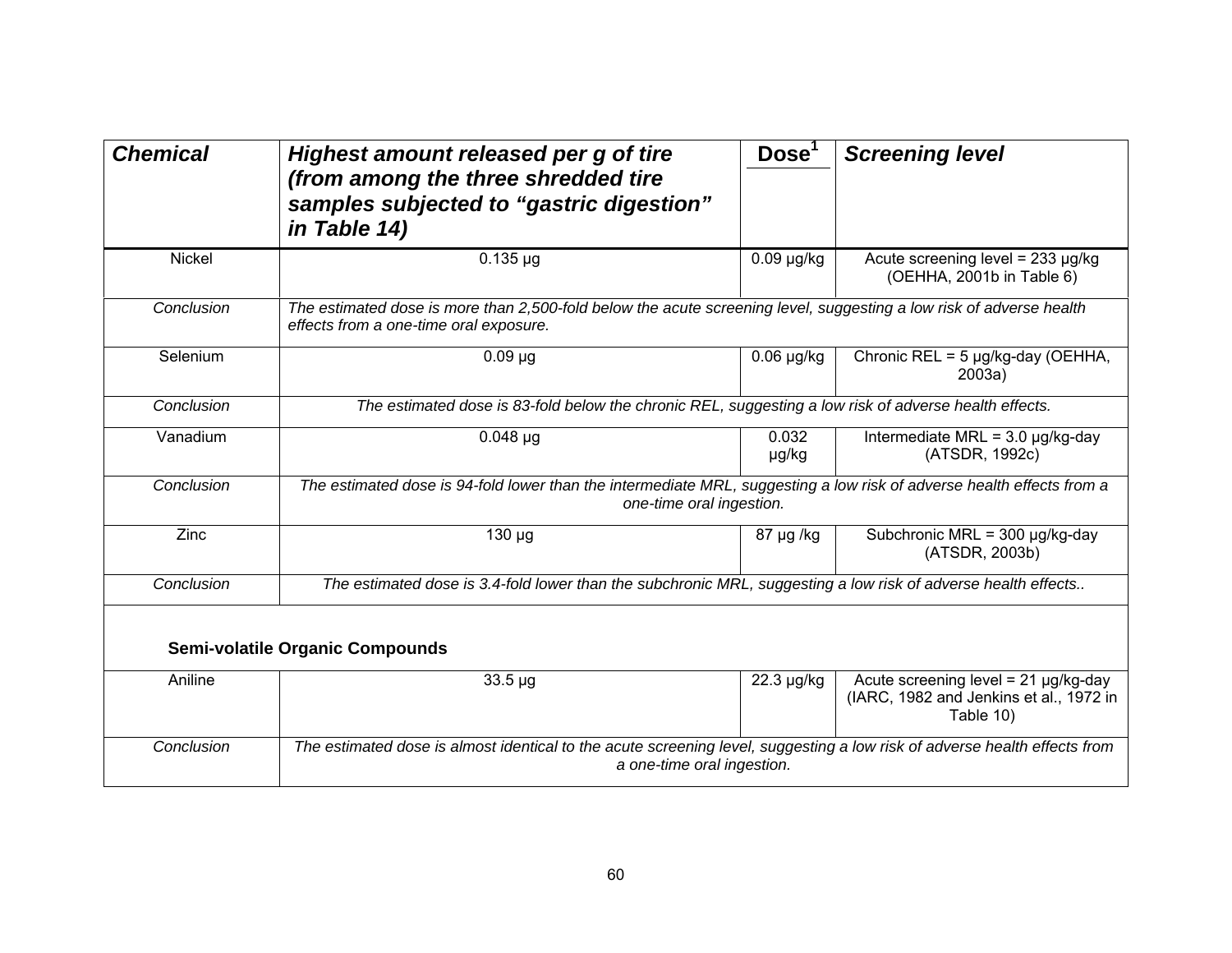| <b>Chemical</b>                                | Highest amount released per g of tire<br>(from among the three shredded tire<br>samples subjected to "gastric digestion"<br>in Table 14)                                                                  | Dose <sup>1</sup> | <b>Screening level</b>                                               |
|------------------------------------------------|-----------------------------------------------------------------------------------------------------------------------------------------------------------------------------------------------------------|-------------------|----------------------------------------------------------------------|
| Benzothiazole                                  | $2.25 \mu g$                                                                                                                                                                                              | $1.5 \mu g/kg$    | On GRAS list; oral $LD_{50}$ in rats = 380-<br>479 mg/kg (NTP, 2004) |
| Conclusion                                     | Inadequate screening level data.                                                                                                                                                                          |                   |                                                                      |
| 2(3H)-Benzothiazolone                          | $3.2 \mu g$                                                                                                                                                                                               | $2.1 \mu g/kg$    | No data located                                                      |
| Conclusion                                     | Inadequate screening level data.                                                                                                                                                                          |                   |                                                                      |
| Cyclohexanamine, N-<br>cyclohexyl-             | $2.1 \mu g$                                                                                                                                                                                               | $1.4 \mu g/kg$    | No data located                                                      |
| Conclusion                                     | Inadequate screening level data.                                                                                                                                                                          |                   |                                                                      |
| Formamide, N-<br>cyclohexyl                    | 0.55                                                                                                                                                                                                      | $0.37 \mu g/kg$   | No data located                                                      |
| Conclusion                                     | Inadequate screening level data.                                                                                                                                                                          |                   |                                                                      |
| 1H-isoindole-1,3(2H)-<br>dione (a.k.a. captan) | $2.45 \mu g$                                                                                                                                                                                              | $1.6 \mu g/kg$    | Chronic RfD = $130 \mu g/kg$ -day (IRIS,<br>1989)                    |
| Conclusion                                     | No acute or subchronic screening levels were identified. However, the estimated dose is 81-fold lower than the chronic<br>RfD, suggesting a low risk of adverse health effects from a one-time ingestion. |                   |                                                                      |
| o-Cyanobenzoic acid                            | $4.95 \mu g$                                                                                                                                                                                              | $3.3 \mu g/kg$    | No data located                                                      |
| Conclusion                                     | Inadequate screening level data.                                                                                                                                                                          |                   |                                                                      |

<sup>1</sup>The dose is the amount of chemical assumed to leach from 10 grams of tire crumb/shreds following ingestion by a 15 kg child, based on the results listed in the second column of the table.

MRL = minimal risk level (ATSDR)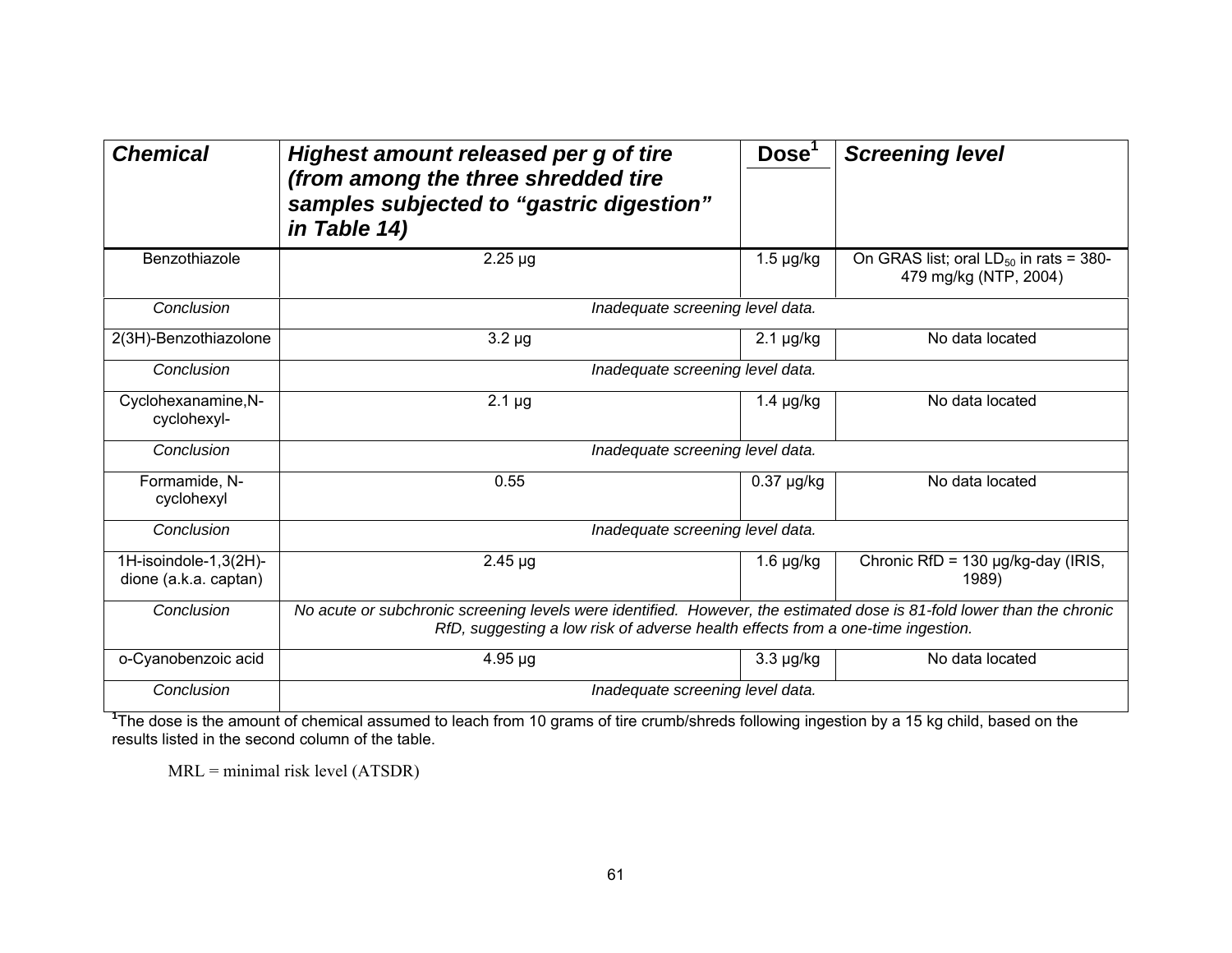- NSRL = no significant risk level (OEHHA)
- REL = reference exposure level (OEHHA)
- RfD = reference dose (US EPA)
- MADL = maximum allowable dose level (OEHHA)
- GRAS = generally recognized as safe (FDA)
- RDA = recommended daily allowance (NAS/NRC)
- $UL = upper$  intake level (Institute of Medicine)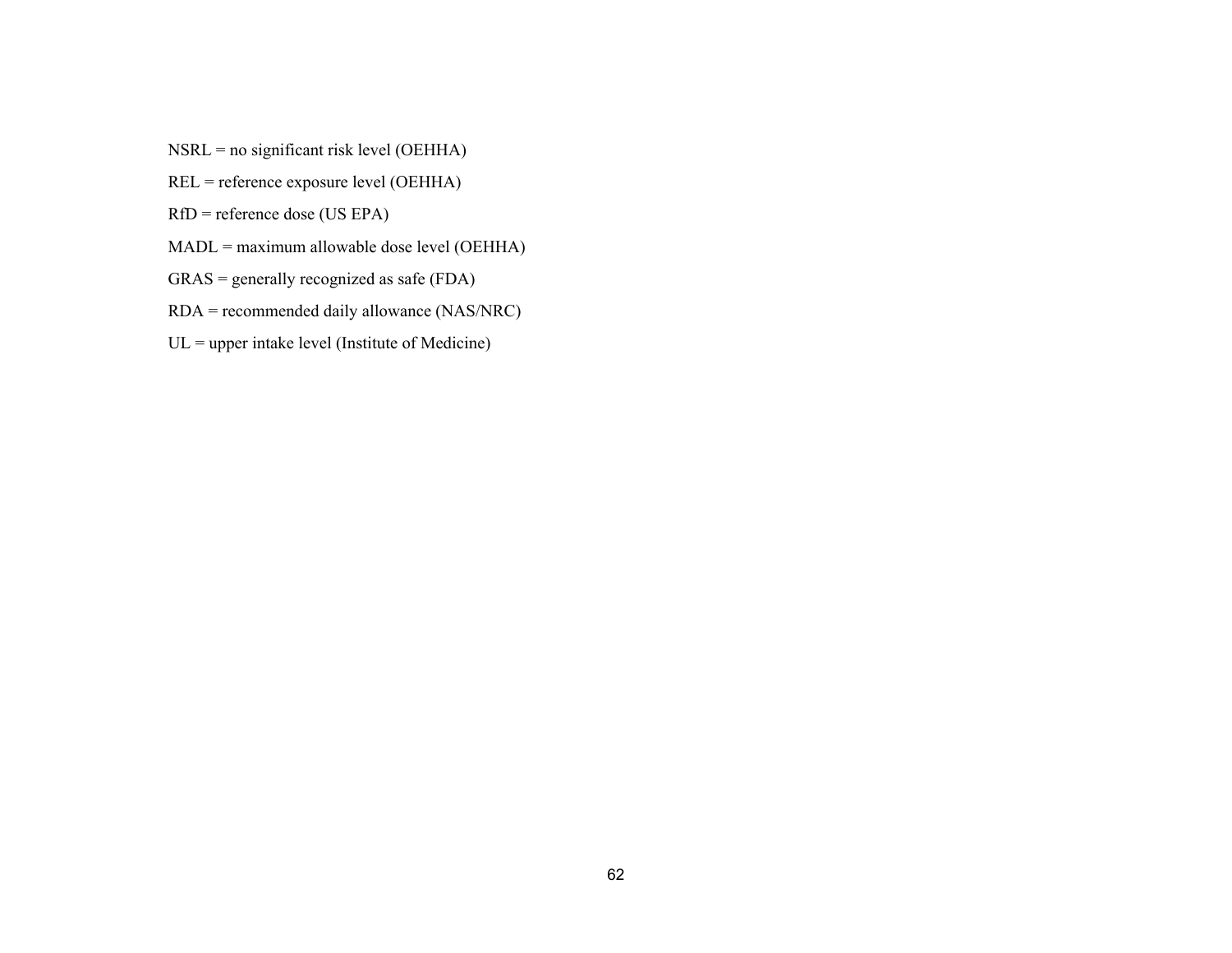#### ESTIMATING THE INCREASED CANCER RISK

From among the chemicals listed in Table 16, five (arsenic, cadmium, cobalt, lead, aniline) are currently listed as oral carcinogens by the State of California (OEHHA, 2005). However, data are lacking as to whether a one-time ingestion of these carcinogens is sufficient to cause cancer. Nonetheless, Table 17 calculates the increased cancer risk to a three year old assuming that a one-time ingestion is sufficient.

To do this, the dose from Table 16 was averaged over a 70 year lifetime, multiplied by the Cancer Slope Factor, and multiplied by a factor of three to cover the increased sensitivity of a three year old child to some carcinogens (US EPA, 2003c). These calculations could not be performed for cobalt, due to the absence of a Cancer Slope Factor. The increased cancer risk from exposure to each of four chemicals (arsenic, cadmium, lead, aniline) is low, while the total increased risk is  $3.7 \times 10^{-8}$ . This is 3-fold lower than the total increased cancer risk of 1.2 x  $10^{-7}$  calculated above using published studies of chemicals that leached from tire shreds (see previous section).

The same US EPA draft methodology that recommends the use of a safety factor of three for calculating the cancer risk to children between the ages of two and fifteen, also recommends the use of a safety factor of ten for children below the age of two (US EPA, 2003c). Thus, multiplying the above total increased risk by 3.3 yields an increased risk of 1.2 x  $10^{-7}$ . Therefore, should a child below the age of two ingest ten grams of shredded tire rubber, the increased cancer risk would still be below the *di minimis* risk level of  $1 \times 10^{-6}$ , generally considered an acceptable cancer risk due to its small magnitude compared to the overall cancer rate (OEHHA, 2006).

| Carcinogen | Dose ingested<br>by a 3 year old<br>in mg/kg $^{(1)}$ | Ingested dose<br>averaged over<br>70 x 365 days in<br>mg/kg-d | <b>Oral Cancer</b><br>Slope Factor in $(mg/kg-d)^{-1}$ <sup>(2)</sup> | <b>Increased</b><br>cancer risk in a<br>3 year old $(3)$ |
|------------|-------------------------------------------------------|---------------------------------------------------------------|-----------------------------------------------------------------------|----------------------------------------------------------|
| Arsenic    | $2 \times 10^{-5}$                                    | $7.8 \times 10^{-10}$                                         | 9.45                                                                  | $2.2 \times 10^{-8}$                                     |
| Cadmium    | $9 \times 10^{-6}$                                    | $3.5 \times 10^{-10}$                                         | 0.38                                                                  | $4.0 \times 10^{-10}$                                    |
| Cobalt     | $1.7 \times 10^{-4}$                                  | $6.6 \times 10^{-9}$                                          | Unavailable                                                           |                                                          |
| Lead       | $4.7 \times 10^{-4}$                                  | $1.8 \times 10^{-8}$                                          | 0.0085                                                                | $4.6 \times 10^{-10}$                                    |
| Aniline    | $2.2 \times 10^{-2}$                                  | $8.6 \times 10^{-7}$                                          | 0.0057                                                                | $1.5 \times 10^{-8}$                                     |

**Table 17. Increased cancer risk in a 3 year old following a one-time ingestion of 10 grams of shredded tires based on OEHHA "gastric digestion" study** 

Calculated thus: ingested dose/(70)(365) **x** oral cancer slope factor **x** (3) = increased cancer risk in a three-year-old

 $(1)$  From Table 16.

 $^{(2)}$  From the OEHHA Toxicity Criteria Database, available at www.oehha.ca.gov

 $<sup>(3)</sup>$  Calculated by multiplying the Cancer Slope Factor in column four by the averaged dose in</sup> column three, and then multiplying by a factor of three for the increased sensitivity of 3 year old children to carcinogens released by tire shreds (US EPA, 2003c).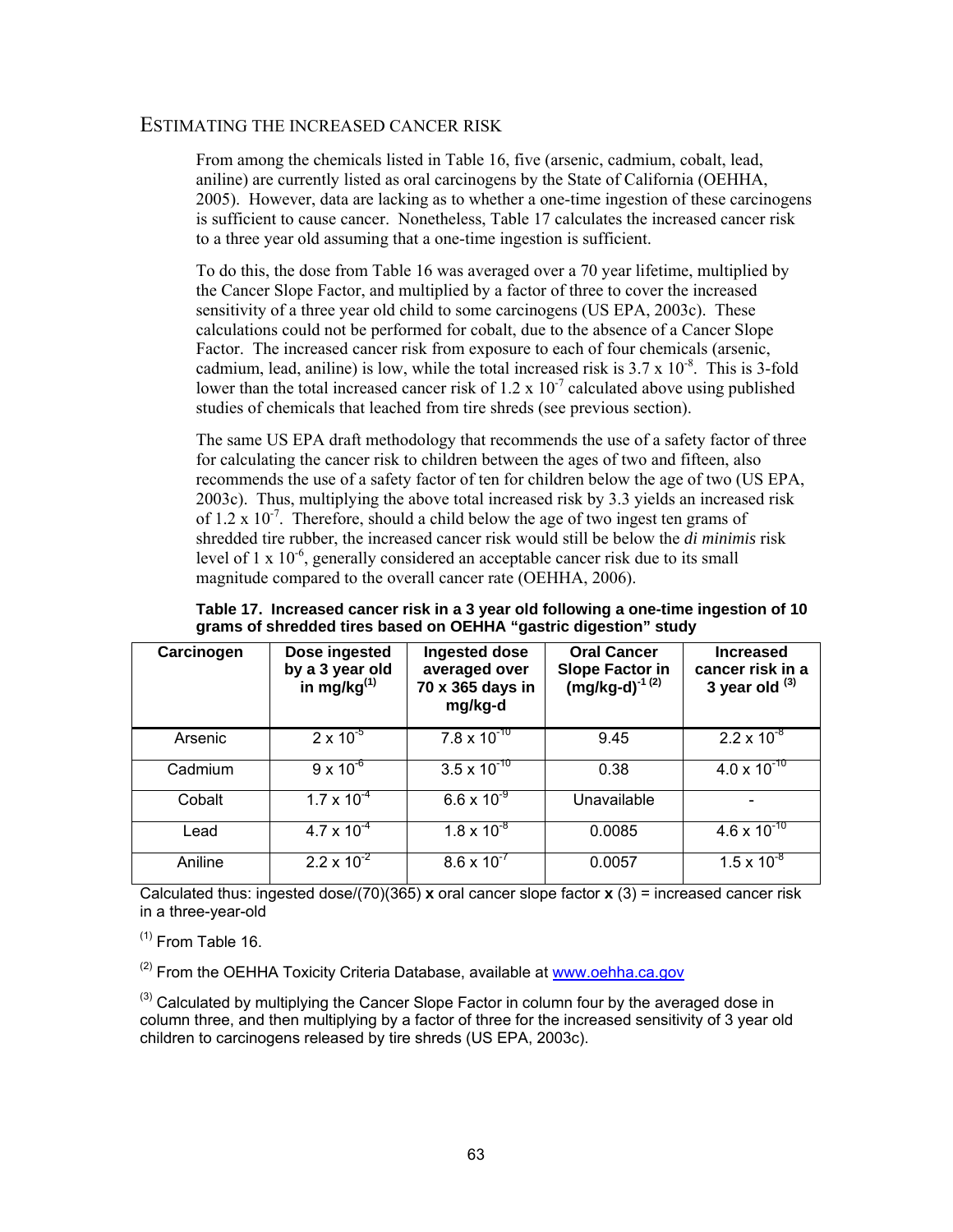### **Conclusions**

- Our gastric digestion experiment identified 22 chemicals released from tire shreds during a 21 hour incubation at  $37^{\circ}$ C in a solution that mimicked the gastric environment; these data were used to estimate the amounts of chemicals released following ingestion of 10 grams of tire shreds by a 15 kg child.
- All calculated exposure doses were at or below the corresponding screening value, suggesting a low risk of adverse noncancer health effects.
- Five of the leaching chemicals are currently listed by the State of California (OEHHA, 2005b) as carcinogens by the oral route.
- The acute ingestion of 10 grams of tire rubber by a 15 kg three year old child is associated with a 3.7 x  $10^{-8}$  increased risk of cancer, based on the experimental results reported here; this is below the *di minimis* risk level of 1 x 10<sup>-6</sup>, generally considered an acceptable cancer risk due to its small magnitude compared to the overall cancer rate (OEHHA, 2006).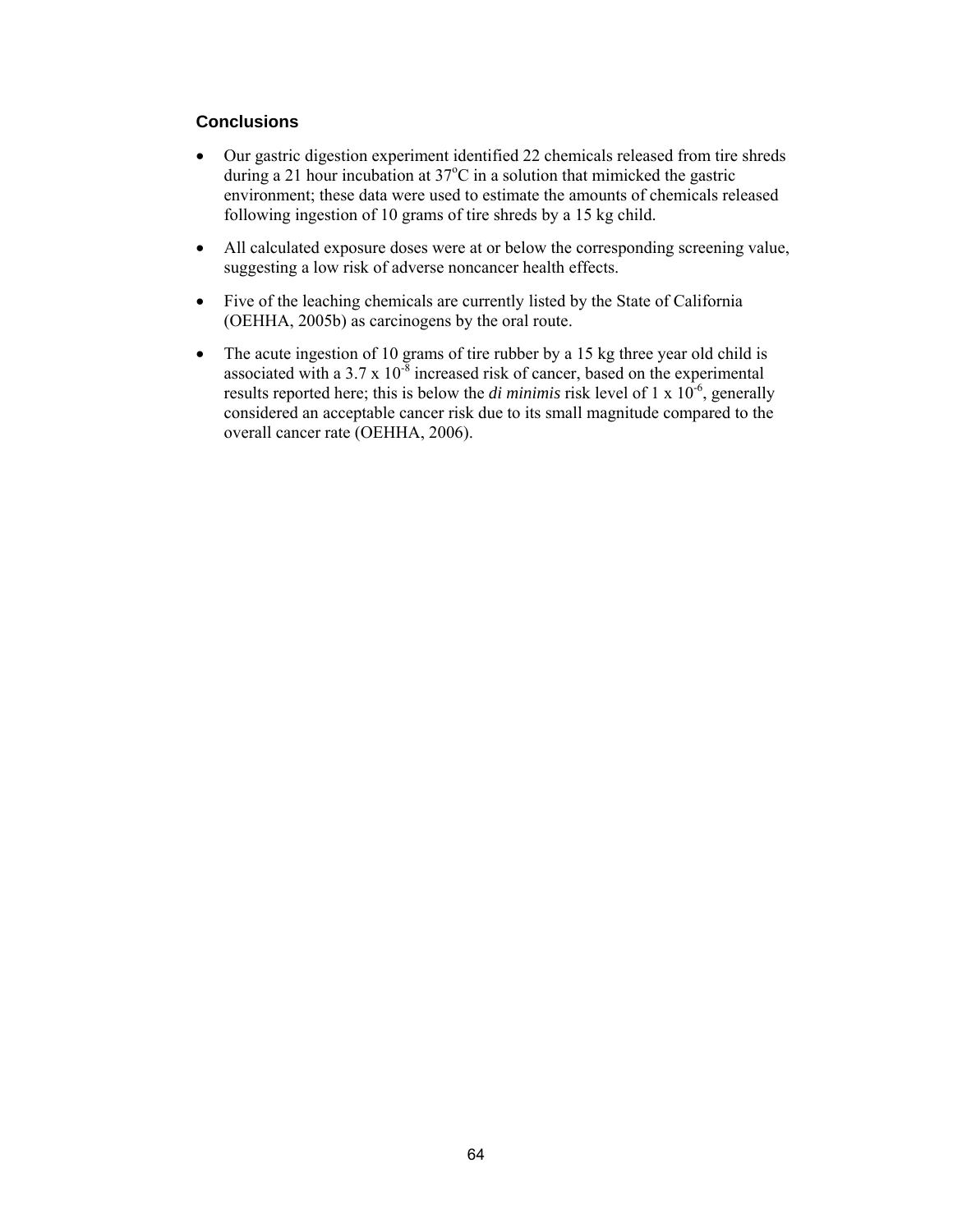# **Chapter 7: Evaluation of Toxicity Due to Chronic Hand-To-Mouth Behavior Based on OEHHA Wipe Sampling of Playground Surfaces**

## **Exposure model**

Figure 1 shows our model for estimating child exposure to toxicants released by unitary playground surfaces made of recycled tires. As discussed earlier in this report, unitary surfaces are solid surfaces that cannot be put into the mouth and ingested, unlike tire shreds. This eliminates the route of intentional ingestion (not shown in Figure 1). Since the playgrounds that are the subjects of this report are outdoors, we considered that any VOCs and sVOCs volatilizing from the rubber surfaces or fine particles becoming resuspended would enter the atmosphere and quickly disperse, precluding the inhalation of significant amounts by children. Thus, we did not consider the inhalation route in estimating exposure, nor did we measure VOCs released by these rubberized surfaces. Dermal uptake was estimated to be much less than incidental ingestion (hand-to-mouth), for reasons discussed in detail below. This left the route of incidental ingestion (hand-tomouth) as the relevant route of exposure. This route is discussed in detail below.



### **Figure 1. Exposure model for children using rubberized playground surfaces**

(courtesy of Chuck Salocks of OEHHA).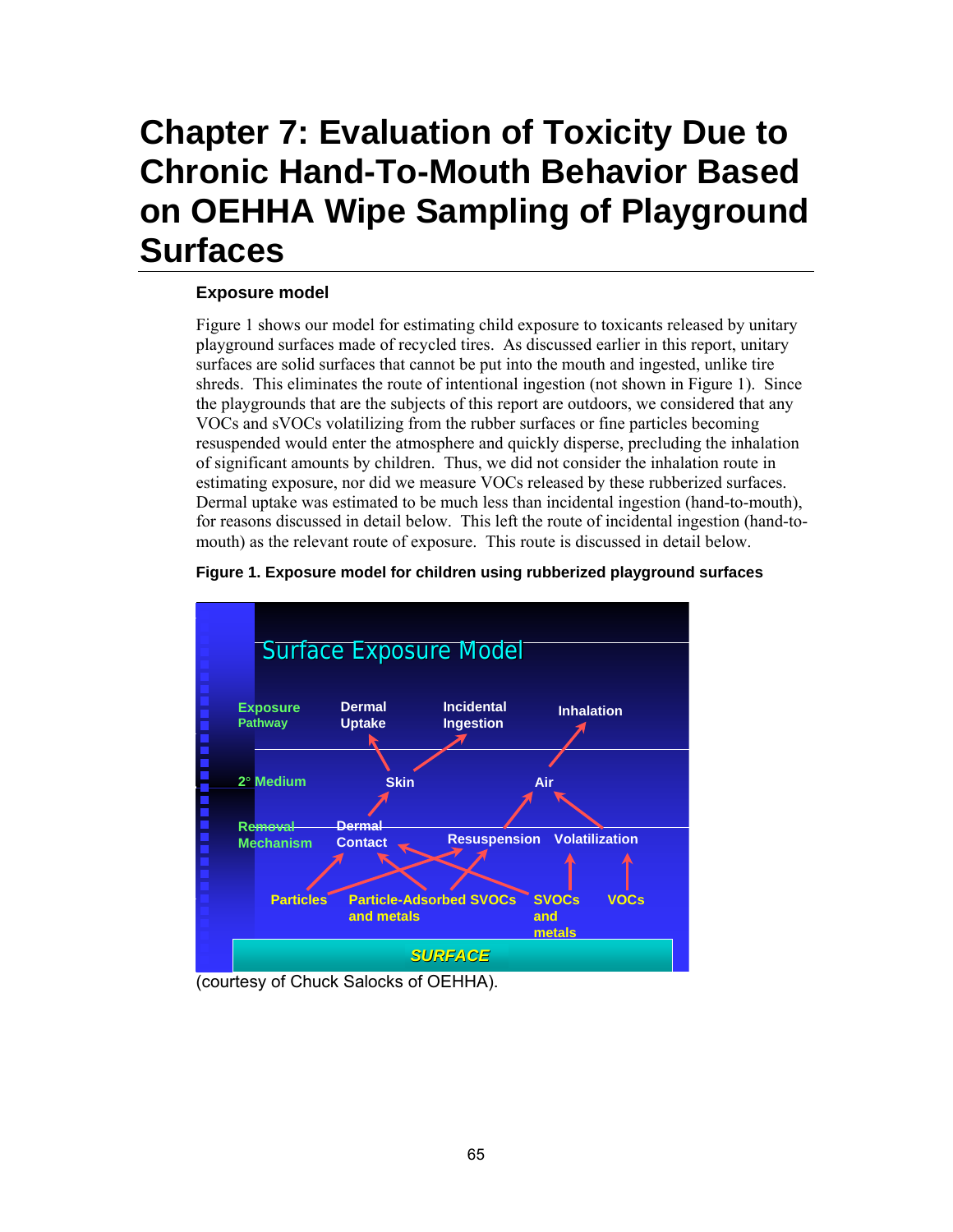# **Measuring the concentration of dislodgeable toxicants on the playground surface**

To measure the chemicals that might be transferred to a child's hand through contact with a unitary playground surface made of recycled waste tires, the following wipe sampling study was performed by OEHHA. The protocol is modified from the US EPA (2003a) protocol used to wipe sample arsenic from CCA-treated wood. Polyester wipes (catalogue #TX1009) were purchased from ITW Texwipe (Upper Saddle River, New Jersey). These wipes are 9 inches by 9 inches and weigh approximately 8.3 grams. Prior to sampling, each wipe was put into a clean glass jar with 23 mls of distilled water (for metals or sVOCs) or isopropyl alcohol (for PAHs).

A cylindrical steel weight was kindly provided by Oakland Machine Works (Oakland, CA). It weighed 1.1 kg and had a surface at each end that was 8.26 cm in diameter. For each sample, the weight was wrapped in a clean disposable plastic bag and then wrapped with the wetted wipe. The weight was then dragged for twelve feet (366 cm) along a tape measure laid on the rubber or control surface. Dragging was then reversed without rotating the weight, and finally the dragging was done once more for a total of three passes along the same twelve foot path. The area wiped was 3021 cm<sup>2</sup>. The wipe was then returned to its glass jar. Clean nitrile gloves were used for each sample. Playground surfaces were sampled in duplicate per analyte class (metals, mercury, sVOCs, PAHs). Single field control wipes were performed on nearby sections of cement sidewalk. Two pour-in-place playground surfaces with bottom layers of recycled tires and top layers of EPDM were wipe tested. A single playground surface consisting of tiles made of 100% recycled tire rubber held together with a binder was also wipe sampled.

Samples were transported to Sequoia Analytical (Morgan Hill, CA) for analysis. The following methods were followed: calcium, iron, potassium and magnesium by EPA 6010B; mercury by EPA 7471A; all other metals by EPA 6020; sVOCs by EPA 8270C; PAHs by GCMS-SIM. Table 18 shows the chemicals that were detected in the wipe samples. Ten metals and six PAHs were detected. Another twelve metals and nine PAHs were not detected in any sample. In addition, no sVOCs were detected in any wipe sample.

| Chemical  | Reporting<br>limit | A         | A (field<br>control) | B         | B (field<br>control) | C         | C (field<br>control) |
|-----------|--------------------|-----------|----------------------|-----------|----------------------|-----------|----------------------|
| aluminum  | 2.0                | 91        | 75                   |           |                      | 370       | 330                  |
| antimony  | 1.0                | 2.8       | 4.2                  | 155       | 220                  | 170       | 170                  |
| barium    | 5.0                | <b>ND</b> | <b>ND</b>            | 6.5       | 19                   | <b>ND</b> | ND                   |
| calcium   | 12                 | 425       | 240                  | <b>ND</b> | <b>ND</b>            | 405       | 1300                 |
| copper    | 5.0                | <b>ND</b> | <b>ND</b>            | ND.       | 6.3                  | <b>ND</b> | <b>ND</b>            |
| iron      | 5.0                | 180       | 170                  | <b>ND</b> | <b>ND</b>            | 685       | 670                  |
| magnesium | 2.5                | 78        | 58                   | <b>ND</b> | <b>ND</b>            | 210       | 220                  |
| mercury   | 0.005              | ND        | ND.                  | <b>ND</b> | 0.012                | ND        | ND                   |

**Table 18. Chemicals detected by wipe sampling three rubberized playground surfaces (A,B,C)<sup>1</sup>**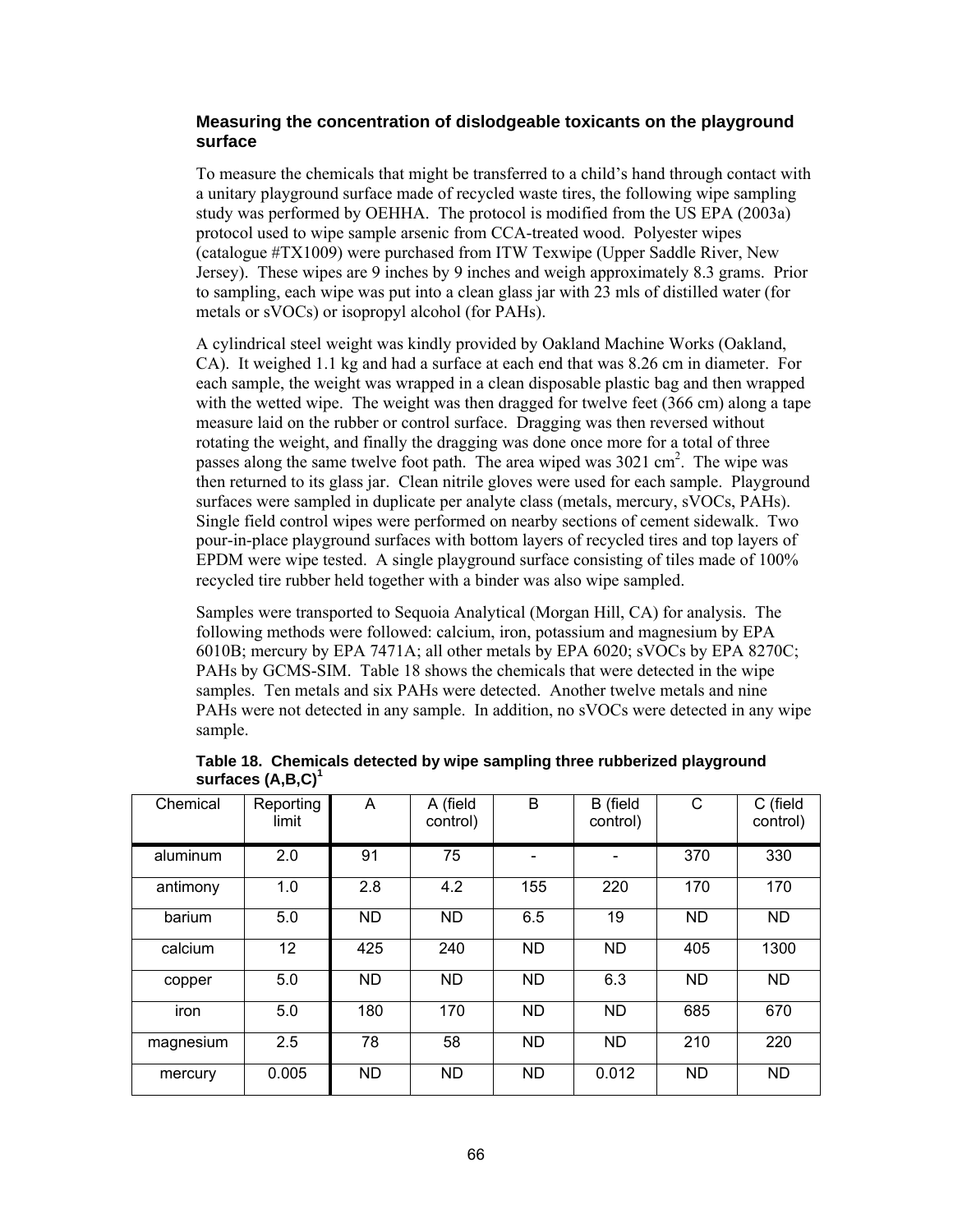| Chemical                     | Reporting<br>limit | A         | A (field<br>control) | B         | B (field<br>control) | C         | C (field<br>control) |
|------------------------------|--------------------|-----------|----------------------|-----------|----------------------|-----------|----------------------|
| potassium                    | 100                | 85        | <b>ND</b>            | <b>ND</b> | <b>ND</b>            | 145       | 120                  |
| zinc                         | 10                 | <b>ND</b> | ND.                  | 73        | 66                   | 105       | 26                   |
| $benzo(b)$ -<br>fluoranthene | 0.10               | 0.13      | <b>ND</b>            | <b>ND</b> | <b>ND</b>            | <b>ND</b> | <b>ND</b>            |
| chrysene                     | 0.10               | 0.25      | <b>ND</b>            | <b>ND</b> | <b>ND</b>            | <b>ND</b> | <b>ND</b>            |
| fluoranthene                 | 0.10               | 0.25      | <b>ND</b>            | 0.14      | ND.                  | 0.1       | ND.                  |
| naphthalene                  | 0.10               | 0.10      | ND.                  | <b>ND</b> | 0.11                 | 0.12      | 0.11                 |
| phenanthrene                 | 0.10               | 0.14      | 0.10                 | <b>ND</b> | <b>ND</b>            | 0.25      | <b>ND</b>            |
| pyrene                       | 0.10               | 0.39      | 0.10                 | 0.28      | ND.                  | 0.36      | 0.11                 |

1 All values are in µg/wipe. Playground surface values are averages of two duplicate wipes. Field control values are from single wipes. Surfaces A and B were pour-in-place with a top layer of EPDM. Surface C consisted of tiles that were 100% recycled tire rubber. ND = not detected.

**Surface A** data reported in Appendix B in Work Orders MOF0403 (rubber wipe samples A, B, D, E, G, H, J, K; background wipe samples C, F, I, L) and MOI0327 (rubber wipe samples UC1, UC2; background wipe sample UC3).

**Surface B** data reported in Appendix B in Work Orders MOF0623 (rubber wipe samples A, B, D, E, G, H, J, K; background wipe samples C, F, I, L) and MOI0327 (rubber wipe samples EC1, EC2; background wipe sample EC3).

**Surface C** data reported in Appendix B in Work Order MOF0858 (rubber wipe samples A, B, D, E, G, H, J, K; background wipe samples C, F, I, L) and MOI0327 (rubber wipe samples GR1, GR2; background wipe sample GR3).

# **Results**

Five chemicals in the above table were detected at levels that were at least three times the field control, or if the field control was a nondetect (ND), at least three times one-half the reporting limit. Multiplying the reporting limit by a factor of three has been recommended for setting the minimum level of quantitation (US EPA, 2004). One metal (zinc) and four PAHs (chrysene, fluoranthene, phenanthrene, pyrene) fell into these two categories. Therefore, the potential toxicity of these chemicals was evaluated.

The duplicate wipes of playground surface C gave an average zinc value of 105  $\mu$ g/wipe, that was at least 3-fold higher than the field control wipe  $(26 \mu g/wipe)$ . This surface was made of tiles composed of 100% shredded tire rubber held together with a binder. Zinc was not detected on pour-in-place surface A, and was only slightly above the field control for pour-in-place surface B. Both surfaces A and B had top layers of EPDM above a bottom layer of recycled tire rubber. A possible explanation for these findings is that the EPDM layer acted as a barrier to tire-derived zinc. This finding of zinc by wipe testing the tiles made of 100% recycled tire rubber is in good agreement with the results of the gastric digestion experiment. Digestion of shredded tire rubber identified zinc as the chemical released in the highest amount:  $130 \mu$ g of zinc per gram of tire rubber (Table 14). Thus, it may not be surprising that zinc was identified by wipe sampling. As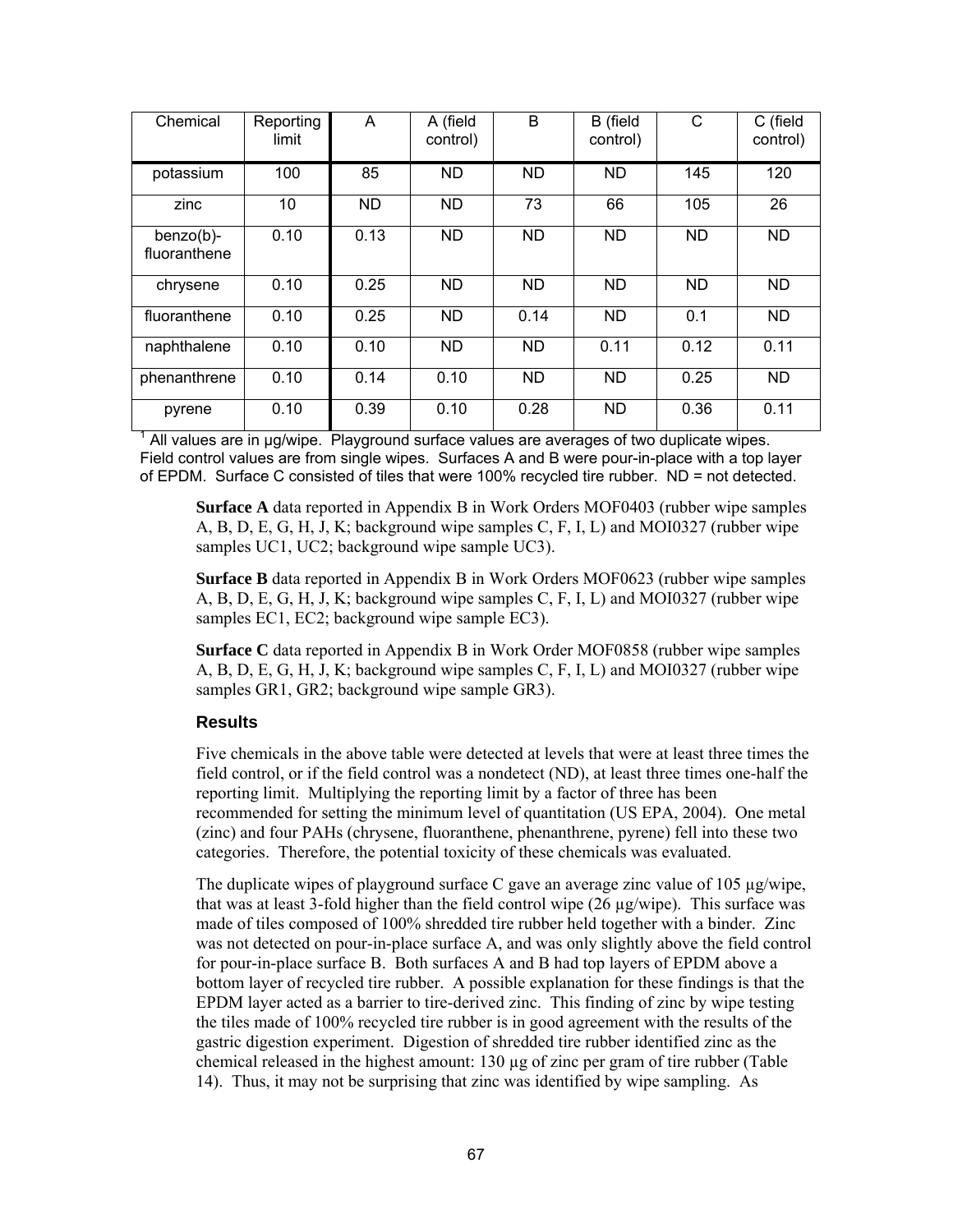discussed earlier, zinc oxide is used as an activator in the rubber vulcanization process (CIWMB, 1996).

From among the four PAHs that were evaluated, chrysene and fluoranthene were detected on playground surface A, phenanthrene on playground surface C, and pyrene on all three playground surfaces. These PAHs are all products of combustion, and are present in the exhaust from gasoline and diesel engines, as well as on barbecued foods. We were not able to determine whether the PAHs detected on the wipes originated from the rubber playground surface itself, or from automobile/truck exhaust fumes followed by atmospheric deposition onto the playground.

This toxicity evaluation uses the wipe values as surrogates for the amounts of chemicals a child would pick up on its hands after touching the playground surface. Therefore, since the wipe procedure sampled an area of playground surface equal to  $3,021$  cm<sup>2</sup>, then the dislodgeable chemicals that can be transferred to a child's hands are estimated to be:

- Zinc  $= 105 \text{ µg}/3021 \text{ cm}^2 = 34.8 \text{ ng/cm}^2$
- Chrysene  $= 0.25 \text{ µg}/3021 \text{ cm}^2 = 0.0828 \text{ ng/cm}^2$
- Fluoranthene  $= 0.25 \text{ µg}/3021 \text{ cm}^2 = 0.0828 \text{ ng/cm}^2$
- Phenanthrene  $= 0.25 \,\mu\text{g}/3021 \text{ cm}^2 = 0.0828 \text{ ng/cm}^2$
- Pyrene  $= 0.39 \text{ µg}/3021 \text{ cm}^2 = 0.129 \text{ ng/cm}^2$

# **Estimating the child's body surface area that contacts the playground surface and from which toxicants can be transferred to the mouth**

Since unitary rubber playground surfaces are solid surfaces that cannot be picked up by a child and put into its mouth, hands touching the surface and then put into the mouth is considered the pertinent route by which dislodgeable residues could be ingested. Handto-mouth activity, a subset of the category often called nondietary or incidental ingestion, is an important route of child exposure to environmental contaminants (Hubal et al., 2000; Zartarian et al., 2000). The surface area of a three year old child's hands is approximately 400 cm<sup>2</sup> (50<sup>th</sup> percentile value), comprising approximately six percent of the total body surface area (US EPA, 2002).

However, less than 100 percent of the hand's surface area would be expected to contact the rubber surface. A maximum value of 50 percent was estimated to be the fraction of the hand's surface area that is available to pick up a toxicant from a contaminated surface (Zartarian et al., 2000). However, using modeling techniques this same study found that less of a child's hand (5 to 30 percent corresponding to 10 to 60 cm<sup>2</sup>) contacts the mouth per mouthing event. The US EPA (2001) recommends the use of 20 cm<sup>2</sup> per mouthing event, which falls within the range specified in the Zartarian et al. (2000) study. Therefore, this toxicity evaluation uses a value of 20  $\text{cm}^2$  as the area of the child's hand that transfers dislodgeable toxicants from a playground surface to the child's mouth.

#### **Estimating the frequency of hand-to-playground surface contact**

No data were found on the frequency of child hand-to-playground surface contact, and only limited data were located on the frequency of hand-to-floor contact. The data in Table 19 below show that the hand-to-floor data come primarily from children engaged in indoor activities. However, playground behavior encompasses outdoor activities. Unfortunately, there is poor agreement between the two studies that observed children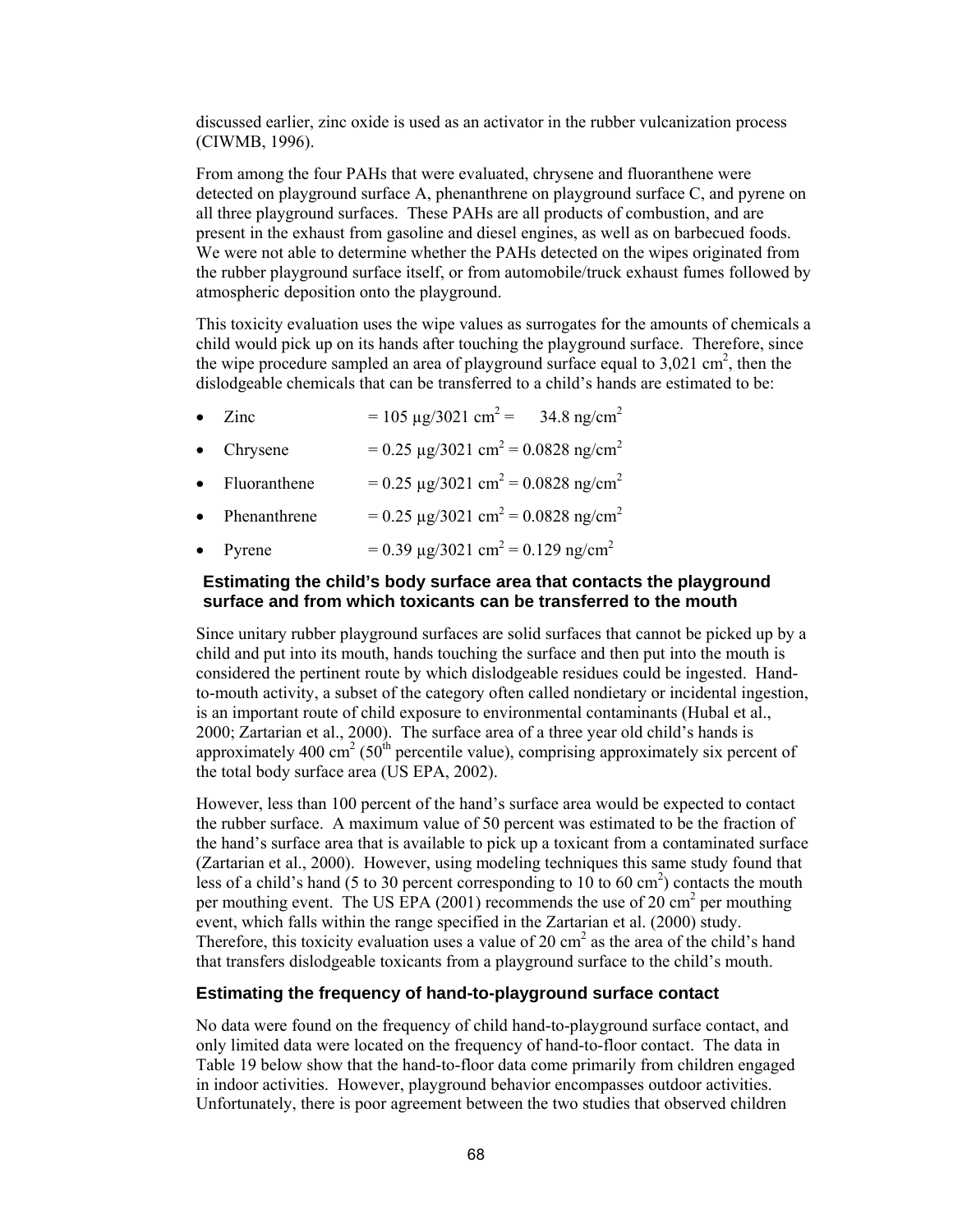outdoors, with AuYeung et al. (2004a) reporting a hand-to-floor contact rate of 27/hour and Freeman et al. (2005) reporting a rate of 3/hr. Due to the dearth of data on hand-tofloor contact rates, the four values from the studies shown in the bottom three rows of Table 19 were averaged  $(40 + 21 + 3 + 27)$  to give 23 contacts per hour. The data from Freeman et al. (2001) were not included since only a single child was observed per age group. Therefore, this toxicity evaluation will use 23 hand-to-playground surface contacts per hour for a three year old.

| Study                     | Age and number of children<br>(n) | Child mobility and<br>setting   | Hand-to-floor<br>contacts |
|---------------------------|-----------------------------------|---------------------------------|---------------------------|
| Freeman et al. (2001)     | 6 year old female $(n=1)$         | Walker, indoors                 | 5/hr                      |
|                           | 8 year old female (n=1)           | Walker, indoors                 | 1/hr                      |
| Beamer et al. (2004)      | 6 and 24 months $(n=11)$          | Walkers, mostly<br>indoors      | Mean = $40$ /hr           |
| Freeman et al.            | 7-53 months $(n=68)$              | Infants + toddlers,<br>indoors  | Median $=$<br>21/hr       |
| (2005)                    |                                   | Infants + toddlers,<br>outdoors | Median = $3/hr$           |
| AuYeung et al.<br>(2004a) | 1-6 years $(n=38)$                | Mostly outdoors                 | Median = $27$             |

**Table 19. Hand-to-floor contact rates for children** 

# **Estimating the frequency of hand-to-mouth activity**

To estimate the frequency at which a child might transfer a dislodgeable toxicant from a rubber playground surface to its mouth, studies were located on the rate of hand-to-mouth activity. Such studies used direct observation or videotape analysis of children engaged in various activities, both indoors and outdoors. Table 20 shows the results of those studies.

**Table 20. Frequency of hand-to-mouth activity in children** 

| <b>Study</b>          | Age and setting              | Hourly hand-to-mouth<br>contacts |
|-----------------------|------------------------------|----------------------------------|
| <b>US EPA, 2002</b>   | 24-72 months, mostly indoors | Mean = $9$                       |
| Tulve et al., 2002    | 10-60 months, indoors        | Median = $11$                    |
| AuYeung et al., 2004b | 14-82 months, outdoors       | Median = $8$                     |
| Black et al., 2004    | 7-53 months, outdoors        | Median = $5$                     |

The US EPA, in their Child-Specific Exposure Factors Handbook (US EPA, 2002), recommends the use of 9 contacts per hour for the frequency of hand-to-mouth activity in children age 24 to 72 months. This value is based mostly on data from children observed indoors. However, the playground is an outdoor environment, and children playing outdoors exhibited 2 to 3-fold less hand-to-mouth behavior than those playing indoors (AuYeung et al., 2004b; Black et al., 2004). Two recent studies in Table 20 provide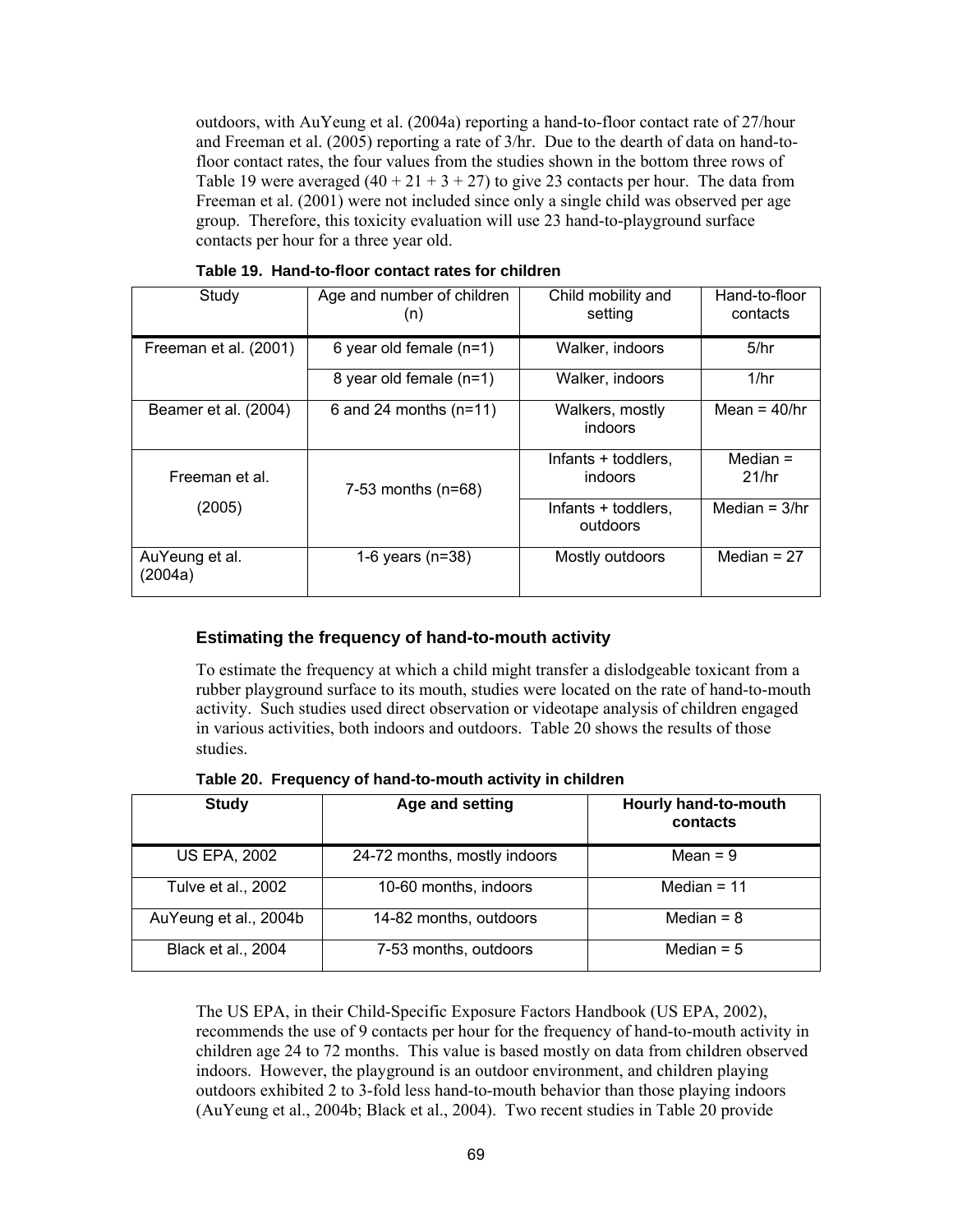hand-to-mouth frequency data for children in outdoor environments: AuYeung et al (2004b) and Black et al. (2004). Using these two studies OEHHA calculates that 7 handto-mouth contacts per hour  $[(5 + 8) \div 2 = 7]$  represents the best available value for a three year old child playing outdoors. Therefore, we have used the value of 7 hand-to-mouth contacts per hour in the following calculations.

# **Estimating the efficiency of transfer of toxicants from the child's hand to the mouth**

Measurements of transfer efficiency (a.k.a. saliva removal efficiency) have been made for the transfer of pesticides and soil from the hands of children to their mouths. Maximum transfer efficiencies of 50 percent and 16 percent were measured for pesticides and soil, respectively (Zartarian et al., 2000). The lower value for soil may be related to a lower propensity of a child to extensively suck dirty hands compared to hands bearing a relatively tasteless and invisible chemical. In a more recent study the transfer of riboflavin from the hand to the mouth was measured in college-age volunteers (Cohen Hubal et al., 2005). The highest rate of transfer for a single mouthing event was 34 percent; however, the measured values were highly variable and often much lower. US EPA (2001) uses a standard value of 50 percent for hand-to-mouth transfer efficiency. Therefore, considering these data, this toxicity evaluation uses the value of 50 percent for the efficiency by which dislodgeable toxicants might be transferred from a child's hand to its mouth, thereby becoming ingested.

# **Estimating dermal loading**

The amount of toxicant accumulating on a child's hand as a result of touching a contaminated surface has been termed dermal loading, and is a prerequisite for estimating the amount of a toxicant that can be ingested through hand-to-surface-to-mouth activity. Dermal loading in this situation depends on how often the child touches the playground surface, how often it touches its mouth, the amount of a toxicant that is transferred from the surface to the hand at each contact, and the amount transferred to the mouth at each contact. Table 21 shows these parameters, all of which were discussed above.

| Parameter                     | Variable measured                 | Value                            | Reference                                                            |
|-------------------------------|-----------------------------------|----------------------------------|----------------------------------------------------------------------|
| Hand-to-surface               | Frequency                         | 23/hr                            | Beamer et al., 2004;<br>Freeman et al. 2005;<br>AuYeung et al. 2004a |
| Hand-to-mouth                 | Frequency                         | 7/hr                             | AuYeung et al.,<br>2004b; Black et al.,<br>2004                      |
| Surface-to-hand               | Amount of toxicant<br>transferred | Wipe measurements<br>in Table 15 | This study                                                           |
| Hand-to-mouth                 | Transfer efficiency               | 50%                              | <b>US EPA, 2001</b>                                                  |
| Length of playground<br>visit | time                              | 2 hr (see below)                 | <b>Gallup Organization</b><br>(2003)                                 |

|  |  |  | Table 21. Factors considered in estimating dermal loading |  |  |
|--|--|--|-----------------------------------------------------------|--|--|
|--|--|--|-----------------------------------------------------------|--|--|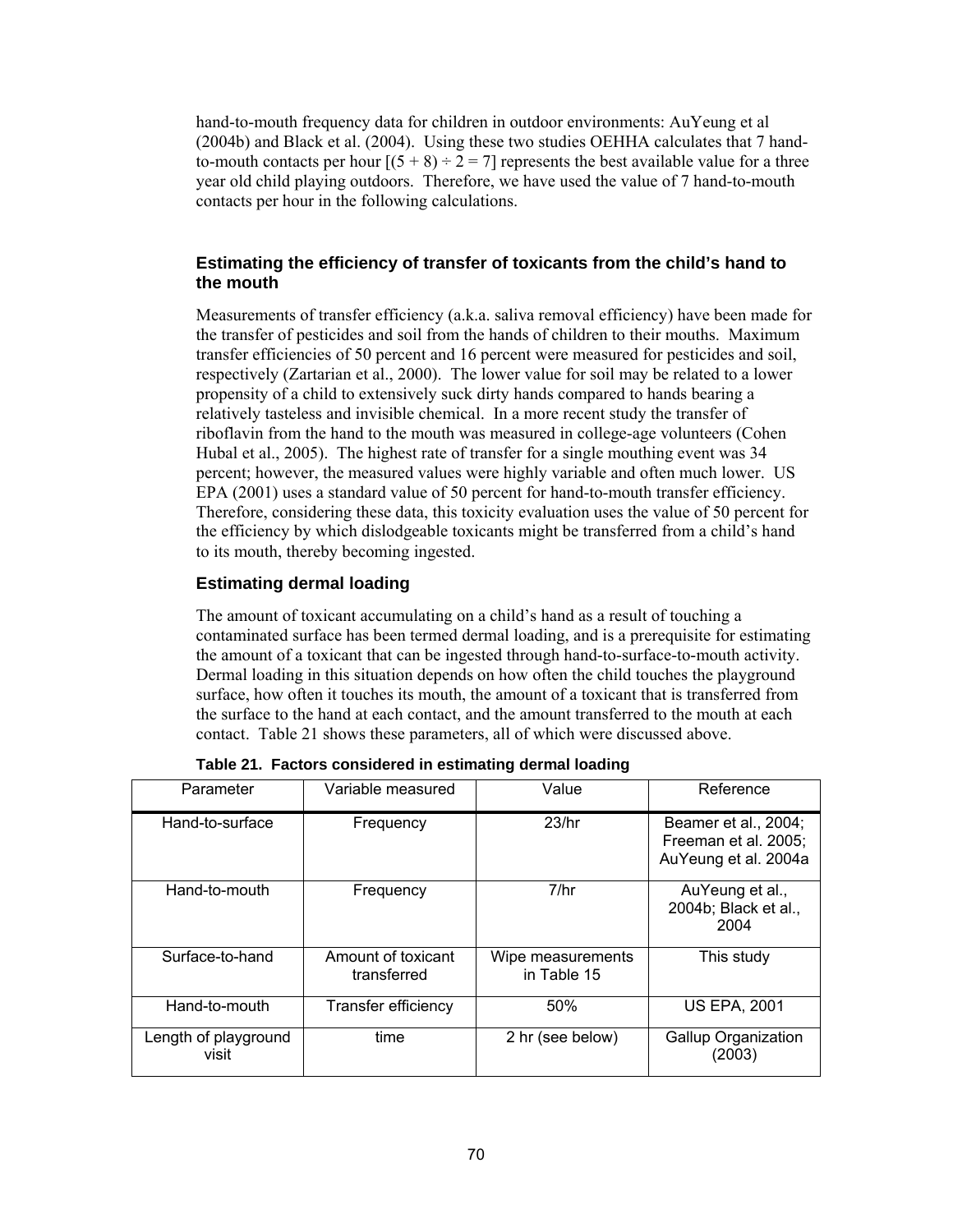Assuming that 3 (23/7) hand-to-playground surface contacts occur between each hand-tomouth contact, and 50 percent of the toxicant transfers from the hand to the mouth at each contact, then the amount of dermal loading per  $cm<sup>2</sup>$  occurring between each hand-tomouth contact approaches 6 times the wipe value; i.e., where x is the amount of chemical detected by wipe sampling per  $cm<sup>2</sup>$ , then dermal loading at each successive hand-tomouth contact would be 3x, 4.5x, 5.25x, 5.625x, 5.8125x, etc. (this calculation also assumes that the efficiency of loading does not change with sequential playground surface contacts). Thus, a three year old is estimated to load each chemical on its hands to the following levels:

| $\bullet$ | Zinc         | $= 34.8$ ng/cm <sup>2</sup>                                | $X 6 = 209$ ng/cm <sup>2</sup> |
|-----------|--------------|------------------------------------------------------------|--------------------------------|
|           | • Chrysene   | $= 0.0828$ ng/cm <sup>2</sup>                              | $X 6 = 0.5$ ng/cm <sup>2</sup> |
| $\bullet$ | Fluoranthene | $= 0.0828$ ng/cm <sup>2</sup>                              | $X 6 = 0.5$ ng/cm <sup>2</sup> |
|           | Phenanthrene | $= 0.0828$ ng/cm <sup>2</sup>                              | $X 6 = 0.5$ ng/cm <sup>2</sup> |
| $\bullet$ | Pyrene       | $= 0.129$ ng/cm <sup>2</sup> X 6 = 0.77 ng/cm <sup>2</sup> |                                |

#### **Estimating the time and frequency of playground use**

Three studies were located that measured the time and/or frequency that children spent in the playground. Table 22 lists those studies and their findings.

| <b>Study</b>              | Age            | Time and/or frequency of<br>playground use                     |
|---------------------------|----------------|----------------------------------------------------------------|
| Bjorklid-Chu, 1977        | 1 to 15 years  | "practically every day" for 56% of<br>those surveyed           |
| Air Resources Board, 1991 | Under 12 years | An average of 49 minutes per day for<br>those surveyed         |
| Gallup Organization, 2003 | 3-12 years     | 1) Daily or several times a week for<br>29% of those surveyed. |
|                           |                | 2) At least 1-2 hours per visit for 52%<br>of those surveyed.  |

Data on the frequency of playground use by American children are sparse. The study by Bjorklid-Chu (1977) was conducted in a modern housing development in Sweden. The other two studies were performed in the United States, with the Air Resources Board (1991) study being performed in California and the Gallup study being a national survey. While the frequency of playground use and time spent in the playground per visit are hard to know with precision given the above data, it is clear that a significant fraction of children visit a playground daily or multiple times per week, and a large fraction of those visits last on the order of one or more hours.

Thus, it seems justified to consider child exposure to potential playground surface contaminants as a chronic exposure scenario. More specifically, the data in the table suggest that a significant subset of users visits a playground daily, for at least two hours per visit. Therefore, these are the values we use in the subsequent calculations. US EPA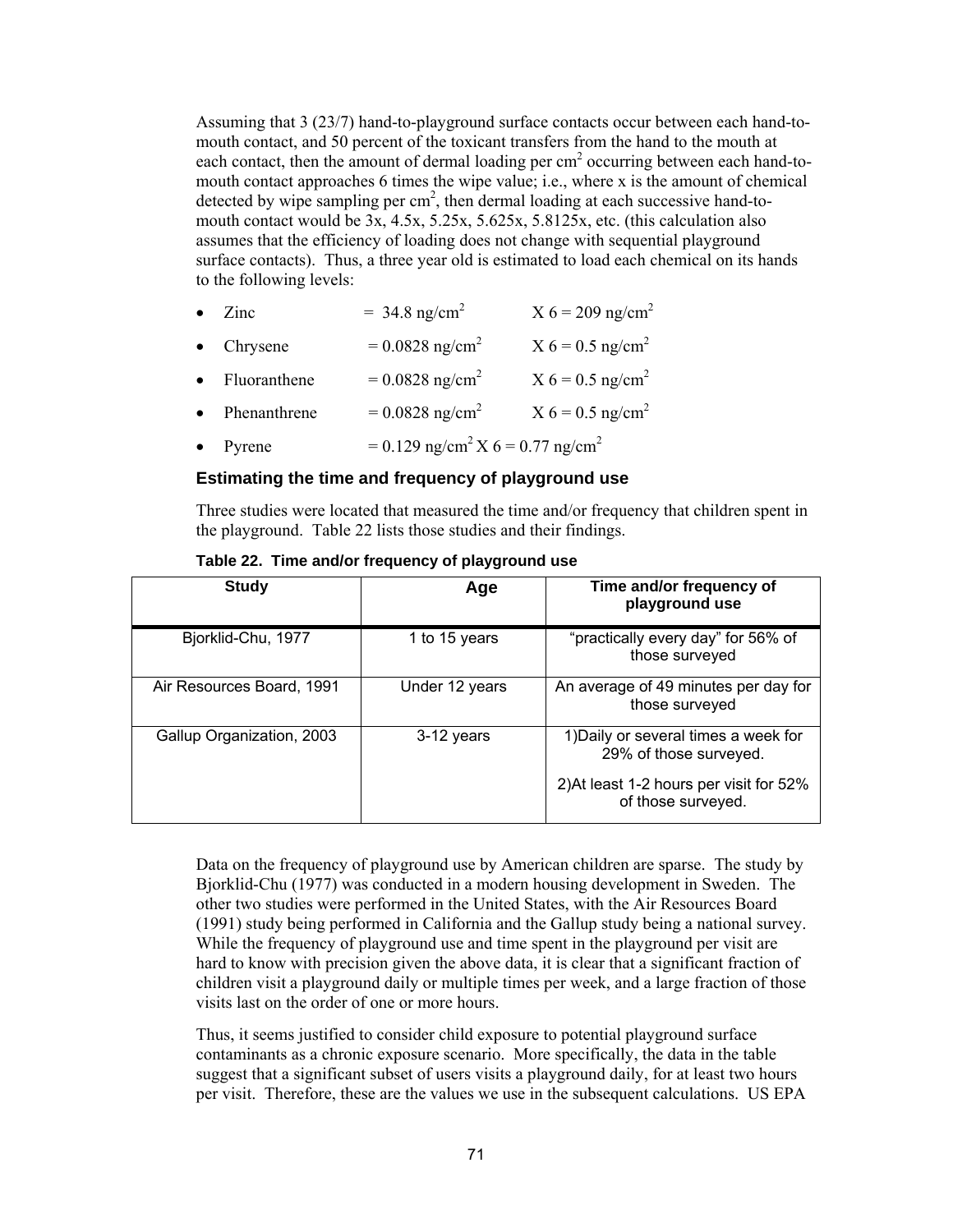(2005) recently completed an exposure assessment for children contacting chromated copper arsenate(CCA)-treated wooden playsets, in which two hours/day was considered the mean time that children used these playsets, either in public playgrounds or at home.

# **Estimating exposure due to dermal absorption**

Some chemicals that become deposited on human skin are able to enter the body by passing through the skin. This rate of dermal absorption varies greatly, depending upon the chemical and body part. While hands are the body parts which participate in hand-tomouth transfer of environmental contaminants, dermal absorption can potentially occur at any place on the body. Considering children using the playground, we believe that hands are the body parts likely to come into repeated contact with the rubberized surface. The amount of dermal loading on the hands is discussed above. It is also estimated above that 50 percent of a toxicant picked up on a child's hands would transfer to the mouth every 8.6 minutes (7 times per hour).

Thus, for dermal absorption from the hands to make a significant contribution to the amount of a toxicant entering a child's body, its rate should not be much less than this 50 percent/8.6 minutes value. Table 23 below shows dermal absorption rates for 20 chemicals, covering a wide range of molecular weights and structures. For example, 0.02 percent of the applied dermal dose of zinc was absorbed in 8.6 minutes. All rates of dermal absorption were less than 1 percent/8.6 minutes except for 4,4'-methylene dianiline, which was 3.9 percent/8.6 minutes. Therefore, based on this survey of dermal absorption rates, we believe it unlikely that dermal absorption from the hands would contribute significantly to the amount of toxicant entering a child's body, due to the much higher rate of ingestion resulting from hand-to-mouth activity. Therefore, we will not calculate exposure via dermal absorption.

| <b>Study</b>           | <b>Species</b> | <b>Chemical</b>          | <b>Dermal</b><br>absorption <sup>2</sup> |
|------------------------|----------------|--------------------------|------------------------------------------|
| Aoyama et al., 1986    | human          | tobramycin               | 0.21                                     |
| Shah et al., 1987      | rat            | carbofuran               | 0.04                                     |
| Agren, 1990            | human          | zinc                     | 0.02                                     |
| Agren et al., 1991     | rat            | zinc                     | 0.02                                     |
| Koizumi, 1991          | rat            | hexachlorobenzene        | 0.02                                     |
| VanRooij et al., 1993  | human          | pyrene (a PAH)           | 0.57                                     |
| Brunmark et al., 1995  | human          | 4,4'-methylene dianiline | 3.9                                      |
| Moody et al., 1995     | human          | Benzo[a]pyrene           | 0.1                                      |
| Timchalk et al., 1998  | human          | ortho-phenylphenol       | 0.74                                     |
| Flarend et al., 2001   | human          | aluminum                 | < 0.025                                  |
| Qiao and Riviere, 2002 | pig            | pentachlorophenol        | 0.04                                     |
| Meuling et al., 2004   | human          | chlorpyrifos             | 0.12                                     |
| <b>US EPA, 1992</b>    | pig            | Caffeine                 | 0.06                                     |

**Table 23. Dermal absorption rates of 20 chemicals found in published studies<sup>1</sup>**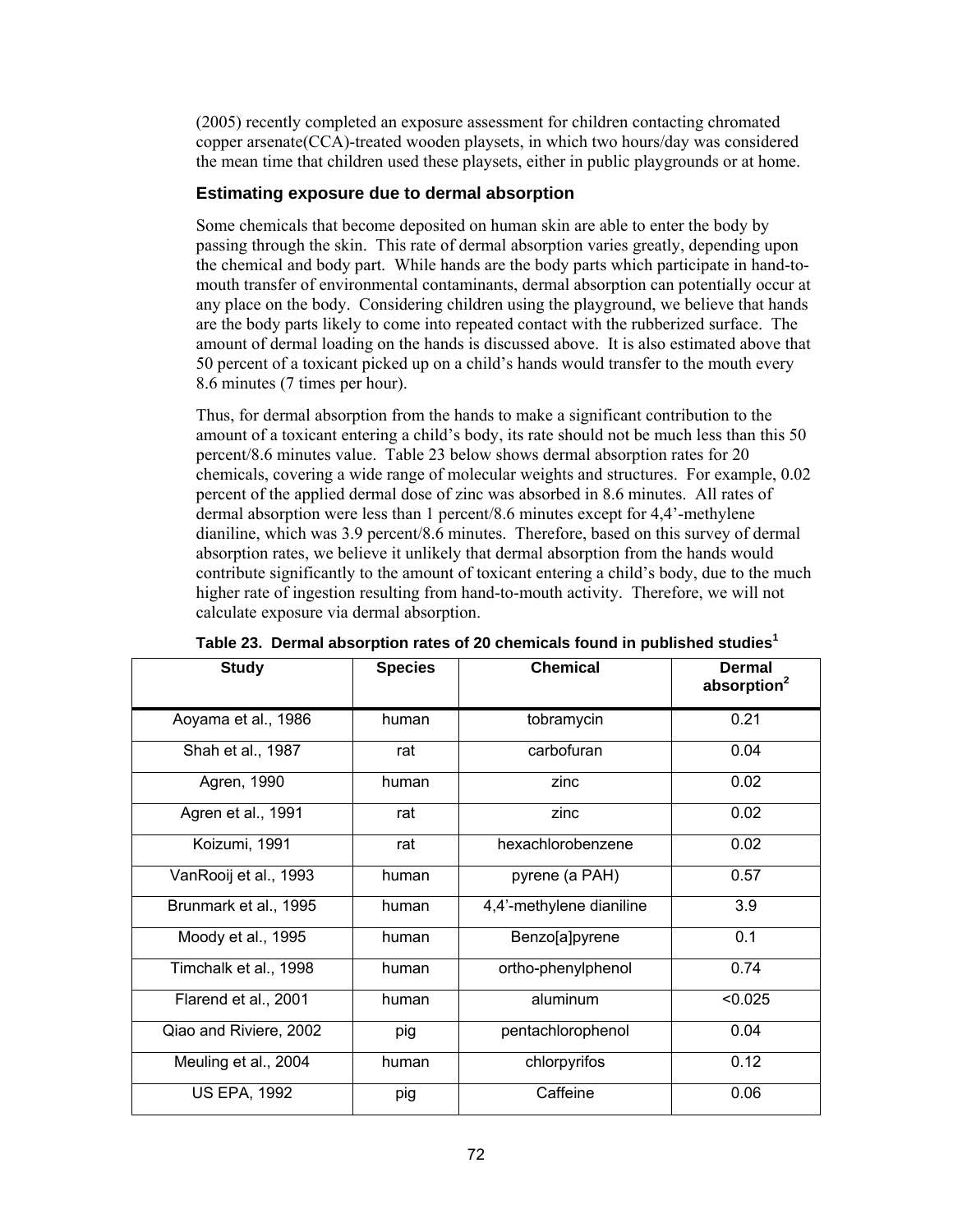| <b>Study</b> | <b>Species</b> | <b>Chemical</b>          | <b>Dermal</b><br>absorption <sup>2</sup> |
|--------------|----------------|--------------------------|------------------------------------------|
| $\mathbf H$  | П.             | Benzoic acid             | 0.06                                     |
| $\mathbf H$  | $\mathbf{H}$   | N,N-dimethyl-m-toluamide | 0.02                                     |
| $\mathbf H$  | $\mathbf H$    | Fluocinolone acetonide   | 0.01                                     |
| $\mathbf H$  | $\mathbf H$    | Malathion                | 0.01                                     |
| $\mathbf H$  | $\mathbf{H}$   | Parathion                | 0.04                                     |
| $\mathbf{u}$ | $\mathbf H$    | Testosterone             | 0.01                                     |
| $\mathbf{u}$ | $\mathbf{H}$   | Lindane                  | 0.02                                     |
| $\mathbf{u}$ | $\mathbf{H}$   | Progesterone             | 0.02                                     |

1 All studies were performed *in vivo* except for the US EPA study which was performed *ex vivo*.

 $2$  Percent of applied dose entering the skin per 8.6 minutes.

### *Calculating exposure via hand-to-mouth activity*

Using zinc as an example, the mass of ingested zinc was calculated as follows:

hand loaded zinc concentration ( $\mu$ g/cm<sup>2</sup>) **X** hand surface area transferring zinc to mouth (cm2 /hand-to-mouth event) **X** total events (hand-to-mouth events/day) **X** hand-to-mouth transfer efficiency (dimensionless) =

0.209  $\mu$ g/cm<sup>2</sup> **X** 20 cm<sup>2</sup>/event **X** 14 events/day **X** 0.5 = 29.3  $\mu$ g/day

For a 15 kg child the ingested zinc dose would be 1.95 µg/kg-day

| Table 24. Estimated exposures from hand-to-mouth activity in a 15 kg three year |  |  |
|---------------------------------------------------------------------------------|--|--|
| old child at a playground where rubberized surfaces are present                 |  |  |

| Chemical     | <b>Exposures</b>  |
|--------------|-------------------|
| Zinc         | $1.95 \mu g/kg-d$ |
| Chrysene     | 0.005 µg/kg-d     |
| Fluoranthene | 0.005 µg/kg-d     |
| Phenanthrene | $0.005$ µg/kg-d   |
| Pyrene       | $0.007$ µg/kg-d   |

The dose levels of ingested chemicals presented in Table 24 are due to contact with tirederived playground surfaces. For comparison, Table 10 shows the average daily intakes resulting from the presence of these chemicals in food, water and air. In many cases these average daily intakes are rough estimates. Nonetheless, it is useful to compare the tire-derived levels in Table 24 to the average daily intakes. Average daily intakes were located for all five chemicals listed in Table 24. For zinc, chrysene and phenanthrene the average daily intake equals or exceeds the tire-derived exposure. Only for fluoranthene and pyrene does the tire-derived exposure exceed the average daily intake. This indicates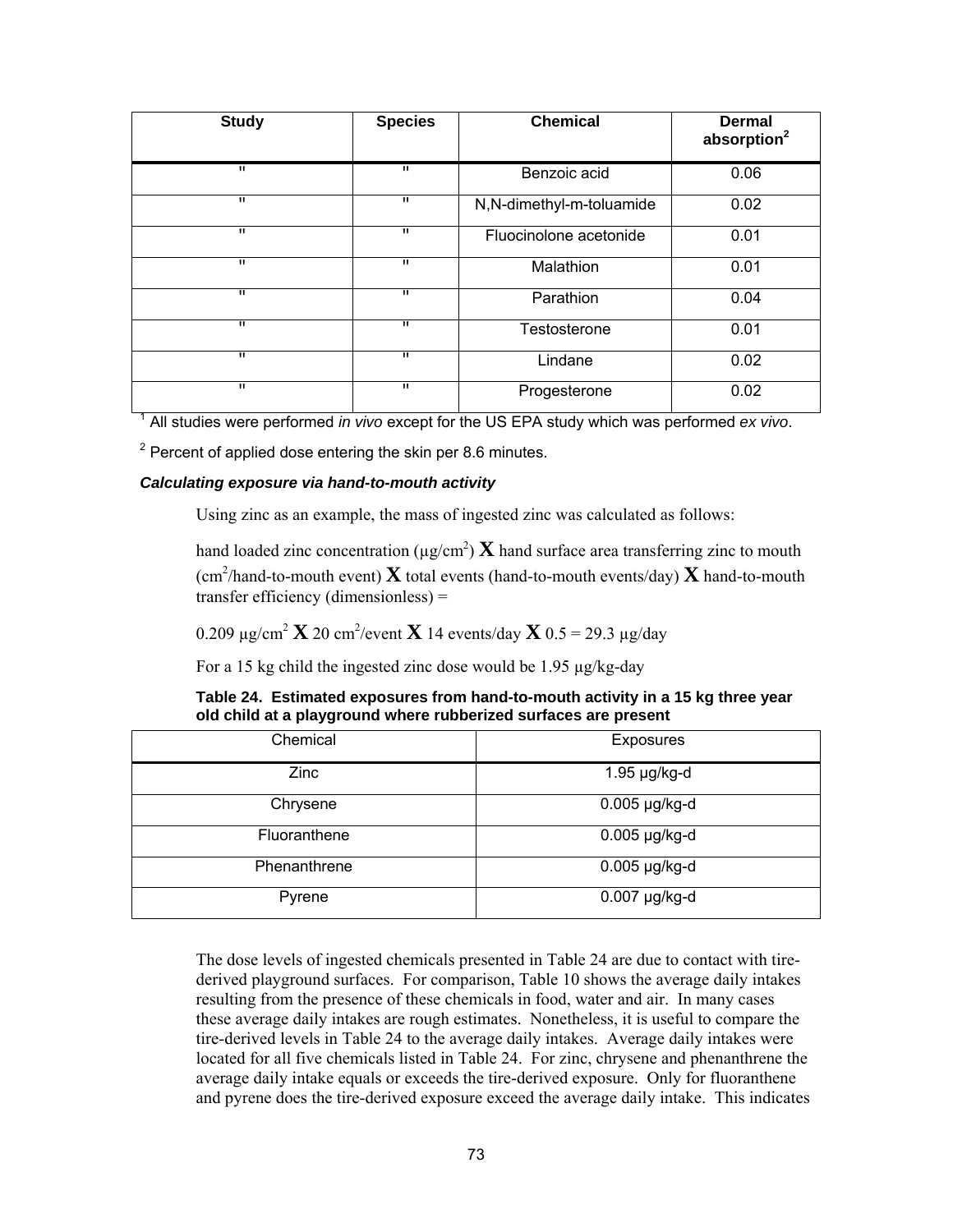that particular care should be taken when comparing the tire-derived exposures to these chemicals to their corresponding health-based screening levels.

# *Comparison of playground chemical exposure to screening levels: noncarcinogenic effects*

Table 25 below shows a comparison of the zinc exposure value for children using playground surfaces to screening values for subchronic and chronic zinc ingestion, and to its recommended daily dietary allowance (RDA). Chronic screening values were also located for the two PAHs, fluoranthene and pyrene, so that comparisons could be made to the chronic exposure values.

# **Zinc**

The subchronic and chronic zinc screening values are based on the same study by Yadrick et al. (1989) in which healthy adult females were given zinc to supplement their normal diets for a period of ten weeks. The lowest observed adverse effects level (LOAEL, 0.83 mg/kg-day) was based on decreased red blood cell superoxide dismutase, hematocrit and serum ferritin. There was no NOAEL. Application of an uncertainty factor of 3 (for use of a minimal LOAEL and intrahuman variability) to the LOAEL yielded a subchronic MRL (ATSDR, 2003b) and a chronic RfD (IRIS, 1992) of 0.3 mg/kg-day. Since the zinc exposure is less than the MRL and RfD, subchronic and chronic health effects are not expected. This conclusion is supported by the RDA for zinc, also shown in Table 25. The RDA was developed for children 1-3 years old. It is slightly lower than the MRL and RfD, reflecting the importance of zinc in the human diet. The RDA is 100-fold greater than the exposure due to contact with the playground surface, suggesting that adverse health effects would not occur.

#### *Fluoranthene and pyrene*

In the case of fluoranthene, the exposure value is 8,000-fold lower than the RfD, which is based on nephropathy, increased liver weights, hematological changes and clinical signs in mice (Table 7). The calculated exposure to pyrene is 4,286-fold lower than the RfD, based on kidney effects in mice (Table 7). Thus, adverse health effects are not expected due to exposure to fluoranthene and pyrene. The absence of screening values for chrysene and phenanthrene makes it difficult to draw conclusions about those exposures, although the large margins of safety for the structurally related PAHs fluoranthene and pyrene suggest that exposure to similar dose levels of chrysene and phenanthrene would also be without health effects.

| <b>Chemical</b> | <b>Calculated</b><br>ingested dose <sup>1</sup> | Noncancer screening value                                    |
|-----------------|-------------------------------------------------|--------------------------------------------------------------|
| Zinc            | 1.95 µg/kg-day                                  | Intermediate MRL = $300 \mu g/kg$ -day<br>(ATSDR, 2003b)     |
| $\epsilon$      | $^{16}$                                         | Chronic RfD = $300 \mu g/kg$ -day (IRIS,<br>1992)            |
| $\epsilon$      | $^{16}$                                         | $RDA* = 200 \mu g/kg$ -day (The National<br>Academies, 2001) |

**Table 25. Playground-associated chemical exposures and associated noncancer screening values**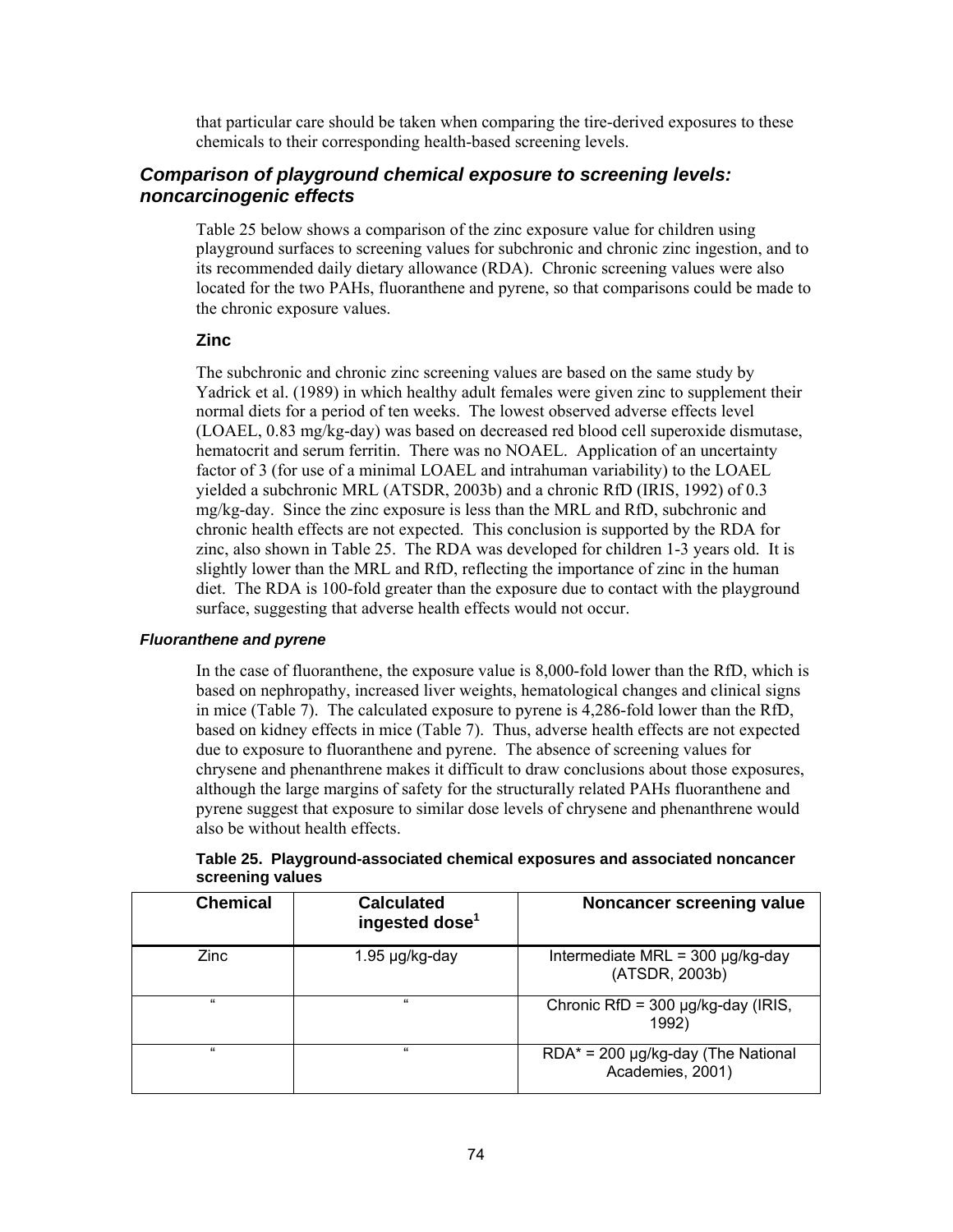| <b>Chemical</b> | <b>Calculated</b><br>ingested dose <sup>1</sup> | Noncancer screening value                                    |
|-----------------|-------------------------------------------------|--------------------------------------------------------------|
| Chrysene        | $0.005$ µg/kg-day                               | None located                                                 |
| Fluoranthene    | $0.005$ µg/kg-day                               | Chronic RfD = 40 $\mu$ g/kg-d (IRIS, 1990b)                  |
| Phenanthrene    | $0.005$ µg/kg-day                               | None located                                                 |
| Pyrene          | $0.007$ µg/kg-day                               | Chronic RfD = $30 \mu g/kg$ -day (IRIS,<br>1991 <sub>b</sub> |

<sup>1</sup> From Table 24

\* Normalized for a 15 kg child

MRL = minimal risk level; RfD = reference dose; RDA = recommended dietary allowance

# *Risk characterization for noncancer effects*

#### *Uncertainties that would increase exposure*

- Eating in the playground would tend to increase the transfer of toxicants from the surface of the hands to the food and into the mouth (Cohen Hubal et al., 2000; Black et al., 2004).
- Going barefoot in the playground would increase non-dietary ingestion in those children that exhibit toes-to-mouth activity (Freeman et al., 2001).
- Toxicants loaded onto the hands would be subject to hand-to-mouth transfer after the child had left the playground, unless its hands were washed.
- Objects that contact the playground surface and then are put into the child's mouth would increase non-dietary ingestion.

# **Uncertainties that would decrease exposure**

- The transfer efficiency from a surface to the hand decreased with increasing number of hand-to-surface contacts (Cohen Hubal et al, 2005), and the loading of Cr, Cu and As onto children's hands did not increase with time (Hamula et al., 2006), both suggesting a saturation for loading.
- Hand-to-mouth events are often clustered, with few or no intervening hand-to-floor events (Ross, 2005). This suggests that hands become "fully loaded" for only a fraction of the total hand-to-mouth contacts.
- Some toxicants may be transferred from the child's hand to surfaces other than the child's mouth, such as playground equipment or clothes. This would decrease the amount transferred into the mouth.
- The duration of mouthing at each hand-to-mouth contact may decrease with increasing child age, leading to less toxicant transfer from the hands to the mouth (Cohen Hubal et al., 2000); however, at least one study suggests that mouthing times do not decrease between 1-3 months and 5 years of age (Dept. of Trade and Industry (UK), 2002).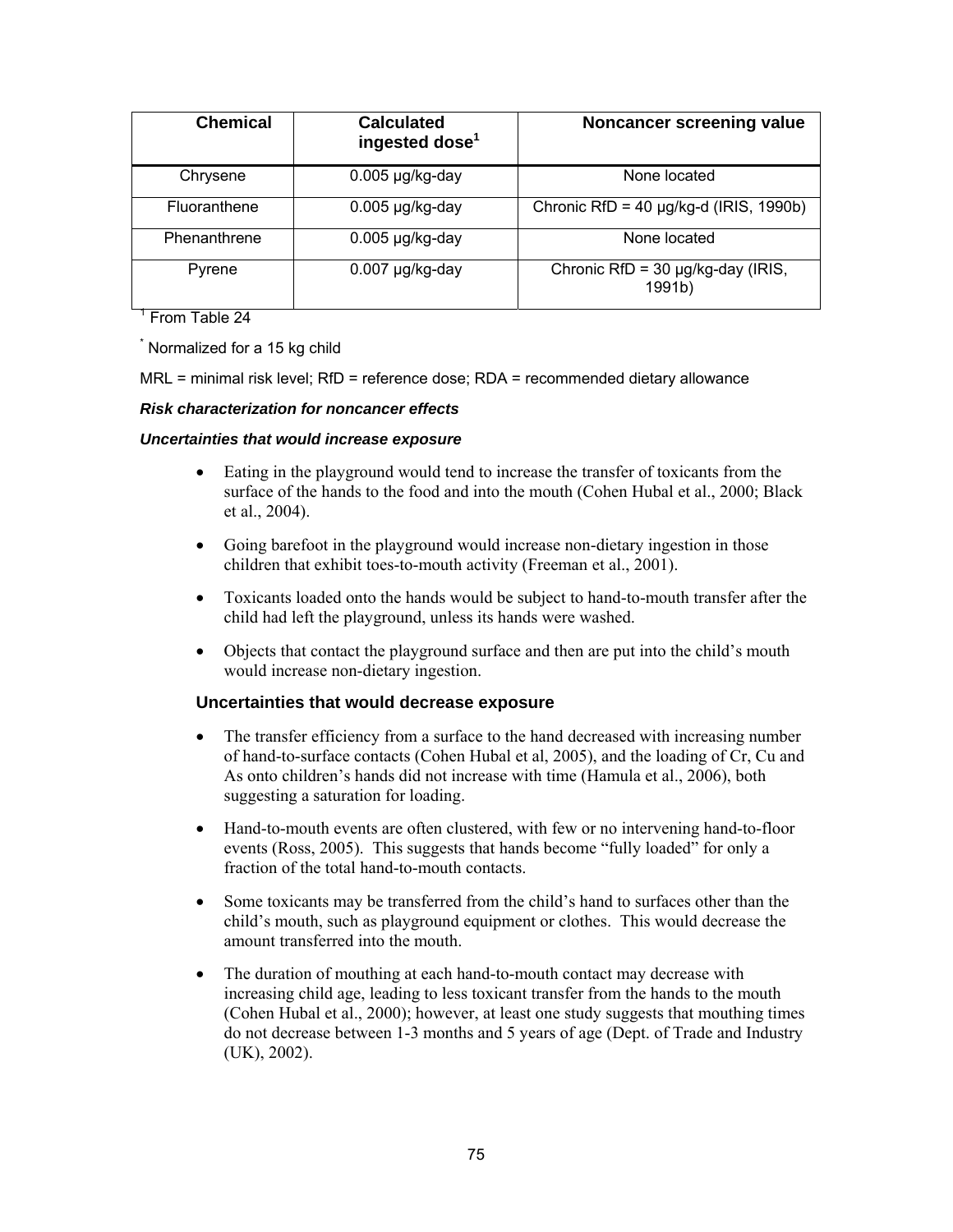- A bioavailability of 100 percent has been assumed for each chemical. It is likely that the true values are less, but this assumption represents a public health upper bound in the absence of empirical data.
- For the two hours per day a child is estimated to spend in the playground, it would be on the rubber surface for only a fraction of the total time.

# **Zinc**

In the Table 25 above, both the subchronic MRL and chronic RfD of 0.3 mg/kg-day for zinc were based on the same study by Yadrick et al. (1989), showing decreased red cell superoxide dismutase (SOD) activity (a copper-requiring enzyme), hematocrit and serum ferritin in human females dosed daily for 10 weeks. These effects were probably due to zinc-induced changes in the copper and iron balance, causing the above-mentioned hematological effects to develop towards the end of the study (IRIS, 1992). Thus, zinc supplementation acted as an inducer of copper and iron deficiency.

Similar hematological changes have been observed in subchronic studies performed in the rat, mouse, rabbit, cow and ferret, in which the animals' diets were supplemented with zinc either via the food or water (ATSDR, 2003b). Also, another subchronic study in humans identified a LOAEL based on reduced red cell SOD (Fischer et al., 1984). Lastly, a chronic study of zinc supplementation in the elderly identified a LOAEL based on reduced red blood cells (Hale et al., 1988). Thus, in a range of mammalian species, excess zinc caused hematological changes consistent with iron and copper deficiency, as might result from a competition between zinc and these cations. Therefore, these findings support the use of the MRL/RfD of 300  $\mu$ g/kg-day for evaluating whether zincinduced health effects would occur in children contacting rubberized playground surfaces.

Chronic ingestion of excess zinc is not considered to be carcinogenic by the ATSDR (2003b), while IRIS (1992) classifies zinc into Group D: not classifiable as to human carcinogenicity. Therefore, the zinc subchronic MRL and chronic RfD are the appropriate reference values for evaluating chronic oral exposures.

# **Fluoranthene**

The chronic RfD for fluoranthene is based on a 13 week study in mice gavaged daily with 0, 125, 250 or 500 mg/kg-d (IRIS, 1990b). At the two highest dose levels the animals exhibited a variety of adverse effects including increased serum alanine transaminase, kidney and liver pathology, increased clinical signs and hematological changes. Therefore, the NOAEL was 125 mg/kg-d. The following uncertainty factors were selected by IRIS: 10 for interspecies extrapolation, 10 for intraspecies variability and 30 for both subchronic to chronic extrapolation and a lack of reproductive/developmental data. Applying these uncertainty factors to the NOAEL yielded a chronic RfD of 40 µg/kg-d.

Carcinogenicity studies of fluoranthene (mostly via the dermal route) have also been performed in mice. Most have been negative with regard to tumor induction (IRIS, 1990b). However, these data were judged inadequate for determining the carcinogenicity. In addition, most studies in both mammalian cells and bacteria found that fluoranthene was not mutagenic (IRIS, 1990b). Thus, the RfD for fluoranthene shown in the table is the appropriate screening value for evaluating its long-term health effects.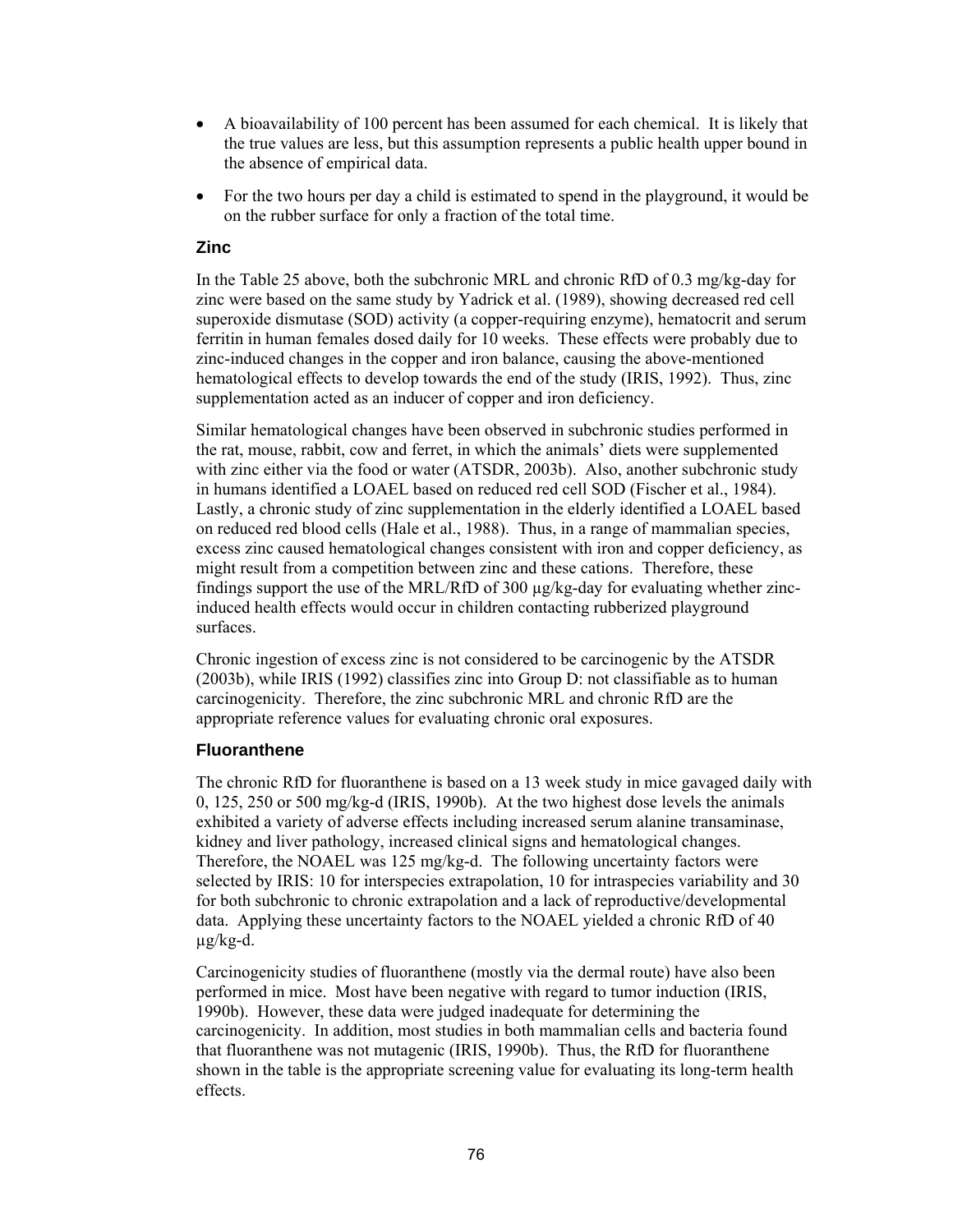#### **Pyrene**

The chronic RfD for pyrene is based on a 13 week study in mice gavaged daily with 0, 75, 125 or 250 mg/kg-d (IRIS, 1991b). At the two highest dose levels the animals exhibited mild kidney lesions and reduced kidney weights. Therefore, the NOAEL was 75 mg/kg-d. The following uncertainty factors were chosen by IRIS: 10 for interspecies extrapolation, 10 for intraspecies variability, 10 for subchronic to chronic extrapolation, and 3 for both the lack of data from other species and the lack of reproductive/developmental data. Applying the uncertainty factors to the NOAEL yielded a chronic RfD of 30 µg/kg-d.

Pyrene did not induce tumors in mouse studies (intraperitoneal injection and dermal routes), however, the data were considered inadequate for judging this chemical's carcinogenicity (IRIS, 1991b). Most studies in mammalian cells and bacteria indicated that pyrene was not mutagenic (IRIS, 1991b). Thus, the RfD for pyrene shown in the table is the appropriate screening value for evaluating its long-term health effects.

#### **Estimating the increased cancer risk**

From among the five chemicals identified by wipe sampling rubber playground surfaces, chrysene is currently listed as an oral carcinogen by the State of California (OEHHA, 2005). US EPA (2003c) draft methodology was followed to quantify the increased cancer risk to a child using these surfaces.

As discussed above in the section entitled "Estimating the frequency of playground use", survey data support the assumption that a significant percentage of children use playgrounds daily, although the data do not provide information as to how many years a child can be expected to use playgrounds. Thus, in order to calculate the cancer risk, estimates must be made as to when a child starts and stops using playgrounds. We believe it is reasonable to assume children start to use playgrounds with impactattenuating surfaces at the time they begin to walk.

Prior to the walking stage, it is unlikely that a crawling child could access the equipment found in playgrounds such as rockers, slides, swings and climbers. It is well established that most children begin walking between the ages of 12 and 18 months (Bayley, 1936; Cratty, 1979; Bottos et al., 1989; Adolph et al., 1998). Therefore, we will consider 12 months as the age at which some children begin using these playgrounds. However, it should be kept in mind that should a child in the crawling stage have access to one of these surfaces, its exposure could be much higher due to a much higher hand-toplayground surface contact rate in crawlers compared to walkers.

The age at which most children stop using playgrounds is not well defined. We have not located any data addressing this question. Therefore, we will use the age of twelve years, which corresponds to the age when most children enter junior high school, where the playgrounds of elementary school are replaced by basketball courts, tennis courts, etc. This age range of 1 to 12 years is similar to the range of 1 to 13 years recently used as one of the target populations in an exposure assessment for children using playsets and decks made of CCA-treated wood (US EPA, 2005).

In the section above entitled "Estimating the frequency of playground use", it was concluded that a significant fraction of children use playgrounds daily. However, this is different from saying that a child uses a playground every day of the year. Obviously, on many days the weather could prevent playground use. Also, a child would not be expected to use the playground when sick. Recently, it was estimated that children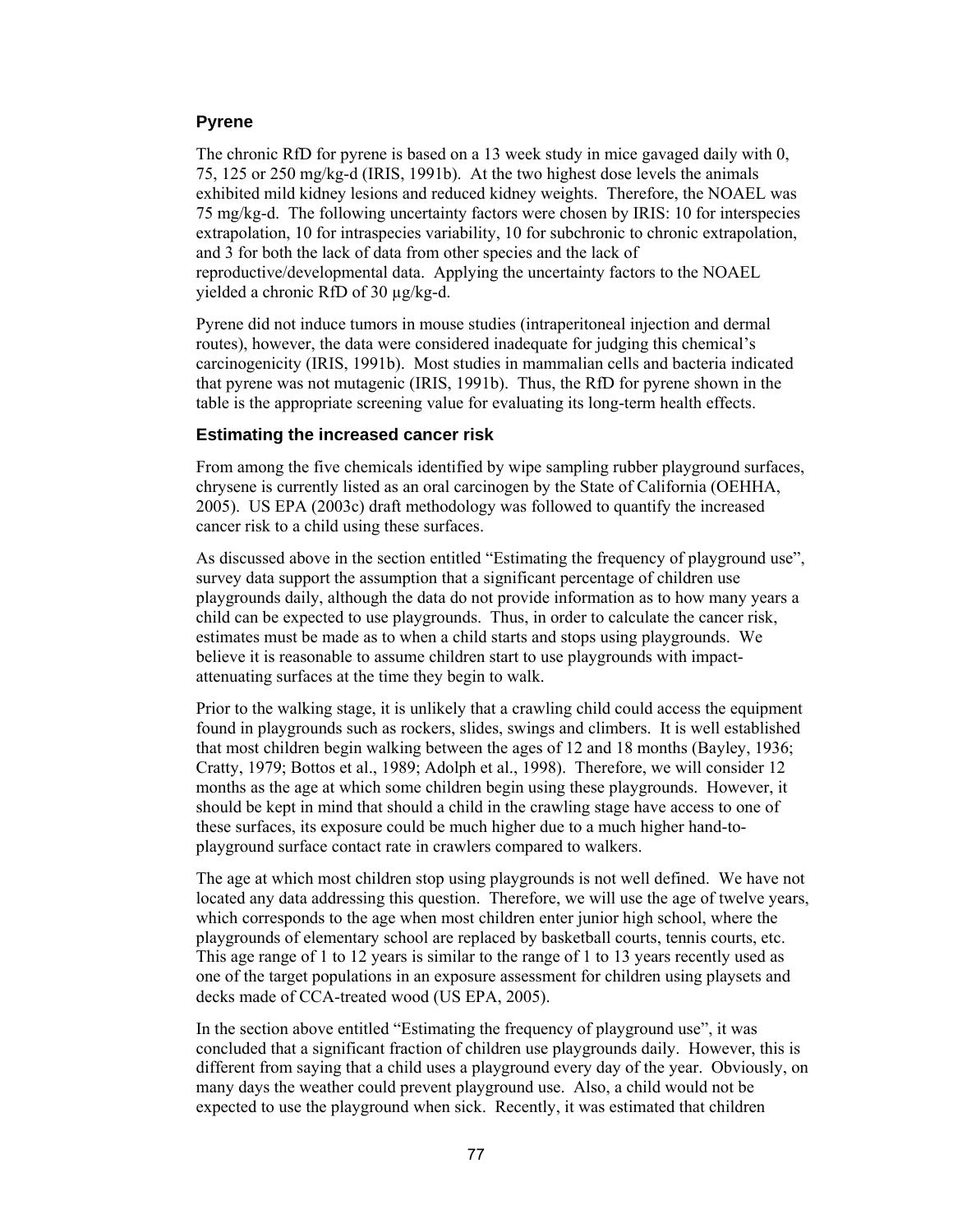between the ages of one and six use public playgrounds an average of 185 days out of the year (US EPA, 2005). Therefore, this value has been applied to children between the ages of one and twelve in the cancer risk calculations presented below.

Table 26 below shows the values used to estimate the increased cancer risk to a child resulting from eleven years of hand-to-mouth activity in playgrounds with rubberized surfaces. The calculations follow the US EPA (2003c) draft methodology for assessing the cancer risk from exposures in childhood. The total increased risk of  $2.9 \times 10^{-6}$  is above the benchmark value of  $1 \times 10^{-6}$ , usually considered the maximum acceptable value for increased cancer risk.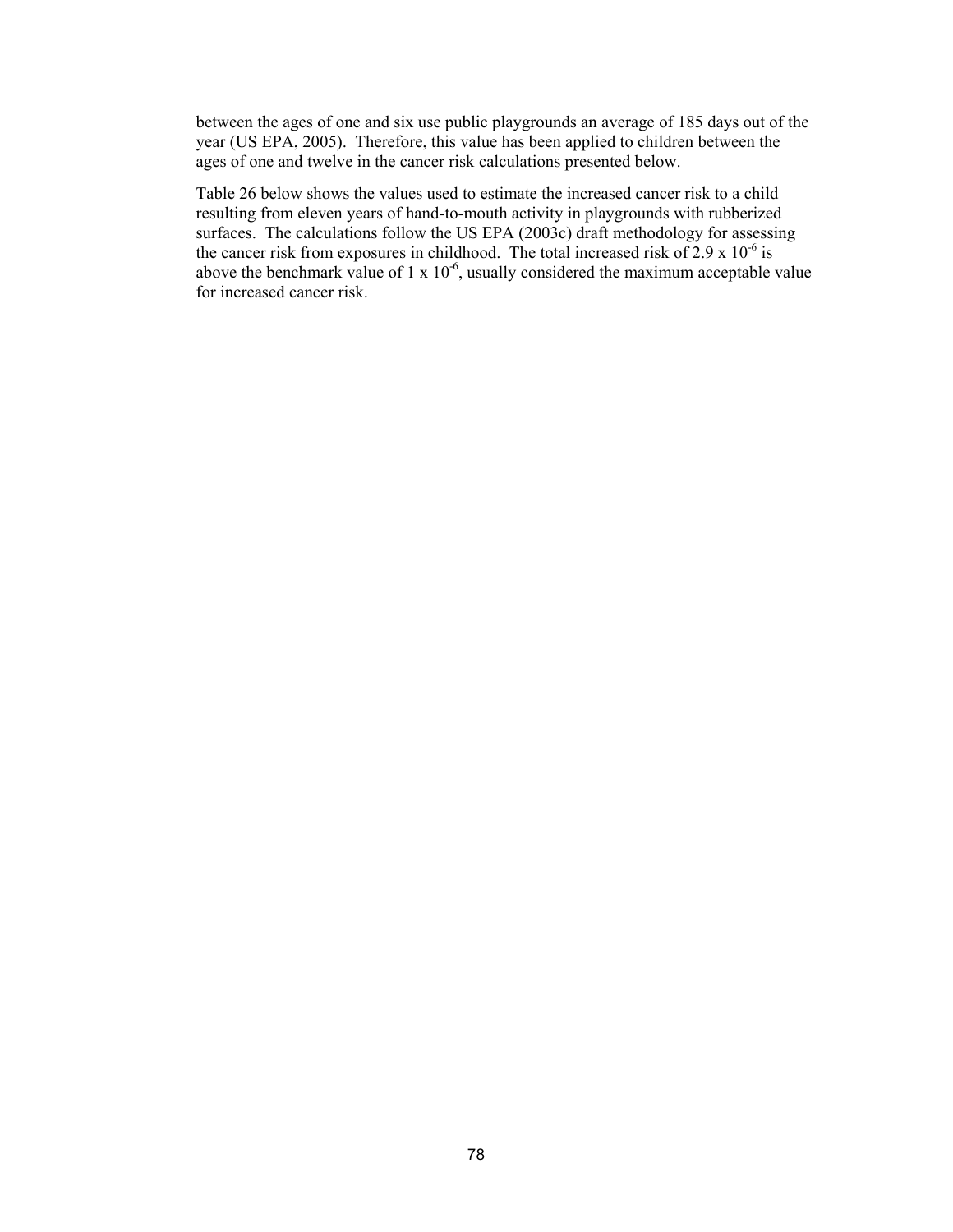#### **Table 26. Estimated increased cancer risk from exposure to chrysene via hand-tomouth activity in a child (ages 1-12) frequenting a playground with a rubberized surface**

| Age               | $Dose^{(1)}$<br>in<br>mg/kg-d | Cancer<br>Slope<br>Factor <sup><math>(2)</math></sup> in<br>(mg/kg-d) <sup>-</sup> | Duration of<br>use<br>normalized<br>to 70 yr<br>lifetime $^{(3)}$ | Days of<br>playground<br>use per<br>year <sup>(4)</sup> | Safety<br>Factor <sup>(5)</sup> | Increased cancer<br>$risk^{(6)}$ |
|-------------------|-------------------------------|------------------------------------------------------------------------------------|-------------------------------------------------------------------|---------------------------------------------------------|---------------------------------|----------------------------------|
| $1 - 2$<br>years  | $5 \times 10^{-6}$            | 2.0                                                                                | 1 $yr/70$ yrs                                                     | 185 days/<br>365 days                                   | 10                              | $0.7 \times 10^{-6}$             |
| $2 - 12$<br>years | $5 \times 10^{-6}$            | 2.0                                                                                | 10 yrs/70 yrs                                                     | 185 days/<br>365 days                                   | 3                               | $2.2 \times 10^{-6}$             |
|                   |                               |                                                                                    | Total increased cancer risk <sup>(7)</sup>                        |                                                         |                                 | $2.9 \times 10^{-6}$             |

 $<sup>(1)</sup>$ From Table 24.</sup>

 $^{(2)}$ Available at www.oehha.ca.gov/prop65/law/pdf\_zip/6pahnsrl62104.pdf

 $^{(3)}$ Estimated durations of playground use normalized to 70 year lifetime.

 $<sup>(4)</sup>$ Days in the year that included "public playset time" (US EPA, 2005).</sup>

<sup>(5)</sup>Safety factor for the increased sensitivity of a 0-2 year old (SF = 10) or 2-15 year old (SF = 3) child to some carcinogens (US EPA, 2003c).

 $^{(6)}$ Calculated by multiplying columns 2, 3, 4, 5 and 6 according to US EPA (2003c) draft methodology.

 $^{(7)}$ Calculated by adding the two individual increased cancer risks for the two age groups (US EPA, 2003c).

# *Discussion of the increased cancer risk*

# *Uncertainties that would increase exposure*

- Were a child in the crawling stage to use these surfaces, its exposure from hand-to floor-to-mouth activity would be greater than that of a child of walking age.
- Use of the rubberized playground surfaces may continue past the age of 12.
- Eating in the playground would tend to increase the transfer of toxicants from the surface of the hands to the food and into the mouth (Cohen Hubal et al., 2000; Black et al., 2004).
- Going barefoot in the playground would increase non-dietary ingestion in those children that exhibit toes-to-mouth activity (Freeman et al., 2001).
- Toxicants loaded onto the hands would be subject to hand-to-mouth transfer after the child had left the playground, unless its hands were washed.
- Objects that contact the playground surface and then are put into the child's mouth would increase non-dietary ingestion.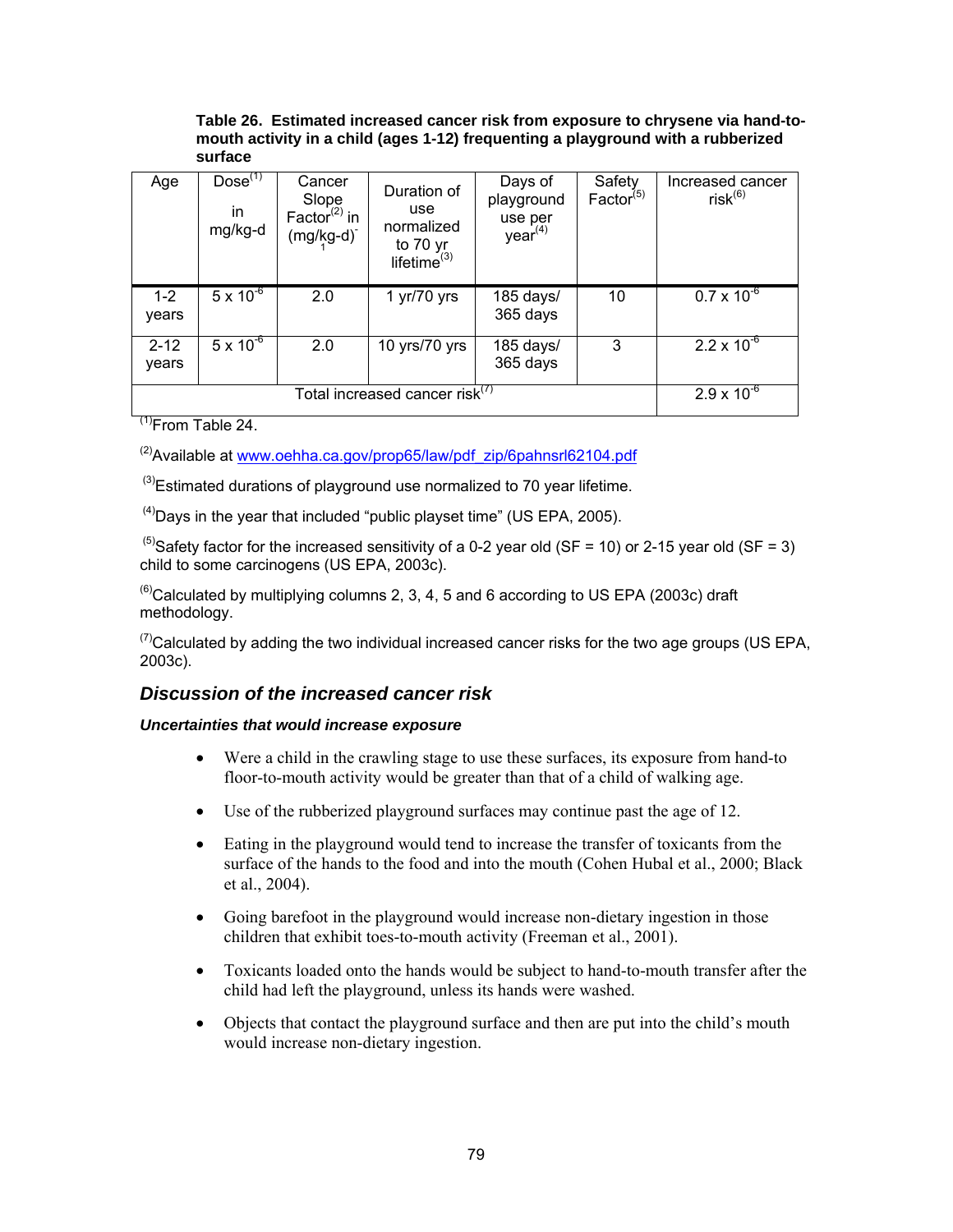# **Uncertainties that would decrease exposure**

- The data on hand-to-floor contact rates presented in Table 19 above suggest that this rate decreases as the child grows older. While this toxicity evaluation uses a rate of 23 hand-to-floor contacts per 2 hours for a three year old child, it is likely that this rate is substantially less for at least the age range six through twelve. This would lead to a substantially decreased transfer of toxicants from the playground surface to the child's mouth during the second half of the proposed exposure period.
- Almost no data were located on the hand-to-mouth contact rates for adults, or for children older than six. Common experience tells us that this rate decreases as the child grows older, as discussed above for the hand-to-floor contact rate. Consequently, the transfer of toxicants from the playground surface to the mouth is most likely substantially less during the second half of the proposed exposure period, from ages six to twelve.
- The transfer efficiency from a surface to the hand decreased with increasing number of hand-to-surface contacts (Cohen Hubal et al, 2005), and the loading of Cr, Cu and As onto children's hands did not increase with time (Hamula et al., 2006), both suggesting a saturation for loading.
- Hand-to-mouth events are often clustered, with few or no intervening hand-to-floor events (Ross, 2005). This suggests that hands become "fully loaded" for only a fraction of the total hand-to-mouth contacts.
- Some toxicants may be transferred from the child's hand to surfaces other than the child's mouth, such as playground equipment or clothes. This would decrease the amount transferred into the mouth.
- The duration of mouthing at each hand-to-mouth contact may decrease with increasing child age, leading to less toxicant transfer from the hands to the mouth (Cohen Hubal et al., 2000); however, at least one study suggests that mouthing times do not decrease between 1-3 months and 5 years of age (Dept. of Trade and Industry (UK), 2002).
- A bioavailability of 100 percent has been assumed for each chemical. It is likely that the true values are less, but this assumption represents a public health upper bound in the absence of empirical data.
- For the two hours per day a child is estimated to spend in the playground, it would be on the rubber surface for only a fraction of the total time.

As enumerated above, there are many uncertainties associated with the exposure calculations. Some tend to increase the dose and therefore risk levels, while others decrease it. Another area of uncertainty to be considered is whether the chrysene measured on the surface of playground A originated from the rubber surface or resulted from atmospheric deposition. Referring to Table 18, two of three playground surfaces yielded chrysene values that were indistinguishable from field control wipes (all below the reporting limit).

These results, coupled with the finding that playground surface A yielded a wipe value for chrysene that was only 2.5 times the reporting limit (Table 18), indicate that more wipe tests should be performed on additional rubberized surfaces to determine if these surfaces consistently yield elevated levels of dislodgeable chrysene relative to field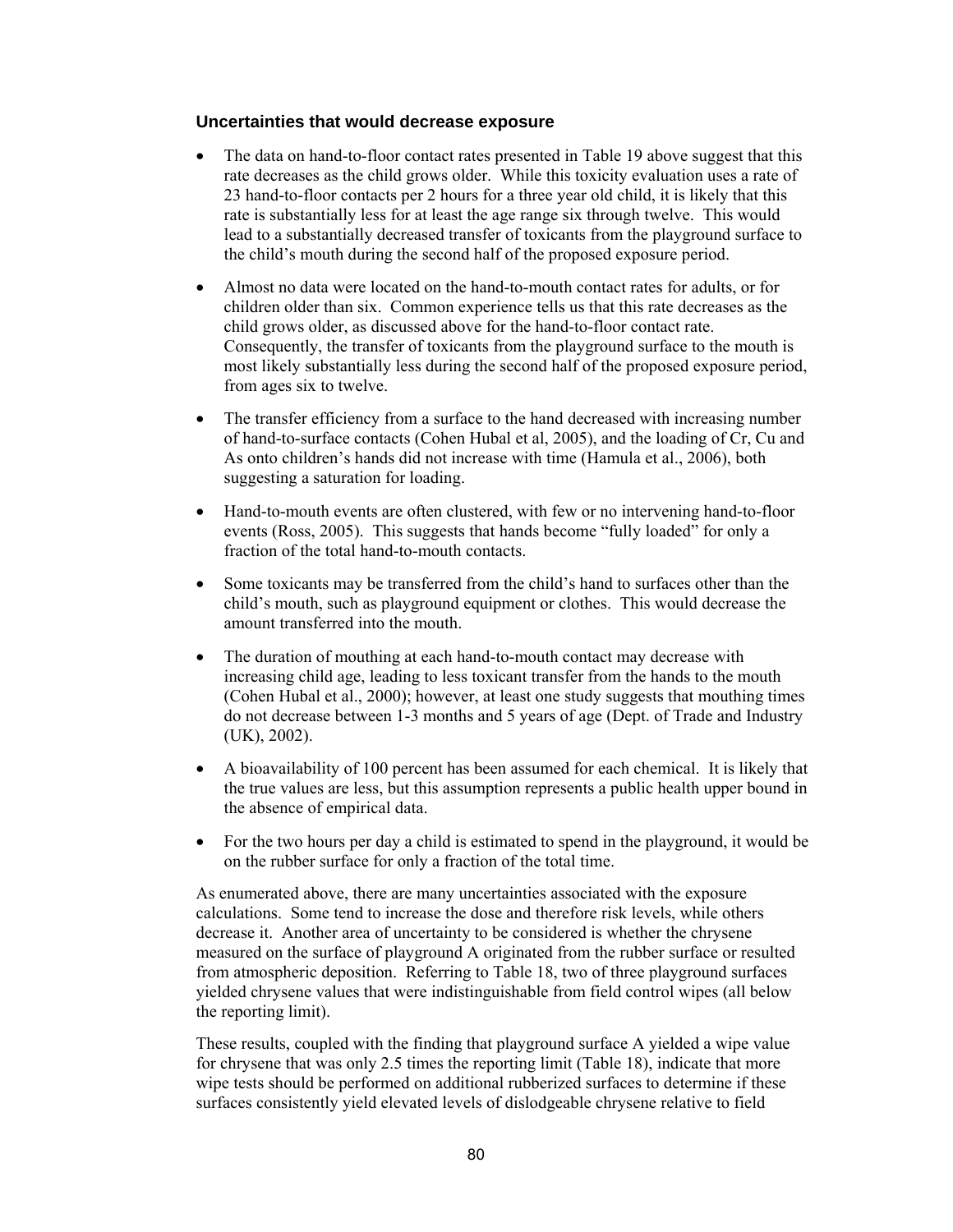controls. Seen in this light, the data collected from these playground surfaces suggest that if chrysene is elevated on these surfaces, regardless of its origin, the magnitude of the increase over background is small, and may occur only in a minority of playgrounds. In this regard, the wipes of the rubberized surfaces were always much dirtier than the control wipes performed on adjacent sidewalks, suggesting that the rubberized surfaces trap dirt more efficiently than concrete. If they also trap PAHs more efficiently, this might explain the increased PAH levels on wipes of the rubber surfaces.

The Cancer Slope Factor for chrysene shown in Table 26 was developed from intraperitoneal injection studies in neonatal mice, using an oral equivalent potency approach (OEHHA, 2004c). This approach first calculates the ratio of the potency of benzo[a]pyrene determined in the adult mouse by the oral route to that determined in the neonatal mouse by the intraperitoneal injection route. Then this ratio is applied to the neonatal intraperitoneal injection potency of chrysene, yielding the adult oral potency for chrysene used here.

Thus, it should be kept in mind that the Cancer Slope Factor for chrysene used here has its basis in intraperitoneal injection studies with neonatal mice. Those studies were performed with chrysene dissolved in DMSO, due to its very low solubility in water. Thus, its absorption from the intraperitoneal space in the carcinogenicity studies may differ from its absorption following ingestion due to hand-to-mouth activity in children (where DMSO is not used as a vehicle). These factors must be considered sources of uncertainty in applying the adult oral Cancer Slope Factor for chrysene to exposures in the playground.

Considering the uncertainty associated with both the exposure value and the Cancer Slope Factor for chrysene, the  $2.9 \times 10^{-6}$ -fold increased cancer risk calculated here could be either higher or lower than the true value. In addition, this relatively small increased cancer risk should be weighed against the beneficial impact-mitigating properties of rubberized surfaces, discussed elsewhere in this report.

#### **Conclusions**

- Wipe sampling of tire-derived playground surfaces was performed to measure the amounts of dislodgeable chemicals subject to ingestion through child hand-tosurface-to-mouth activity.
- Ten metals and six PAHs were identified, with five at levels that were at least 3-fold above background: zinc, chrysene, fluoranthene, phenanthrene and pyrene.
- Chronic exposure assessment was performed for the five chemicals using published values for child hand surface area, hand-to-floor contact rate, hand-to-mouth contact rate, saliva removal efficiency, and frequency of playground use; this exposure assessment was associated with large degrees of uncertainty, some of which could increase exposure and some decrease exposure.
- The exposure values were then compared to the corresponding chronic health-based screening values; all exposures were below the corresponding screening levels, suggesting a low risk of adverse noncancer health effects.
- Chrysene was the only chemical from among the five listed above that was identified as a carcinogen by the State of California (OEHHA, 2005b).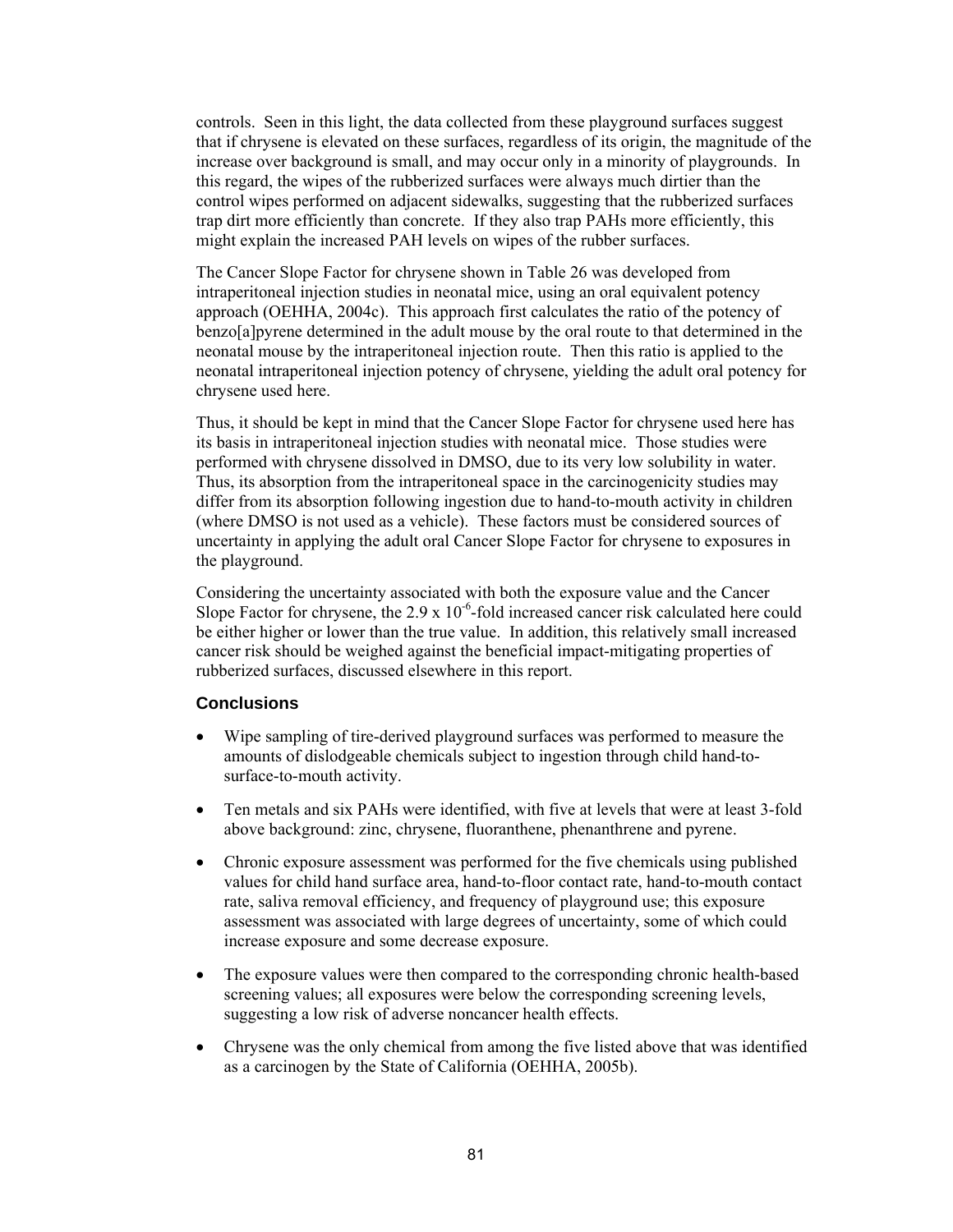- Assuming playground use from ages one through twelve, a total increased cancer risk of 2.9 x  $10^{-6}$  was calculated due to the chronic ingestion of chrysene via hand-tosurface-to-mouth activity on rubberized playground surfaces. This risk is slightly higher than the benchmark of 1 x  $10^{-6}$ , generally considered an acceptable cancer risk due to its small magnitude compared to the overall cancer rate (OEHHA, 2006).
- The calculation of cancer risk due to chrysene was associated with additional areas of uncertainty, regarding both the years of playground use during childhood, and whether the low levels of PAHs (including chrysene) on playground surfaces originate from the rubber surface itself or from atmospheric deposition.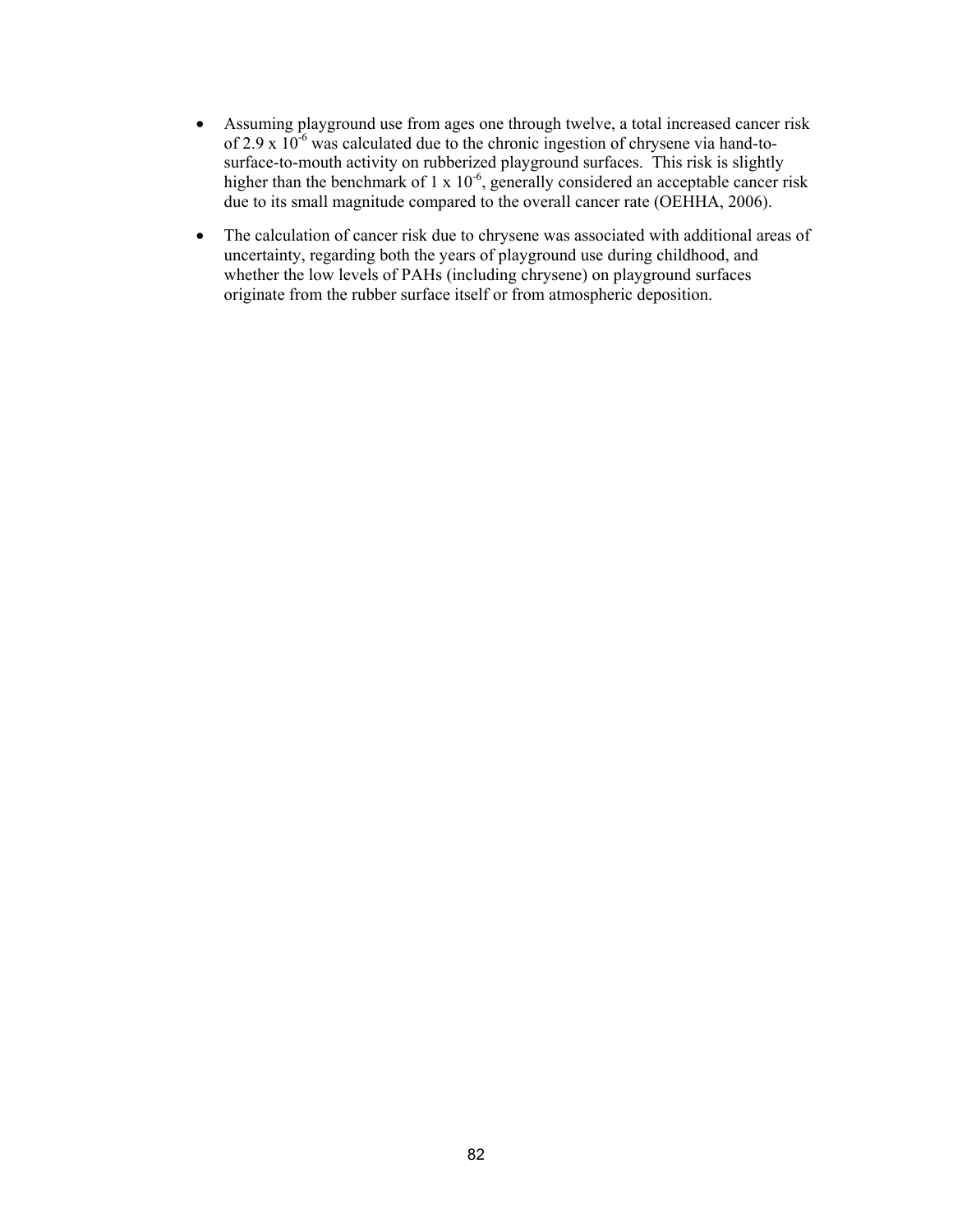# **Chapter 8: A First-Step Evaluation of High School Running Tracks Containing Recycled Tire Rubber: Wipe Testing and Customer Satisfaction Survey**

# **Introduction and Methods**

In addition to playgrounds, the CIWMB also provides funds for the installation of running tracks made of recycled tires. One method of track construction follows that used for playground surfaces; a bottom layer primarily (80%) of recycled tire shreds is poured together with a chemical binder. After the bottom layer hardens, a top layer of synthetic rubber particles called EPDM is poured together with more binder. To determine if such tracks release chemicals following dermal contact, one such track at a northern California high school (funded by the CIWMB) was wipe sampled according to the methodology described above for sampling playground surfaces. Wipe sampling was performed twice, on two separate days. The field control wipes were performed on a concrete apron surrounding the track. Wipes were analyzed for metals, sVOCs and PAHs.

To obtain a first impression of how these rubberized track surfaces are performing, a customer satisfaction survey was taken among the track coaches at high schools awarded CIWMB grants. From among some twenty high schools contacted, six track or cross country coaches were kind enough to discuss their thoughts on track performance, with special attention paid to injury rates and athletic performance.

# **Wipe testing results and discussion**

Table 27 shows the results of wipe sampling a high school track made of recycled tires. Metals from wipes of the track surface were below the values of the field control wipes. No sVOCs were detected. Five PAHs were detected at higher levels on the track compared to the field control (chrysene, fluoranthene, naphthalene, phenanthrene, pyrene). Pyrene was detected at the highest levels, with good agreement between the two sampling days (4.5 and 3.1  $\mu$ g/wipe); however, the background field control wipes for pyrene varied almost 7-fold over the two sampling days. The PAH fluorene was detected on the field control wipe but not on the track wipes.

| <b>Date</b> | <b>Chemical</b> | Reporting limit <sup>1</sup> | Track wipe <sup>1,2</sup> | <b>Field control</b><br>wipe $1,3$ |
|-------------|-----------------|------------------------------|---------------------------|------------------------------------|
| 6/27/05     | Phenanthrene    | 0.82                         | 1.7                       | ND.                                |
| 6/27/05     | Pyrene          | 0.82                         | 4.5                       | 1.8                                |
| 9/6/05      | Chrysene        | 0.10                         | 0.27                      | ND.                                |
| 9/6/05      | Fluoranthene    | 0.10                         | 0.43                      | 0.11                               |
| 9/6/05      | Fluorene        | 0.10                         | <b>ND</b>                 | 0.22                               |

**Table 27. Chemicals detected on a track surface made of recycled tires.**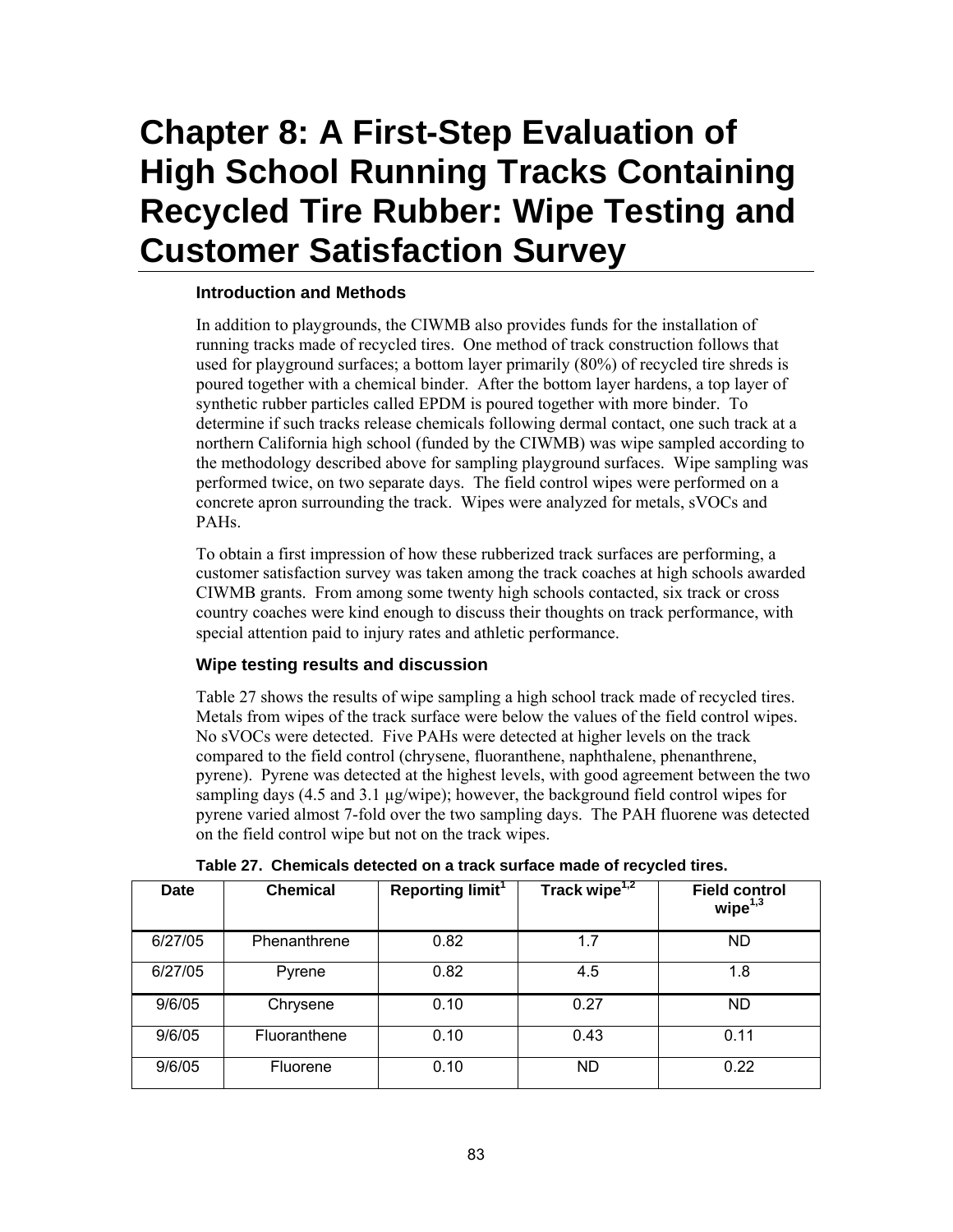| Date   | <b>Chemical</b> | Reporting limit <sup>1</sup> | Track wipe $1,2$ | <b>Field control</b><br>wipe $1,3$ |
|--------|-----------------|------------------------------|------------------|------------------------------------|
| 9/6/05 | Naphthalene     | 0.10                         | 0.12             | 0.10                               |
| 9/6/05 | Phenanthrene    | 0.10                         | 1.0              | 0.15                               |
| 9/6/05 | Pyrene          | 0.10                         | 3.1              | 0.26                               |

<sup>1</sup> All values in µg/wipe.

 $2$  Each value is an average of two wipe samples.

 $3$  Each value represents a single wipe sample.

Data reported in Appendix B in Work Order MOF0960 (track wipe samples A, B, D, E, G, H, J, K; background wipe samples C, F, I, L) and Work Order MOI0327 (track wipe samples SM1, SM2; background wipe sample SM3).

In the preceding section, toxicity evaluations were performed for chemicals that were at least 3-fold higher in playground surface wipes compared to field control wipes (with one-half the reporting limit used for nondetects). Four PAHs from the above Table 27 fall into this category: chrysene, fluoranthene, phenanthrene and pyrene; however, it should be noted that while pyrene from track wipes exceeded the control wipe by almost 12-fold on 9/6/05, the margin was only 2.5-fold on 6/27/05. The reasons for this variability are unknown. On both days the samples were collected early in the morning when the skies were overcast with the typical morning fog. One possible explanation is that the PAHs detected on the track and cement apron resulted from atmospheric deposition, rather than from the material comprising the surfaces. Numerous studies have shown that the soil concentrations of various PAHs are increased in the vicinity of busy roads.

A comparison of exposure to health-based screening values was not performed for the high school students using this track surface, since their exposure to these chemicals was considered minimal for the following reasons: 1) hand-to-surface activity followed by hand-to-mouth activity was not considered an important route of exposure for these teenagers, 2) unlike the use of playgrounds by children, the use of this high school track by teenagers was considered a seasonal rather than daily activity.

# **Customer satisfaction survey**

The six high school track and cross country coaches that comprise this survey were uniformly complimentary in the their opinions of the new rubberized track surfaces compared to the old surfaces of cinders, dirt, or crushed stone. Most coaches felt their athletes suffered fewer injuries on the rubberized surfaces, with improved athletic performance. In addition, the coaches saw increased student participation on track teams, most likely due to the attractiveness and comfort of the rubberized surfaces. Community use of the tracks also increased. Lastly, some coaches mentioned the superior performance of the rubberized surfaces in foul weather compared to traditional track materials, leading to more training days per school year.

**Table 28. Track Coach Satisfaction Survey** 

#### **Track #1**

**Date Installed:** unknown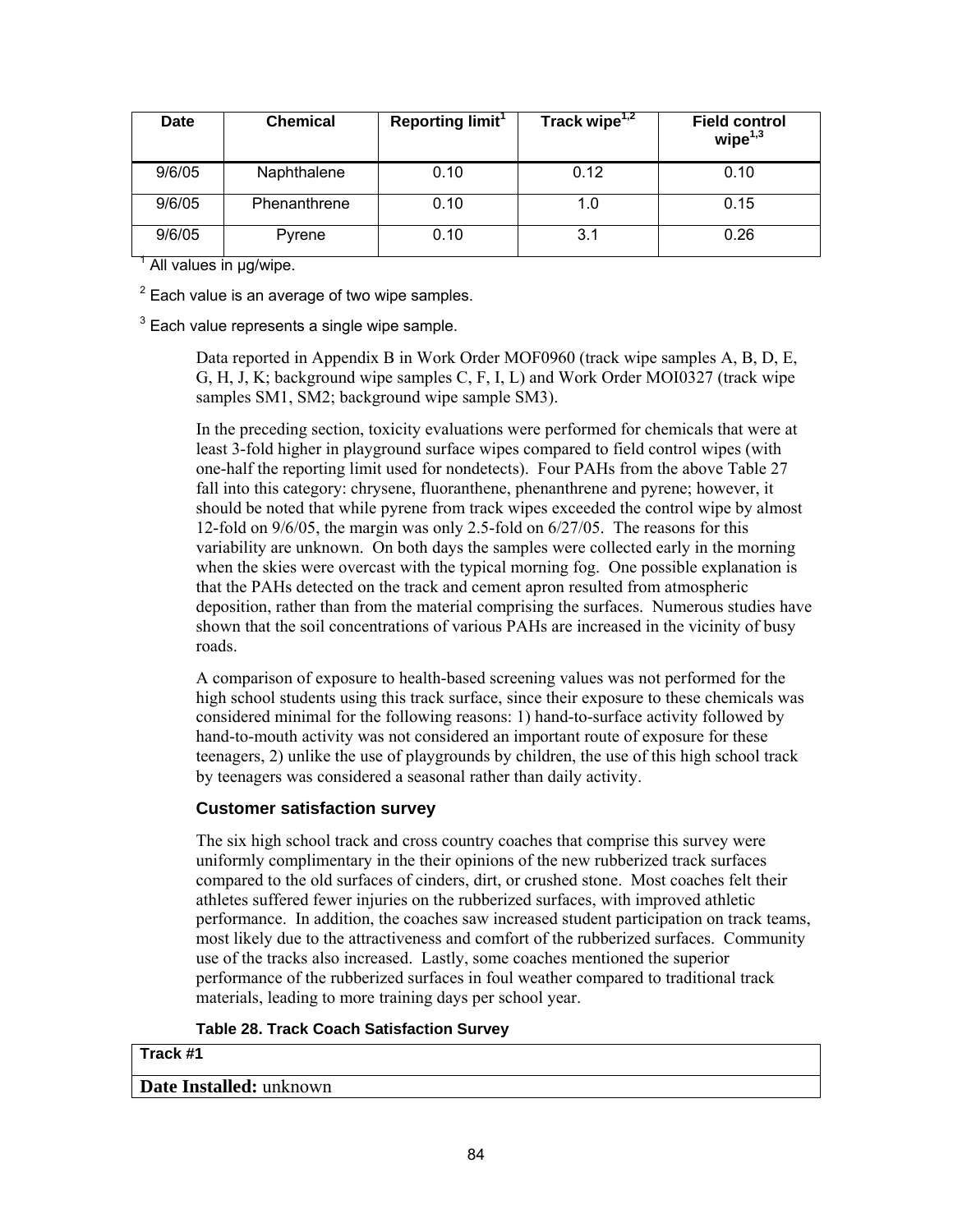**Previous Surface:** dirt

**Injury Effects:** unknown

**Athletic Performance:** more students have joined the track team-in the opinion of the coach, this is in large part due to the attractiveness of the new rubberized track

**Track #2**

**Date Installed:** in 2005

**Previous Surface:** clay and dirt

**Injury Effects:** fewer injuries in general compared to old track, fewer shin splints in particular

**Athletic Performance:** better athletic performance, including faster times; they can now train in foul weather; greater community use of the track

**Track #3**

**Date Installed:** October, 2003

Previous Surface: dirt and "granite fines"

**Injury Effects:** reduced shin splints especially in female distance runners

**Athletic Performance:** more students have joined the track team-in the opinion of the coach, this is in large part due to the attractiveness of the new rubberized track; the athletes can train harder and more often; there is increased usage of the track by people living in the neighborhood

**Track #4**

**Date Installed:** 2003

**Previous Surface:** crushed brick

**Injury Effects:** fewer injuries in general, fewer shin splints in particular

**Athletic Performance:** greatly improved times in the highly technical events, such as high hurdles

**Track #5**

**Date Installed:** 2004

Previous Surface: cinder, granite and sand

**Injury Effects:** dramatic decrease in shin splints and "runner's knee"

**Athletic Performance:** the softer rubberized surface allows the cross country team to train on the track, with more interval training-as a result, times for the distance events have decreased

**Track #6**

**Date Installed:** 2005

**Previous Surface:** unknown

**Injury Effects:** unknown but coach expects fewer injuries

**Athletic Performance:** unknown but coach expects more students will participate on the track team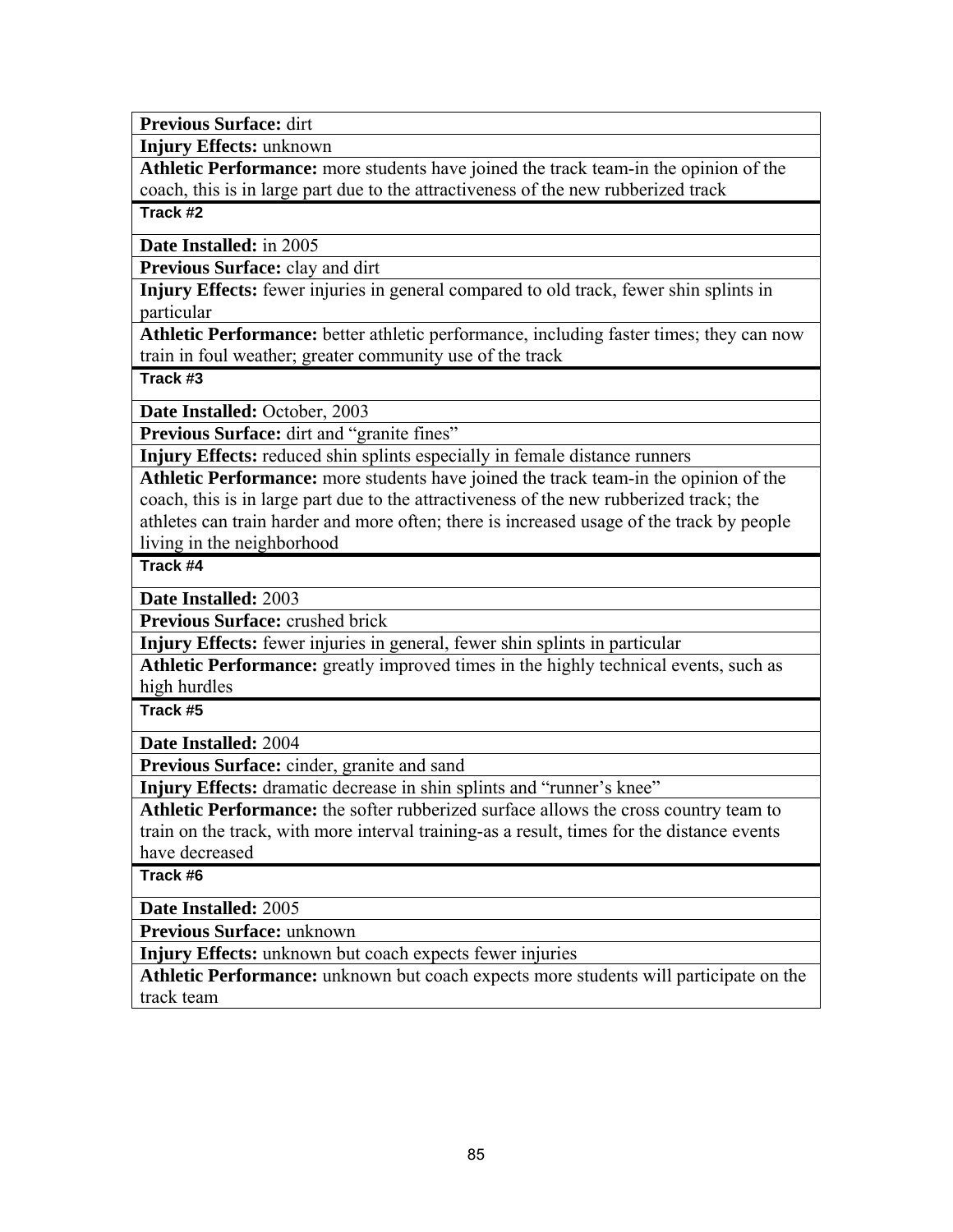# **Chapter 9: Skin Sensitization Testing of Rubberized Playground Surfacing**

# **Introduction**

Tires contain varying amounts of natural rubber, in addition to the more prevalent synthetic rubber called styrene-butadiene. Natural rubber contains latex, which can form allergenic proteins leading to hypersensitization in susceptible individuals. Sensitized individuals become extremely sensitive to subsequent contact with material carrying latex allergens. These latex complexes have caused mild to severe allergic responses from dermal contact and through inhalation. This purpose of this study was to determine the potential of the recycled tire product in playground surfaces to cause skin sensitization in a laboratory animal model.

No data were located on either the latex allergen content of tires, or skin sensitization by vulcanized tire rubber in dermally exposed humans or laboratory animals. More importantly for this contract, data are also lacking for playground surfaces made from recycled tires. Such surfaces could potentially cause contact skin sensitization via latex allergens, or other unidentified allergens. Therefore, to quantitatively assess the skin sensitization endpoint, a laboratory study was performed in which guinea pigs were dermally exposed to pieces of playground surfaces made from recycled tires. The guinea pig has served as an effective animal model for identifying human contact skin sensitizers (Robinson et al., 1989), including latex (Sugiura et al., 2002).

As mentioned above, the major type of rubber in tires is the synthetic polymer styrenebutadiene. Manufacturers often refer to a playground surface made of tire pieces as SBR (styrene-butadiene rubber). Most schools and towns in California that install playground surfaces of SBR choose to add a top layer of virgin, synthetic rubber called EPDM, which contains no latex allergens. The EPDM layer is installed over the SBR layer, either in the factory (tiles) or directly in the playground itself (pour-in-place), and provides an attractive, weather-resistant surface. A survey of CIWMB grantees (see above) showed that 86 percent of responders installed a pour-in-place SBR base layer covered by a pour-in-place EPDM top layer. A few installed rakeable crumb rubber (SBR only), tiles of SBR only, or tiles of SBR constructed with an EPDM top layer. Therefore, we performed skin sensitization testing using tiles of SBR, EPDM, and loose crumb rubber (SBR).

# **Materials and Methods**

Delayed skin sensitization testing was carried out by a modified Buehler method for solid materials according to testing guidelines (US EPA, 1998) and in accordance with Good Laboratory Practices at Product Safety Laboratories (Dayton, NJ). Guinea pigs were the test animals. The test samples were SBR tiles (Unity Surfacing, Hickesville, NY), EPDM tiles (All About Play, Sacramento, CA) and loose SBR crumb (West Coast Rubber Recycling, Gilroy, CA). All SBR was from recycled tires.

Skin sensitization testing consisted of three 6 hr induction exposures, each exposure separated by one week from the preceding exposure. All test samples were applied to the animals' skin. Then, after an additional two weeks, the animals were challenged with the test sample for 6 hrs and examined after 24 and 48 hours for signs of erythema (skin reddening). The negative control substance was high density polyethylene sheeting (TOLAS Health Care, Feasterville, PA), often used in medical packaging for its very low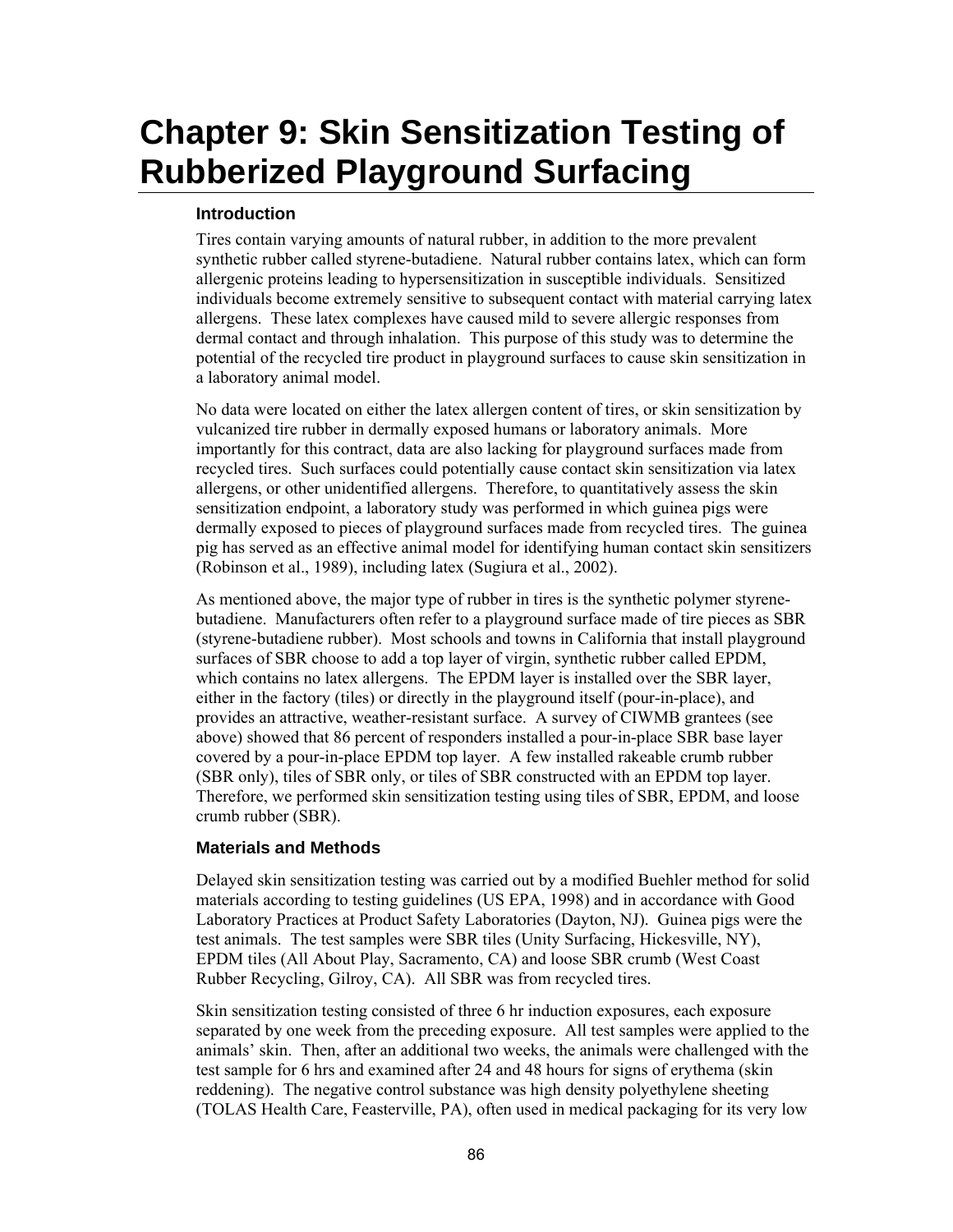incidence of allergic reaction. The positive control substance was alpha-Hexylcinnamaldehyde (HCA), a standard skin sensitizer. Additional controls included exposing animals to high density polyethylene for the induction exposure only, followed by challenge exposure to SBR or EPDM. The nine treatment groups are shown below:

| <b>Group</b> | <b>Induction</b> | Challenge        | # of animals |
|--------------|------------------|------------------|--------------|
| 1            | HD polyethylene  | HD polyethylene  | 10           |
| 2            | HD polyethylene  | SBR crumb        | 10           |
| 3            | SBR crumb        | <b>SBR</b> crumb | 10           |
| 4            | HD polyethylene  | <b>SBR</b> tile  | 10           |
| 5            | <b>SBR</b> tile  | <b>SBR</b> tile  | 10           |
| 6            | HD polyethylene  | <b>EPDM</b> tile | 10           |
| 7            | <b>EPDM</b> tile | <b>EPDM</b> tile | 10           |
| 8            | HCA <sup>1</sup> | <b>HCA</b>       | 10           |
| 9            | none             | <b>HCA</b>       | 5            |

<sup>1</sup> alpha-Hexylcinnamaldehyde (positive control)

Initially, the animals in the positive control group (#8) failed to exhibit skin sensitization reactions following the challenge exposure. No animals in any other group showed sensitization reactions either. Therefore, all animals were re-challenged seven days after the first challenge, in exactly the same manner with the same samples. The results of this re-challenge are shown below in the Results section.

The scoring system for characterizing skin reactions was as follows:

- 0 no reaction<br>0.5 very faint er
- very faint erythema, usually non-confluent $1$
- 1 faint erythema, usually confluent
- 2 moderate erythema
- 3 severe erythema with or without reaction

 $<sup>1</sup>$  not considered a positive reaction</sup>

# **Results**

A single animal in group #4 was euthanized for humane reasons on the second day of the test. There was no reason to believe that the morbidity observed in this animal was treatment related. All other animals displayed normal clinical signs, food consumption and weight gain for the duration of the test. No animal showed a positive skin reaction (skin score 1, 2 or 3) following any of the three induction doses. However, no positive reactions were observed after the challenge dose, including the positive control group. This made it necessary to re-challenge the animals seven days later. The need to rechallenge is common with this protocol (Buehler, 1994).

The skin reaction results from the re-challenge exposure are shown below. Fifty percent of the animals  $(5/10)$  in the positive control group  $(48)$  showed positive skin reactions (skin score of 1, 2 or 3) at 24 hours after re-challenge, indicating that skin sensitization had occurred. These positive skin reactions persisted to 48 hrs after re-challenge in four of the five animals. Persistent skin reactions are hallmarks of skin sensitization (Buehler, 1994). No other treatment group contained any animal with a positive response. Thus,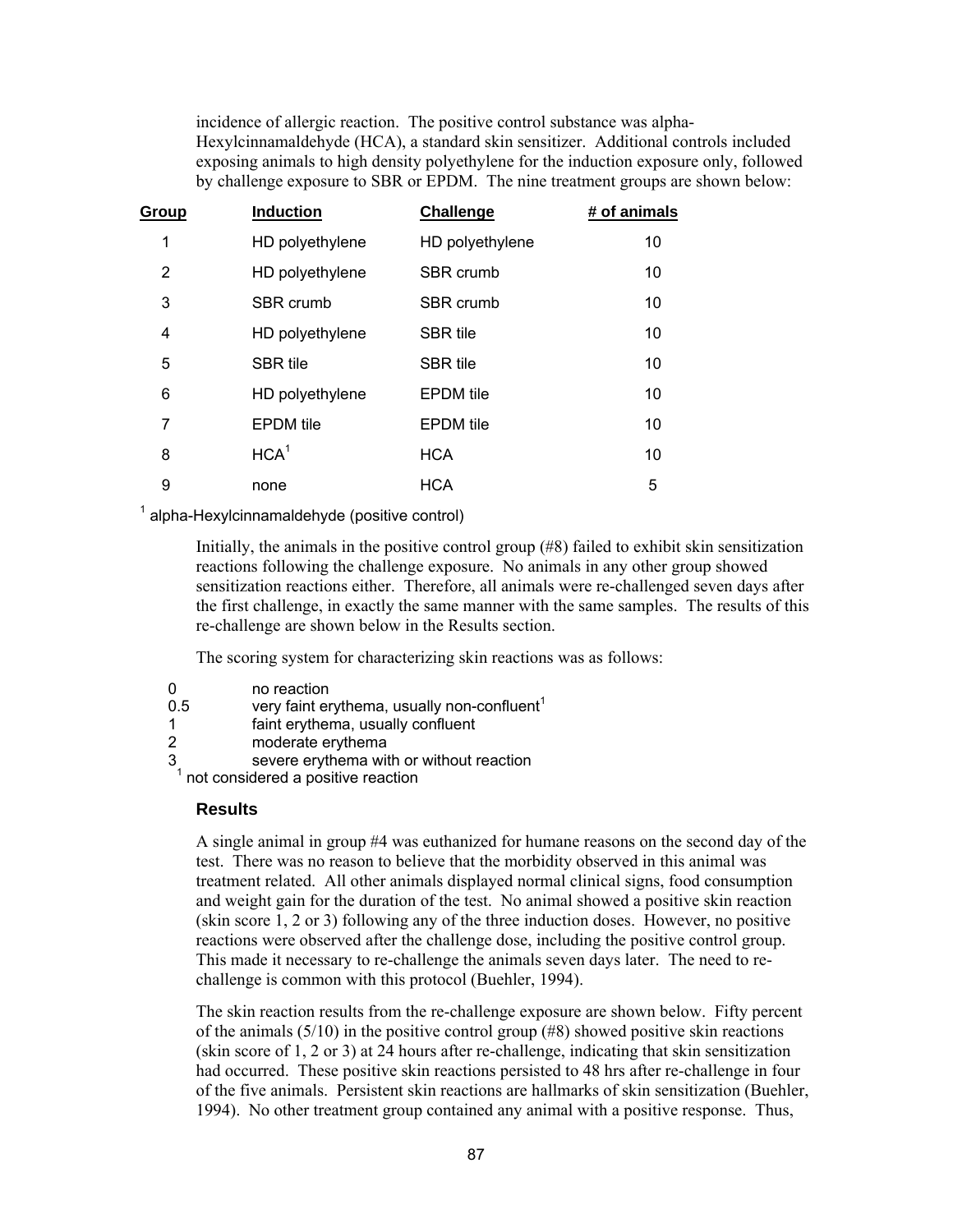the SBR tiles, SBR crumb and EPDM tiles were considered not to be contact skin sensitizers.

| Group | 24 hrs after re-challenge | 48 hrs after re-challenge |
|-------|---------------------------|---------------------------|
| 1     | 0                         | 0                         |
| 2     | 0                         | 0                         |
| 3     | 0                         | 0                         |
| 4     | 0                         | 0                         |
| 5     | 0                         | 0                         |
| 6     | 0                         | 0                         |
| 7     | 0                         | 0                         |
| 8     | 5/10                      | 4/10                      |
| 9     | 0                         | 0                         |

# **Numbers of animals showing positive skin reactions (skin score of 1, 2 or 3) following re-challenge1**

 $1$  Data reported in Appendix C.

#### **Discussion**

Tires contain some natural rubber, and natural rubber contains latex allergens. Following dermal contact, latex allergens can induce skin sensitization in susceptible individuals. It is also possible that tire rubber contains allergens other than latex. Children using playgrounds with surfaces made of recycled tires can be exposed to substances on those surfaces through dermal contact. Hands would probably be the most common points of contact, while children playing without shoes or socks would have multiple contacts through their feet. Thus, it is prudent to determine whether such dermal exposures lead to skin sensitization.

The protocol used here to test for skin sensitization is a standard protocol for identifying contact sensitizers (US EPA, 1998). The test animal of choice is the guinea pig. Of the 85 animals used in the current study, one animal became sick early on and was euthanized. All other animals remained healthy throughout the testing period, as demonstrated by their normal clinical signs and weight gain. The only animals showing sensitization were those in the positive control group that had been exposed to an induction and re-challenge dose of the skin sensitizer alpha-Hexylcinnamaldehyde.

Five of ten animals in this group exhibited positive skin reactions at 24 hours after rechallenge, with four of ten also exhibiting positive skin reactions at 48 hours. No animals in any other group displayed positive skin reactions. Thus, the validity of this test to detect skin sensitization was demonstrated, and no playground surface sample caused sensitization. The SBR tile and SBR crumb samples contained some natural rubber, and therefore they also contained some latex allergens. However, the allergens may have become denatured during the vulcanization process, thereby losing the ability to cause skin sensitization. EPDM does not contain latex allergens. Nonetheless, it was tested and did not elicit skin sensitization.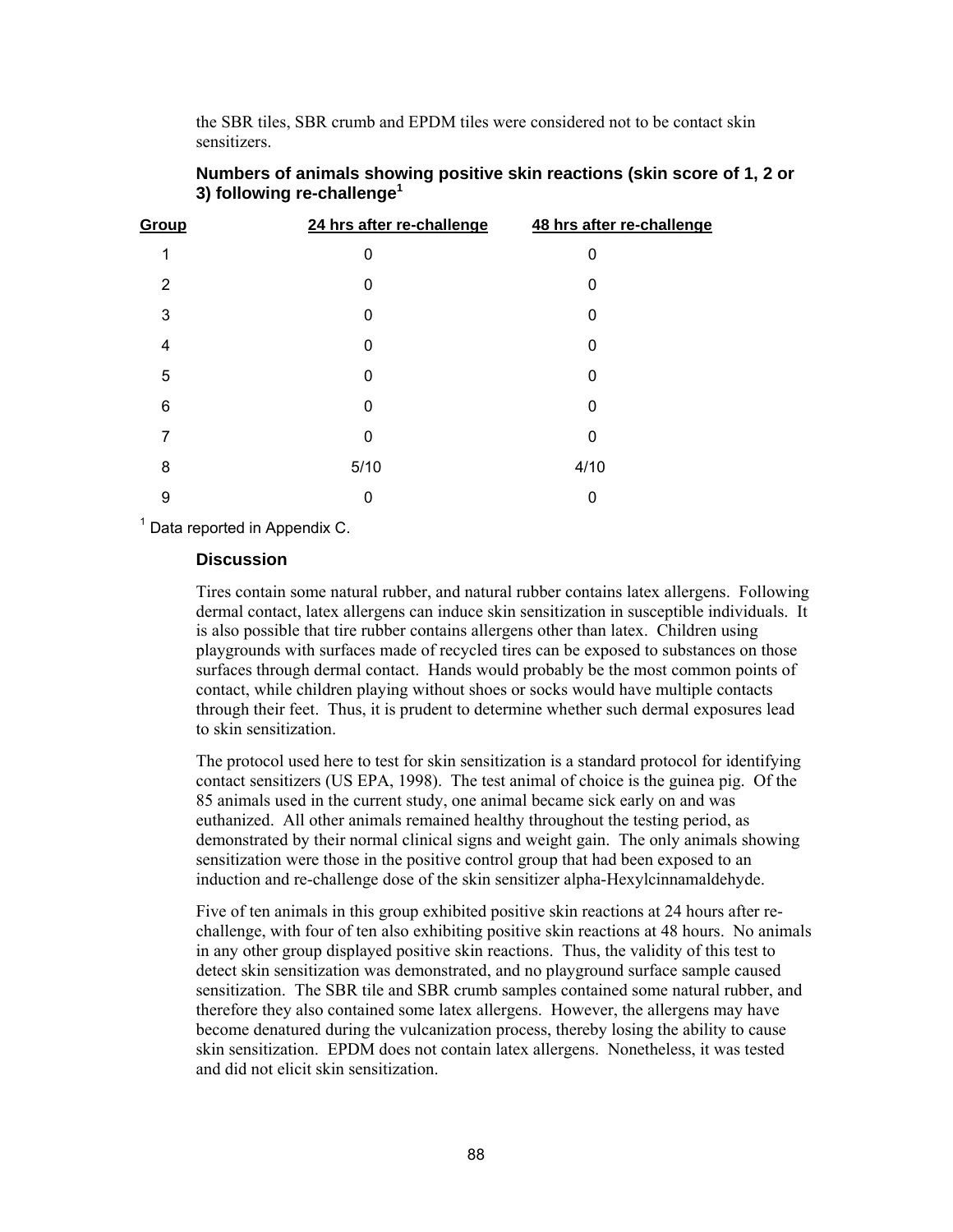These results suggest that recycled tires (SBR) used in playground surfaces do not cause skin sensitization in children. In addition, skin sensitization was not induced by EPDM, the material that is often used as a top layer to cover a bottom layer of SBR.

In performing risk assessment for potential skin sensitizers in humans, it has been recommended that human skin testing should follow testing in the guinea pig (Robinson et al., 1989). Nonetheless, negative results in the guinea pig, as found in our tests of SBR and EPDM, have been accurate predictors of negative results in humans (Robinson et al., 1989). Thus, these test results stand as evidence that playground surfaces made of recycled tires do not constitute a skin sensitization risk to children.

# **Conclusions**

- Skin sensitization testing was performed with the guinea pig as test animal.
- Three materials used in rubberized playground surfaces were tested: 1) loose crumb rubber made from recycled tires, 2) tiles molded from tire shreds mixed with a binder, 3) tiles molded from particles of the synthetic rubber EPDM mixed with a binder.
- None of the components of rubberized playground surfaces caused any skin sensitization, while the positive control substance (alpha-Hexylcinnamaldehyde) produced positive reactions in 40-50 percent of the animals.
- These data suggest that playground surfaces made of recycled tires do not constitute a skin sensitization risk to children.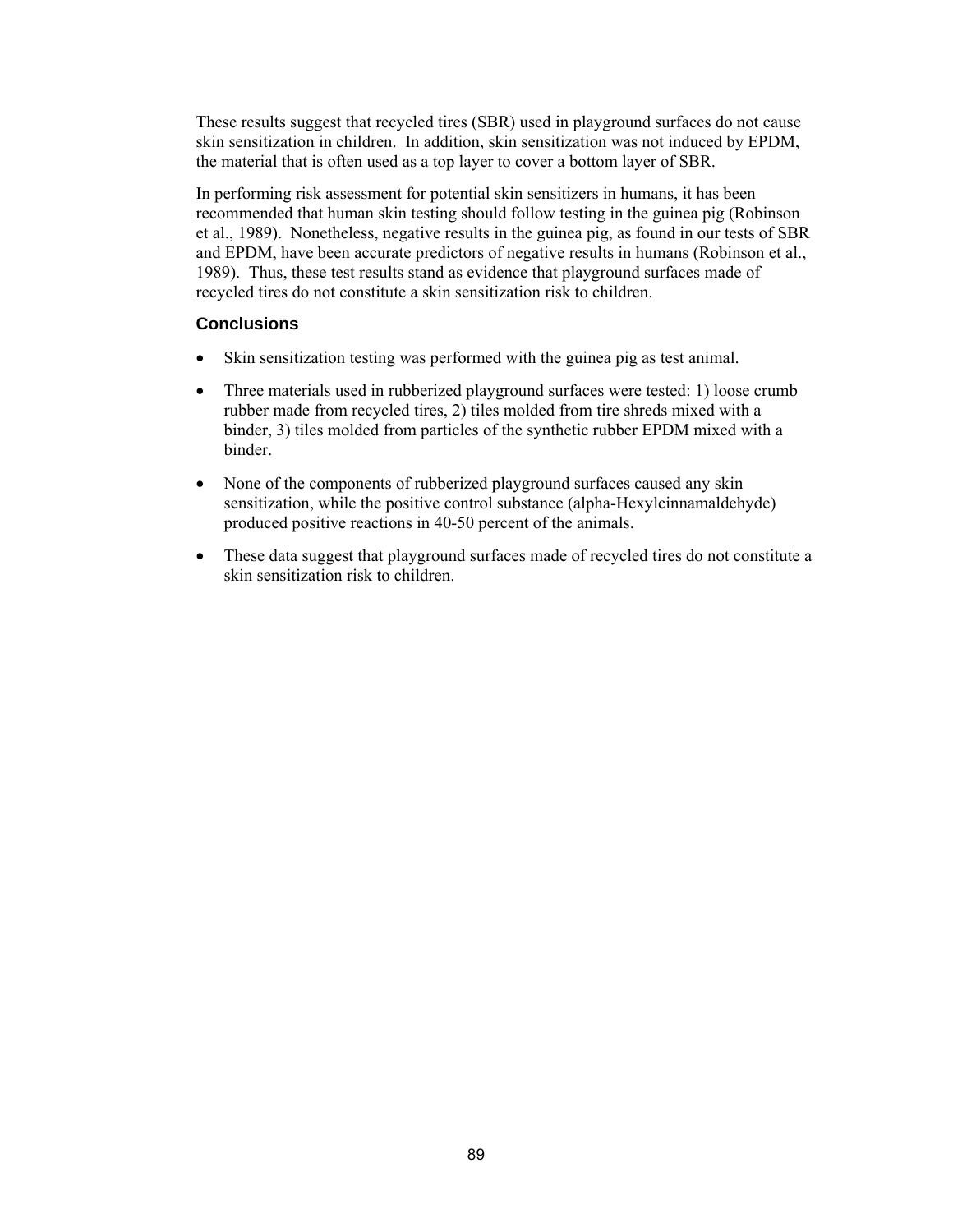# **Chapter 10: Ecotoxicity of recycled tires including Yulupa Elementary School tire chips fire**

# **Introduction**

This section addresses the potential of recycled tires as a source of soil or groundwater contamination, and if so, whether the contamination is sufficiently high to constitute a hazard to the ecology. In addition, the results of toxicity testing in sentinel organisms are presented as an indication of the potential of recycled tires to adversely impact the animals and plants that compose many local ecologies.

# **Soil Contamination**

Five studies contained measurements of metals and chemicals in soil either containing or within a few feet of recycled tire applications (Table 29). These applications were in a playground surface (CIWMB, 2004), in roadbed construction (Minnesota Pollution Control Agency, 1990), as cover for school parking lots and roadways (FCCJNC, 1999), as a rootzone amendment for the cultivation of turf grass (Boniak et al., 2001) and in a septic tank field (Amoozengar and Robarge, undated). A study by Newman et al. (1997) added ground tires to the potting medium used to grow hot-house flowers, while in a laboratory study by Smolders and Degryse (2002), fine tire debris was mixed with soil, allowed to weather, and filtered with water to measure the leaching of zinc.

Neither the playground study nor the roadbed study detected significant increases in metals or chemicals in the soil near the recycled tires (compared to background). For the turf grass application, the maximum increase in soil zinc was to 31 ppm: a level within the range of most agricultural soils in southern Illinois (Boniak et al., 2001). Soil zinc also increased in the laboratory study by Smolders and Degryse (2002), while both zinc and copper increased in the potting medium used to grow geraniums in a hot-house (Newman et al., 1997).

The parking lot study (FCCJNC, 1999) measured increases that correlated with the presence of recycled tire chips as cover for road surfaces: however, only the increase in iron appears to be significant based on the data presented in the report. As discussed previously in this report, the iron most likely originates from the steel belts and beads used in tire construction. At least 99 percent of this steel material is removed when tires are processed into crumb rubber for use in playground construction. Lastly, while the soil within 5 cm of rubber/gravel trenches of a septic field contained elevated levels of Zn, Se, Cr and Ni, the levels of the first three fell to background between 5 and 20 cm (Amoozegar and Robarge, undated).

None of the soil levels of metals or toluene measured in these studies exceeded either the U.S. EPA Region 9 Preliminary Remedial Goals for soil (U.S. EPA, 2003d), the screening values for soil-bound chemicals recently proposed by OEHHA (2005b), or the California Regional Water Quality Control Board Environmental Screening Levels (2003). Therefore, this limited data suggests that recycled tires do not leach sufficient chemicals into the surrounding soil so as to present a risk to human health.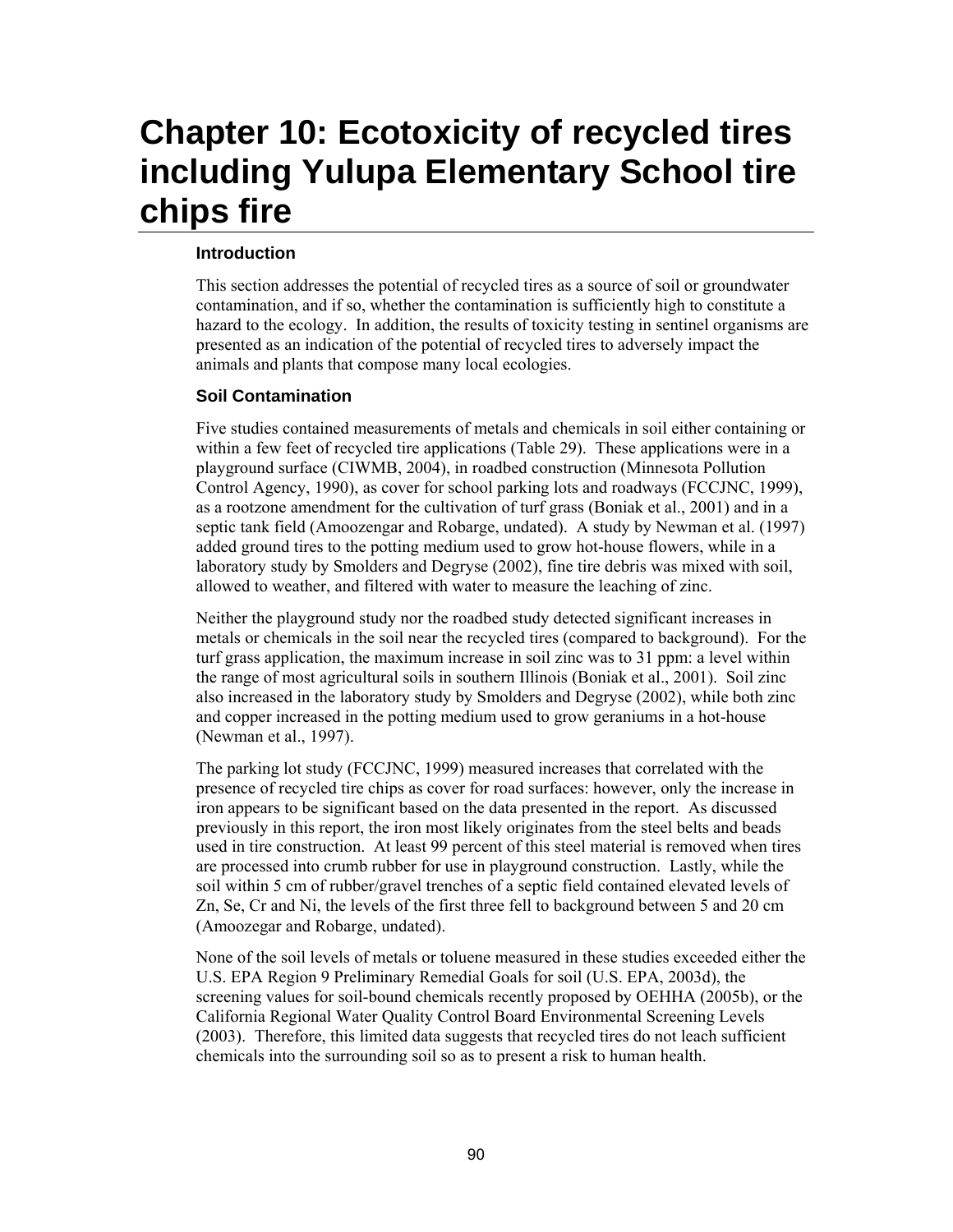#### **Ecological toxicity**

With regard to ecological toxicity, the screening levels set by the California Regional Water Quality Control Board (2003) also address risks to the flora and fauna. None of the levels reported in Table 29 exceed those screening levels; thus, risks to the health of the non-human organisms are not expected by those criteria. However, another set of Preliminary Remediation Goals for Ecological Endpoints (Efroymson et al., 1997) include soil values for zinc (8.5 ppm) and selenium (210 ppb) that are exceeded by the corresponding values in the table. In the case of selenium, the screening value is based on toxicity in the White-footed mouse, while the screening value for zinc is based on toxicity in the American woodcock.

Thus, ecological effects from contaminated soil cannot be ruled out based on these Preliminary Remediation Goals, although the selenium level in the soil was only marginally higher than the PRG and the zinc levels were close to the normal background levels. It should be added that these PRGs (Efroymson et al., 1997) assume widespread soil contamination and unlimited access of the wildlife to the contaminated soil. Since the soil values in the table reflect measurements made no more than a few feet away from the tire rubber, it is quite possible that any detected contamination did not extend more than a few feet. In the case of the only playground for which soil data exist (CIWMB, 2004 in Table 29) this was the case, since only background levels of metals and chemicals were present where the soil was sampled at 1.5 feet below the rubber chip layer.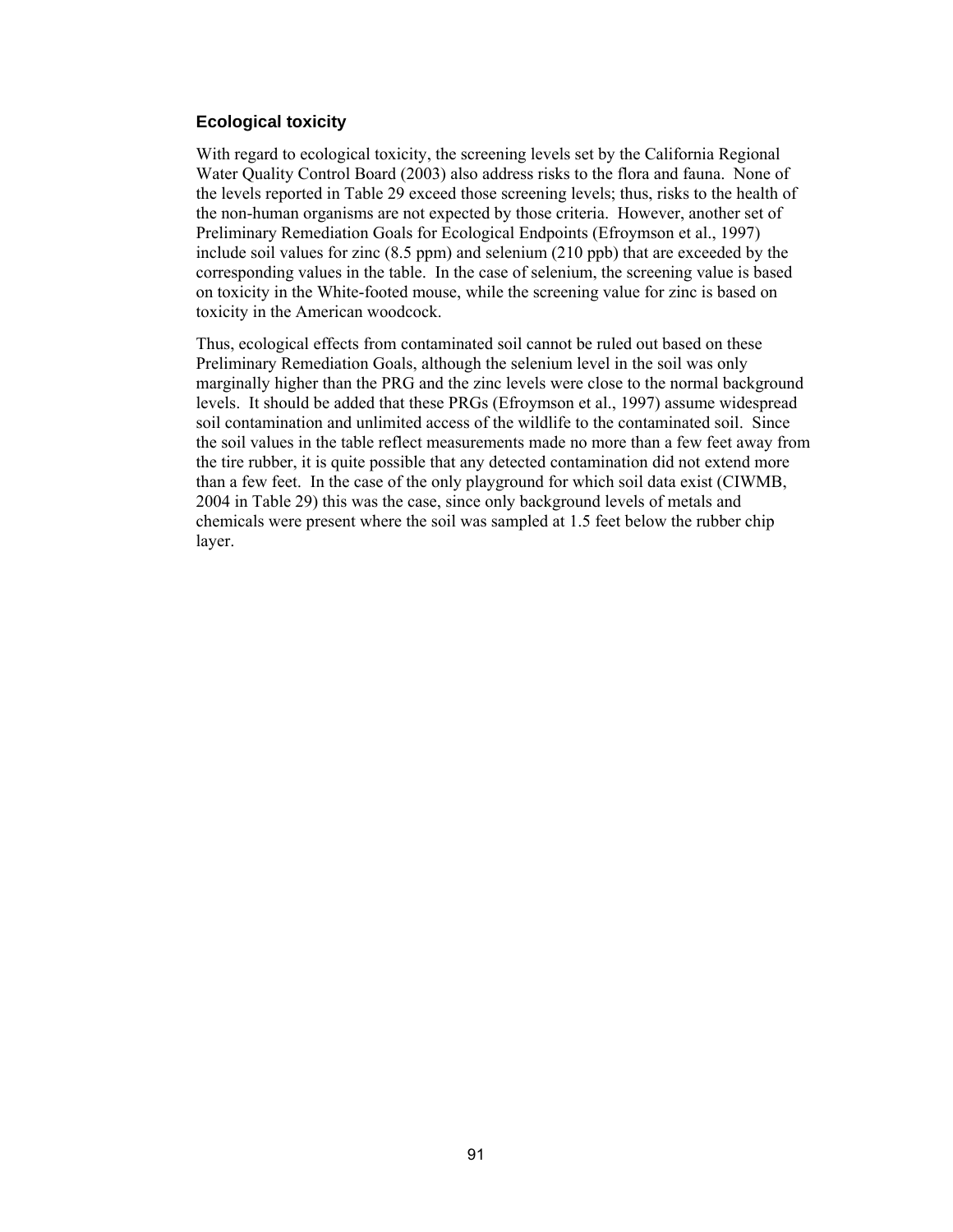**Table 29. Soil analysis in the vicinity of recycled tires used in road/parking lot construction, a playground surface, or as a soil amendment.** 

| <b>Citation</b>                             | <b>Methods</b>                                                                                                                                                  | <b>Findings</b>                                                                                                                                                                                                                                                                                               |
|---------------------------------------------|-----------------------------------------------------------------------------------------------------------------------------------------------------------------|---------------------------------------------------------------------------------------------------------------------------------------------------------------------------------------------------------------------------------------------------------------------------------------------------------------|
| Amoozegar and<br>Robarge, undated           | Chipped tires mixed with gravel and used to fill trenches of<br>a septic system                                                                                 | Soil within 5 cm of trenches was at least 3-fold above<br>background for Zn, Se, Cr (total) and Ni; levels of all but Ni<br>fell to background between 5 and 20 cm of trenches                                                                                                                                |
| Boniak et al., 2001                         | Crumb rubber mixed with soil for use as a rootzone mix at<br>20, 30 or 40% rubber/g soil; grass was planted and soil<br>analyzed approximately one year later   | Soil zinc content increased 7- to 16-fold to 31 ppm (but still<br>within range of most soil in southern Illinois), soil<br>phosphorous and potassium increased up to 2-fold                                                                                                                                   |
| <b>CIWMB, 2004</b>                          | 3-24 inches of tire chips used as playground surface for 5<br>years; soil sampled 1.5 feet below tire layer                                                     | Metals, VOCs, PAHs, dioxins and furans all at or below<br>background levels                                                                                                                                                                                                                                   |
| FCCJNC, 1999                                | Ground rubber used to cover dirt parking areas and<br>internal roadways of a community college; soil sampled<br>from directly beneath tire layer over 2.5 years | Toluene 63 ppb, antimony 500 ppb, copper 2.3 ppm, iron<br>960 ppm, lead 13 ppm, zinc 45 ppm, barium 10 ppm,<br>selenium 253 ppb, all elevated compared to pre-installation<br>baselines (largest increase was for iron, at least 50-fold); all<br>levels of contamination were below state soil cleanup goals |
| Minnesota Pollution<br>Control Agency, 1990 | Shredded tires used in roadbed construction; soil sampled<br>3 feet from tire layers and 4 feet below the surface                                               | Fifteen metals measured; 5 were elevated (about 2-fold)<br>relative to background levels, however, the differences<br>were not significant                                                                                                                                                                    |
| Newman et al., 1997                         | Ground tire rubber mixed with peat and/or vermiculite for<br>use as a medium for growing hot-house geraniums (2)<br>months duration)                            | Medium containing rubber had zinc and copper levels that<br>were 40- and 11-fold greater than controls.                                                                                                                                                                                                       |
| Smolders and<br>Degryse, 2002               | Fine rubber tire debris mixed with soil and allowed to<br>weather outside for eleven months                                                                     | Leachates from soil/rubber mixtures analyzed for Zn: the Zn<br>content of leachate from truck tire rubber/soil was not<br>different from controls, while the Zn content of leachate<br>from car tire rubber/soil was three-fold higher than control                                                           |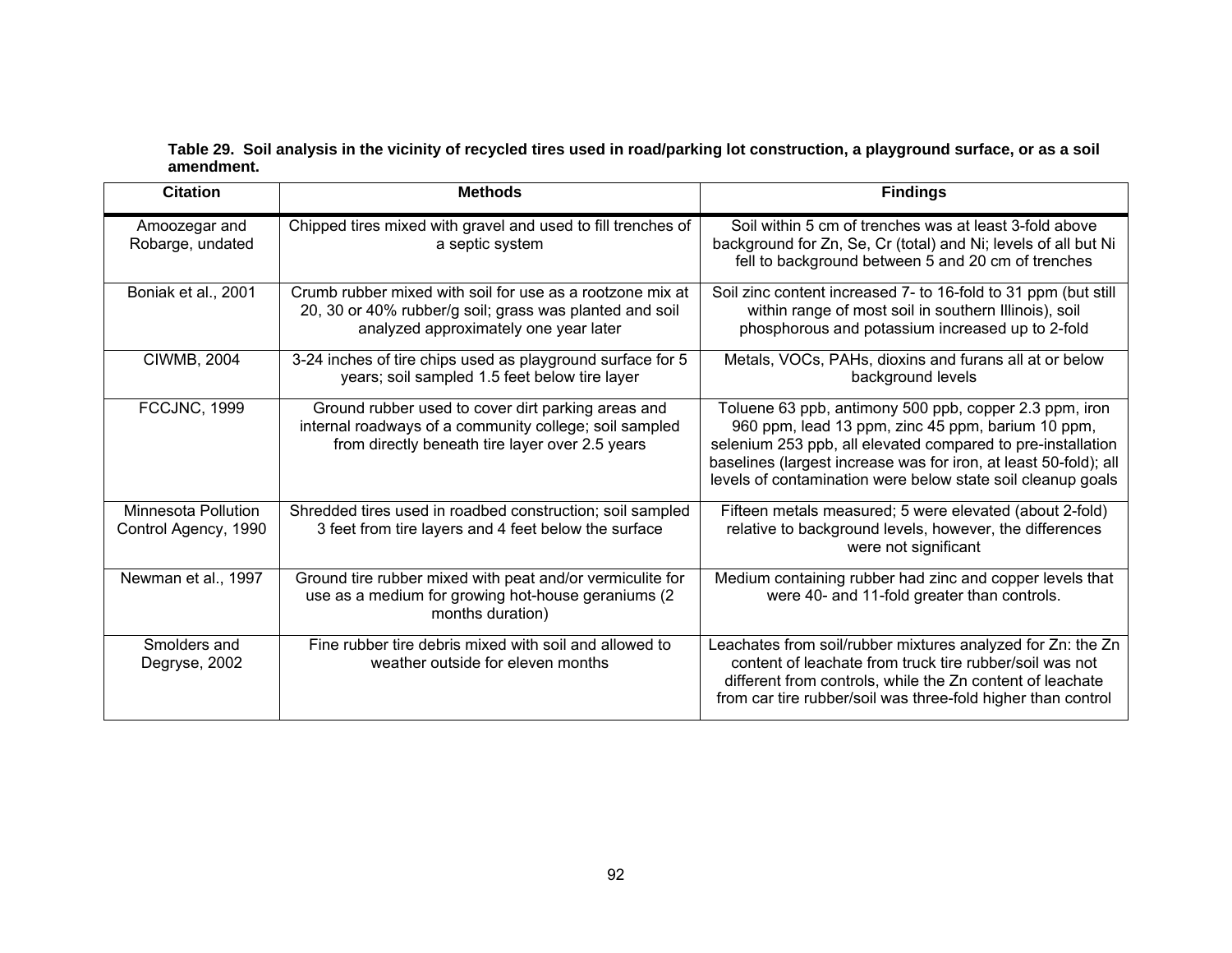# *A Case Study of Possible Soil Contamination: Evaluation of the Construction Completion Report for the Yulupa Elementary School Tire Chip Fire, Sonoma County, June 2004 (CIWMB, 2004)*

# **Summary**

- A playground surface made of recycled tire chips burned at the Yulupa School. A clean-up followed.
- Environmental measurements were made by the US EPA and by DTSC of CAL EPA.
- The US EPA report showed:
	- 5. The soil/rubber material removed from the site was not hazardous waste and could be disposed of in a Class III landfill.
	- 6. The air above the burn site posed no health risks to clean-up workers.
	- 7. The soil below the burned layer posed no significant risks to human health.
- The DTSC report showed**:** 
	- 1. The soil remaining after the clean-up contained only background levels of chemicals, suggesting the tire chips had not released chemicals into the soil.
	- 2. A human health risk assessment confirmed that the background levels of chemicals in the soil remaining after the clean-up were not expected to produce health effects in persons using the school site.

# **Introduction**

The Yulupa School fire occurred in August, 2003, in a playground surface composed of metal-free rubber chips derived from recycled tire side-walls. The chips had been in place for over five years. The chip layer varied from 3-24 inches deep. Under the chip layer was a bed of fill material of undetermined depth. Approximately 50 percent of the chip surface burned in the fire, which lasted about 15 minutes. The subsequent activities were aimed at removing all rubber material and a layer of soil under the rubber, followed by testing whether the remaining soil contained tire chip-derived toxicants that posed a health hazard to persons attending the school.

# **US EPA Assessment Sampling Report**

A contractor was hired by US EPA to assess the following:

- 1. Whether the soil below the burned chip layer had become contaminated with rubberderived chemicals.
- 2. Whether the soil removed from the site should be classified as hazardous waste.
- 3. Whether the air sampled during one day of clean-up activities was contaminated with any rubber-derived chemicals or dust.

**OEHHA Evaluation:** While some soil samples from beneath the combusted tire chip layer contained levels of metals and/or chemicals that were above reporting limits, since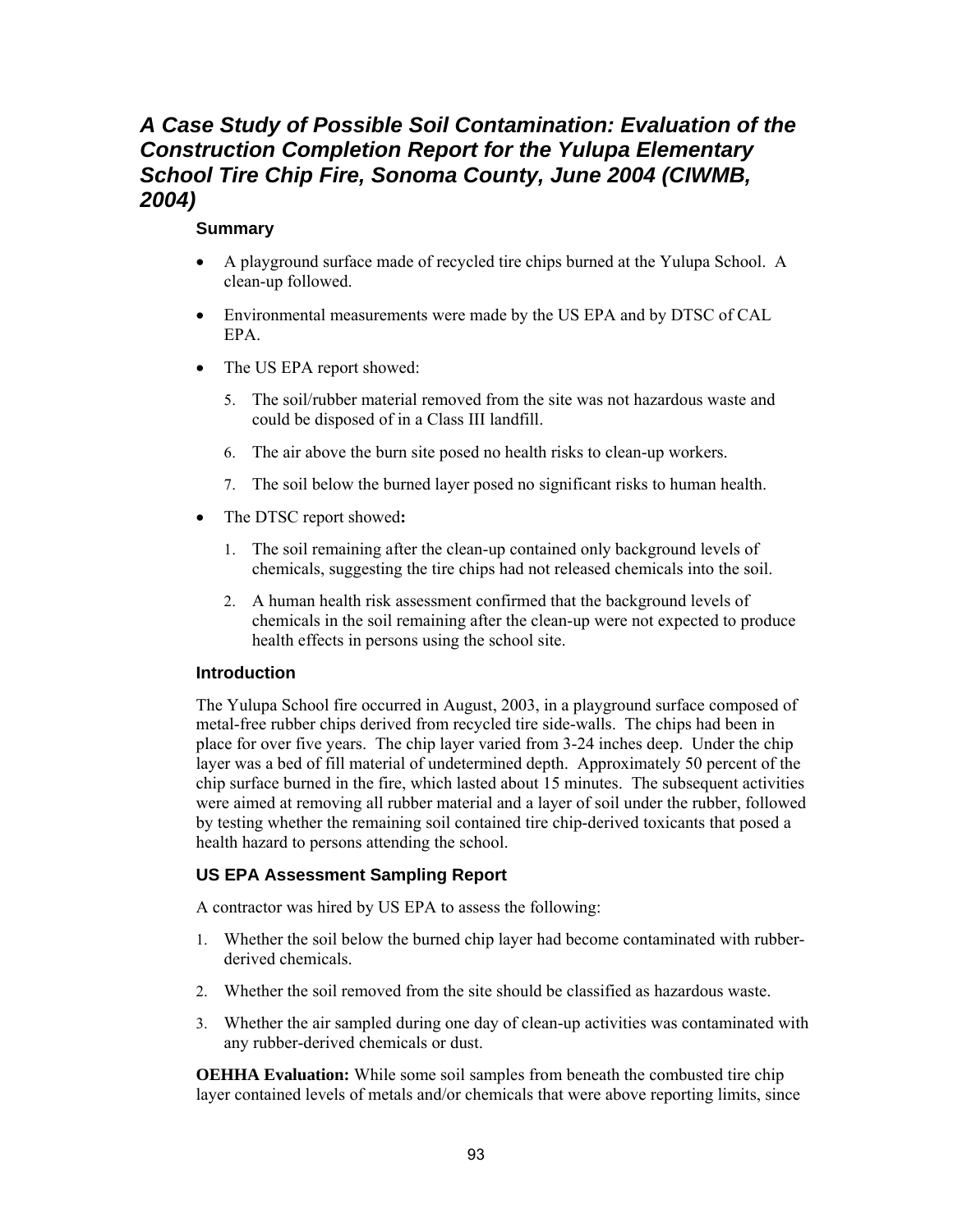only a single background sample was analyzed, it was not possible to determine whether any substance detected below the tire chip layer was significantly higher than background. Accurate determination of background was particularly important in this instance, given that the entire playground was built on top of fill material brought in from another location. None of the reported levels approached the US EPA Region 9 Preliminary Remediation Goals for Soil or the OEHHA (2005b) Human-Exposure-Based Screening Numbers to Aid Estimation of Cleanup Costs for Contaminated Soil. Thus, human health effects were not expected.

A variety of procedures were used to demonstrate that the soil removed from the burn area was not hazardous waste. Thus, the soil could be disposed of in a class III landfill.

Two of four air samples taken from around the perimeter of the playground during the clean-up were slightly above the detection limit for zinc. It was concluded that no significant personal health risks were posed to clean-up workers by any of the monitored chemicals (zinc, dust, benzene, polycyclic aromatic hydrocarbons, total hydrocarbons, carbon monoxide or explosive atmospheres).

#### **DTSC Confirmation Sampling Plan and Report**

After the tire chips had been removed along with a layer of fill extending 1.5 feet below the chip layer, the remaining soil was sampled for analysis of metals, VOCs, PAHs, dioxins and furans. Four background samples from nonimpacted areas at the school were analyzed for metals only. In addition, three soil samples were taken from points adjacent to the playground downwind of the fire. These "adjacent" samples were from under a six inch layer of wood chips.

**OEHHA Evaluation:** No VOCs were detected in any samples. A variety of PAHs were detected in samples from under the playground and adjacent/downwind of the playground fire. Although background PAH levels at nonimpacted locations were not determined, historical background levels measured in urban US soil (ATSDR, 1995) were actually higher than the levels measured in the Yulupa school samples. Similarly, levels of dioxins and furans in soil samples from under the burned chip layer were five-fold lower than the mean background levels in US rural soil and in California agricultural soil (Australian Government, 2004). These results suggest that neither the burned nor unburned tire chips released measurable amounts of these chemicals into the soil that remained after the clean-up (i.e., in soil at 1.5 feet below the chip layer).

Levels of five metals detected at one of three adjacent sites downwind of the playground were considered above background; however, the following suggest that these levels were not tire-derived:

- 1. The two other samples at adjacent/downwind sites were not above background for these metals.
- 2. No samples from under the chip layer were above background for these metals.

The soil measurements made by DTSC suggest that neither burned nor unburned tire chips in the Yulupa playground released chemicals into the soil that remained following the clean-up. Nonetheless, a human health risk assessment was performed based on the measured levels of both carcinogens and noncarcinogens. For carcinogens, the risk was determined to be less than  $10^{-6}$ , and for noncarcinogens the hazard index was less than 1. Thus, health effects were not expected for persons using the school site following the clean-up.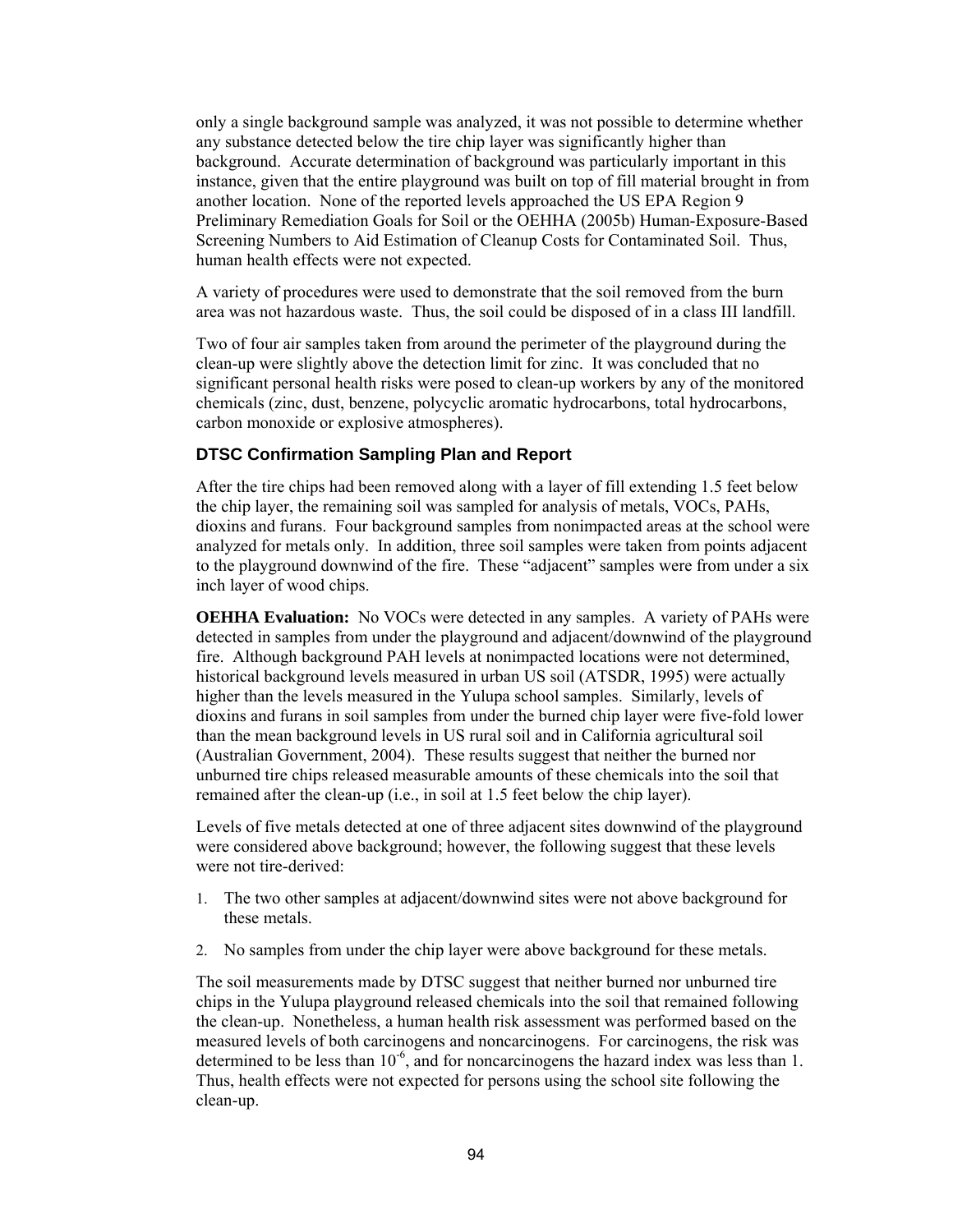#### **Groundwater contamination**

Although groundwater is a part of most local ecologies, its contamination usually represents only a human health risk in so far as it serves as a source of drinking water. However, groundwater can also be used for crop irrigation and as a drinking water source for livestock. Groundwater can also enter surface water systems such as lakes and streams. Thus, groundwater contamination has the potential to affect surface flora and fauna.

Five studies were located which analyzed groundwater for tire-derived metals and compounds (Table 30). For the studies by the Minnesota Pollution Control Agency (1990), Humphrey and Katz (2001) and Exponent (2003), the tire shreds were located below the water table; thus, the shreds were in constant hydraulic communication with the local groundwater. In the cases of storm runoff from crumb rubber-covered areas of a parking lot (FCCJNC, 1999) or storm seepage through a road embankment made of sand and tire shreds (Yoon et al., 2005), the rainwater entered the local groundwater followed by sampling of the groundwater.

Iron was noteworthy as the only substance identified in four of the studies as exceeding the US EPA National Drinking Water Standard (2005a); for iron the standard was a Secondary National Drinking Water Standard. Exceeding a Secondary Drinking Water Standard is associated with cosmetic or aesthetic effects. In the study by the Minnesota Pollution Control Agency (1990) the iron standard was exceeded by 1000-fold. As discussed earlier in this report, the source of iron in these studies was most likely the steel belts and beads used in tire construction. Since current methods for processing tires into crumb rubber for use in playgrounds includes a step that removes 99% of the steel material, the iron levels leaching from rubberized playgrounds should be at least 100-fold lower than those cited above.

Manganese exceeded its Secondary National Drinking Water Standard in two of the studies (maximum 26-fold higher). Like iron, it probably also originated from the steel belts and beads in the tires. Cadmium, chromium, aluminum and lead exceeded their National Primary Drinking Water Standards in the single study by the Minnesota Pollution Control Agency (1990). All other levels of compounds or metals either fell below their National Drinking Water Standard or had no standard established for them.

It should be noted that in the study by Humphrey and Katz (2001), almost all high values from within the tire trench fell to background at three meters downgradient from the trench. Similarly, Exponent (2003) reported that the iron concentration was only elevated in the area close to the tire shreds, and that leached iron was quickly diluted or precipitated within 2-10 feet of the tire trench. Iron was specifically discussed since it was believed to be responsible for the toxicity of the groundwater from the tire trench towards *Ceriodaphnia dubia*. Thus, these limited data suggest that the tire-derived contaminants in groundwater do not migrate very far from their source.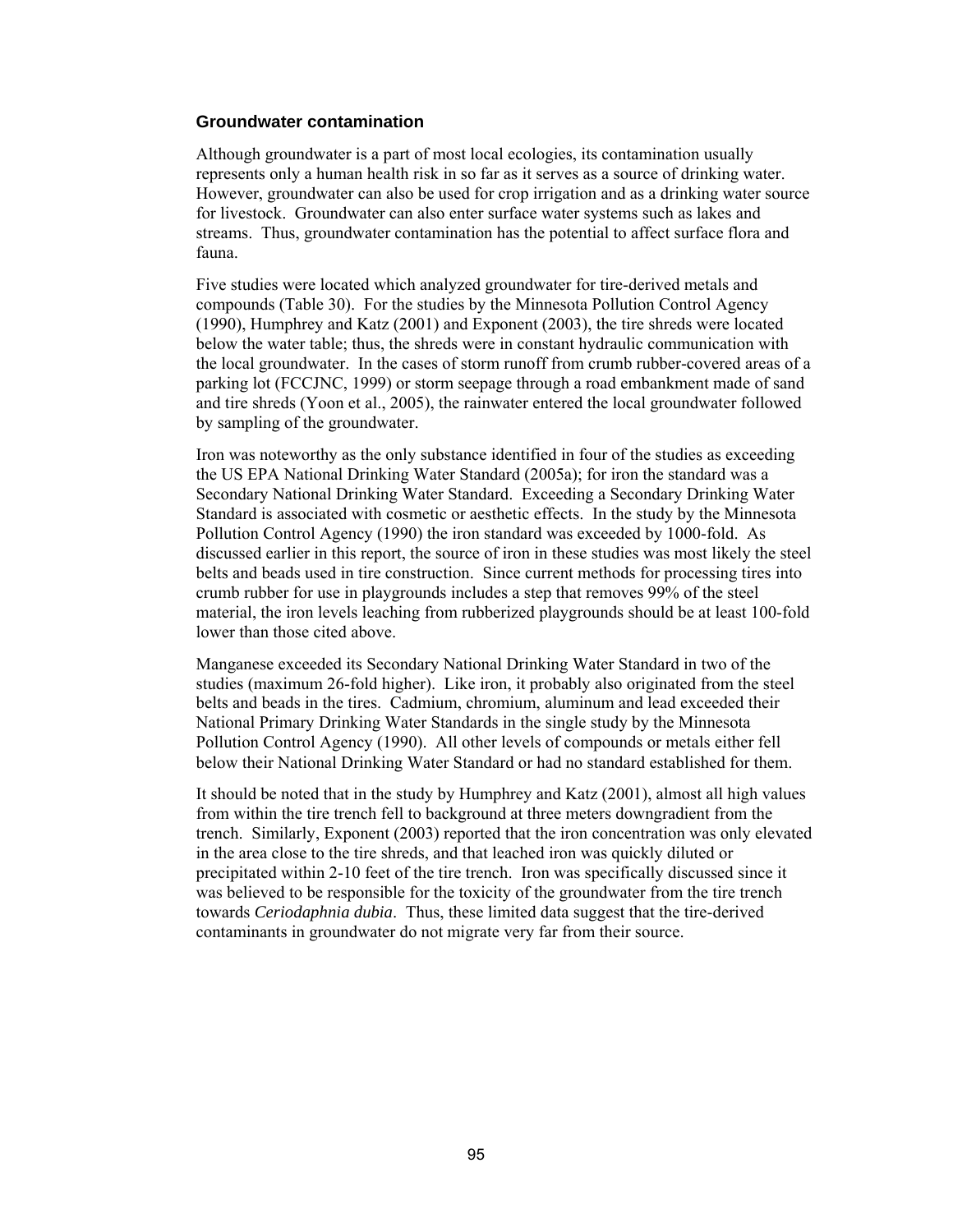**Table 30. Groundwater analysis in the vicinity of recycled tires used in road and parking lot construction, and in underground test trenches.** 

| <b>Citation</b>                                    | <b>Methods</b>                                                                                                                                                                                                                                | <b>Findings</b>                                                                                                                                                                                                                                                                                                                                                                               |
|----------------------------------------------------|-----------------------------------------------------------------------------------------------------------------------------------------------------------------------------------------------------------------------------------------------|-----------------------------------------------------------------------------------------------------------------------------------------------------------------------------------------------------------------------------------------------------------------------------------------------------------------------------------------------------------------------------------------------|
| Exponent, 2003                                     | Groundwater collected from shredded tire trench located<br>in saturated soil below the water table; water samples<br>taken from inside trench and at a well 2 feet downgradient<br>from the trench                                            | Concentrations above background, all in ppb:<br>chloroethane 2; 1,1-dichloroethane 2; cis-1,2-<br>dichloroethene 16; benzene 1.6; trichloroethene 0.8;<br>toluene 2.6; N-Nitrosodimethylamine 7; N-<br>Nitrosodiphenylamine 7; aniline 100; bis(2-<br>ethylhexyl)phthalate 5; acetone 11; iron 80,000;<br>manganese 570; zinc 90; barium 30                                                   |
| FCCJNC, 1999                                       | Ground rubber used to cover dirt parking areas and<br>internal roadways of a community college; groundwater<br>sampled from wells within a few meters of rubber-covered<br>areas; wells were "in hydraulic communication with the<br>aquifer" | Concentrations above background, all in ppb: total<br>xylenes 1.4; iron 1,500; chromium 4                                                                                                                                                                                                                                                                                                     |
| Humphrey and Katz, 2001                            | Groundwater collected from shredded tire trench located<br>in saturated soil below the water table; water samples<br>taken from inside trench and at a well 3 meters<br>downgradient from the trench                                          | Concentrations inside trench and above background,<br>all in ppb: 1,1-dichloroethane 6; 4-methyl-2-<br>pentanone 58; acetone 28; benzene 4; chloroethane<br>4; cis-1,2-dichloroethene 24; aniline 71; phenol 33;<br>m+p cresol 39; iron 33,000; manganese 1,300; zinc<br>26; almost all values were at background in the<br>groundwater sampled 3 meters downgradient from<br>the tire trench |
| <b>Minnesota Pollution Control</b><br>Agency, 1990 | Road bed construction with tire shreds over a wetland<br>area; groundwater sampled from wells within a few feet of<br>road bed                                                                                                                | Concentrations above background, all in ppb:<br>aluminum 180,000; barium 2000; cadmium 32;<br>chromium (total) 350; iron 300,000; lead 230; zinc<br>870                                                                                                                                                                                                                                       |
| Yoon et al., 2005                                  | Tires shreds used in constructing a road embankment;<br>groundwater sampled from a well adjacent to and<br>downgradient of the embankment                                                                                                     | Metal concentrations above background, all in ppb:<br>arsenic 19; barium 113; cadmium 1.1; chromium<br>(total) 55; selenium 23                                                                                                                                                                                                                                                                |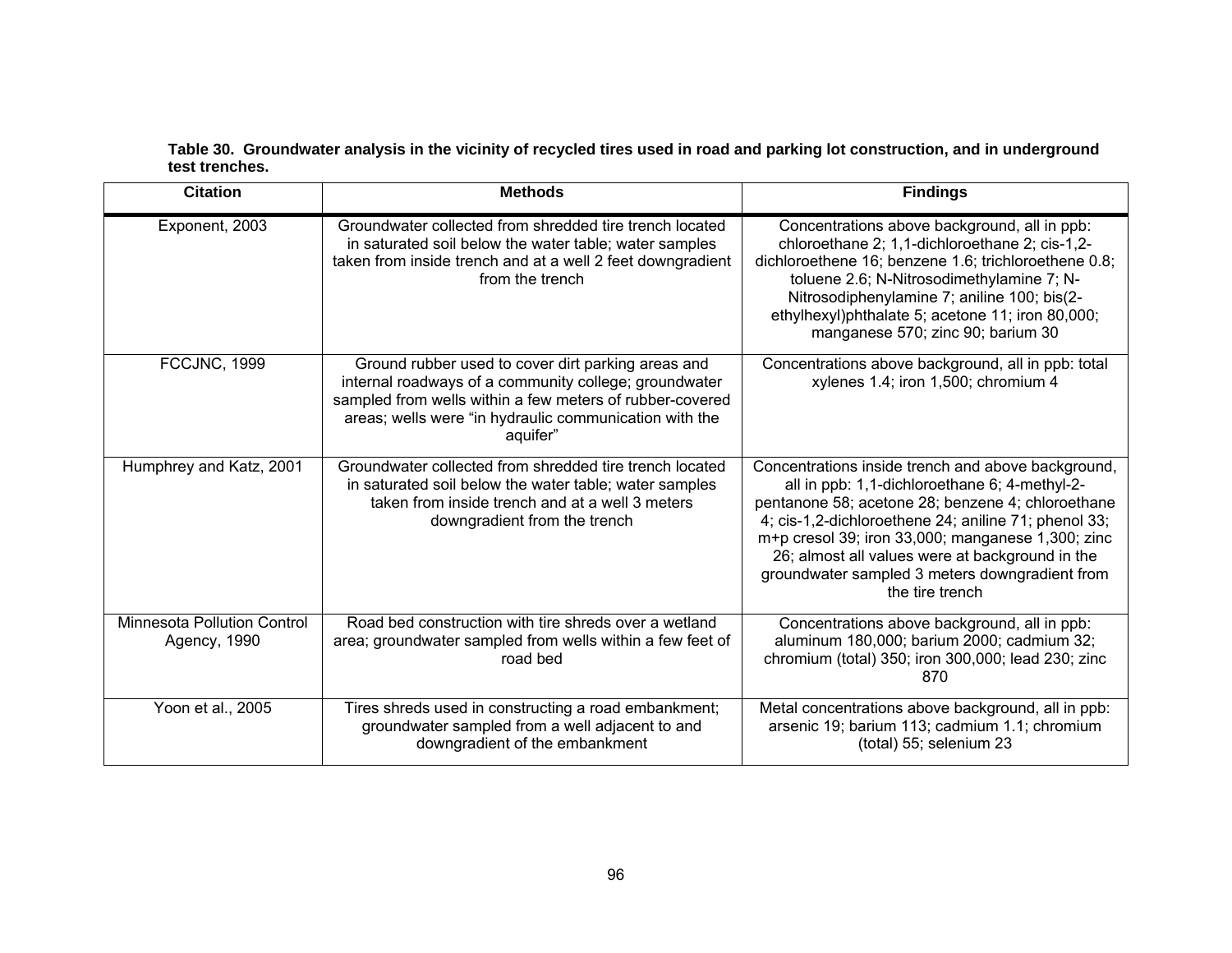#### **Toxicity tests in sentinel organisms**

Table 31 shows results of toxicity tests with sentinel organisms used as a means of identifying potential ecological toxicants. In almost all cases, whole tires, tire shreds or crumb rubber was used to produce concentrated leachates in the laboratory. The organisms used to test these concentrated leachates included single-celled bacteria (*Vibrio fisheri*) and algae (*S. capricornutum, R. subcapitata*), the aquatic invertebrates *Daphnia* and shrimp, three species of fish (rainbow trout, fathead minnows and sheepshead minnows), the frog species *X. laevis* and lettuce. In addition, four studies measured the effects of recycled crumb rubber on the growth of turf grass, while one study followed the growth of hot-house geraniums, all prompted by its use as a soil amendment.

The study by Birkholz et al. (2003) utilized crumb rubber manufactured specifically for use in playground surfaces. All other studies utilized either whole tires or tires processed into chips, shreds, plugs or powder.

Toxicity, often measured as lethality, was observed for all aquatic organisms (bacteria, algae, *Daphnia*, shrimp, minnows, trout, frog) exposed to recycled tires, although some individual studies were negative. Fathead minnows appeared to be less sensitive than rainbow trout, since 2/6 studies with the former detected toxicity compared to 3/3 studies with the latter. Three studies out of eight involving terrestrial plants documented adverse effects: decreased germination in turfgrass (Boniak et al., 2001), decreased growth rates for bermudagrass (Owings and Bush, 2001) and decreased growth rates and flower count in geraniums (Newman et al., 1997).

With regard to identifying the responsible toxicant(s), in *Daphnia* metals were thought to be responsible: zinc in the studies by Nelson et al. (1994) and Gaultieri et al. (2005) and iron precipitates forming on the feeding apparatus in the study by Exponent (2003). The lethality in rainbow trout was consistent with a nonvolatile (Day et al., 1993) and nonmetallic (Ontario Ministry of Environment and Energy, 1994) toxicant.

While these studies (mostly laboratory) show that recycled tire rubber has the potential to cause adverse effects in non-human organisms, whether this would occur in the environment surrounding rubberized playground surfaces would depend on the dilution, dispersion and precipitation of the relatively low levels of chemicals released by these surfaces. The chemicals released by tires could also be transformed through interactions with reactive chemicals already in the environment.

All but one of the studies with aquatic sentinel organisms discussed here utilized tire leachates produced in the laboratory. Chemicals in such leachates may be at lower or higher concentrations than would be achieved in the area surrounding rubberized playground surfaces. For the single study of tire leachate produced in the field (Exponent, 2003), only tire shreds below the water table released sufficient iron to cause toxicity, and then only within 2-10 feet of the tire trench. The tire trench above the water table did not release toxic levels of iron. This latter situation more closely represents what would be expected in the environment surrounding rubberized playground surfaces, where the surfaces are not in constant hydraulic communication with groundwater.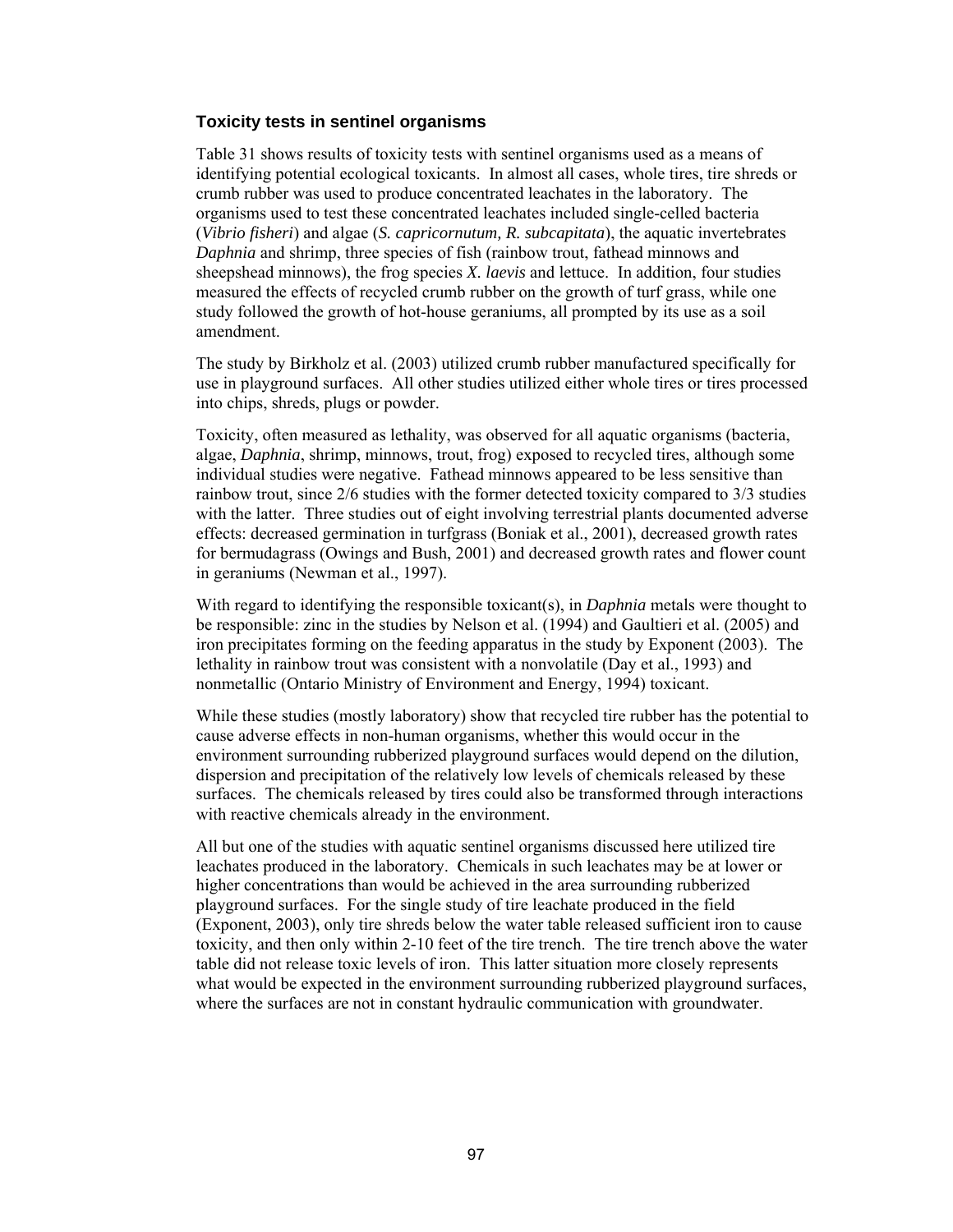| <b>Citation</b>                | <b>Methods</b>                                                                                                                             | <b>Findings</b>                                                                                                                                                          |
|--------------------------------|--------------------------------------------------------------------------------------------------------------------------------------------|--------------------------------------------------------------------------------------------------------------------------------------------------------------------------|
| <b>Bacteria</b>                |                                                                                                                                            |                                                                                                                                                                          |
| Birkholz et al., 2003          | Playground crumb rubber used to produce leachate in lab;<br>toxicity measured in luminescent bacteria Vibrio fisheri                       | Toxicity observed-less for crumb rubber aged<br>by use in playground for 3 months                                                                                        |
| <b>Algae</b>                   |                                                                                                                                            |                                                                                                                                                                          |
| Basel Convention, 1999         | Powdered tire rubber shaken in water for 24 h; growth of S.<br>capricornutum measured                                                      | No effects at highest dose tested                                                                                                                                        |
| Gualtieri et al., 2005         | Finely ground tire rubber shaken in water at pH 3 for 24 h;<br>growth of R. subcapitata measured                                           | Growth inhibited over the 72 h of incubation                                                                                                                             |
| Minnesota DOT, 1995            | Chipped tires and chipped wood used to produce leachate in<br>lab; survival and reproduction measured in green algae (S.<br>capricornutum) | Tire and wood leachates were equitoxic at<br>lowest dose level tested                                                                                                    |
| Daphnia (aquatic invertebrate) |                                                                                                                                            |                                                                                                                                                                          |
| Basel Convention, 1999         | Powdered tire rubber shaken in water for 24 h; testing for<br>changes in mobility of Daphnia magnia                                        | No effects at highest dose level tested                                                                                                                                  |
| Birkholz et al., 2003          | Playground crumb rubber used to produce leachate in lab;<br>lethality measured in Daphnia magna (exposure time not<br>specified)           | Lethality observed-less for crumb rubber aged<br>by use in playground for 3 months                                                                                       |
| Day et al., 1993               | Whole tires immersed in water in tanks for increasing times                                                                                | No lethality observed                                                                                                                                                    |
| Exponent, 2003                 | Leachate from tire trench below and above water table;<br>survival and reproduction measured in Ceriodaphnia dubia                         | Lower survival and less reproduction<br>compared to controls for below water table<br>application only-believed due to iron<br>precipitates forming on feeding apparatus |
| Gualtieri et al., 2005         | Finely ground tire rubber shaken in water at pH 3 for 24 h;<br>toxicity to D. magna measured                                               | Immobility/mortality was observed after 24 and<br>48 h of incubation                                                                                                     |

**Table 31. Toxicologic responses of sentinel organisms to recycled tire rubber and its leachate.**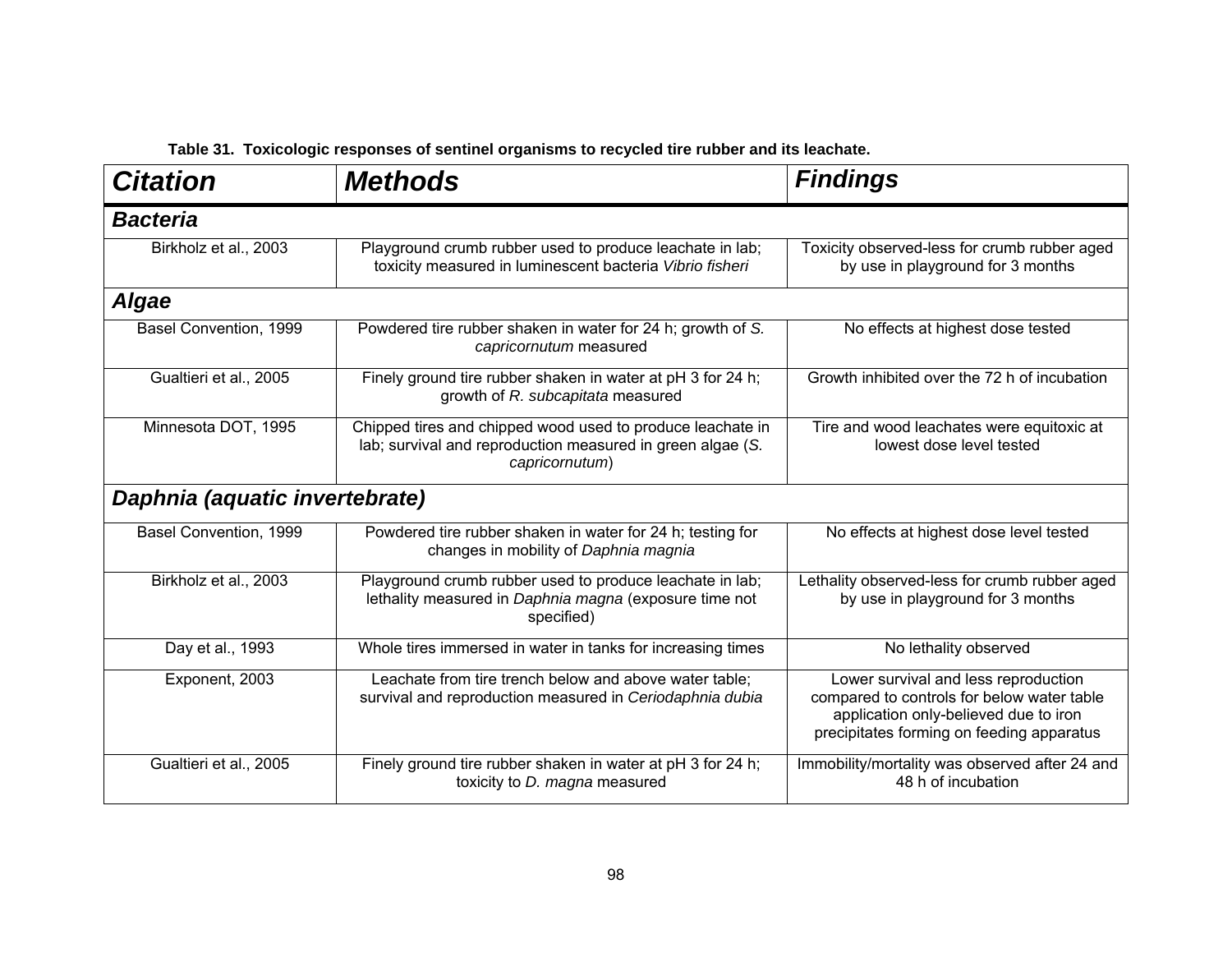| <b>Citation</b>                                     | <b>Methods</b>                                                                                                                                                  | <b>Findings</b>                                                                    |
|-----------------------------------------------------|-----------------------------------------------------------------------------------------------------------------------------------------------------------------|------------------------------------------------------------------------------------|
| Minnesota DOT, 1995                                 | Chipped tires and chipped wood used to produce leachate in<br>lab; survival and reproduction measured in Ceriodaphnia dubia                                     | Tire chip leachate was 5- to 8-fold more toxic<br>than wood chip leachate          |
| Nelson et al., 1994                                 | Tire plugs immersed in lake water in lab for 31 days; 24 h $LC_{50}$<br>determined in Ceriodaphnia dubia                                                        | Lethality observed; believed due to Zn                                             |
| Ontario Ministry of<br>Environment and Energy, 1994 | Whole tire immersed in water in tank for up to 2 weeks; water<br>tested with Daphnia magna and Ceriodaphnia dubia in 48 hour<br>incubations                     | No lethality observed                                                              |
| Wik and Dave, 2005                                  | Finely ground tire rubber incubated in water for 72 h prior to<br>addition of Daphnia magna for another 24 h                                                    | Variable toxicity in tire samples possibly due to<br>nonpolar organic compounds    |
|                                                     | Daggerblade Grass Shrimp (aquatic invertebrate)                                                                                                                 |                                                                                    |
| Hartwell et al., 1998                               | Shredded tires used to produce leachate in lab at salinities of<br>5-25 percent; survival and growth measured over 96 hrs in<br>grass shrimp Palaemonetes pugio | Lethality and growth inhibition both observed in<br>response to tire leachate      |
| <b>Minnows</b>                                      |                                                                                                                                                                 |                                                                                    |
| Basel Convention, 1999                              | Powdered tire rubber shaken in water for 24 h; mortality of<br>Brachydanio rerio measured                                                                       | No mortality observed at highest dose level<br>tested                              |
| Birkholz et al., 2003                               | Playground crumb rubber used to produce leachate in lab;<br>lethality measured in the fathead minnow P. promelas<br>(exposure time not specified)               | Lethality observed-less for crumb rubber aged<br>by use in playground for 3 months |
| Day et al., 1993                                    | Whole tires immersed in water in tanks for increasing times;<br>lethality measured in the fathead minnow                                                        | No lethality observed                                                              |
| Exponent, 2003                                      | Leachate from tire trench below and above water table; seven<br>day survival and reproduction measured in fathead minnow P.<br>promelas                         | No effects observed                                                                |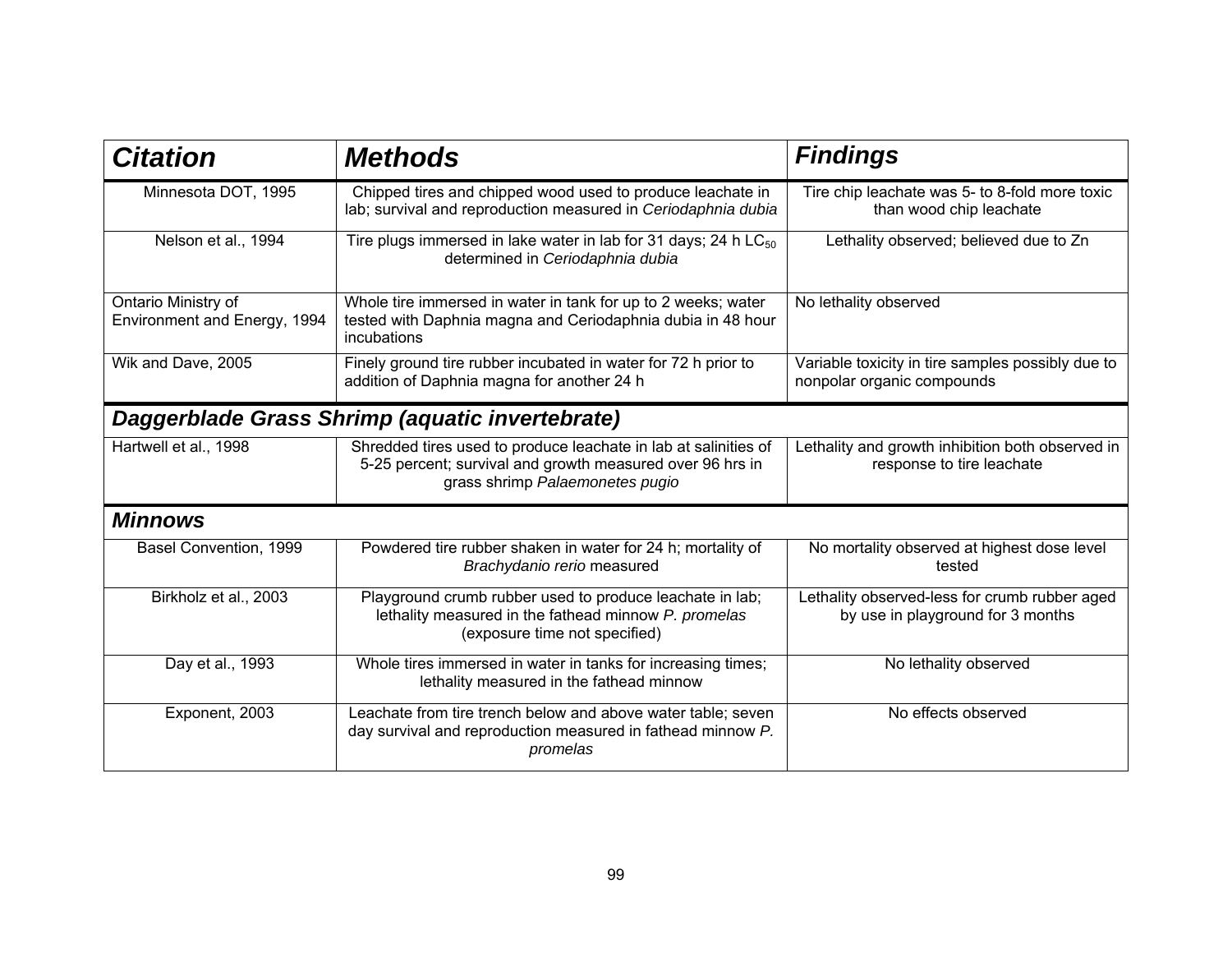| <b>Citation</b>                                     | <b>Methods</b>                                                                                                                                                                  | <b>Findings</b>                                                                                                                                                                                                                                                                       |
|-----------------------------------------------------|---------------------------------------------------------------------------------------------------------------------------------------------------------------------------------|---------------------------------------------------------------------------------------------------------------------------------------------------------------------------------------------------------------------------------------------------------------------------------------|
| Hartwell et al., 1998                               | Shredded tires used to produce leachate in lab at salinities of<br>5-25 percent; survival and growth measured over 96 hrs in<br>larval sheepshead minnows Cyprinodon variegatus | Lethality and growth inhibition both observed in<br>response to tire leachate                                                                                                                                                                                                         |
| Minnesota DOT, 1995                                 | Chipped tires and chipped wood used to produce leachate in<br>lab; survival and reproduction measured in fathead minnow (P.<br>promelas)                                        | For survival and growth the leachate from tires<br>was 2 to 3-fold more toxic than the leachate<br>from wood                                                                                                                                                                          |
| Ontario Ministry of<br>Environment and Energy, 1994 | Whole tire immersed in water in tank for up to 2 weeks; water<br>tested with fathead minnow P. promelas in 4 day exposures                                                      | No lethality observed                                                                                                                                                                                                                                                                 |
| <b>Trout</b>                                        |                                                                                                                                                                                 |                                                                                                                                                                                                                                                                                       |
| Day et al., 1993                                    | Whole tires immersed in water in tanks for increasing times;<br>lethality measured in rainbow trout                                                                             | Lethality observed-lethality was stable for 2-3<br>days if tires removed, then slowly decreased<br>over 32 days (believed due to break down of<br>nonvolatile toxicants)                                                                                                              |
| Ontario Ministry of<br>Environment and Energy, 1994 | Whole tire immersed in water in tank for up to 2 weeks;<br>lethality measured in rainbow trout fry for exposures of up to 4<br>days                                             | Lethality observed after 24 hours of exposure;<br>toxicity completely removed by pretreating<br>water with activated carbon                                                                                                                                                           |
| Stephensen et al., 2003                             | Whole tires immersed in water in tanks with rainbow trout; liver<br>and bile examined from the fish                                                                             | Tire-exposed fish exhibited the following:<br>increased liver weight, increased hepatic<br>CYP1A1, glutathione, glutathione reductase,<br>glutathione S-transferase and glucose-6-<br>phosphate dehydrogenase; bile contained<br>hydroxylated PAHs and aromatic nitrogen<br>compounds |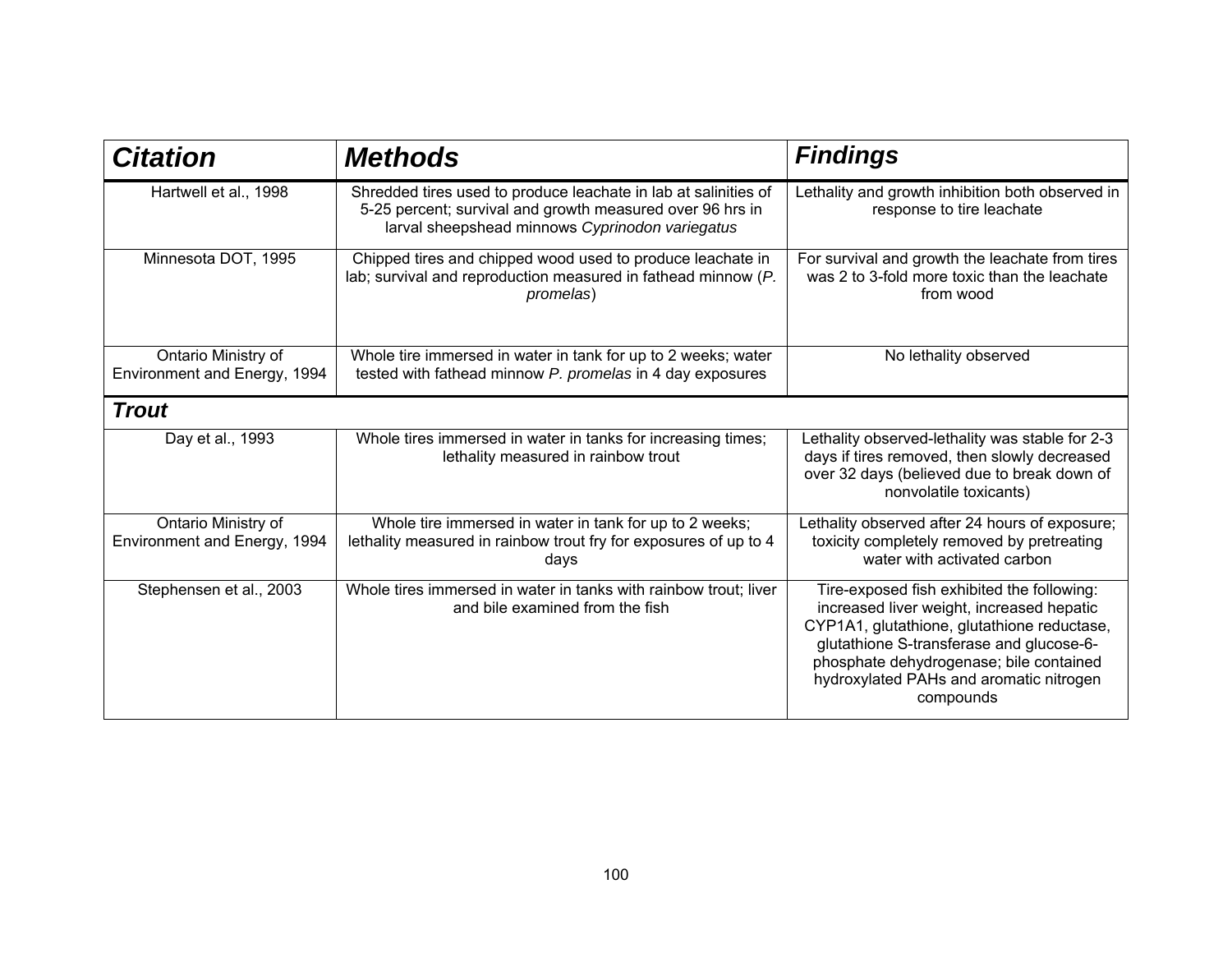| <b>Citation</b>                                    | <b>Methods</b>                                                                                                                              | <b>Findings</b>                                                                                                                                                                                     |  |
|----------------------------------------------------|---------------------------------------------------------------------------------------------------------------------------------------------|-----------------------------------------------------------------------------------------------------------------------------------------------------------------------------------------------------|--|
| X. laevis (frog) embryos                           |                                                                                                                                             |                                                                                                                                                                                                     |  |
| Gaultieri et al., 2005                             | Finely ground tire rubber shaken in water at pH 3 for 24 h;<br>toxicity measured with X. laevis (frog) embryos incubated in<br>Petri dishes | Lethality and malformations produced in the<br>frog embryos during the 120 h incubation                                                                                                             |  |
| <b>Plants</b>                                      |                                                                                                                                             |                                                                                                                                                                                                     |  |
| Boniak et al., 2001                                | Crumb rubber mixed with soil for use as a rootzone mix in the<br>cultivation of turf grass (tall fescue and Kentucky bluegrass)             | Smallest size of crumb rubber caused a dose-<br>dependent decrease in germination rate and<br>decrease in turf quality                                                                              |  |
| Groenevelt and Grunthal, 1998                      | Crumb rubber mixed with soil used to grow turf grass                                                                                        | The Zn content of the turf grass approximately<br>doubled, to over 80 mg/kg; no accompanying<br>toxicity                                                                                            |  |
| Lisi et al., 2004                                  | Crumb rubber installed as a drainage layer 30 cm beneath the<br>root zone of a golf course putting green                                    | No detrimental effects observed on turf grass<br>quality, color or density                                                                                                                          |  |
| Minnesota DOT, 1995                                | Chipped tires and chipped wood used to produce leachate in<br>lab; survival and growth of lettuce (Lactuca sativa) from seed<br>measured    | No effects observed on survival or growth                                                                                                                                                           |  |
| <b>Minnesota Pollution Control</b><br>Agency, 1990 | Shredded tires used in roadbed construction                                                                                                 | No differences observed in the diversity of<br>plant species growing in the tire and control<br>areas                                                                                               |  |
| Newman et al., 1997                                | Ground tire rubber mixed with peat and/or vermiculite for use<br>as a medium for growing hot-house geraniums (2 months<br>duration)         | Plant growth and flower count were lower for<br>plants grown in medium containing ground<br>rubber, possibly due to released zinc and<br>copper, both of which were elevated in the<br>plant tissue |  |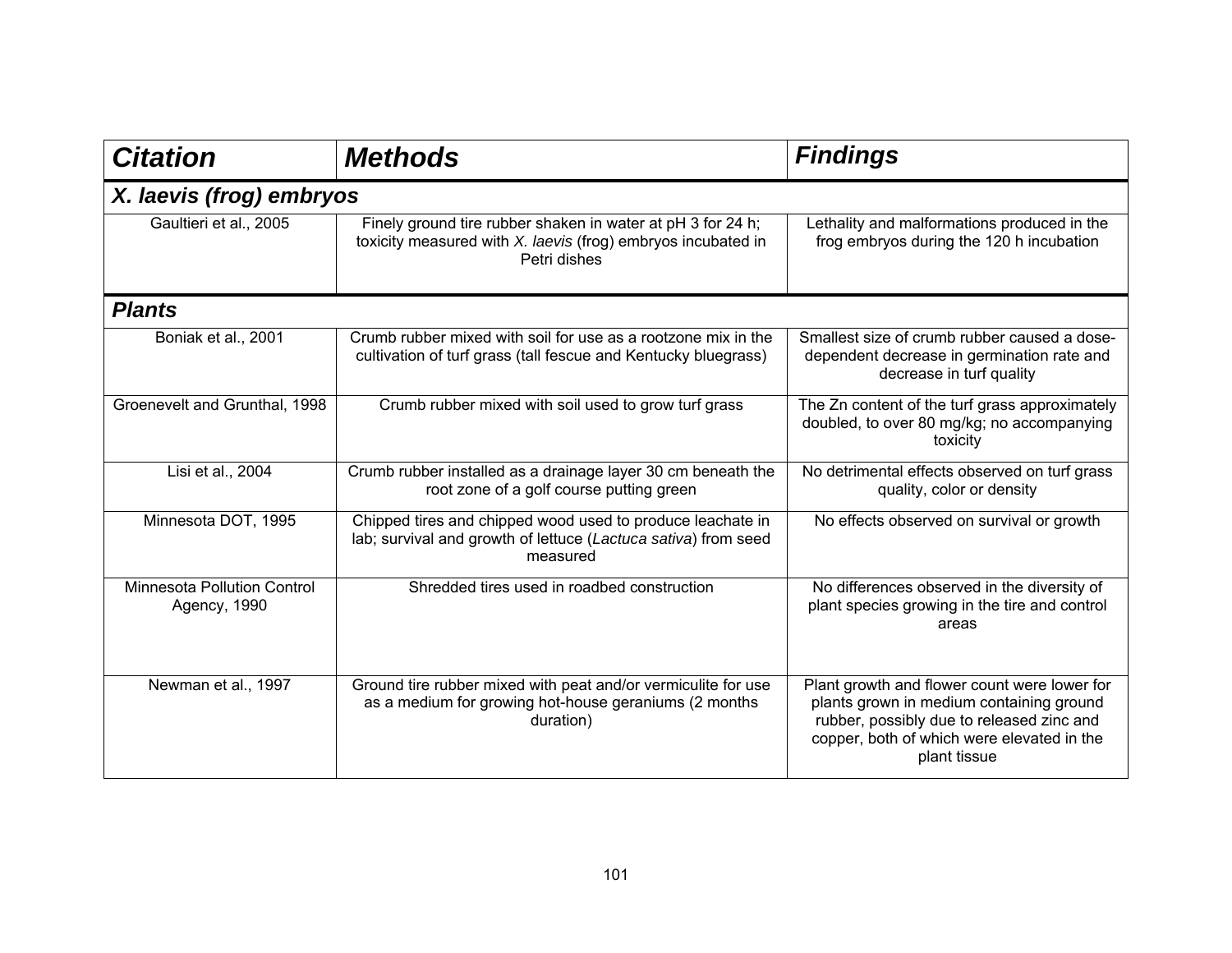| <b>Citation</b>       | <b>Methods</b>                                                                                        | <b>Findings</b>                                                                                                      |
|-----------------------|-------------------------------------------------------------------------------------------------------|----------------------------------------------------------------------------------------------------------------------|
| Owings and Bush, 2001 | Growth of bermudagrass in containers of sand, peat moss and<br>various concentrations of crumb rubber | Growth rates decreased, possibly due to<br>released zinc and manganese                                               |
| Tompkins et al., 1997 | Crumb rubber as a soil amendment for the growth of turf grass                                         | No effects observed on emergence rates;<br>slightly better color was observed in the<br>presence of the crumb rubber |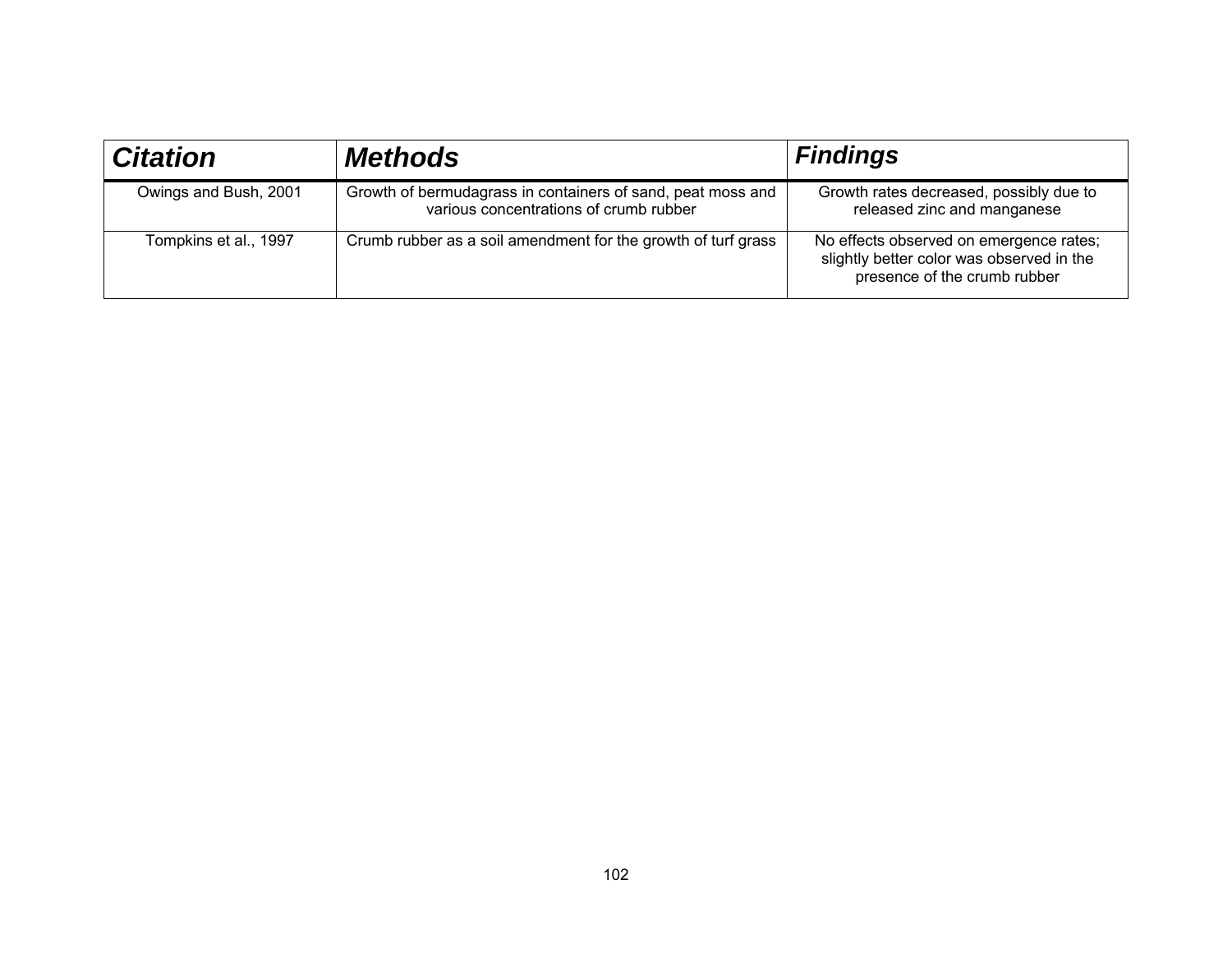# **Conclusions**

- Only a limited number of soil samples from locations adjacent to recycled tire shreds have been analyzed; while a number of metals were above background in some studies, most increases were small.
- In the single case where soil samples from under a playground surface made of recycled tires were analyzed, the metals, VOCs, PAHs, dioxins and furans were at or below background levels, suggesting no risk to the local ecology.
- Measurements of chemicals released from recycled tires into groundwater are also scarce.
- Groundwater in contact with tire shreds contained elevated levels of many chemicals; however, those levels rapidly approached background a few feet outside of the tire trench.
- Recycled tires released chemicals that were toxic to a variety of sentinel organisms including bacteria, algae, aquatic invertebrates, fish, frogs and plants; importantly, almost all of these studies in animals, bacteria and algae utilized concentrated leachate produced in the laboratory.
- Considering all the data, it seems doubtful that recycled tire rubber in outdoor applications such as playground surfaces releases high enough levels of chemicals to cause toxicity to animals and plants living in the vicinity.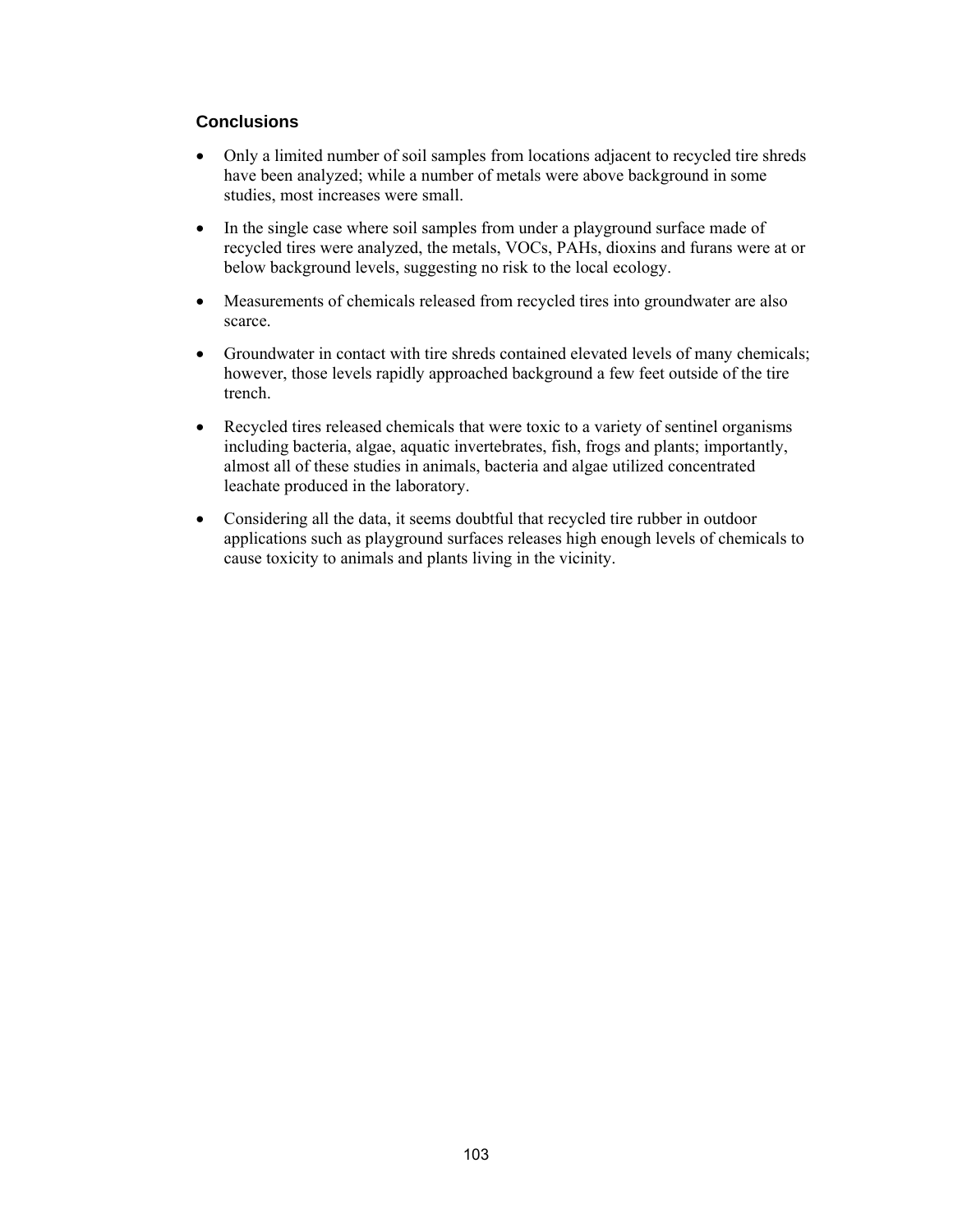# **Chapter 11: Evaluating the Risk of Serious Head Injury Due to Falls on California Playground Surfaces Made of Recycled Tires**

# **Abstract**

Recycled tires continue to be used in the construction of rubberized playground surfaces in California. To function as an effective means of reducing the incidence of serious head injury when children fall in the playground, these surfaces should meet standards for impact attenuation, as cited in the California Code of Regulations (sections 65700- 65750). This study was conducted to determine whether rubberized surfaces are meeting the standards for impact attenuation, and whether those properties change as the surfaces age. Data have been gathered from 32 rubberized playground surfaces and 5 surfaces made of wood chips/engineered wood fiber.

An accelerometer was used to measure maximal deceleration rates  $(G<sub>max</sub>)$  and Head Impact Criterion (HIC) values for the surface below each play structure (131 tested) within the playgrounds, which were then compared to the American Society for Testing and Materials (ASTM) F1292 standard for impact attenuation by playground surfaces. Approximately 33 percent of the play structures on rubberized surfaces failed to meet the HIC standard, compared to no failures on wood chips. Approximately 69 percent of the rubberized playground surfaces contained at least one failing structure. Failing structures over rubberized surfaces included swings, climbers, slides, upper body rings and elevated platforms.

As the heights of the play structures in rubberized playgrounds increased, so did the likelihood that the surface below would fail to meet the HIC standard, although some of the highest structures had underlying surfaces that met the standard. There appeared to be little or no difference in impact attenuation by surfaces less than one year old compared to surfaces that were between one and two years old. In addition, HIC values in two pour-in-place surfaces were stable for at least the first two to three months following installation. Lastly, HIC values of pour-in-place surfaces increased with increasing surface temperature. These results demonstrate the importance of testing rubberized playground surfaces following installation, to verify that the surfaces meet the standards for impact attenuation.

### **Introduction**

Nationwide, up to 80 percent of serious playground injuries are the results of falls to the surface (Tinsworth and McDonald, 2001). Most were injuries to the upper limbs (Altman et al., 1996; Chalmers et al., 1996), although this varied with age; for children younger than five years old the head or face was injured most frequently, while for children 5-14 years old injuries to the hand or arm predominated (Tinsworth and McDonald, 2001).

Epidemiologic studies performed with data from hospitals and daycare centers demonstrated that as the height of playground equipment increased, the injury rate from falls also increased (Briss et al., 1995; Chalmers et al., 1996; Mott et al., 1997; Macarthur et al., 2000). Less clear, however, is the influence of playground surface type on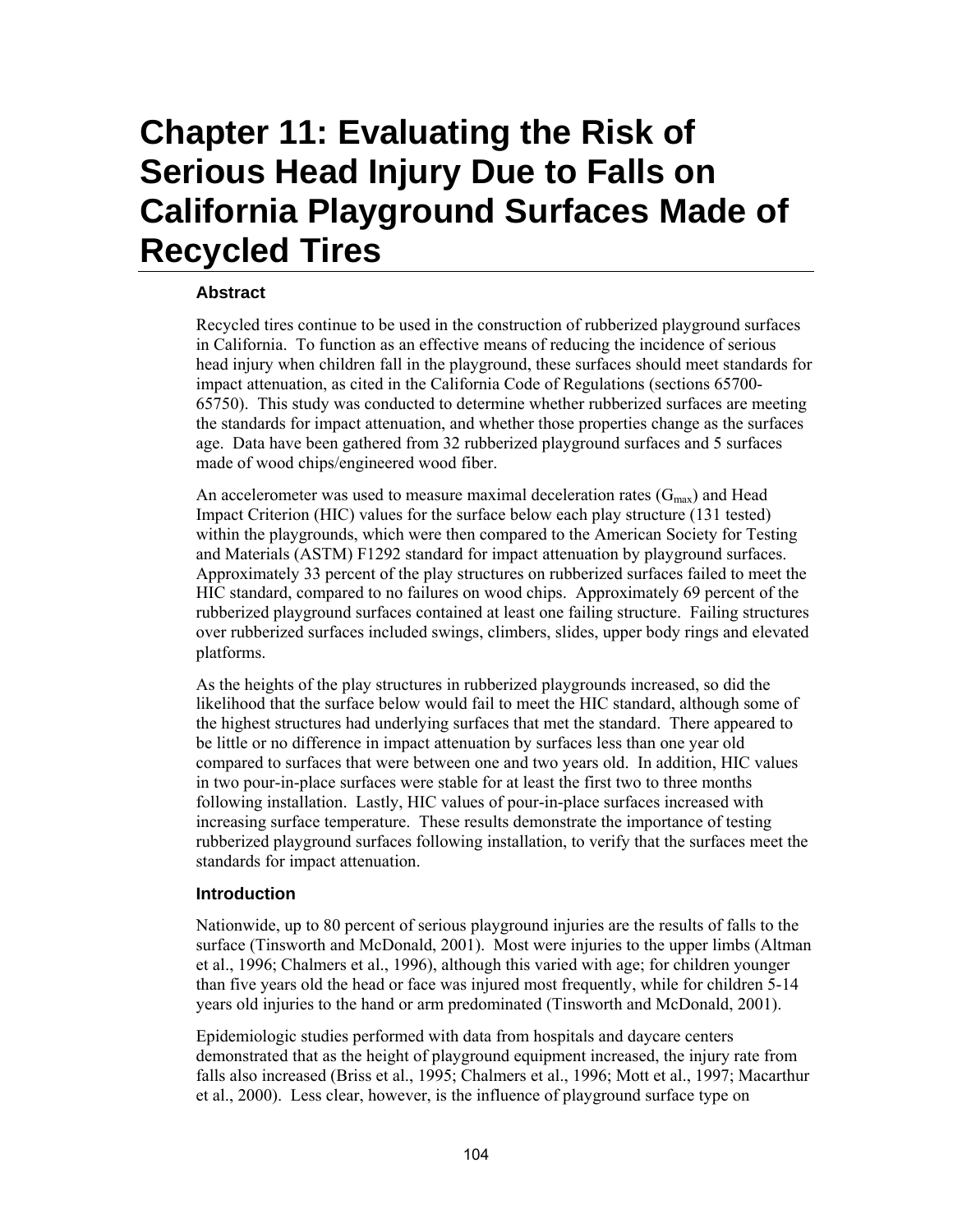frequency and kind of injury. In some instances impact-absorbing surfaces such as wood chips, sand, rubber tile/mats and rubber shreds were effective at reducing injuries from falls compared to hard surfaces such as asphalt, cement, turf and dirt (Chalmers et al., 1996; Mott et al., 1997; Mowat et al., 1998; Norton et al., 2004b), while other studies found little or no benefit (Sosin et al., 1993; Briss et al., 1995; Waltzman et al., 1999).

There are too few data to draw reliable conclusions on impact attenuation and injury reduction by rubber playground surfaces compared to other surfaces,. An epidemiologic study by Mott et al. (1997) found that playgrounds with "rubber surfaces" (rubber surface type not specified) performed better than those consisting of bark or concrete. However, as discussed above, other epidemiologic studies have failed to detect any significant differences among surfaces.

Turning to laboratory studies where impact attenuation was measured with mechanical devices under controlled conditions, in two studies rubber chips outperformed sand, wood chips and gravel (Mack et al., 2000; CPSC, undated), while in a third study wood chips outperformed rubber mats (Lewis et al., 1993). Clearly, data collected from playgrounds being used by children are needed in order to determine whether the different types of rubber surfacing (crumb, shreds, pour-in-place, molded tiles) lower the injury rate compared to other impact-absorbing surfaces.

Therefore, discussions were held with members of the Injury Surveillance and Epidemiology Section of the California Department of Health Services and the Department of Epidemiology in the UCLA School of Public Health, in an effort to locate injury data collected from playgrounds both before and after installation of rubberized surfaces. No such data were located, including no information on insurance savings directly attributable to decreased playground injuries. Thus, OEHHA decided to collect impact attenuation data from California playground surfaces made of recycled tires, from which to estimate the risk of serious head injury from falls.

That lowering the number of playground injuries would produce a large reduction in health care-related costs is demonstrated by the estimate that playground-related injuries in the United States cost 1.2 billion dollars to treat in 1995 (U.S. Centers for Disease Control, 2005). If ten percent of these occurred in California, then approximately 120 million dollars were spent in this state. Since approximately 80 percent of these injuries resulted from falls (Tinsworth and McDonald, 2001), then reducing the injury rate from falls by only ten percent has the potential to save almost 10 million dollars in California (higher savings in 2006 dollars). An accompanying reduction in injury severity would save even more.

It may also be particularly important to compare injury rates for specific types of injuries, such as head concussions and long-bone fractures of the arm. Some studies suggest that impact attenuation properties vary between surfaces, such that head injury might be optimally prevented by one surface, while long-bone injury might be optimally prevented by another (Briss et al., 1995; Rabinovitch and Chiu, 1998; Petridou et al., 2002; Norton et al., 2004a; Norton et al., 2004b). This was in fact demonstrated in a laboratory study that used a test dummy to simulate the short-distance falls that children experience when falling out of bed (Bertocci et al., 2003). While similar "g" forces for head impact were measured on playground foam compared to padded carpet, the foam produced significantly less axial tension to the femur. Similar data are needed for the different types of rubberized playground surfaces.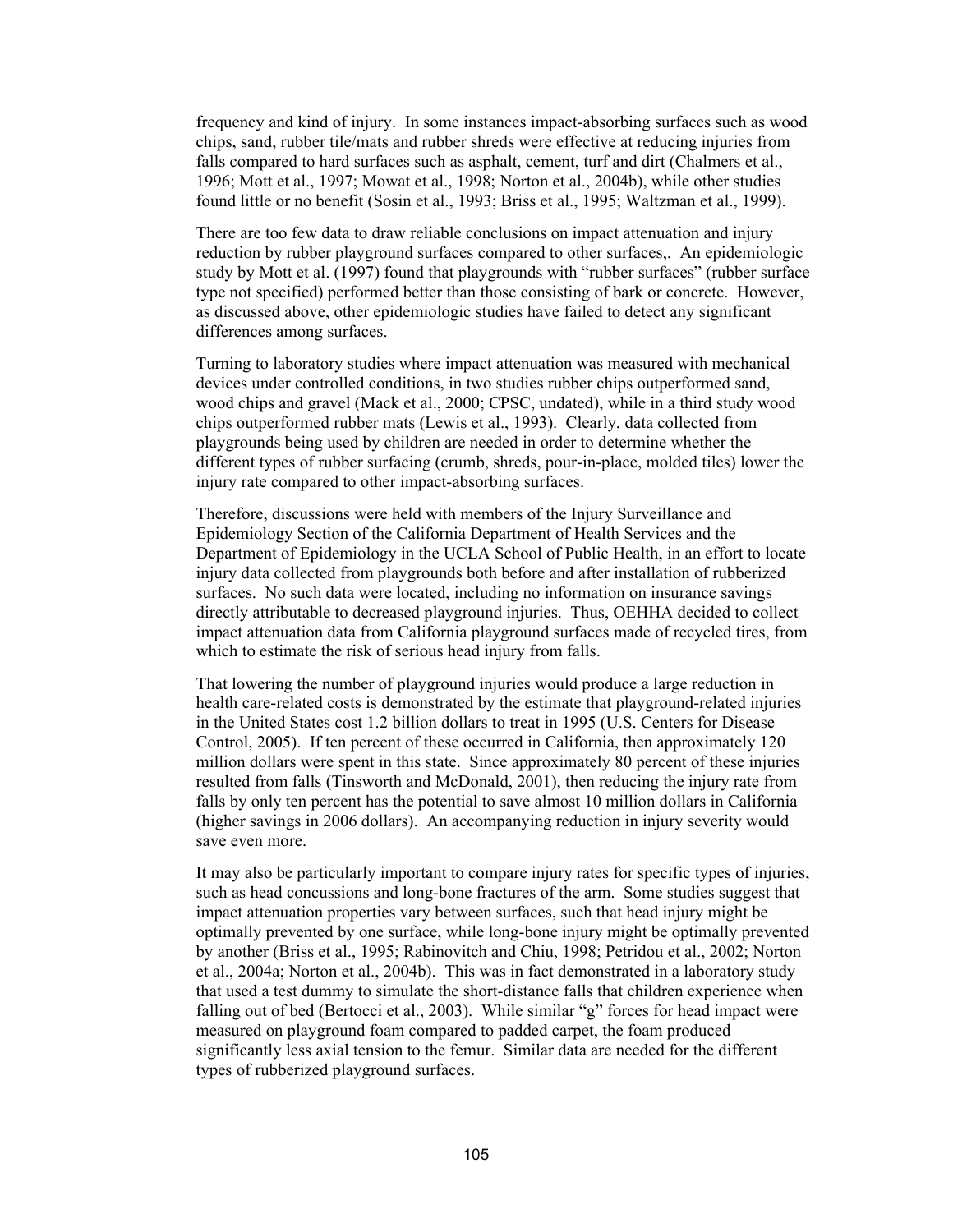More than 40 million waste tires are generated each year in California (CIWMB, 2006). Increasingly, these used tires are being recycled into rubberized playground surfaces. Such surfaces can be made thick enough to provide significant impact attenuation when children fall from play structures in the playground, thereby reducing the chance of serious head injury (U.S. CPSC, 1997). This is accomplished by deformation and/or displacement of the surface in the local area of the impact, thereby absorbing some of the energy of impact. While the standards for impact attenuation by playground surfaces are cited in the California Code of Regulations (sections 65700-65750), these standards have never been enforced.

Thus, it is currently unknown whether the standards are being met, either by the relatively new playground safety surfaces made of recycled tires, or by more traditional surfaces also in use in California including sand, wood chips and pea gravel. The primary objective of this study was to determine whether California playground surfaces made of recycled tires are in compliance with the California standards for impact attenuation. In addition, since these surfaces are exposed to the environment, we studied whether their impact attenuating properties are influenced by temperature and whether they change over time.

# **Materials and Methods**

We tested playgrounds of municipalities and school districts awarded grants by the CIWMB for the installation of playground surfaces made of recycled tires. These were located in San Francisco and surrounding regions. In a number of instances, grantees had additional playgrounds with rubberized surfaces made of recycled tires that were not funded by the CIWMB. Permission was obtained to test both the CIWMB-funded and non-funded surfaces. There were no obvious differences in the types or sizes of playground structures contained in these two groups. One private childcare facility with a rubberized playground surface made of recycled tires was included in the study.

A total of 32 rubberized playground surfaces were tested for impact attenuation. Twentysix were pour-in-place surfaces consisting of a bottom layer of shredded tires and a top layer of the synthetic rubber called ethylene propylene diene monomer (EPDM). Pourin-place surfaces are made by mixing shredded tire rubber with polyurethane binder on site, and pouring the mixture into the playground to harden into a unitary surface. The top layer of EPDM is then added using a similar process. Four playground surfaces were constructed out of tiles made of shredded tires. Such tiles are pre-molded by the manufacturer and transported to the playground site, where they are attached to each other by glue or other method to form a unitary surface. Two surfaces were tested that consisted of loose-fill shredded tires. This material is raked into place, and requires periodic maintenance that includes removal of foreign objects and evening of the surface. Five playgrounds were tested that had surfaces made of wood chips/engineered wood fiber. These surfaces are also raked into place, and require regular maintenance similar to that required by the loose-fill rubber surfaces. Table 32 lists some of the advantages and disadvantages of these safety surfaces, including sand.

**Table 32. Advantages and disadvantages of different playground safety surfaces (adapted with modification from Huber, 2001)** 

#### **Pour-in-place or tiles made of shredded tires**

*Advantages:* low maintenance and easy to clean; consistent shock absorbency; does not harbor foreign objects; does not readily support microbial growth; not subject to displacement during children's play; accessible to the disabled; good footing; unattractive to dogs and cats as a place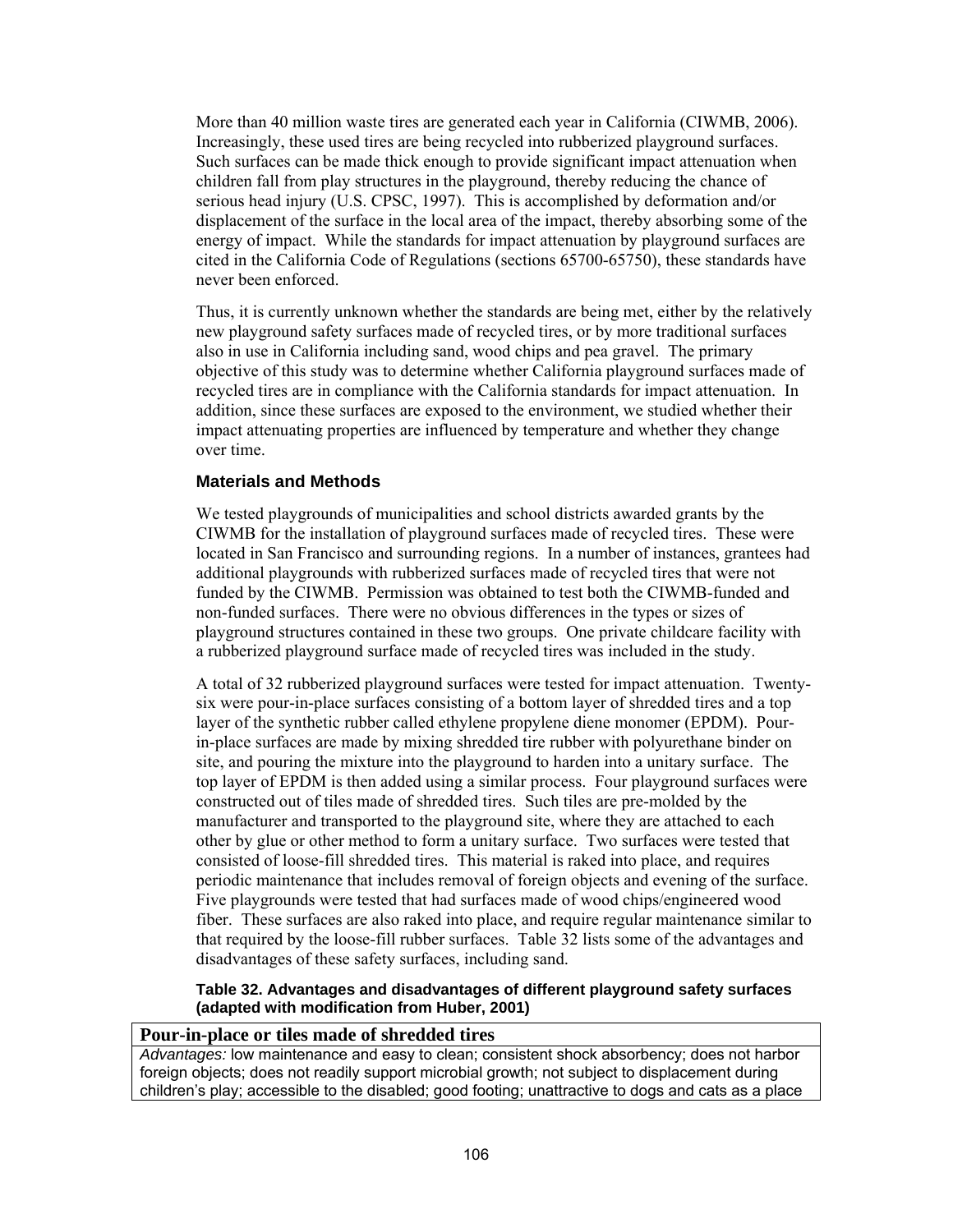to defecate; cannot be swallowed by children

*Disadvantages:* high installation cost; shock absorbency may decrease somewhat over a time frame of years; can become uncomfortably hot on warm days; flammable

# **Loose-fill shredded tires**

*Advantages:* low installation cost; drains well; depth easily increased to increase shock absorbency; does not readily support microbial growth; less attractive to dogs and cats as a place to defecate; less subject to compaction over time

*Disadvantages:* requires regular maintenance; gets dirty over time; harbors/hides foreign objects; subject to displacement during children's play; can be thrown by children; flammable; less accessible to the disabled; can be swallowed by children; difficult footing; smaller particles prone to being tracked indoors by children

# **Wood chips/engineered wood fiber**

*Advantages:* low installation cost; drains well; depth easily increased to increase shock absorbency; stays relatively cool on hot days

*Disadvantages:* requires regular maintenance; combines with dirt over time; harbors/hides foreign objects; subject to displacement during children's play; can be thrown by children; supports microbial growth; used by cats and dogs as a place to defecate; flammable; can become compacted over time; less accessible to the disabled; can be swallowed by children

### **Sand**

*Advantages:* low installation cost; drains well; depth easily increased to increase shock absorbency; nonflammable; does not readily support microbial growth

*Disadvantages:* requires regular maintenance; combines with dirt over time; harbors/hides foreign objects; subject to displacement during children's play; can be thrown by children; used by cats and dogs as a place to defecate; can become compacted over time; not accessible to the disabled; can be swallowed by children; difficult footing; looses shock absorbency when water saturated

### **Pea Gravel**

*Advantages:* low installation cost; drains well; depth easily increased to increase shock absorbency; nonflammable; does not readily support microbial growth

*Disadvantages:* requires regular maintenance; combines with dirt over time; harbors/hides foreign objects; subject to displacement during children's play; can be thrown by children; used by cates and dogs as a place to defecate; can become compacted over time; not accessible to the disabled; can be swallowed by children; difficult footing; can be inserted by the child into its body openings such as ears and nose

Measurement of surface impact attenuation (HIC,  $G_{\text{max}}$ ) was performed with a Triax2000 triaxial accelerometer (Playground Clearing House, Trenton, New Jersey) according to the American Society for Testing and Materials (ASTM, 2004) standard number F1292: Standard Specification for Impact Attenuation of Surfacing Materials Within the Use Zone of Playground Equipment. HIC and  $G_{\text{max}}$  data can be used to predict whether serious head injury would result from a fall onto a surface. According to this standard, the surface below each play structure is tested at its fall height at three locations within its use zone. Fall heights and use zones were according to ASTM standard F1487 and United States Consumer Products Safety Commission publication No. 325: Handbook for Public Playground Safety.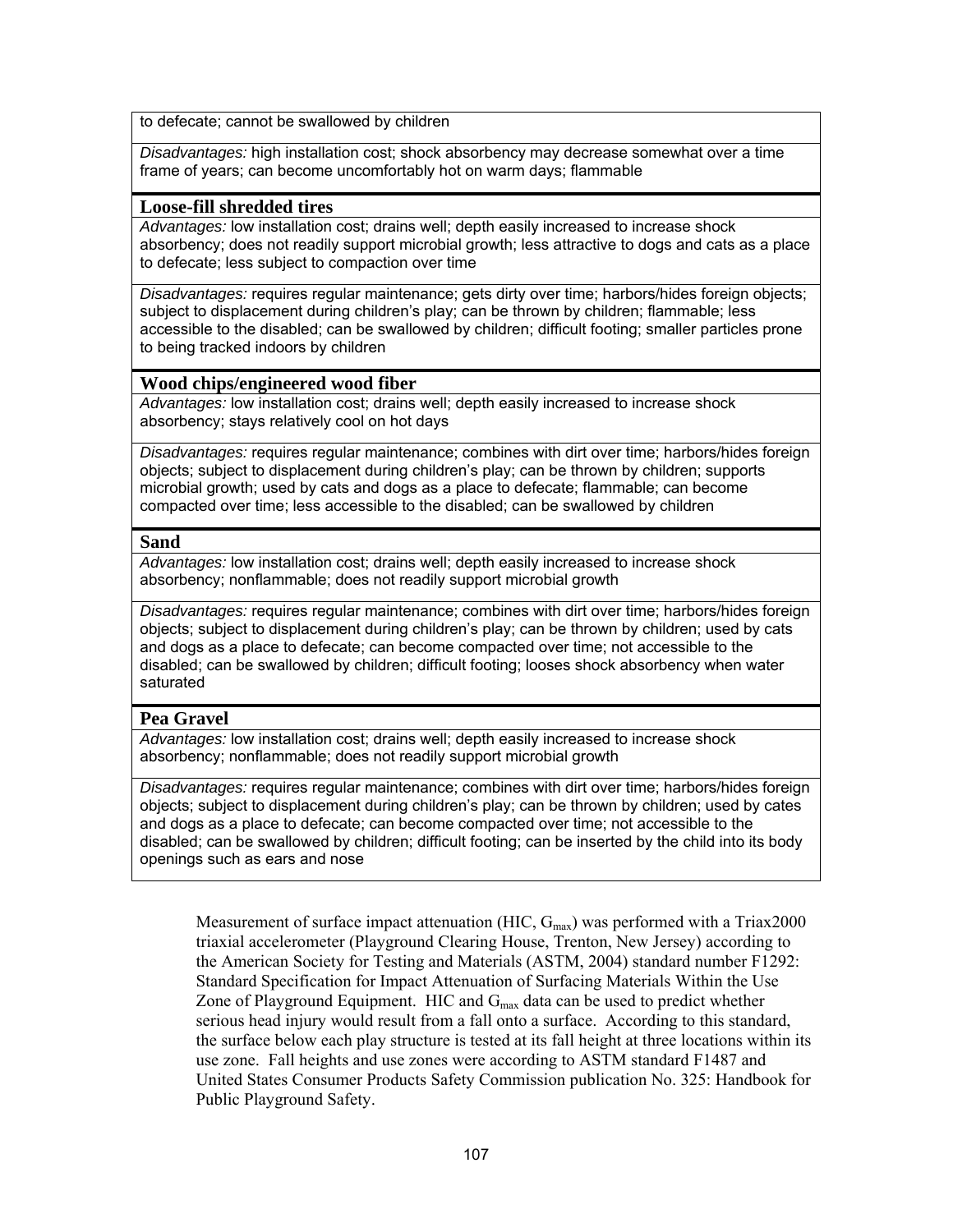The Triax2000 utilizes a ten pound headform (Figure 2). For reference comparison and quality control purposes, the accelerometer in the headform was routinely tested by performing drops onto a rubber reference pad supplied by the manufacturer. Those HIC and  $G_{\text{max}}$  values were always within 2% of the reference pad values specified for our accelerometer, as required by the ASTM F1292 standard (ASTM, 2004).

All testing was conducted on days when it had not rained, and on dry surfaces (other than surface dampness that might be due to fog or morning dew). Prior to testing, loose-fill surfaces were compacted with a hand tamper as described in ASTM F1292. Temperatures of both the surface and ambient air were recorded.

#### **Results**

Figure 3 shows the results of drops at 368 locations around 121 playground structures standing on rubberized surfaces. For a drop location to meet the ASTM F1292 standard, the  $G_{\text{max}}$  value must be less than or equal to 200, and the HIC value must be less than or equal to 1000. A number of drops failed the HIC standard, while a smaller number failed the  $G_{\text{max}}$  standard. Every drop that passed the HIC standard also passed the  $G_{\text{max}}$ standard. In contrast, many drops that passed the  $G_{\text{max}}$  standard failed to pass the HIC standard. Thus, the HIC=1000 standard is a more sensitive test of impact attenuation by these rubber surfaces, and in subsequent graphs only the HIC value was plotted for each drop location.

Figure 4 contains the HIC data from Figure 3 plotted as a function of playground structure fall height. Data from five playgrounds with surfaces made of wood chips/engineered wood fiber are included. Both sets of data show increasing HIC with increasing fall height, although the increase appears to be greater for the drops on rubber. As stated in the Methods section, each structure was tested at three drop locations within the use zone. Many of the drops on rubber surfaces exceeded the HIC=1000 standard, leading to a playground structure compliance rate of 67 percent (Table 33), and an overall playground surface California regulatory compliance rate of 31 percent. There were no failures out of ten structures tested on surfaces made of wood chips.

While the data in Figure 4 show a generally greater likelihood of rubberized surfaces to fail the HIC=1000 standard at higher fall heights, a number of drops at heights up to almost twelve feet yielded values that met the standard. This demonstrates that rubber surfaces in the use zones of quite tall playground structures can be constructed to meet the standard.

The data from Figure 4 have been plotted in Figure 5 so as to show how the playground structure compliance rate decreased as the fall height increased. Only a single structure failed the HIC standard at < six feet. However, above six feet the compliance rate fell continuously up to nine feet. At structure drop heights greater than nine feet, the small number of structures makes it difficult to know the true compliance rate.

The structures failing the HIC standard are shown in Table 34, where they have been categorized according to structure type. No specific type of play structure stood out as being responsible for the failure rate observed here.

To determine whether rubberized playground surfaces failed the HIC standard at only a single location or at multiple locations, the number of failing structures per playground were plotted in Figure 6. While the largest group (ten playgrounds) contained only a single failing structure, three surfaces each contained three failing structures and two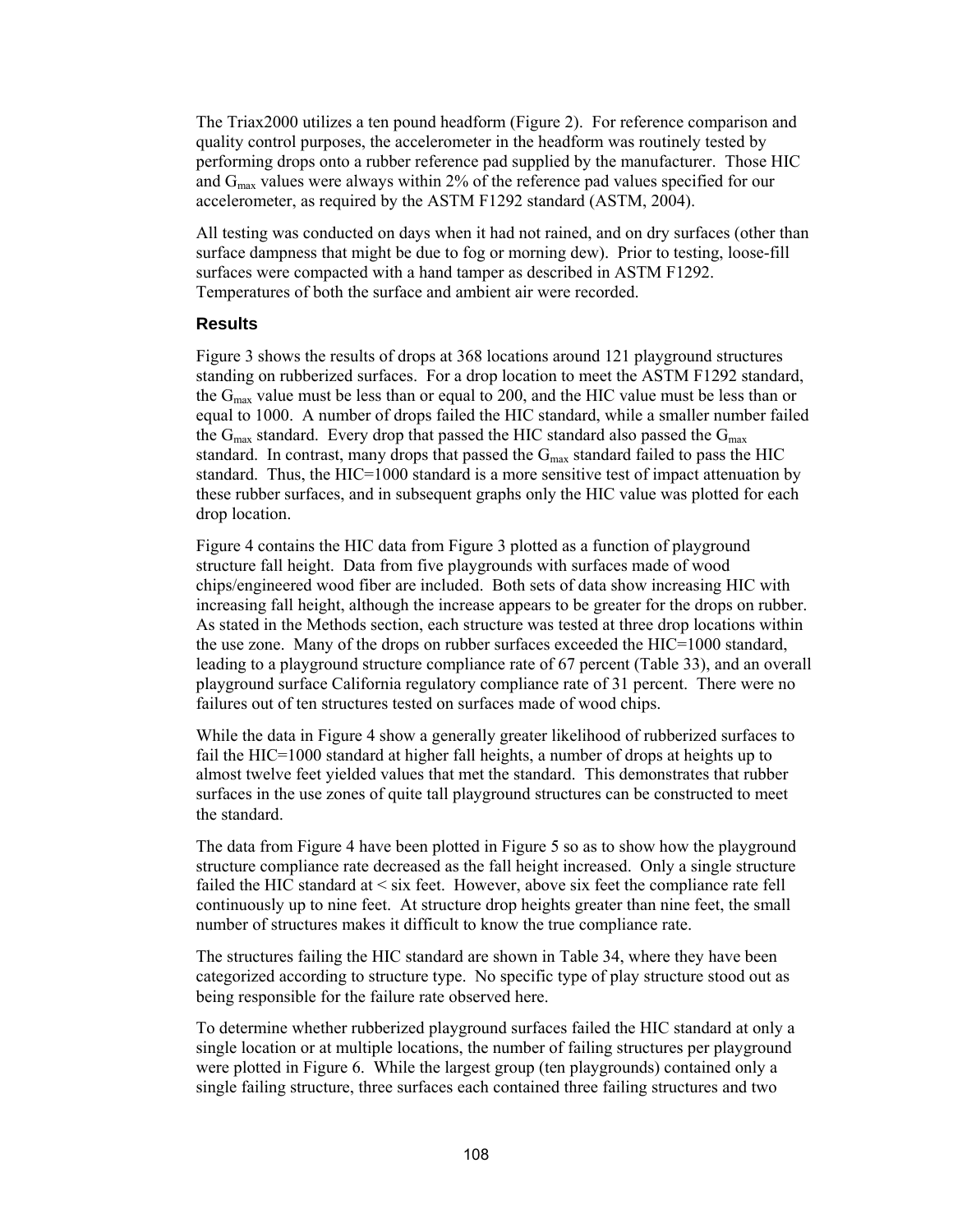surfaces each contained four failing structures. Clearly, some rubberized playgrounds did not comply with the HIC standard over much of their surface.

Some municipalities were able to supply the installation dates for their particular playground surfaces. Figure 7 uses these data to calculate surface age, and compare those ages to the corresponding HIC compliance rate. The small numbers of surfaces greater than two years old make those data unreliable. Comparing surfaces in their first year following installation to those in their second year, the compliance rates were not significantly different according to a 2-tailed Fisher's Exact Test, suggesting that the surfaces experienced little or no change in impact attenuation over their first two years of life. However, since other explanations are possible, we followed impact attenuation over time at the same locations in the same playgrounds.

Figures 8 and 9 show surface HIC values as a function of time, over the first two to three months of surface life. The playground represented in Figure 8 was first measured two days after installation of the top EPDM layer, while the playground in Figure 9 was first measured at four days after installation. Both surfaces were pour-in-place with bottom layers of recycled tire rubber and tops layers of EPDM. Normally, these two layers are poured on consecutive days. Thus, these data give an indication of how quickly the surfaces hardened, and to what extent the hardness changed over the first few months of surface life. Because surface hardness is affected by temperature, the air temperatures measured in the shade are presented, showing that the HIC data were collected over a relatively narrow temperature range. The data show little or no change in hardness over the first two to three months, indicating that these surfaces provide stable impact attenuation soon after they are poured, and for months thereafter. Taken together, the data in Figures 7-9 are consistent with stable impact attenuation by these surfaces for at least the first two years of surface life.

Two surfaces composed of loose-fill shredded tire rubber were also tested. One had play structures that were less than two feet high, yielding HIC values of 129 or less (data not shown). The second playground had structures up to eight feet tall. The HIC testing data for this playground are shown in Figure 10. The values fluctuated over a wide range. For example, the three testing locations for the swing set ranged from a low of 558 to a high of 2821. Also, comparing the platform values to the rings values, both tested at a fall height of 6.5 feet, the platform values were approximately three fold higher than those of the rings. Since this surface consisted of loose-fill shredded tire rubber, each drop location was inspected to determine thickness of the rubber layer. It was immediately obvious that the locations with high HIC values were spots where most of the rubber shreds had been kicked away, leaving only a relatively thin layer behind. Thus, variability in surface thickness was responsible for the variability in HIC values. We believe it likely that for pour-in-place surfaces, variability in surface thickness is also the primary cause of the variability in HIC values, as exemplified by the data in Figure 4.

As mentioned briefly above, the temperature of the pour-in-place surface had a small but reproducible effect on its HIC value. The data in Figures 11 and 12 show HIC values for three drop locations as a function of surface temperature. These data were collected in a single playground, beginning early in the morning when the temperature was cool until the last measurements were made during the heat of the day (Figure 11), or starting in the hottest part of the afternoon with measurements lasting until just after sundown (Figure 12). At all three locations, the HIC values increased with increasing temperature. The largest increases were at location #1 in Figure 11, where the HIC values increased approximately 20 percent as the surface temperature rose from 52 to 114 degrees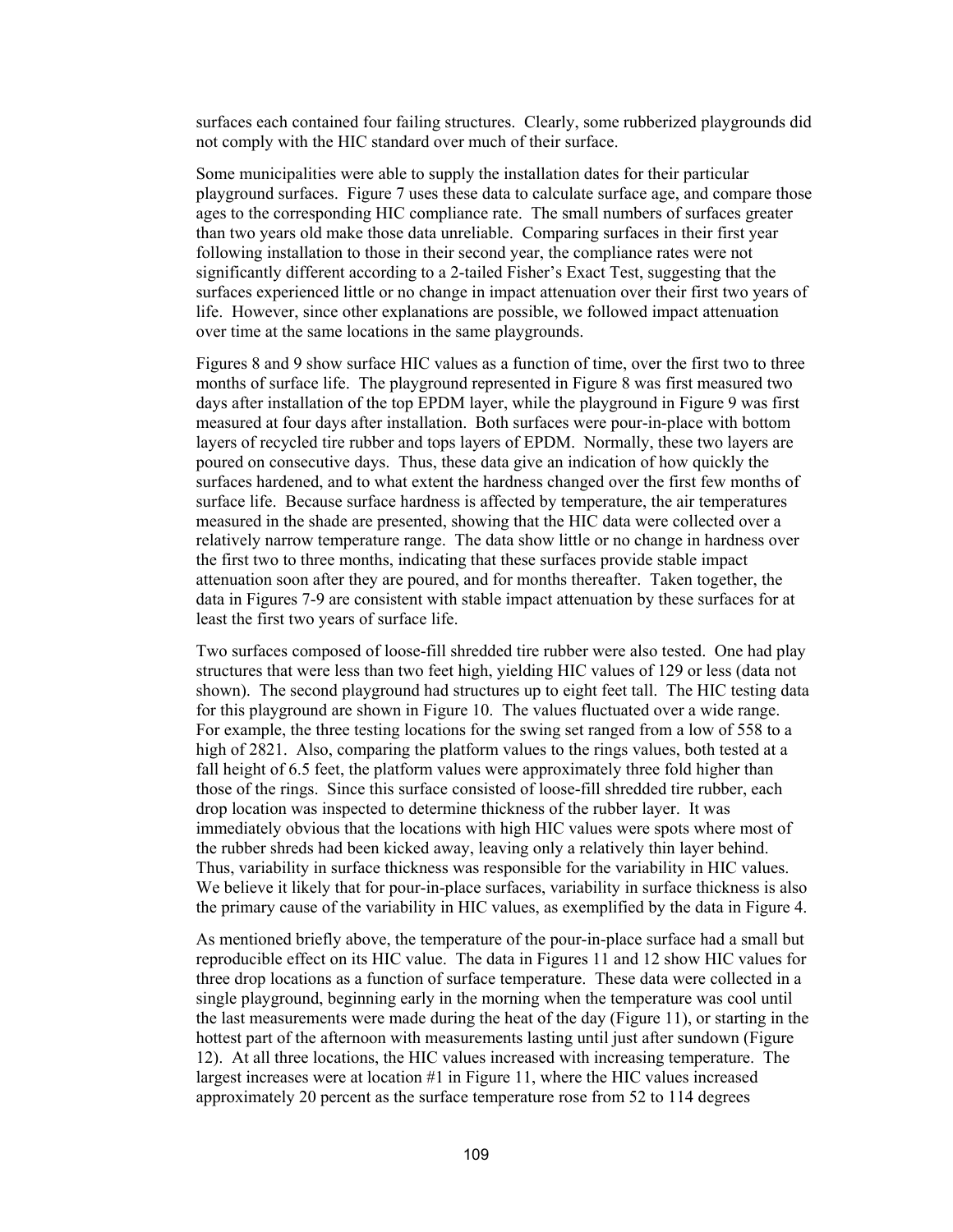Fahrenheit. Counterintuitively, the surface became harder as it warmed and softer as it cooled.

To substantiate the findings regarding suface temperature, two series of drops were performed at location #1 over a range of fall heights, one at a surface temperature of 49 degrees Fahrenheit and one at 108 degrees. Figure 13 shows that the higher temperature was associated with higher HIC values at every drop height, and that the temperature effect increased with increasing fall height. Thus, the surface was consistently harder at the higher temperature. This temperature experiment was repeated at a second playground (playground II, Figure 14), over a lower range of HIC values (approximately 200 to 500) compared to playground I in Figure 13 (approximately 400 to 2000). As for playground I, every fall height in playground II gave higher HIC values when measured at the higher temperature. The smaller temperature effect in playground II may have been due to the smaller temperature difference: 36 degrees F for playground II compared to 59 degrees F for playground I. These results demonstrate the importance of controlling the temperature of these surfaces for obtaining consistent HIC values. In addition, these data indicate that testing pour-in-place surfaces for compliance with the ASTM standards is best done on warmer days rather than cooler days, to help ensure that the surface is compliant throughout the entire year.

# **Discussion**

### **Extent and nature of injuries**

A total of 1,299 Californians (presumably children) were admitted to California hospitals in 2003 due to fall-related playground injuries (California Department of Health Services, 2006). The USCPSC estimates that for each playground injury requiring hospitalization, there are at least 22 emergency room "treat and release" playground injuries (USCPSC, 2006). Therefore, there were an estimated 1,299 X 22 = 28,578 fall-related playground injuries in California in 2003 serious enough to require an emergency room visit. Thus, injury due to falls in the playground represents a significant public health problem. Furthermore, since fall-related injuries comprise about 80 percent of all playground injuries (Tinsworth and McDonald, 2001), impact-attenuating surfaces represent an effective means for reducing the playground injury rate. (Chalmers et al., 1996; Mott et al., 1997; Mowat et al., 1998).

However, care must be taken to ensure that such safety surfacing is thick enough and installed correctly to provide sufficient impact attenuation (U.S. CPSC, 1997). Various standards have been promulgated to help achieve this goal. California is one of the few states with regulatory playground surface safety standards. The Code of Regulations, sections 65700 through 65750 specify compliance with the U.S. CPSC Handbook for Public Playground Safety (Publication Number 325, 1997) and ASTM standard F1487-98 (ASTM, 1998), both of which cite ASTM standard F1292. It is F1292 (ASTM, 2004) that specifies the actual physical measures of impact attenuation ( $G_{\text{max}} \leq 200$  and HIC  $\leq$ 1000) and the methodology for their measurement. Prior to our work, none of the playground surfaces comprising this study had been tested after installation to determine compliance with these regulatory standards.

### **Development of the regulatory standard**

 $G<sub>max</sub>$  is the maximum deceleration produced by contact between the falling Triax2000 headform and the surface. HIC is derived by transforming the deceleration versus time data and integrating under the curve (ASTM, 2004). Both values have a history of use by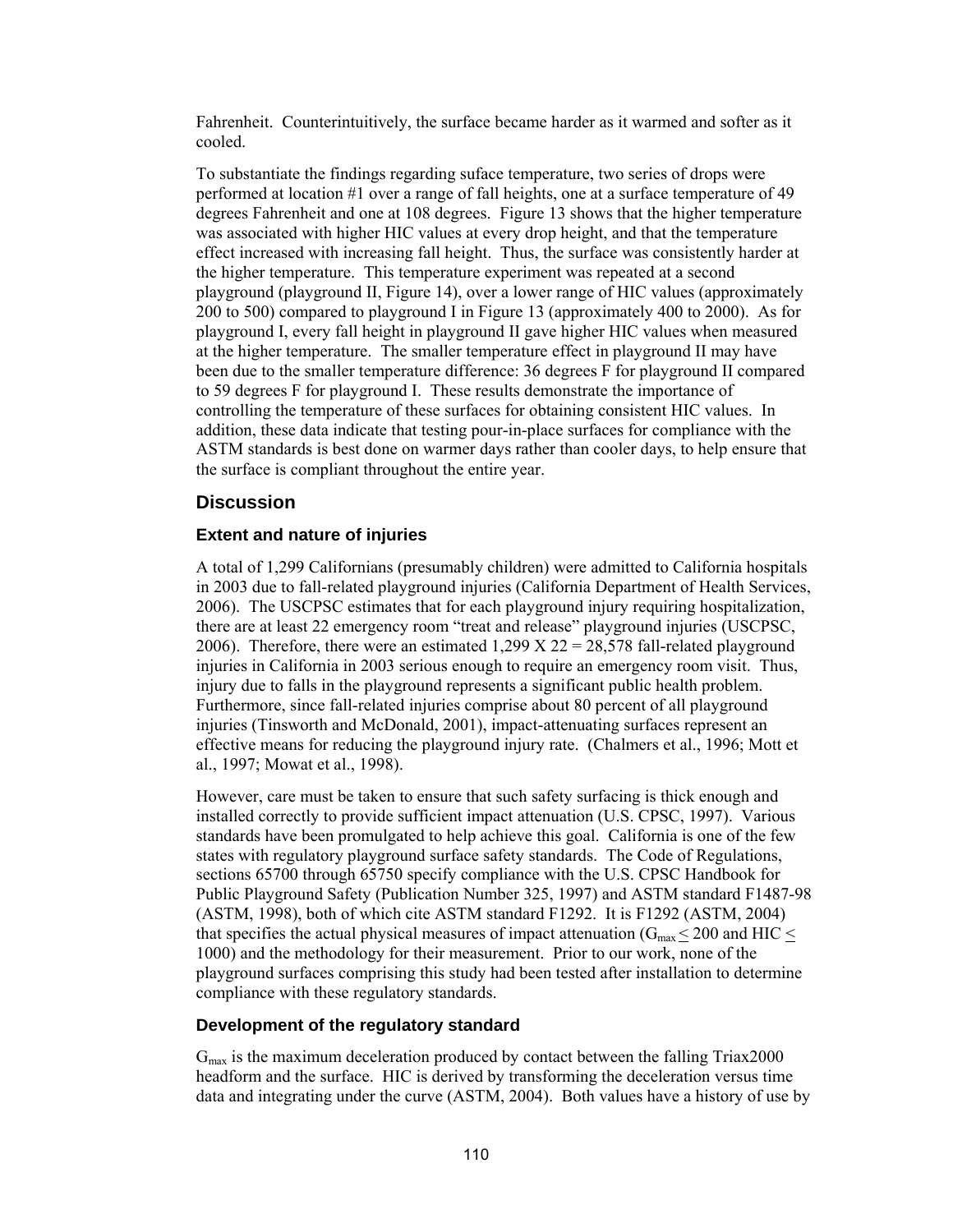those concerned with predicting head injury, including the automotive and airline crash test communities (Bandak et al., 1996; Nahum and Melvin, 2002) and the sports helmet industry (Camacho et al., 2001; Duma et al., 2005). However, significant uncertainty is associated with the use of these measures to predict serious head injury. This uncertainty is due to many factors, including the limited dataset used to define the relationship of Gmax and HIC to serious head injury, and a general paucity of child head injury data. Evidence indicating that as children develop, their skulls become harder (Goldsmith and Plunkett, 2004) and their brains become more viscous (Thibault and Margulies, 1998) illustrates the difficulties raised by this gap in child head injury data. Nonetheless, ASTM standard F1292 states that a playground surface must have a  $G_{max}$  value  $\leq$  200 and an HIC value < 1000.

An HIC value of 1000 is associated with a risk of critical head injury from a head-first fall of from 5 percent (ASTM, 2004) to 16 percent (Prasad and Mertz, 1985). The threshold for fatal head injury has been estimated as low as  $HIC = 840$  to as high as HIC  $= 1475$  (Cory et al., 2001). To give an idea of how high the HIC = 1000 value is, the mean HIC value for an impact to the football helmet of an NFL player that resulted in a concussion was 400, while the blows of an Olympic boxer produced HIC values below 100 (Viano et al., 2005). ASTM F1292 states that playgrounds with surfaces not meeting the standard should be closed until the surface is brought into compliance.

#### *Gmax vs. HIC*

Since values for  $G_{\text{max}}$  and HIC were collected for every test drop performed with the accelerometer, it was a simple matter to plot these data to study the relationship between these two parameters. Figure 3 shows that for the rubber surfaces made of recycled tires, the HIC values tended to increase faster than the  $G_{\text{max}}$  values. As a result, the HIC = 1000 standard was often exceeded while the corresponding  $G_{\text{max}}$  value remained in compliance at  $\leq$  200. In fact, in no instance either on rubber or any other material did the surface pass the HIC standard pass but fail the  $G_{\text{max}}$  standard. Thus, it may well be a general finding that the  $HIC = 1000$  standard is a more sensitive test of playground surface impact attenuation than the  $G_{\text{max}} = 200$  standard.

# **Compliance as a function of fall height**

Plotting the HIC data from Figure 2 as a function of fall height (Figure 4), there is a clear trend towards a greater HIC failure rate as the fall height increases. These data also illustrate a generally large degree of variability in the HIC values associated with any given fall height. For example, at a fall height of slightly less than eight feet, the HIC values range from less than 500 up to almost 2000. While a number of explanations are possible for these HIC failures and variability, we believe the simplest one is that of a failure to install a surface of sufficient thickness. This was shown to be the case for the loose-fill surface in Figure 10, where a rubber layer of varying thickness yielded a number of high HIC values.

This hypothesis is also supported by the finding that surfaces under some quite high play structures easily passed the HIC standard. For example, one structure just over nine feet tall yielded two drops with HIC values around 500 (Figure 4). Two structures over eleven feet tall also had surfaces that were in compliance at some or all drop locations. From these observations, we conclude that rubberized surfaces under high playground structures can be constructed to meet the HIC standard. The determining factor in surface thickness may only be cost, not technological infeasibility or absence of a performance standard.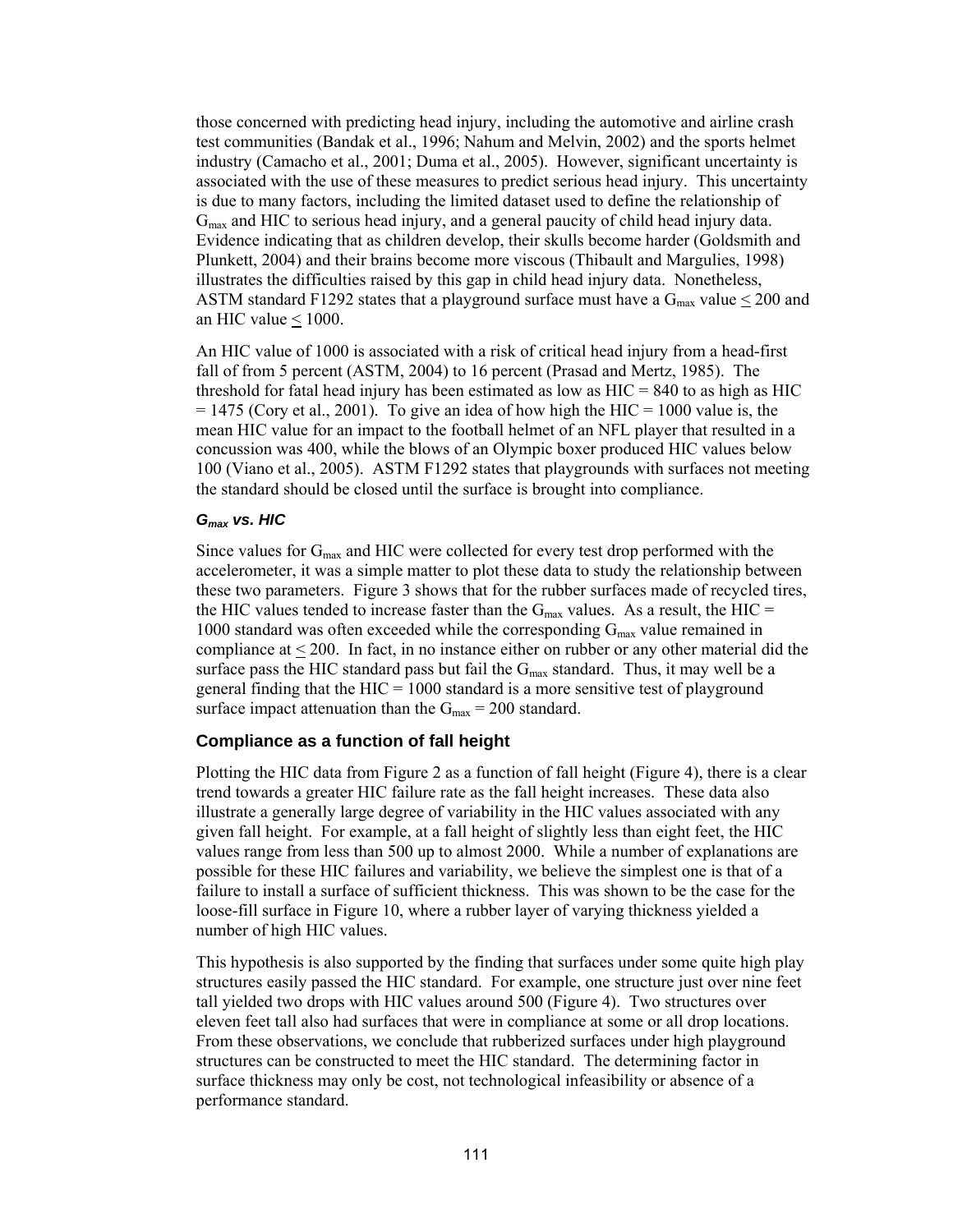In comparison to rubberized surfaces, surfaces of wood chips yielded HIC values that were always in compliance with the standard, and the HIC values at any given fall height appeared to vary less than those for the rubber surfaces (Figure 4). These results could be explained if wood chips were routinely installed at relatively great depth providing a high degree of impact attenuation. The approximately 10-fold lower cost of installing wood chips compared to pour-in-place rubber provides a possible reason for why municipalities might have the resources to install a surface of great depth out of wood chips but not of pour-in-place rubber.

# **Number and location of failures**

Approximately 33 percent of all playground structures over rubber surfaces failed the HIC standard (Table 33). ASTM standard F1292 states that if a single drop location within the use zone of a single structure fails the standard, then the playground fails and should be closed until the problem is corrected. Since most playgrounds contained multiple structures, the overall failure rate of rubberized surfaces was considerably higher, at 69 percent (Table 33).

To get a better sense of whether failing surfaces were failing at only one or many locations within the playground, the numbers of failing structures per playground were plotted (Figure 6). The data show that many surfaces failed due to a single structure. Thus, correcting these inadequacies might be a cost-effective approach towards bringing these surfaces into compliance. However, other surfaces failed at multiple structures, suggesting that most if not all of the rubberized surfaces in those playgrounds were noncompliant. If, as discussed earlier, this is due to the surfaces being of insufficient thickness, a completely new and thicker surface may be required to bring these playgrounds into compliance. Alternatively, the playground structures could be lowered.

# **Compliance as a function of surface age**

Pour-in-place surfaces made of recycled tires require considerably less day-to-day maintenance than traditional surfaces such as wood chips or sand. In addition, the unitary rubber surfaces are expected to be long lasting, with advertised useful lifetimes of 5-10 years or more. These desirable characteristics are important considerations when deciding whether to pay the relatively high cost of installing a pour-in-place surface. If the useful lifetime of these surfaces is on the order of 10 years or greater, it is important to determine if their impact attenuating properties change as a function of surface age.

For example, a surface that hardens over time in response to environmental factors could be in compliance with F1292 during the first few years following installation, but not in subsequent years. We have addressed this question by comparing the playground structure failure rate to surface age (Figure 7). Because the use of recycled tires in playground surfaces is a relatively recent development, most of the surfaces we tested were less than two years old.

Nonetheless, the failure rates were not significantly different between the first and second years post-installation, suggesting that surface hardness had not changed over this period. However, other explanations are possible. Therefore, to better address the effects of surface age, we also measured surface hardness at the same locations within the same playgrounds over the first two to three months of surface life. There was little or no change in HIC values at three locations in each of two playgrounds (Figures 8 and 9), suggesting that once these pour-in-place surfaces harden, they provide stable impact attenuation.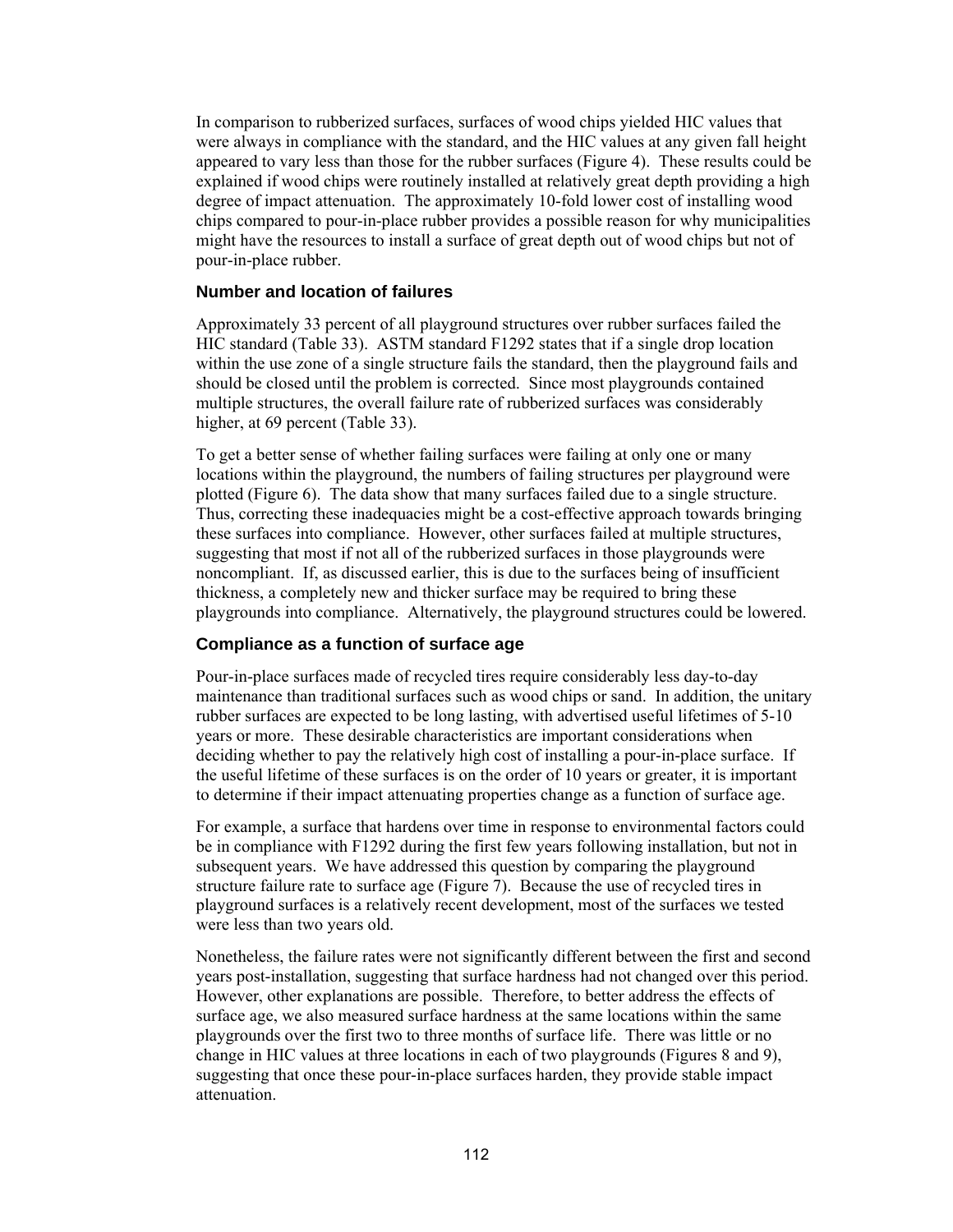#### **Discussion of the head injury standard**

As mentioned above, there is much uncertainty associated with the estimate that an HIC  $= 1000$  yields a less than 5 percent risk of critical head injury (ASTM, 2004). Much of this uncertainty stems from the small data set that was used to construct the head injury risk curve (King, 2000; Melvin and Lighthall, 2002). Since only a small subset of these data were from children, application of the HIC standard to predict child head injury is even more problematic (Goldsmith, 1981; Goldsmith and Plunkett, 2004). Thus, a surface with an HIC value that is significantly lower than 1000 may be highly desirable to provide a greater level of protection against critical head injury. In addition, a lower HIC might help protect against minor head/brain injury, which actually comprises 60-80 percent of all head injury, with unknown health consequences over the long term (Fearnside and Simpson, 1997).

An HIC value below 250 has been recommended to reduce the chance of such relatively minor brain injury (Pellman et al., 2003). Looking at the data in Figure 4, it is hard to escape the conclusion that the surfaces of wood chips currently in use in California playgrounds provide a greater margin of safety than those of pour-in-place rubber. This need not be the case, since those same data show that pour-in-place surfaces can be constructed to provide as great a margin of safety as the surfaces of wood chips.

While the HIC was developed to predict serious head injury, a recently published study by Sherker et al. (2005) indicates that reducing the HIC value of a given surface also helps reduce the risk of arm fracture. This is welcome news since arm fracture is a more common playground-related fall injury than head injury (Tinsworth and McDonald, 2001). However, the high coefficient of friction associated with pour-in-place rubber surfaces may increase the likelihood of long bone fractures relative to smoother surfaces or surfaces of loose-fill material. Further studies are needed to address these issues.

In summary, our study indicates that California surfaces made of recycled tires commonly fail to meet the HIC standard for impact attenuation specified in state regulations. It is likely that these failures resulted from installation of surfaces that were not sufficiently thick, given the heights of the play structures in the playgrounds. It seems that a relatively simple way to prevent this would be for future purchasers to require that the installer test the surface after installation, to verify that all structures in the playground had surfaces below that met the HIC standard. Given the temperature dependence of the HIC measurements, it would probably be public health protective to make the measurements on a day when the ambient temperature was near the maximum expected for that location. That testing after installation is rarely done is suggested by our finding that none of the surfaces comprising this study had been tested prior to our work.

### **Conclusions**

- The head impact criterion (HIC) standard  $= 1000$  was a more sensitive measure of impact attenuation by rubberized playground surfaces than the  $G_{\text{max}}$  standard = 200.
- As the fall height of playground structures increased, the underlying rubberized playground surface was more likely to fail the HIC standard; however, even at fall heights of 9-12 feet, some rubberized surfaces passed the standard.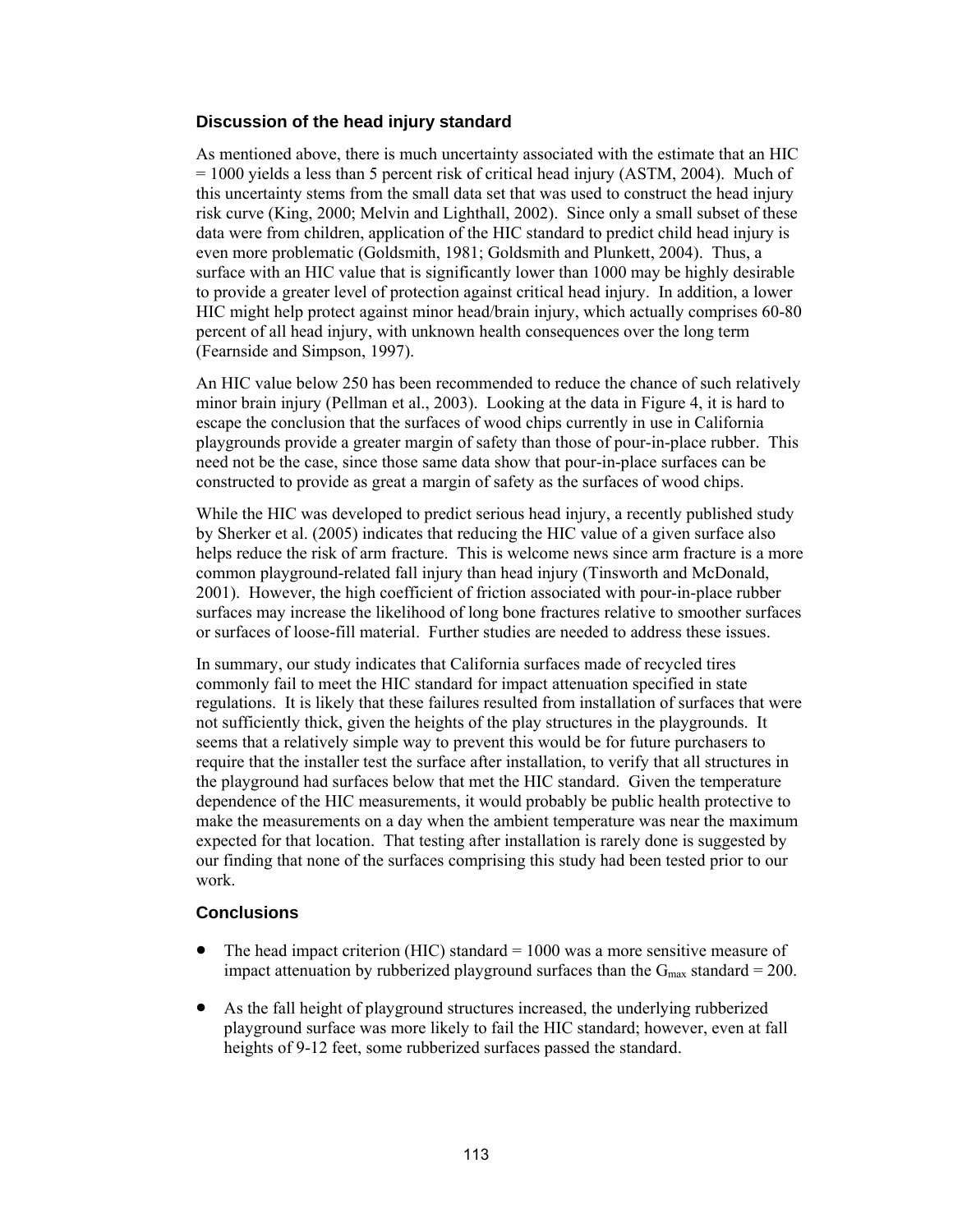- Only 31 percent of rubberized playground surfaces (32 tested) passed the HIC standard below every play structure, compared to 100 percent for surfaces made of wood chips (5 tested).
- The large proportion (69 percent) of new rubberized playground surfaces in California not meeting impact attenuation standards represents a missed opportunity for prevention of playground fall injuries, which are estimated to be in the thousands and which include serious trauma such as brain injury.
- Some rubberized surfaces failed the HIC standard at multiple locations, indicating a widespread deficiency in impact attenuation for those surfaces.
- HIC values were not influenced by surface age, either during the first 2-3 months following installation or during the first 2 years.
- HIC values of rubberized surfaces increased with increasing surface temperature; in one playground the HIC value measured at dawn increased almost 20 percent when measured again in the afternoon during the heat of the day.
- These data point out the importance of testing the impact attenuation of rubberized playground surfaces following installation, to ensure that they meet the standards.
- Given the uncertainty associated with the HIC<1000 standard, as well as the seriousness of the endpoint (critical head injury), customers should consider installing rubberized surfaces that provide as low an HIC value as possible.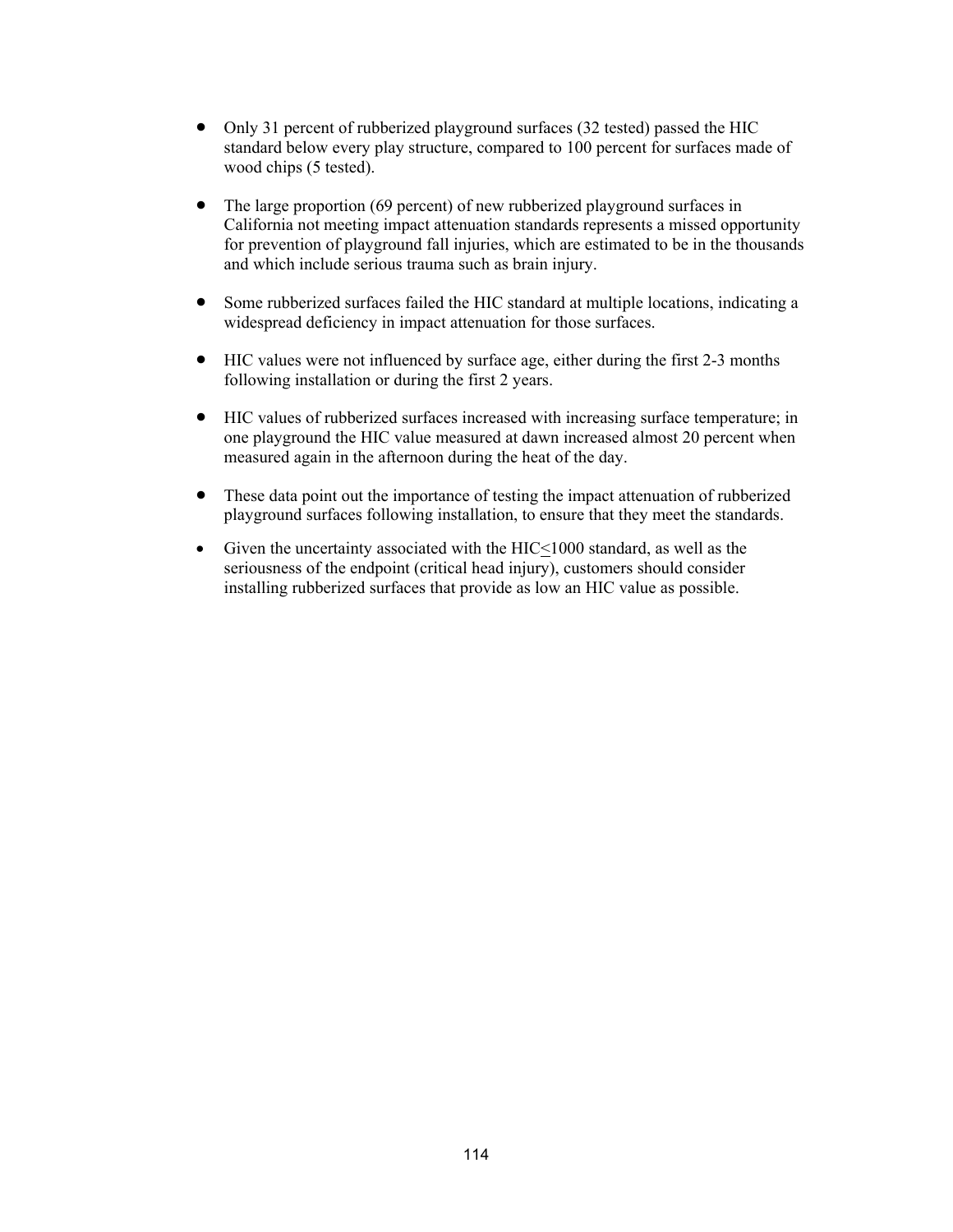|                                    | No. tested | percent passing HIC standard |
|------------------------------------|------------|------------------------------|
| Structures over rubber<br>surfaces | 121        | 67                           |
| Structures over wood<br>surfaces   | 10         | 100                          |
| Entire rubber playground surface   | 32         | 31                           |
| Entire wood playground surface     | 5          | 100                          |

## **Table 33. HIC standard compliance rates (HIC < 1000) for playground surfaces: rubber vs wood.1**

 $1$ Rubber surfaces were made of recycled tires and wood surfaces were made of wood chips/engineered wood fiber.

| Table 34. Types of playground structures failing the HIC standard <sup>1</sup> |                                      |  |
|--------------------------------------------------------------------------------|--------------------------------------|--|
|                                                                                | No. of failing structures/No. tested |  |
| Standard swings                                                                | 12/22                                |  |
| Tot swings                                                                     | 8/18                                 |  |
| Slides                                                                         | 4/13                                 |  |
| <b>Climbers</b>                                                                | 8/16                                 |  |
| Upper body rings                                                               | 6/11                                 |  |
| <b>Platforms</b>                                                               | 5/29                                 |  |

 $1$  A total of 121 structures were tested (these six types and other types not shown), with these 43 having at least one HIC value greater than 1000.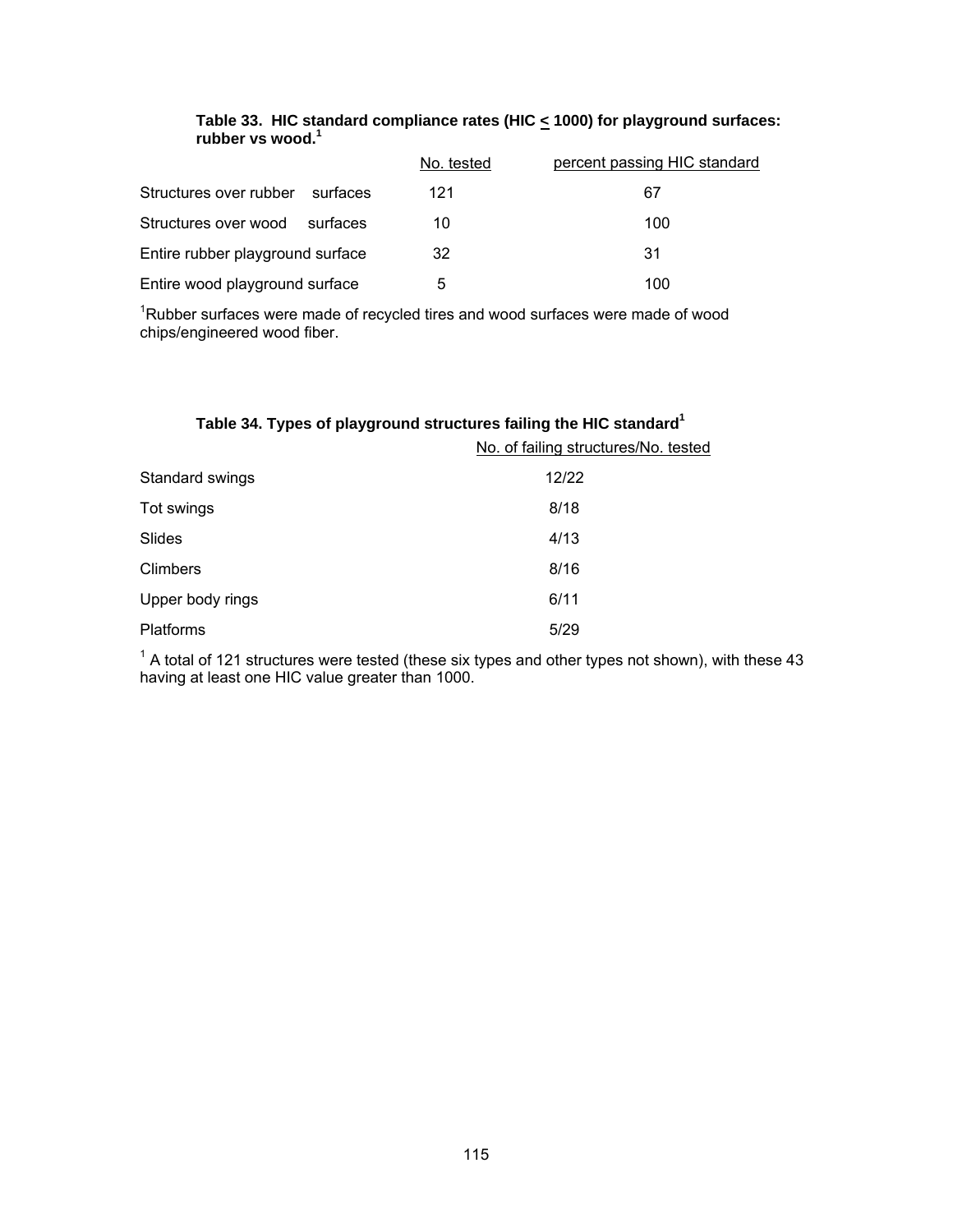

**Figure 2: Triax2000 triaxial accelerometer.**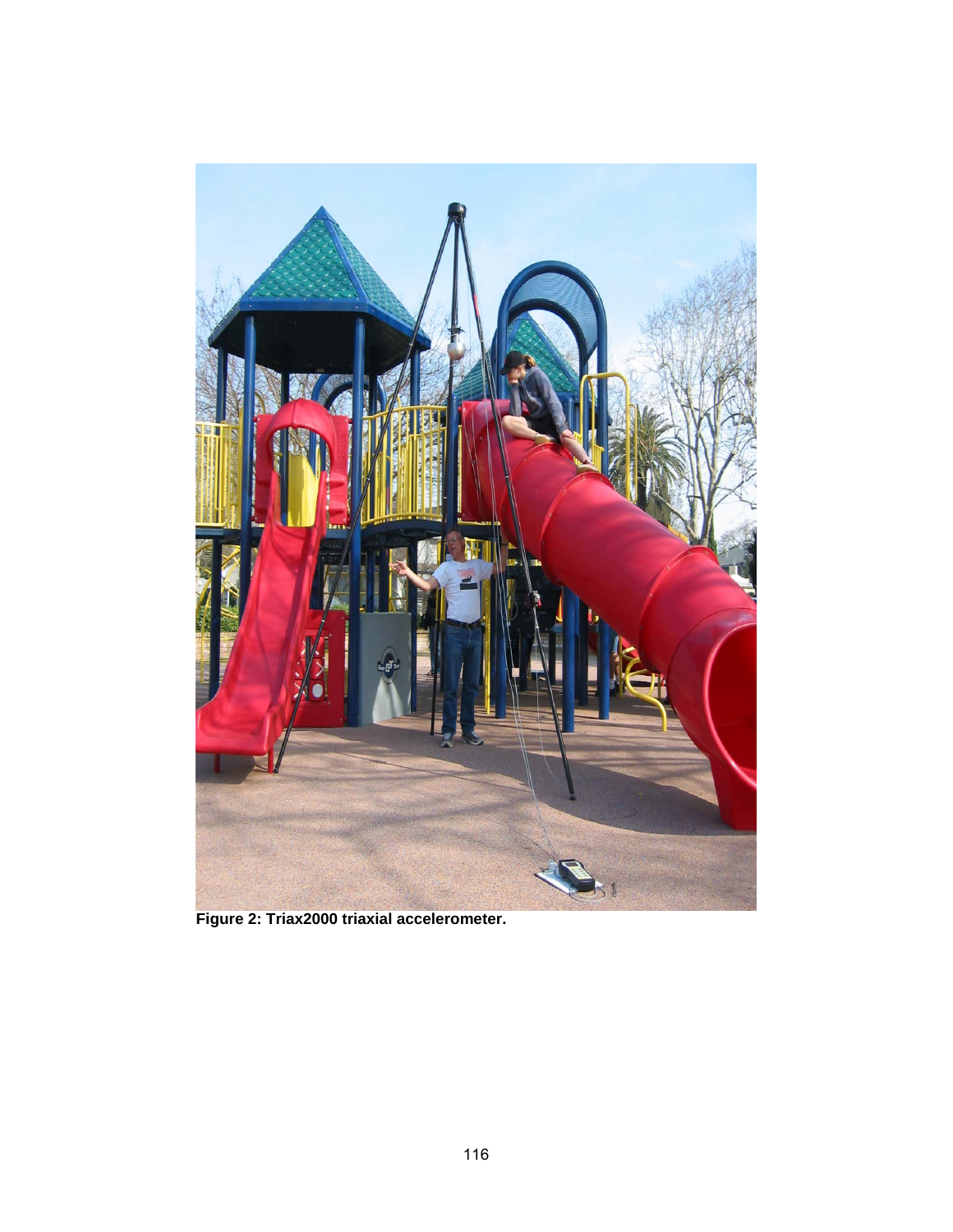

# Figure 3: HIC as a function of G<sub>max</sub>.

Data points represent 368 individual drop locations in 32 rubberized playground surfaces (26 pour-in-place, 4 tiles, 2 shredded rubber). The trend line was fitted by regression analysis according to a power function. ASTM/CCR standards:  $G_{max} \le 200$  and HIC  $\le$ 1000.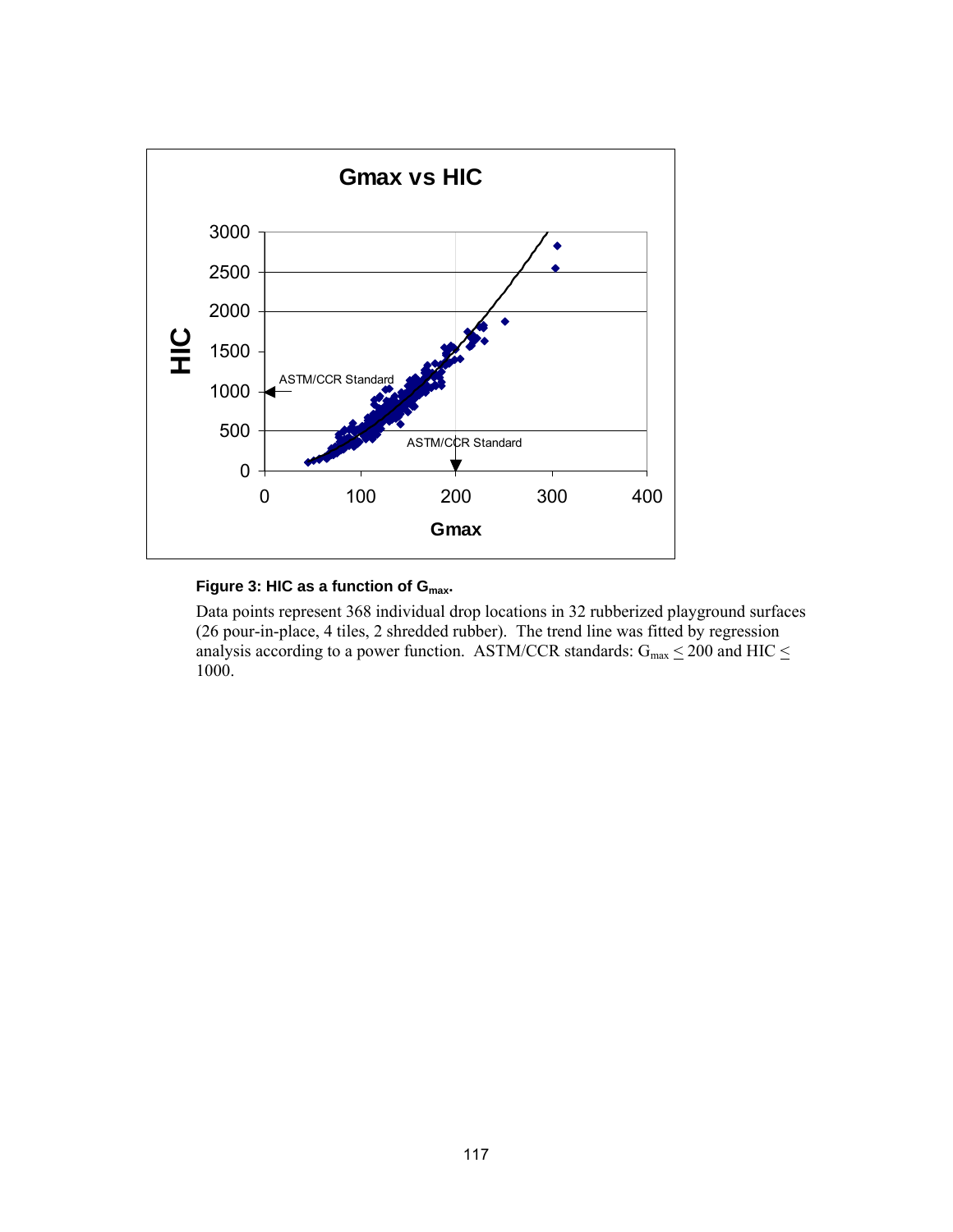

#### **Figure 4: HIC as a function of playground structure fall height.**

Data points represent individual drop locations in 32 rubberized playgrounds (diamonds) and 5 playgrounds with surfaces of wood chips/engineered wood fiber (squares). Trend lines were fitted by regression analysis according to power functions.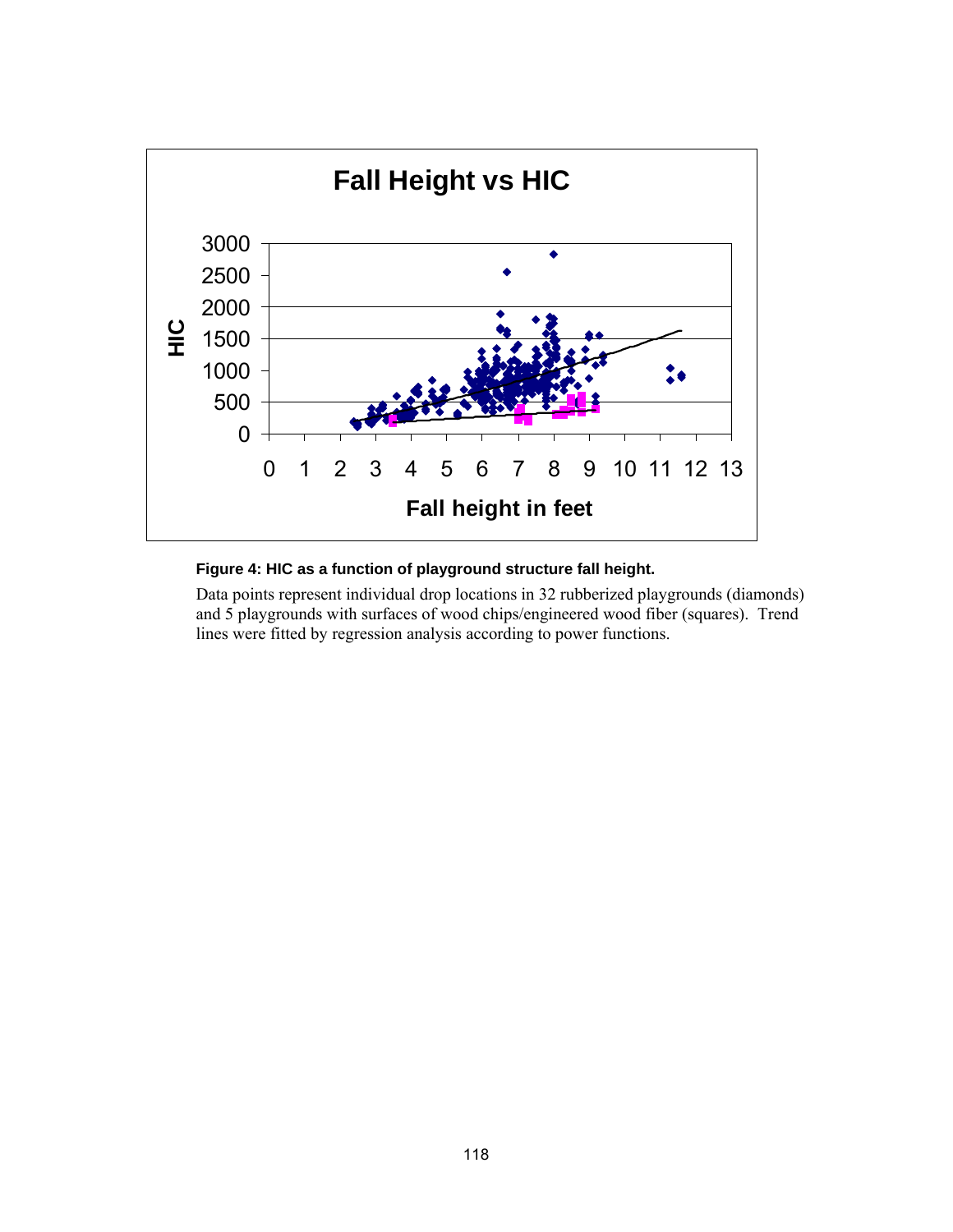

**Figure 5: Percentages of playground structures on rubberized surfaces passing the HIC standard at increasing fall height.**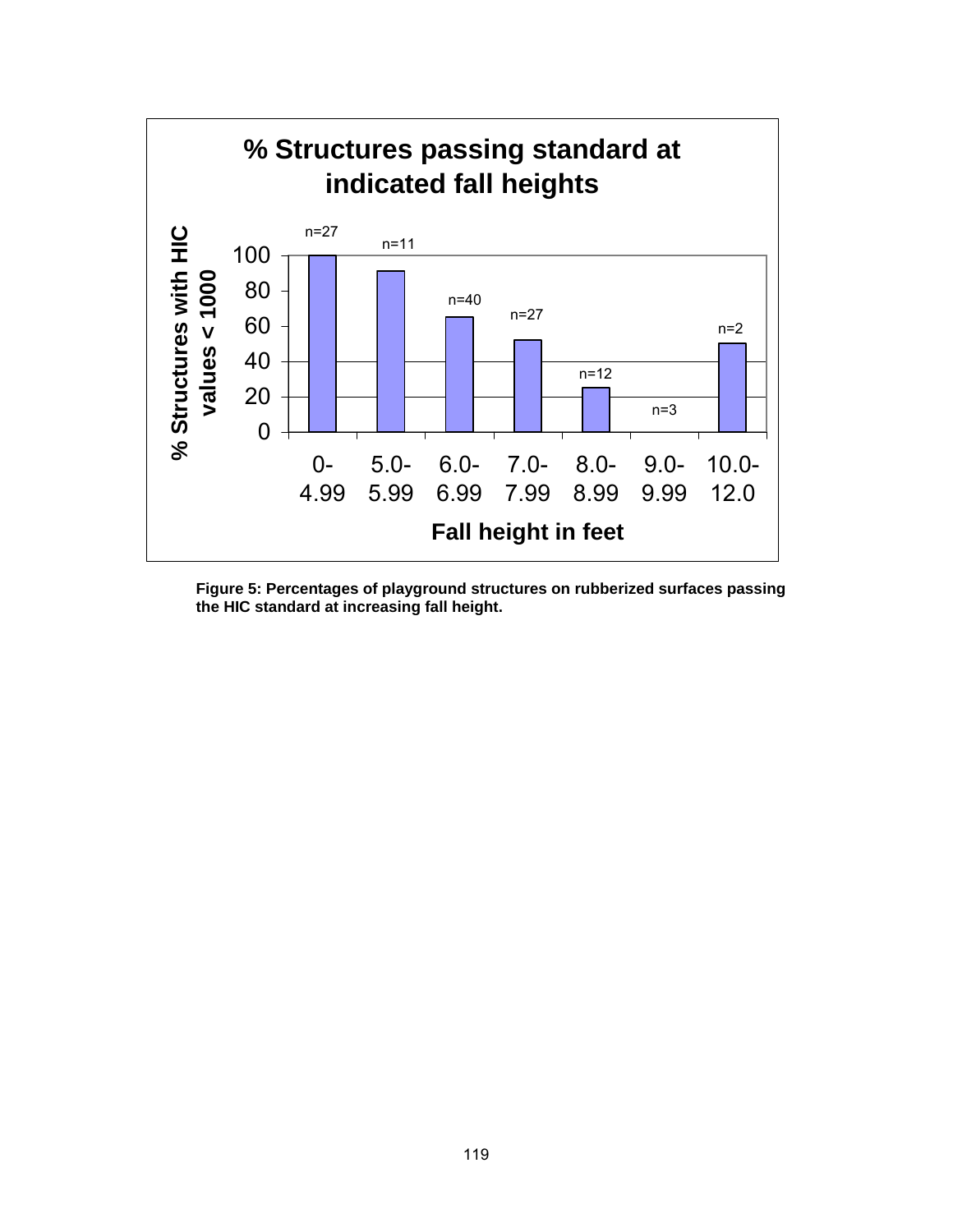

#### **Figure 6: Numbers of failing structures (HIC > 1000) per rubberized playground surface.**

A total of 131 structures in 32 playgrounds were tested. Ranges at the top of each bar indicate the numbers of structures per playground.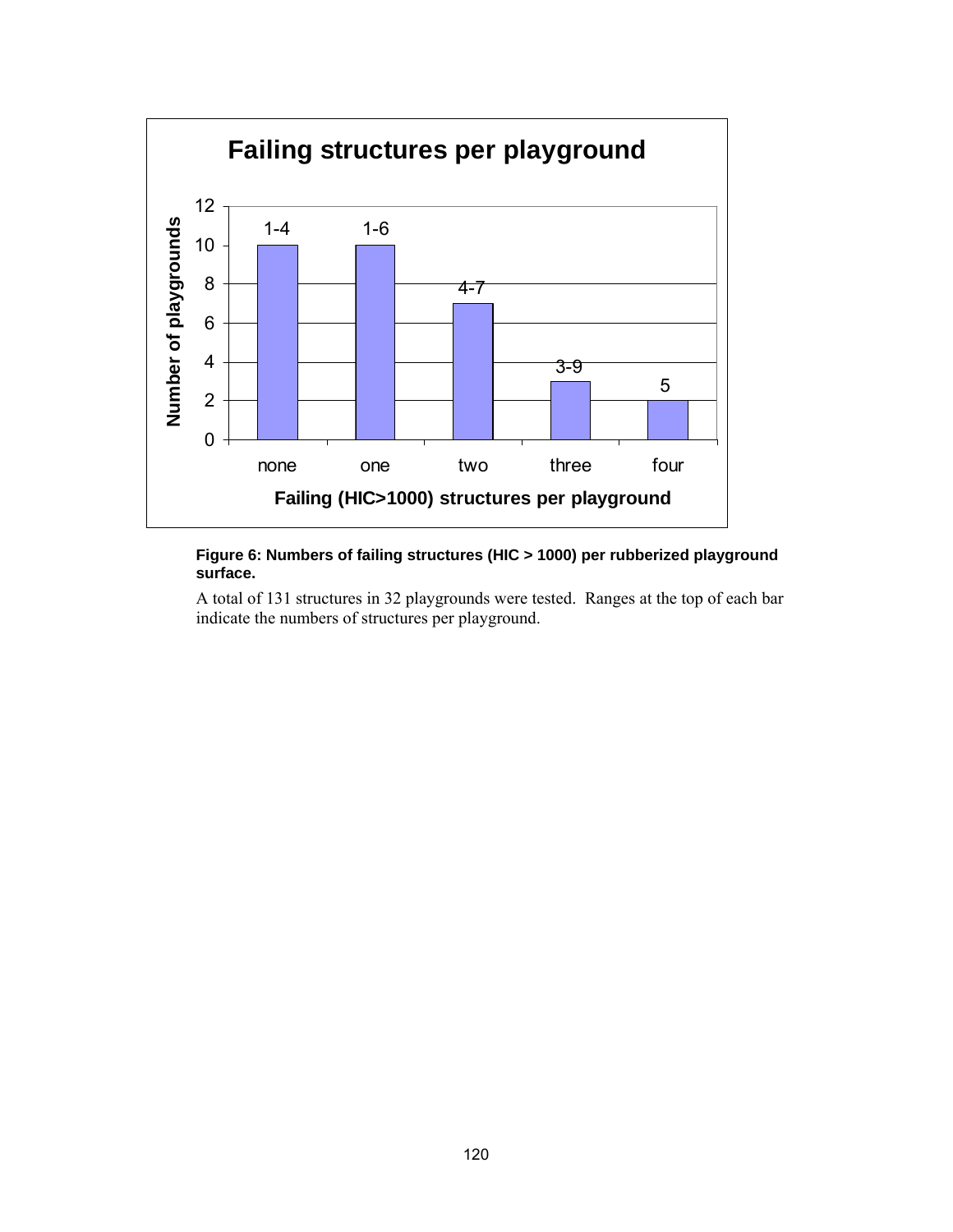

### Figure 7: Percentages of playground structures with fall heights  $\geq 6$  feet yielding **HIC values < 1000 as a function of rubberized surface age.**

Data from pour-in-place and tiled surfaces were included. Each n represents the total number of structures tested at the indicated surface age. Asterisks (\*) indicate no significant difference between the two bars in a 2-tailed Fisher's Exact Test.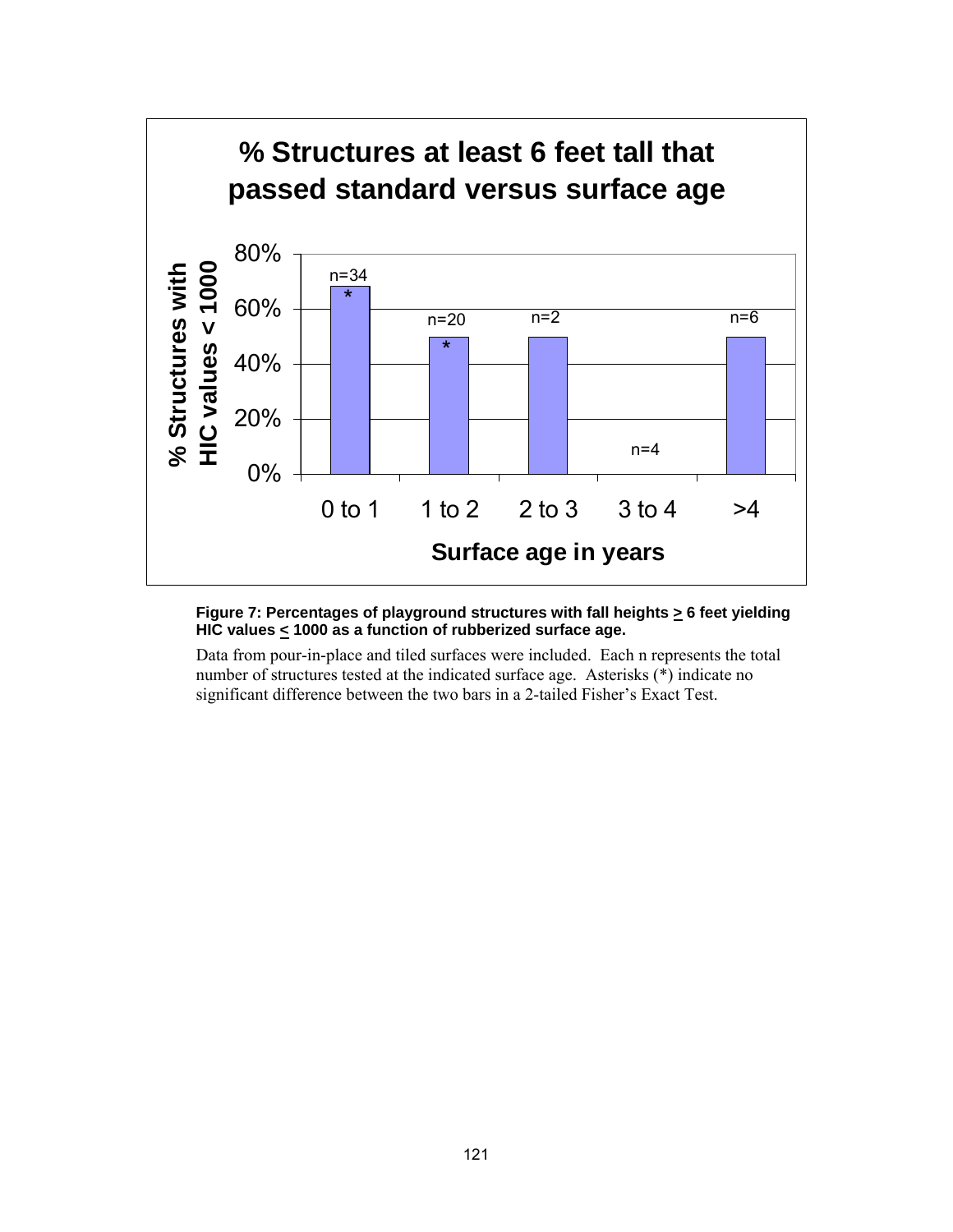

#### **Figure 8. HIC as a function of surface age during the first two to three months following installation.**

This pour-in-place playground surface consisted of a bottom layer of recycled tire rubber and a top layer of EPDM. At two days after the top layer was poured, HIC measurements were made at three locations (squares, triangles or diamonds) on the surface from a drop height of seven feet. Measurements were repeated on the indicated days at the same locations. The temperature of the air in the shade was recorded on each day as indicated on the graph.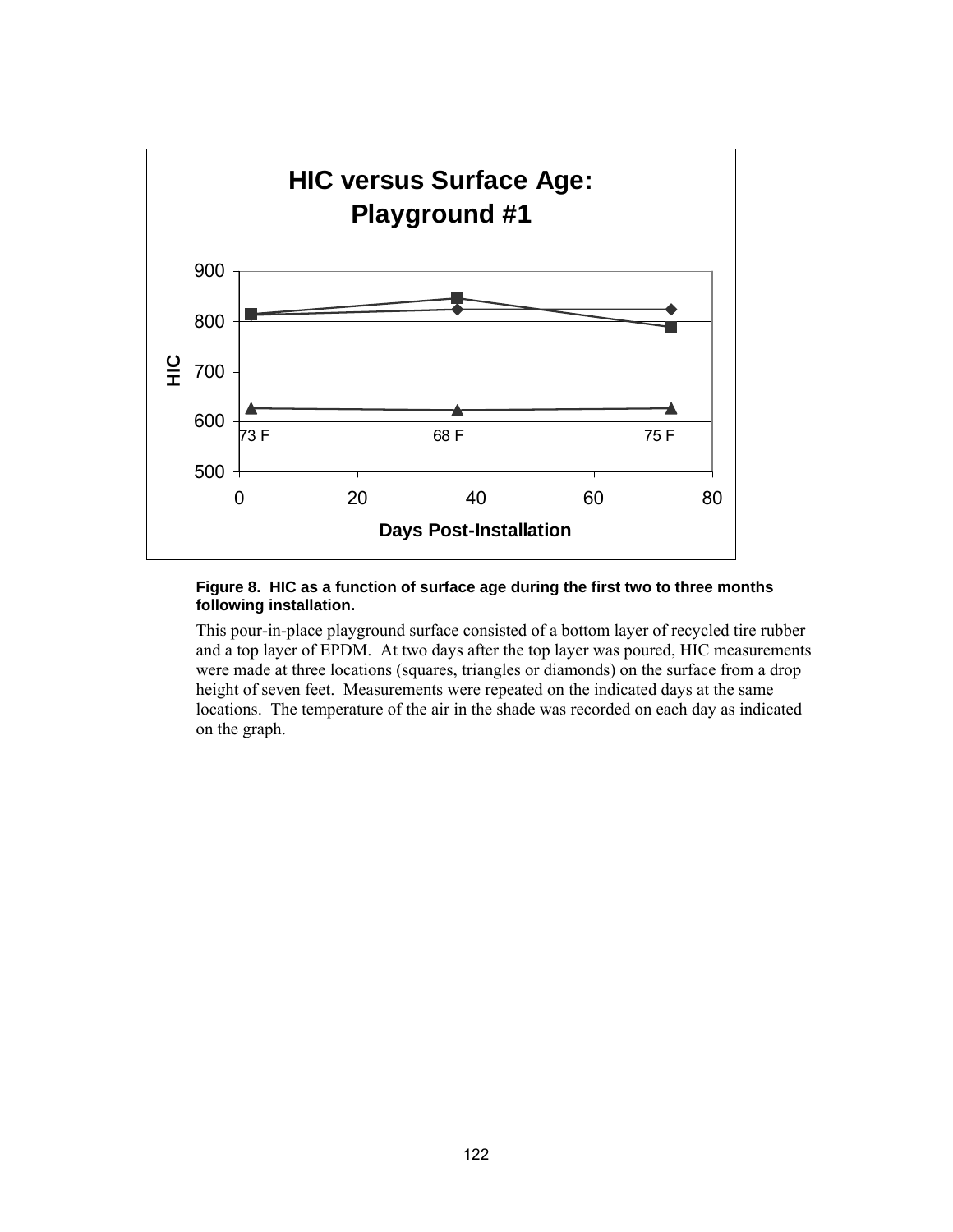

### **Figure 9: Same as for Figure 8, except that for this playground the first measurement day was at four days after installation of the top layer.**

Three different locations on the playground were followed, represented by the squares, triangles or diamonds.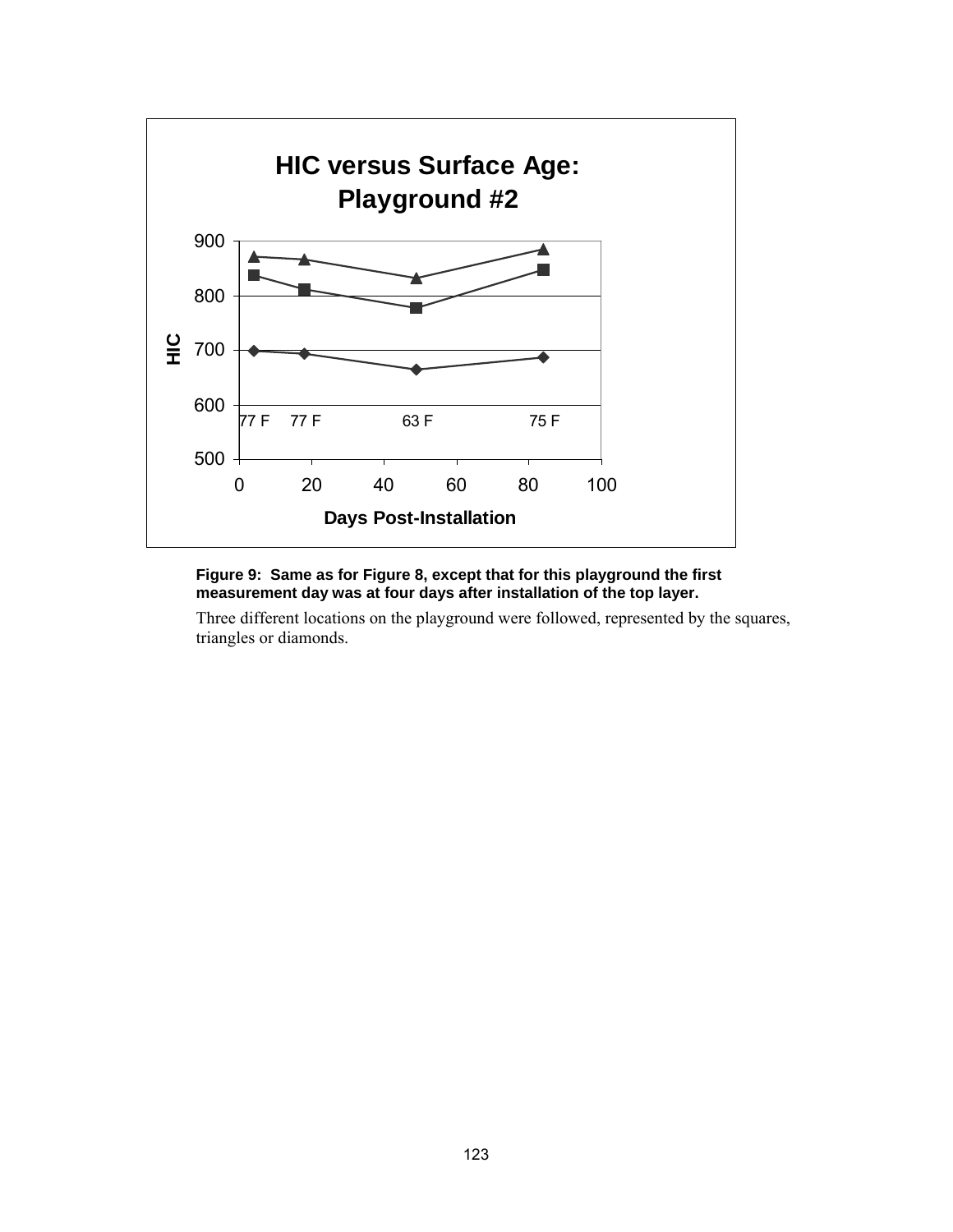

### **Figure 10: HIC values for four playground structures on a loose-fill surface of shredded tire rubber.**

Each datum point represents the HIC value for one of three drop locations around each playground structure.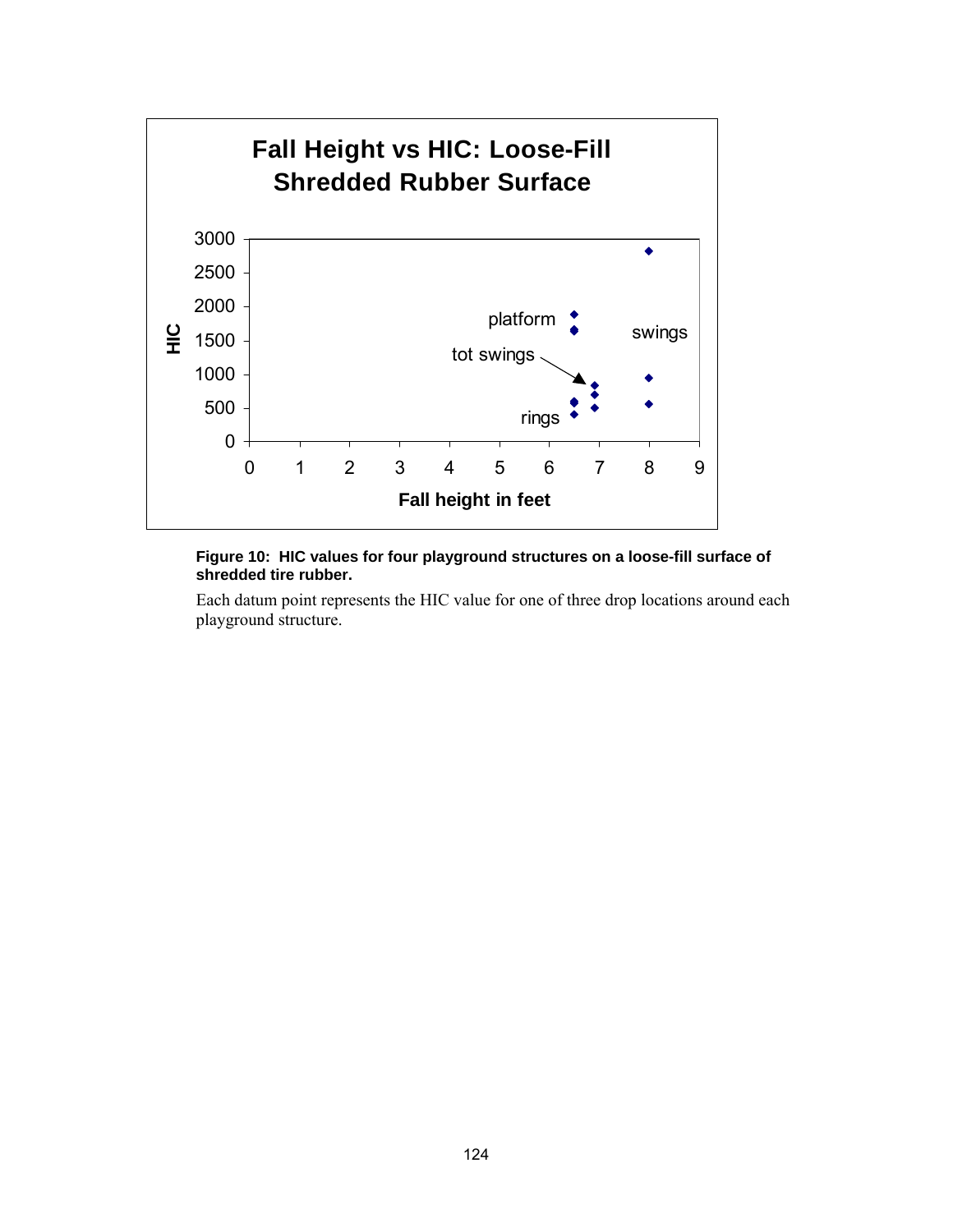

#### **Figure 11: Temperature dependence of HIC measurements on a pour-in-place surface: cold to hot.**

HIC measurements were made at three locations in a single playground. The drop height was seven feet. Measurements began at 8:00 am in the coolest part of the day, and finished at 2:00 pm during the heat of the day. Curves were fit by linear regression and correlation coefficients are also shown.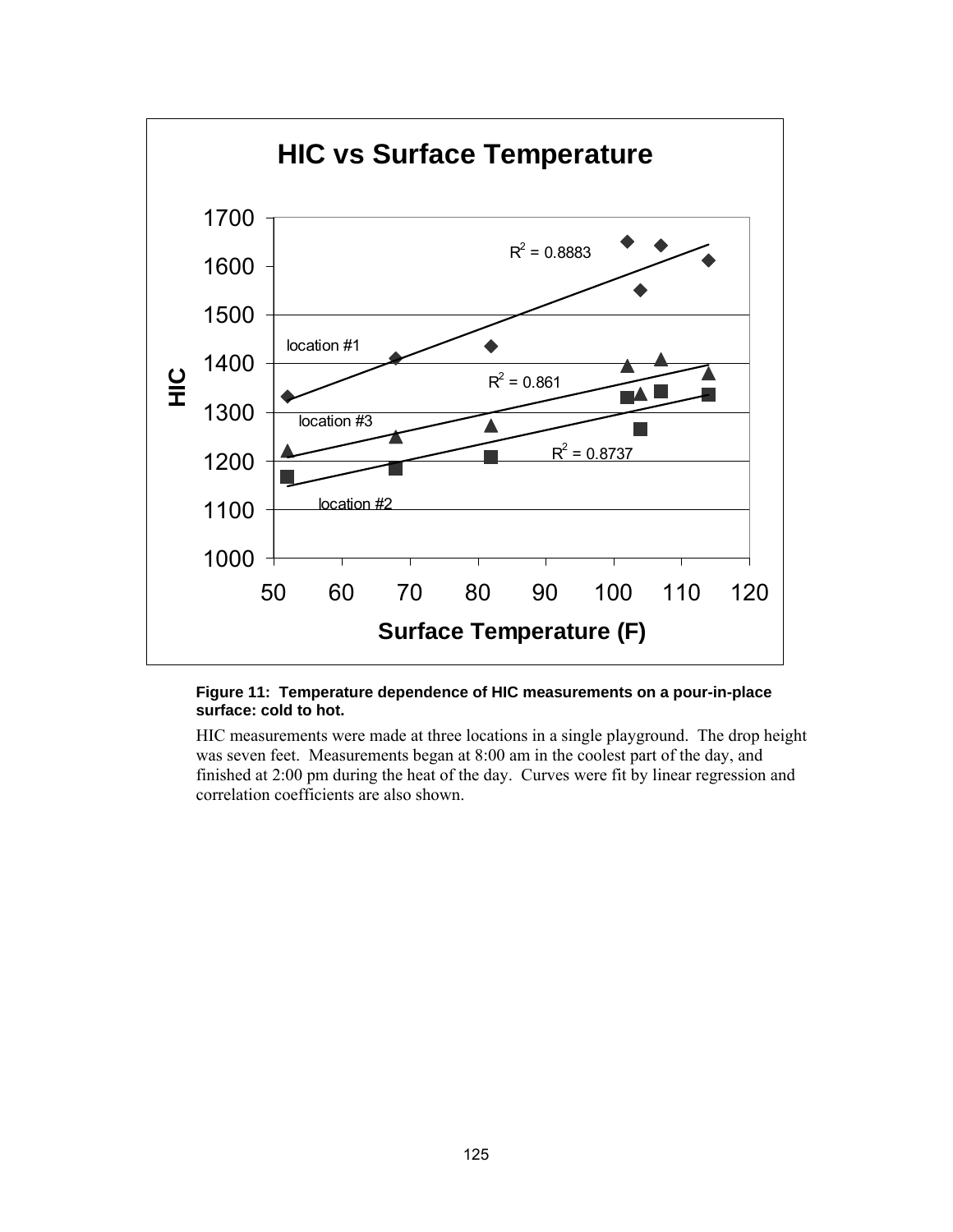

#### **Figure 12: Temperature dependence of HIC measurements on a pour-in-place surface: hot to cold.**

Same playground and protocol as for Figure 11 except that measurements began at 3:00 pm during the heat of the day and ended at sundown at 7:20 pm. Curves were fit by linear regression and correlation coefficients are also shown.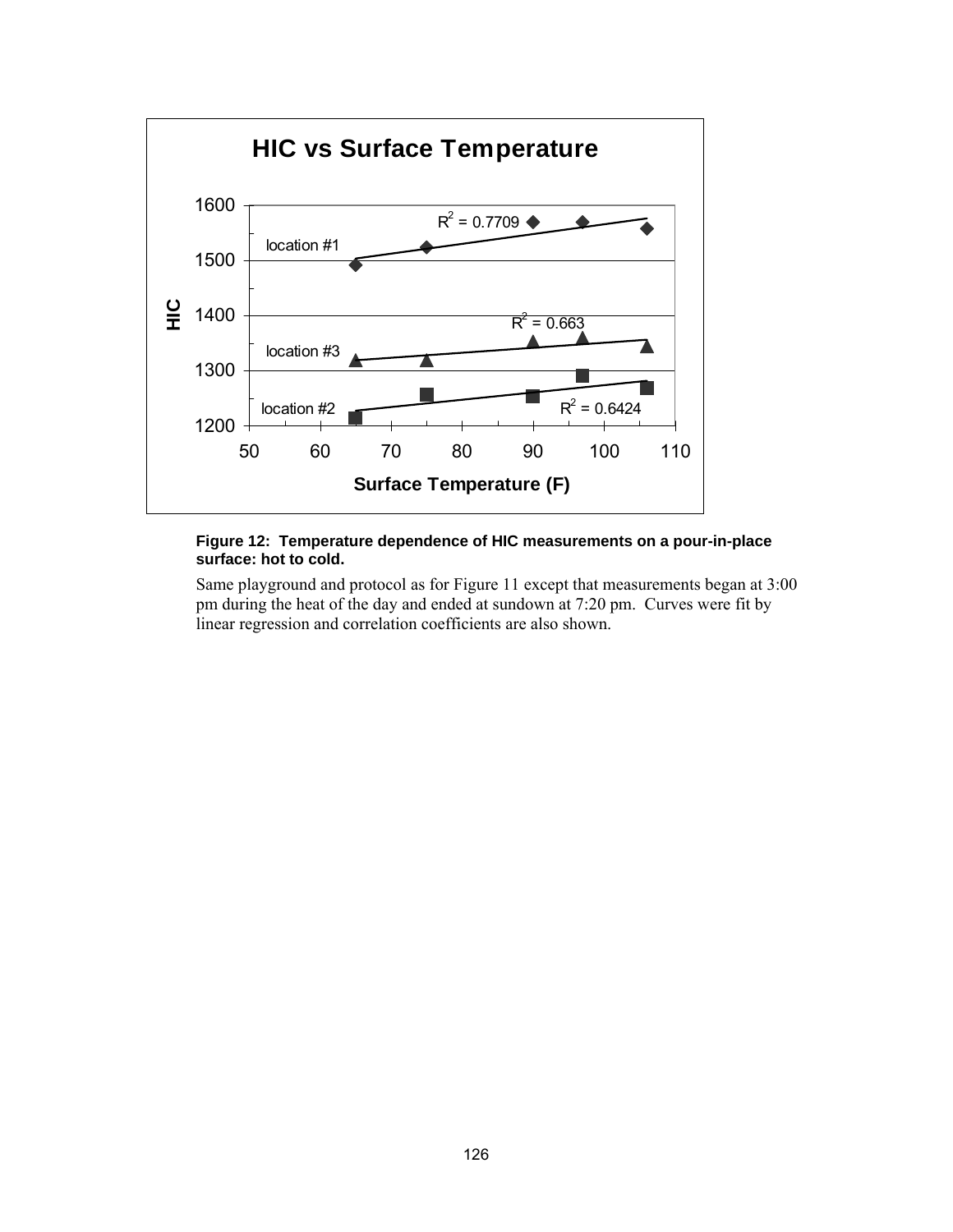

#### **Figure 13: HIC as a function of fall height measured at two different surface temperatures: Playground I.**

Drops were performed at the same location #1 shown in Figures 11 and 12. The drops at 108 degrees Fahrenheit were performed during the heat of the day at 2:00 pm, while the drops at 49 degrees Fahrenheit were performed shortly after sunrise at 7:45 am.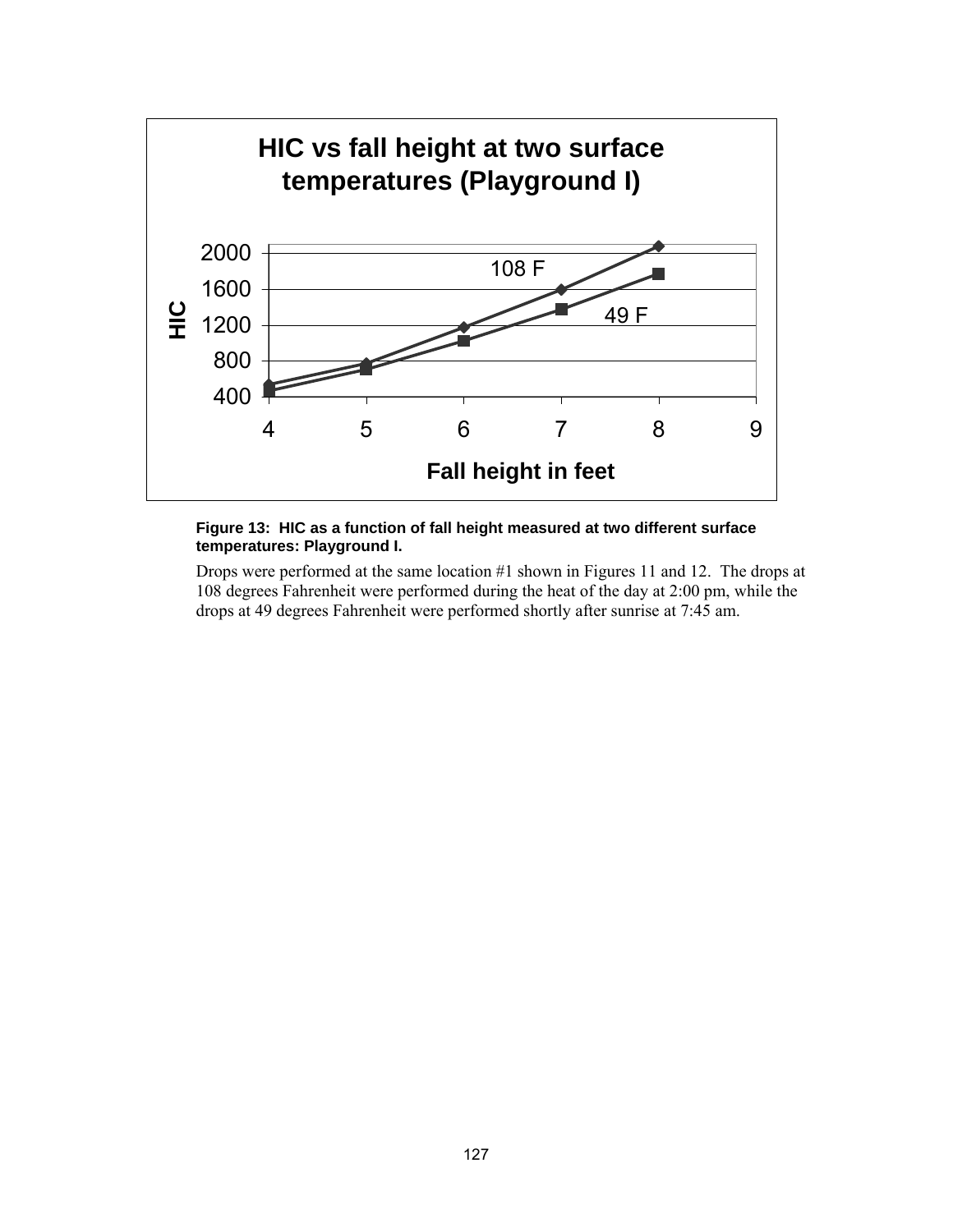

#### **Figure 14: HIC as a function of fall height measured at two different surface temperatures: Playground II.**

Drops were performed at the same location on two different days, with the surface temperature varying by 36 degrees F between.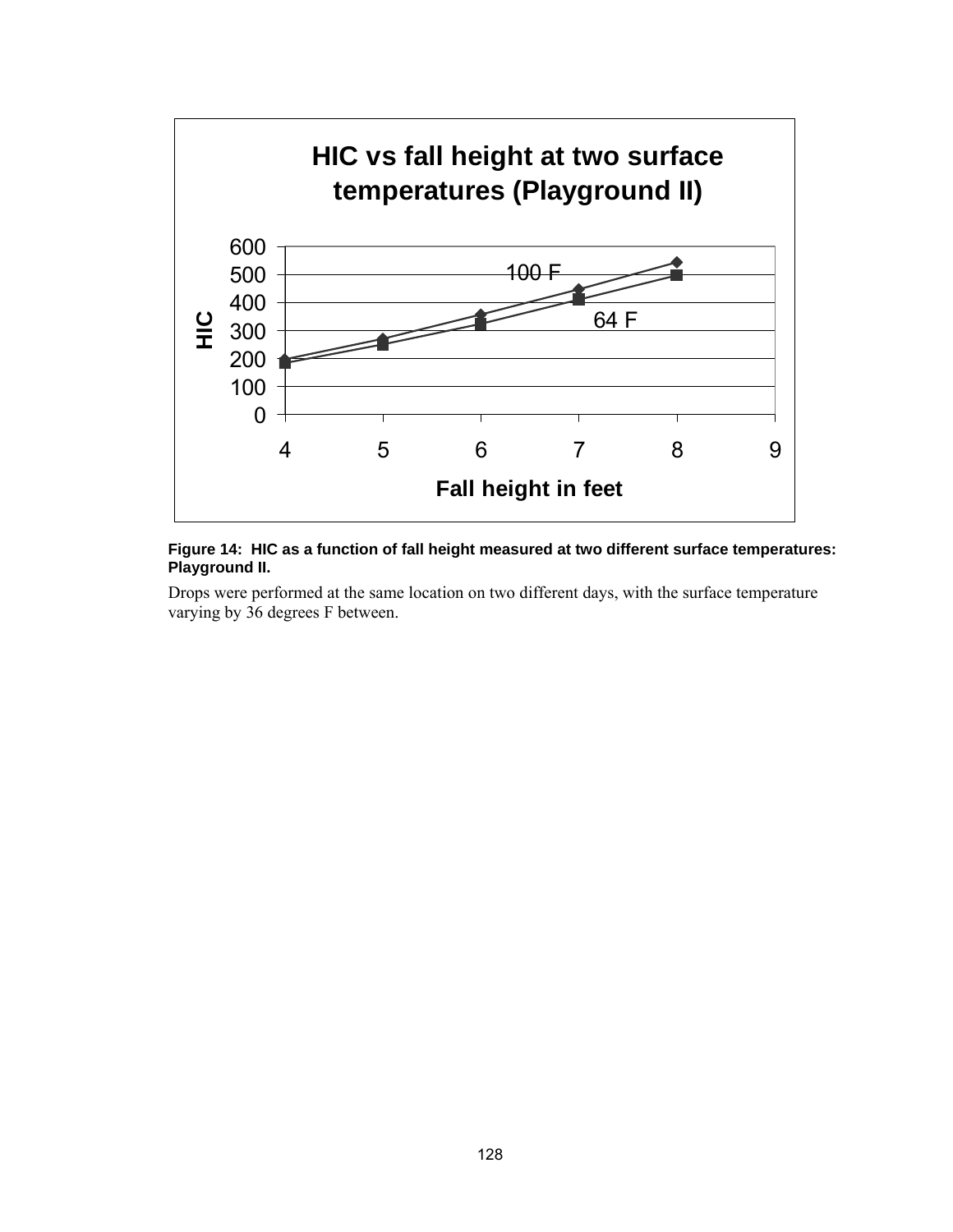# **Abbreviations**

| <b>ASTM</b>      | American Society for Testing and Materials International |
|------------------|----------------------------------------------------------|
| <b>ATSDR</b>     | Agency for Toxic Substances and Disease Registry         |
| С                | Centigrade                                               |
| <b>CCA</b>       | <b>Chromated Copper Arsenate</b>                         |
| <b>CDC</b>       | <b>Centers for Disease Control</b>                       |
| cm <sup>2</sup>  | square centimeters                                       |
| <b>CIWMB</b>     | California Integrated Waste Management Board             |
| <b>DOT</b>       | Department of Transportation                             |
| <b>DTSC</b>      | Department of Toxic Substances Control                   |
| <b>EPDM</b>      | ethylene propylene diene monomer                         |
| F                | Fahrenheit                                               |
| <b>FCCJNC</b>    | Florida Community College at Jacksonville Nassau Center  |
| <b>FDA</b>       | Food and Drug Administration                             |
| g                | grams                                                    |
| <b>GCMS-SIM</b>  | Gas chromatography mass spec selective ion monitoring    |
| $G_{\text{max}}$ | maximum acceleration during impact                       |
| <b>GRAS</b>      | Generally recognized as safe                             |
| <b>HCA</b>       | alpha-Hexylcinnamaldehyde                                |
| HD               | high density                                             |
| <b>HIC</b>       | Head impact criterion                                    |
| hr               | hour                                                     |
| <b>IARC</b>      | International Agency for Research on Cancer              |
| <b>IRIS</b>      | Integrated Risk Information System                       |
| kg               | kilogram (approximately 2.2 pounds)                      |
| kg-d             | kilograms per day                                        |
| I                | liter                                                    |
| $LD_{50}$        | Lethal dose 50 percent                                   |
| <b>LOAEL</b>     | Lowest observed adverse effect level                     |
| m <sup>2</sup>   | square meters                                            |
| m <sup>3</sup>   | cubic meters                                             |
| <b>MADL</b>      | Maximum Allowable Dose Level                             |
| mg               | milligram                                                |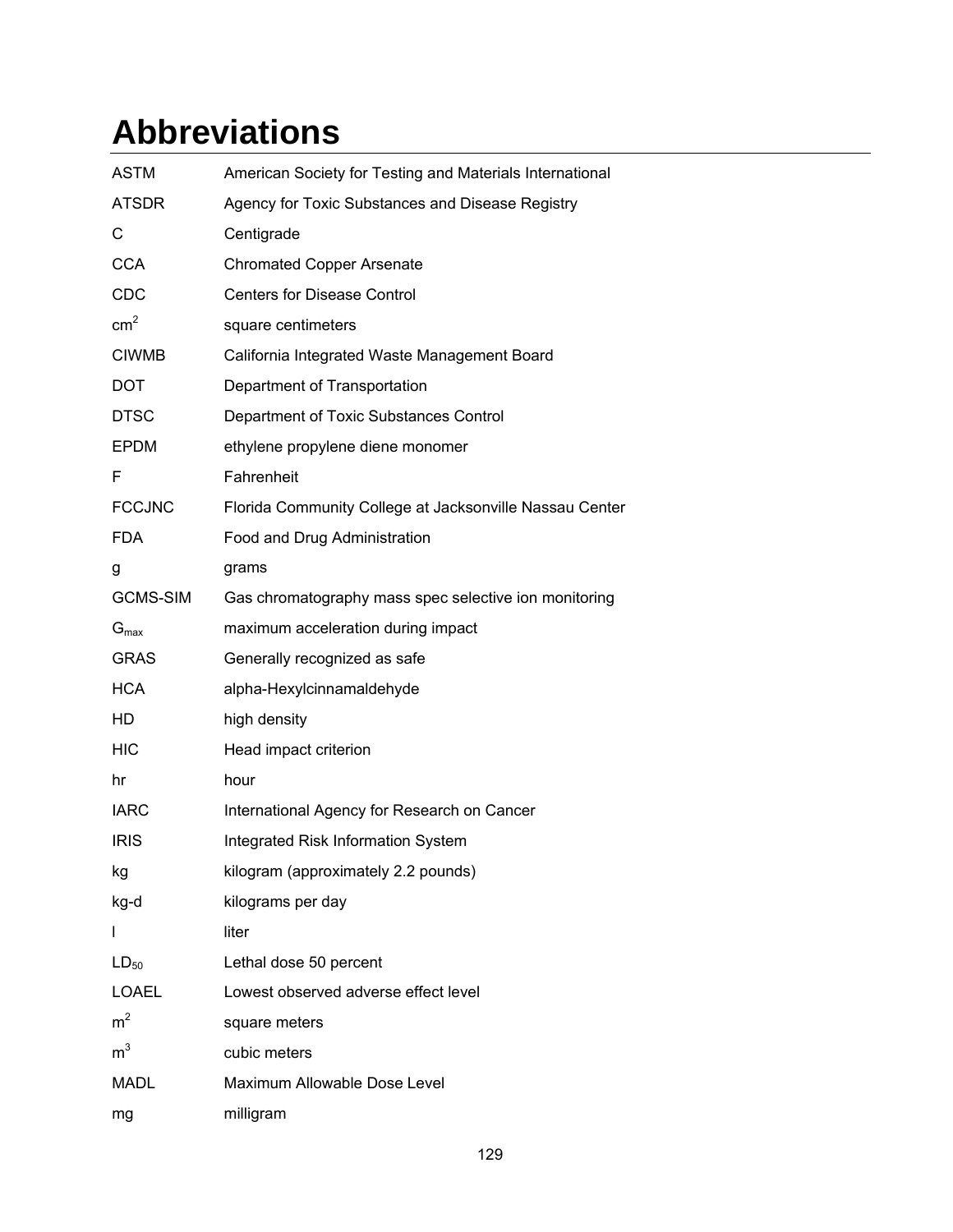| ml           | milliliter                                        |
|--------------|---------------------------------------------------|
| mM           | millimolar                                        |
| <b>MRL</b>   | <b>Minimal Risk Level</b>                         |
| n            | number                                            |
| <b>NAS</b>   | National Academy of Sciences                      |
| ND           | not detected                                      |
| ng           | nanogram (10 <sup>-9</sup> grams)                 |
| <b>NOAEL</b> | No observed adverse effect level                  |
| <b>NRC</b>   | <b>National Research Council</b>                  |
| <b>NSRL</b>  | No Significant Risk Level                         |
| <b>NTP</b>   | National Toxicology Program                       |
| <b>OEHHA</b> | Office of Environmental Health Hazard Assessment  |
| <b>OSHA</b>  | Occupational Safety and Health Administration     |
| <b>PAH</b>   | polycyclic aromatic hydrocarbon                   |
| <b>PEL</b>   | Permissible Exposure Limit                        |
| pg           | picogram $(10^{-12}$ grams)                       |
| <b>PHG</b>   | <b>Public Health Goal</b>                         |
| ppb          | parts per billion                                 |
| ppm          | parts per million                                 |
| <b>PRG</b>   | <b>Preliminary Remediation Goal</b>               |
| <b>RDA</b>   | Recommended Daily Allowance                       |
| <b>REL</b>   | Reference Exposure Level                          |
| <b>RfC</b>   | Reference concentration                           |
| <b>RfD</b>   | Reference dose                                    |
| <b>SBR</b>   | styrene butadiene rubber                          |
| <b>SF</b>    | safety factor                                     |
| SOD          | superoxide dismutase                              |
| sVOC         | semi-volatile organic compound                    |
| UF           | uncertainty factor                                |
| μg           | microgram $(10^{-6}$ grams)                       |
| ul           | microliter $(10^{-6}$ liters)                     |
| U.S. CPSC    | United States Consumer Products Safety Commission |
| U.S. EPA     | United States Environmental Protection Agency     |
| <b>VOC</b>   | volatile organic compound                         |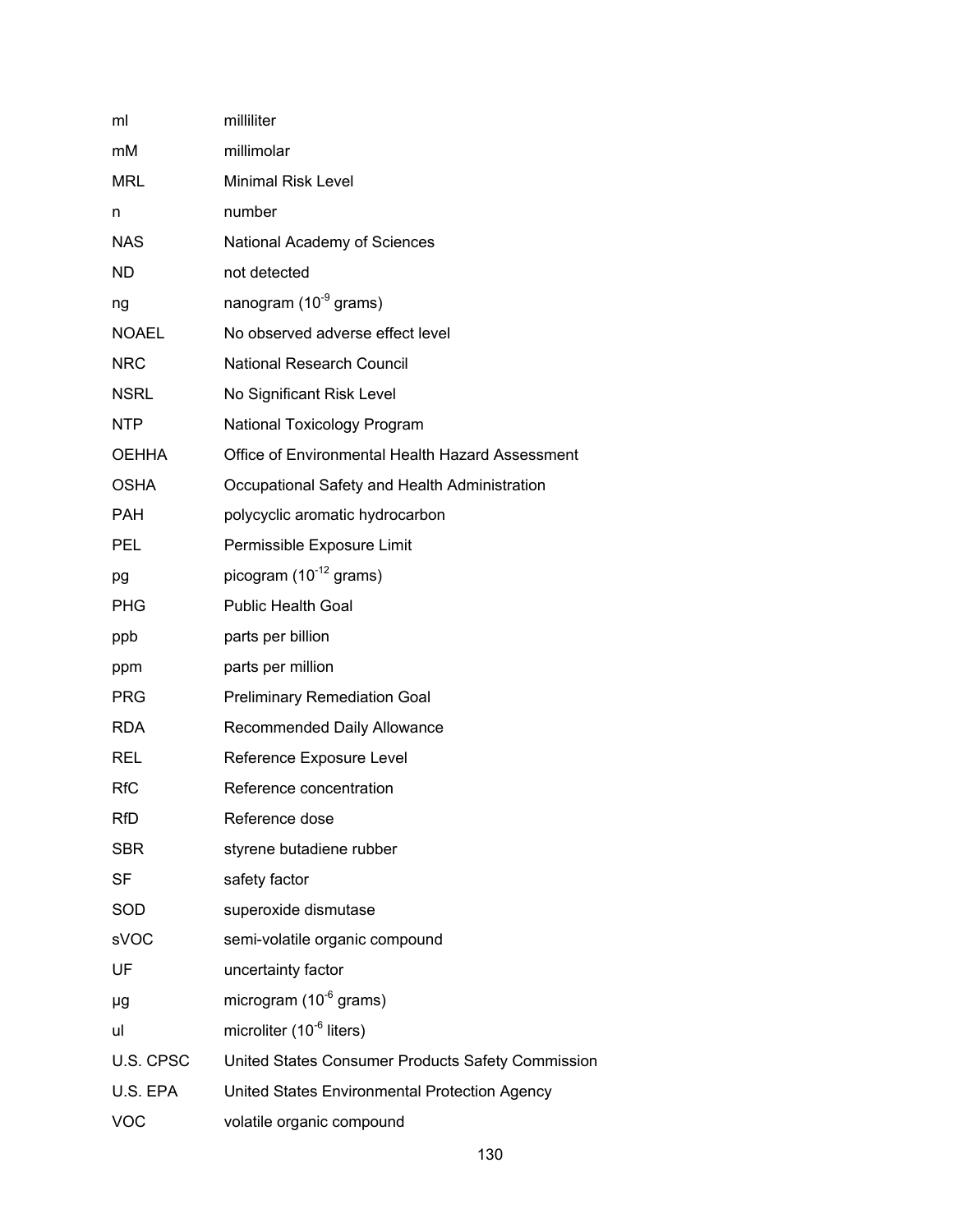# **Bibliography**

- 1. Adolph, K., Vereijken, B. and Denny, M. (1998) Learning to crawl. Child Devel 69: 1299-1312.
- 2. Agren, M.S. (1990) Percutaneous absorption of zinc from zinc oxide applied topically to intact skin in man. Dermatologica 180: 36-39.
- 3. Agren, M.S., Krusell, M. and Franzen, L. (1991) Release and absorption of zinc from zinc oxide and zinc sulfate in open wounds. Acta Derm Venereol (Stockh) 71: 330-333.
- 4. Air Resources Board, CA EPA (1991) Study of children's activity patterns. Contract No. A733-149, Final Report, September, 1991.
- 5. Al-Tabbaa, A. and Aravinthan, T. (1998) Natural clay-shredded tire mixtures as landfill barrier materials. Waste Management 18: 9-16.
- 6. Altmann, A., Ashby, K. and Stathakis, V. (1996) Childhood injuries from playground equipment. Hazard 29: 1-12.
- 7. Amoozegar, A. and Robarge, W.P. (undated) Evaluation of tire chips as a substitute for gravel in the trenches of septic systems. Final Report submitted to: Division of Pollution Prevention and Environmental Assistance, Department of Environment and Natural Resources and the Chatham County Board of Commissioners.
- 8. Anthony, D.H.J. and Latawiec (1993) A preliminary chemical examination of hydrophobic tire leachate components. National Water Research Institute, Burlington, Ontario, Canada, Report No. 93-78.
- 9. Anthony, D.H.J., Latawiec, A., Hartwell, S.I. and Jordahl, D.M. (1995) a spectrometric and chromatographic chemical comparison of solvent extracts of whole tire leachate and of shredded tire leachates obtained at varying salinity. National Water Research Institute, Burlington, Ontario, Canada, Report No. 95-112.
- 10. Aoyama, H., Izawa, Y., Nishizaki, A., Sunada, H. and Okuda, J. (1986) Studies on systemic absorption of tobramycin in polyethylene glycol ointment applied to wounds of burn patients. Burns Incl Therm Inj. 12: 153-160.
- 11. ASTM (1998) Standard consumer safety performance specification for playground equipment for public use, Designation F 1487-98, American Society of Testing and Materials, West Conshohocken, PA.
- 12. ASTM (2004) Standard specification for impact attenuation of surfacing materials within the use zone of playground equipment, Designation F 1292-04, American Society for Testing and Materials International, West Conshohocken, PA.
- 13. ATSDR (1990) Toxicological profile for 1,1-dichloroethane. http://www.atsdr.cdc.gov/toxprofiles/tp133.html accessed 1/04.
- 14. ATSDR (1992a) Toxicological profile for 2-butanone. http://www.atsdr.cdc.gov/toxprofiles/tp29.html accessed 1/04.
- 15. ATSDR (1992b) Toxicological profile for styrene. http://www.atsdr.cdc.gov/toxprofiles/tp53.html accessed 1/04.
- 16. ATSDR (1992c) Toxicological profile for vanadium. http://www.atsdr.cdc.gov/toxprofiles/tp58.html accessed 4/05.
- 17. ATSDR (1994) Toxicological profile for acetone. http://www.atsdr.cdc.gov/toxprofiles/tp21.html accessed 1/04.
- 18. ATSDR (1995) Toxicological profile for polycyclic aromatic hydrocarbons. www.atsdr.cdc.gov/toxprofiles/tp69html accessed 10/04.
- 19. ATSDR (1996) Toxicological profile for 1,2-dichloroethene. http://www.atsdr.cdc.gov/toxprofiles/tp87.html accessed 1/04.
- 20. ATSDR (1997a) Toxicological profile for benzene. http://www.atsdr.cdc.gov/toxprofiles/tp3.html accessed 1/04.
- 21. ATSDR (1997b) Toxicological profile for trichloroethylene. http://www.atsdr.cdc.gov/toxprofiles/tp19.html accessed 1/04.
- 22. ATSDR (1998) Toxicological profile for phenol. http://www.atsdr.cdc.gov/toxprofiles/tp115.html accessed 2/04.
- 23. ATSDR (1999a) Toxicological profile for aluminum. http://www.atsdr.cdc.gov/toxprofiles/tp22.html accessed 1/04.
- 24. ATSDR (1999b) Toxicological profile for cadmium. http://www.atsdr.cdc.gov/toxprofiles/tp5.html accessed 2/04.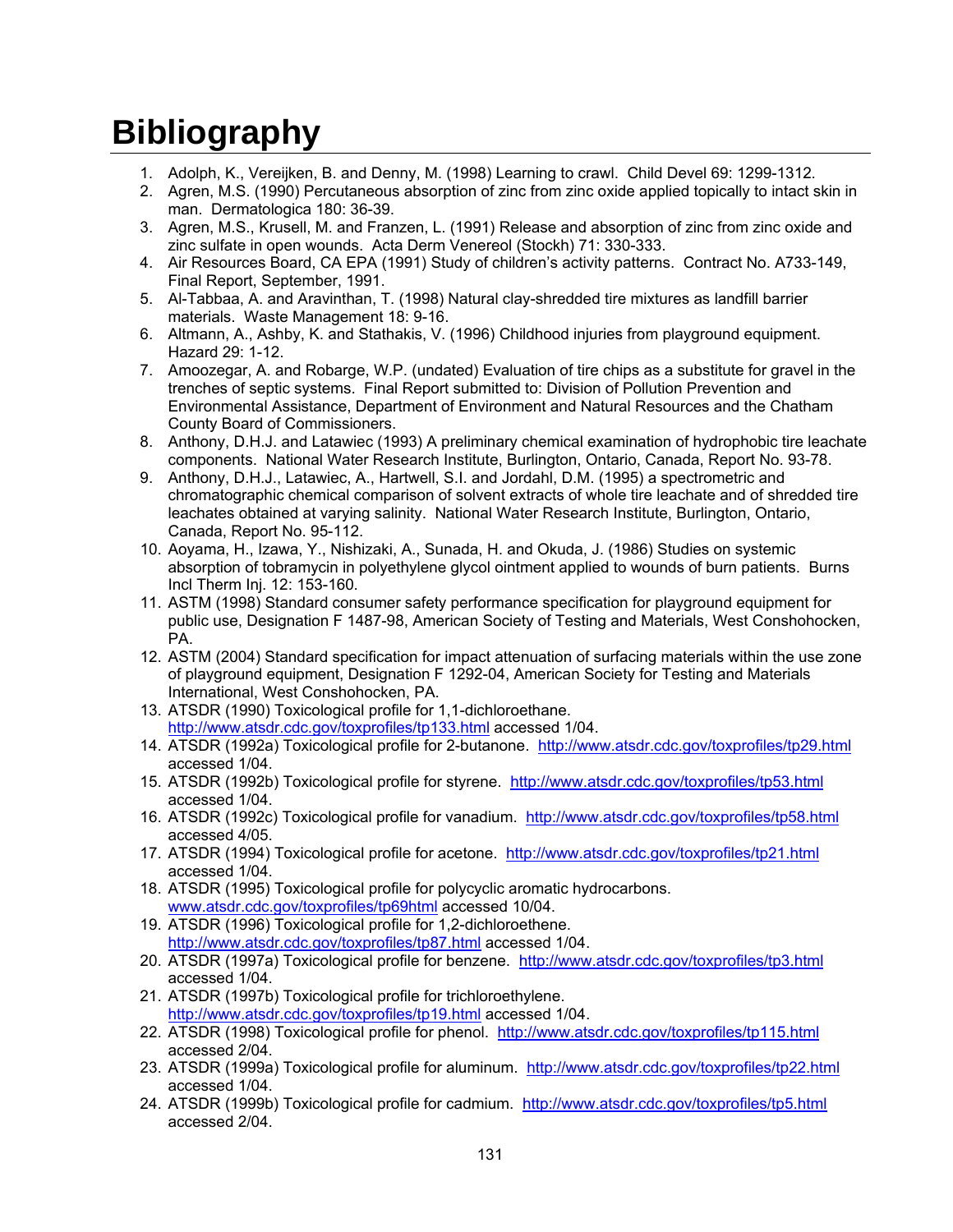- 25. ATSDR (1999c) Toxicological profile for lead. http://www.atsdr.cdc.gov/toxprofiles/tp13.html accessed 1/04.
- 26. ATSDR (1999d) Toxicological profile for mercury. http://www.atsdr.cdc.gov/toxprofiles/tp46.html accessed 2/04.
- 27. ATSDR (2000a) Toxicological profile for arsenic. http://www.atsdr.cdc.gov/toxprofiles/tp2.html accessed 2/04.
- 28. ATSDR (2000b) Toxicological profile for manganese. http://www.atsdr.cdc.gov/toxprofiles/tp151.html accessed 11/03.
- 29. ATSDR (2000c) Toxicological profile for toluene. http://www.atsdr.cdc.gov/toxprofiles/tp56.html accessed 1/04.
- 30. ATSDR (2000d) Toxicological profile for chromium. http://www.atsdr.cdc.gov/toxprofiles/tp7.html accessed 4/06.
- 31. ATSDR (2002) Toxicological profile for copper. http://www.atsdr.cdc.gov/toxprofiles/tp132.html, accessed 12/03.
- 32. ATSDR (2003a) Toxicological profile for selenium. http://www.atsdr.cdc.gov/toxprofiles/tp92.html accessed 8/04.
- 33. ATSDR (2003b) Toxicological profile for zinc. http://www.atsdr.cdc.gov/toxprofiles/tp60.html, accessed 11/03.
- 34. ATSDR (2004) Medical management guidelines for benzene. http://www.atsdr.cdc.gov/MHMI/mmg3.html accessed 8/04.
- 35. ATSDR (2004b) Toxicological profile for cobalt. http://www.atsdr.cdc.gov/toxprofiles/tp33.html accessed 4/05.
- 36. ATSDR (2005) Toxicological profile for naphthalene, 1-methylnaphthalene, and 2-methylnaphthalene. http://www.atsdr.cdc.gov/toxprofiles/tp67.html accessed 11/05.
- 37. ATSDR (2005b) Toxicological profile for barium. http://www.atsdr.cdc.gov/toxprofiles/tp24.html accessed 4/06.
- 38. ATSDR (2005c) Toxicological profile for lead. http://www.atsdr.cdc.gov/toxprofiles/tp13.html accessed 4/06.
- 39. ATSDR (2005d) Toxicological profile for zinc. http://www.atsdr.cdc.gov/toxprofiles/tp60.html accessed 4/06.
- 40. Australian Government (2004) National Dioxins Program, Technical Report No. 5, Dioxins in Soil in Australia.
- 41. Au Yeung, W., Canales, R., Beamer, P., Ferguson, A. and Leckie, J. (2004a) Young children's hand contact activities, poster, annual meeting of the International Society for Environmental Epidemiology, Johannesburg, South Africa.
- 42. Au Yeung, W., Canales, R., Beamer, P., Ferguson, A. and Leckie, J. (2004b) Young children's mouthing behavior: an observational study via videotaping in a primarily outdoor residential setting. J Children's Health 2: 1-25.
- 43. Bandak, F., Eppinger, R. and Ommaya, A. Eds. (1996) Traumatic Brain Injury, Bioscience and Mechanics. Mary ann Liebert Inc., Larchmont, New York.
- 44. BAS Recycling Inc. (1993) Material Safety Data Sheet for crumb rubber, 1400 North H Street, San Bernadino, CA, 92405-4316.
- 45. Basel Convention on the Control of Transboundary Movements of Hazardous Wastes and Their Disposal (1999) Technical guidelines on hazardous wastes: Identification and management of used tyres. Basel Convention Series/SBC No: 99/008, Geneva, October 1999.
- 46. Bayley, N. (1936) The California Infant Scale of Motor Development, Birth to Three Years; University of California Press, Berkeley, CA.
- 47. Beamer, P., Ferguson, A.C., Canales, R.A., Yeung, W.A., M.E. Key and J.O. Leckie (2004) Analysis of a child's mobility on their micro-level activity pattern. Abstract, International Society of Exposure Analysis 14<sup>th</sup> Annual Conference, October 17-21, 2004, Philadelphia, PA.
- 48. Bertholf, R.L. (1988) Zinc. In: Handbook on Toxicity of Inorganic Compounds (Seiler, H.G. and Sigel, H., Eds.) Marcel Dekker Inc., New York, pp. 787-800.
- 49. Bertocci, G., Pierce, M., Deemer, E., Aguel, F., Janosky, J. and Vogeley, E. (2003) Using test dummy experiments to investigate pediatric injury risk in simulated short-distance falls. Arch Pediatr Adolesc Med 157: 480-486.
- 50. Birkholz, D., Belton, K. and Guidotti, T. (2003) Toxicological evaluation for the hazard assessment of tire crumb for use in public playgrounds. J. Air & Waste Manage. Assoc. 53: 903-907.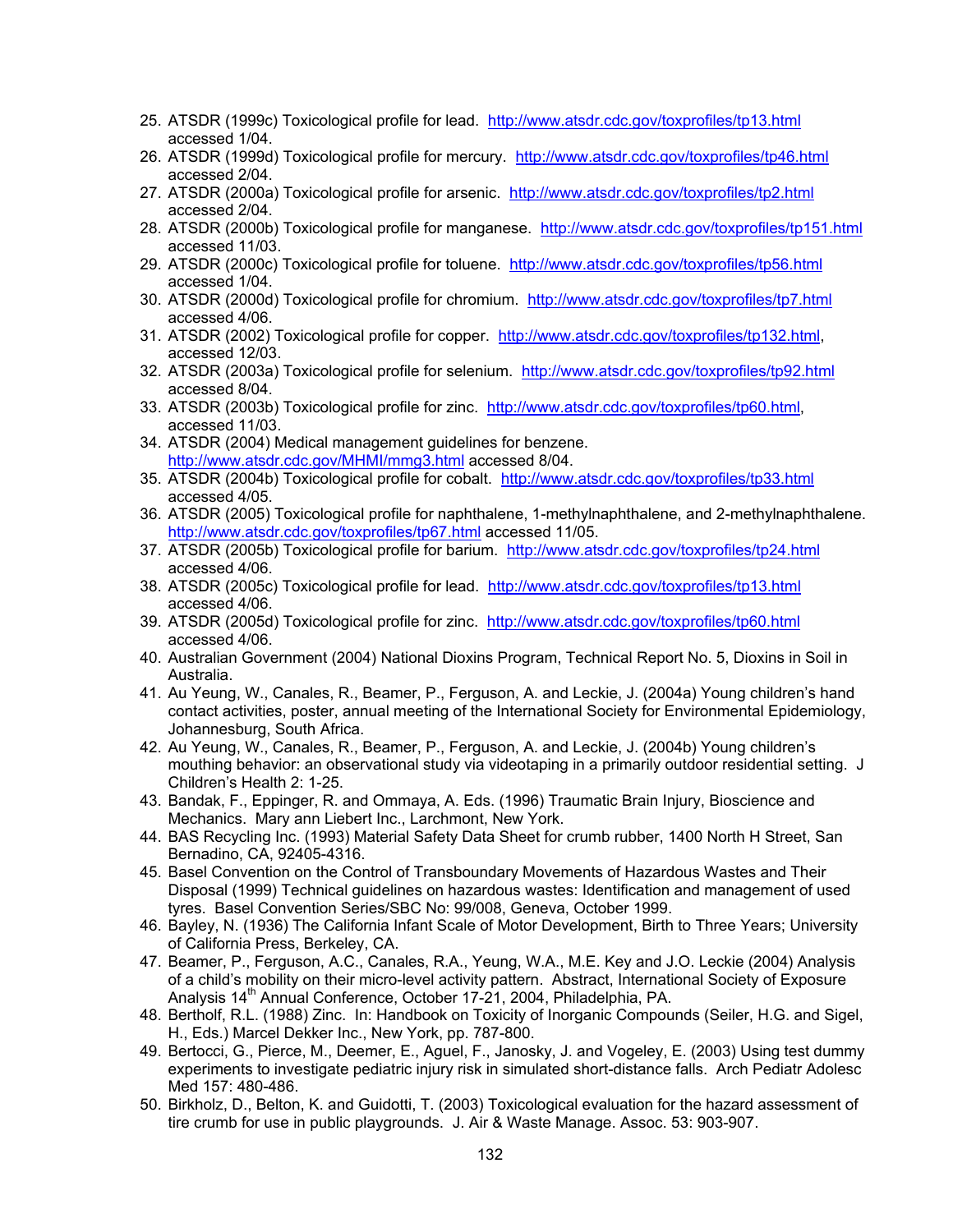- 51. Bjorklid-Chu, P. (1977) A survey of children's outdoor activities in two modern housing areas in Sweden. In: Biology of Play, Tizard, B. and Harvey, D., Eds., Spastics International Medical Publications, London.
- 52. Black, K., Shalat, S.L., Freeman, N.C., Jimenez, M., Donnelly, K.C. and Calvin, J.A. (2004) Children's mouthing and food-handling behavior in an agricultural community on the US/Mexico border. J Expo Anal Environ Epidemiol 15: 244-251.
- 53. Boniak, R., Chong, S., Ok, C.H. and Diesburg, K.L. (2001) Rootzone mixes amended with crumb rubber-field study. Inter. Turfgrass Soc. Res. J. 9: 487-492.
- 54. Bottos, M., Dalla Barba, B., Stefani, D., Pettena, G., Tonin, C. and D'Este, A. (1989) Locomotor strategies preceding independent walking: prospective study of neurological and language development in 424 cases. Devel Med Child Neurol 31: 25-34.
- 55. Briss, P., Sacks, J., Addiss, D., Kresnow, M. and O'Neil, J. (1995) Injuries from falls on playgrounds. Arch Pediatr Adolesc Med 149: 906-911.
- 56. Brunmark, P., Bruze, M., Skerfving, S. and Skarping, G. (1995) Biomonitoring of 4,4'-methylene dianiline by measurement in hydrolysed urine and plasma after epicutaneous exposure in humans. Int. Arch. Occup. Environ. Health 67: 95-100.
- 57. Buehler, E.V. (1994) Occlusive patch method for skin sensitization in guinea pigs: The Buehler method. Fd. Chem. Toxic. 32: 97-101.
- 58. California Department of Health Services (2006) www.dhs.ca.gov/EPICenter accessed 2/06.
- 59. California Regional Water Quality Control Board (2003) Screening for Environmental Concerns at Sites with Contaminated Soil and Groundwater. Volume 1: Summary Tier 1 Lookup Tables, updated 2/4/04.
- 60. Centers for Disease Control (2005) Playground Injuries Fact Sheet; accessed 12/19/05 at www.cdc.gov/ncipc/factsheets/playgr.htm
- 61. Chalmers, D., Marshall, S., Langley, J., Evans, M., Brunton, C., Kelly, A. and Pickering, A. (1996) Height and surfacing as risk factors for injury in falls from playground equipment: a case-control study. Injury Prevention 2: 98-104.
- 62. Chang, F., Lin, T., Huang, C., Chao, H., Chang, T. and Lu, C. (1999) Emission characteristics of VOCs from athletic tracks. J. Hazard. Mater. A70: 1-20.
- 63. Chien, Y., Ton, S., Lee, M., Chia, T., Shu, H. and Wu, Y. (2003) Assessment of occupational health hazards in scrap-tire shredding facilities. Science Total Environ. 309: 35-46.
- 64. CIWMB (1996) Effects of waste tires, waste tire facilities, and waste tire projects on the environment. Publication # 432-96-029.
- 65. CIWMB (2004) Construction completion report for the Yulupa Elementary School tire chip fire, prepared by Todd Thalhamer.
- 66. CIWMB (2006) California Waste Tire Generation, Markets, and Disposal: 2004 Staff Report, California Integrated Waste Management Board.
- 67. Cohen Hubal, E., Sheldon, L., Burke, J., McCurdy, T., Berry, M., Rigas, M., Zartarian, V. and Freeman, N. (2000) Children's exposure assessment: a review of factors influencing children's exposure, and the data available to characterize and assess that exposure. Environ Health Perspect 108: 475-486.
- 68. Cohen Hubal, E., Suggs, J., Nishioka, M. and Ivancic, W. (2005) Characterizing residue transfer efficiencies using a fluorescent imaging technique. J Exp Anal Environ Epidemiol 15: 261-270.
- 69. Comacho, D., Nightingale, R. and Myers, B. (2001) The influence of surface padding properties on head and neck injury risk. J Biomech Engineer 123: 432-439.
- 70. Cory, C.Z., Jones, M.D., James, D.S., Leadbeatter, S. and Nokes, L.D.M. (2001) The potential and limitations of utilizing head impact injury models to assess the likelihood of significant head injury in infants after a fall. Forensic Sci Int 123: 89-106.
- 71. Cratty, B. (1979) Perceptual and Motor Development in Infants and Children, Prentice-Hall Inc., Englewood Cliffs, New Jersey.
- 72. Cuddihy, T.G., Hall, R.P. and Griffith, W.C. (1974) Inhalation exposures to barium aerosols: physical, chemical, and mathematical analysis. Health Phys. 26: 405-416.
- 73. Day, K., Holtze, K., Metcalfe-Smith, J., Bishop, C. and Dutka, B. (1993) Toxicity of leachate from automobile tires to aquatic biota. Chemosphere 27: 665-675.
- 74. Department of Trade and Industry (UK) (2002) Research into the mouthing behaviour of children up to 5 years old. Consumer and Competition Policy Directorate, accessed in 2/05 at www.dti.gov.uk/homesafetynetwork/ck\_rmout.htm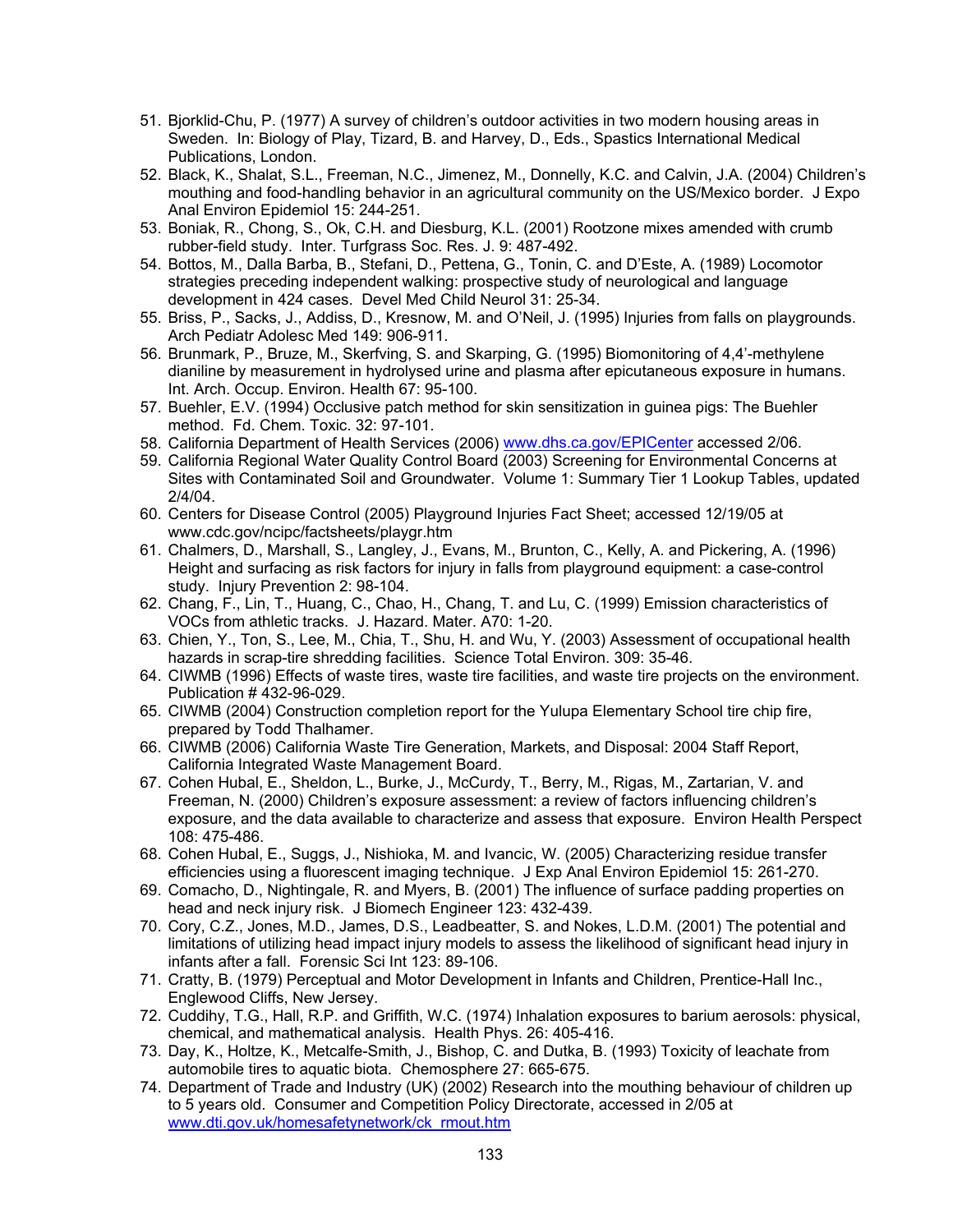- 75. Duma, S., Manoogian, S., Bussone, W., Brolinson, P., Goforth, M., Donnenwerth, J., Greenwald, R., Chu, J. and Crisco, J. (2005) Analysis of real-time head accelerations in collegiate football players. Clinical J Sports Medicine 15: 3-8.
- 76. Edil, T.B., Park, J.K. and Kim, J.Y. (2003) Effectiveness of scrap tire chips as sorptive drainage material. J. Environ. Engineer., in press.
- 77. Efroymson, R., Suter, G., Sample, B. and Jones, D. (1997) Preliminary remediation goals for ecological endpoints. Report ES/ER/TM-162/R2, Oak Ridge National Laboratory, Oak Ridge, Tennessee.
- 78. Exponent (2003) Tire shred leachate study: Chemical composition and aquatic toxicity for above- and below-water-table applications. Exponent, Oakland, CA.
- 79. Fearnside, M.R. and Simpson, D.A. (1997) Epidemiology. In: Head Injury (Reilly, P. and Bullock, R., Eds.) Chapman & Hall, London, pp. 3-23.
- 80. Fischer, P.W., Giroux, A. and L'Abbe, M.R. (1984) Effect of zinc supplementation on copper status in adult man. Am. J Clin. Nutr. 40: 743-746.
- 81. Flarend, R., Bin, T., Elmore, D. and Hem, S.L. (2001) A preliminary study of the dermal absorption of aluminium from antiperspirants using aluminium-26. Food Chem. Toxicol. 39: 163-168.
- 82. Florida Community College at Jacksonville Nassau Center (1999) Study of the suitability of ground rubber tire as a parking lot surface, prepared for: State of Florida Department of Environmental Protection.
- 83. Florida Department of Environmental Protection (1999) Representative Summary of Scrap Tire Leaching Data. Prepared by T.A.G. Resource Recovery.
- 84. Freeman, N.C.G., Jimenez, M., Reed, K.J., Gurunathan, S., Edwards, R.D., Roy, A., Adgate, J.L., Pellizari, E.D., Quackenboss, J., Sexton, K. and Lioy, P.J. (2001) Quantitative analysis of children's microactivity patterns: The Minnesota Children's Pesticide Exposure Study. J Exposure Anal Environ Epidemiol 11: 501-509.
- 85. Freeman, N., Black, K., Rodriguez, M., Donnelly, K. and Shalat, S. (2005) Characterizing indoor/outdoor activity patterns of young children, poster, annual meeting of the International Society of Exposure Analysis, Tucson, Arizona.
- 86. Fukuzaki, N., Yanaka, T. and Urushiyama, Y. (1986) Effects of studded tires on roadside airborne dust pollution in Niigata, Japan. Atmosph. Environ. 20: 377-386.
- 87. Gallup Organization (2003) Quality of community playgrounds. Submitted to KaBoom!, 333 South Wabash Ave., Suite 165, Chicago, IL, April, 2003.
- 88. Gualtieri, M., Andrioletti, M., Vismara, C., Milani, M. and Camatini, M. (2005) Toxicity of tire debris leachates. Environ Inter 31: 723-730.
- 89. Goldsmith, W. (1981) Current controversies in the stipulation of head injury criteria. J Biomech 14: 883-884.
- 90. Goldsmith, W. and Plunkett, J. (2004) A biomechanical analysis of the causes of traumatic brain injury in infants and children. Am. J Foren. Med. Pathol. 25: 89-100.
- 91. Goyer, R.A. (1988) Lead. In: Handbook on Toxicity of Inorganic Compounds (Seiler, H.G. and Sigel, H., Eds.) Marcel Dekker Inc., New York, pp. 359-382.
- 92. Goyer, R.A. (1996) Toxic effects of metals. In: Casarett and Doull's Toxicology, The Basic Science of Poisons, Fifth Edition (Klaassen, C.D. Ed.) McGraw-Hill, New York, pp. 691-736.
- 93. Groenevelt, P. and Grunthal, P. (1998) Utilisation of crumb rubber as a soil amendment for sports turf. Soil & Tillage Res 47: 169-172.
- 94. Gunter, M., Edil, T.B., Benson, C.H. and Park, J.K. (undated) The environmental suitability of scrap tire chips in environmental and civil engineering applications: A laboratory investigation. Report from the Department of Civil and Environmental Engineering, University of Wisconsin, Madison.
- 95. Guyton, A.C. and Hall, J.E. (2000) Textbook of Medical Physiology, Tenth Edition, W.B. Saunders Company, Philadelphia.
- 96. Halasa, A., Hsu, W., Austin, L. and Jasiunas, C. (2003) Process for synthesizing trans polydiene rubber. U.S. Patent and Trademark Office, Patent # 6,608,154.
- 97. Hale, W.E., May, F.E., Thomas, R.G., Moore, M.T. and Stewart, R.B. (1988) Effect of zinc supplementation on the development of cardiovascular disease in the elderly. J Nutr. Elder. 8: 49-57.
- 98. Hamula, C., Wang, Z., Kwon, E., Li, X., Gabos, S. and Le, X. (2006) Chromium on the hands of children after playing in playgrounds built from chromated copper arsenate (CCA)-treated wood. Environ Health Perspect 114: 460-465.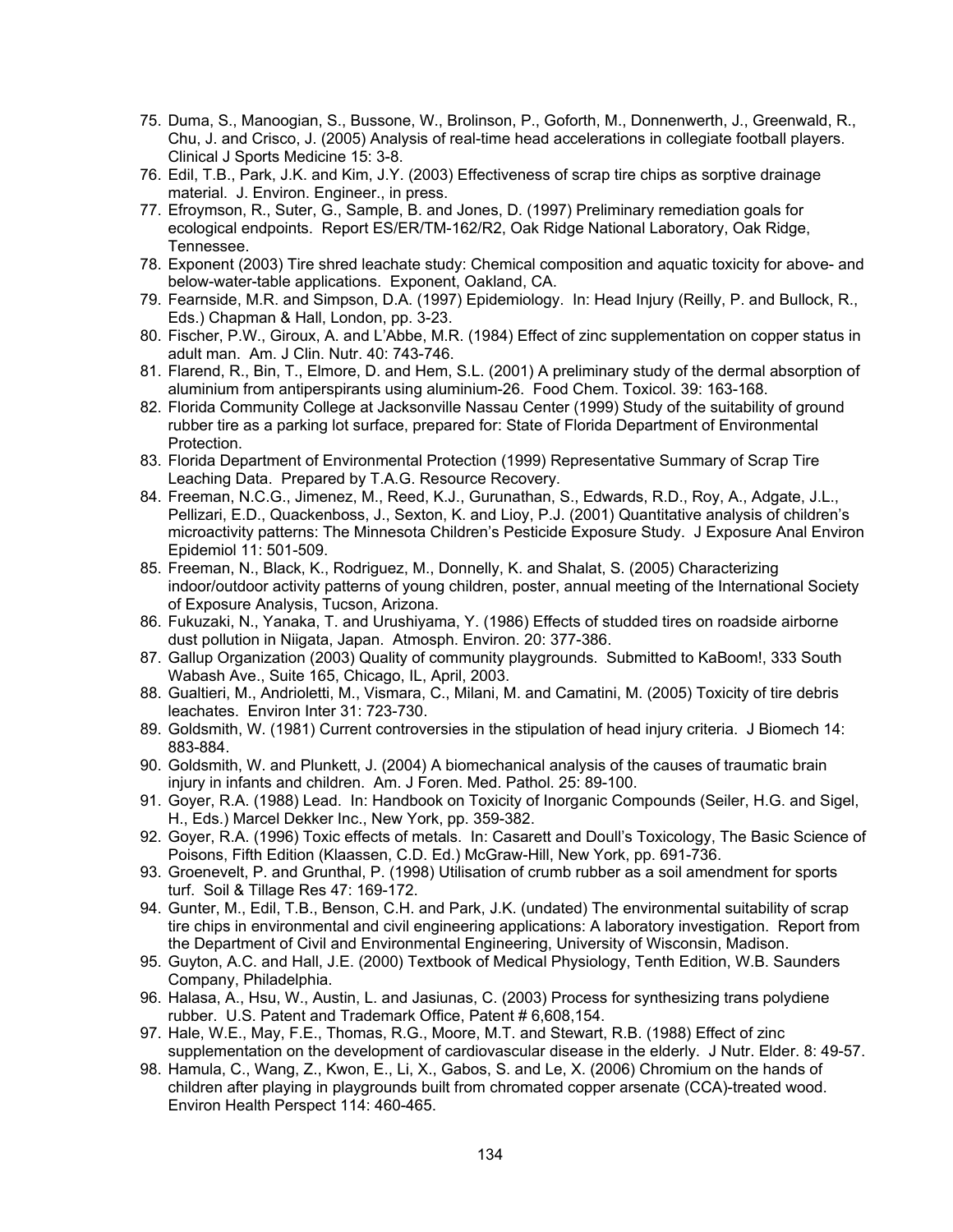- 99. Hartwell, S., Jordahl, D., Dawson, C. and Ives, A. (1998) Toxicity of scrap tire leachates in estuarine salinities: Are tires acceptable for artificial reefs? Transactions American Fisheries Society 127: 796- 806.
- 100. Hazardous Substances Data Bank (2004) Aniline. http://toxnet.nlm.nih.gov/cgibin/sis/search/f?./temp/~I8sQsn:1 accessed 8/04.
- 101. Hazardous Substances Data Bank (2006a) Iron compounds. http://toxnet.nlm.nih.gov/cgibin/sis/search/f?./temp/~Qqlonc:1 accessed 4/06.
- 102. Hazardous Substances Data Bank (2006b) Manganese, elemental. http://toxnet.nlm.nih.gov/cgi-bin/sis/search/f?./temp/~kji519:1 accessed 4/06.
- 103. Hazardous Substances Data Bank (2006c) Captan. http://toxnet.nlm.nih.gov/cgibin/sis/search/f?./temp/~JbkaxD:1 accessed 4/06.
- 104. Hazardous Substances Data Bank (2006d) Chrysene. http://toxnet.nlm.nih.gov/cgibin/sis/search/f?./temp/~rc0eDA:1 accessed 4/06.
- 105. Hazardous Substances Data Bank (2006e) Fluoranthene. http://toxnet.nlm.nih.gov/cgibin/sis/search/f?./temp/~14UPSj:1 accessed 4/06.
- 106. Hazardous Substances Data Bank (2006f) Naphthalene. http://toxnet.nlm.nih.gov/cgibin/sis/search/f?./temp/~dWKke0:1 accessed 4/06.
- 107. Hazardous Substances Data Bank (2006g) Phenanthrene. http://toxnet.nlm.nih.gov/cgibin/sis/search/f?./temp/~9WZPyN:1 accessed 4/06. http://toxnet.nlm.nih.gov/cgibin/sis/search/f?./temp/~9WZPyN:1
- 108. Hazardous Substances Data Bank (2006h) Pyrene. http://toxnet.nlm.nih.gov/cgibin/sis/search/f?./temp/~VGN1Cz:1 accessed 4/06.
- 109. Hazardous Substances Data Bank (2006i) Toluene. http://toxnet.nlm.nih.gov/cgibin/sis/search/f?./temp/~LYVc9W:1 accessed 4/06.
- 110. Hildemann, L.M., Markowski, G.R. and Cass, G.R. (1991) Chemical composition of emissions from urban sources of fine organic aerosol. Environ. Sci. Technol. 25: 744-759.
- 111. Horner, J.M. (1996) Environmental health implications of heavy metal pollution from car tires. Reviews Environ. Health 11: 175-178.
- 112. Hubal, E.A., Sheldon, L.S., Burke, J.M., McCurdy, T.R., Berry, M.R., Rigas, M.L., Zartarian, V.G. and Freeman, N.C. (2000) Children's exposure assessment: A review of factors influencing children's exposure, and the data available to characterize and assess that exposure. Env. Health Persp. 108: 475-486.
- 113. Huber, R. (2001) Playground Surfacing U.S. Standards & Practices, Canadian Playground Advisory, Inc., 2344 Manor House Court, Mississauga, Ontario, Canada L5M 5Y3.
- 114. Humphrey, D.N. (1999) Water quality results for Whitter Farm Road tire shred field trial. Report from the Department of Civil and Environmental Engineering, University of Maine, Orono, ME.
- 115. Humphrey, D.N. and Katz, L.E. (2000) Five-year study of the water quality effects of tire shreds placed above the water table. Transportation Research Board, 79<sup>th</sup> Annual Meeting, January 9-13, 2000, Washington, D.C., Paper No. 00-0892.
- 116. Humphrey, D.N. and Katz, L.E. (2001) Field study of water quality effects of tire shreds placed below the water table. Proceedings of the Conference on Beneficial Use of Recycled Materials in Transportation Applications, Air and Waste Management Association, Pittsburgh, PA.
- 117. IARC (1982) IARC Monographs on the evaluation of the carcinogenic risk of chemicals to humans. Vol. 27: p. 51.
- 118. IARC (1994) Styrene; http://www-cie.iarc.fr/htdocs/monographs/vol60/m60-06.htm accessed 1/04.
- 119. Institute of Medicine (2002) Dietary Reference Intakes (DRIs) for vitamin A, vitamin K, arsenic, boron, chromium, copper, iodine, iron, manganese, molybdenum, nickel, silicon, vanadium and zinc. National Academy Press, Washington, DC, pp. 357-378.
- 120. IRIS (1987) Cyclohexanone. http://www.epa.gov/iris/subst/0219.htm accessed 4/05.
- 121. IRIS (1989) Captan (1H-isoindole-1,3(2H)-dione). http://epa.gov/iris/subst/0018.htm accessed 4/05.
- 122. IRIS (1990a) Styrene. http://www.epa.gov/iris/subst/0104.htm accessed 1/04.
- 123. IRIS (1990b) Fluoranthene. http://www.epa.gov/iris/subst/o444.htm accessed 10/05.
- 124. IRIS (1990c) Phenanthrene. http://www.epa.gov/iris/subst/0459.htm accessed 10/05.
- 125. IRIS (1991a) Copper. http://www.epa.gov/iris/subst/0368.htm accessed 12/03.
- 126. IRIS (1991b) Pyrene. http://www.epa.gov/iris/subst/0445.htm accessed 10/05.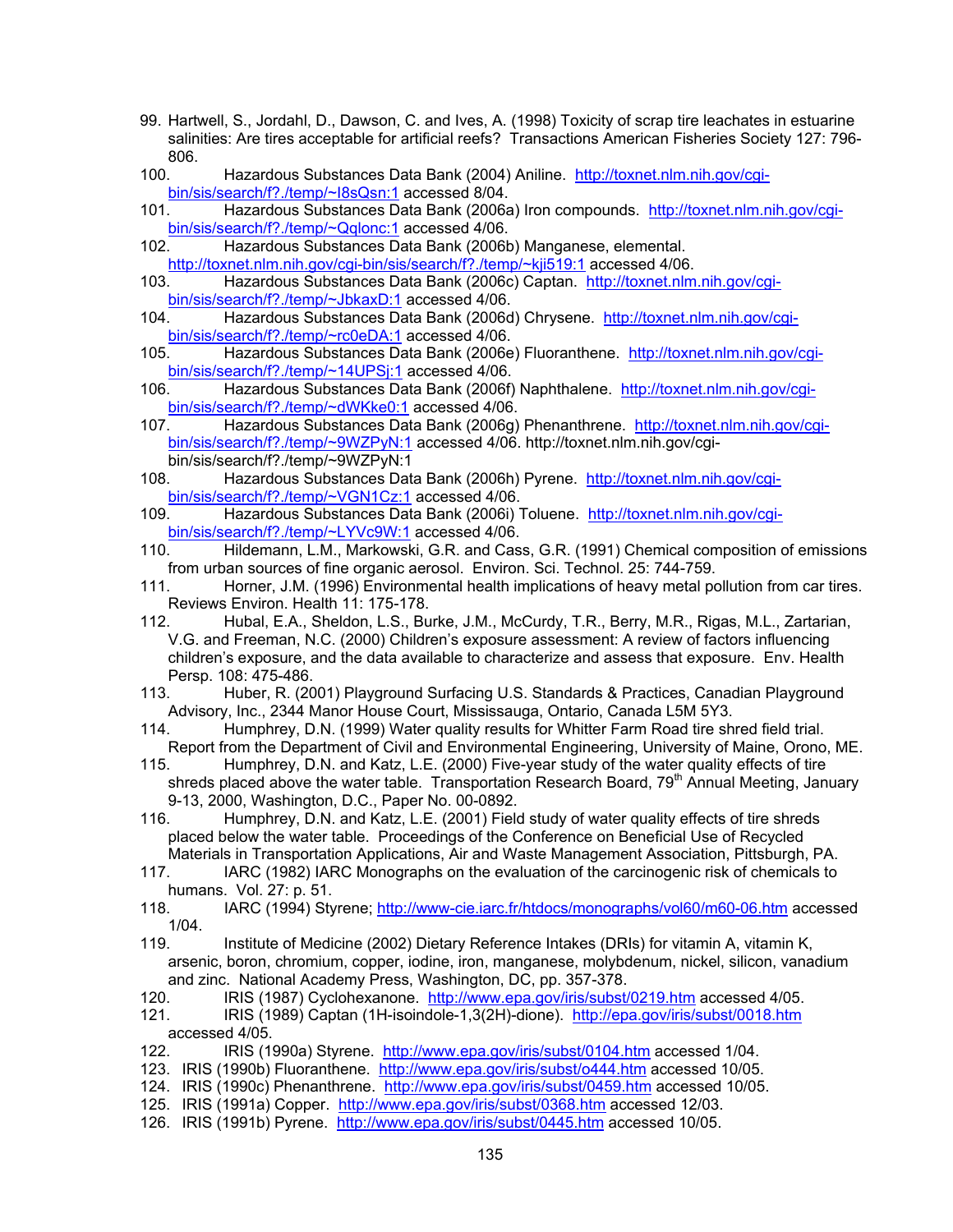- 127. IRIS (1992) Zinc and compounds. http://www.epa.gov/iris/subst/0426.htm accessed 11/03.
- 128. IRIS (1993a) Lead and compounds (inorganic). http://www.epa.gov/iris/subst/0277.htm accessed 1/04.
- 129. IRIS (1993b) Selenium and compounds. http://www.epa.gov/iris/subst/0472.htm accessed 8/04.
- 130. IRIS (1993c) Molybdenum. http://www.epa.gov/iris/subst/0425.htm accessed 4/05.
- 131. IRIS (1994a) Cadmium. http://www.epa.gov/iris/subst/0141.htm accessed 1/04.
- 132. IRIS (1994b) Toluene. http://www.epa.gov/iris/subst/0118.htm accessed 1/04.
- 133. IRIS (1994c) Aniline. http://www.epa.gov/iris/subst/0350.htm accessed 4/04.
- 134. IRIS (1994d) Benzo[b]fluoranthene. http://www.epa.gov/iris/subst/0453.htm accessed 10/05.
- 135. IRIS (1994e) Chrysene. http://www.epa.gov/iris/subst/0455.htm accessed 10/05.
- 136. IRIS (1995a) Cis-1,2-dichloroethylene. http://www.epa.gov/iris/subst/0418.htm accessed 1/04.
- 137. IRIS (1995b) Mercuric chloride. http://www.epa.gov/iris/subst/0692.htm accessed 2/04.
- 138. IRIS (1996a) Manganese. http://www.epa.gov/iris/subst/0373.htm accessed 11/03.
- 139. IRIS (1996b) Nickel, soluble salts. http://www.epa.gov/iris/subst/0271.htm accessed 2/04.
- 140. IRIS (1996c) Vanadium. http://www.epa.gov/iris/subst/0125.htm accessed 4/05.
- 141. IRIS (1998a) Arsenic, inorganic. http://www.epa.gov/iris/subst/0278.htm accessed 2/04.
- 142. IRIS (1998b) Chromium (VI) http://www.epa.gov/iris/subst/0144.htm accessed 1/04.
- 143. IRIS (1999) Barium and compounds. http://www.epa.gov/iris/subst/0010.htm accessed 12/03.
- 144. IRIS (2000) Benzene. http://www.epa.gov/iris/subst/0276.htm accessed 1/04.
- 145. IRIS (2002) Phenol. http://www.epa.gov/iris/subst/0088.htm accessed 4/04.
- 146. IRIS (2003a) Methyl ethyl ketone. http://www.epa.gov/iris/subst/0071.htm accessed on 1/04.
- 147. IRIS (2003b) Toxicological review of methyl isobutyl ketone. www.epa.gov/iris/toxreviews/0173 tr.pdf accessed on 1/04.
- 148. IRIS (2003c) Acetone. http://www.epa.gov/iris/subst/0128.htm accessed 1/04.
- 149. Jenkins, F., Robinson, J., Gellatly, J. and Salmond, G. (1972) The no-effect dose of aniline in human subjects and a comparison of aniline toxicity in man and the rat. Food and Cosmetics Toxicology 10: 671-679.
- 150. Johnson, B.L., Belluck, D.A. and Melby, A.M. (2002) Hazard analysis and risk management of road subbase materials using the comparative risk bioassay methodology. Minnesota Department of Transportation.
- 151. Kim, M.G., Yagawa, K., Inoue, H., Lee, Y.K. and Shirai, T. (1990) Measurement of tire tread in urban air by pyrolysis-gas chromatography with flame photometric detection. Atmospheric Environ. 24A: 1417-1422.
- 152. King, A. (2000) Fundamentals of impact biomechanics: Biomechanics of the head, neck and thorax. Ann Rev Biomed Engineer 02: 55-81.
- 153. Koizumi, A. (1991) Experimental evidence for the possible exposure of workers to hexachlorobenzene by skin contamination. Br. J Ind. Med. 48: 622-628.
- 154. Kumata, H., Yamada, J., Masuda, K., Takada, H., Sato, Y., Sakurai, T. and Fujiwara, K. (2002) Benzothiazolamines as tire-derived molecular markers: Sorptive behavior in street runoff and application to source apportioning. Environ. Sci. Technol. 36: 702-708.
- 155. Kumata, H., Takada, H. and Ogura, N. (1996) Determination of 2-(4-morpholinyl)benzothiazole in environmental samples by a gas chromatograph equipped with a flame photometric detector. Analyt. Chem. 68: 1976-1981.
- 156. Lewis, L., Naunheim, R., Standeven, J. and Naunheim, K. (1993) Quantitation of impact attenuation of different playground surfaces under various environmental conditions using a tri-axial accelerometer. J Trauma 35: 932-935.
- 157. Lisi, R., Park, J. and Stier, J. (2004) Mitigating nutrient leaching with a sub-surface drainage layer of granulated tires. Waste Management 24: 831-839.
- 158. Liu, H.S., Mead, J.L. and Stacer, R.G. (1998) Environmental impacts of recycled rubber in light fill applications. Chelsea Center for Recycling and Economic Development, University of Massachusetts, Lowell.
- 159. Macarthur, C., Hu, X., Wesson, D. and Parkin, P. (2000) Risk factors for severe injuries associated with falls from playground equipment. Accident Analysis and Prevention 32: 377-382.
- 160. Mack, M., Sacks, J. and Thompson, D. (2000) Testing the impact attenuation of loose-fill playground surfaces. Injury Prevention 6: 141-144.
- 161. Melvin, J. and Lighthall, J. (2002) Brain-injury biomechanics. In: Accidental Injury Biomechanics and Prevention. Nahum, A. and Melvin, J. Eds. pp. 277-302, Springer, New York.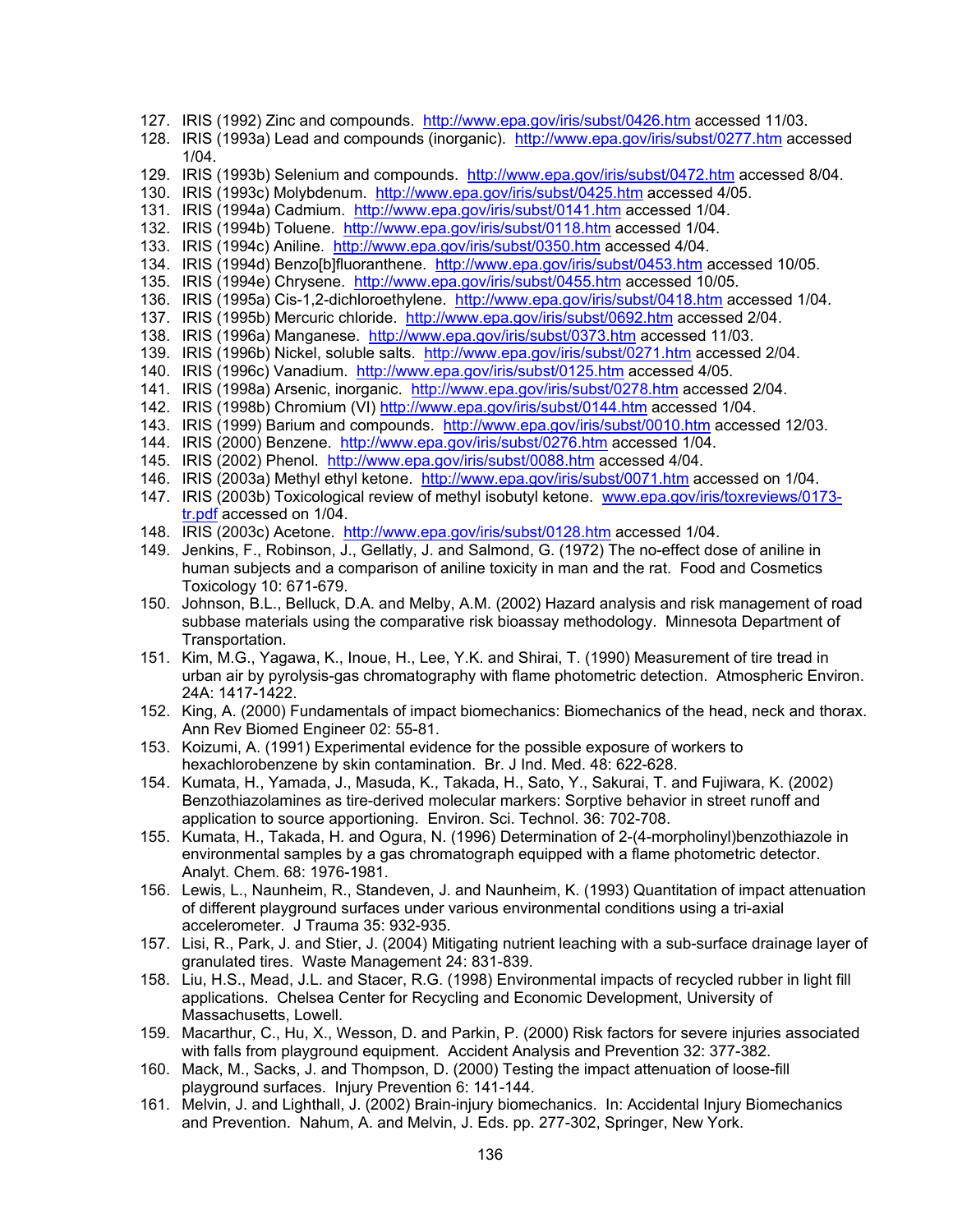- 162. Meuling, W.J., Ravensberg, L.C., Roza, L. and van Hemmen, J.J. (2004) Dermal absorption of chlorpyrifos in human volunteers. Int. Arch. Occup. Environ. Health 78: 44-50.
- 163. Miguel, A., Cass, G., Weiss, J. and Glovsky, M. (1996) Latex allergens in tire dust and airborne particles. Environ. Health Perspect. 104: 1180-1186.
- 164. Miller, W.L. and Chadik, P.A. (1993) A study of waste tire leachability in potential disposal and usage environments. Report from the College of Engineering, University of Florida, Department of Environmental Engineering Sciences.
- 165. Minnesota Department of Transportation (1995) A comparative study of the toxicity of chipped tires and wood chips leachate. Report # 95-10-6161.
- 166. Minnesota Pollution Control Agency (1990) Environmental study of the use of shredded waste tires for roadway sub-grade support.
- 167. Moody, R.P., Nadeau, B. and Chu, I. (1995) In vivo and in vitro dermal absorption of benzo[a]pyrene in rat, guinea pig, human and tissue-cultured skin. J Dermatol. Sci. 9: 48-58.
- 168. Mott, A., Rolfe, K., James, R., Evans, R., Kemp, A., Dunstan, F., Kemp, K. and Sibert, J. (1997) Safety of surfaces and equipment for children in playgrounds. Lancet 349: 1874-1876.
- 169. Mowat, D., Wang, F., Pickett, W. and Brison, R. (1998) A case-control study of risk factors for playground injuries among children in Kingston and area. Injury Prevention 4: 39-43.
- 170. MSDS for crumb rubber (1993) BAS Recycling, Inc.
- 171. Nahum, A. and Melvin, J. Eds. (2002) Accidental Injury Biomechanics and Prevention. Springer, New York.
- 172. The National Academies (2001) Dietary Reference Intakes for Vitamin A, Vitamin K, Arsenic, Boron, Chromium, Copper, Iodine, Iron, Manganese, Molybdenum, Nickel, Vanadium and Zinc. National Academies Press, Washington, DC.
- 173. Nelson, S.M., Mueller, G. and Hemphill, D.C. (1994) Identification of tire leachate toxicants and a risk assessment of water quality effects using tire reefs in canals. Bull. Environ. Contam. Toxicol. 52: 574-581.
- 174. Newman, S.E., Panter, K.L., Roll, M.J. and Miller, R.O. (1997) Growth and nutrition of geraniums grown in media developed from waste tire components. HortScience 32: 674-676.
- 175. Norton, C., Rolfe, K., Morris, S., Evans, R., James, R., Jones, M., Cory, C., Dunstan, F. and Sibert, J. (2004a) Head injury and limb fracture in modern playgrounds. Arch Dis Child 89: 152-153.
- 176. Norton, C., Nixon, J. and Sibert, J. (2004b) Playground injuries to children. Arch Dis Child 89: 103- 8.
- 177. NTP (2004) Benzothiazole. http://ntp-server.niehs.nih.gov/ accessed 4/04.
- 178. OEHHA (1997a) Public health goal for copper in drinking water.
- 179. OEHHA (1997b) Public health goal for lead in drinking water.
- 180. OEHHA (1997c) Public health goal for antimony in drinking water.
- 181. OEHHA (1999a) Public health goal for cadmium in drinking water.
- 182. OEHHA (1999b) Public health goal for inorganic mercury in drinking water.
- 183. OEHHA (1999c) Public health goal for toluene in drinking water.
- 184. OEHHA (1999d) Public health goal for trichloroethylene in drinking water.
- 185. OEHHA (2000a) Chronic toxicity summary for cadmium and cadmium compounds. http://www.oehha.ca.gov/air/chronic\_rels/AllChrels.html accessed 2/04.
- 186. OEHHA (2000b) Chronic toxicity summary for hexavalent chromium. http://www.oehha.ca.gov/air/chronic\_rels/AllChrels.html accessed 2/04.
- 187. OEHHA (2000c) Technical support document for exposure assessment and stochastic analysis, September, 2000.
- 188. OEHHA (2001a) Public health goal for aluminum in drinking water.
- 189. OEHHA (2001b) Public health goal for nickel in drinking water.
- 190. OEHHA (2001c) Public health goal for benzene in drinking water.
- 191. OEHHA (2003a) All Chronic Reference Exposure Levels Adopted by OEHHA as of August 2003. http://www.oehha.ca.gov/air/chronic\_rels/AllChrels.html accessed 8/04.
- 192. OEHHA (2003b) Public health goal for barium in drinking water.
- 193. OEHHA (2003c) Public health goal for 1,1-dichloroethane in drinking water.
- 194. OEHHA (2004a) Public health goal for arsenic in drinking water.
- 195. OEHHA (2004b) Proposition 65 status report safe harbor levels, accessed 1/04 at http://www.oehha.ca.gov/prop65/getNSRLs.html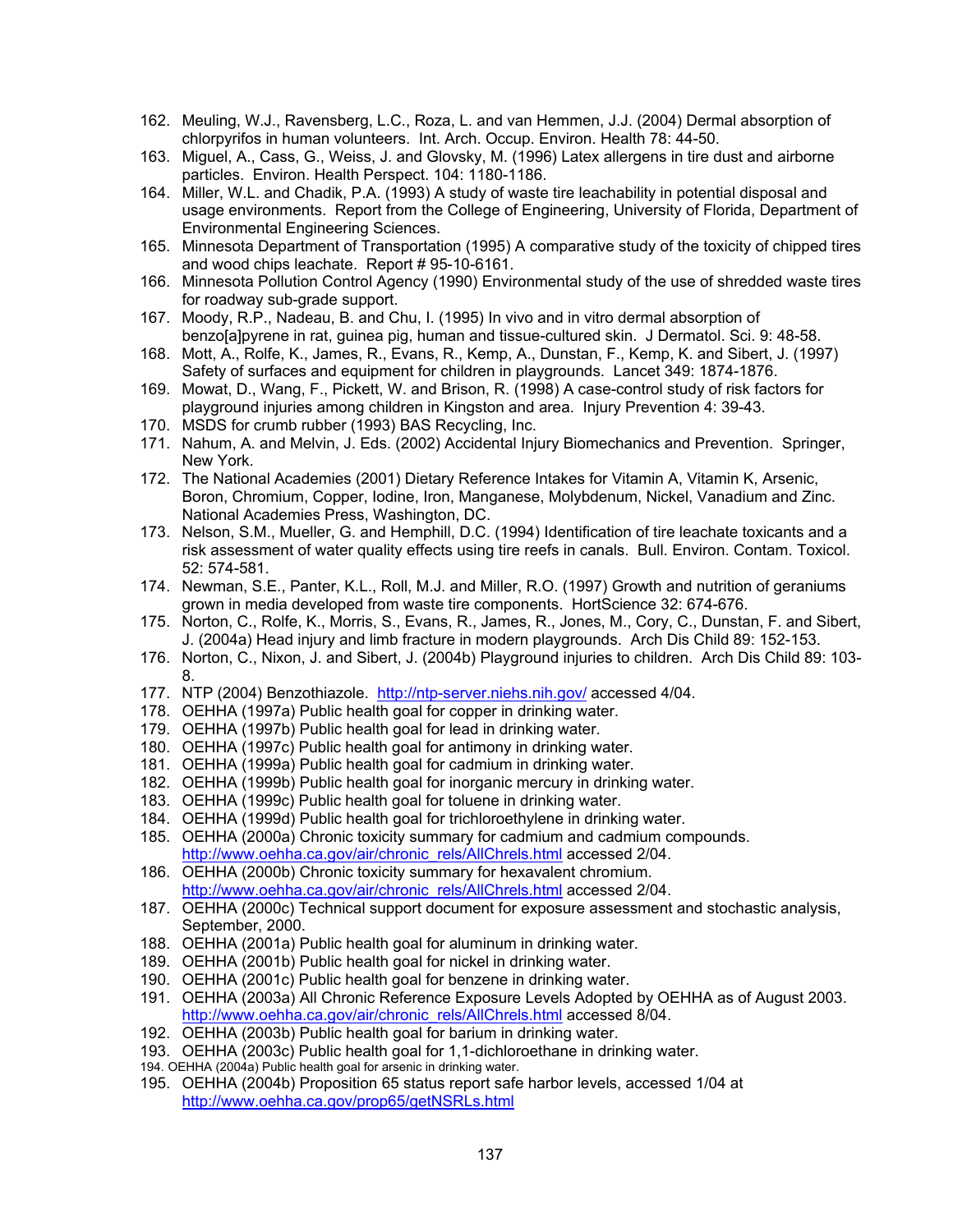- 196. OEHHA (2004c) No significant risk levels (NSRLS) for the Proposition 65 carcinogens benzo[B]fluoranthene, benzo[J]fluoranthene, chrysene, dibenzo[A,H]pyrene, dibenzo[A,I]pyrene, and 5-methylchrysene by the oral route. Accessed at www.oehha.ca.gov in 11/05.
- 197. OEHHA (2005) Chemicals Known to the State to Cause Cancer or Reproductive Toxicity, December 2, 2005, accessed 12/05 at www.oehha.ca.gov/prop65/prop65\_/listfiles/P65single120205.pdf
- 198. OEHHA (2005b) Human-Exposure-Based Screening Numbers Developed to Aid Estimation of Cleanup Costs for Contaminated Soil, January 2005 revision.
- 199. OEHHA (2006) A Guide to Health Risk Assessment, available at www.oehha.ca.gov/pdf/HRSguide2001.pdf
- 200. Ontario Ministry of Environment and Energy (1994) The acute lethality to rainbow trout of water contaminated by an automobile tire. Report prepared by Scott Abernethy, Aquatic Toxicology Section, Standards Development Branch.
- 201. OSHA (2004) Cadmium. http://www.osha.gov/dts/chemicalsampling/data/CH\_223897.html accessed on 8/04.
- 202. O'Shaughnessy, V. and Garga, V. (2000) Tire-reinforced earthfill. Part 3: Environmental assessment. Can. Geotech. J 37: 117-131.
- 203. Owings, A. and Bush, E. (2001) Assessment of macro and micro-nutrient accumulation in Bermudagrass grown in crumb rubber amended media. HortScience 36: 541.
- 204. Park, J.K., Edil, T.B., Kim, J.Y. Huh, M., Lee, S.H. and Lee, J.J. (2003) Suitability of shredded tyres as a substitute for a landfill leachate collection medium. Waste Manage. Res. 21: 278-289.
- 205. Pellman, E.J., Viano, D.C., Tucker, A.M., Casson, I.R. and Waeckerle, J.F. (2003) Concussion in professional football: Reconstruction of game impacts and injuries. Neurosurgery 53: 799-812.
- 206. Petridou, E., Sibert, J., Dedoukou, X., Skalkidis, I. and Trichopoulos, D. (2002) Injuries in public and private playgrounds: the relative contribution of structural, equipment and human factors. Acta Paediatr 91: 691-697.
- 207. Pierce, C. and Blackwell, M. (2003) Potential of scrap tire rubber as lightweight aggregate in flowable fill. Waste Management 23: 197-208.
- 208. Prasad, P. and Mertz, H.J. (1985) The position of the United States Delegation to the ISO working group 6 on the use of HIC in the automotive environment, SAE Paper No. 851246.
- 209. Qiao, G.L. and Riviere, J.E. (2002) Systemic uptake and cutaneous disposition of pentachlorophenol in a sequential exposure scenario: effects of skin preexposure to bezo[a]pyrene. J Toxicol. Environ. Health A 65: 1307-1331.
- 210. Radian Corporation (1989) A report on the RMA TCLP assessment project. Prepared for the Rubber Manufacturers Association.
- 211. Reddy, C. and Quinn, J. (1997) Environmental chemistry of benzothiazoles derived from rubber. Environ. Sci. Technol. 31: 2847-2853.
- 212. Robinovitch, S. and Chiu, J. (1998) Surface stiffness affects impact force during a fall on the outstretched hand. J Orthopaedic Res. Soc. 16: 309-313.
- 213. Robinson, M.K., Stottis, J., Danneman, P.J., Nusair, T.L. and Bay, P.H.S. (1989) A risk assessment process for allergic contact sensitization. Fd. Chem. Toxic. 27: 479-489.
- 214. Rogge, W.F., Hildemann, L.M., Mazurek, M.A. and Cass, G.R. (1993) Sources of fine organic aerosol. 3. Road dust, tire debris, and organometallic brake lining dust: Roads as sources and sinks. Environ. Sci. Technol. 27: 1892-1904.
- 215. Ross, J. (2005) Characterizing hand to mouth activity improves regulatory exposure estimates, poster, annual meeting of the International Society of Exposure Analysis, Tucson, Arizona.
- 216. Schauer, J.J., Fraser, M.P., Cass, G.R. and Simoneit, B.R. (2002) Source reconciliation of atmospheric gas-phase and particle-phase pollutants during a severe photochemical smog episode. Environ. Sci. Technol. 36: 3806-3814.
- 217. Scrap Tire Management Council (1991) The RMA TCLP Assessment Project: Radian Report. Educational seminar on scrap tire management, Washington D.C., September 6-7, 1991.
- 218. Semple, J.I., Newton, J.L., Westley, B.R. and May, F.E.B. (2001) Dramatic diurnal variation in the concentration of the human trefoil peptide TFF2 in gastric juice. Gut 48: 648-655.
- 219. Sengupta, S. and Miller, H.J. (1999) Preliminary investigation of tire shreds for use in residential subsurface leaching field systems. Chelsea Center for Recycling and Economic Development, University of Massachusetts, Lowell.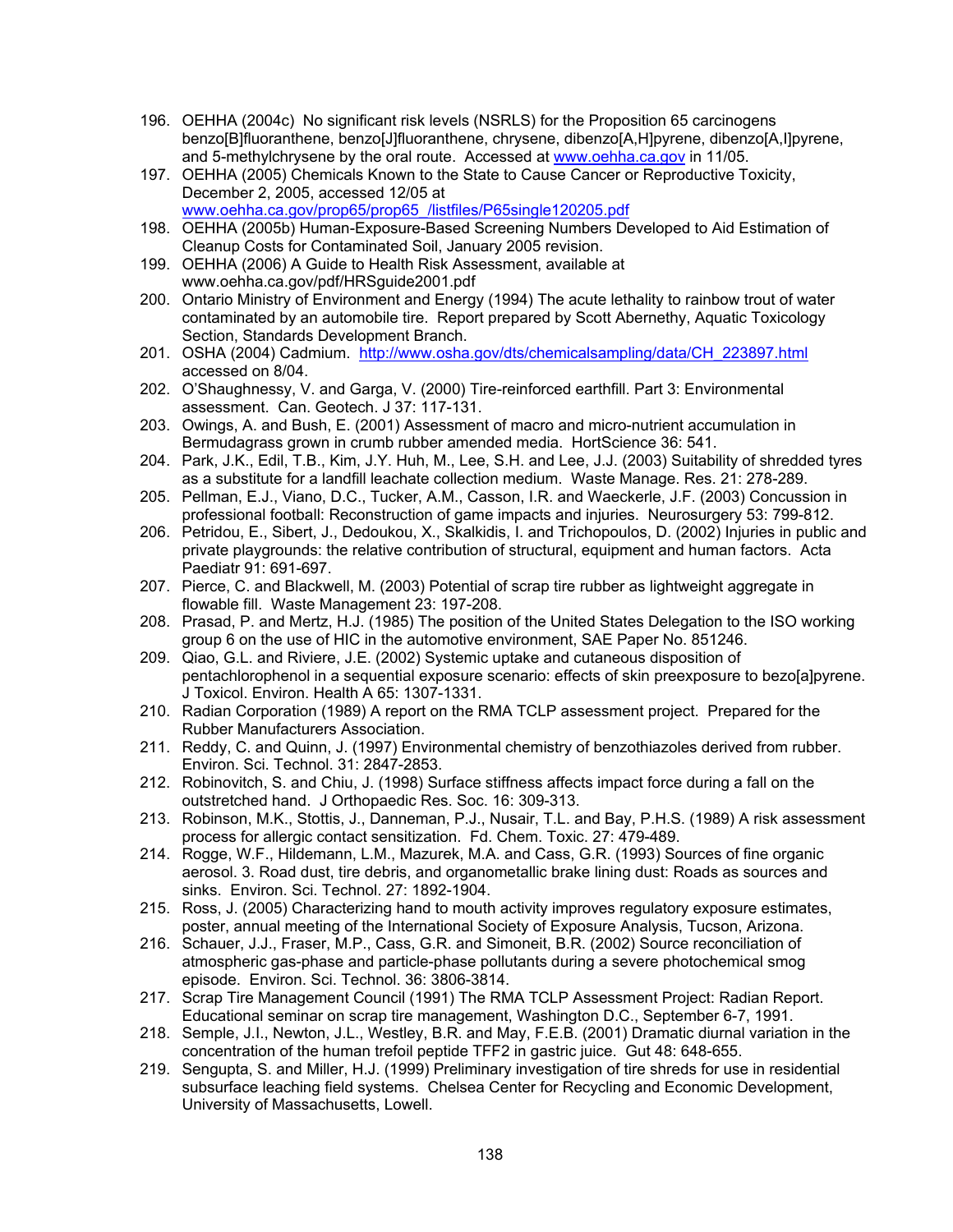- 220. Shah, P.V., Fisher, H.L., Month, N.J., Sumler, M.R. and Hall, L.L. (1987) Dermal penetration of carbofuran in young and adult Fischer 344 rats. J Toxicol. Environ. Health 22: 207-223.
- 221. Sherker, S., Ozanne-Smith, J., Rechnitzer, G. and Grzebieta, R. (2003) Development of a multidisciplinary method to determine risk factors for arm fracture in falls from playground equipment. Injury Prevention 9: 279-283.
- 222. Sherker, S., Ozanne-Smith, J., Rechnitzer, G. and Grzebieta, R. (2005) Out on a limb: risk factors for arm fracture in playground equipment falls. Injury Prevention 11: 120-124.
- 223. Shieh, C. (2001) Criteria of selecting toxicity characteristics leaching procedure (TCLP) and synthetic precipitation leaching procedure (SPLP) tests to characterize special wastes. Florida Center for Solid and Hazardous Waste Management, University of Florida, Report # 01-2.
- 224. Smolders, E. and Degryse, F. (2002) Fate and effect of zinc from tire debris in soil. Environ Sci Technol 36: 3706-3710.
- 225. Sosin, D., Keller, P., Sacks, J., Kresnow, M. and van Dyck, P. (1993) Surface-specific fall injury rates on Utah school playgrounds. Am J Public Health 83: 733-735.
- 226. Spies, R.B., Andresen, B.D. and Rice, D.W. (1987) Benzthiazoles in estuarine sediments as indicators of street runoff. Nature 327: 697-699.
- 227. Spivey, M.R. and Rader, J.I. (1988) Iron. In: Handbook on Toxicity of Inorganic Compounds (Seiler, H.G. and Sigel, H., Eds.) Marcel Dekker Inc., New York, pp. 345-354.
- 228. Stephensen, E., Adolfsson-Erici, M., Celander, M., Hulander, M., Parkkonen, J., Hegelund, T., Sturve, J., Hasselberg, L., Bengtsson, M. and Forlin, L. (2003) Biomarker responses and chemical analyses in fish indicate leakage of polycyclic aromatic hydrocarbons and other compounds from car tire rubber. Environ Toxicol Chem 22: 2926-2931.
- 229. Sugiura, M., Hayakawa, R., Sugiura, K., Shamoto, M. and Yagami, T. (2002) Latex protein induced delayed-type contact allergy. Environ. Dermatol. 9: 47-52.
- 230. Sullivan, J., Van Ert, M. and Lewis, R. (1992) Chemical hazards in the tire and rubber manufacturing industry. In: Hazardous Materials Toxicology, Clinical Principles of Environmental Health (Sullivan, J. and Krieger, G., Eds.) Williams and Wilkins, Baltimore, pp. 516-532.
- 231. Tatlisoz, N., Edil, T., Benson, C., Park, J. and Kim, J. (1996) Review of environmental suitability of scrap tires. Environmental Geotechnics Report No: 96-7, Department of Civil and Environmental Engineering, University of Wisconsin, Madison.
- 232. Taylor, D., Pligh, P. and Duggan, M. (1962) The absorption of calcium, strontium, barium, and radium from the gastrointestinal tract of the rat. Biochem. J. 83: 25-29.
- 233. Thibault, K. and Margulies, S. (1998) Age-dependent material properties of the porcine cerebrum: effect on pediatric inertial head injury criteria. J Biomech 31: 1119-1126.
- 234. Timchalk, C., Selium, S., Sangha, G. and Bartels, M.J. (1998) The pharmacokinetics and metabolism of 14C/13C-labeled ortho-phenylphenol formation following dermal application to human volunteers. Hum. Exp. Toxicol. 17: 411-417.
- 235. Tinsworth, D. and McDonald, J. (2001) Special study: injuries and deaths associated with children's playground equipment. U.S. Consumer Products Safety Commission, Washington, D.C.
- 236. Tompkins, D., moroz, D., Abiola, A., Chaw, D., Clark, T. and Ross, J. (1997) The effect of crumb rubber and compost soil amendments on *Agrostis palustris Huds. cv. Penncross*. Prairie Turfgrass Research Center, Research Report 9714; accessed 12/05 at http://ptrc.oldscollege.ab.ca/1997\_ar/9714.html
- 237. Tulve, N.S., Suggs, J.C., McCurdy, T., Hubal, E.A. and Moya, J. (2002) Frequency of mouthing behavior in young children. J Expos Anal Environ Epidemiol 12: 259-264.
- 238. U.S. CPSC (undated) Handbook for public playground safety, U.S. Consumer Product Safety Commission, Washington, DC, Pub. No. 325.
- 239. U.S. CPSC (1997) United States Consumer Products Safety Commission, Pulication Number 325: Handbook for Public Playground Safety.
- 240. U.S. CPSC (2006) United States Consumer Products Safety Commission, www.cpsc.gov/cpscpub/pubs/cpsr\_nws30.pdf accessed 2/06.
- 241. USDA (2006) Recommended Intakes for Individuals, accessed 4/06 at www.nal.usda.gov/fnic/etext/000105.html
- 242. U.S. EPA (1992) Dermal exposure assessment: Principles and applications. Exposure Assessment Group, Office of Health and Environmental Assessment, Washington, D.C.
- 243. U.S. EPA (1998) Health Effects Test Guidelines OPPTS 870.2600, Skin Sensitization 1998.